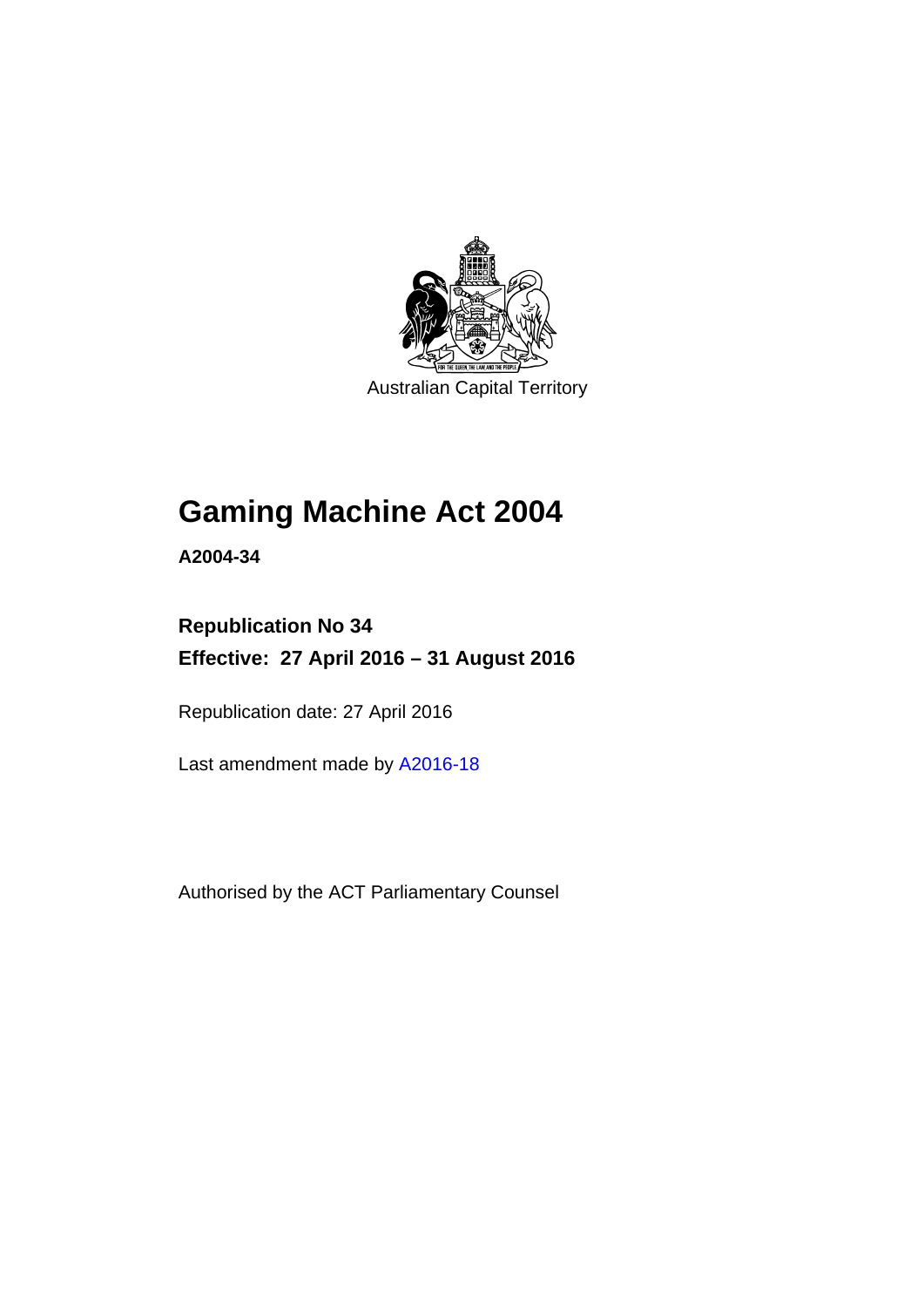### **About this republication**

### **The republished law**

This is a republication of the *Gaming Machine Act 2004* (including any amendment made under the *[Legislation Act 2001](http://www.legislation.act.gov.au/a/2001-14)*, part 11.3 (Editorial changes)) as in force on 27 April 2016*.* It also includes any commencement, amendment, repeal or expiry affecting this republished law to 27 April 2016.

The legislation history and amendment history of the republished law are set out in endnotes 3 and 4.

### **Kinds of republications**

The Parliamentary Counsel's Office prepares 2 kinds of republications of ACT laws (see the ACT legislation register at [www.legislation.act.gov.au](http://www.legislation.act.gov.au/)):

- authorised republications to which the *[Legislation Act 2001](http://www.legislation.act.gov.au/a/2001-14)* applies
- unauthorised republications.

The status of this republication appears on the bottom of each page.

#### **Editorial changes**

The *[Legislation Act 2001](http://www.legislation.act.gov.au/a/2001-14)*, part 11.3 authorises the Parliamentary Counsel to make editorial amendments and other changes of a formal nature when preparing a law for republication. Editorial changes do not change the effect of the law, but have effect as if they had been made by an Act commencing on the republication date (see *[Legislation Act 2001](http://www.legislation.act.gov.au/a/2001-14)*, s 115 and s 117). The changes are made if the Parliamentary Counsel considers they are desirable to bring the law into line, or more closely into line, with current legislative drafting practice.

This republication includes amendments made under part 11.3 (see endnote 1).

#### **Uncommenced provisions and amendments**

If a provision of the republished law has not commenced, the symbol  $\mathbf{U}$  appears immediately before the provision heading. Any uncommenced amendments that affect this republished law are accessible on the ACT legislation register [\(www.legislation.act.gov.au\)](http://www.legislation.act.gov.au/). For more information, see the home page for this law on the register.

#### **Modifications**

If a provision of the republished law is affected by a current modification, the symbol  $\mathbf{M}$ appears immediately before the provision heading. The text of the modifying provision appears in the endnotes. For the legal status of modifications, see the *[Legislation Act 2001](http://www.legislation.act.gov.au/a/2001-14)*, section 95.

#### **Penalties**

At the republication date, the value of a penalty unit for an offence against this law is \$150 for an individual and \$750 for a corporation (see *[Legislation Act 2001](http://www.legislation.act.gov.au/a/2001-14)*, s 133).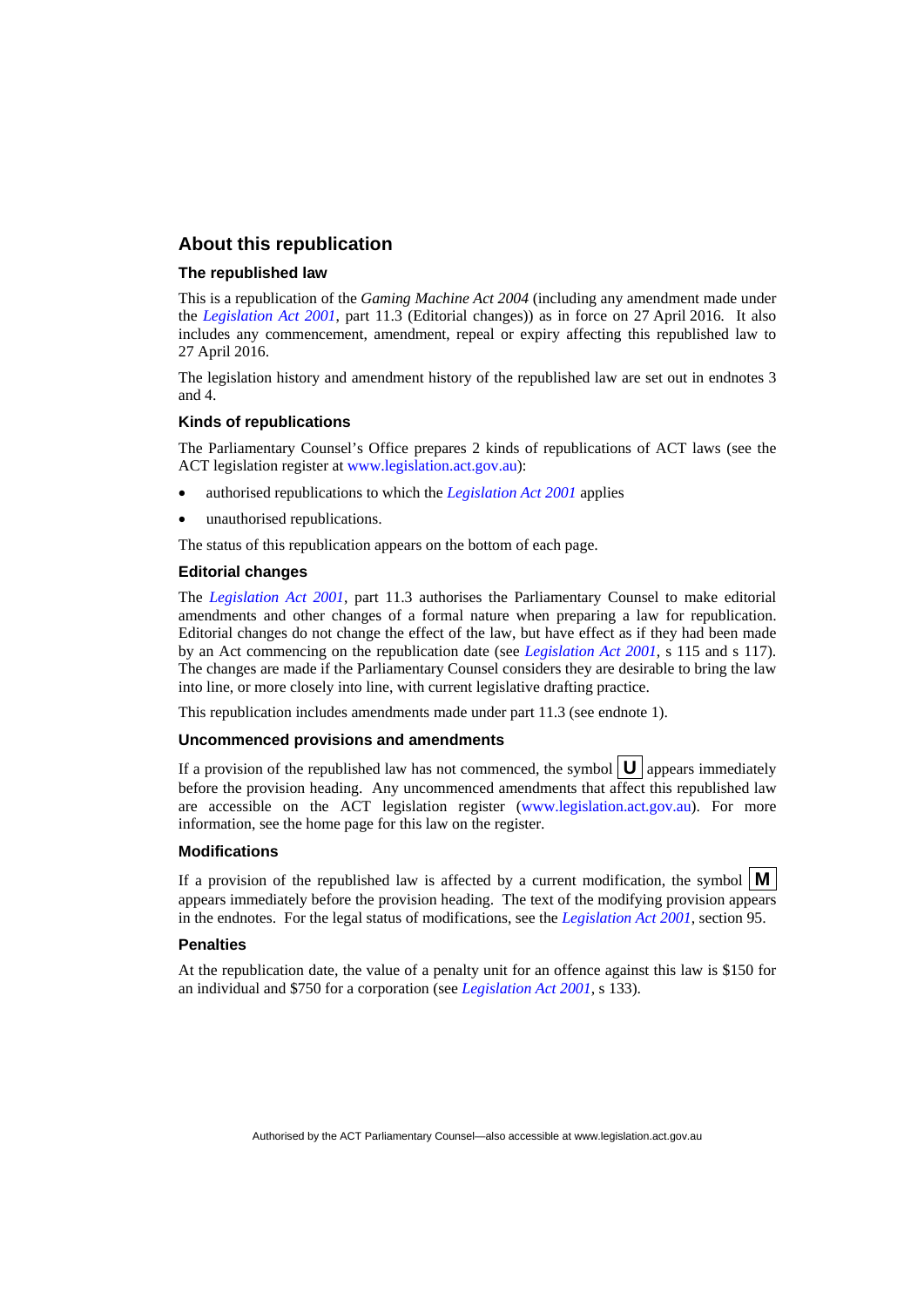

# **Gaming Machine Act 2004**

# **Contents**

|          |                                                                               | Page       |
|----------|-------------------------------------------------------------------------------|------------|
| Part 1   | <b>Preliminary</b>                                                            |            |
| 1        | Name of Act                                                                   | 2          |
| 3        | Dictionary                                                                    | 2          |
| 4        | <b>Notes</b>                                                                  | 2          |
| 5        | Offences against Act-application of Criminal Code etc                         | 3          |
| Part 2   | <b>Important concepts</b>                                                     |            |
| 6        | Eligibility of individuals                                                    | 4          |
| 7        | Eligibility of corporations                                                   | 6          |
| 8        | Meaning of <i>influential</i> person                                          | 7          |
| 9        | Proper completion-applications under Act                                      | 8          |
| Part 2A  | <b>Gaming machine authorisation numbers</b>                                   |            |
| 10       | Maximum number of authorisations for gaming machines allowed in<br><b>ACT</b> | 10         |
| R34      | Gaming Machine Act 2004                                                       | contents 1 |
| 27/04/16 | Effective: 27/04/16-31/08/2016                                                |            |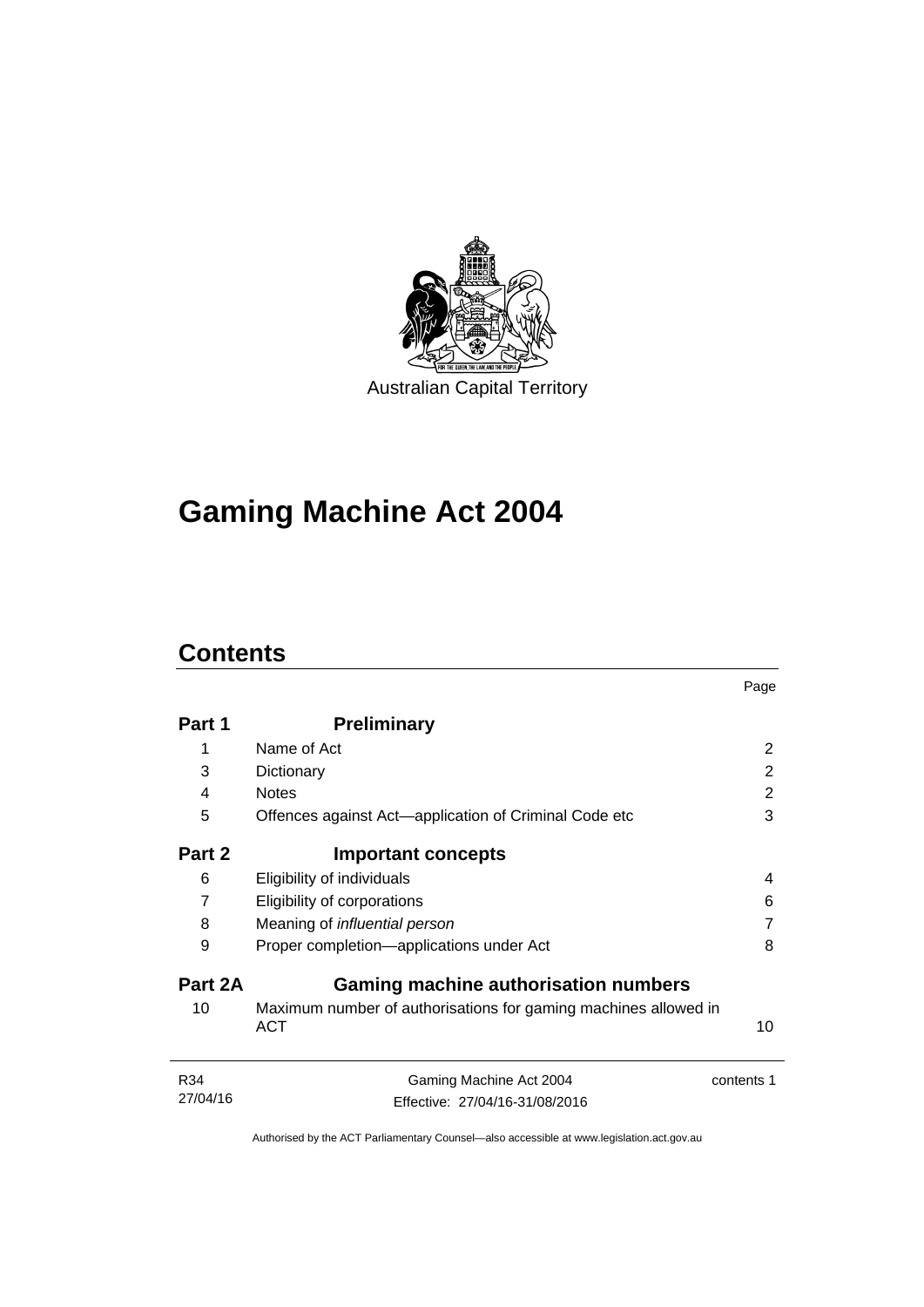### **Contents**

|                      |                                                                                                             | Page     |
|----------------------|-------------------------------------------------------------------------------------------------------------|----------|
| Part 2B              | <b>Licences and authorisations</b>                                                                          |          |
| <b>Division 2B.1</b> | Definitions and important concepts                                                                          |          |
| 11                   | Definitions-pt 2B                                                                                           | 13       |
| 12                   | Meaning of social impact assessment                                                                         | 13       |
| 13                   | Social impact assessment-publication                                                                        | 14       |
| 14                   | Applications to be dealt with in order of receipt etc                                                       | 16       |
| <b>Division 2B.2</b> | <b>Class C licences-application and issue</b>                                                               |          |
| 15                   | Licence for class C gaming machines—application                                                             | 17       |
| 16                   | Class C licence application-contents                                                                        | 17       |
| 17                   | Class C licence-decision on application                                                                     | 19       |
| 18                   | Class C licence application-grounds for refusal                                                             | 20       |
| 19                   | Class C licence-conditions                                                                                  | 21       |
| 20                   | Class C licence-form                                                                                        | 21       |
| Division 2B.3        | Authorisation certificates for class C gaming<br>machines-application and issue                             |          |
| 21                   | Authorisation certificate for class C gaming machines—application                                           | 22       |
| 22                   | Authorisation certificate for class C gaming machines—contents of<br>application                            | 23       |
| 23                   | Authorisation certificate for class C gaming machines—decision on<br>application                            | 25       |
| 24                   | Authorisation certificate application for class C gaming machines-<br>grounds for refusal                   | 27       |
| 25                   | Issue of authorisation certificate for class C gaming machines-<br>number of gaming machines to be operated | 27       |
| 26                   | Authorisation certificate for class C gaming machines—conditions                                            | 28       |
| 27                   | Authorisation certificate for class C gaming machines-form                                                  | 28       |
| Division 2B.4        | Licences and authorisation certificates-class B<br>gaming machines                                          |          |
| 28                   | Licence and authorisation certificate for class B gaming machines-<br>restricted application                | 29       |
| 29                   | Class B licence and authorisation certificate-decision on application                                       | 31       |
| 30                   | Class B licence and authorisation certificate—conditions and form                                           | 32       |
| <b>Division 2B.5</b> | Licences and authorisation certificates-amendments                                                          |          |
| 31                   | Licence amendment-application                                                                               | 34       |
| 32                   | Licence amendment decision-minor amendment                                                                  | 35       |
| contents 2           | Gaming Machine Act 2004                                                                                     | R34      |
|                      | Effective: 27/04/16-31/08/2016                                                                              | 27/04/16 |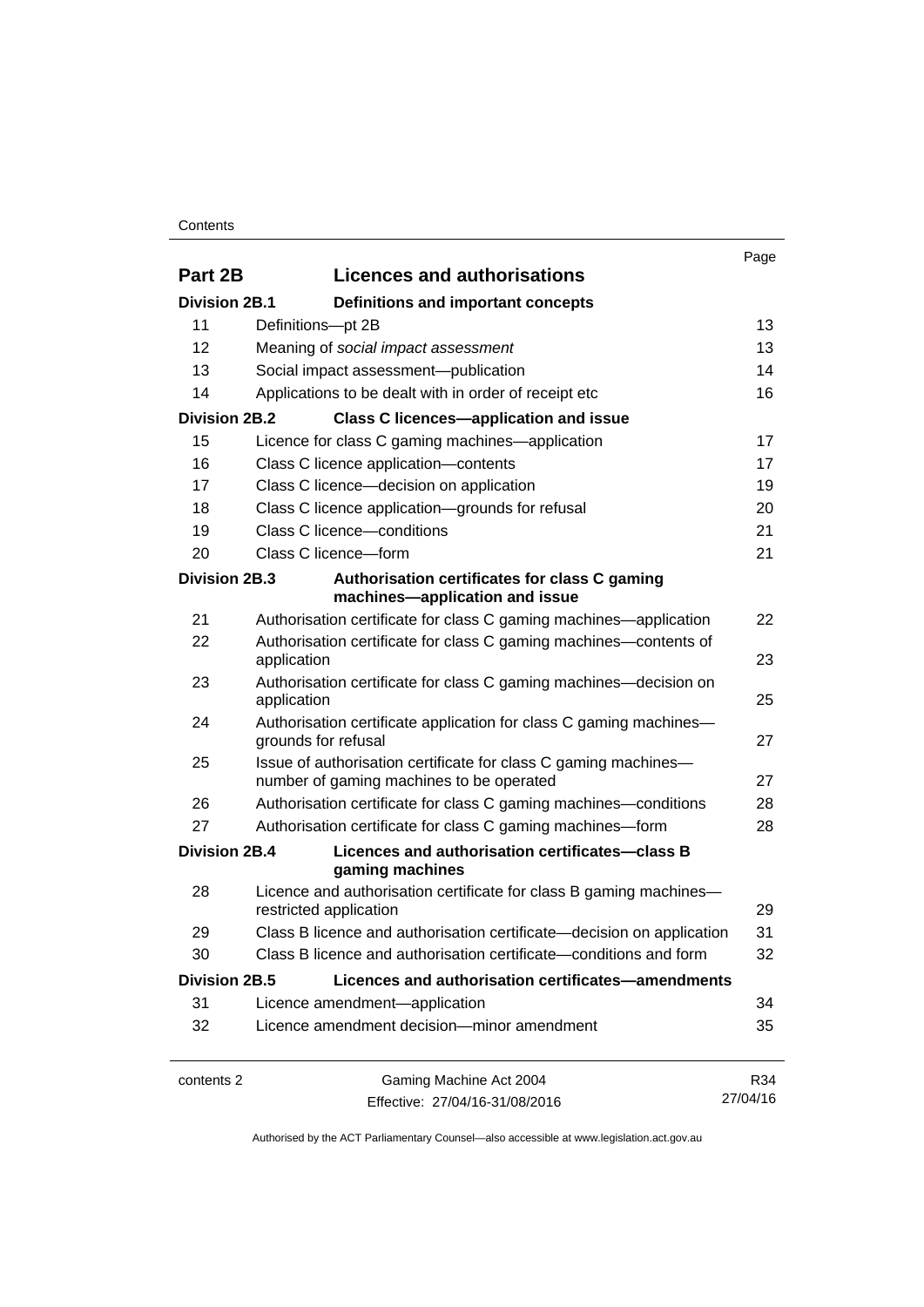|                      |                                                                                            | Contents   |
|----------------------|--------------------------------------------------------------------------------------------|------------|
|                      |                                                                                            | Page       |
| 33                   | Authorisation certificate amendment-application                                            | 36         |
| 34                   | Authorisation certificate amendment-contents of application                                | 37         |
| 35                   | Authorisation certificate amendment decision—gaming area<br>amendment                      | 38         |
| 36                   | Authorisation certificate amendment decision-premises relocation<br>amendment              | 39         |
| 37                   | Authorisation certificate amendment decision—increase maximum<br>amendment                 | 41         |
| 37A                  | Authorisation certificate amendment—increase maximum to not more<br>than relevant number   | 43         |
| 37B                  | Authorisation certificate amendment—technical amendment                                    | 44         |
| 37C                  | Amendment of licence, authorisation certificate etc—commission's<br>own initiative         | 45         |
| 37D                  | Re-issue of amended licence, authorisation certificate etc                                 | 46         |
| <b>Division 2B.6</b> | Transfer and surrender of licences and authorisation<br>certificates                       |            |
| 37E                  | Transferring an authorisation certificate                                                  | 47         |
| 37F                  | Surrender of licences, authorisation certificates and authorisations                       | 48         |
| 37G                  | Offence-failure to dispose of gaming machines                                              | 50         |
| Division 2B.7        | Licences, authorisation certificates and<br>authorisations-register and replacement copies |            |
| 37H                  | Licences and authorisation certificates—register                                           | 51         |
| 371                  | Licences, authorisation certificates and authorisation schedules-<br>replacement copies    | 53         |
| Part 2C              | In-principle authorisation certificates                                                    |            |
| <b>Division 2C.1</b> | Preliminary                                                                                |            |
| 38                   | Object-pt 2C                                                                               | 54         |
| 38A                  | Definitions for Act                                                                        | 54         |
| Division 2C.2        | In-principle authorisation certificate—application                                         |            |
| 38B                  | In-principle authorisation certificate-application                                         | 55         |
| 38C                  | In-principle authorisation certificate application-contents                                | 55         |
| <b>Division 2C.3</b> | In-principle authorisation certificate-issue                                               |            |
| 38D                  | In-principle authorisation certificate-decision on application                             | 56         |
| 38E                  | In-principle authorisation certificate-form                                                | 57         |
| 38F                  | In-principle authorisation certificate-conditions                                          | 58         |
| R34                  | Gaming Machine Act 2004                                                                    | contents 3 |
| 27/04/16             | Effective: 27/04/16-31/08/2016                                                             |            |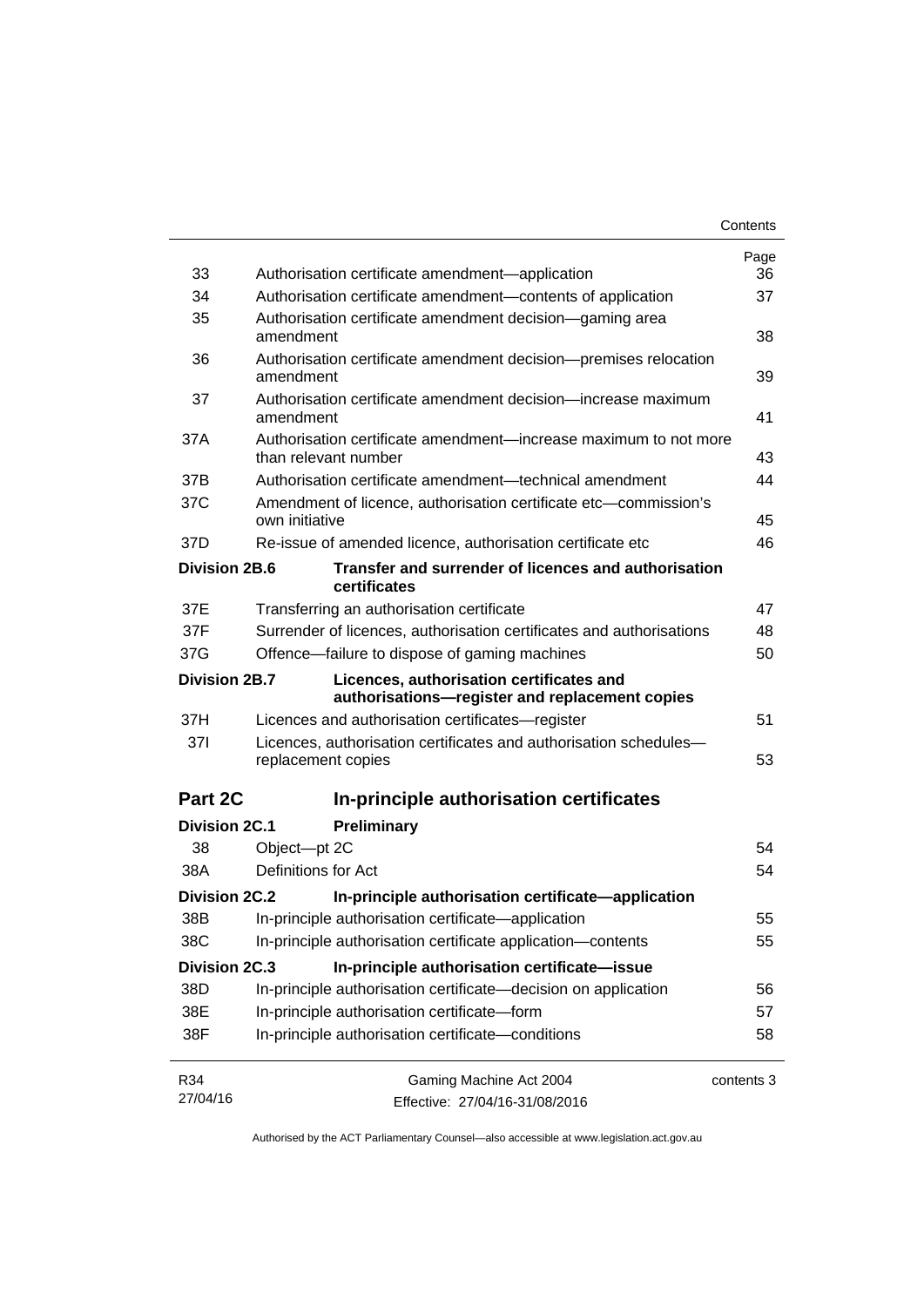### **Contents**

| 38G                  | In-principle authorisation certificate-term                                                                                   | Page<br>58 |
|----------------------|-------------------------------------------------------------------------------------------------------------------------------|------------|
| Division 2C.4        | In-principle authorisation certificate-transfer                                                                               |            |
| 38H                  | In-principle authorisation certificate—application to transfer                                                                | 58         |
| 381                  | In-principle authorisation certificate-transfer decision                                                                      | 59         |
| 38J                  |                                                                                                                               | 60         |
| 38K                  | In-principle authorisation certificate—application for extension<br>In-principle authorisation certificate-extension decision | 60         |
| 38L                  | In-principle authorisation certificate-surrender                                                                              | 61         |
| <b>Division 2C.5</b> |                                                                                                                               |            |
| 38M                  | In-principle authorisation certificates-conversion                                                                            |            |
|                      | Conversion of in-principle authorisation certificate to authorisation<br>certificate-application                              | 62         |
| 38N                  | Conversion of in-principle authorisation certificate to authorisation<br>certificate-decision                                 | 64         |
| 38O                  | Consequences of conversion-other in-principle authorisation<br>certificates for the land or premises expire                   | 66         |
| Part 3               | Licences and authorisation certificates-                                                                                      |            |
|                      | conditions                                                                                                                    |            |
| <b>Division 3.1</b>  | <b>Compliance with licence conditions</b>                                                                                     |            |
| 39                   | Offence-failure to comply with condition                                                                                      | 67         |
| <b>Division 3.2</b>  | <b>General licence and authorisation certificate</b><br>conditions                                                            |            |
| 39A                  | Compliance with requirements for issue of licence and authorisation<br>certificate                                            | 68         |
| 40                   | Compliance with directions                                                                                                    | 68         |
| 41                   | Display of licence and authorisation certificate at authorised premises                                                       | 69         |
| 42                   | Authorisation certificate and authorisation schedule to be kept at                                                            |            |
|                      | premises                                                                                                                      | 69         |
| 42A                  | Assistance with reviews                                                                                                       | 69         |
| 43                   | Rules and control procedures for operation of gaming machines and<br>peripheral equipment                                     | 70         |
| 44                   | Installation in accordance with Act                                                                                           | 70         |
| 45                   | Installation certificate                                                                                                      | 70         |
| 46                   | Operation after installation                                                                                                  | 70         |
| 47                   | Operation subject to correct percentage payout                                                                                | 71         |
| 48                   | Percentage payout of gaming machines to be displayed                                                                          | 71         |
| 49                   | Maximum stake amount                                                                                                          | 71         |
| contents 4           | Gaming Machine Act 2004                                                                                                       | R34        |
|                      | Effective: 27/04/16-31/08/2016                                                                                                | 27/04/16   |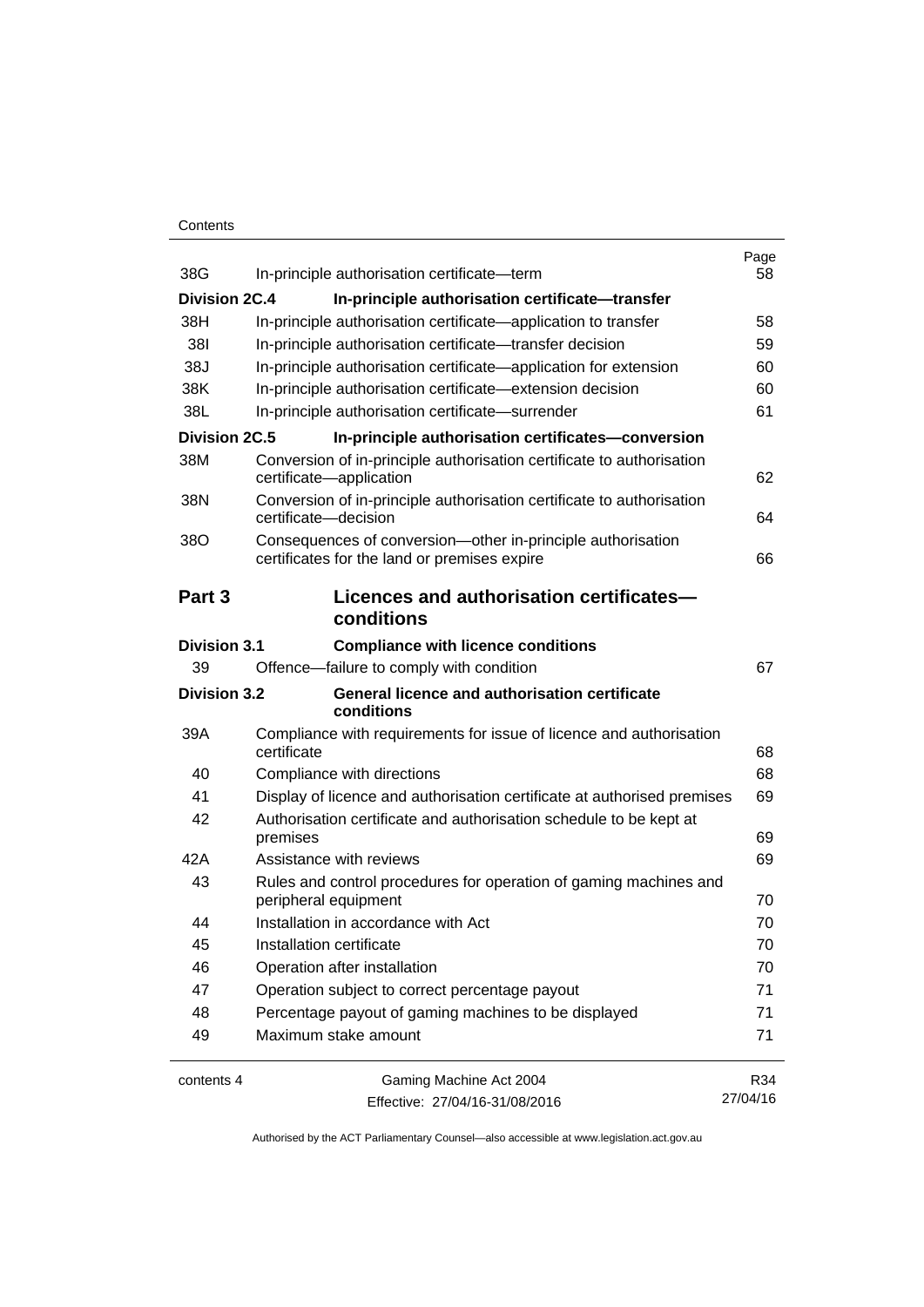|              |                                                                                                         | Contents   |
|--------------|---------------------------------------------------------------------------------------------------------|------------|
| 50           | Licensee to comply with relevant codes of practice                                                      | Page<br>71 |
| 52           | Accounts relating to gaming machines                                                                    | 71         |
| Division 3.3 | <b>Club licence conditions</b>                                                                          |            |
| 53           |                                                                                                         | 72         |
|              | Conditions about inequitable benefits                                                                   |            |
| 53A          | Condition about club's constitution—consistency with gaming laws                                        | 73         |
| 53B          | Condition about club's constitution—amendment if inconsistent with<br>gaming laws                       | 73         |
| 54           | Annual report of clubs                                                                                  | 74         |
| 55           | Other conditions of club licences                                                                       | 75         |
| Part 4       | <b>Disciplinary action</b>                                                                              |            |
| 56           | Definitions-pt 4                                                                                        | 77         |
| 57           | Grounds for disciplinary action                                                                         | 78         |
| 58           | Disciplinary action                                                                                     | 79         |
| 59           | Criteria for disciplinary action                                                                        | 81         |
| 60           | When disciplinary notice may be given                                                                   | 81         |
| 61           | Disciplinary notices                                                                                    | 81         |
| 62           | Commission may take disciplinary action against licensee                                                | 82         |
| 62A          | Disciplinary action in relation to trading authorisations and gaming<br>machines-directions             | 82         |
| 63           | Suspension of licence and authorisation certificate because of<br>suspension of general and on licences | 83         |
| 64           | Cancellation of authorisation certificate because of cancellation etc of<br>general and on licences     | 84         |
| 65           | Return of licence and authorisation certificate on cancellation                                         | 84         |
| 65A          | Cancellation of licences and authorisation certificates-disposal of<br>gaming machines                  | 85         |
| Part 5       | <b>Centralised monitoring system</b>                                                                    |            |
| 66           | Meaning of centralised monitoring system                                                                | 86         |
| 67           | <b>Regulations about CMS</b>                                                                            | 86         |
|              |                                                                                                         |            |

contents 5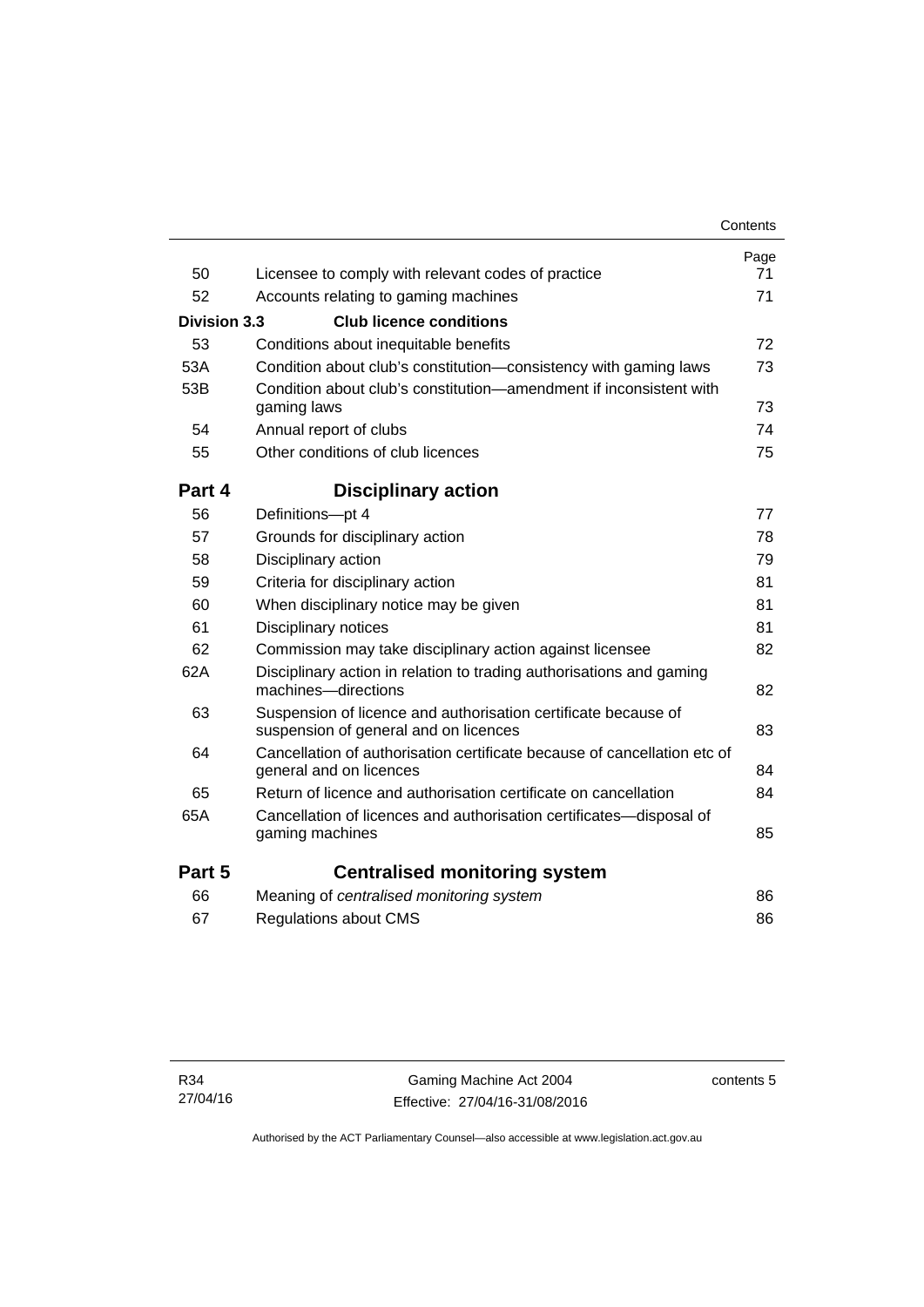| Part 6               | Approval of gaming machines, peripherals,<br>suppliers and technicians            | Page     |
|----------------------|-----------------------------------------------------------------------------------|----------|
| <b>Division 6.1</b>  | Approval of gaming machines and peripheral<br>equipment                           |          |
| 68                   | Meaning of peripheral equipment                                                   | 87       |
| 69                   | Approval of gaming machines and peripheral equipment                              | 87       |
| 70                   | Cancellation or suspension of gaming machine and peripheral<br>equipment approval | 88       |
| 71                   | Computer cabinet access register                                                  | 89       |
| <b>Division 6.2</b>  | <b>Approved suppliers</b>                                                         |          |
| 72                   | Application and approval as supplier                                              | 90       |
| 73                   | Giving copy of certificate about approved supplier                                | 91       |
| 73A                  | Cancellation etc of supplier's approval                                           | 91       |
| <b>Division 6.3</b>  | <b>Approved technicians</b>                                                       |          |
| 74                   | Application for approval as technician                                            | 92       |
| 75                   | Approval of technicians                                                           | 93       |
| 76                   | Short-term approval of technicians                                                | 94       |
| 77                   | Ending short-term approvals                                                       | 95       |
| 78                   | Transfer etc of technician's approval                                             | 95       |
| 79                   | Cancellation etc of technician's approval                                         | 96       |
| 80                   | Certificates and identity cards for approved technicians                          | 97       |
| 81                   | Giving copy of certificate about approved technician or identity card             | 98       |
| 82                   | Notice by supplier if technician no longer employed                               | 98       |
| 83                   | Return of approval certificates and identity cards for approved<br>technicians    | 98       |
| 84                   | Renewal of technician's approval                                                  | 99       |
| Part 6A              | <b>Gaming machine dealings</b>                                                    |          |
| <b>Division 6A.1</b> | <b>Gaming machine dealings</b>                                                    |          |
| 97                   | Control procedures                                                                | 101      |
| 98                   | Acquisition of gaming machines and peripheral equipment-general                   | 102      |
| 99                   | Acquisition of authorisations and gaming machines—notification                    | 103      |
| 100                  | Acquisition of gaming machines—amendment of authorisation<br>schedule etc         | 104      |
| 103                  | Possession and operation of gaming machines                                       | 105      |
| contents 6           | Gaming Machine Act 2004                                                           | R34      |
|                      | Effective: 27/04/16-31/08/2016                                                    | 27/04/16 |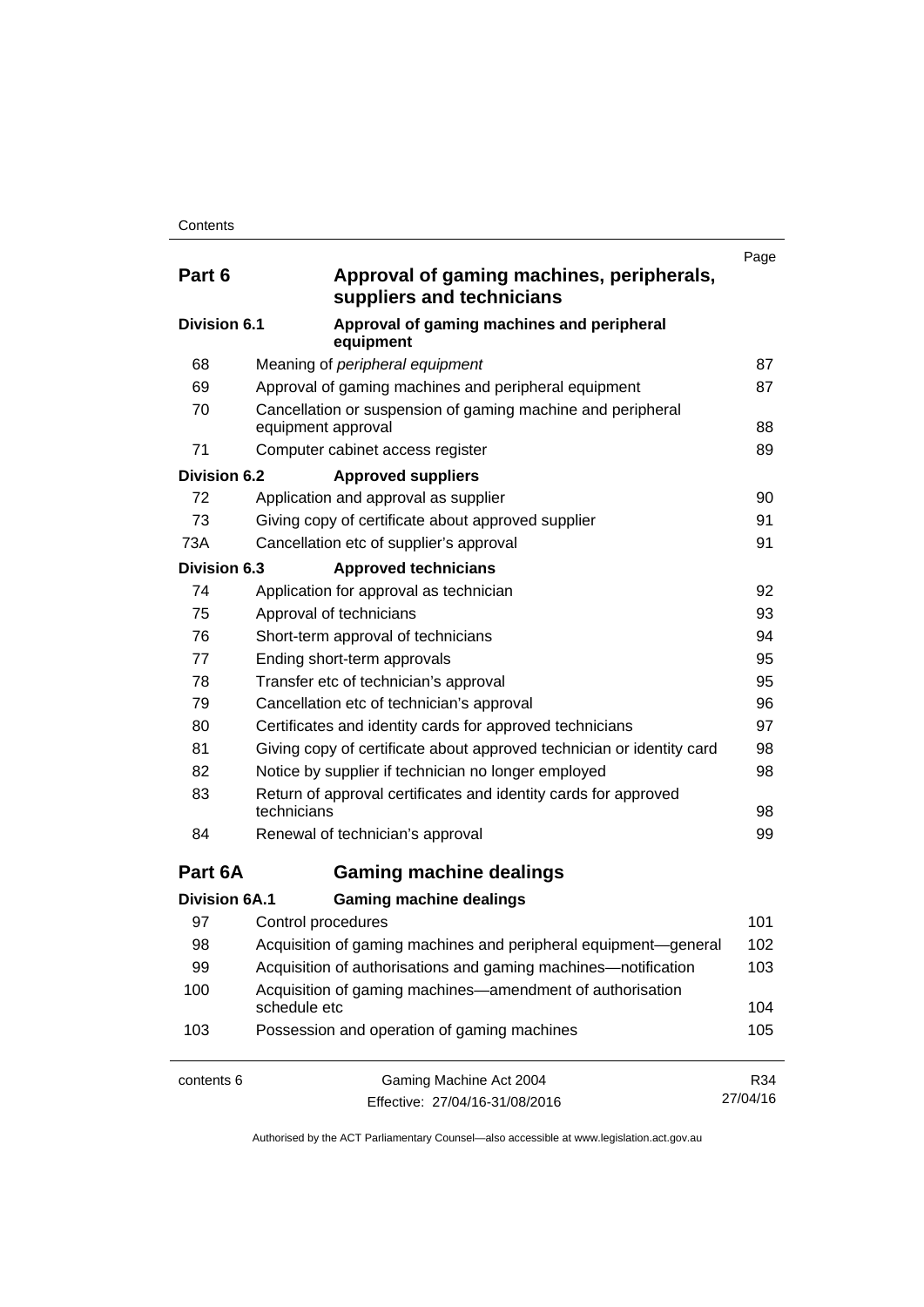| Contents |
|----------|
|----------|

| 104                  | Offence-operating unauthorised or stored gaming machines           | Page<br>106 |
|----------------------|--------------------------------------------------------------------|-------------|
| 105                  | Operation of gaming machines other than in accordance with         |             |
|                      | authorisations                                                     | 106         |
| <b>Division 6A.2</b> | <b>Repossession of gaming machines</b>                             |             |
| 105A                 | Definitions-div 6A.2                                               | 107         |
| 106                  | Offences by people repossessing gaming machines                    | 108         |
| 107                  | Approval for repossession-application                              | 108         |
| 108                  | Approval of repossession of gaming machines                        | 109         |
| 109                  | Conditions on approval to repossess gaming machine                 | 109         |
| 109A                 | Repossessed gaming machines—amendment of authorisation<br>schedule | 110         |
| 110                  | Contravention of repossession approval conditions                  | 110         |
| 110A                 | Appointment of external administrator                              | 111         |
| <b>Division 6A.3</b> | <b>Disposal of gaming machines</b>                                 |             |
| 111                  | Unapproved disposal of gaming machines                             | 111         |
| 112                  | Application for approval for disposal of gaming machines           | 111         |
| 113                  | Approval of disposal of gaming machines                            | 112         |
| 113A                 | Disposal of gaming machines-notifiable action                      | 113         |
| 113B                 | Destruction of gaming machines-commission's attendance             | 114         |
| 113C                 | Disposal of gaming machines—direction about manner of disposal     | 115         |
| 113D                 | Offence—failure to dispose of gaming machine within required time  | 115         |
| <b>Division 6A.4</b> | Seizure of gaming machines                                         |             |
| 114                  | Seizure of unlawful gaming machines                                | 115         |
| 115                  | Receipt for gaming machines seized                                 | 116         |
| 116                  | Application for order disallowing seizure                          | 116         |
| 117                  | Order for return of seized gaming machine                          | 117         |
| 118                  | Adjournment pending hearing of other proceedings                   | 118         |
| 119                  | Forfeiture of seized gaming machines                               | 118         |
| Division 6A.5        | Installation and operation of gaming machines                      |             |
| 120                  | Installation to be in accordance with approval of commission       | 118         |
| 121                  | Offence to install gaming machines                                 | 119         |
| 122                  | Certificate about meter readings                                   | 119         |
| 123                  | Sealing computer cabinet                                           | 119         |
| 124                  | Commission may require information                                 | 120         |

| R34      | Gaming Machine Act 2004        | contents 7 |
|----------|--------------------------------|------------|
| 27/04/16 | Effective: 27/04/16-31/08/2016 |            |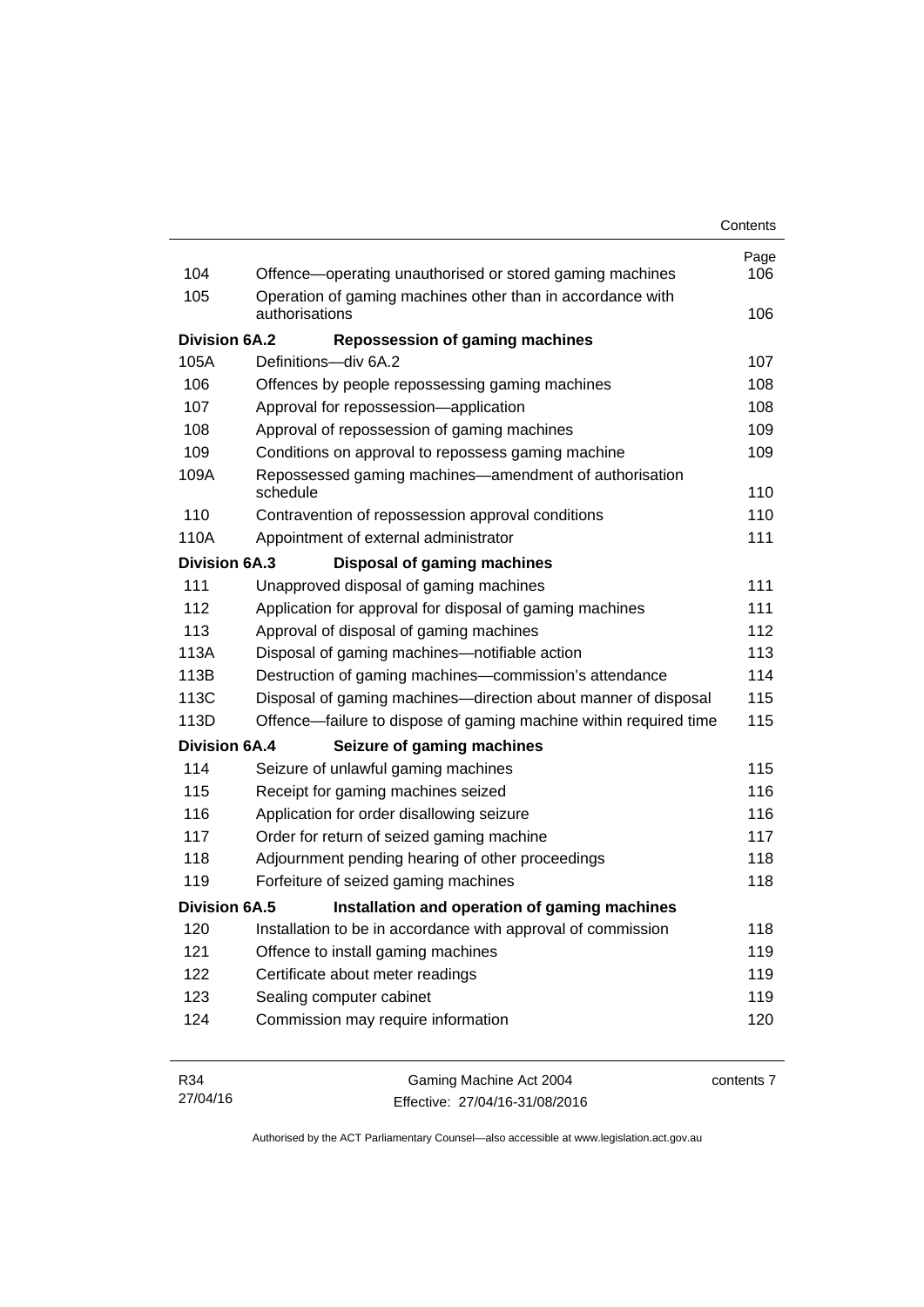### **Contents**

|                      |                                                                                   | Page<br>120 |
|----------------------|-----------------------------------------------------------------------------------|-------------|
| 125<br>126           | Operation to be subject to correct percentage payout                              | 120         |
| 127                  | Position for percentage payout of gaming machines display<br>Maximum stake amount | 121         |
|                      |                                                                                   |             |
| <b>Division 6A.6</b> | Trading of authorisations and gaming machines                                     |             |
|                      | <b>Subdivision 6A.6.1 Preliminary</b>                                             |             |
| 127A                 | Objects-div 6A.6                                                                  | 121         |
| 127B                 | Definitions-div 6A.6                                                              | 122         |
|                      | Subdivision 6A.6.2 Trading class B authorisations                                 |             |
| 127C                 | Selling class B authorisations                                                    | 122         |
| 127D                 | Offence-selling class B gaming machines                                           | 124         |
|                      | Subdivision 6A.6.3 Trading class C authorisations and gaming machines             |             |
| 127E                 | Trading class C authorisations and gaming machines                                | 124         |
| 127F                 | Trading authorisations--forfeiture requirement                                    | 125         |
| 127G                 | Offence-acquiring authorisations and gaming machines                              | 127         |
| 127H                 | Selling class C gaming machines                                                   | 127         |
| 1271                 | Selling class C authorisations                                                    | 128         |
|                      | Subdivision 6A.6.4 Trading authorisations and gaming machines-<br>miscellaneous   |             |
| 127J                 | Trading authorisations-disposal of gaming machines                                | 128         |
| 127K                 | Trading authorisations and gaming machines—regulations                            | 129         |
| <b>Division 6A.7</b> | Storage of authorisations and gaming machines                                     |             |
|                      | <b>Subdivision 6A.7.1</b><br>Interpretation                                       |             |
| 127L                 | Meaning of storage permit-Act                                                     | 130         |
| 127M                 | Definitions-div 6A.7                                                              | 130         |
|                      | Subdivision 6A.7.2 Storage permits—application and decision                       |             |
| 127N                 | Storage permits-purpose                                                           | 131         |
| <b>1270</b>          | Storage permit-application                                                        | 131         |
| 127P                 | Storage permit-decision on application                                            | 132         |
|                      | Subdivision 6A.7.3 Quarantine permits                                             |             |
| 127Q                 | Quarantine permits-notification and issue                                         | 134         |
| 127R                 | Quarantine permits-extension                                                      | 135         |
|                      | Subdivision 6A.7.4 Permits-form                                                   |             |
| 127S                 | Permit-form                                                                       | 135         |
| contents 8           | Gaming Machine Act 2004                                                           | R34         |
|                      | Effective: 27/04/16-31/08/2016                                                    | 27/04/16    |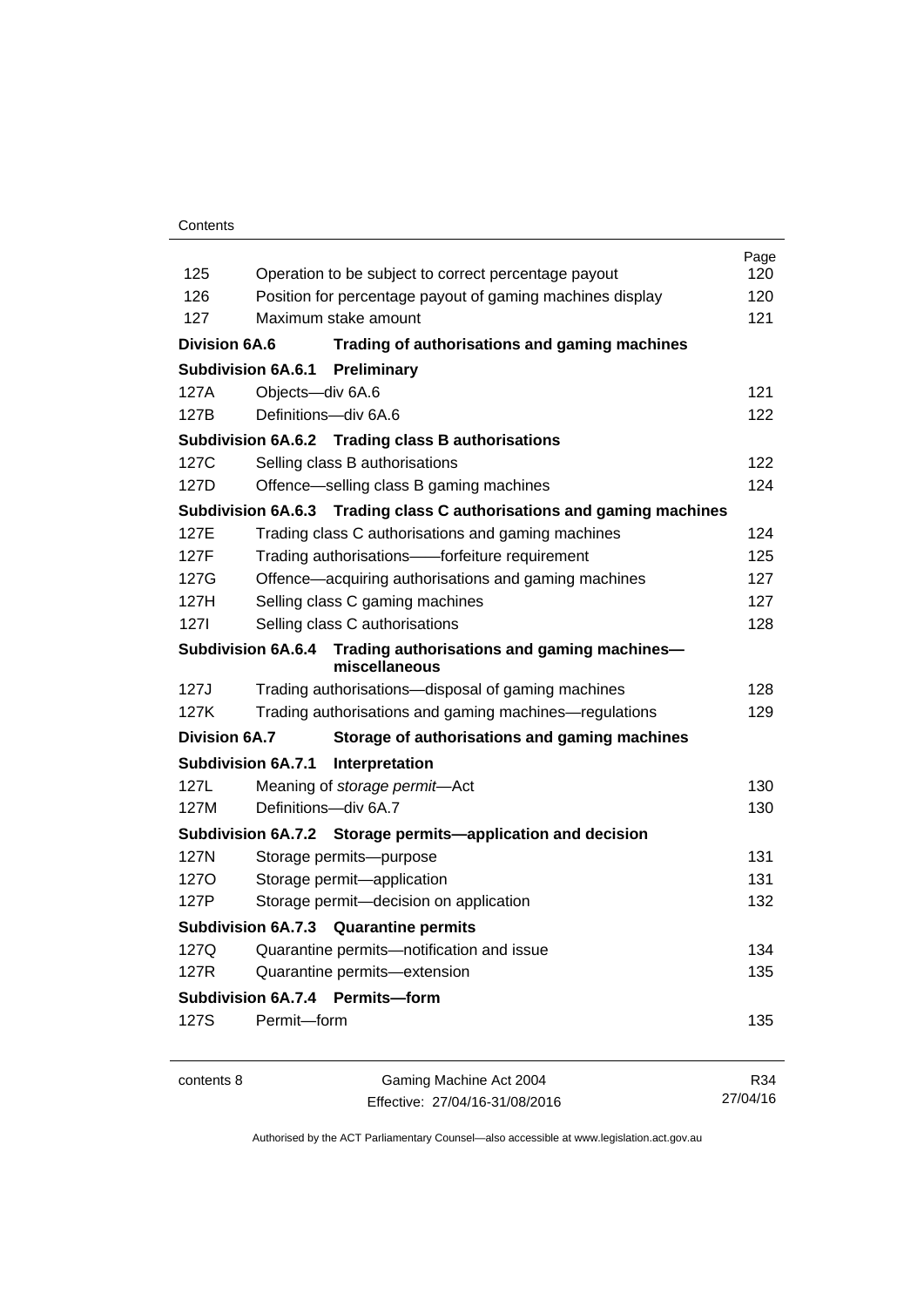|          |                                                                                       | Contents   |
|----------|---------------------------------------------------------------------------------------|------------|
|          |                                                                                       | Page       |
|          | Subdivision 6A.7.5 Permits-conditions                                                 |            |
| 127T     | Permit-conditions                                                                     | 136        |
| 127U     | Permit-term                                                                           | 138        |
| 127V     | Storage permit-application for extension                                              | 139        |
| 127W     | Storage permit-extension decision                                                     | 139        |
|          | <b>Subdivision 6A.7.6</b><br><b>Permits-amendment</b>                                 |            |
| 127X     | Permit amendment-notification                                                         | 140        |
| 127Y     | Permit amendment-decision                                                             | 141        |
| 127Z     | Permit amendment-commission's own initiative                                          | 141        |
| 127ZA    | Permit amendment-reissue of permit                                                    | 141        |
|          | Subdivision 6A.7.7 Permits-trading authorisations under permits                       |            |
| 127ZB    | Trading authorisations under permits-procedure                                        | 141        |
| 127ZC    | Trading authorisations under permits-decision on application by<br>disposing licensee | 142        |
| 127ZD    | Trading authorisations under permits-issue of permit to acquiring<br>licensee         | 143        |
|          | Subdivision 6A.7.8 Permits-miscellaneous                                              |            |
| 127ZE    | Gaming machines and authorisations under permits-inspection                           | 143        |
| 127ZF    | Storage of gaming machines and authorisations-rules                                   | 144        |
| Part 7   | <b>Regulation of gaming machines generally</b>                                        |            |
| 128      | Machine access generally                                                              | 145        |
| 129      | Interference with gaming machines                                                     | 145        |
| 130      | Opening computer cabinets                                                             | 146        |
| 131      | Rendering gaming machines inoperable on authorisation ceasing to be<br>in force       | 146        |
| 132      | Removal of gaming machines from premises                                              | 147        |
| Part 8   | Linked-jackpot arrangements                                                           |            |
| 133      | Operation of linked-jackpot arrangements                                              | 149        |
| 134      | Single-user approval for linked-jackpot arrangements                                  | 149        |
| 135      | Issue of multi-user permits                                                           | 150        |
| 136      | Conditions on multi-user permits                                                      | 152        |
| 137      | Term of multi-user permits                                                            | 153        |
| 138      | Amendment of multi-user permits in interest of users                                  | 153        |
|          |                                                                                       |            |
| R34      | Gaming Machine Act 2004                                                               | contents 9 |
| 27/04/16 | Effective: 27/04/16-31/08/2016                                                        |            |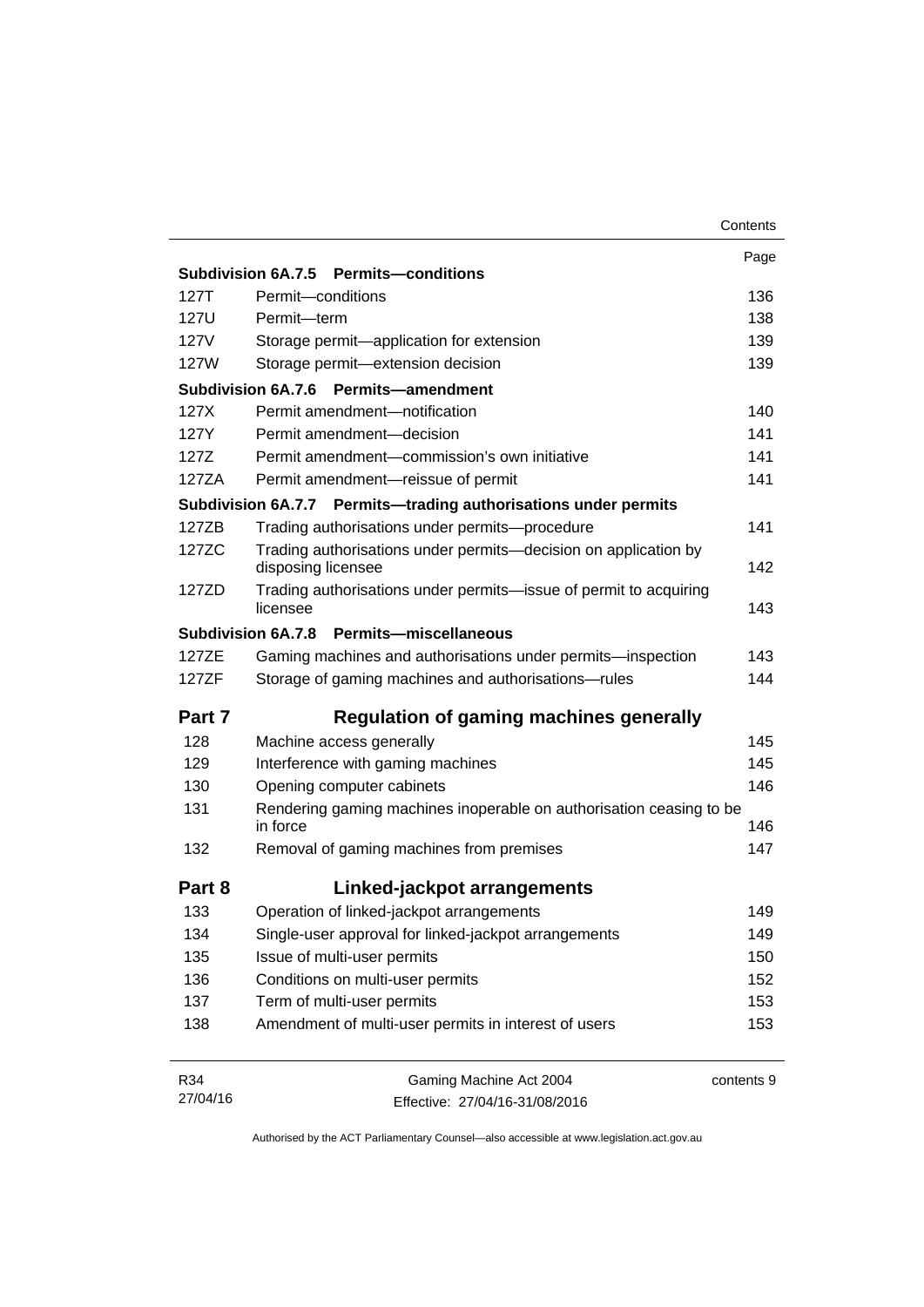| 139    | Amendment of multi-user permit on request                            | Page<br>153 |
|--------|----------------------------------------------------------------------|-------------|
| 140    | Amendment of financial and operational aspects of multi-user permits | 155         |
| 141    | Transfer of multi-user permits                                       | 155         |
| 142    | Surrender of multi-user permits                                      | 156         |
| 143    | Unclaimed jackpots                                                   | 156         |
| 144    | Undisbursed jackpots                                                 | 157         |
| Part 9 | <b>Club administration</b>                                           |             |
| 144A   | Definitions-pt 9                                                     | 158         |
| 145    | Eligible objects                                                     | 158         |
| 146    | Eligible clubs                                                       | 158         |
| 147    | Associated organisations-declaration                                 | 159         |
| 147A   | Associated organisation declaration-condition                        | 160         |
| 147B   | Associated organisation-warning notice                               | 161         |
| 147C   | Associated organisation declaration-suspension or repeal             | 161         |
| 147D   | Club elections—election of board directors                           | 162         |
| 148    | Club elections-record-keeping                                        | 162         |
| 148A   | Club directors—acting in good faith                                  | 163         |
| 148B   | Club constitution-consistency with gaming laws                       | 163         |
| 149    | Power to require information about status of eligible clubs          | 164         |
| 150    | Disclosure of gifts by executive officer                             | 164         |
|        |                                                                      |             |

# **Part 10 [Promoting responsible practices at](#page-180-0)  [authorised premises](#page-180-0)**

| 151  | Warning notices                                  | 165 |
|------|--------------------------------------------------|-----|
| 152  | <b>External signs</b>                            | 166 |
| 152A | External visibility of gaming machines           | 167 |
| 153  | Cash facilities                                  | 168 |
| 153A | Offence-ATM allowing withdrawals exceeding \$250 | 169 |
| 154  | Lending or extending credit                      | 170 |
| 155  | Children must not enter gaming area              | 170 |
| 156  | Children must not play gaming machines           | 171 |
| 157  | Using false identification                       | 171 |
|      |                                                  |     |

contents 10 Gaming Machine Act 2004 Effective: 27/04/16-31/08/2016

R34 27/04/16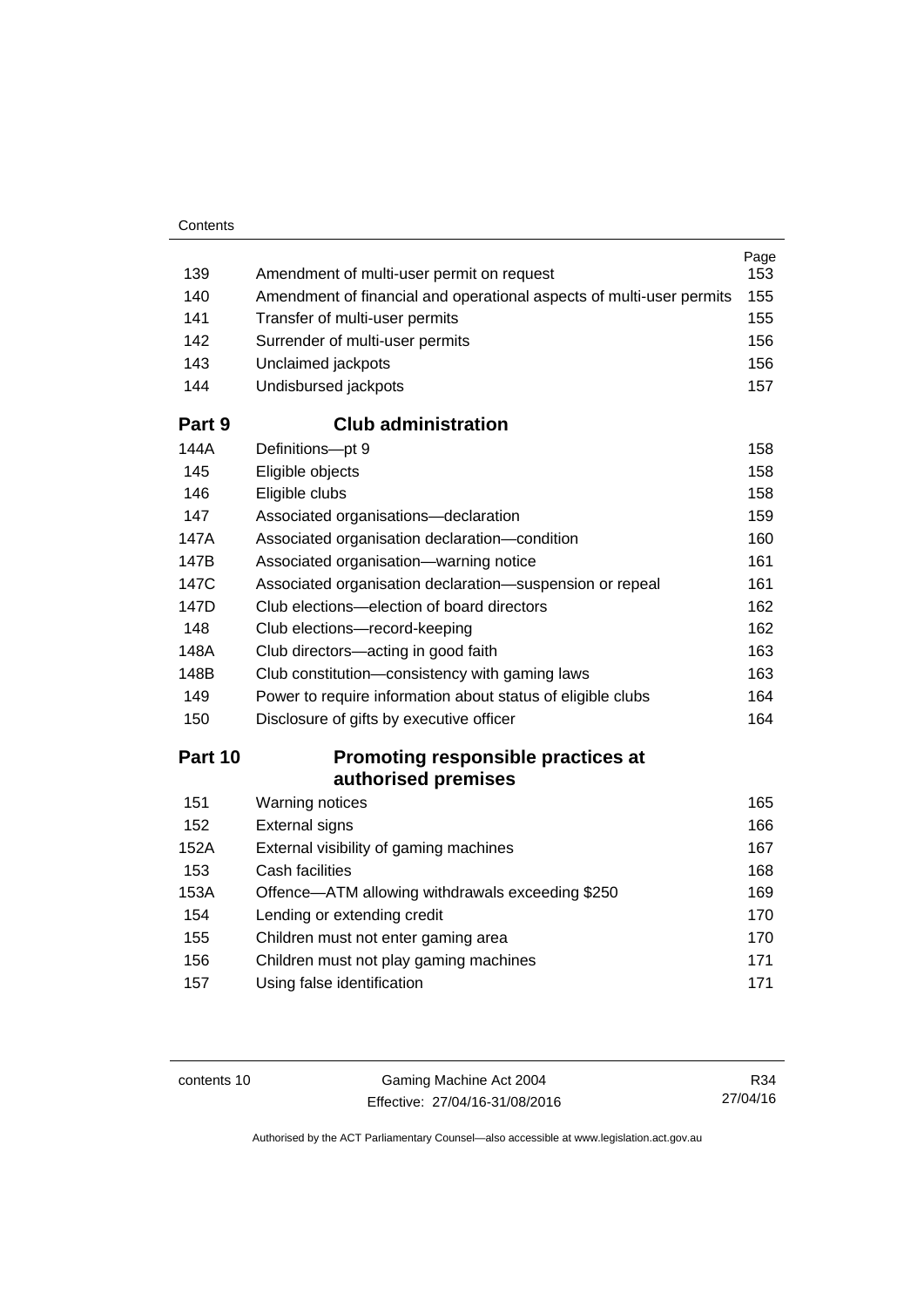|                      |                                                        | Contents    |
|----------------------|--------------------------------------------------------|-------------|
|                      |                                                        | Page        |
| Part 11              | <b>Finance</b>                                         |             |
| <b>Division 11.1</b> | General                                                |             |
| 158                  | Audit of financial statements etc                      | 172         |
| 159                  | Gaming machine tax                                     | 173         |
| 161                  | Payment of gaming machine tax                          | 174         |
| 162                  | Gaming machine tax returns                             | 175         |
| 163                  | Payment of gaming machine tax following transfer       | 175         |
| Division 11.2        | Problem gambling assistance fund                       |             |
| 163A                 | Required payment to problem gambling assistance fund   | 175         |
| 163AA                | Problem gambling assistance fund—annual payment option | 176         |
| 163B                 | Problem gambling assistance fund                       | 177         |
| Part 12              | <b>Community contributions</b>                         |             |
| 164                  | Approval of community contributions                    | 179         |
| 165                  | Records of contributions                               | 181         |
| 166                  | Report about records and finances                      | 182         |
| 167                  | Commission must report to Minister                     | 182         |
| 168                  | Minister must present commission's report              | 182         |
| 169                  | Required community contributions                       | 183         |
| 170                  | Corporations with several licences                     | 183         |
| 171                  | Women's sport community contributions                  | 184         |
| 171A                 | Problem gambling community contributions               | 184         |
| 172                  | Community contribution shortfall tax                   | 185         |
| Part 13              | <b>Notification and review of decisions</b>            |             |
| 173                  | Meaning of reviewable decision-pt 13                   | 186         |
| 173A                 | Reviewable decision notices                            | 186         |
| 173B                 | Applications for review                                | 186         |
| Part 13A             | <b>Notifiable actions</b>                              |             |
| 173C                 | Meaning of <i>notifiable</i> action                    | 187         |
| 173D                 | Notifiable actions                                     | 187         |
| 173E                 | Notifiable actions-date of effect                      | 189         |
| 173F                 | Notifiable actions-amendment or cancellation           | 189         |
| 173G                 | Notifiable actions under s 37F                         | 190         |
| R34                  | Gaming Machine Act 2004                                | contents 11 |
| 27/04/16             | Effective: 27/04/16-31/08/2016                         |             |

Effective: 27/04/16-31/08/2016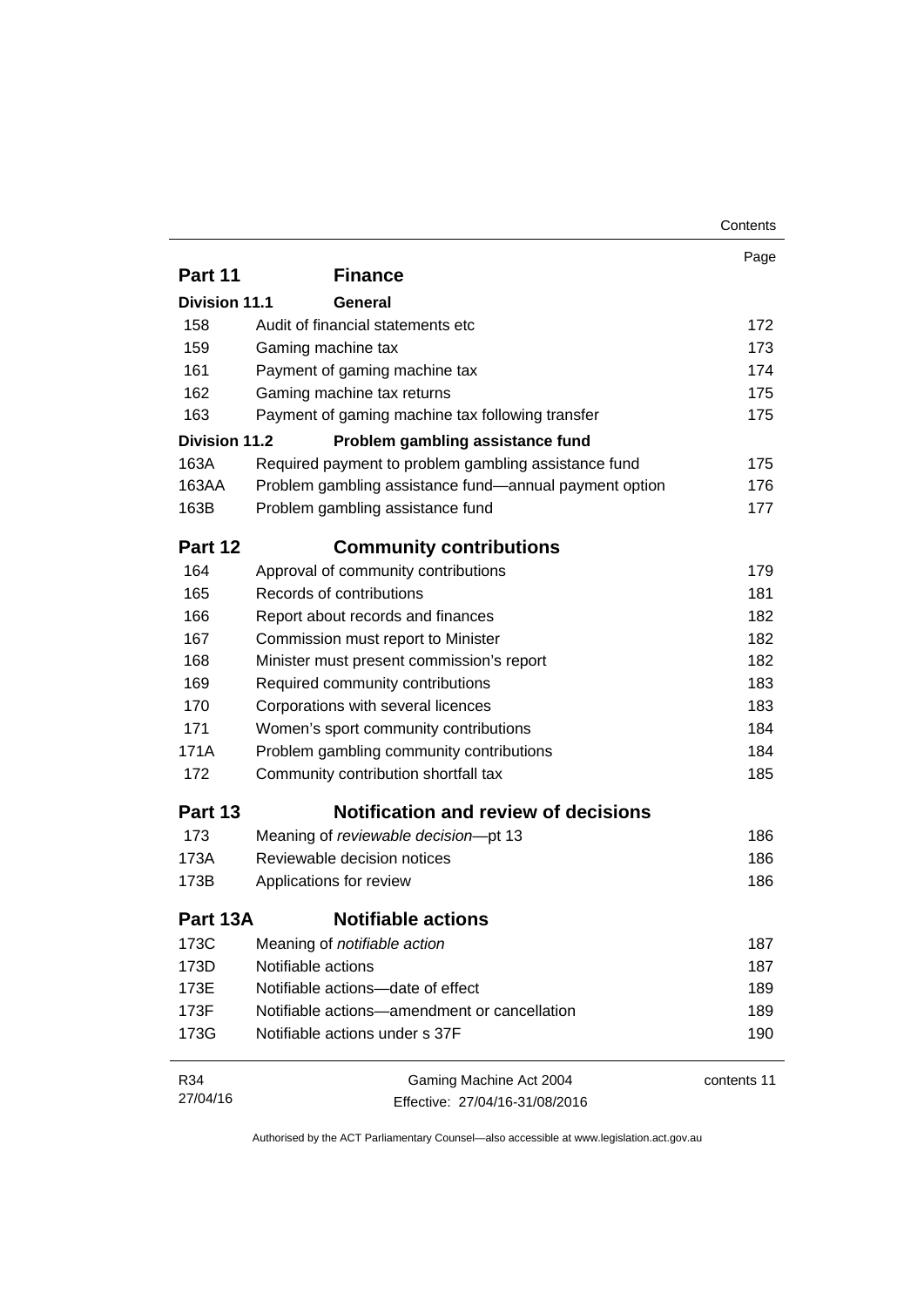| 173H        | Notifiable actions under div 6A.6—disposal of gaming machines              | Page<br>190 |
|-------------|----------------------------------------------------------------------------|-------------|
| <b>1731</b> | Notifiable actions under div 6A.6—trading of class B authorisations        | 192         |
| Part 14     | <b>Miscellaneous</b>                                                       |             |
| 174         | Acts and omissions of representatives                                      | 193         |
| 174A        | Licences and authorisations not personal property-PPS Act                  | 194         |
| 175         | Canberra Airport                                                           | 194         |
| 176         | Evidentiary certificates                                                   | 194         |
| 177         | Determination of fees                                                      | 195         |
| 178         | Regulation-making power                                                    | 195         |
| 179         | Review of amendments made by Gaming Machine (Reform)<br>Amendment Act 2015 | 196         |
| Part 20     | <b>Transitional-Gaming Machine (Reform)</b>                                |             |
|             | <b>Amendment Act 2015</b>                                                  |             |
| 300         | Definitions-pt 20                                                          | 197         |
| 301         | Old licences-class B gaming machines                                       | 197         |
| 302         | Old licences—class C gaming machines                                       | 198         |
| 303         | Class B gaming machines—application                                        | 199         |
| 304         | Class C gaming machines—application                                        | 199         |
| 305         | Large-scale machine relocation amendment application                       | 200         |
| 306         | In-principle approval application                                          | 200         |
| 307         | Application to transfer in-principle approval                              | 201         |
| 308         | Application for extension of in-principle approval                         | 201         |
| 309         | Application to convert in-principle approval to licence                    | 201         |
| 309A        | Application to convert in-principle approval to new venue amendment        | 202         |
| 309B        | Temporary storage amendment application                                    | 202         |
| 310         | <b>Transitional regulations</b>                                            | 202         |
| 311         | Expiry-pt 20                                                               | 202         |

contents 12 Gaming Machine Act 2004 Effective: 27/04/16-31/08/2016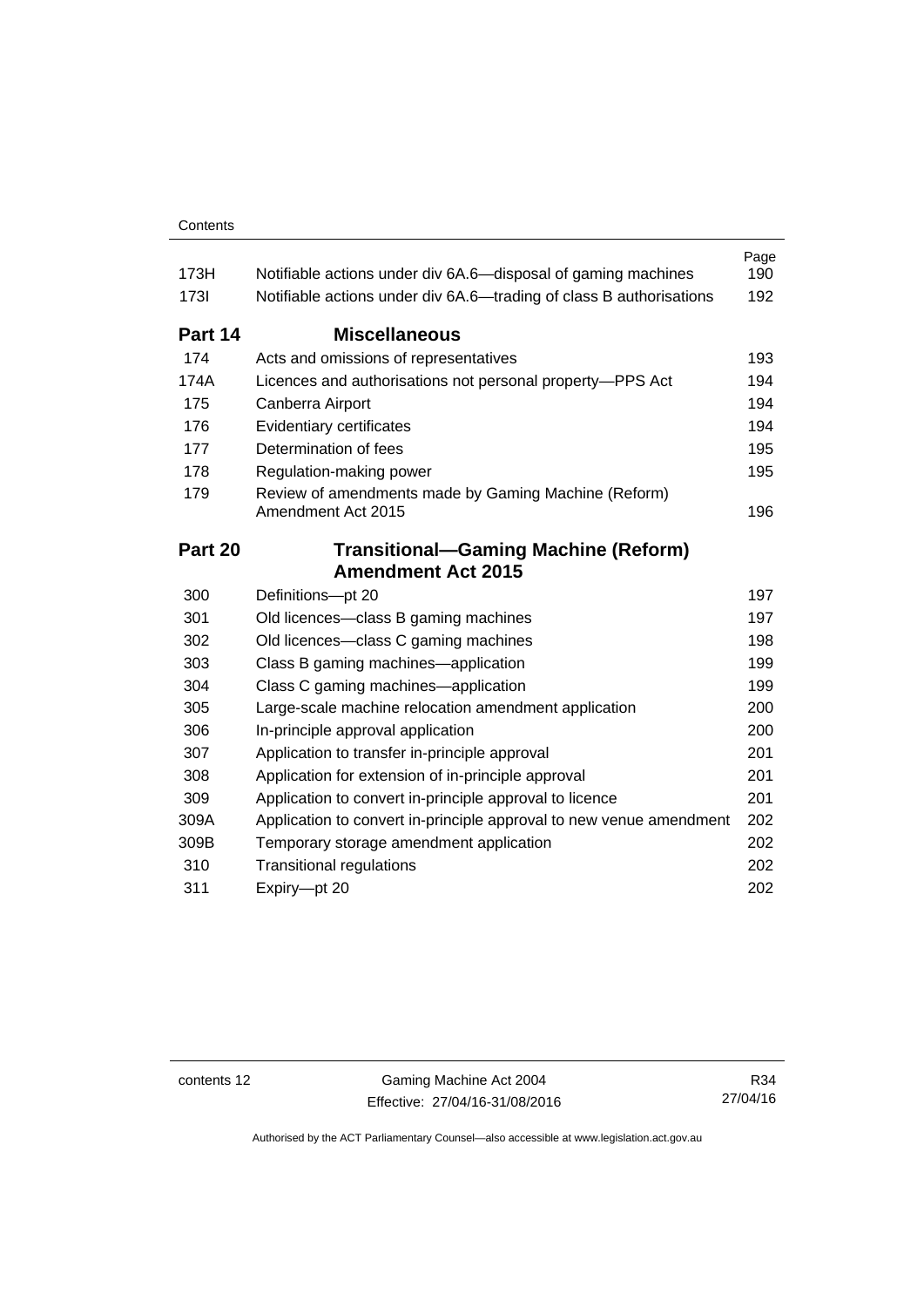|                   |                                                        | Contents    |
|-------------------|--------------------------------------------------------|-------------|
| <b>Schedule 1</b> | <b>Reviewable decisions</b>                            | Page<br>203 |
| <b>Schedule 2</b> | <b>Notifiable actions</b>                              | 207         |
| <b>Dictionary</b> |                                                        | 208         |
| <b>Endnotes</b>   |                                                        |             |
| 1                 | About the endnotes                                     | 221         |
| 2                 | Abbreviation key                                       | 221         |
| 3                 | Legislation history                                    | 222         |
| 4                 | Amendment history                                      | 227         |
| 5                 | Earlier republications                                 | 256         |
| 6                 | Modifications of republished law with temporary effect | 259         |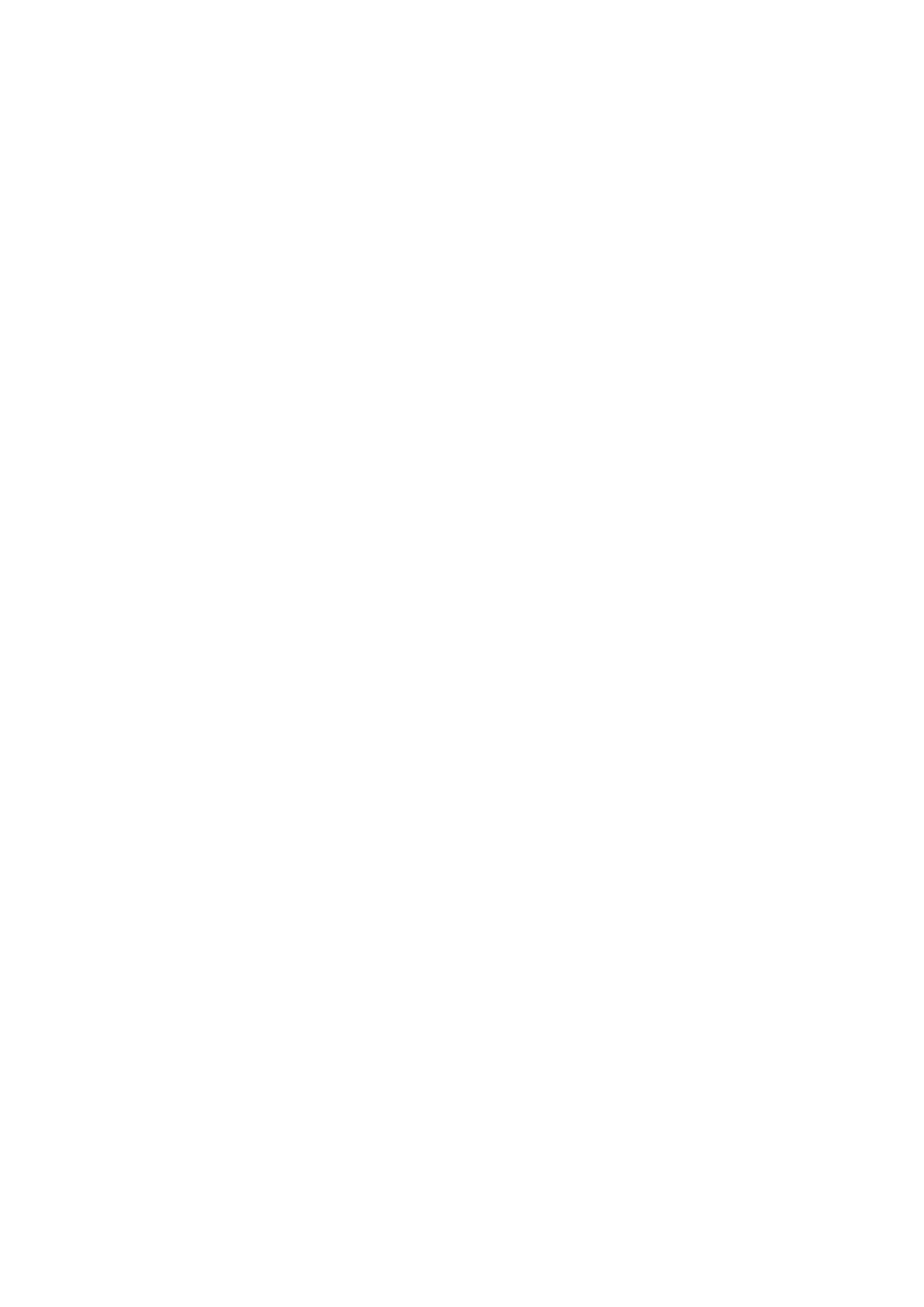

# **Gaming Machine Act 2004**

An Act in relation to gaming machines, and for other purposes

R34 27/04/16

Ī

Gaming Machine Act 2004 Effective: 27/04/16-31/08/2016 page 1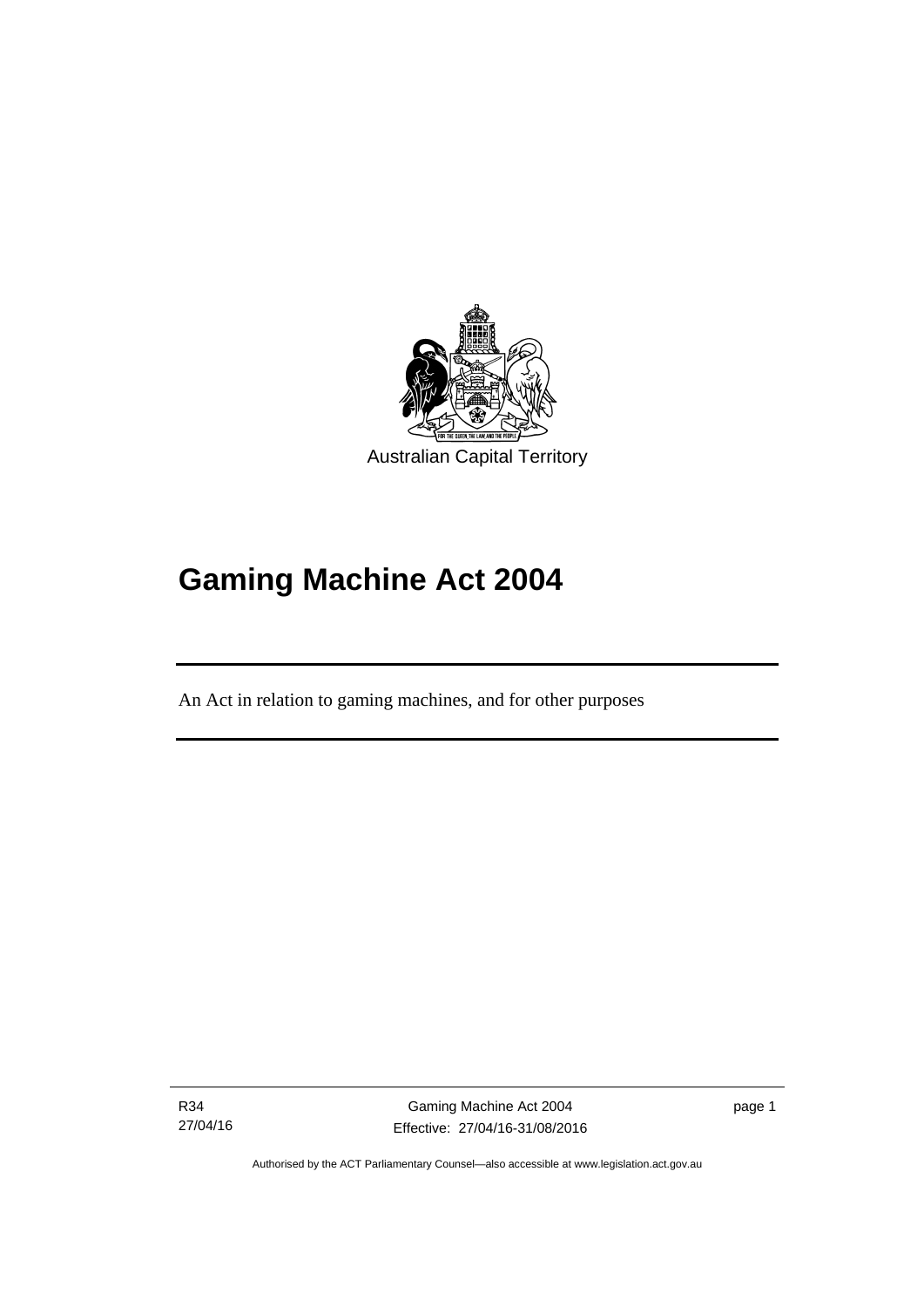### Part 1 **Preliminary**

Section 1

# <span id="page-17-0"></span>**Part 1** Preliminary

### <span id="page-17-1"></span>**1 Name of Act**

This Act is the *Gaming Machine Act 2004*.

### <span id="page-17-2"></span>**3 Dictionary**

The dictionary at the end of this Act is part of this Act.

*Note 1* The dictionary at the end of this Act defines certain terms used in this Act, and includes references (*signpost definitions*) to other terms defined elsewhere.

> For example, the signpost definition '*general licence*—see the *[Liquor](http://www.legislation.act.gov.au/a/2010-35)  [Act 2010](http://www.legislation.act.gov.au/a/2010-35)*, section 17.' means that the term 'general licence' is defined in that section and the definition applies to this Act.

*Note* 2 A definition in the dictionary (including a signpost definition) applies to the entire Act unless the definition, or another provision of the Act, provides otherwise or the contrary intention otherwise appears (see [Legislation Act,](http://www.legislation.act.gov.au/a/2001-14) s 155 and s 156 (1)).

## <span id="page-17-3"></span>**4 Notes**

A note included in this Act is explanatory and is not part of this Act.

*Note* See the [Legislation Act,](http://www.legislation.act.gov.au/a/2001-14) s 127 (1), (4) and (5) for the legal status of notes.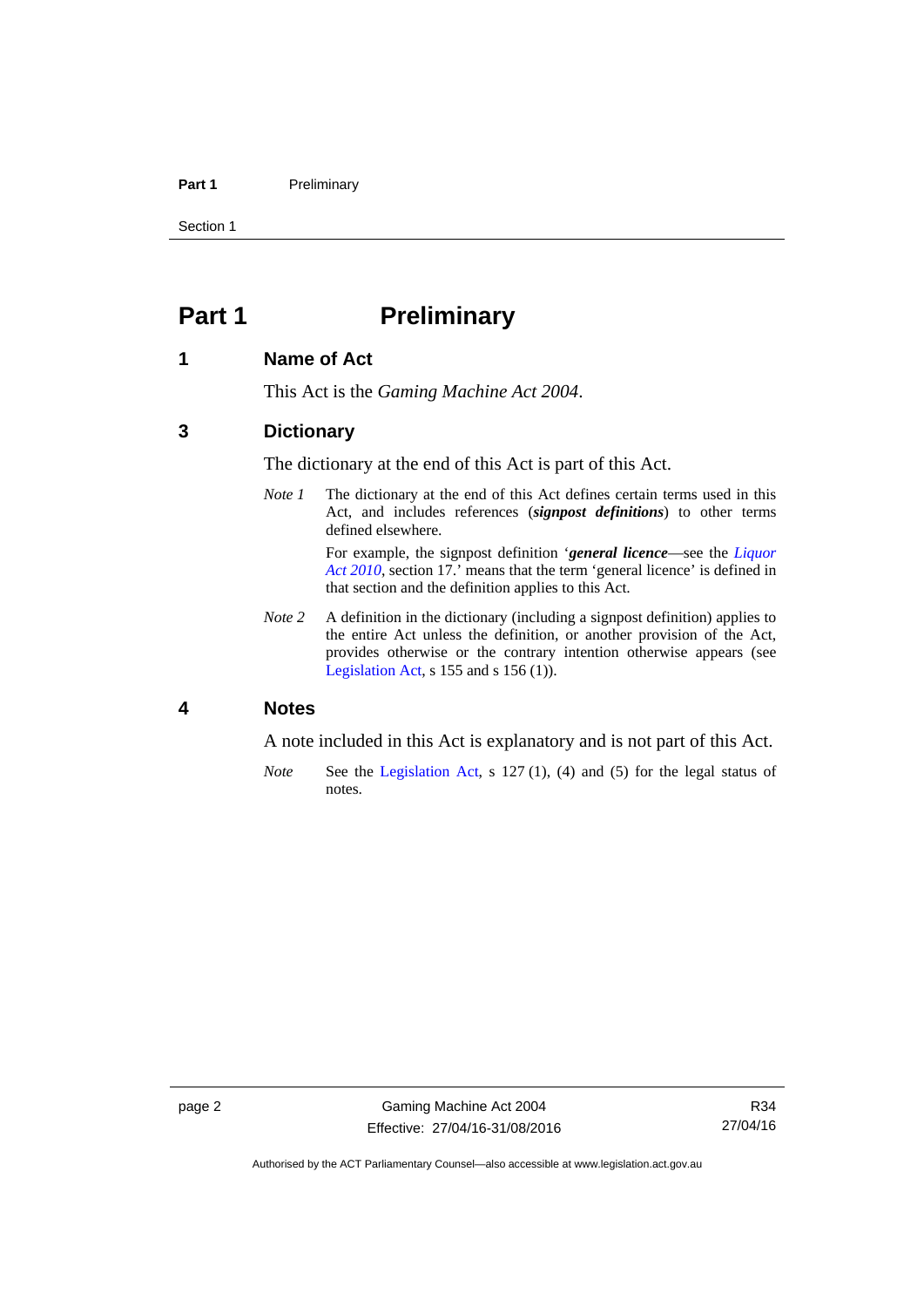### <span id="page-18-0"></span>**5 Offences against Act—application of Criminal Code etc**

Other legislation applies in relation to offences against this Act.

### *Note 1 Criminal Code* The [Criminal Code,](http://www.legislation.act.gov.au/a/2002-51) ch 2 applies to all offences against this Act (see Code, pt 2.1). The chapter sets out the general principles of criminal responsibility (including burdens of proof and general defences), and defines terms used for offences to which the Code applies (eg *conduct*, *intention*, *recklessness* and *strict liability*).

*Note 2 Penalty units* 

The [Legislation Act](http://www.legislation.act.gov.au/a/2001-14), s 133 deals with the meaning of offence penalties that are expressed in penalty units.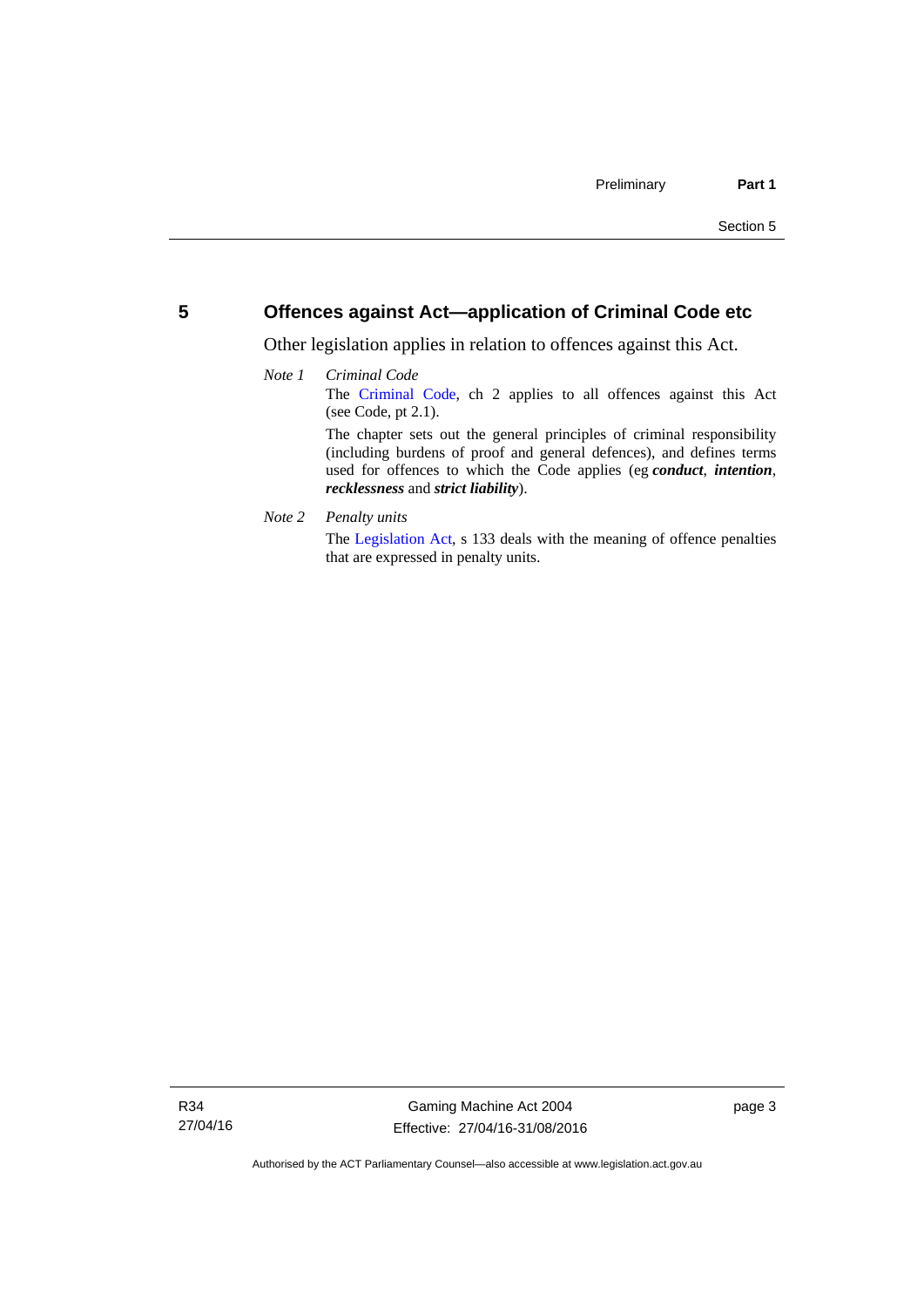### **Part 2 Important concepts**

Section 6

# <span id="page-19-0"></span>**Part 2 Important concepts**

### <span id="page-19-1"></span>**6 Eligibility of individuals**

- (1) For this Act, an individual is an *eligible person* if—
	- (a) the individual is an adult; and
	- (b) there is not a disqualifying ground in relation to the individual.
- (2) Each of the following is a *disqualifying ground* for an individual:
	- (a) the individual has been convicted, or found guilty, in the last 5 years, whether in the ACT or elsewhere, of an offence—
		- (i) involving fraud or dishonesty; or
		- (ii) punishable by imprisonment for at least 1 year; or
		- (iii) against a law about gaming;
	- (b) the individual is, or at any time in the last 5 years has been, bankrupt or personally insolvent;

*Note Bankrupt or personally insolvent*—see the [Legislation Act,](http://www.legislation.act.gov.au/a/2001-14) dictionary, pt 1.

- (c) at any time in the last 5 years the individual was involved in the management of a corporation when—
	- (i) the corporation became the subject of a winding-up order; or
	- (ii) a controller or administrator was appointed for the corporation;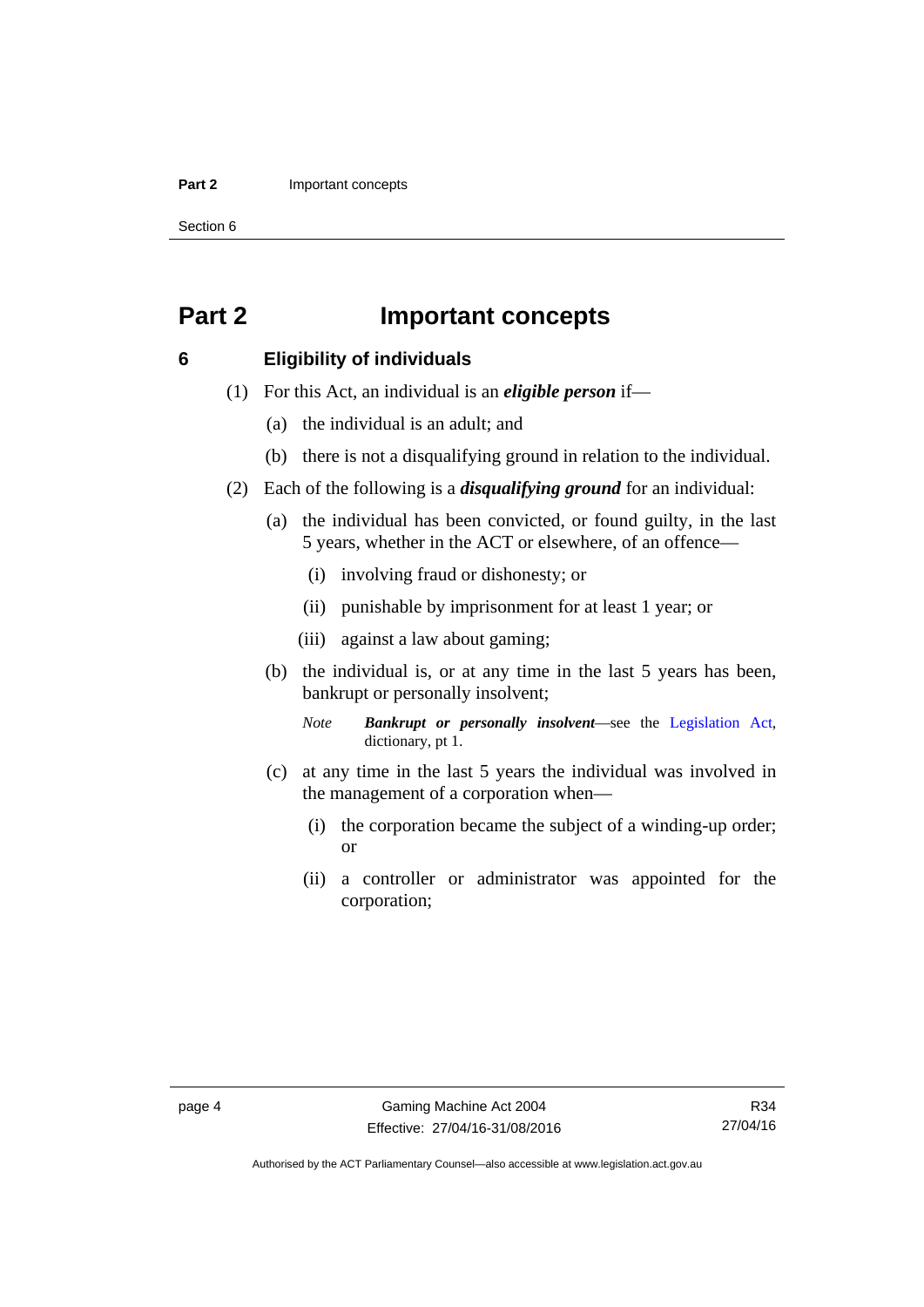- (d) at any time in the last 12 months the individual had—
	- (i) a licence cancelled under section 58 (Disciplinary action); or

*Note Licence* is defined in s 56 and includes—

- (a) approval to operate a linked-jackpot arrangement; and
- (b) in-principle authorisation certificate; and
- (c) multi-user permit.
- (ii) an authorisation cancelled under section 64 (Cancellation of authorisation certificate because of cancellation etc of general and on licences); or
- (iii) an application for approval as a supplier refused, on the basis that the person provided false or misleading information, under section 72 (Application and approval as supplier); or
- (iv) approval as a supplier cancelled under section 73A (Cancellation etc of supplier's approval); or
- (v) an application for approval as a technician refused, on the basis that the person provided false or misleading information, under section 75 (Approval of technicians); or
- (vi) approval as a technician cancelled under section 79 (1) (a) or (c) (Cancellation etc of technician's approval).
- (3) Despite subsection (2), the commission may decide that the individual is an *eligible person* even though there is a disqualifying ground in relation to the individual if satisfied that—
	- (a) if the individual is an applicant for a licence—the operation of gaming machines by the individual would not adversely affect the public; and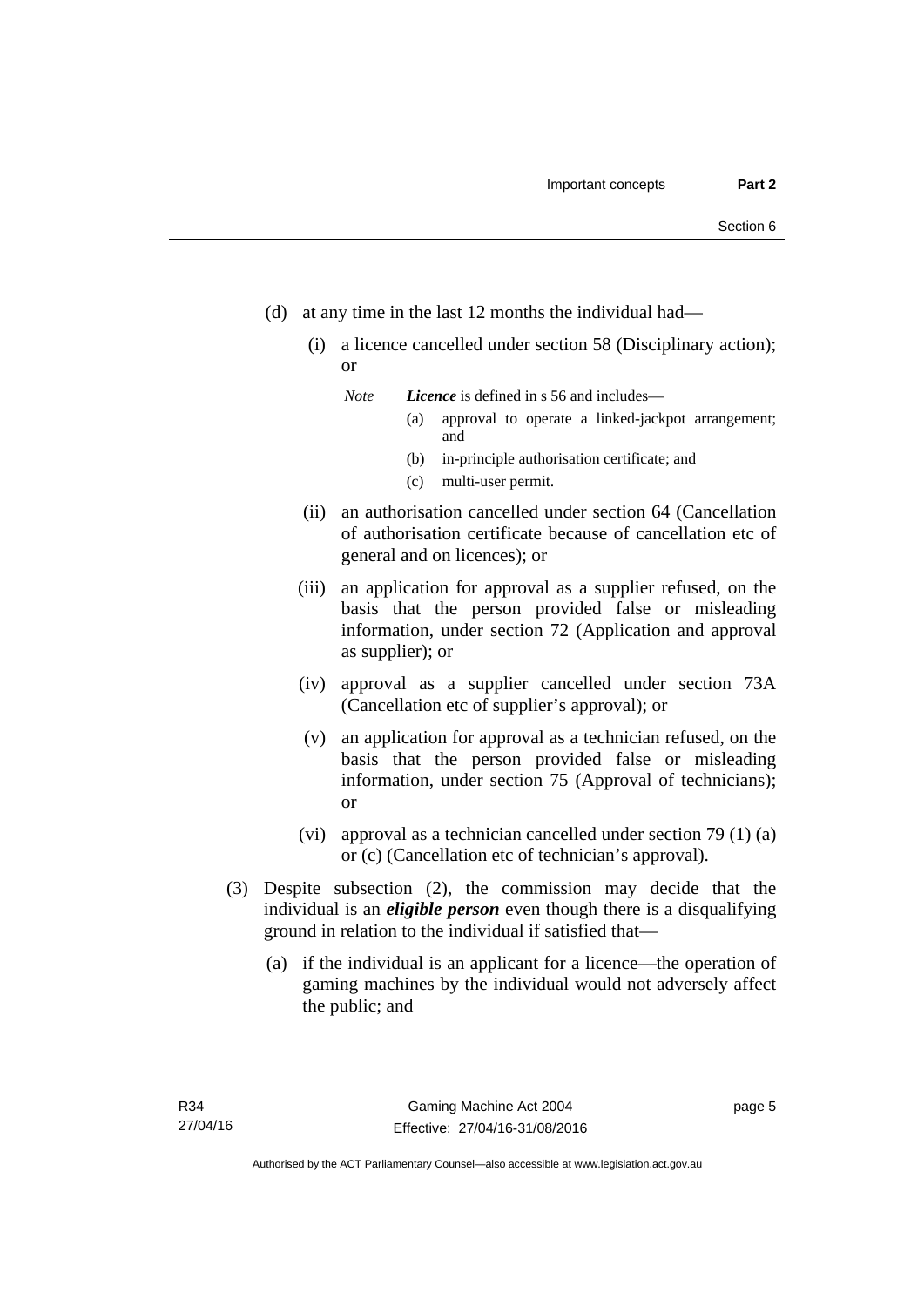Section 7

 (b) it is otherwise in the public interest that the individual be treated as an eligible person.

### <span id="page-21-0"></span>**7 Eligibility of corporations**

- (1) For this Act, a corporation is an *eligible person* if—
	- (a) each influential person of the corporation is an eligible person; and
	- (b) if the corporation is a club—it is an eligible club; and
	- (c) the corporation is not the subject of a winding-up order, and has not been the subject of a winding-up order in the last 3 years; and
	- (d) a controller or administrator has not been appointed for the corporation in the last 3 years; and
	- (e) the corporation is not the subject of an auditor's opinion that it is not able to pay all of its debts as and when they become due and payable; and
	- (f) the corporation is not the subject of an auditor's adverse opinion or disclaimer of opinion, within the meaning of Auditing Standard ASA 705.
- (2) Despite subsection (1), the commission may decide that the corporation is an eligible person even though a provision of that subsection does not apply in relation to the corporation if satisfied that—
	- (a) the operation of gaming machines by the corporation would not adversely affect the public; and
	- (b) it is otherwise in the public interest that the corporation be treated as an eligible person.

Authorised by the ACT Parliamentary Counsel—also accessible at www.legislation.act.gov.au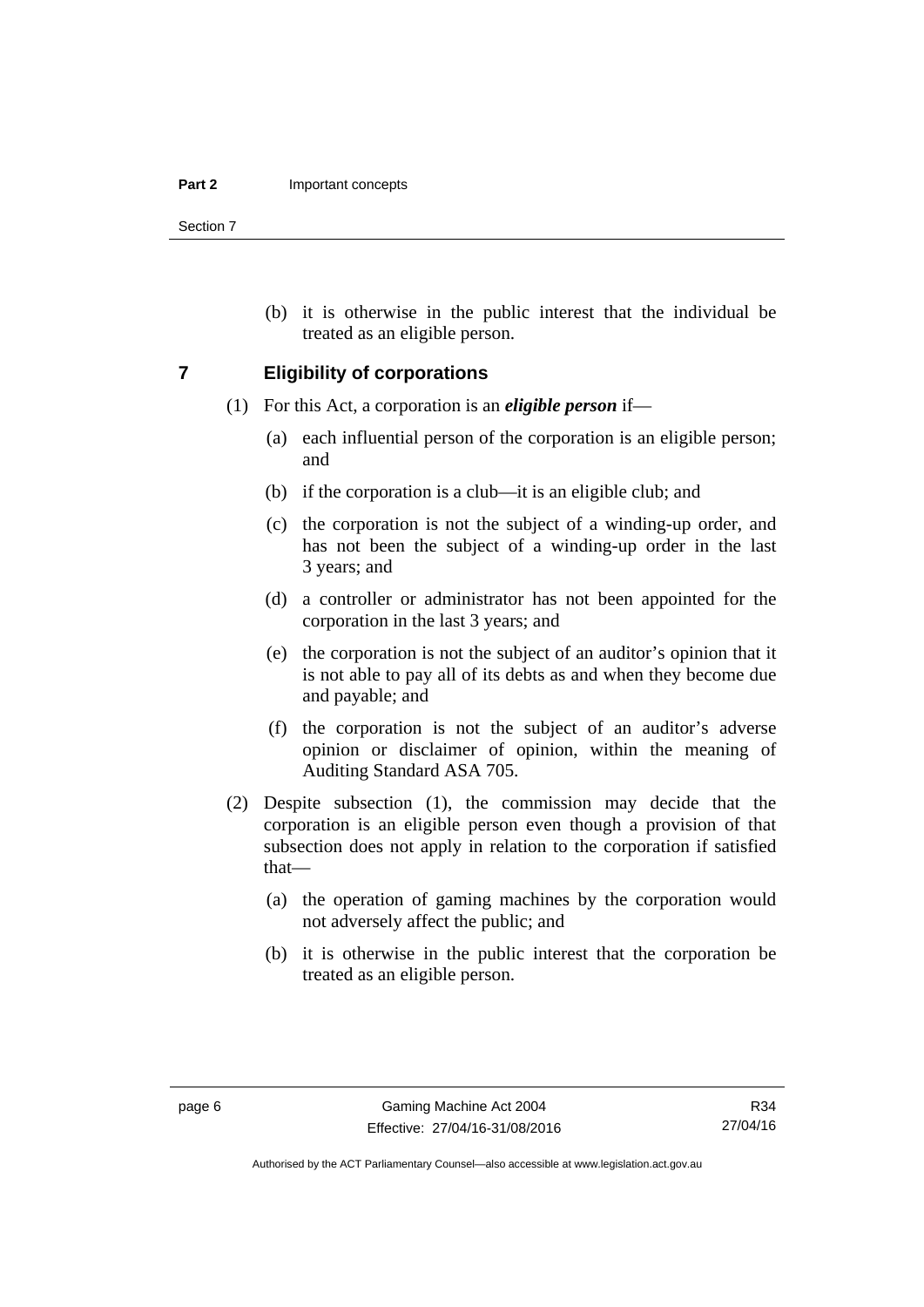(3) In this section:

*AUASB* means the Auditing and Assurance Standards Board established under the *[Australian Securities and Investments](http://www.comlaw.gov.au/Series/C2004A00819)  [Commission Act 2001](http://www.comlaw.gov.au/Series/C2004A00819)* (Cwlth), section 227AA (1).

*Auditing Standard ASA 705* means Auditing Standard ASA 705 *Modifications to the Opinion in the Independent Auditor's Report* made by the AUASB on 27 October 2009 under the [Corporations](http://www.comlaw.gov.au/Series/C2004A00818)  [Act](http://www.comlaw.gov.au/Series/C2004A00818), section 336 (1) (Auditing standards).

*Note* The standard is accessible at [www.comlaw.gov.au.](http://www.comlaw.gov.au/)

### <span id="page-22-0"></span>**8 Meaning of** *influential person*

(1) In this Act:

*influential person*, for a corporation—

- (a) means any of the following:
	- (i) an executive officer of the corporation;
	- (ii) a related corporation;
	- (iii) an executive officer of a related corporation;
	- (iv) an influential owner; and
- (b) includes a person who, though not mentioned in paragraph (a), can exercise as much influence over the actions of the corporation as someone mentioned in that paragraph.

*Note Corporation* includes a club (see dict).

(2) In this section:

*influential owner*, of a corporation, means a person who, whether directly or through intermediary corporate ownership or nominees—

- (a) can control 5% of the votes at an annual general meeting of the corporation; or
- (b) can control the appointment of a director of the corporation.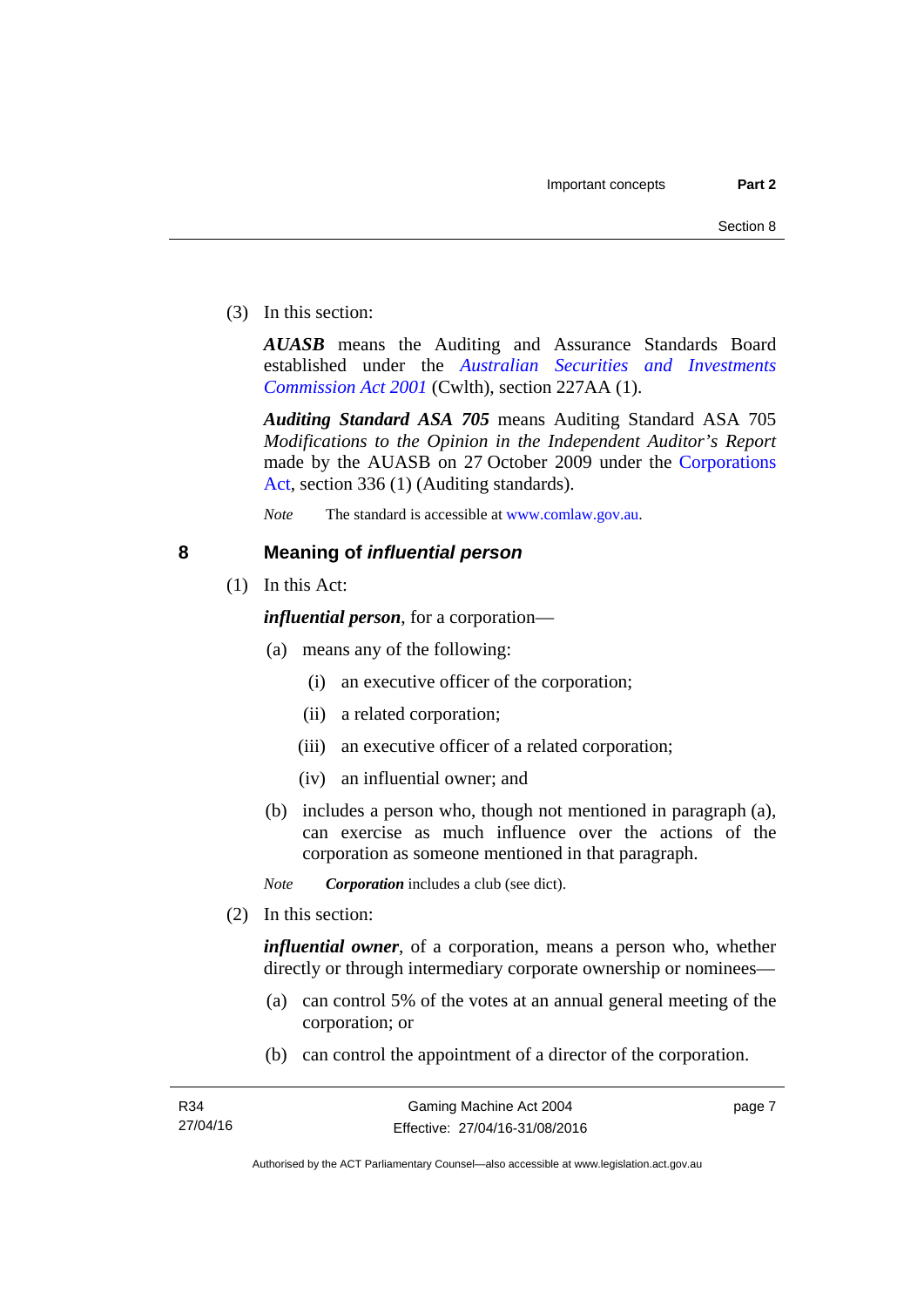Section 9

*related corporation* means a related body corporate under the [Corporations Act](http://www.comlaw.gov.au/Series/C2004A00818).

### <span id="page-23-0"></span>**9 Proper completion—applications under Act**

- (1) An application under a provision of this Act is *properly completed* only if the following requirements are met:
	- (a) if a form is approved under the [Control Act,](http://www.legislation.act.gov.au/a/1999-46/default.asp) section 53D for the application—the form is used;
	- (b) the application includes all information and documents required under the provision to be included;
	- (c) a document required to be included with the application includes all information required under the provision to be included in the document and is substantially complete;
	- (d) the application, and any document or information included in the application, is verified in the way required by the provision;
	- (e) if a fee is determined under section 177 for the application the fee is paid.
	- *Note 1* Under the [Legislation Act,](http://www.legislation.act.gov.au/a/2001-14) s 255 (5), if a form requires any of the following, substantial compliance with the form is not sufficient and the form is properly completed only if the requirement is complied with:
		- (a) the form to be signed;
		- (b) the form to be prepared in a particular way (for example, on paper of a particular size or quality or in a particular electronic form);
		- (c) the form to be completed in a particular way;
		- (d) particular information to be included in the form, or a particular document to be attached to or given with the form;
		- (e) the form, information in the form, or a document attached to or given with the form, to be verified in a particular way (for example, by statutory declaration).
	- *Note* 2 It is an offence to make a false or misleading statement, give false or misleading information or produce a false or misleading document (see [Criminal Code](http://www.legislation.act.gov.au/a/2002-51), pt 3.4).

Authorised by the ACT Parliamentary Counsel—also accessible at www.legislation.act.gov.au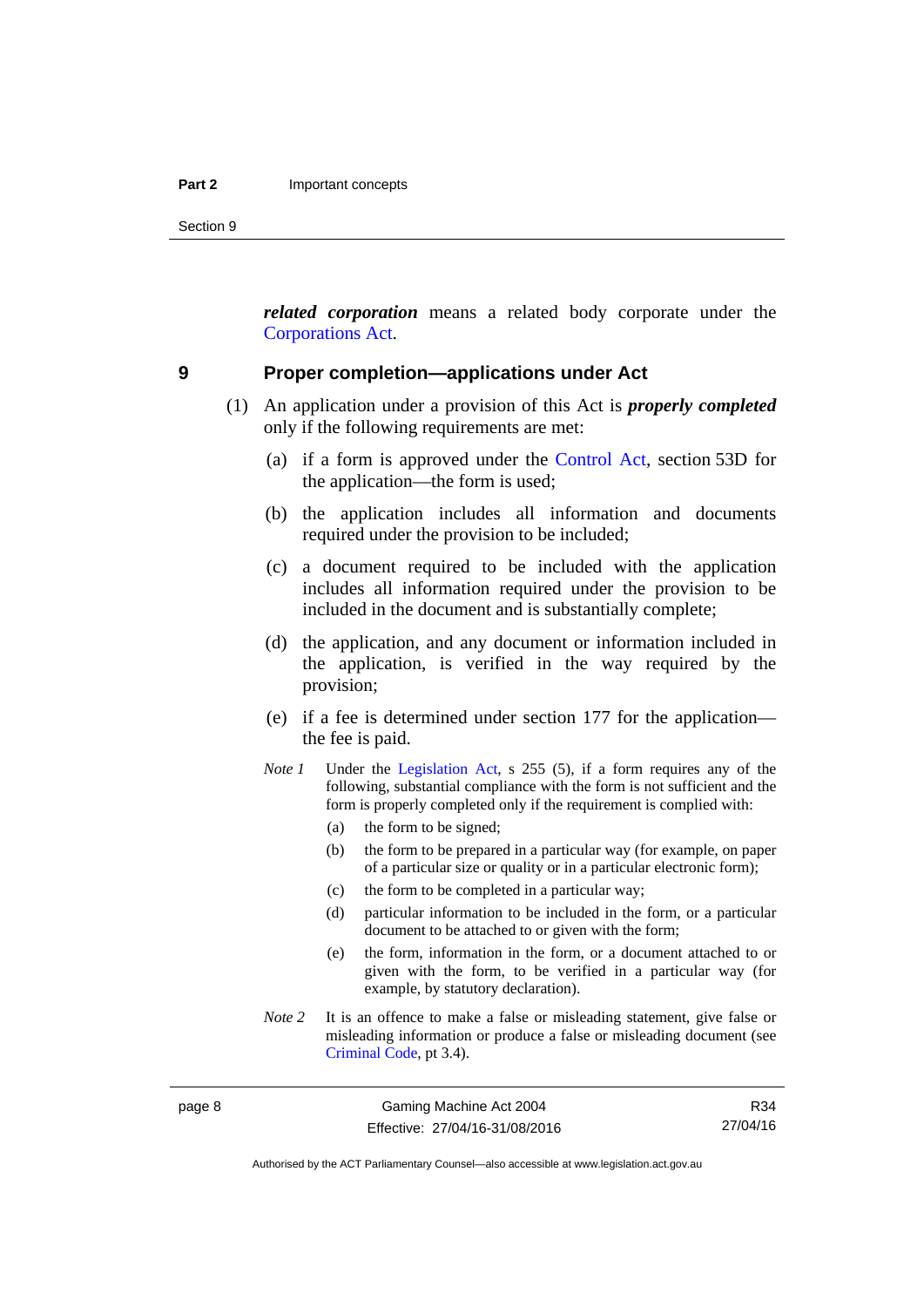- (2) If an application under this Act is not properly completed—
	- (a) the commission may refuse to consider the application; and
	- (b) if the commission refuses to consider the application—the application lapses.
	- *Note* A reference to an Act includes a reference to the statutory instruments made or in force under the Act, including any regulation (see [Legislation Act,](http://www.legislation.act.gov.au/a/2001-14) s 104).
- (3) The commission may, in writing, require an applicant to give the commission additional information, within the time stated by the commission, that the commission reasonably needs to decide the application.
- (4) If the applicant does not comply with a requirement under subsection (3) within the time stated by the commission—
	- (a) the commission may refuse to consider the application; and
	- (b) if the commission refuses to consider the application—the application lapses.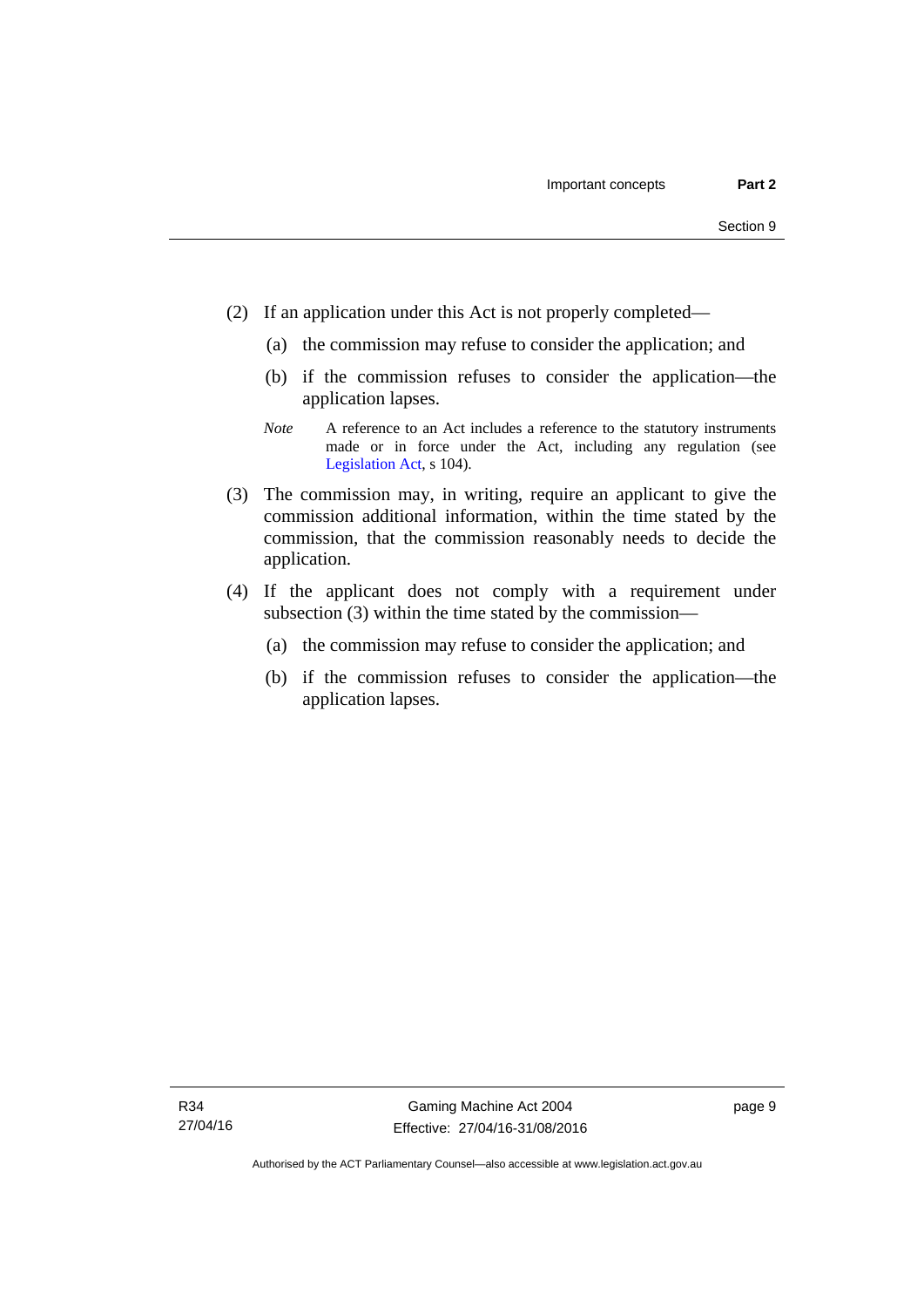# <span id="page-25-0"></span>**Part 2A Gaming machine authorisation numbers**

### <span id="page-25-1"></span>**10 Maximum number of authorisations for gaming machines allowed in ACT**

 (1) The maximum number of authorisations for gaming machines for all authorised premises in the ACT is worked out as follows:

$$
SN - (NS + NC + NF)
$$

*NC* means the total number of authorisations cancelled after the relevant day.

*NF* means the total number of authorisations forfeited to the Territory after the relevant day.

*NS* means the total number of authorisations surrendered after the relevant day.

*SN* means the number notified by the commission on the relevant day.

- (2) The total number of authorisations for gaming machines allowed under all authorisation schedules issued under this Act must not exceed the maximum number worked out under subsection (1).
	- *Note* An authorisation schedule is included in an authorisation certificate (see s 27 (1) (h) and s 30 (3) (j)).
- (3) As soon as practicable after each time the maximum number of authorisations for gaming machines changes, the commission must prepare a notice stating the new maximum number and the date of the change.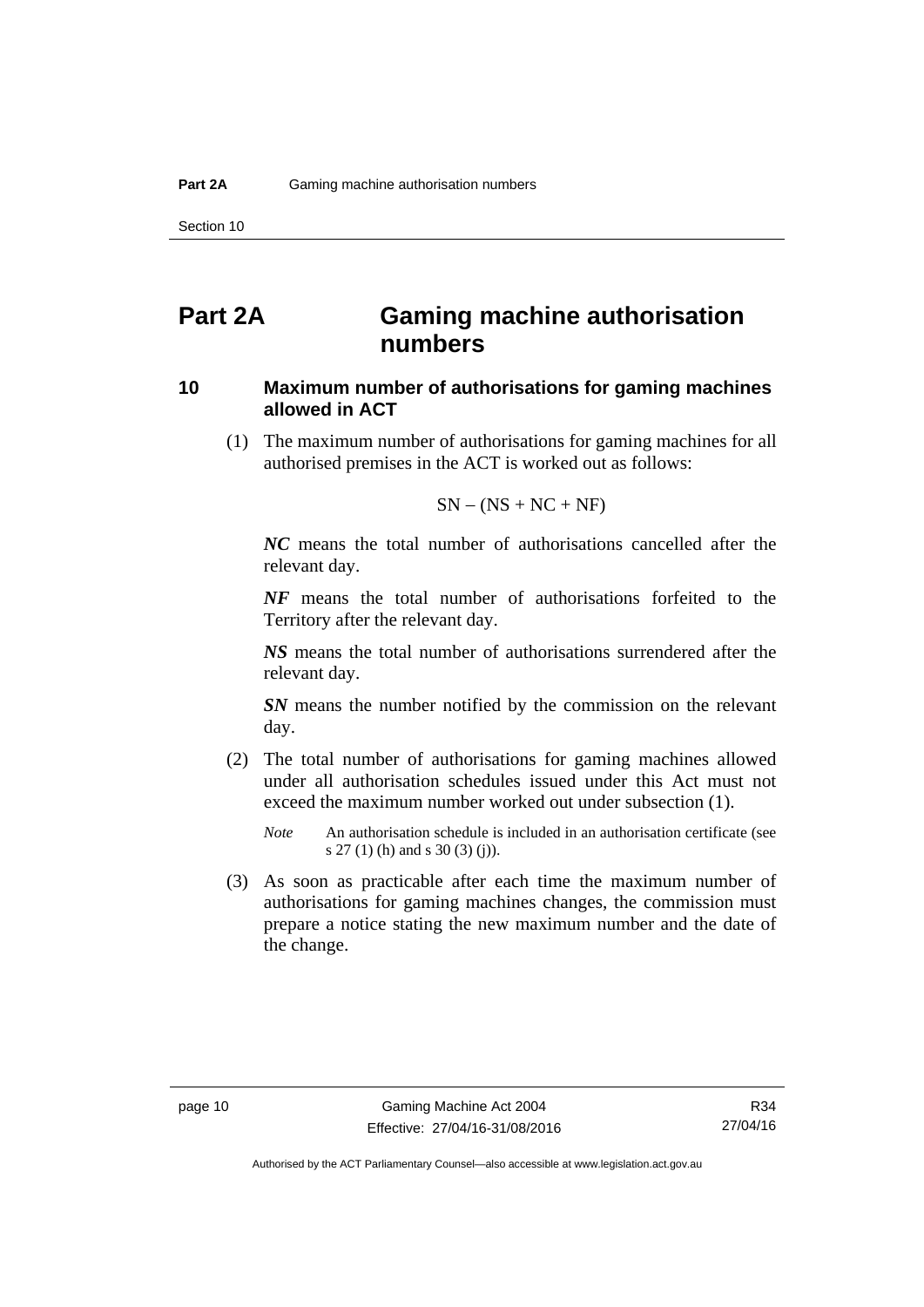- (4) Each of the following is a notifiable instrument:
	- (a) a notification under subsection (1), definition of *SN*;
	- (b) a notice under subsection (3).
	- *Note* A notifiable instrument must be notified under the [Legislation Act](http://www.legislation.act.gov.au/a/2001-14).
- (5) In this section:

*cancelled*—an authorisation for a gaming machine is *cancelled* if—

- (a) the authorisation is cancelled under—
	- (i) section 62 (Commission may take disciplinary action against licensee); or
	- (ii) section 64 (Cancellation of authorisation certificate because of cancellation etc of general and on licences); and
- (b) the cancellation has become final.

*final*—a cancellation of an authorisation becomes *final* when—

- (a) the time for any appeal or review in relation to the decision has ended; or
- (b) any appeal or review in relation to the decision has been decided or withdrawn.

*relevant day* means the day the *[Gaming Machine \(Reform\)](http://www.legislation.act.gov.au/a/2015-21/default.asp)  [Amendment Act 2015](http://www.legislation.act.gov.au/a/2015-21/default.asp)*, section 4 commences.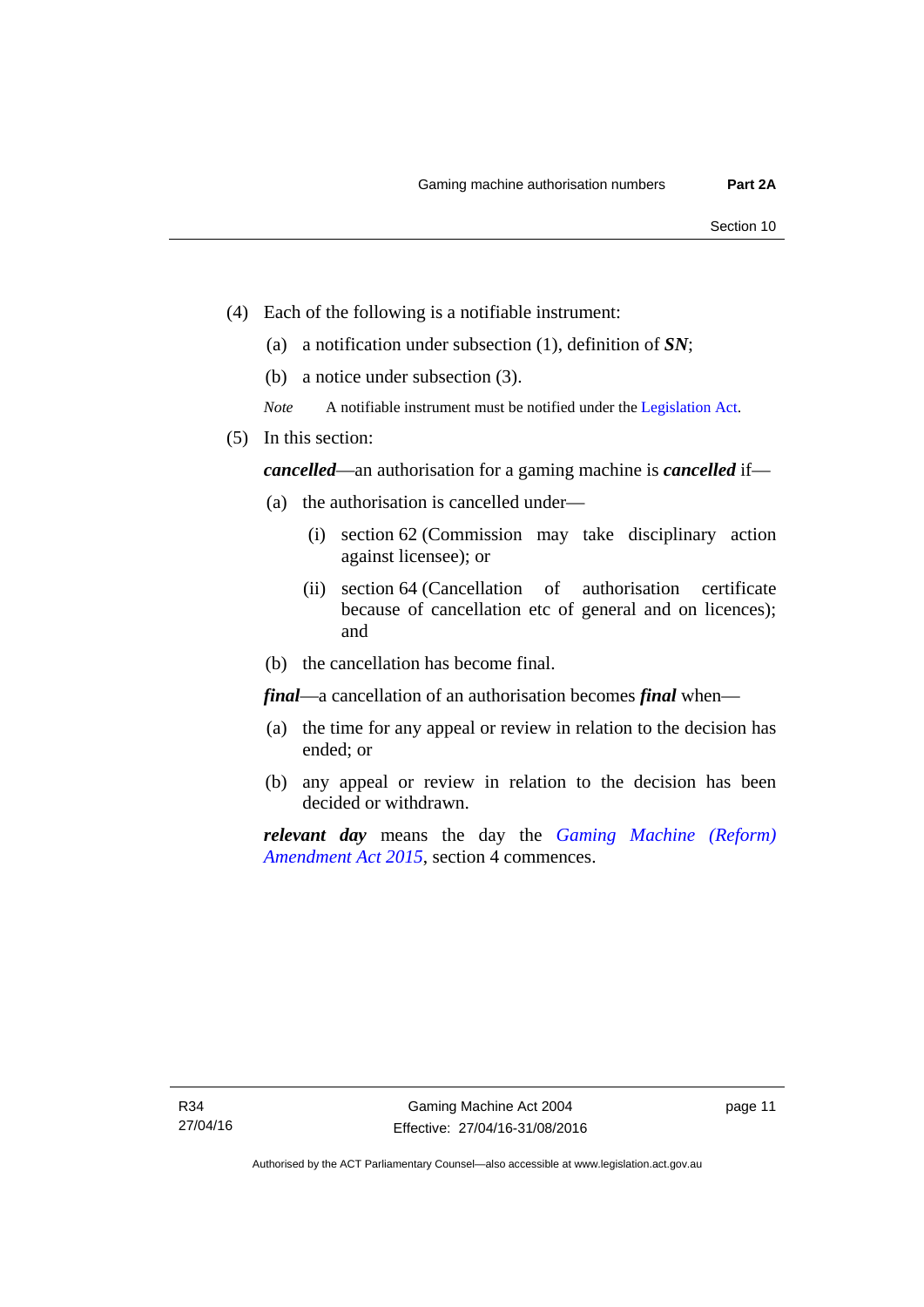Section 10

*surrendered*—an authorisation for a gaming machine is *surrendered* if the licensee, under section 37F (1) (c) (Surrender of licences, authorisation certificates and authorisations), surrenders the authorisation and the surrender takes effect under section 173E (Notifiable actions—date of effect).

- *Note 1* The surrender of an authorisation is a notifiable action (see pt 13A and sch 2).
- *Note* 2 A notifiable action takes place—
	- (a) the prescribed number of days after the day the commission receives the notification (see s 173E (a)); or
	- (b) if the commission allows the notifiable action to take place on an earlier day—that day (see s 173E (b)); or
	- (c) if the commission asks for additional information under s 173E (c)—when the commission has notified the licensee that it is satisfied in relation to the additional information (see s 173E (c)).

page 12 Gaming Machine Act 2004 Effective: 27/04/16-31/08/2016

R34 27/04/16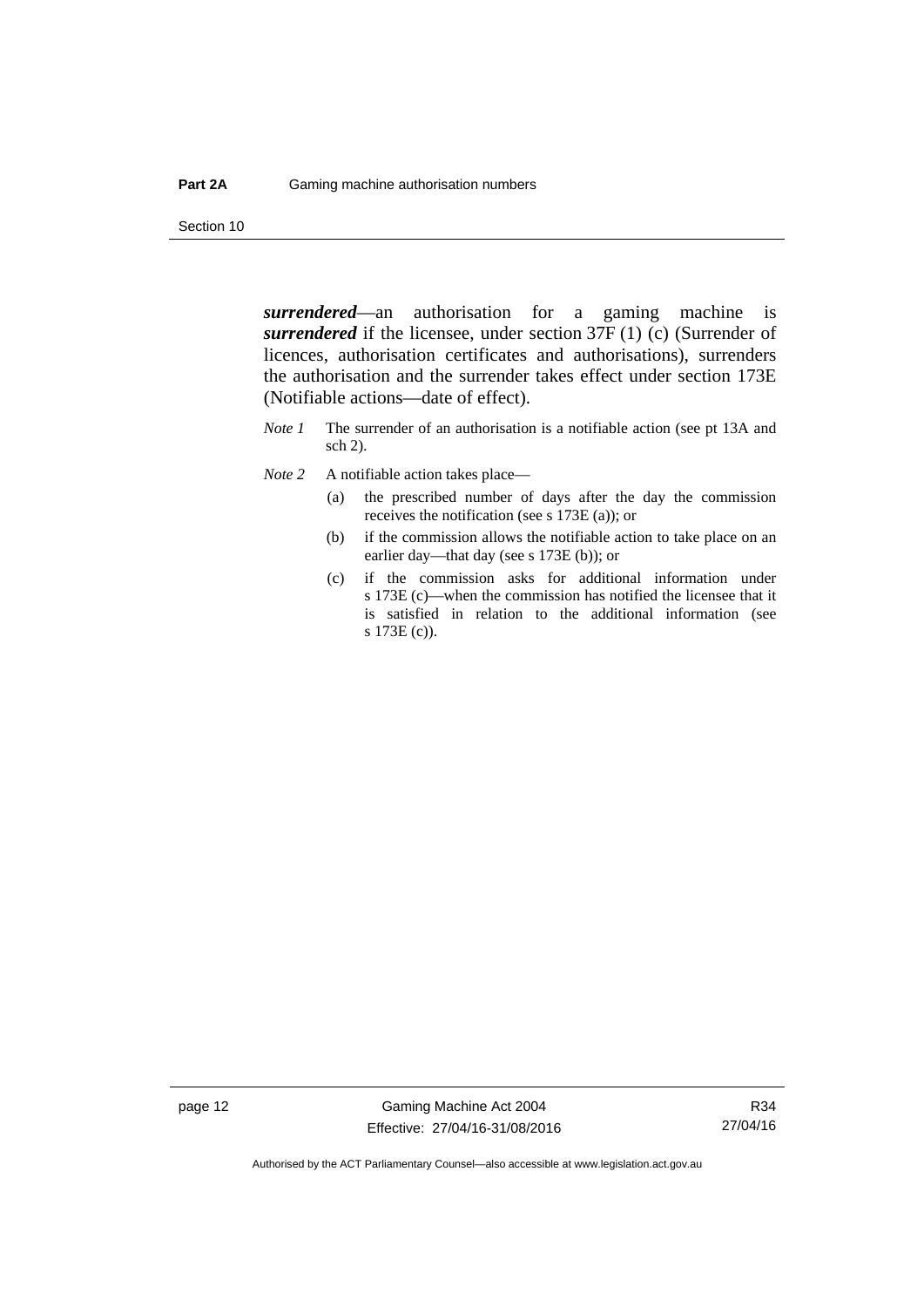# <span id="page-28-0"></span>**Part 2B Licences and authorisations**

# <span id="page-28-1"></span>**Division 2B.1 Definitions and important concepts**

# <span id="page-28-2"></span>**11 Definitions—pt 2B**

In this part:

*authorisation certificate amendment application*—see section 33 (1).

*authorisation certificate application*, for class C gaming machines—see section 21 (1).

*class B licence* means a licence to operate class B gaming machines.

*class B licence and authorisation certificate application*—see section 28 (1).

*class C licence* means a licence to operate class C gaming machines.

*Note* An applicant who the commission is satisfied on reasonable grounds is an eligible person must be issued with a class C licence (see s 17 (3)).

*class C licence application*—see section 15.

*gaming area amendment*—see section 33 (1) (a).

*increase maximum amendment*—see section 33 (1) (c).

*minor licence amendment application*—see section 31 (1).

*premises relocation amendment*—see section 33 (1) (b).

# <span id="page-28-3"></span>**12 Meaning of** *social impact assessment*

- (1) For this Act, a *social impact assessment* for an application is a written assessment of the likely economic and social impact of the operation of gaming machines—
	- (a) for an authorisation certificate application—under the proposed authorisation certificate; or

page 13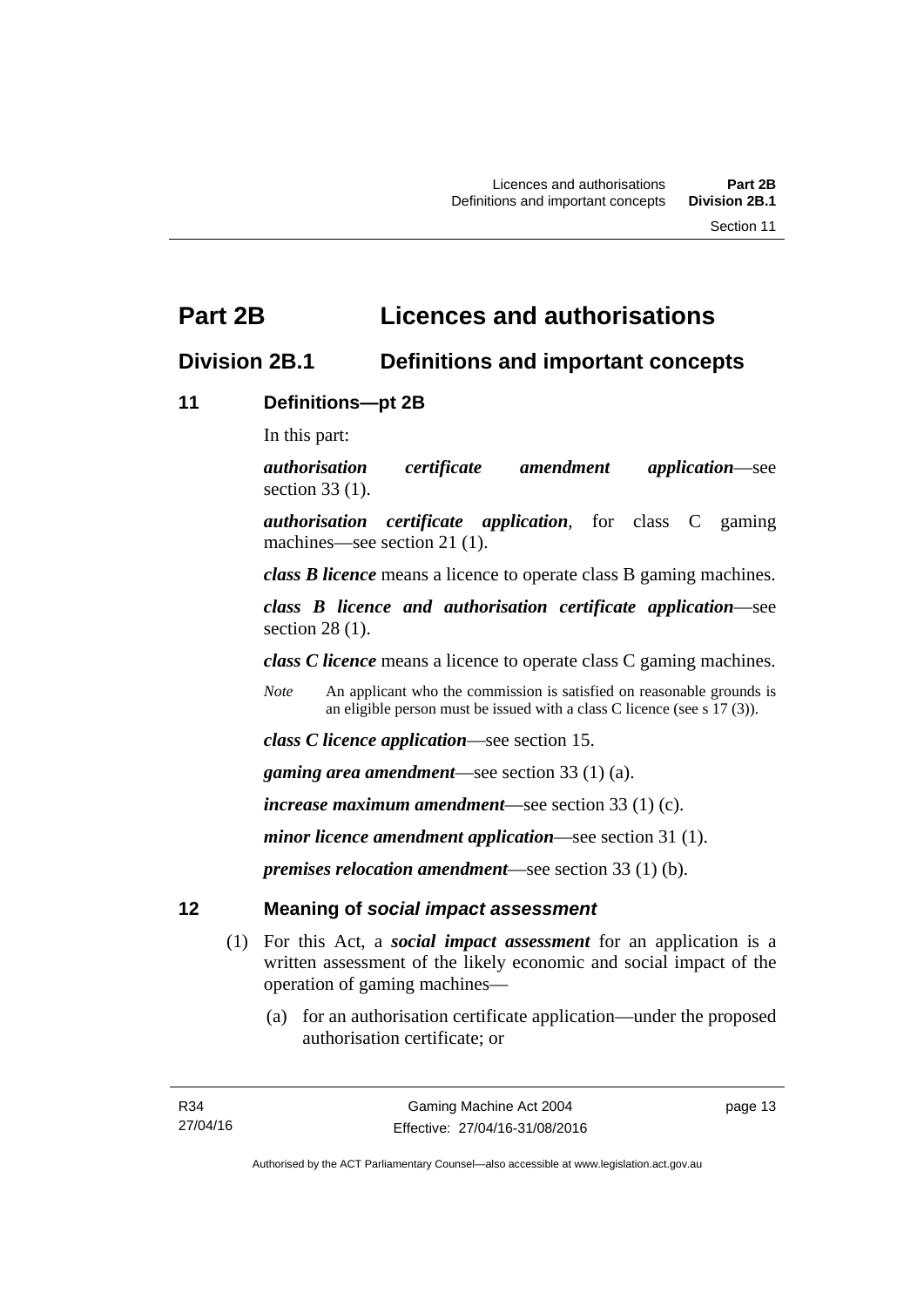- (b) for an authorisation certificate amendment application—under the authorisation certificate as proposed to be amended; or
- (c) for an application for an in-principle authorisation certificate under the proposed in-principle authorisation certificate.

### *Note* A social impact assessment is required for—

- (a) an authorisation certificate application (see s 22 (2) (a)); and
- (b) some authorisation certificate amendment applications (see s 34 (f) (ii) (A) and s 37 (4) (a)); and
- (c) an application for an in-principle authorisation certificate (see s 38C, which requires applications to comply with s 22 (1)).
- (2) A regulation may make provision in relation to social impact assessments, including the following:
	- (a) the requirements that must be satisfied by a social impact assessment;
	- (b) the matters to be addressed by a social impact assessment;
	- (c) the information to be given in a social impact assessment.

### <span id="page-29-0"></span>**13 Social impact assessment—publication**

- (1) This section applies if an applicant for any of the following is required to provide a social impact assessment with the application:
	- (a) an authorisation certificate;
	- (b) an amendment of an authorisation certificate;
	- (c) an in-principle authorisation certificate.
- (2) The applicant must give public notice of the application, stating that—
	- (a) the social impact assessment for the application will be available for inspection by members of the public at the commission's office during ordinary business hours for 6 weeks after a day stated in the public notice (the *comment period*); and

R34 27/04/16

Authorised by the ACT Parliamentary Counsel—also accessible at www.legislation.act.gov.au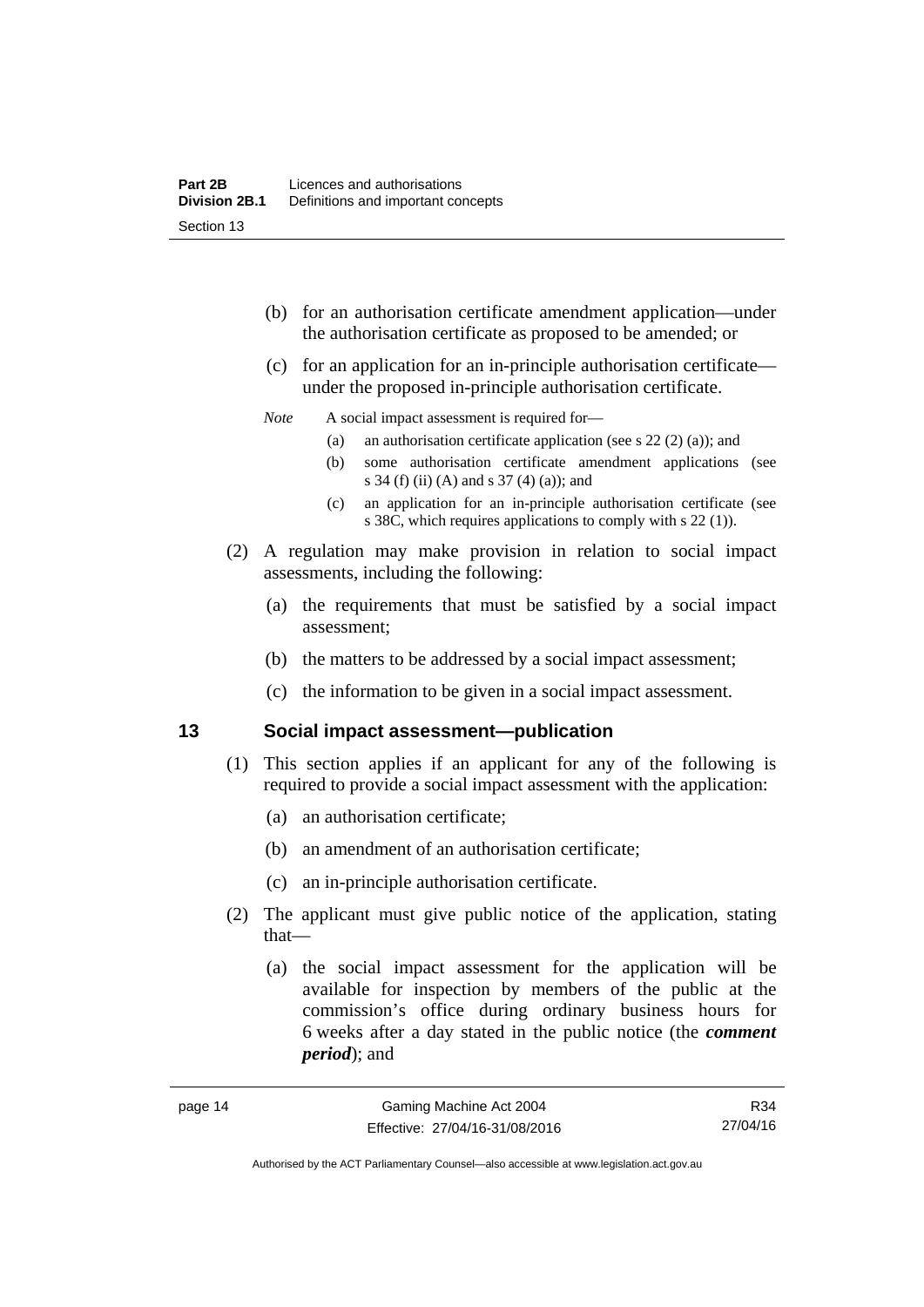- (b) any written submissions about the social impact assessment may be made to the commission within the comment period.
- *Note 1 Public notice* means notice on an ACT government website or in a daily newspaper circulating in the ACT (see [Legislation Act,](http://www.legislation.act.gov.au/a/2001-14) dict, pt 1).
- *Note 2* If a form is approved under the [Control Act](http://www.legislation.act.gov.au/a/1999-46), s 53D for a public notice, the form must be used.
- (3) Before the comment period begins, the applicant must give the commission—
	- (a) the social impact assessment for the application; and
	- (b) a copy of the public notice.
- (4) The applicant must—
	- (a) on or before the day the public notice is given, place a sign (the *information sign*) containing information about the application in a prominent position—
		- (i) for an authorisation certificate application or authorisation certificate amendment application—outside each public entrance to the premises to which the application relates; or
		- (ii) for an application for an in-principle authorisation certificate—on the land at the address to which the approval applies; and
	- (b) ensure that the sign stays there for the comment period.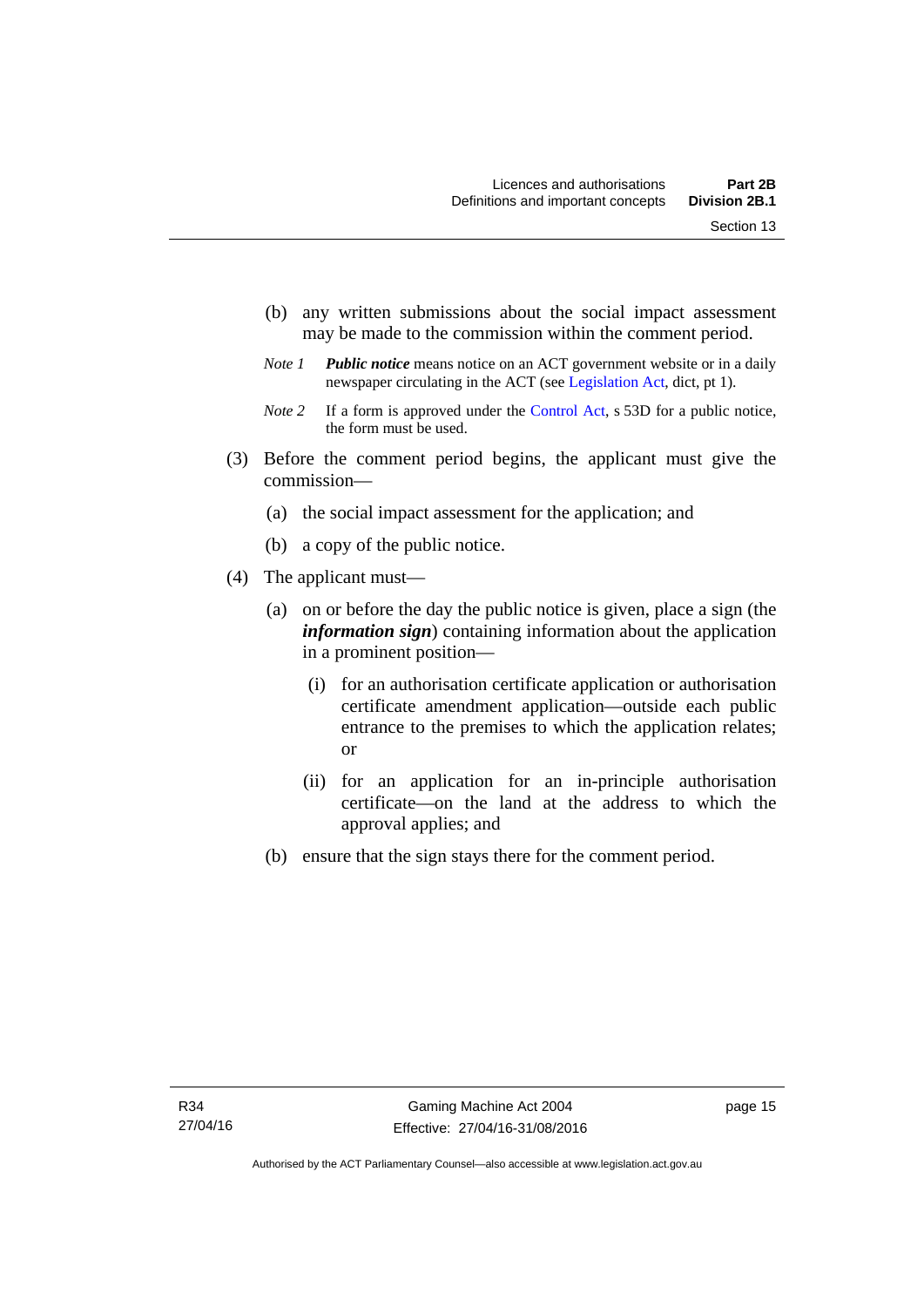(5) However, an applicant for an in-principle authorisation certificate need not comply with subsection (4) if it would be impractical to do so.

### **Examples—impractical to place sign at address**

- 1 there is no road access to the address
- 2 building work is being carried out at the address
- *Note* An example is part of the Act, is not exhaustive and may extend, but does not limit, the meaning of the provision in which it appears (see [Legislation Act,](http://www.legislation.act.gov.au/a/2001-14) s 126 and s 132).
- (6) The information sign must include the following:
	- (a) a description of the application;
	- (b) a statement of when and where the social impact assessment for the application will be available;
	- (c) an invitation to make written submissions to the commission about the social impact assessment within the comment period;
	- (d) when the comment period ends;
	- (e) details of where to get more information about the application.
- (7) The commission must make the social impact assessment available for inspection by members of the public at the commission's office during ordinary business hours during the comment period.
- (8) The commission must not decide the application until the comment period has ended.

### <span id="page-31-0"></span>**14 Applications to be dealt with in order of receipt etc**

 (1) A person may make an authorisation certificate application when the person makes a licence application for a class B or class C licence.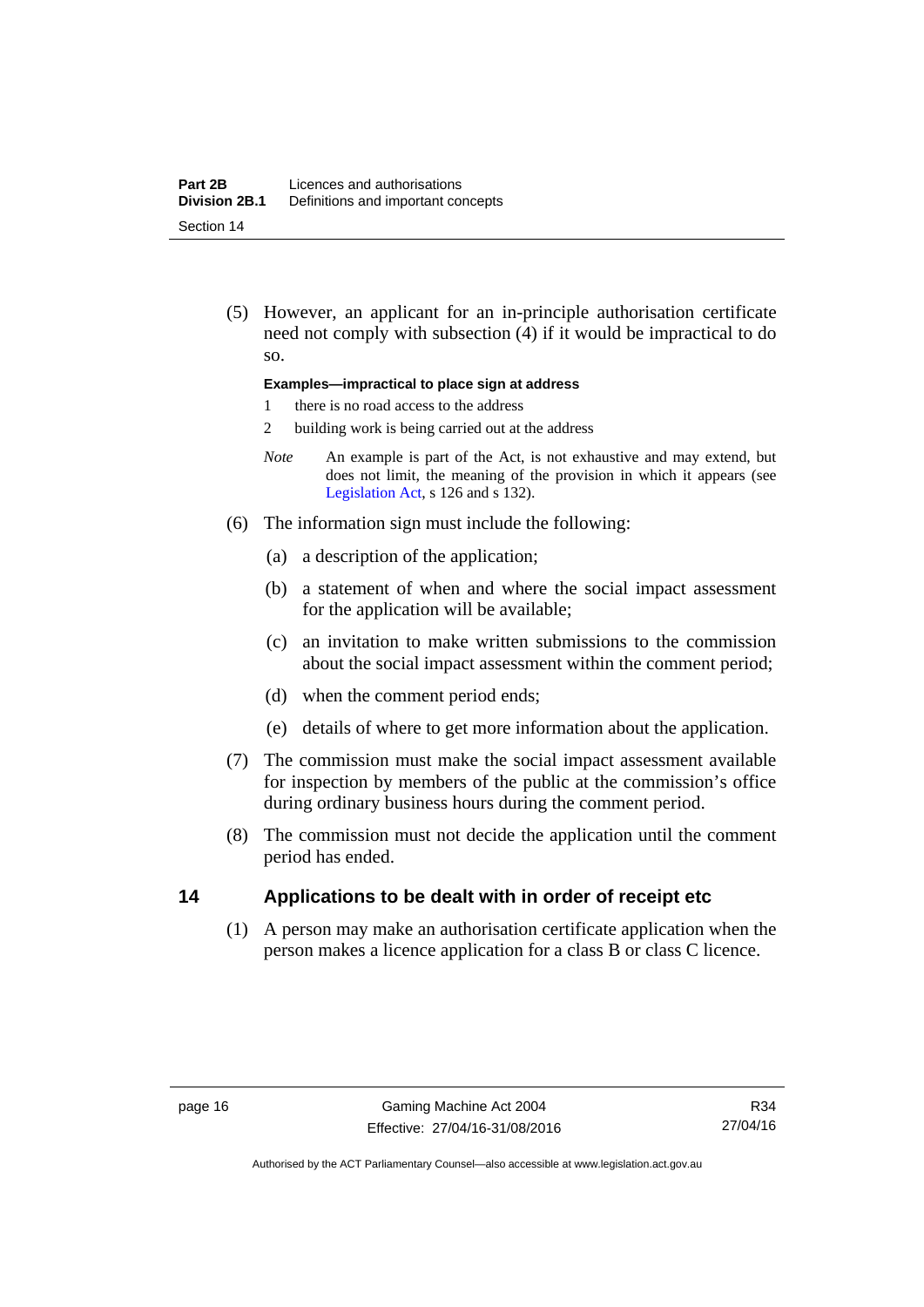- (2) The commission must deal with properly completed licence applications and properly completed authorisation certificate applications in the order in which the commission receives the applications.
	- *Note 1* The commission may refuse to consider an application that is not properly completed. If the commission refuses to consider the application, it lapses (see s 9 (2)).
	- *Note* 2 If additional information in relation to an application is not given to the commission within the time required by the commission, the commission may refuse to consider the application. If the commission refuses to consider the application, it lapses (see s 9 (4)).
	- *Note* 3 It is an offence to make a false or misleading statement, give false or misleading information or produce a false or misleading document (see [Criminal Code](http://www.legislation.act.gov.au/a/2002-51), pt 3.4).

# <span id="page-32-0"></span>**Division 2B.2 Class C licences—application and issue**

## <span id="page-32-1"></span>**15 Licence for class C gaming machines—application**

A club may apply to the commission for a licence for class C gaming machines (a *class C licence application*).

- *Note 1* If a form is approved under the [Control Act,](http://www.legislation.act.gov.au/a/1999-46/default.asp) s 53D for an application, the form must be used.
- *Note* 2 A fee may be determined under s 177 for an application.

## <span id="page-32-2"></span>**16 Class C licence application—contents**

A class C licence application must—

- (a) be in writing and signed by the applicant; and
- (b) state the name of the applicant's legal entity and the applicant's address; and
- (c) state the applicant's ABN; and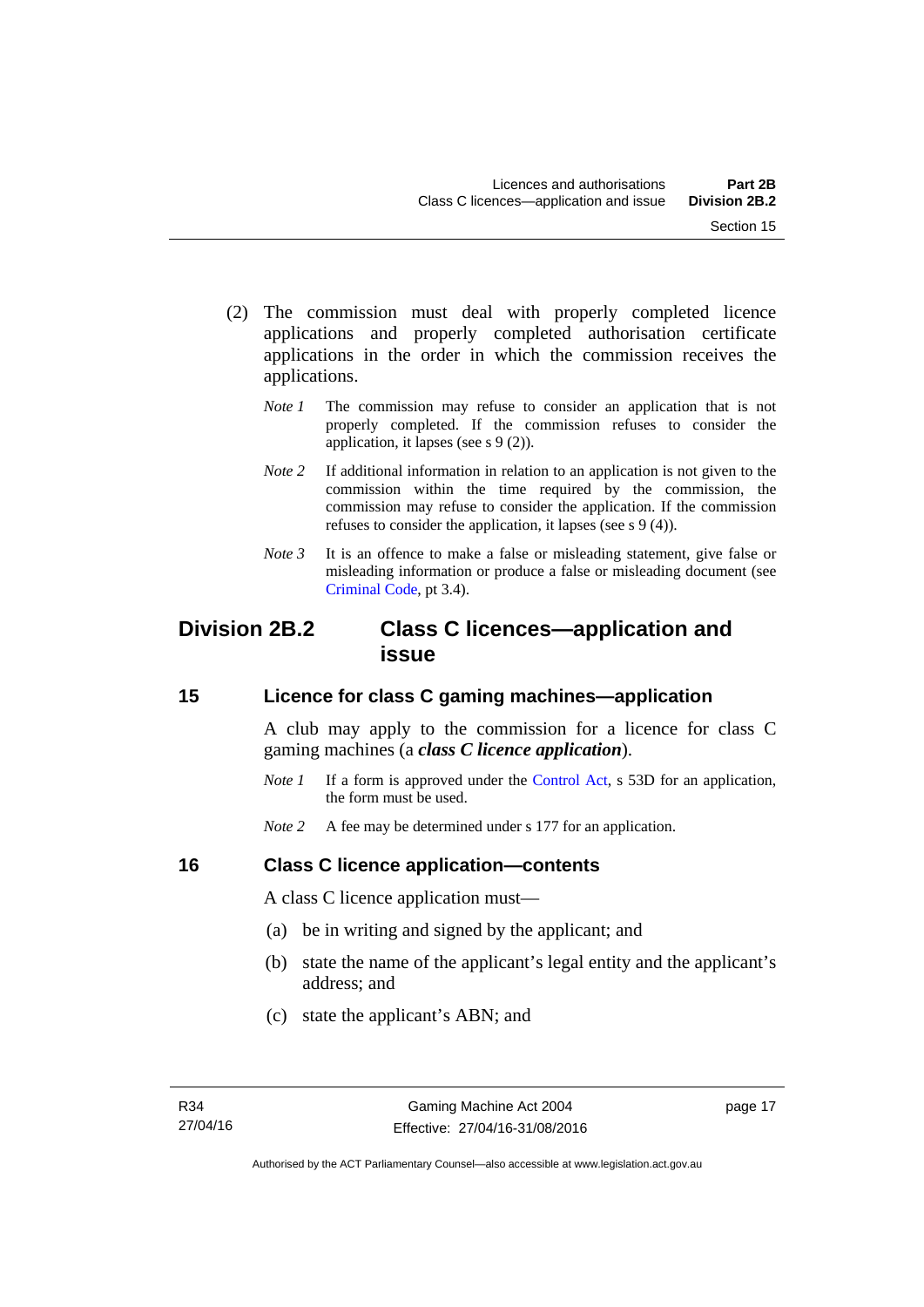- (d) state the applicant's—
	- (i) ACN; or
	- (ii) if the applicant is an incorporated association association number; and

*Note Association number*—see the dictionary.

- (e) state that the application is for a class C licence; and
- (f) state the name and address of each director of the applicant; and
- (g) state the name of each influential person for the applicant and the person's relationship with the applicant; and
- (h) include the following:
	- (i) a copy of the applicant's constitution;
	- (ii) an alphabetical list of names and addresses of all current members of the applicant, certified correct by the applicant's secretary;
	- (iii) a statement, signed by the applicant's secretary, stating the grounds on which the applicant claims to be an eligible club;

*Note* A *club* is a corporation (see dict, def *corporation*).

(iv) evidence that a majority of the applicant's voting members who voted in a ballot conducted under a regulation voted for the applicant having gaming machines; and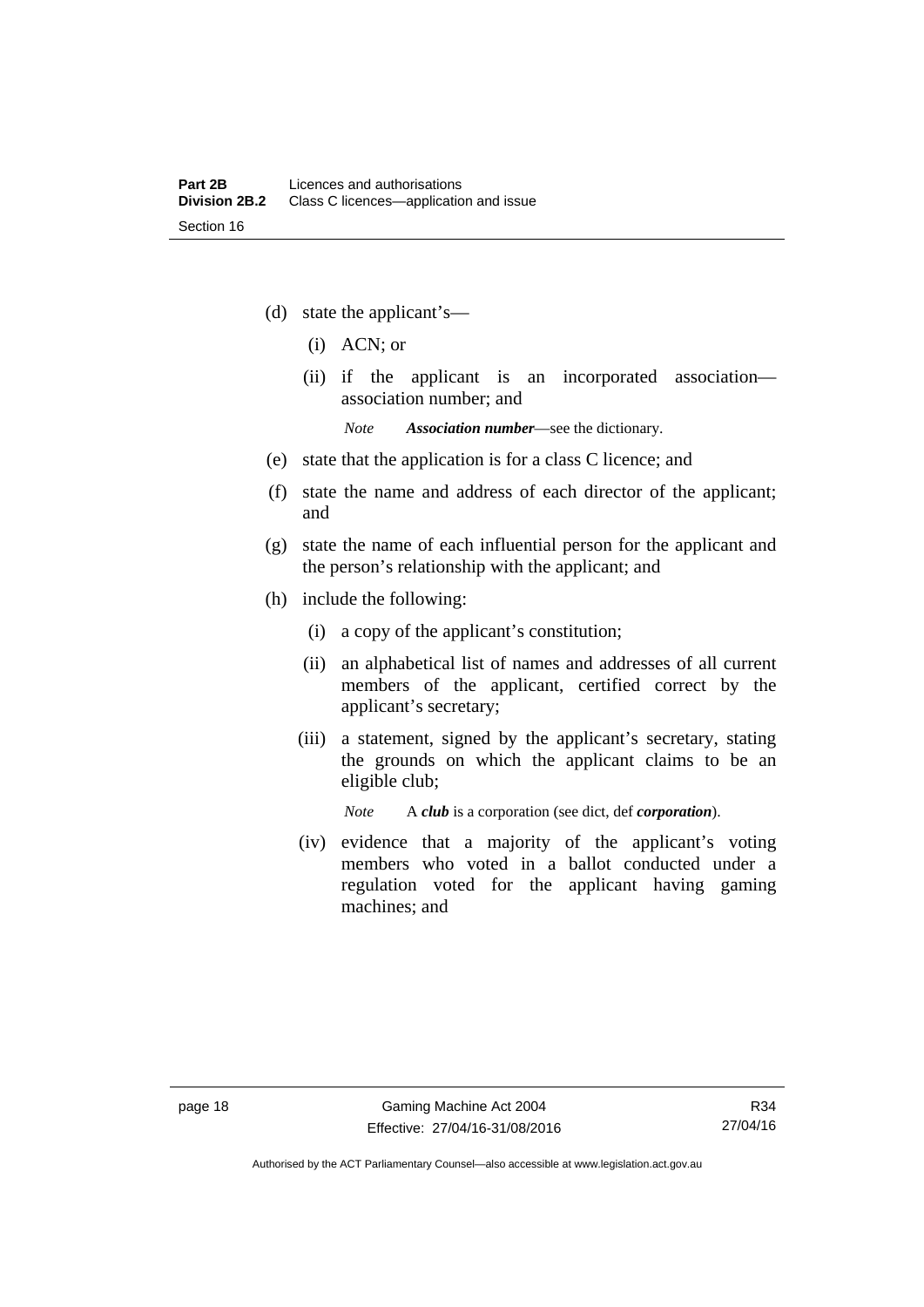- (i) include anything else prescribed by regulation.
- *Note 1* The commission may refuse to consider an application that is not properly completed. If the commission refuses to consider the application, it lapses (see s 9 (2)).
- *Note 2* If additional information in relation to an application is not given to the commission within the time required by the commission, the commission may refuse to consider the application. If the commission refuses to consider the application, it lapses (see s 9 (4)).

## <span id="page-34-0"></span>**17 Class C licence—decision on application**

- (1) This section applies if the commission receives a licence application under section 15 (Licence for class C gaming machines application).
- (2) In deciding whether to issue a class C licence, the commission may consider any matter prescribed by regulation.
- (3) The commission must issue a class C licence to the applicant if satisfied on reasonable grounds that—
	- (a) the applicant is an eligible person; and
	- (b) a majority of the applicant's voting members who voted in a ballot conducted under a regulation voted for the applicant having gaming machines.
	- *Note 1* If a corporation is a club, the corporation is an eligible person if it is an eligible club (see s 7 (1) (b)).
	- *Note* 2 The commission may refuse to issue a class C licence to a club if a ground for refusing the licence exists (see s 18).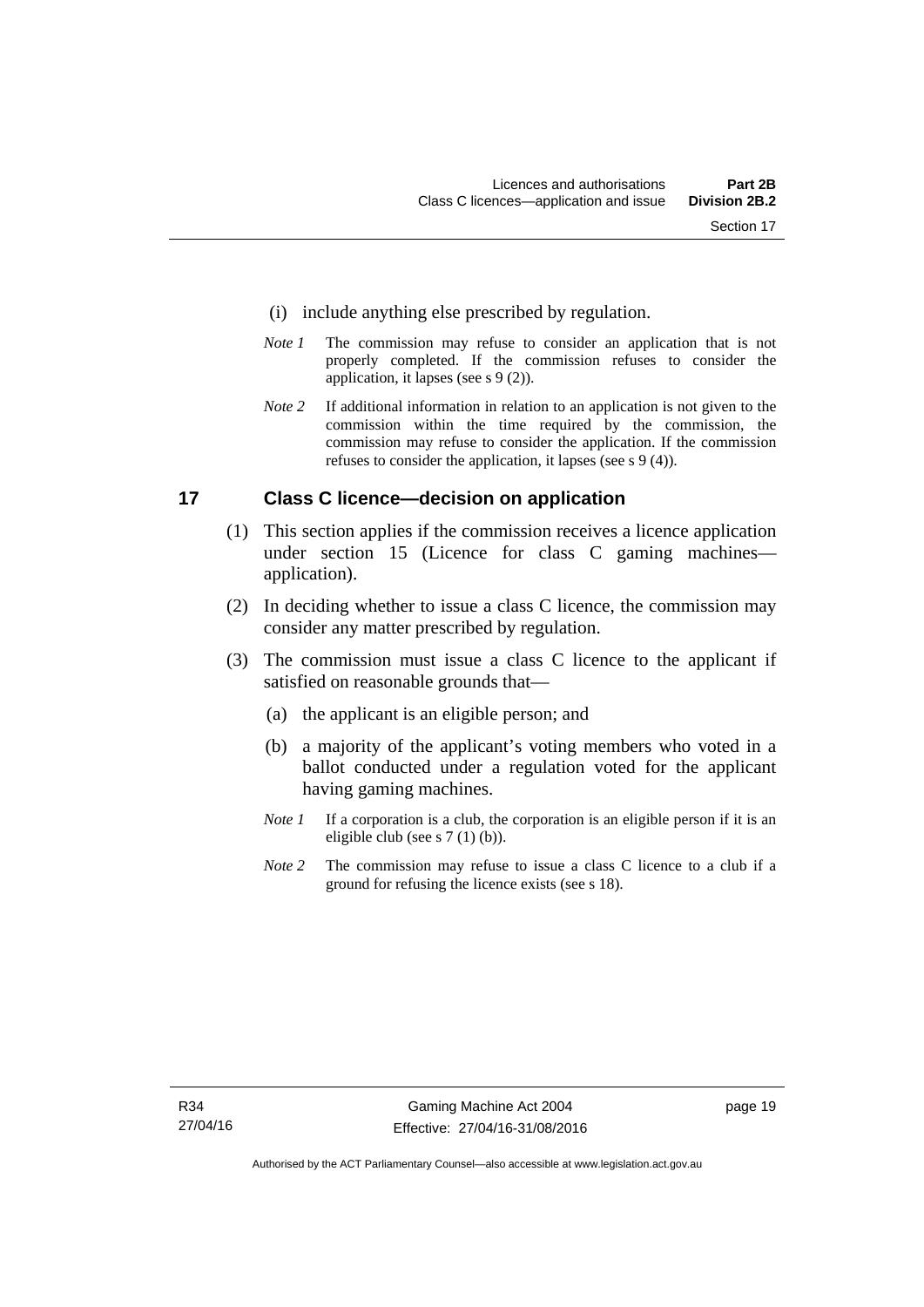## <span id="page-35-0"></span>**18 Class C licence application—grounds for refusal**

- (1) The commission may refuse to issue a class C licence to a club if satisfied that—
	- (a) the election of a member of the club's management committee or board has been decided, controlled or influenced in a significant way, or to a significant degree, by—
		- (i) people who are not voting members of the club; or
		- (ii) only some voting members of the club; or
	- (b) the voting members of the club, taken as a group, do not have complete control over the election of all members of the club's management committee or board; or
	- (c) each voting member of the club does not have an equal right to elect people, or to nominate or otherwise choose people for election, to the club's management committee or board; or
	- (d) if the club does not own its premises—an executive officer or employee of the club is also the club's lessor, or an associate of the club's lessor; or
	- (e) an executive officer or employee of the club is a creditor, or an associate of a creditor, of the club; or
	- (f) the club's management committee or board does not, for any reason, have complete control over the club's business or operations, or a significant aspect of the club's business or operations; or
	- (g) the club is being, or may be, used as a device for individual gain or commercial gain by someone other than the club.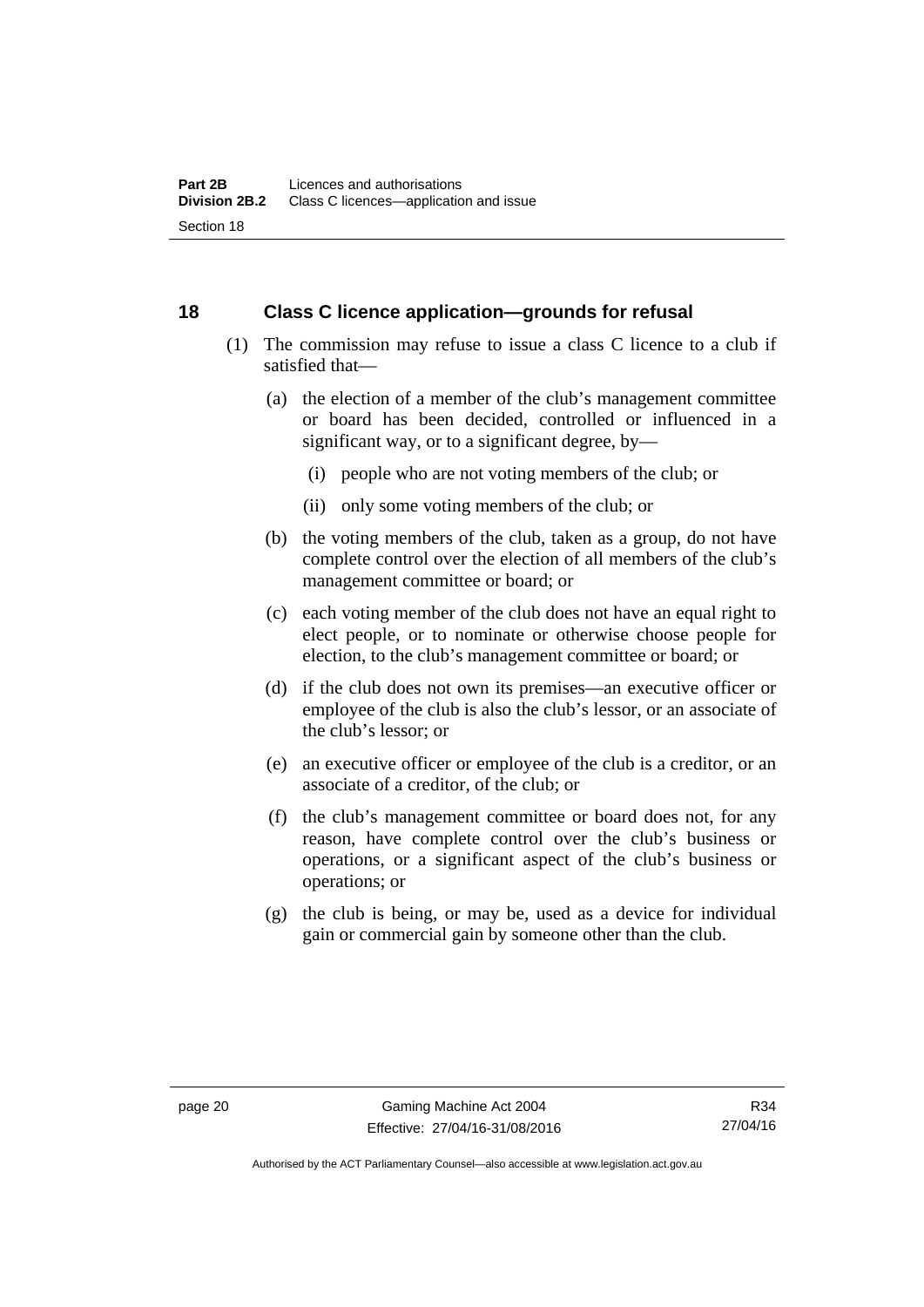- (2) However, the commission must not refuse to issue a class C licence under subsection  $(1)$   $(a)$ ,  $(b)$  or  $(c)$  only because—
	- (a) the commission is satisfied that the election of a member of the club's management committee or board has been decided, controlled or influenced in a significant way, or to a significant degree, by an associated organisation; or
	- (b) the voting members of the club, taken as a group, do not have complete control over the election of all members of the club's management committee or board because an associated organisation has some control; or
	- (c) each voting member of the club does not have an equal right to elect people, or to nominate or otherwise choose people for election, to the club's management committee or board because an associated organisation has a right to elect, nominate or otherwise choose people for election.
	- *Note Associated organisation*, for a club—see the dictionary.

## **19 Class C licence—conditions**

A class C licence is subject to—

- (a) a condition mentioned in part 3 (Licences and authorisation certificates—conditions) that applies to a licence; and
- (b) any other condition imposed by the commission.

## **20 Class C licence—form**

- (1) A class C licence must—
	- (a) be in writing; and
	- (b) include the following:
		- (i) the licensee's name;

*Note Licensee's name*—see the dictionary.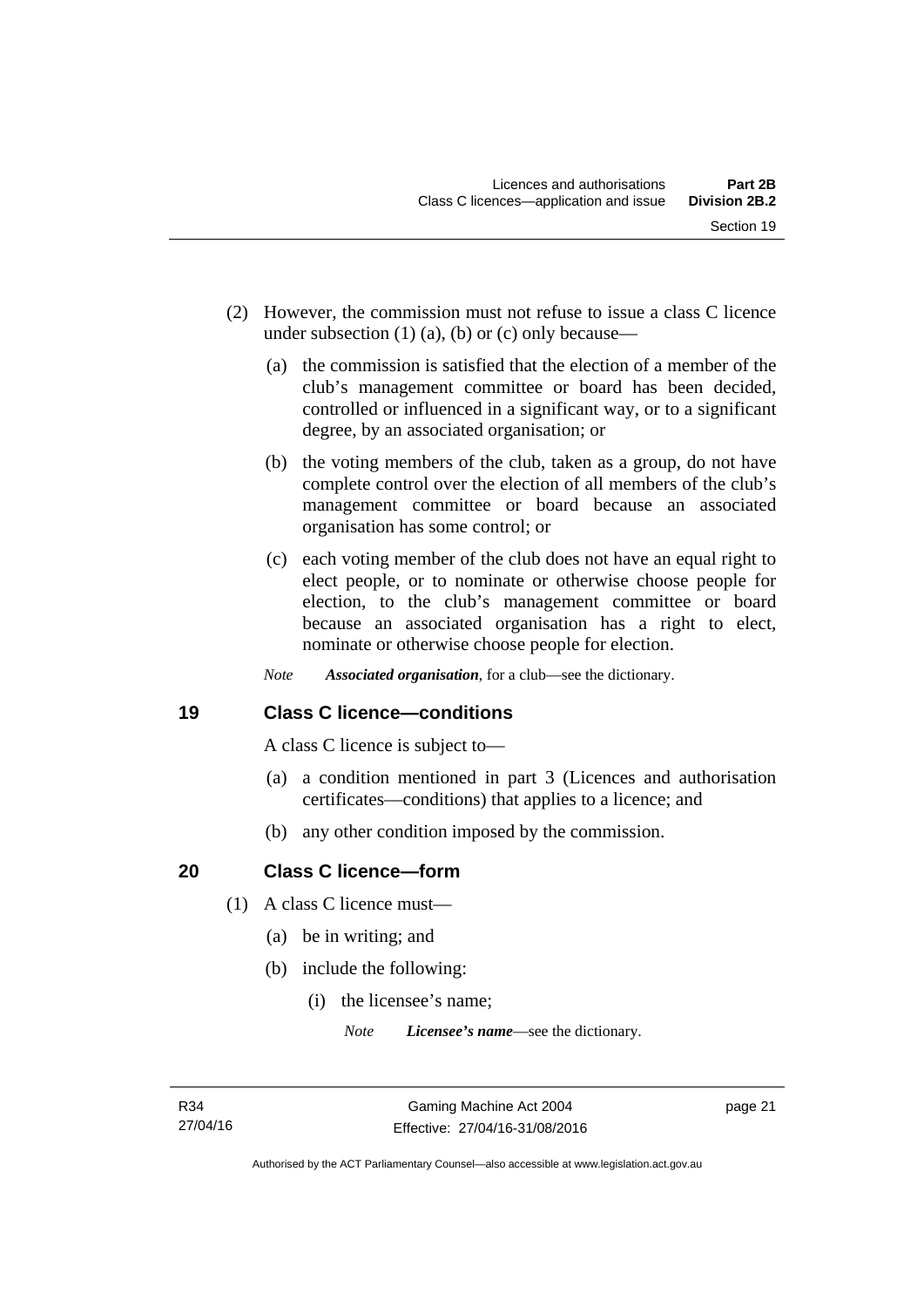- (ii) if the licensee carries on business under a name other than the licensee's name—the name under which the licensee carries on business;
- (iii) the licensee's ABN;
- (iv) the licensee's—
	- (A) ACN; or
	- (B) if the licensee is an incorporated association association number;

*Note Association number*—see the dictionary.

- (v) the date the licence comes into force;
- (vi) a unique identifying number (a *licence number*);
- (vii) a statement that the licensee is entitled to operate class C gaming machines;
- (viii) the conditions on the licence.
- (2) A regulation may prescribe other requirements in relation to the form of a licence.

# **Division 2B.3 Authorisation certificates for class C gaming machines—application and issue**

#### **21 Authorisation certificate for class C gaming machines application**

 (1) A club may apply to the commission for an authorisation certificate (an *authorisation certificate application*) to have the maximum number of authorisations for class C gaming machines at the premises stated in the application.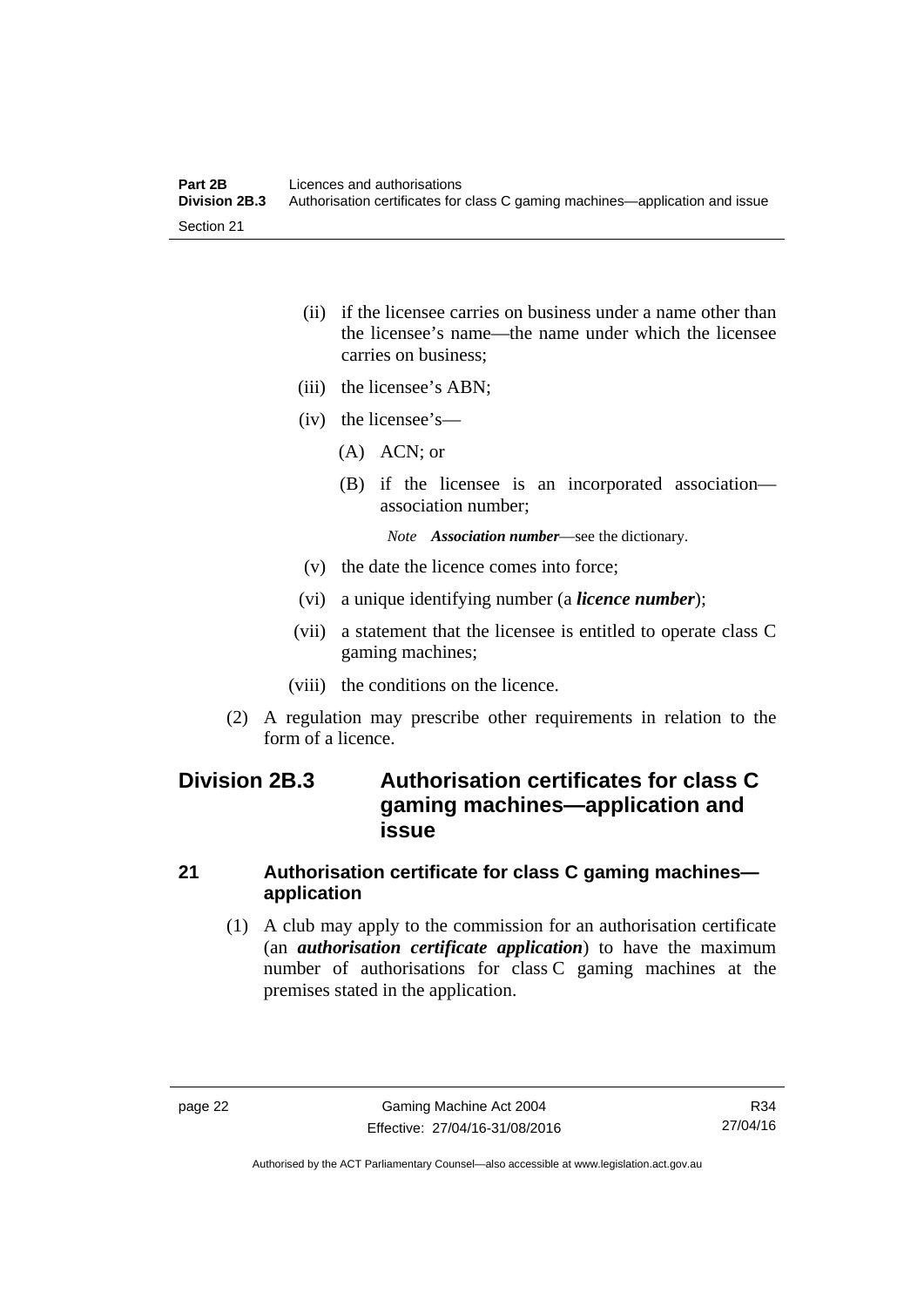- *Note 1* If a form is approved under the [Control Act,](http://www.legislation.act.gov.au/a/1999-46/default.asp) s 53D for an application, the form must be used.
- *Note 2* A fee may be determined under s 177 for an application.
- *Note 3* For the issue of authorisations in relation to a class B licence, see div 2B.4.
- (2) However, a club may make an authorisation certificate application only if the club—
	- (a) holds a current licence for class C gaming machines; or
	- (b) has made a class C licence application.

## **22 Authorisation certificate for class C gaming machines contents of application**

- (1) An authorisation certificate application for class C gaming machines must—
	- (a) be in writing signed by the applicant; and
	- (b) include the following:
		- (i) the name of the applicant's legal entity (the *applicant's name*);
		- (ii) if the applicant carries on business under a name other than the applicant's name—the name under which the applicant carries on business;
		- (iii) the applicant's ABN;
		- (iv) the applicant's—
			- (A) ACN; or
			- (B) if the applicant is an incorporated association association number; and
				- *Note Association number*—see the dictionary.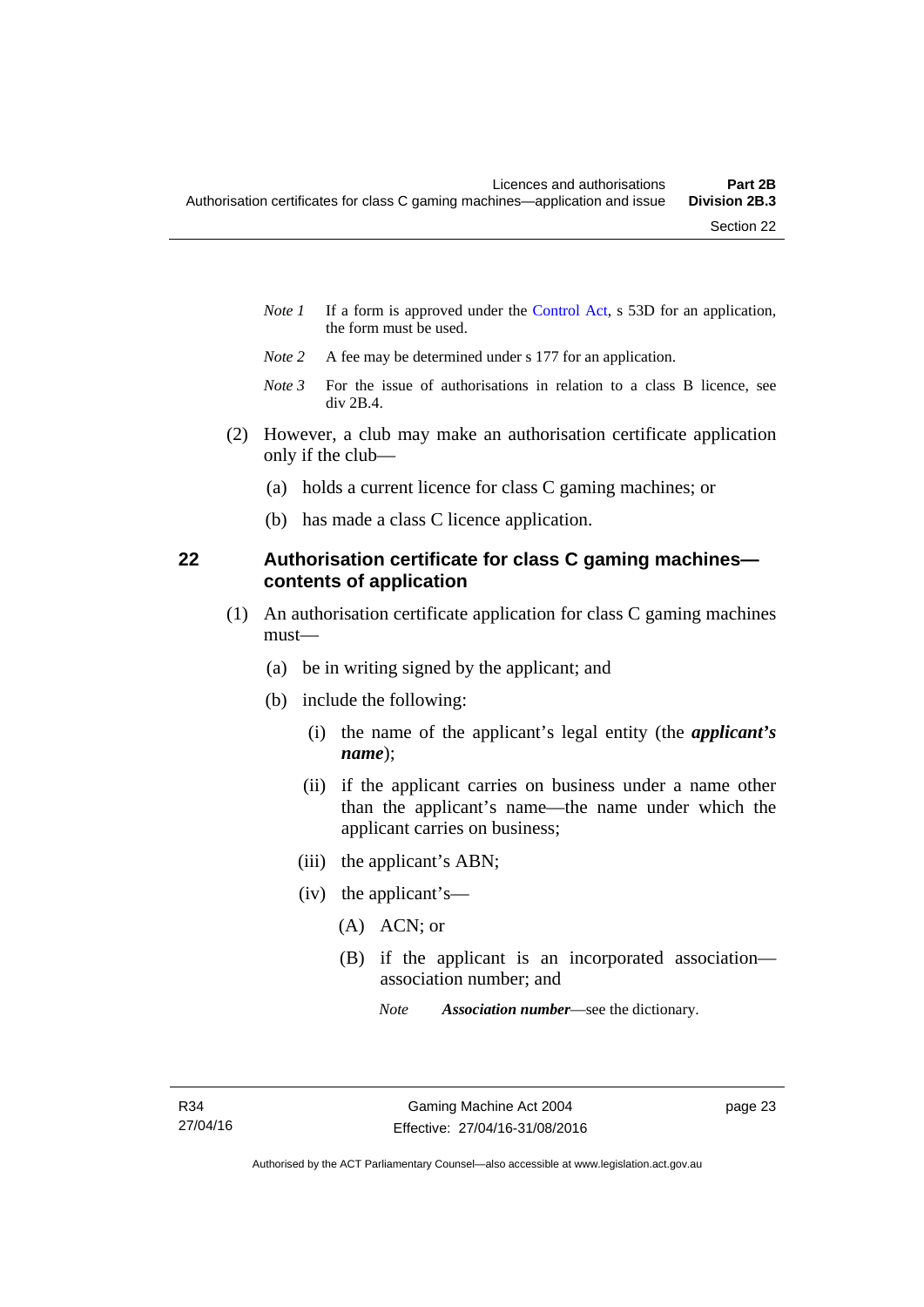- (c) state the address, and block and section number, of the premises for which the authorisation certificate is sought; and
- (d) state the maximum number of authorisations for gaming machines for which the authorisation certificate is sought; and
- (e) be accompanied by each of the required documents for the application.
- (2) For subsection (1) (e), the *required documents* are the following:
	- (a) a social impact assessment for the application;
	- (b) a plan of the premises that—
		- (i) is drawn to scale; and
		- (ii) clearly shows the location, boundaries and dimensions of the area in the premises where gaming machines are to be installed (the *proposed gaming area*);
	- (c) a copy of the current gaming rules the applicant has adopted in relation to the premises for which the authorisation certificate is sought;

#### **Examples—what gaming rules may cover**

- 1 how long a gaming machine may be reserved for
- 2 who may play the gaming machines
- 3 banning of extension of credit to players
- 4 cash payment limits
- *Note* An example is part of the Act, is not exhaustive and may extend, but does not limit, the meaning of the provision in which it appears (see [Legislation Act,](http://www.legislation.act.gov.au/a/2001-14) s 126 and s 132).
- (d) a copy of the current control procedures the applicant has adopted to control the operation of gaming machines on the premises for which the authorisation certificate is sought;
	- *Note* Section 97 sets out the requirements for control procedures.

Authorised by the ACT Parliamentary Counsel—also accessible at www.legislation.act.gov.au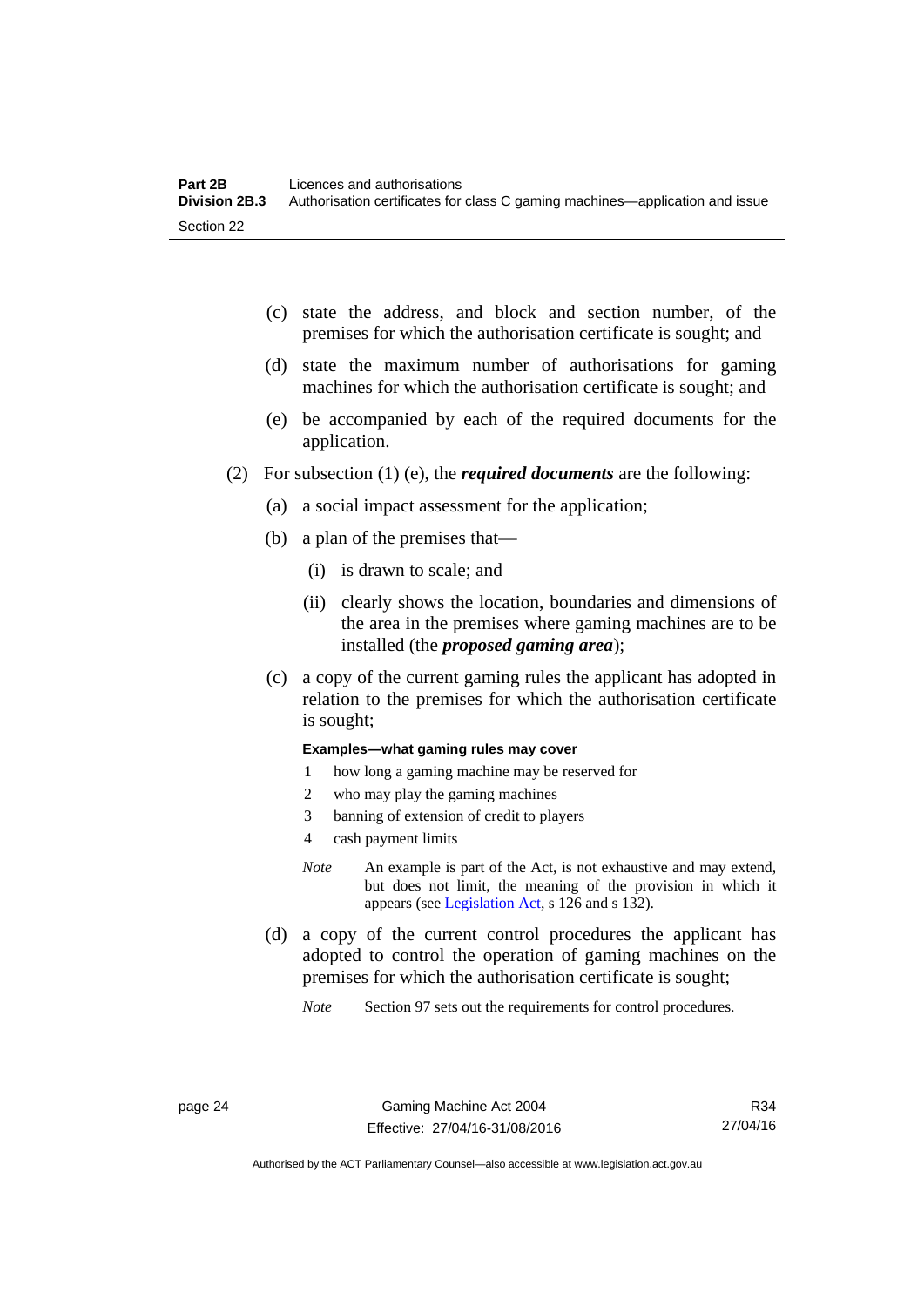- (e) any other documents required by regulation.
- *Note 1* The commission may refuse to consider an application that is not properly completed. If the commission refuses to consider the application, it lapses (see s 9 (2)).
- *Note 2* If additional information in relation to an application is not given to the commission within the time required by the commission, the commission may refuse to consider the application. If the commission refuses to consider the application, it lapses (see s 9 (4)).

#### **23 Authorisation certificate for class C gaming machines decision on application**

- (1) This section applies if the commission receives an authorisation certificate application for class C gaming machines.
- (2) The commission must issue an authorisation certificate to the applicant if satisfied on reasonable grounds—
	- (a) that the applicant holds a class C licence; and
	- (b) the gaming rules and control procedures the applicant has adopted for the purpose of controlling the operation of gaming machines are adequate for that purpose; and
	- (c) taking into consideration the social impact assessment for the application and any submission made on the assessment within the comment period under section 13 (Social impact assessment—publication), the issue of the authorisation certificate is appropriate.
- (3) The commission must issue the authorisation certificate for the number of authorisations for gaming machines stated in the application if satisfied on reasonable grounds that the size and layout of the proposed gaming area are suitable for the installation of the number of gaming machines for which the authorisation certificate is sought.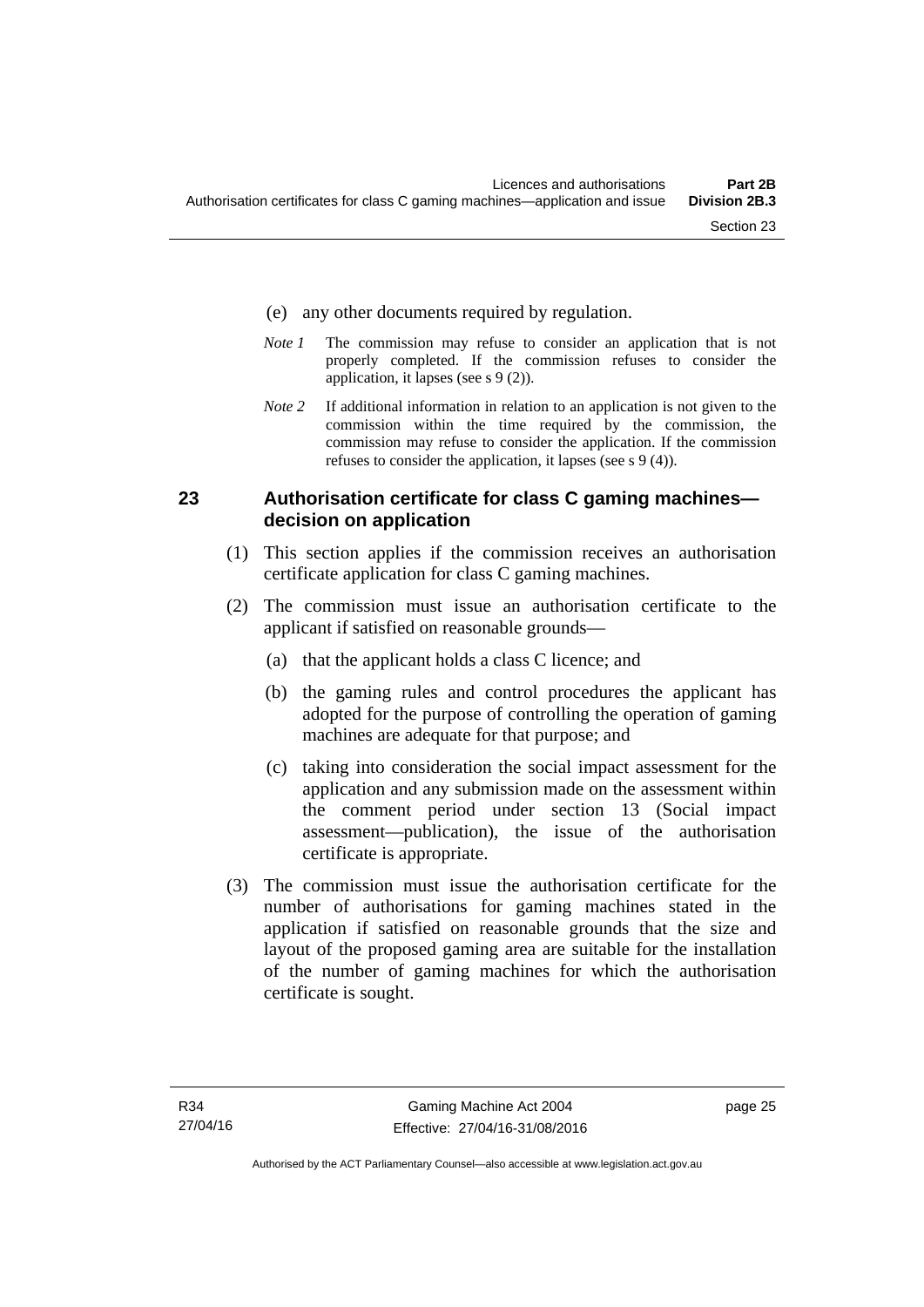- (4) The commission may issue the authorisation certificate for a lower number of authorisations for gaming machines than the number stated in the application if satisfied that the size and layout of the proposed gaming area are suitable for the installation of the lower number of gaming machines.
	- *Note* The commission may refuse to issue an authorisation certificate to a club if a ground for refusing to issue the certificate exists (see s 24).
- (5) In deciding the maximum number of authorisations for gaming machines under an authorisation certificate, the commission must consider the following:
	- (a) the size and layout of the premises the application relates to;
	- (b) the size and layout of the proposed gaming area;
	- (c) the number of club members worked out under a regulation;
	- (d) the ratio of club members to the maximum number of authorisations for gaming machines sought by the licensee;
	- (e) the extent to which the club has contributed to, or is likely to contribute to, the community and supported and benefited the community;
	- (f) the social impact assessment for the application for the authorisation certificate and any submission made on the assessment within the comment period under section 13.

*Note Maximum number*, of authorisations—see the dictionary.

- (6) In deciding whether a proposed gaming area is suitable for the installation of the number of gaming machines the licensee may have under an authorisation certificate, the commission must consider harm minimisation strategies for patrons.
- (7) The commission may consider anything else prescribed by regulation.

Authorised by the ACT Parliamentary Counsel—also accessible at www.legislation.act.gov.au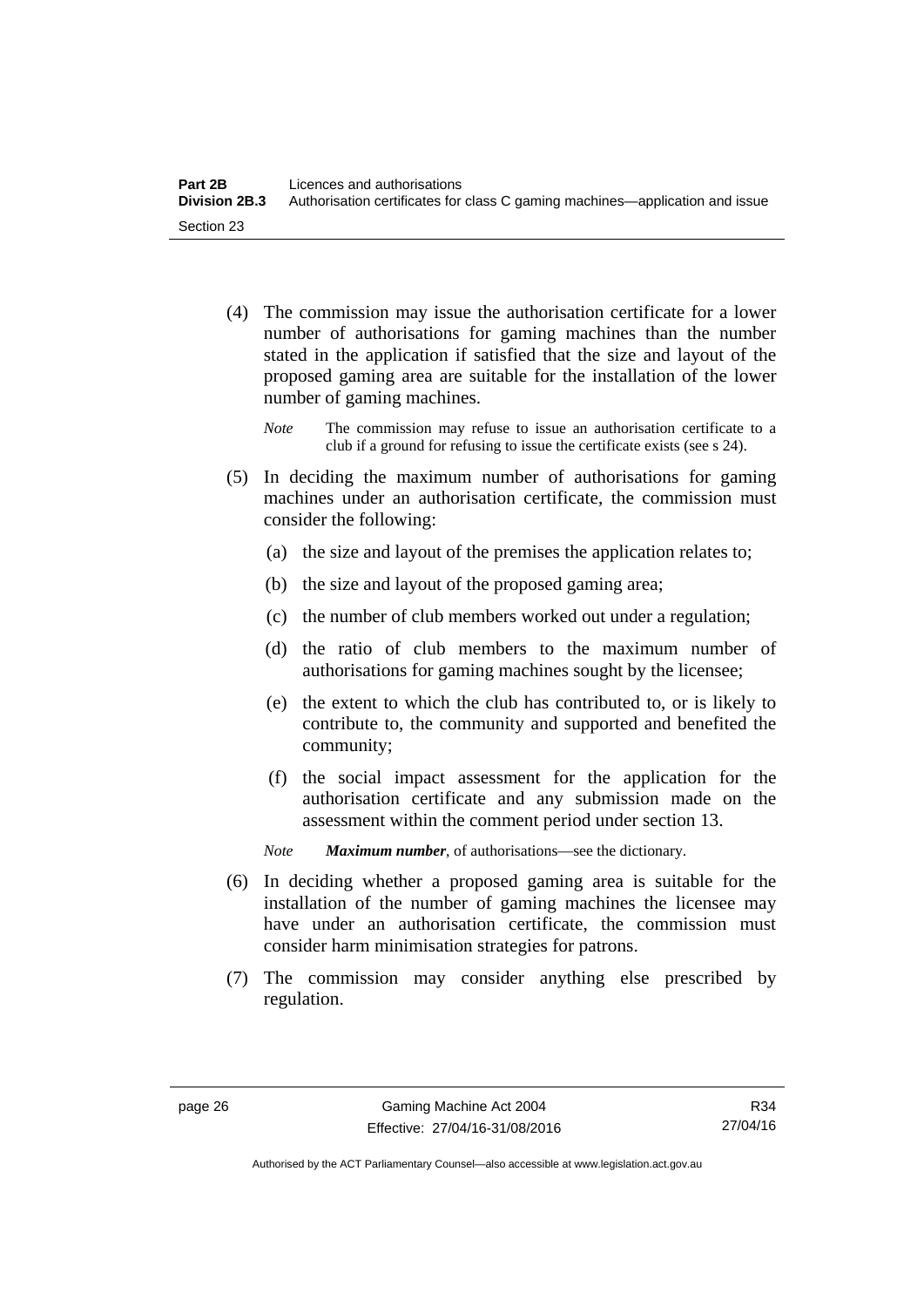## **24 Authorisation certificate application for class C gaming machines—grounds for refusal**

The commission may refuse to issue an authorisation certificate to a club if satisfied that—

 (a) payments for goods and services supplied to the club, including the rental or lease payments for the club's premises, are related to the level of gaming machine performance; or

#### **Examples—goods and services**

- food and beverages
- cleaning services
- gaming machines
- *Note* An example is part of the Act, is not exhaustive and may extend, but does not limit, the meaning of the provision in which it appears (see [Legislation Act,](http://www.legislation.act.gov.au/a/2001-14) s 126 and s 132).
- (b) someone, other than the lessor or leasing agent, will receive a payment or benefit during or at the end of a lease, agreement or arrangement entered into by the club for its premises.

#### **25 Issue of authorisation certificate for class C gaming machines—number of gaming machines to be operated**

To remove any doubt, a licensee issued with an authorisation certificate for a maximum number of authorisations for class C gaming machines at the premises stated in the certificate may, at any time, operate the maximum number, or less than the maximum number, of gaming machines allowed under the authorisation certificate.

- *Note 1* The licensee must not acquire a gaming machine for premises authorised under an authorisation certificate if the licensee does not hold an authorisation for the gaming machine (see s 98 (4)).
- *Note* 2 The licensee must not operate a gaming machine if the operation of the gaming machine is not allowed under an authorisation certificate (see s 104).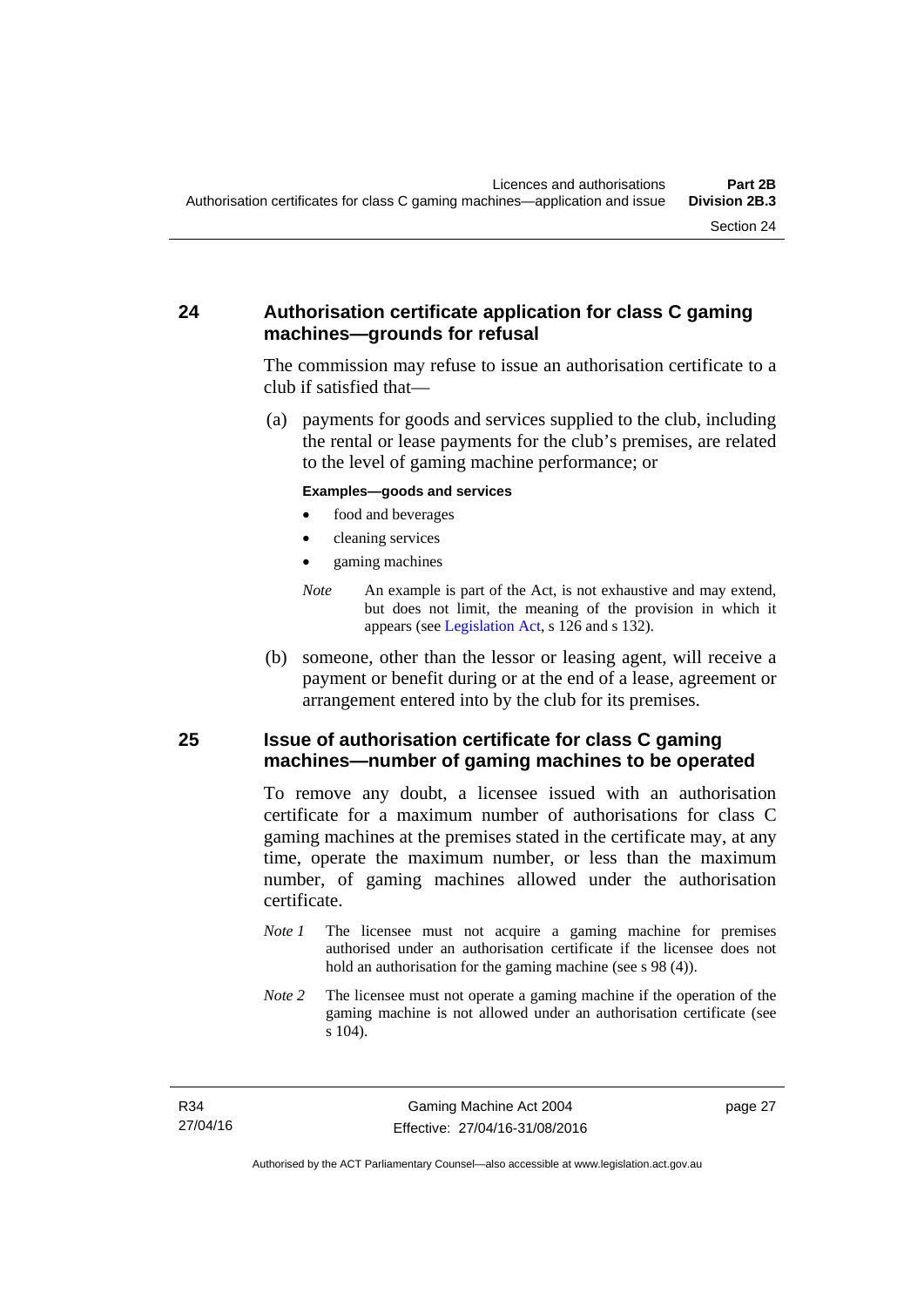## **26 Authorisation certificate for class C gaming machines conditions**

An authorisation certificate for a maximum number of authorisations for class C gaming machines is subject to—

- (a) a condition mentioned in part 3 (Licences and authorisation certificates—conditions) that applies to an authorisation certificate; and
- (b) any other condition imposed by the commission.

#### **27 Authorisation certificate for class C gaming machines form**

- (1) An authorisation certificate for a class C licence must—
	- (a) include the following:
		- (i) the licensee's name;

*Note Licensee's name*—see the dictionary.

- (ii) if the licensee carries on business under a name other than the licensee's name—the name under which the licensee carries on business;
- (iii) the licensee's ABN;
- (iv) the licensee's—
	- (A) ACN; or
	- (B) if the licensee is an incorporated association association number; and

*Note Association number*—see the dictionary.

- (b) state the licensee's licence number; and
- (c) include a unique identifying number (an *authorisation certificate number*); and

Authorised by the ACT Parliamentary Counsel—also accessible at www.legislation.act.gov.au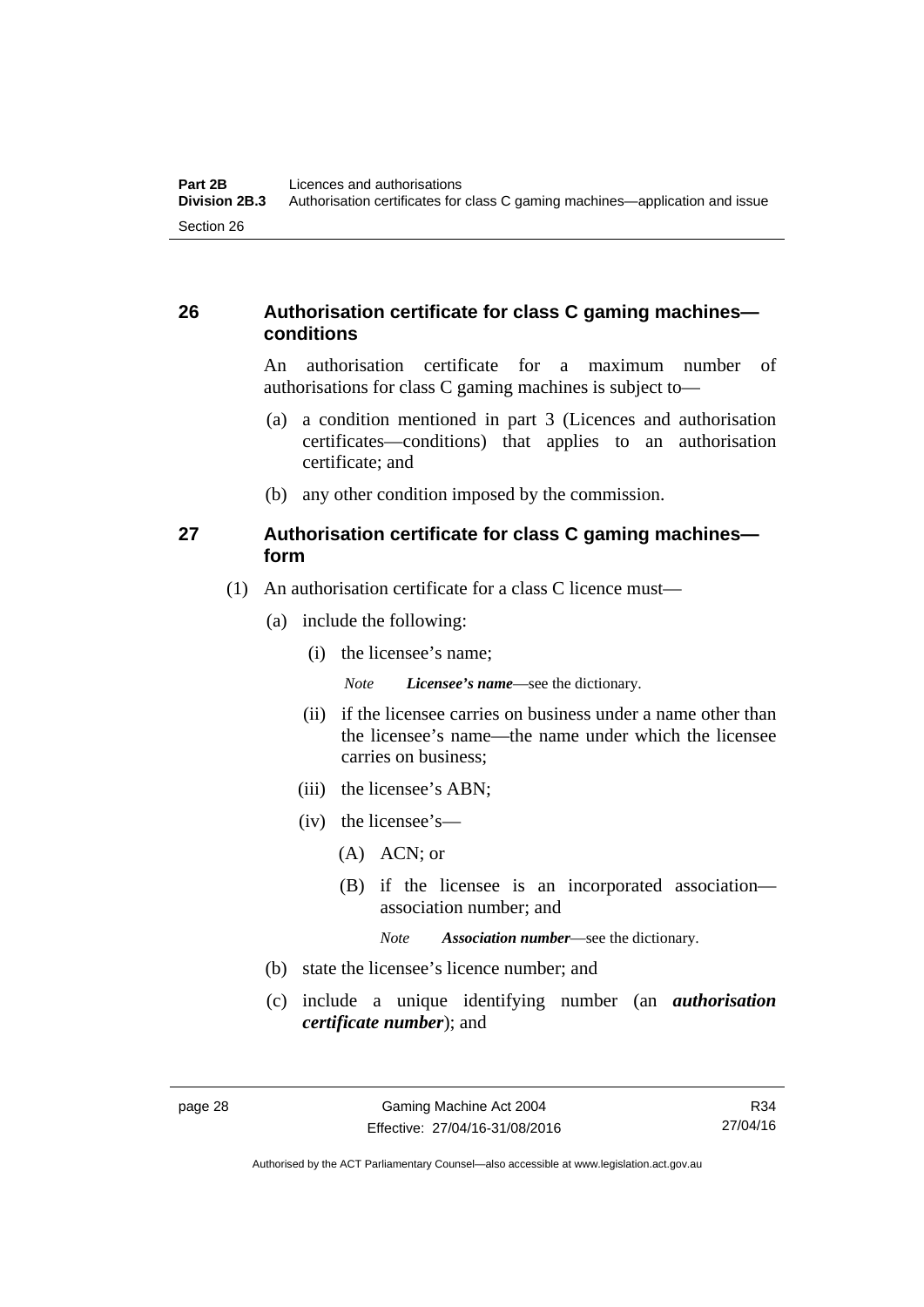- (d) state that class C gaming machines only are allowed under the authorisation certificate; and
- (e) state the details of the premises where the licensee is authorised to have the gaming machines; and
- (f) state the details of the part of the premises (the *gaming areas*) where the licensee is allowed to operate the gaming machines; and
- (g) state the maximum number of authorisations for gaming machines under the authorisation certificate; and
	- *Note Maximum number*, of authorisations—see the dictionary.
- (h) include a schedule (an *authorisation schedule*) that contains—
	- (i) the serial number of each gaming machine the licensee has under the authorisation certificate; and
	- (ii) a unique identifying number for each authorisation (an *authorisation number*) under the authorisation certificate.
	- *Note* A licensee may also store gaming machines the licensee has under an authorisation (see div 6A.7).
- (2) A regulation may prescribe other requirements in relation to the form of an authorisation certificate or authorisation schedule.

# **Division 2B.4 Licences and authorisation certificates—class B gaming machines**

## **28 Licence and authorisation certificate for class B gaming machines—restricted application**

 (1) A person may apply to the commission for a licence and authorisation certificate for class B gaming machines (a *class B licence and authorisation certificate application*) only if—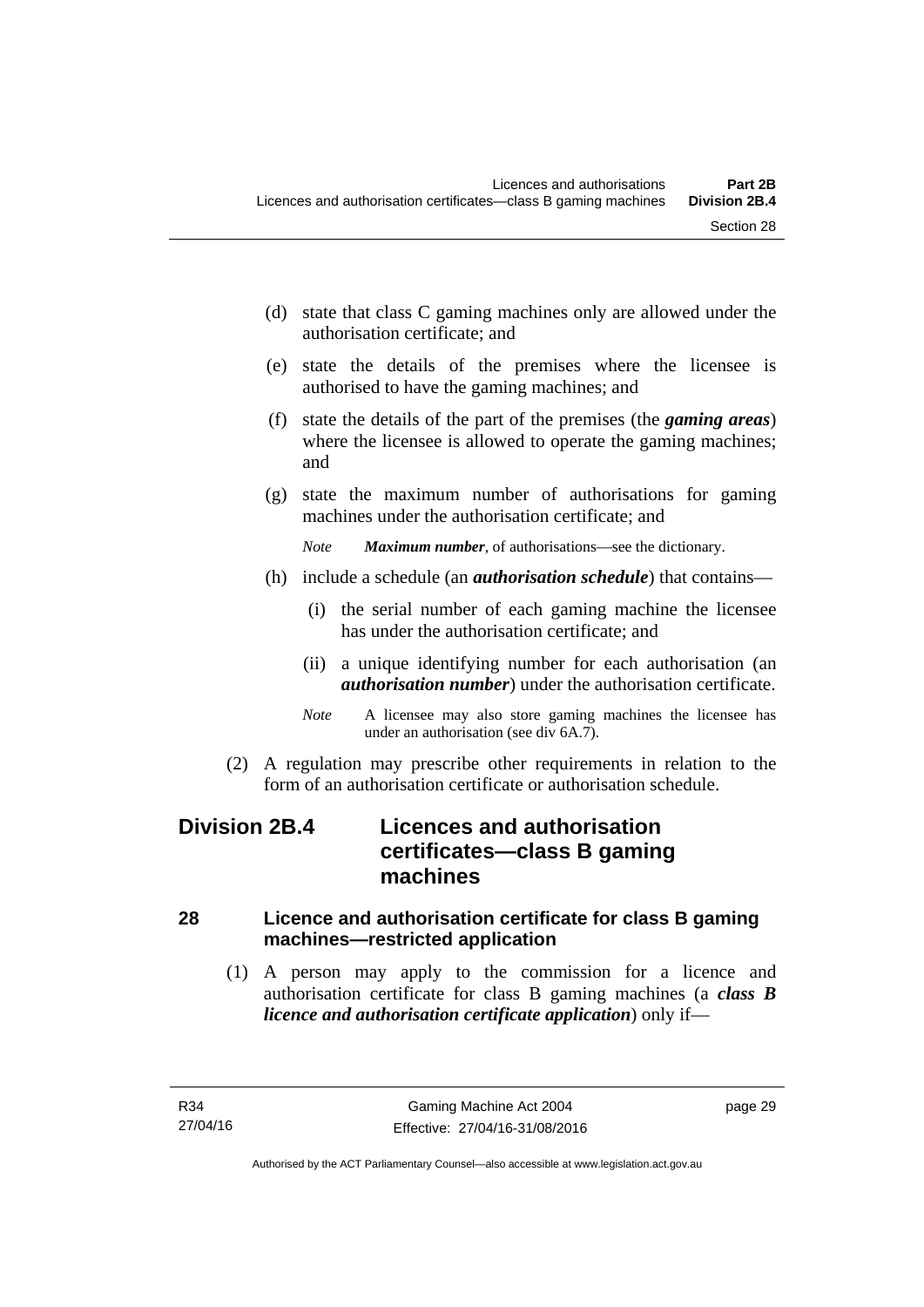|         | the application relates to a business being purchased from the<br>(a)<br>holder of a class B licence; and                                                                 |
|---------|---------------------------------------------------------------------------------------------------------------------------------------------------------------------------|
|         | (b) the business is operated under a general licence or on licence.                                                                                                       |
|         | If a form is approved under the Control Act, s 53D for an application,<br>Note 1<br>the form must be used.                                                                |
|         | A fee may be determined under s 177 for an application.<br>Note 2                                                                                                         |
| (2)     | A class B licence and authorisation certificate application must—                                                                                                         |
|         | be in writing signed by the applicant; and<br>(a)                                                                                                                         |
|         | (b) include the following:                                                                                                                                                |
|         | (i) if the applicant is an individual—the applicant's full<br>name;                                                                                                       |
|         | (ii) the name of the applicant's legal entity;                                                                                                                            |
|         | (iii) if the applicant carries on business under a name other<br>than the name of the applicant's legal entity—the name<br>under which the applicant carries on business; |
|         | (iv) the applicant's ABN and ACN (if any); and                                                                                                                            |
|         | (c) state that the application is for a class B licence and<br>authorisation certificate; and                                                                             |
|         | state the address, and block and section number, of the<br>(d)<br>premises where the business is operated; and                                                            |
|         | state the number of gaming machines at the premises; and<br>(e)                                                                                                           |
|         | (f)<br>state the serial number for each gaming machine at the<br>premises; and                                                                                            |
|         | if the applicant is a corporation—<br>(g)                                                                                                                                 |
|         | (i) state the name and address of each director of the<br>corporation; and                                                                                                |
| page 30 | Gaming Machine Act 2004<br>R34                                                                                                                                            |

27/04/16

Authorised by the ACT Parliamentary Counsel—also accessible at www.legislation.act.gov.au

Effective: 27/04/16-31/08/2016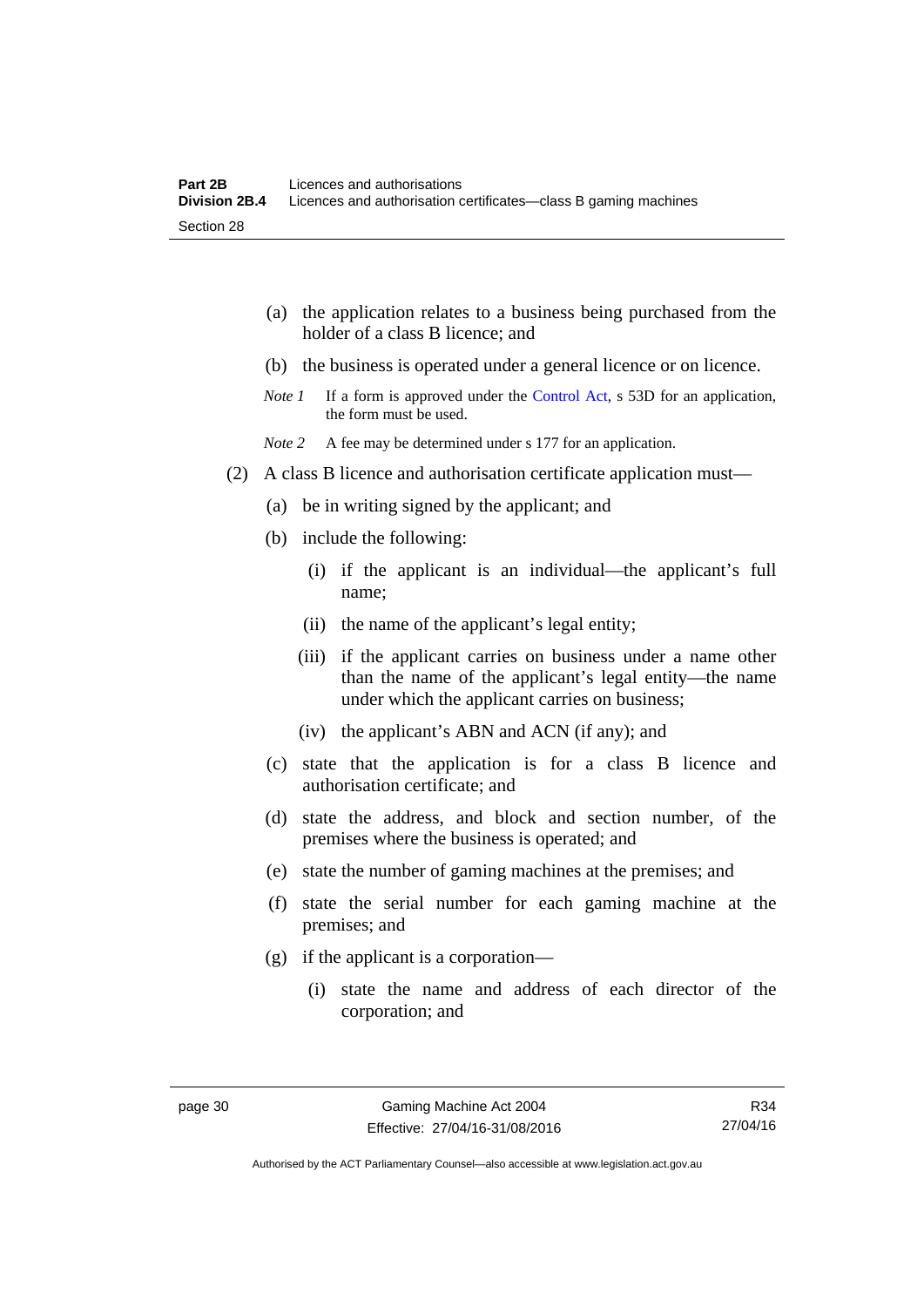- (ii) state the name of each influential person for the corporation and the person's relationship with the corporation; and
- (h) include anything else prescribed by regulation.
- *Note 1* The commission may refuse to consider an application that is not properly completed. If the commission refuses to consider the application, it lapses (see s 9 (2)).
- *Note 2* If additional information in relation to an application is not given to the commission within the time required by the commission, the commission may refuse to consider the application. If the commission refuses to consider the application, it lapses (see s 9 (4)).

#### **29 Class B licence and authorisation certificate—decision on application**

- (1) This section applies if the commission receives a class B licence and authorisation certificate application as a consequence of the sale of a business to the applicant.
- (2) In deciding whether to issue a class B licence and authorisation certificate, the commission may consider any matter prescribed by regulation.
- (3) The commission must issue a class B licence and authorisation certificate to the applicant if satisfied on reasonable grounds that the applicant is an eligible person.

*Note 1* For eligibility of individuals, see s 6.

*Note 2* For eligibility of corporations, see s 7.

- (4) The commission must issue an authorisation certificate for each premises of the business for the number of authorisations for class B gaming machines the licensee who sold the business was authorised to have at the time of the sale, if satisfied on reasonable grounds—
	- (a) the size and layout of the proposed gaming area are suitable for the installation of the number of gaming machines for which the authorisation certificate is sought; and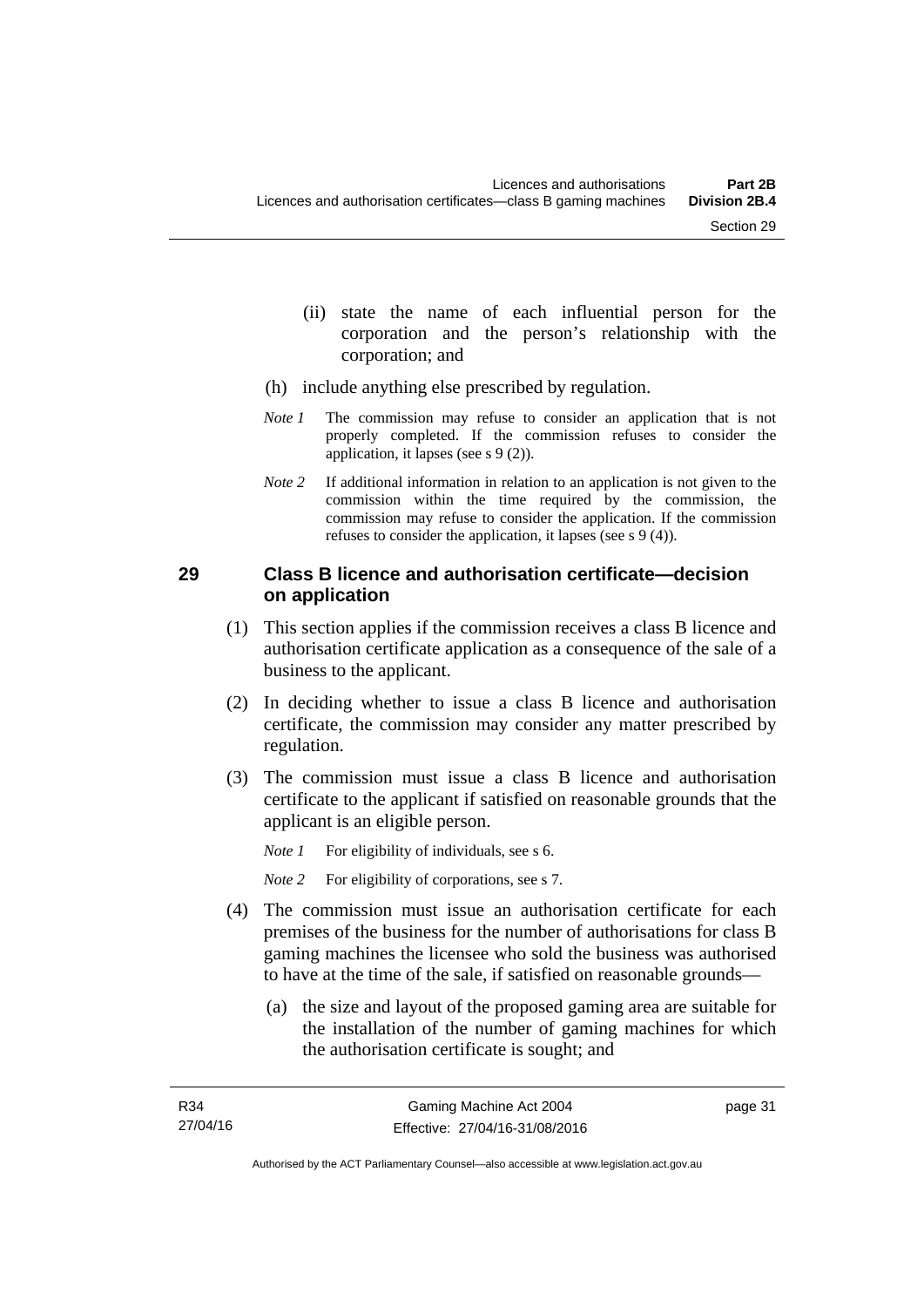- (b) that the applicant holds the appropriate licence under the *[Liquor Act 2010](http://www.legislation.act.gov.au/a/2010-35)* for the premises for which the authorisation is to be issued; and
- (c) if an on licence applies to the premises to which the application relates—the premises are used by people mainly for drinking alcohol; and
- (d) the gaming rules and control procedures the applicant has adopted for the purpose of controlling the operation of gaming machines are adequate for that purpose.

#### **30 Class B licence and authorisation certificate—conditions and form**

- (1) A class B licence is subject to—
	- (a) a condition mentioned in part 3 (Licences and authorisation certificates—conditions) that applies to a licence; and
	- (b) any other condition imposed by the commission.
- (2) A class B licence must—
	- (a) be in writing; and
	- (b) include the following:
		- (i) if the licensee is an individual—the individual's full name;
		- (ii) if the licensee is not an individual—the licensee's name;

*Note Licensee's name*—see the dictionary.

- (iii) if the licensee carries on business under a name other than the licensee's name—the name under which the licensee carries on business;
- (iv) the licensee's ABN (if any);
- (v) if the licensee is a corporation—the corporation's ACN;

Authorised by the ACT Parliamentary Counsel—also accessible at www.legislation.act.gov.au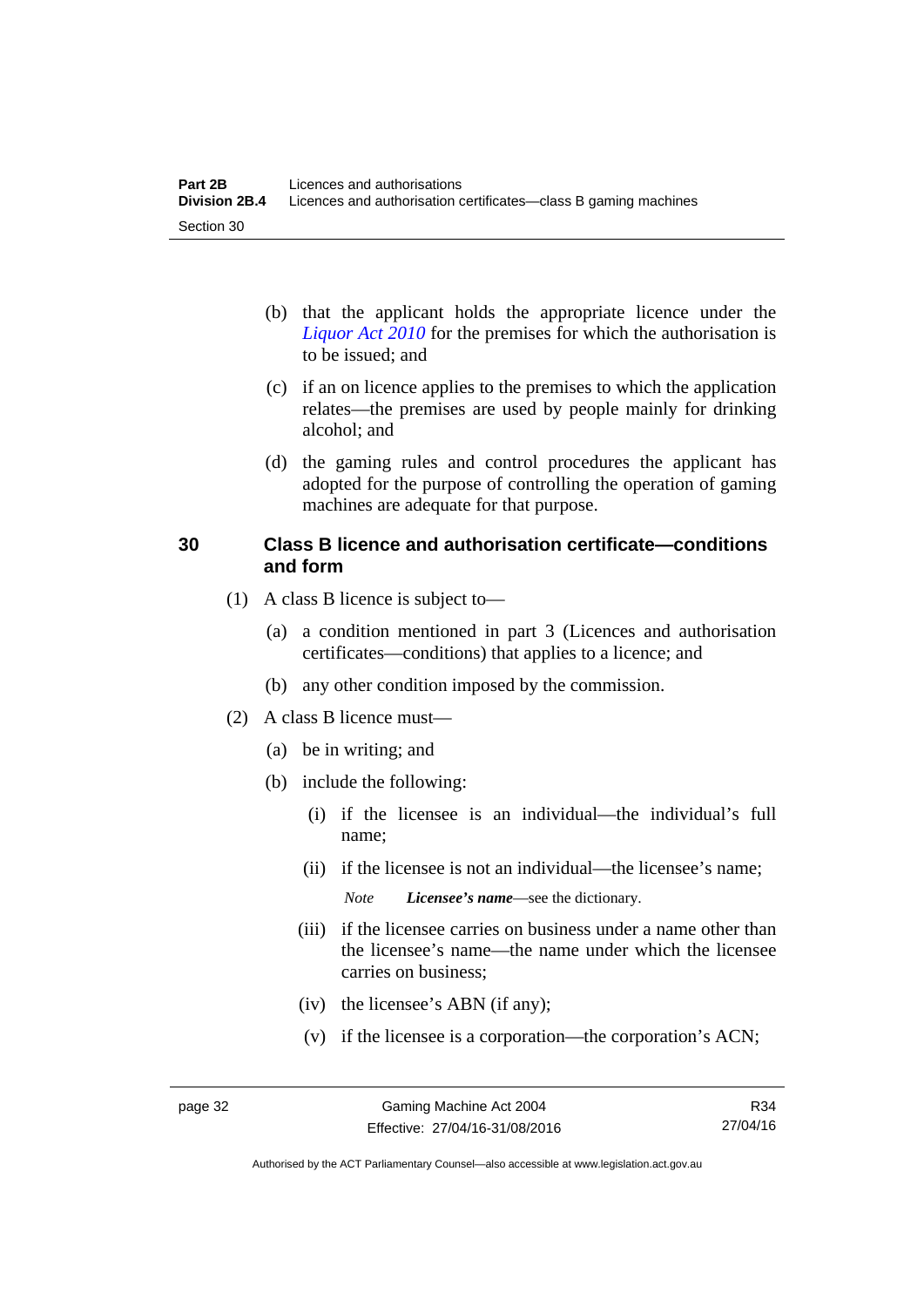- (vi) the date the licence comes into force;
- (vii) a unique identifying number (a *licence number*);
- (viii) a statement that the licensee is entitled to operate class B gaming machines;
	- (ix) the conditions on the licence.
- (3) An authorisation certificate for a class B licence must—
	- (a) state the licensee's name, address, ABN and ACN (if any); and
	- (b) if the licensee is not an individual—state the name of the licensee's legal entity; and
	- (c) if the licensee carries on business under a name other than the licensee's name—state the name under which the licensee carries on business; and
	- (d) state the licensee's licence number; and
	- (e) include a unique identifying number (an *authorisation certificate number*); and
	- (f) state that class B gaming machines only are allowed under the authorisation certificate; and
	- (g) include details of the premises where the licensee is authorised to have the gaming machines; and
	- (h) include details of the part of the premises (the *gaming areas*) where the licensee is allowed to operate the gaming machines; and
	- (i) state the number of authorisations for gaming machines under the authorisation certificate; and
	- (j) include a schedule (an *authorisation schedule*) that contains—
		- (i) the serial number of each gaming machine the licensee has under the authorisation certificate; and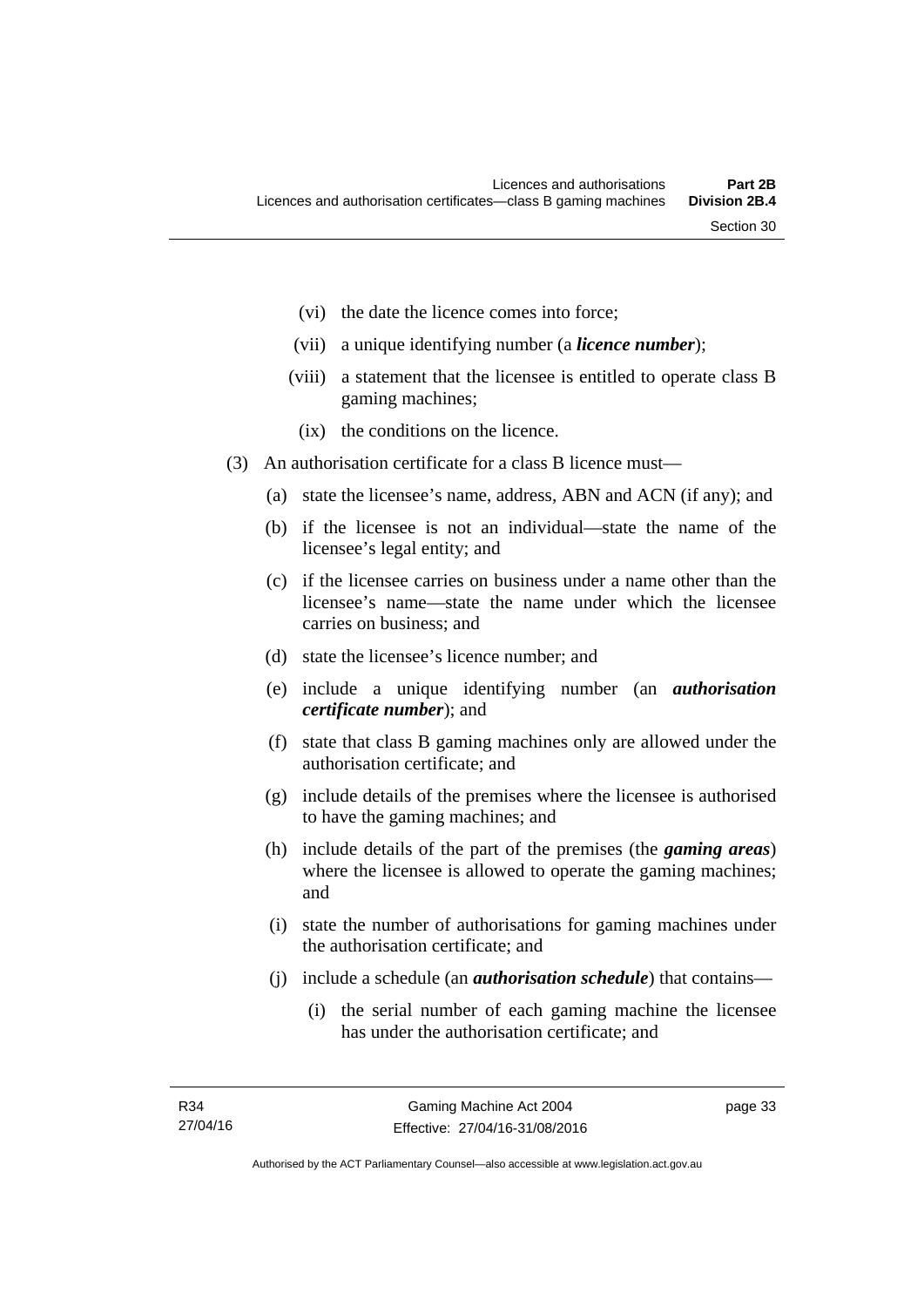- (ii) a unique identifying number for each authorisation (an *authorisation number*) under the authorisation certificate.
- *Note* A licensee may also store gaming machines the licensee has under an authorisation certificate (see div 6A.7).
- (4) A regulation may prescribe other requirements in relation to the form of a class B licence or authorisation certificate for a class B licence.

# **Division 2B.5 Licences and authorisation certificates—amendments**

#### **31 Licence amendment—application**

 (1) A licensee may apply, in writing, to the commission for an amendment of a licence only to change a minor detail in the licence (a *minor licence amendment application*).

#### **Example**

to change the licensee's trading name

- *Note 1* If a form is approved under the [Control Act,](http://www.legislation.act.gov.au/a/1999-46/default.asp) s 53D for an application, the form must be used.
- *Note* 2 A fee may be determined under s 177 for an application.
- *Note 3* An example is part of the Act, is not exhaustive and may extend, but does not limit, the meaning of the provision in which it appears (see [Legislation Act,](http://www.legislation.act.gov.au/a/2001-14) s 126 and s 132).
- (2) The application must—
	- (a) be in writing signed by the applicant; and
	- (b) set out the proposed amendment of the licence; and
	- (c) explain why the applicant is seeking the amendment; and
	- (d) include anything else required by regulation.
	- *Note* It is an offence to make a false or misleading statement, give false or misleading information or produce a false or misleading document (see [Criminal Code](http://www.legislation.act.gov.au/a/2002-51), pt 3.4).

R34 27/04/16

Authorised by the ACT Parliamentary Counsel—also accessible at www.legislation.act.gov.au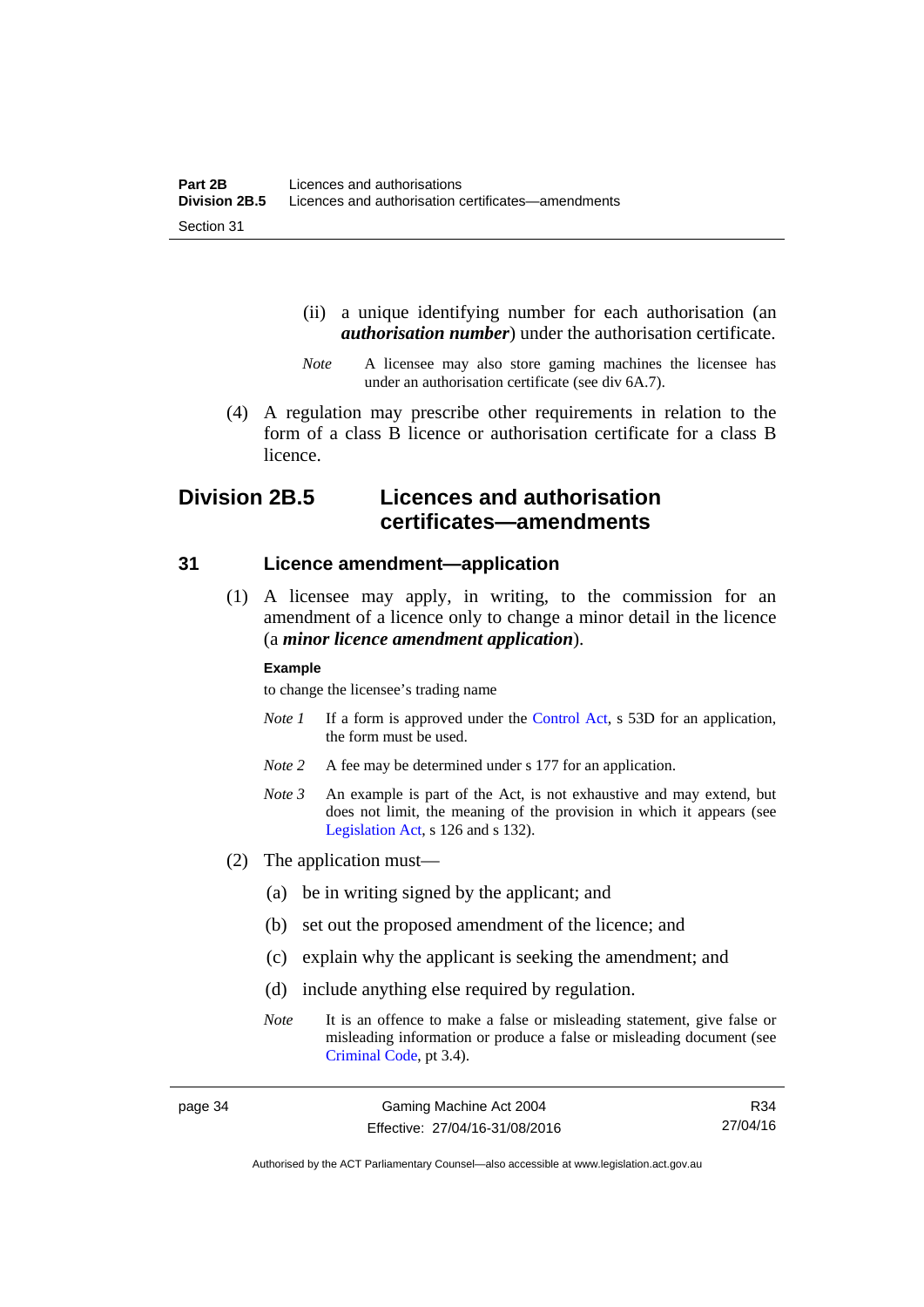- (3) A regulation may require a minor licence amendment application to—
	- (a) include stated information; or
	- (b) be accompanied by stated documents.

#### **32 Licence amendment decision—minor amendment**

- (1) This section applies if a licensee makes a minor licence amendment application.
- (2) The commission may—
	- (a) amend the licence in accordance with the application; or
	- (b) refuse to amend the licence.
	- *Note 1* The commission may refuse to consider an application that is not properly completed. If the commission refuses to consider the application, it lapses (see s 9 (2)).
	- *Note 2* If additional information in relation to an application is not given to the commission within the time required by the commission, the commission may refuse to consider the application. If the commission refuses to consider the application, it lapses (see s 9 (4)).
- (3) The commission must—
	- (a) tell the licensee, in writing, of a decision under subsection (2); and
	- (b) if the commission refuses to amend the licence—give the reasons for the decision.
	- *Note* For what must be included in a statement of reasons, see the Legislation [Act](http://www.legislation.act.gov.au/a/2001-14), s 179.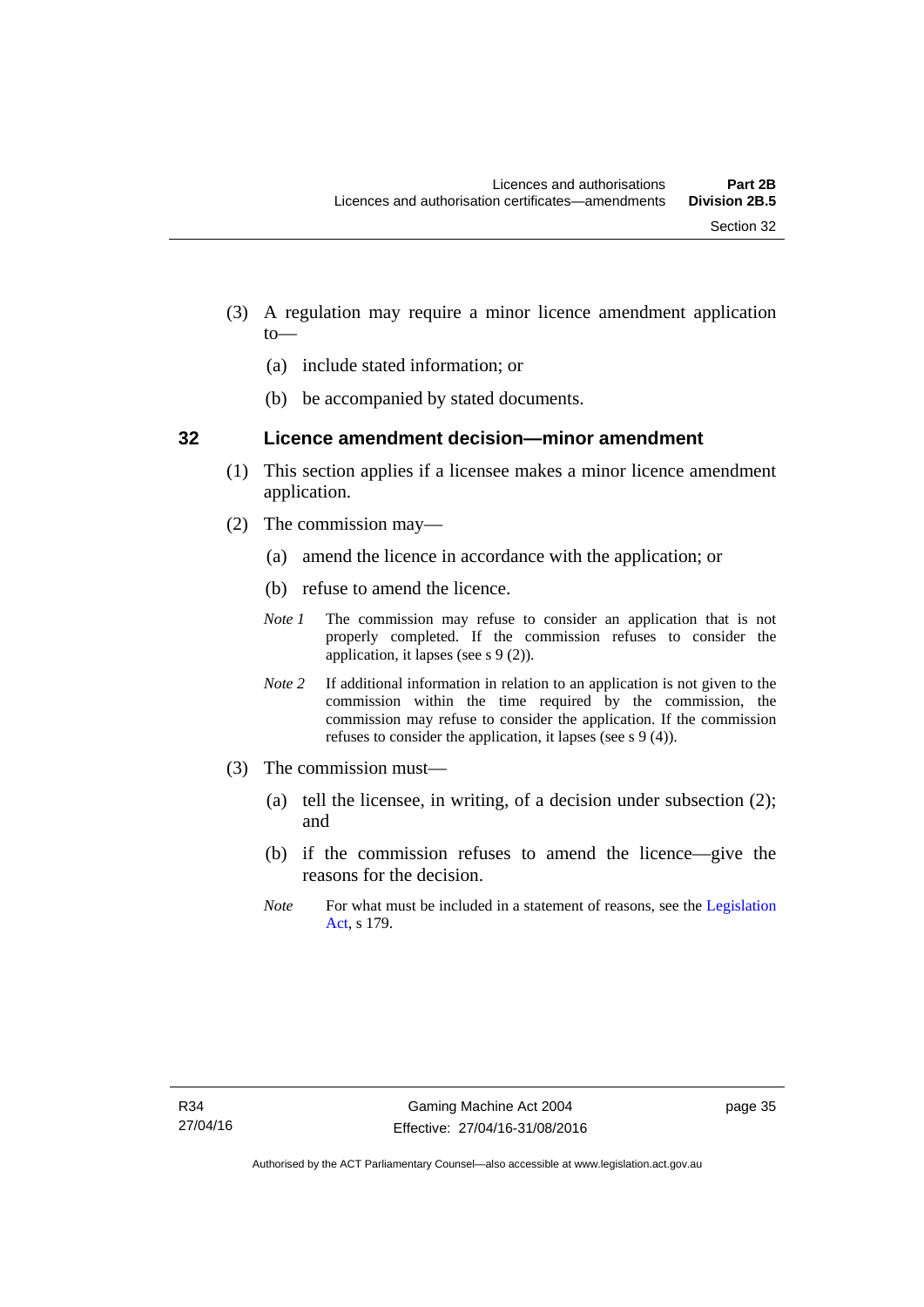#### **33 Authorisation certificate amendment—application**

- (1) A licensee may apply, in writing, to the commission for an amendment of an authorisation certificate (an *authorisation certificate amendment application*) only to—
	- (a) do any of the following at the authorised premises (a *gaming area amendment*):
		- (i) change the size or shape of a gaming area, or part of a gaming area;
		- (ii) change the location of a gaming area;
		- (iii) add another gaming area; or

*Note Gaming area*—see s 27 (1) (f) and s 30 (3) (h).

- (b) enable the licensee to relocate all gaming machine operations allowed under the authorisation certificate to new premises (a *premises relocation amendment*); or
- (c) increase the maximum number of authorisations for class C gaming machines under the authorisation certificate (an *increase maximum amendment*).
- *Note 1* If a form is approved under the [Control Act](http://www.legislation.act.gov.au/a/1999-46/default.asp), s 53D for an application, the form must be used.
- *Note 2* A fee may be determined under s 177 for an application.
- *Note 3* Section 34 sets out what must be included in an authorisation certificate amendment application.
- *Note 4* An authorisation certificate may also be amended under the following sections:
	- s 37A (a one-off increase maximum amendment)
	- s 37B (a technical amendment)
	- s 37C (an amendment of a licence, authorisation certificate or authorisation schedule on the commission's own initiative).

page 36 Gaming Machine Act 2004 Effective: 27/04/16-31/08/2016

R34 27/04/16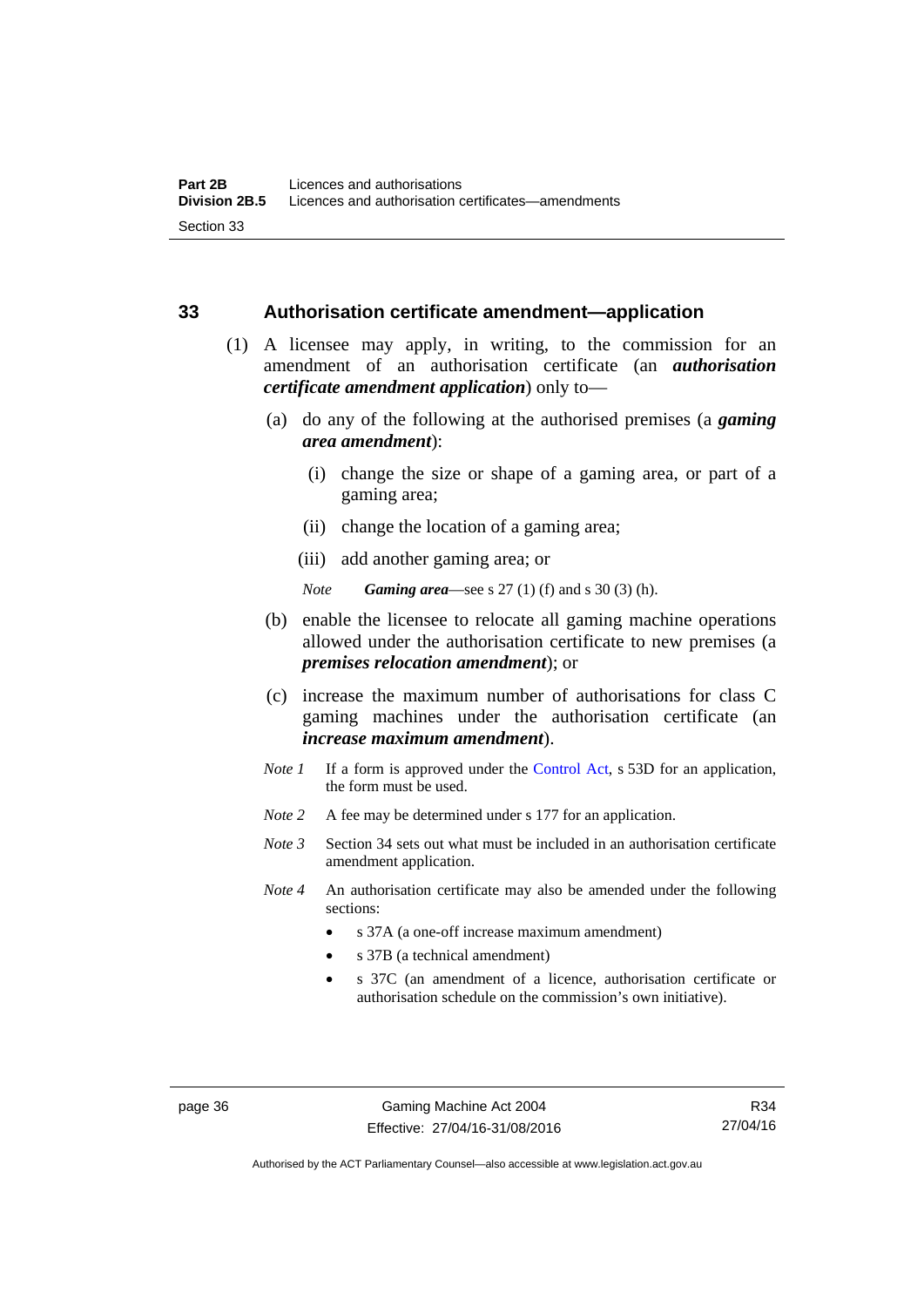(2) To remove any doubt, a licensee does not need to apply for a gaming area amendment, or any other authorisation amendment, to move a gaming machine from one part of a gaming area to another part of the gaming area.

## **34 Authorisation certificate amendment—contents of application**

An authorisation certificate amendment application must—

- (a) be in writing signed by the applicant; and
- (b) set out the proposed amendment of the authorisation certificate; and
- (c) explain why the applicant is seeking the amendment; and
- (d) for a gaming area amendment—be accompanied by a plan of the premises, drawn to scale, that clearly shows the proposed changes to the gaming area; and
- (e) for a premises relocation amendment in relation to relocating all gaming machine operations to new premises within the same suburb—
	- (i) state the address, and block and section number, of the new premises; and
	- (ii) be accompanied by a plan of the new premises, drawn to scale, that clearly shows the location, boundaries and dimensions of the proposed gaming area; and
- (f) for a premises relocation amendment in relation to relocating all gaming machine operations to new premises in another suburb—
	- (i) state the address, and block and section number, of the new premises; and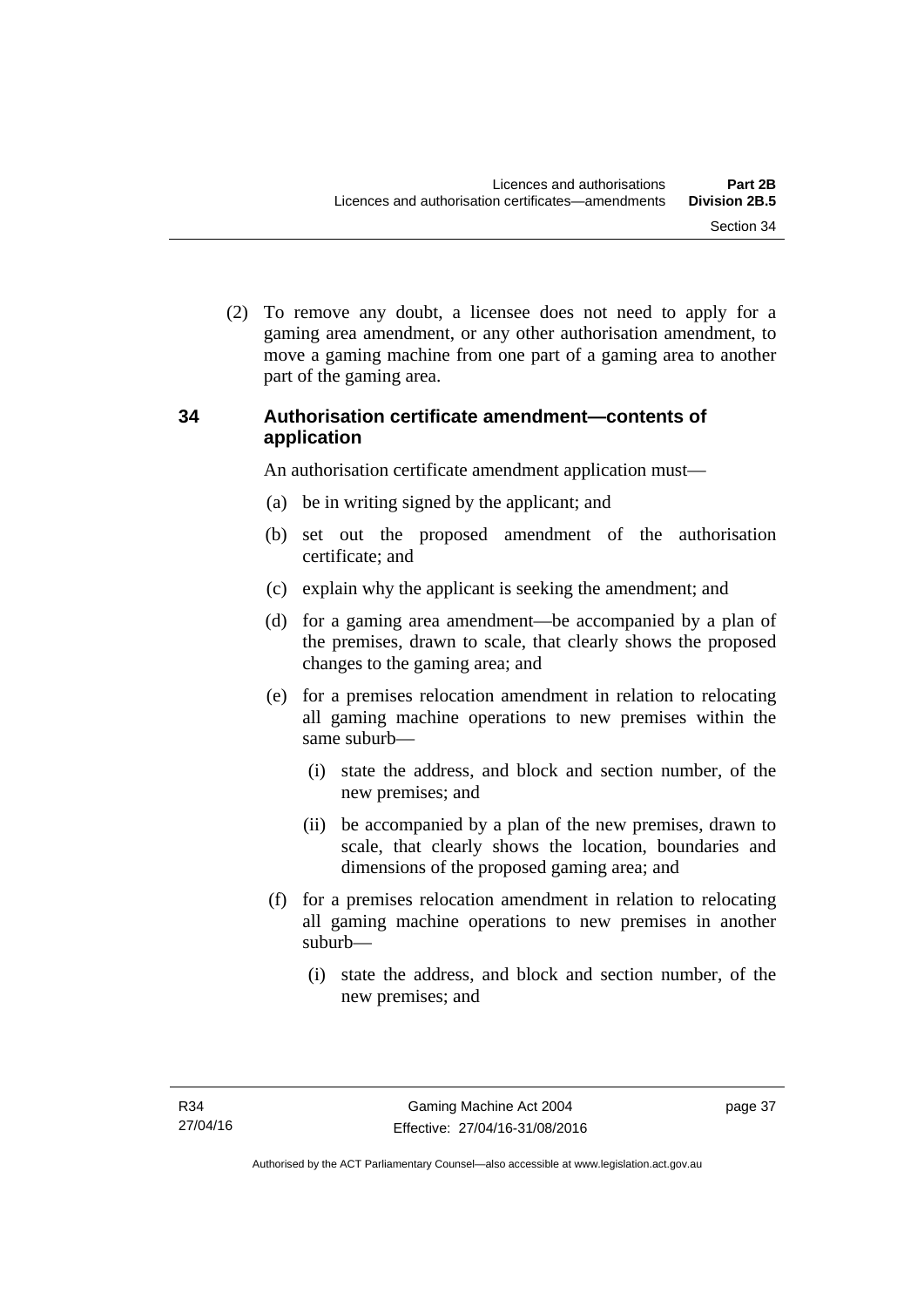- (ii) be accompanied by—
	- (A) a social impact assessment; and
	- (B) a plan of the new premises, drawn to scale, that clearly shows the location, boundaries and dimensions of the proposed gaming area; and
	- (C) if the applicant is a club—evidence that a majority of the voting members of the club who voted in a ballot conducted under a regulation voted for the club relocating to the new premises.

#### **35 Authorisation certificate amendment decision—gaming area amendment**

 (1) This section applies if a licensee applies for a gaming area amendment of an authorisation certificate.

*Note Gaming area amendment*—see s 33 (1) (a).

- (2) The commission may—
	- (a) amend the authorisation certificate; or
	- (b) refuse to amend the authorisation certificate.
	- *Note 1* The commission may refuse to consider an application that is not properly completed. If the commission refuses to consider the application, it lapses (see s 9 (2)).
	- *Note 2* If additional information in relation to an application is not given to the commission within the time required by the commission, the commission may refuse to consider the application. If the commission refuses to consider the application, it lapses (see s 9 (4)).
- (3) If the commission refuses to amend the authorisation certificate, the commission must tell the applicant, in writing, the reasons for the decision.
	- *Note* For what must be included in a statement of reasons, see the Legislation [Act](http://www.legislation.act.gov.au/a/2001-14), s 179.

R34 27/04/16

Authorised by the ACT Parliamentary Counsel—also accessible at www.legislation.act.gov.au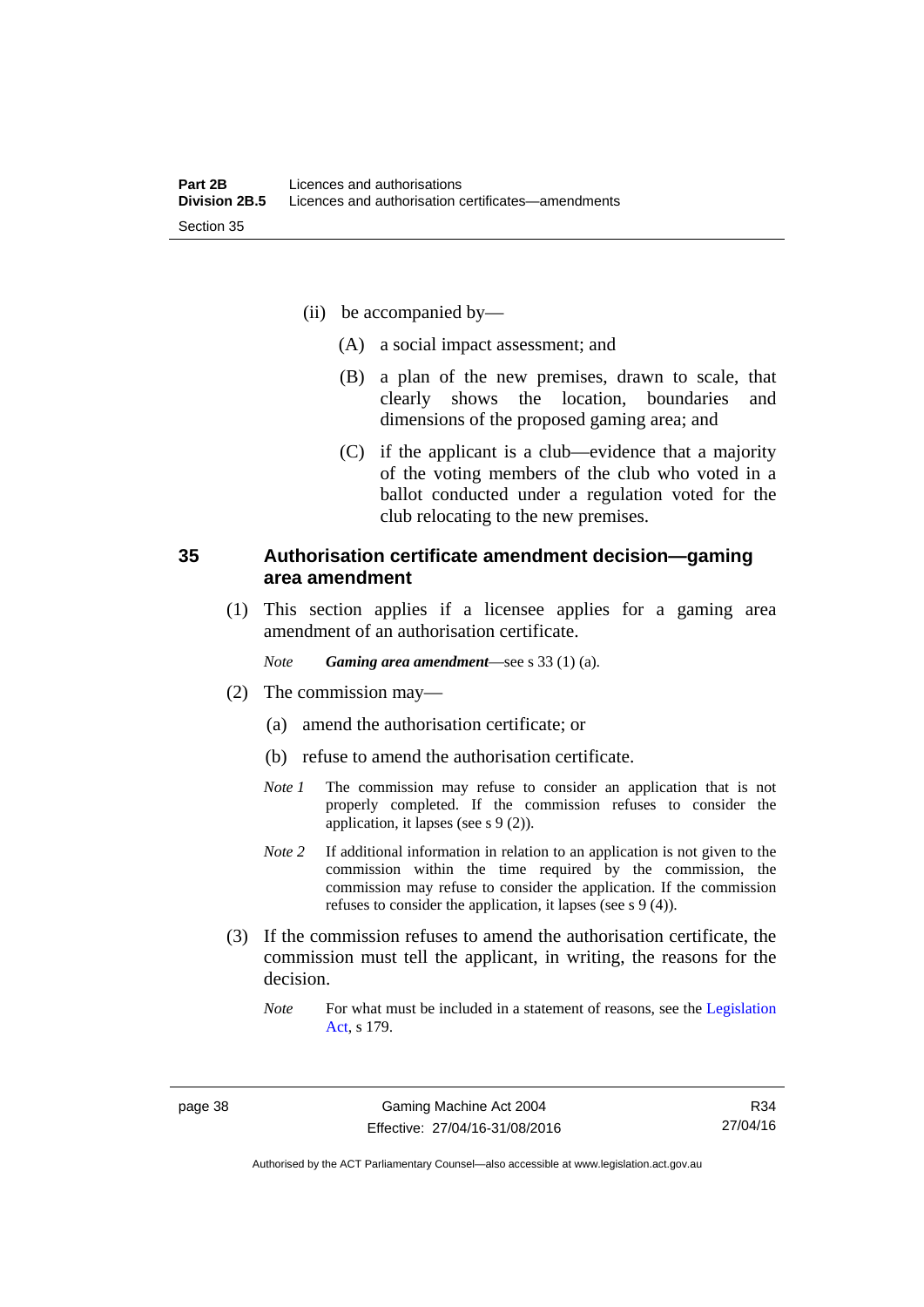- (4) The commission must amend the authorisation certificate in accordance with the application if it is satisfied that the gaming area proposed to be changed will be suitable for the operation of the number of gaming machines the licensee may have under the
- (5) In deciding whether a gaming area will be suitable for the operation of the number of gaming machines the licensee may have under the authorisation certificate, the commission must consider harm minimisation strategies for patrons.

## **36 Authorisation certificate amendment decision—premises relocation amendment**

(1) This section applies if a licensee applies for a premises relocation amendment of an authorisation certificate.

*Note Premises relocation amendment*—see s 33 (1) (b).

(2) The commission may—

authorisation certificate.

- (a) amend the authorisation certificate; or
- (b) refuse to amend the authorisation certificate.
- *Note 1* The commission may refuse to consider an application that is not properly completed. If the commission refuses to consider the application, it lapses (see s 9 (2)).
- *Note* 2 If additional information in relation to an application is not given to the commission within the time required by the commission, the commission may refuse to consider the application. If the commission refuses to consider the application, it lapses (see s 9 (4)).
- (3) If the commission refuses to amend the authorisation certificate, the commission must tell the applicant, in writing, the reasons for the decision.
	- *Note* For what must be included in a statement of reasons, see the Legislation [Act](http://www.legislation.act.gov.au/a/2001-14), s 179.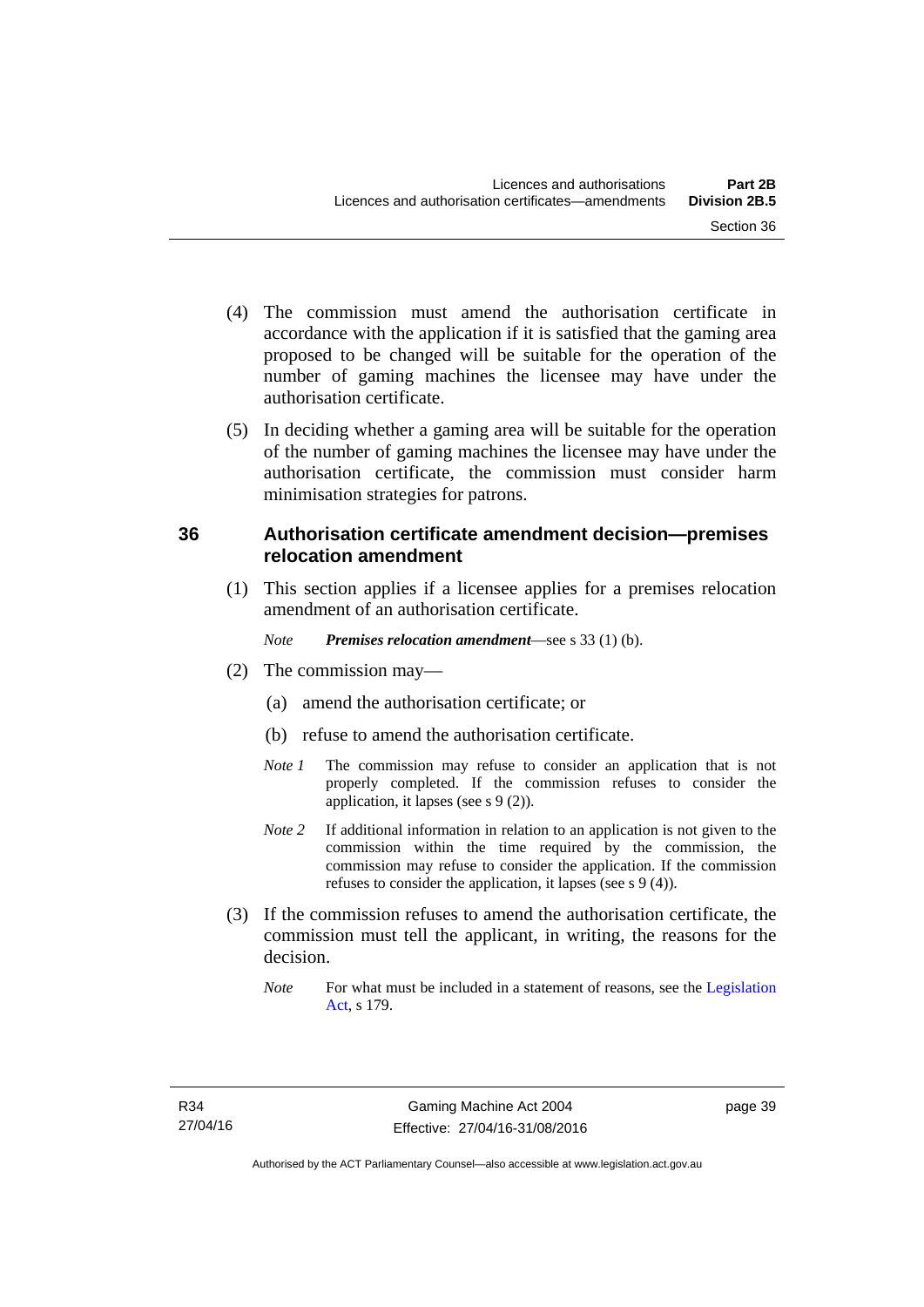- (4) In deciding whether to amend the authorisation certificate, the commission must consider the following:
	- (a) the application for the amendment;
	- (b) if the new premises are in another suburb—
		- (i) the social impact assessment for the application; and
		- (ii) each submission made about the social impact assessment within the comment period mentioned in section 13 (2) (Social impact assessment—publication).
- (5) If the application is for a premises relocation amendment in relation to premises in another suburb, the commission must amend the authorisation certificate in accordance with the application if satisfied that—
	- (a) the size and layout of the new premises and the proposed gaming area are suitable for the operation of the number of gaming machines that would be allowed under the authorisation certificate; and
	- (b) a majority of the voting members of the applicant who voted in a ballot conducted under a regulation voted for the club relocating to the new premises; and
	- (c) taking into consideration the social impact assessment for the application and any submission made on the assessment within the comment period under section 13 (2), the amendment of the authorisation certificate is appropriate.
- (6) However, if the commission is not satisfied under subsection (5) in relation to the maximum number of authorisations for gaming machines stated in the application, but would be satisfied under subsection  $(5)$  (a) or (c) in relation to a lower maximum, the commission may amend the authorisation certificate to allow a lower maximum number of authorisations for gaming machines at the new premises.

R34 27/04/16

Authorised by the ACT Parliamentary Counsel—also accessible at www.legislation.act.gov.au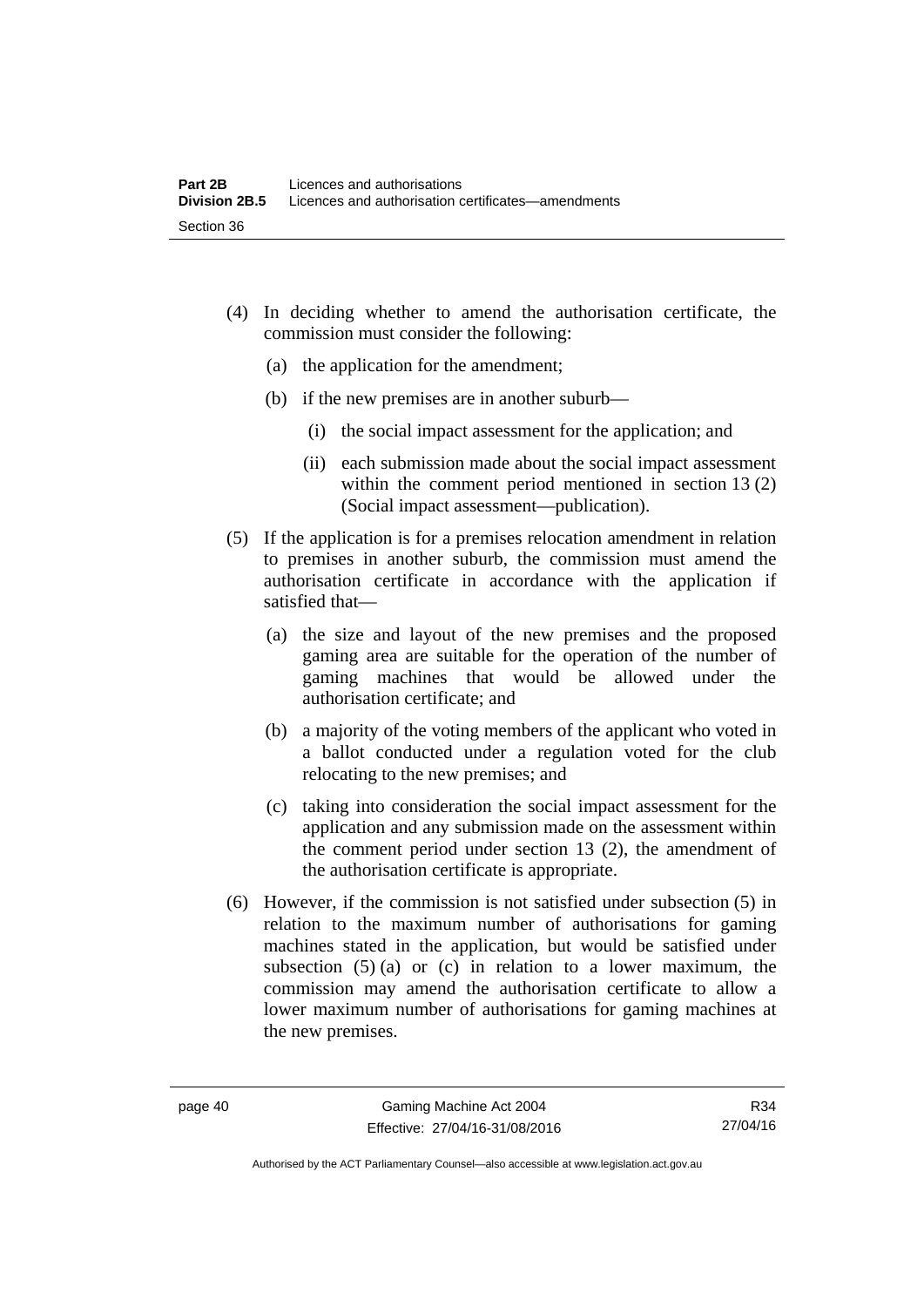- (7) If the application is for a premises relocation amendment in relation to premises in the same suburb, the commission must amend the authorisation certificate in accordance with the application if satisfied that the size and layout of the new premises and the proposed gaming area are suitable for the operation of the number of gaming machines that would be allowed under the authorisation certificate.
- (8) However, if the commission is not satisfied under subsection (7) in relation to the maximum number of authorisations for gaming machines stated in the application, but would be satisfied in relation to a lower maximum, the commission may amend the authorisation certificate to allow a lower maximum number of authorisations for gaming machines at the new premises.

## **37 Authorisation certificate amendment decision—increase maximum amendment**

(1) This section applies if a licensee applies for an increase maximum amendment of an authorisation certificate.

*Note Increase maximum amendment*—see s 33 (1) (c).

- (2) The commission may—
	- (a) amend the authorisation certificate; or
	- (b) refuse to amend the authorisation certificate.
	- *Note 1* The commission may refuse to consider an application that is not properly completed. If the commission refuses to consider the application, it lapses (see s 9 (2)).
	- *Note* 2 If additional information in relation to an application is not given to the commission within the time required by the commission, the commission may refuse to consider the application. If the commission refuses to consider the application, it lapses (see s 9 (4)).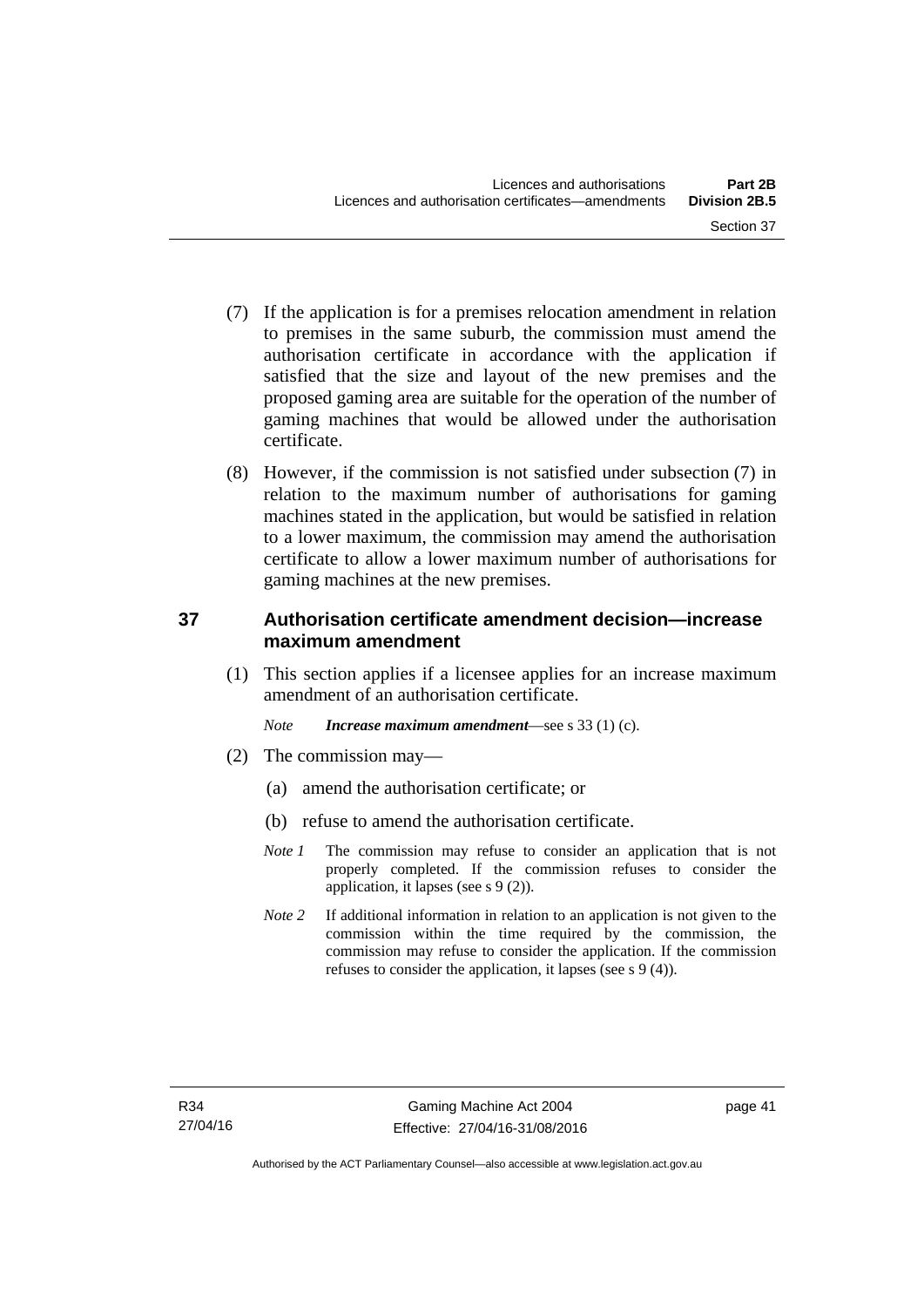- (3) If the commission refuses to amend the authorisation certificate, the commission must tell the applicant, in writing, the reasons for the decision.
	- *Note* For what must be included in a statement of reasons, see the Legislation [Act](http://www.legislation.act.gov.au/a/2001-14), s 179.
- (4) The commission must amend the authorisation in accordance with the application if satisfied that—
	- (a) the application is accompanied by a social impact assessment that supports an increase in the maximum number of authorisations for gaming machines allowed at the authorised premises; and
	- (b) the size and layout of the premises mentioned in the authorisation certificate is suitable for the operation of the number of gaming machines that would be allowed under the authorisation certificate.
- (5) In deciding the maximum number of authorisations for gaming machines under the amended authorisation certificate, the commission must consider the following:
	- (a) the number of club members worked out under a regulation;
	- (b) the ratio of club members to the maximum number of authorisations for gaming machines sought by the licensee;
	- (c) the extent to which the club has contributed to, or is likely to contribute to, the community and supported and benefited the community.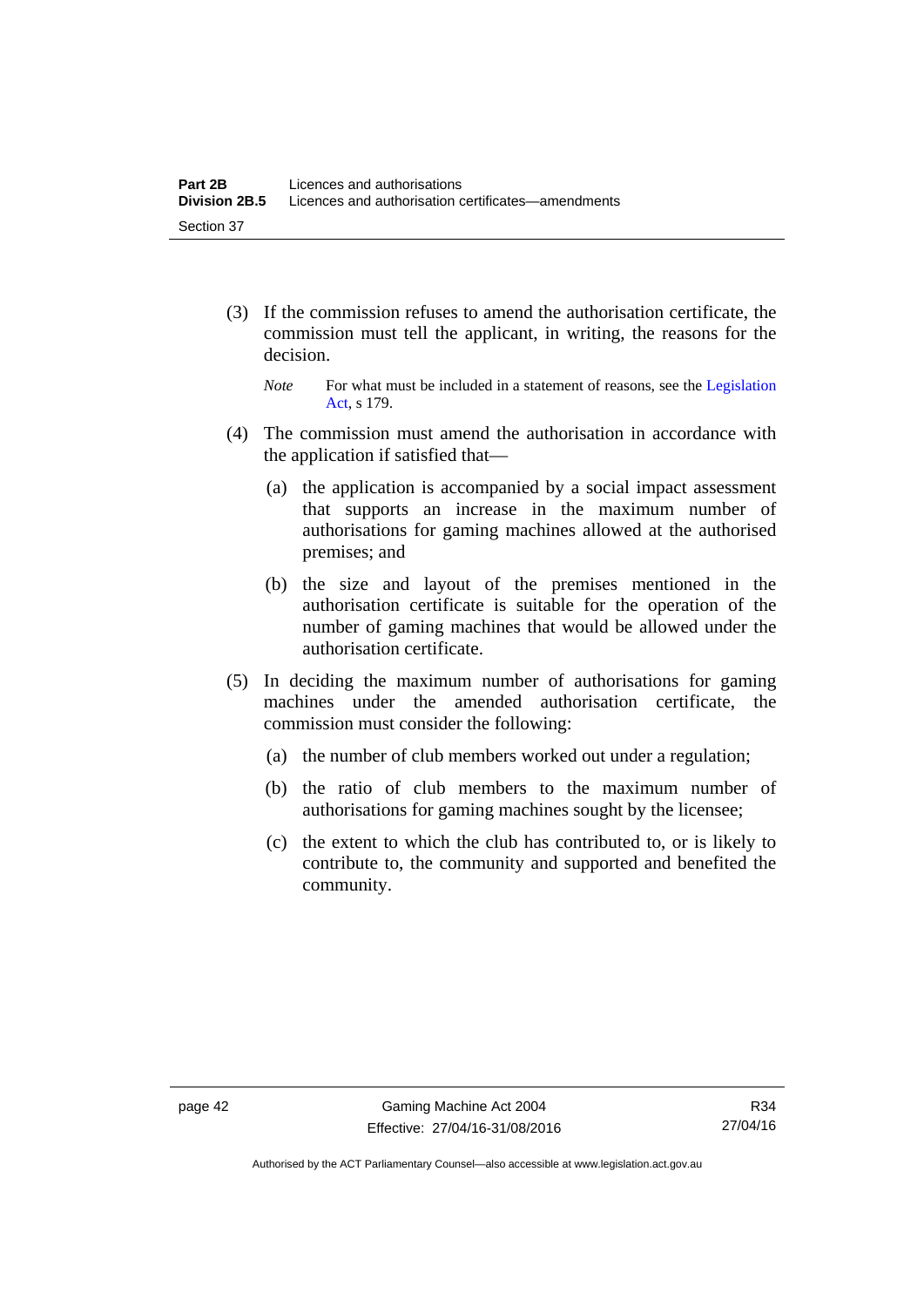#### **37A Authorisation certificate amendment—increase maximum to not more than relevant number**

- (1) This section applies if, during the trading period, a licensee wants to increase the maximum number of authorisations for class C gaming machines the licensee may have under an authorisation certificate (a *one-off increase maximum amendment*).
	- *Note Trading period*—see s (4).
- (2) The licensee must notify the commission about the proposed one-off increase maximum amendment.
	- *Note 1* Making a one-off increase maximum amendment of an authorisation certificate during the trading period is a notifiable action (see pt 13A and sch 2).
	- *Note* 2 A notifiable action takes place—
		- (a) the prescribed number of days after the day the commission receives the notification (see s 173E (a)); or
		- (b) if the commission allows the notifiable action to take place on an earlier day—that day (see s 173E (b)); or
		- (c) if the commission asks for additional information under s 173E (c)—when the commission has notified the licensee that it is satisfied in relation to the additional information (see s 173E (c)).
- (3) The commission must amend the authorisation certificate in accordance with the notification if satisfied that—
	- (a) the number of authorisations by which the licensee proposes to increase the maximum number the licensee may have under the authorisation certificate is not more than the relevant number; and

*Note Relevant number*—see s (4).

 (b) the size and layout of the premises mentioned in the authorisation certificate are suitable for the operation of the number of gaming machines the licensee may have under the authorisation certificate, as amended; and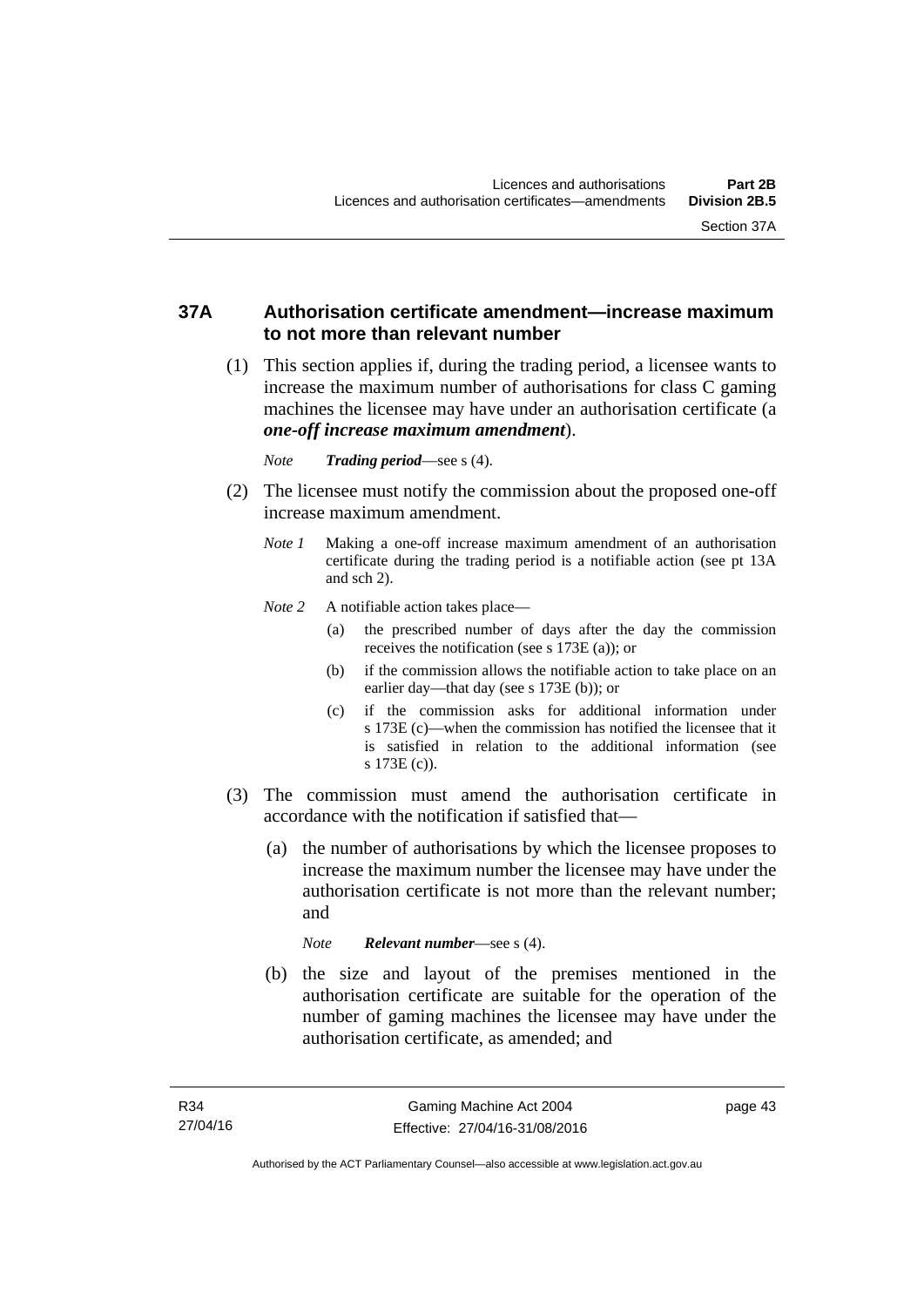(c) the applicant has not previously notified the commission about a one-off increase maximum amendment during the trading period.

*Note Trading period*—see s (4).

(4) In this section:

*relevant number*, for a one-off increase maximum amendment of an authorisation certificate, means—

- (a) if the licensee's authorisation certificate is for less than 120 authorisations when the application is made—12; or
- (b) in any other case—10% of the total number of authorisations allowed under the authorisation certificate, up to a maximum of 20.

*trading period* means the period commencing on the commencement of the *[Gaming Machine \(Reform\) Amendment Act](http://www.legislation.act.gov.au/a/2015-21/default.asp)  [2015](http://www.legislation.act.gov.au/a/2015-21/default.asp)*, section 4 and ending on the commencement of that Act, schedule 1 (Other amendments—compulsory surrender).

 (5) This section expires on the commencement of the *[Gaming Machine](http://www.legislation.act.gov.au/a/2015-21/default.asp)  [\(Reform\) Amendment Act 2015](http://www.legislation.act.gov.au/a/2015-21/default.asp)*, schedule 1 (Other amendments compulsory surrender).

## **37B Authorisation certificate amendment—technical amendment**

- (1) This section applies if a licensee wants to make 1 or more of the following changes to a gaming machine operated under an authorisation certificate (a *technical amendment*):
	- (a) change the percentage payout of the gaming machine;
	- (b) change the basic stake denomination of the gaming machine;
	- (c) change the game installed on the gaming machine;

Authorised by the ACT Parliamentary Counsel—also accessible at www.legislation.act.gov.au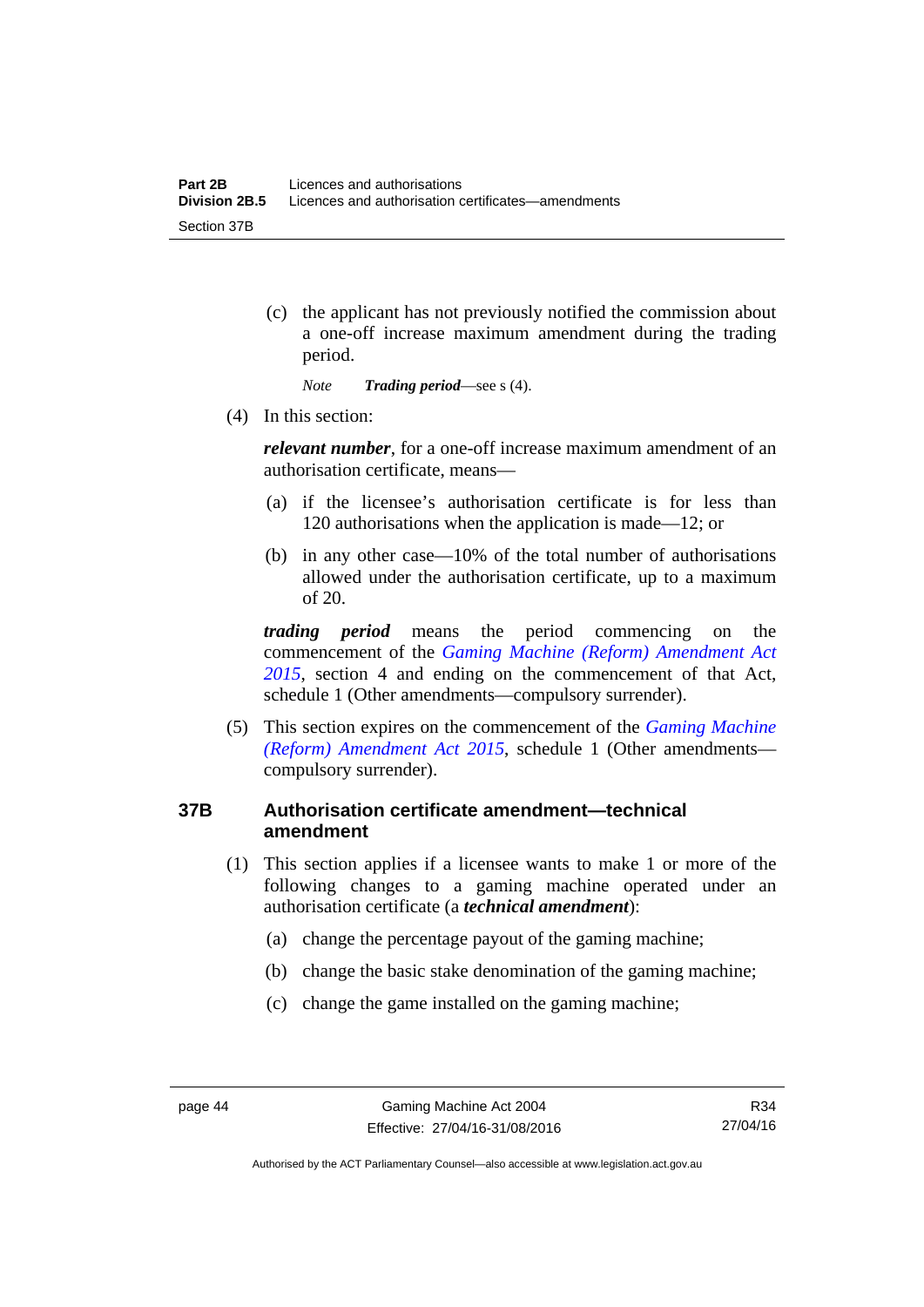- (d) change any other technical detail mentioned in the authorisation schedule.
- (2) The licensee must notify the commission about the proposed technical amendment.
	- *Note 1* Making a technical amendment to a gaming machine is a notifiable action (see pt 13A and sch 2).
	- *Note* 2 A notifiable action takes place—
		- (a) the prescribed number of days after the day the commission receives the notification (see s 173E (a)); or
		- (b) if the commission allows the notifiable action to take place on an earlier day—that day (see s 173E (b)); or
		- (c) if the commission asks for additional information under s 173E (c)—when the commission has notified the licensee that it is satisfied in relation to the additional information (see s 173E (c)).

#### **37C Amendment of licence, authorisation certificate etc commission's own initiative**

- (1) The commission may amend a licence, authorisation certificate or authorisation schedule on its own initiative to correct a mistake, error or omission on the licence or authorisation certificate or authorisation schedule.
- (2) If the maximum number of authorisations for gaming machines allowed under an authorisation certificate has changed, the commission may amend the authorisation certificate to record the correct maximum number.
- (3) If a licensee notifies the commission about the acquisition or disposal of an authorisation under division 6A.6 (Trading of authorisations and gaming machines), the commission must amend the licensee's authorisation schedule to—
	- (a) for an acquisition—include the authorisation number of the acquired authorisation; or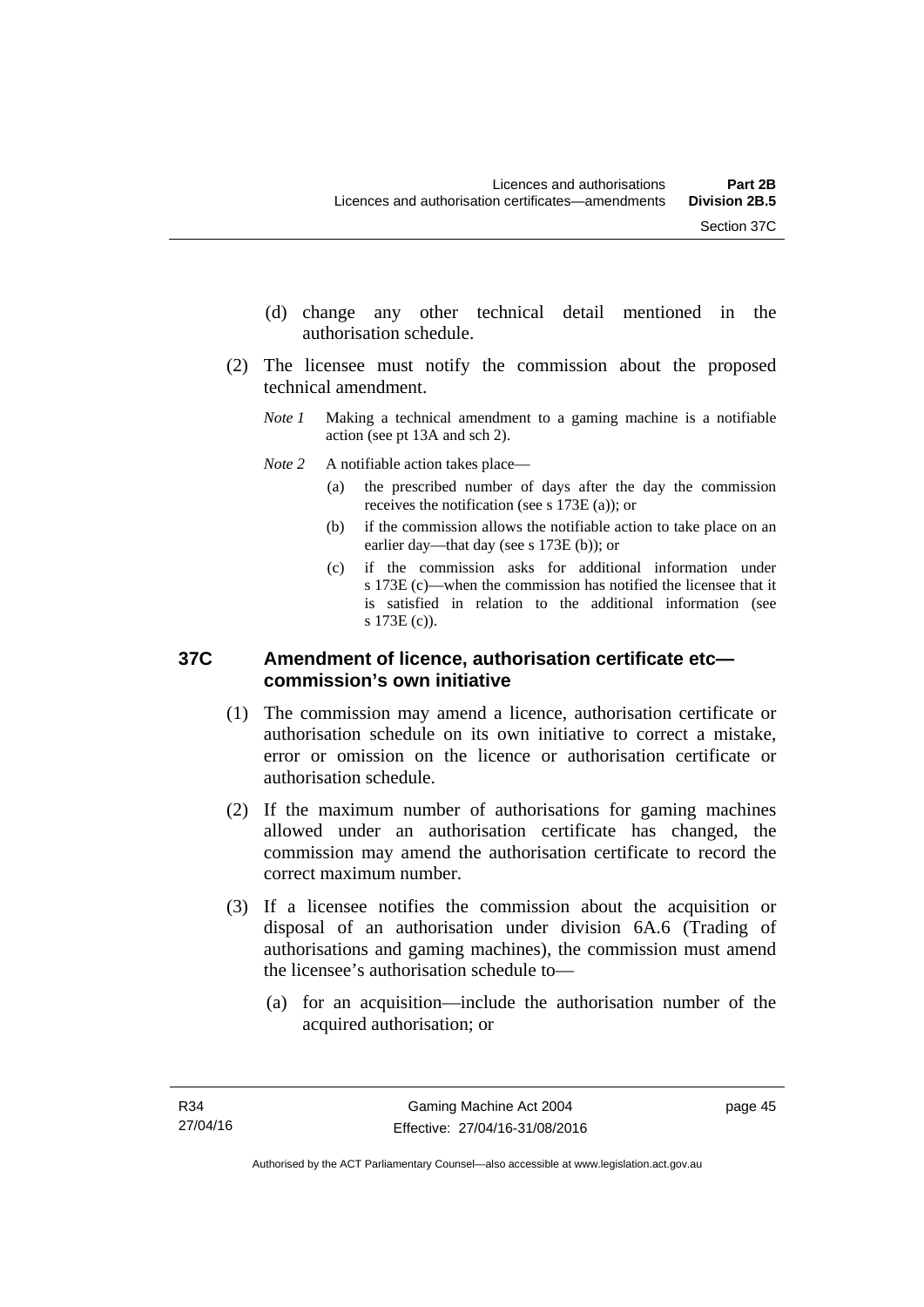(b) for a disposal—remove the authorisation number of the disposed authorisation.

#### **37D Re-issue of amended licence, authorisation certificate etc**

- (1) If the commission amends a licence under this Act, the commission must issue the licensee with a licence that includes the amendment (a *replacement licence*).
- (2) The replacement licence must state—
	- (a) that the licence is a replacement licence; and
	- (b) the date the replacement licence was issued; and
	- (c) the date the amendment commences.

#### **Example—commencement of amendment**

the day a new trading name for the licensee is registered

*Note* An example is part of the Act, is not exhaustive and may extend, but does not limit, the meaning of the provision in which it appears (see [Legislation Act,](http://www.legislation.act.gov.au/a/2001-14) s 126 and s 132).

- (3) If the commission amends an authorisation certificate (other than the schedule to the certificate) under this Act, the commission must issue the licensee with an authorisation certificate that includes the amendment (a *replacement authorisation certificate*).
- (4) The replacement authorisation certificate must state—
	- (a) that the certificate is a replacement authorisation certificate; and
	- (b) the date the replacement authorisation certificate was issued; and
	- (c) the date the amendment commences.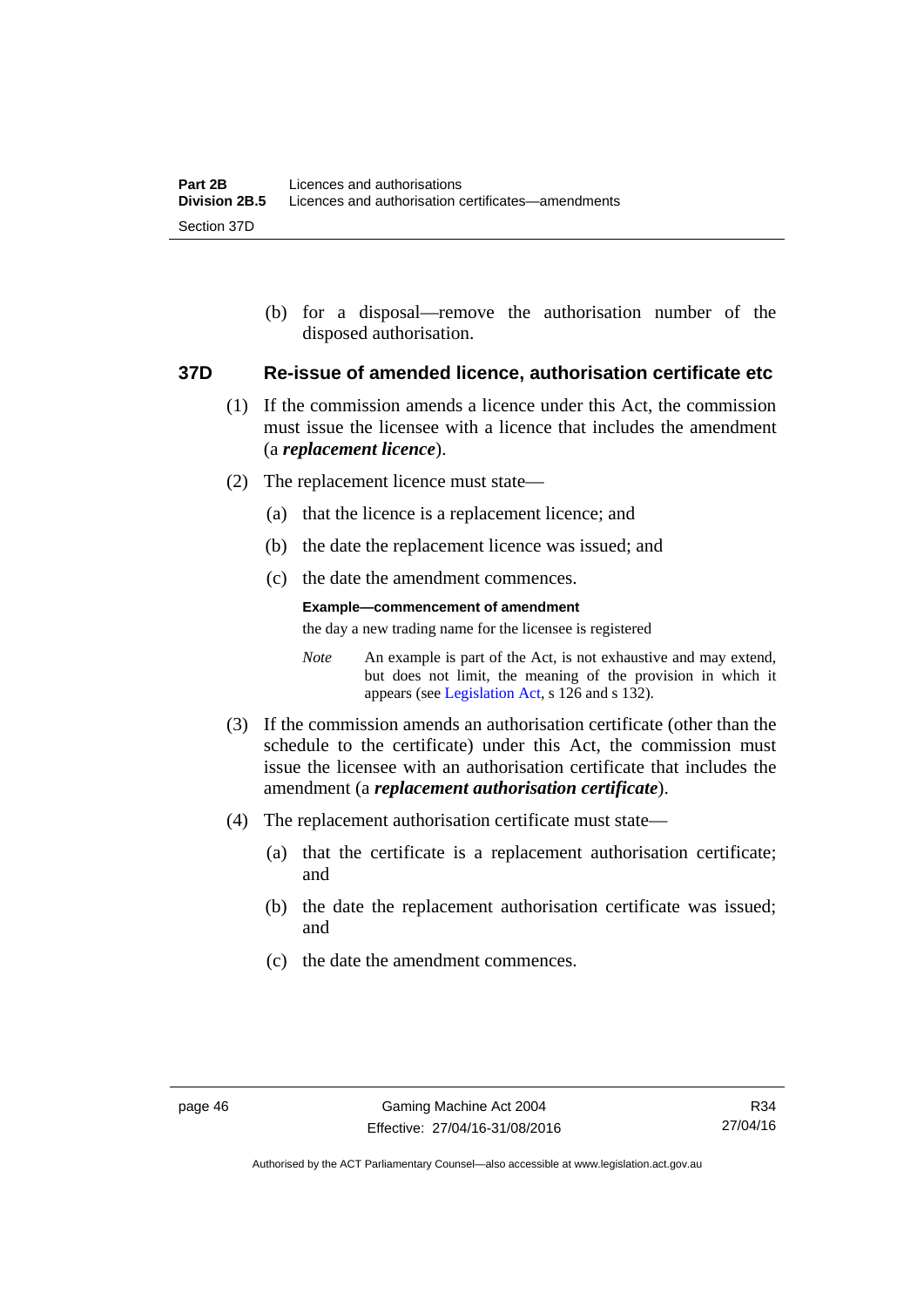- (5) If an authorisation schedule to an authorisation certificate is amended under this Act, the commission must issue the licensee with an authorisation schedule that includes the amendment (a *replacement authorisation schedule*).
- (6) The replacement authorisation schedule must state—
	- (a) that the authorisation schedule is a replacement authorisation schedule; and
	- (b) the date the replacement authorisation schedule was issued; and
	- (c) the date the amendment commences.

#### **Example—commencement of amendment**

the day the commission receives an installation certificate for a new gaming machine

# **Division 2B.6 Transfer and surrender of licences and authorisation certificates**

#### **37E Transferring an authorisation certificate**

- (1) If a licensee (the *outgoing licensee*) transfers an authorisation certificate to another licensee (the *incoming licensee*), the incoming licensee must tell the commission about the transfer.
	- *Note 1* The transfer of an authorisation certificate is a notifiable action (see pt 13A and sch 2).

*Note* 2 A notifiable action takes place—

- (a) the prescribed number of days after the day the commission receives the notification (see s 173E (a)); or
- (b) if the commission allows the notifiable action to take place on an earlier day—that day (see s 173E (b)); or
- (c) if the commission asks for additional information under s 173E (c)—when the commission has notified the licensee that it is satisfied in relation to the additional information (see s 173E (c)).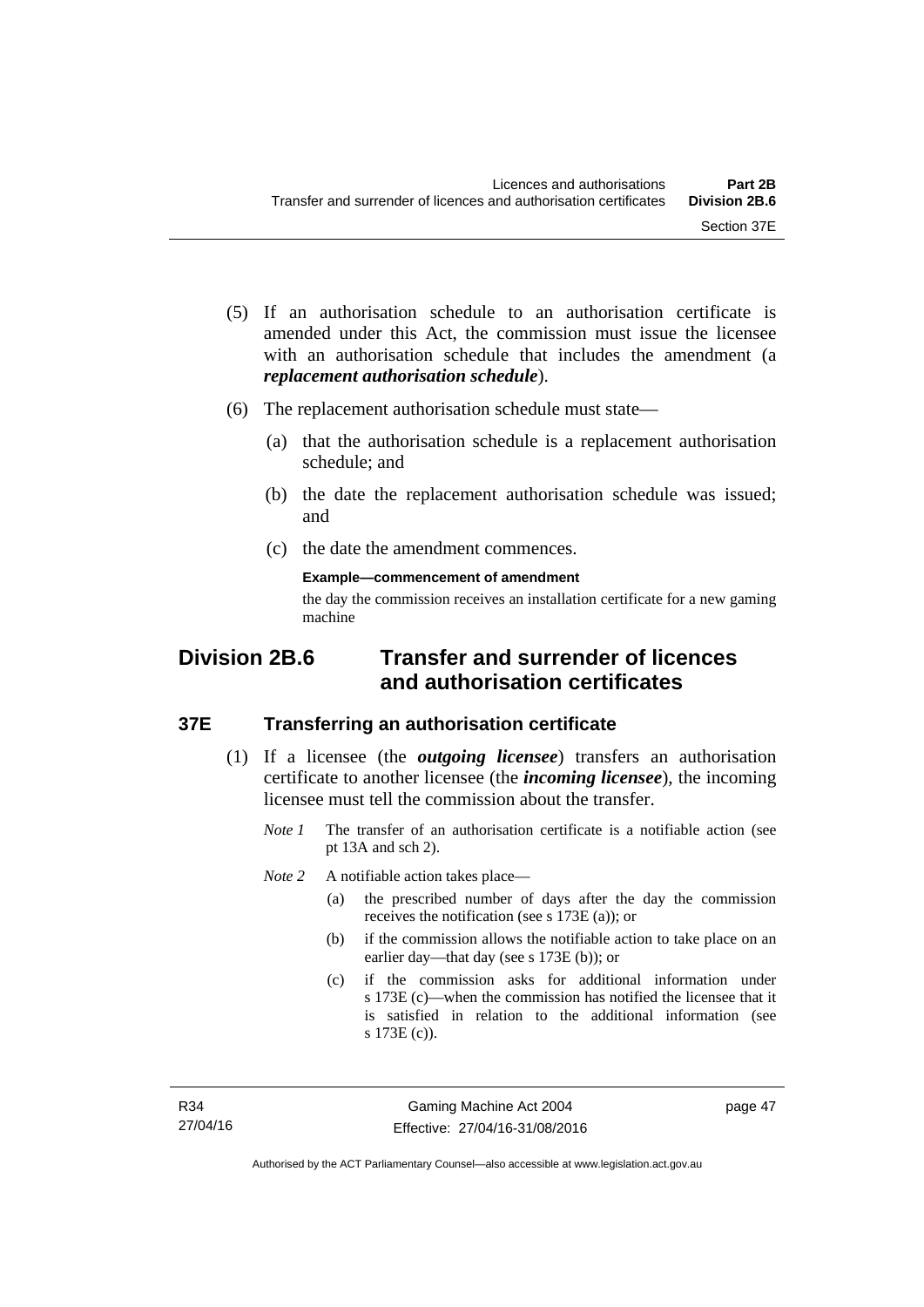- (2) If an authorisation certificate is transferred under subsection (1), the outgoing licensee must give the commission the following:
	- (a) the outgoing licensee's computer cabinet access register;
	- (b) the accounts kept by the outgoing licensee under section 52 (Accounts relating to gaming machines) that relate to amounts taken during the month when the transfer is made;
	- (c) any other accounts kept in connection with the licence under section 52 that the commission requires;
	- (d) any outstanding amount payable by the outgoing licensee under this Act.
	- *Note* Amounts are payable by licensees under provisions including s 143, s 159 and s 172.

#### **37F Surrender of licences, authorisation certificates and authorisations**

- (1) A licensee may surrender—
	- (a) the licensee's licence; or
	- (b) 1 or more authorisation certificates under the licence; or
	- (c) an authorisation.
	- *Note* If a licensee surrenders a licence, all authorisation certificates under the licence are cancelled (see s 3 (a)).

Authorised by the ACT Parliamentary Counsel—also accessible at www.legislation.act.gov.au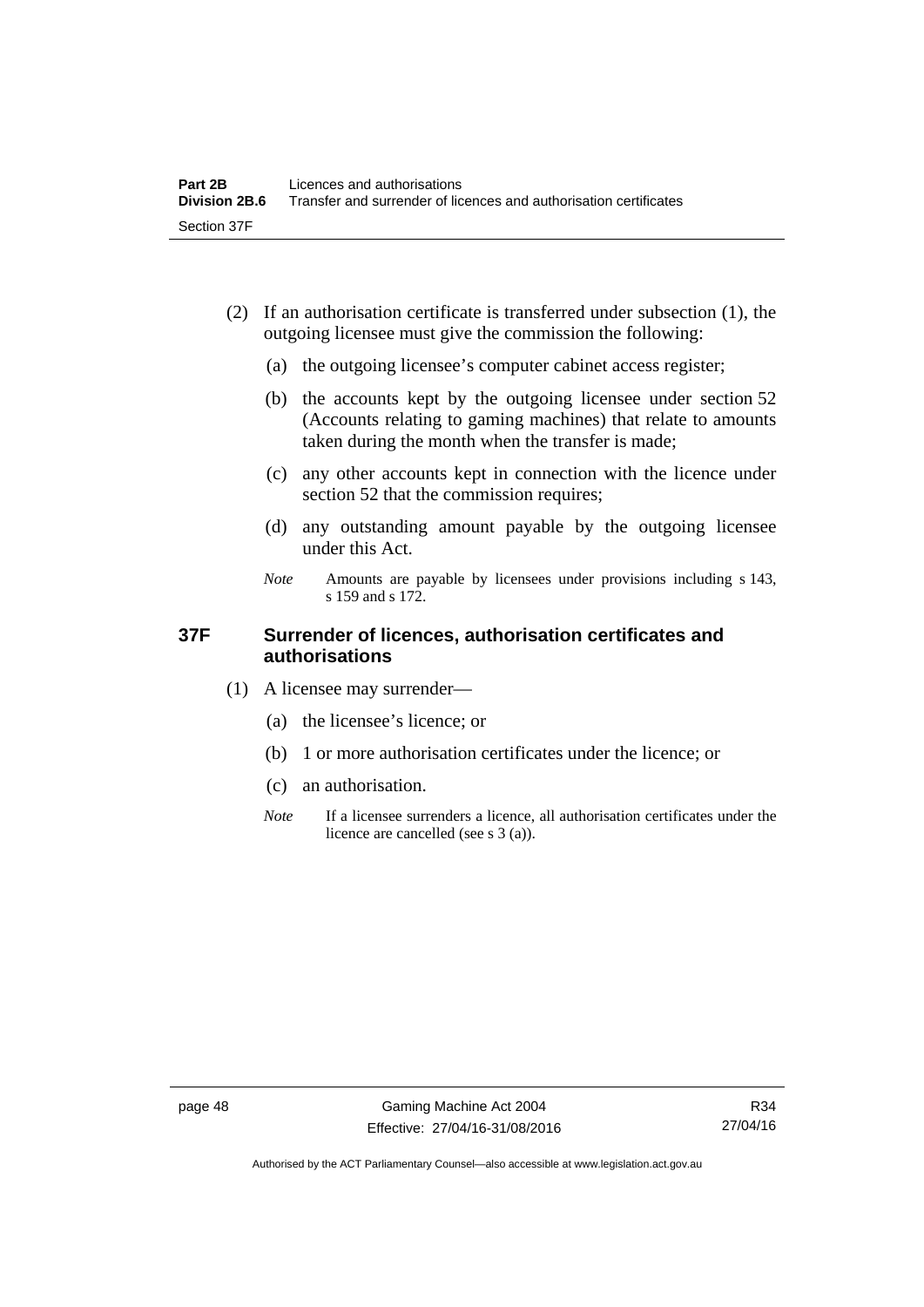- (2) A licensee may surrender a licence, authorisation certificate or authorisation by—
	- (a) notifying the commission that the licensee surrenders the licence, authorisation certificate or authorisation; and
		- *Note 1* The surrender of a licence, authorisation certificate or authorisation is a notifiable action (see pt 13A and sch 2).
		- *Note* 2 A notifiable action takes place—
			- (a) the prescribed number of days after the day the commission receives the notification (see s 173E (a)); or
			- (b) if the commission allows the notifiable action to take place on an earlier day—that day (see s 173E (b)); or
			- (c) if the commission asks for additional information under s 173E (c)—when the commission has notified the licensee that it is satisfied in relation to the additional information (see s 173E (c)).
	- (b) if the licensee surrendering an authorisation certificate or authorisation is a club—giving the commission evidence—
		- (i) that a majority of the voting members of the club who voted in a ballot conducted under a regulation voted for the club surrendering the authorisation certificate or authorisation; or
		- (ii) that a vote under subparagraph (i) would not be practical; and
	- (c) returning the licence, certificate or authorisation to the commission.

#### **Example—par (b) (ii)**

all memberships have expired and the club does not propose to continue operating

*Note* An example is part of the Act, is not exhaustive and may extend, but does not limit, the meaning of the provision in which it appears (see [Legislation Act,](http://www.legislation.act.gov.au/a/2001-14) s 126 and s 132).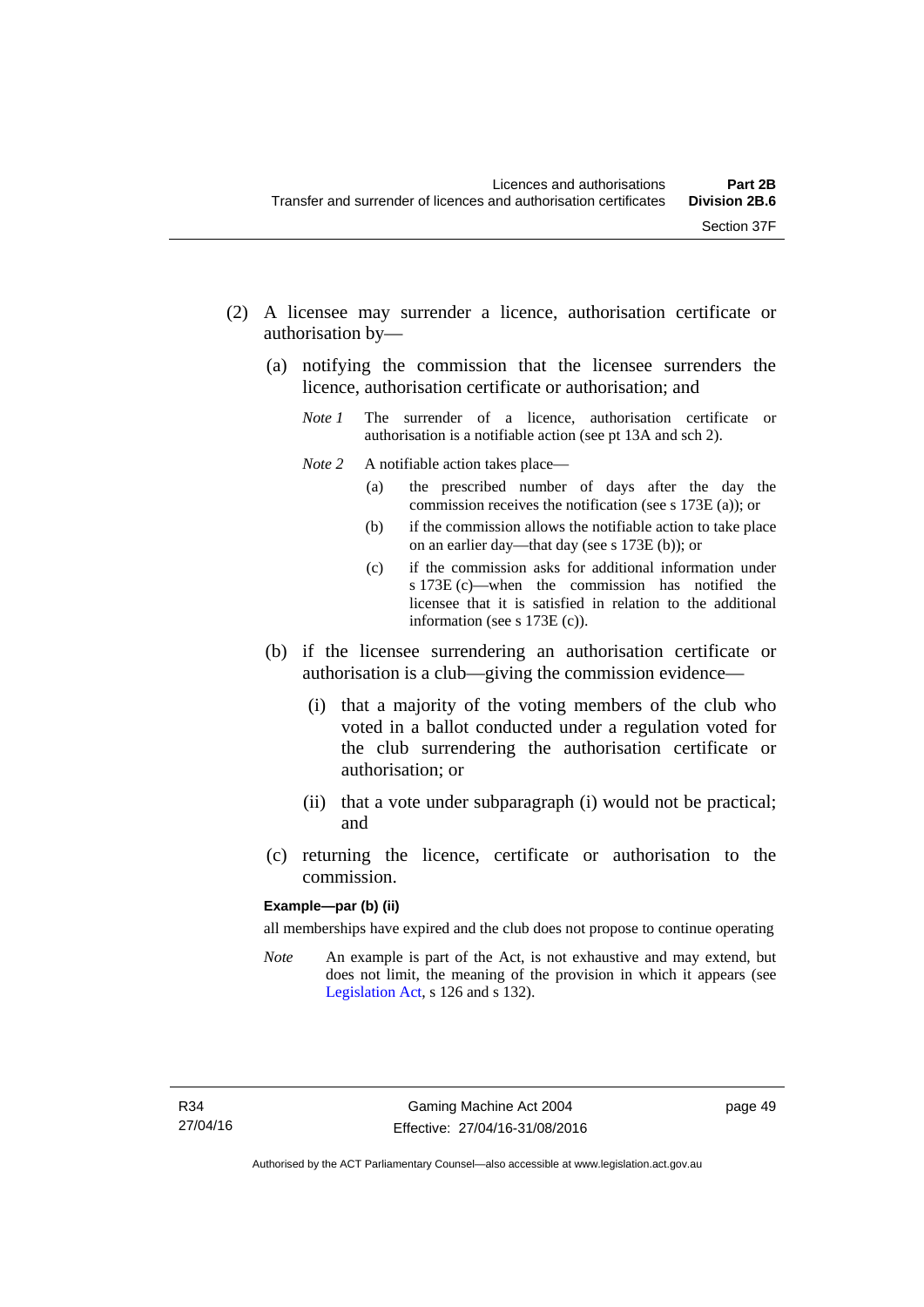- (3) If a licensee notifies the commission about the surrender of the licensee's licence, the commission must—
	- (a) cancel all authorisation certificates held by the licensee; and
	- (b) give the licensee a storage permit for an interim purpose for each gaming machine under the cancelled authorisation certificates.
- (4) If a licensee surrenders an authorisation certificate or an authorisation under this section, the commission must give the licensee a storage permit for an interim purpose for each gaming machine under the surrendered certificate or authorisation.
- (5) If an authorisation certificate or authorisation is surrendered or cancelled under this section, the licensee must—
	- (a) take meter readings from each gaming machine under the certificate or authorisation; and
	- (b) render the gaming machine inoperable; and
	- (c) within the prescribed number of days after the day the certificate or authorisation is surrendered or cancelled, give the commission—
		- (i) details of the meter readings taken under paragraph (a); and
		- (ii) any outstanding amount payable by the licensee in relation to the operation of the gaming machine under the surrendered or cancelled authorisation certificate.
		- *Note Prescribed number of days*—see s 173D (5).

#### **37G Offence—failure to dispose of gaming machines**

A person commits an offence if—

 (a) an authorisation held by the person was surrendered or cancelled under section 37F; and

R34 27/04/16

Authorised by the ACT Parliamentary Counsel—also accessible at www.legislation.act.gov.au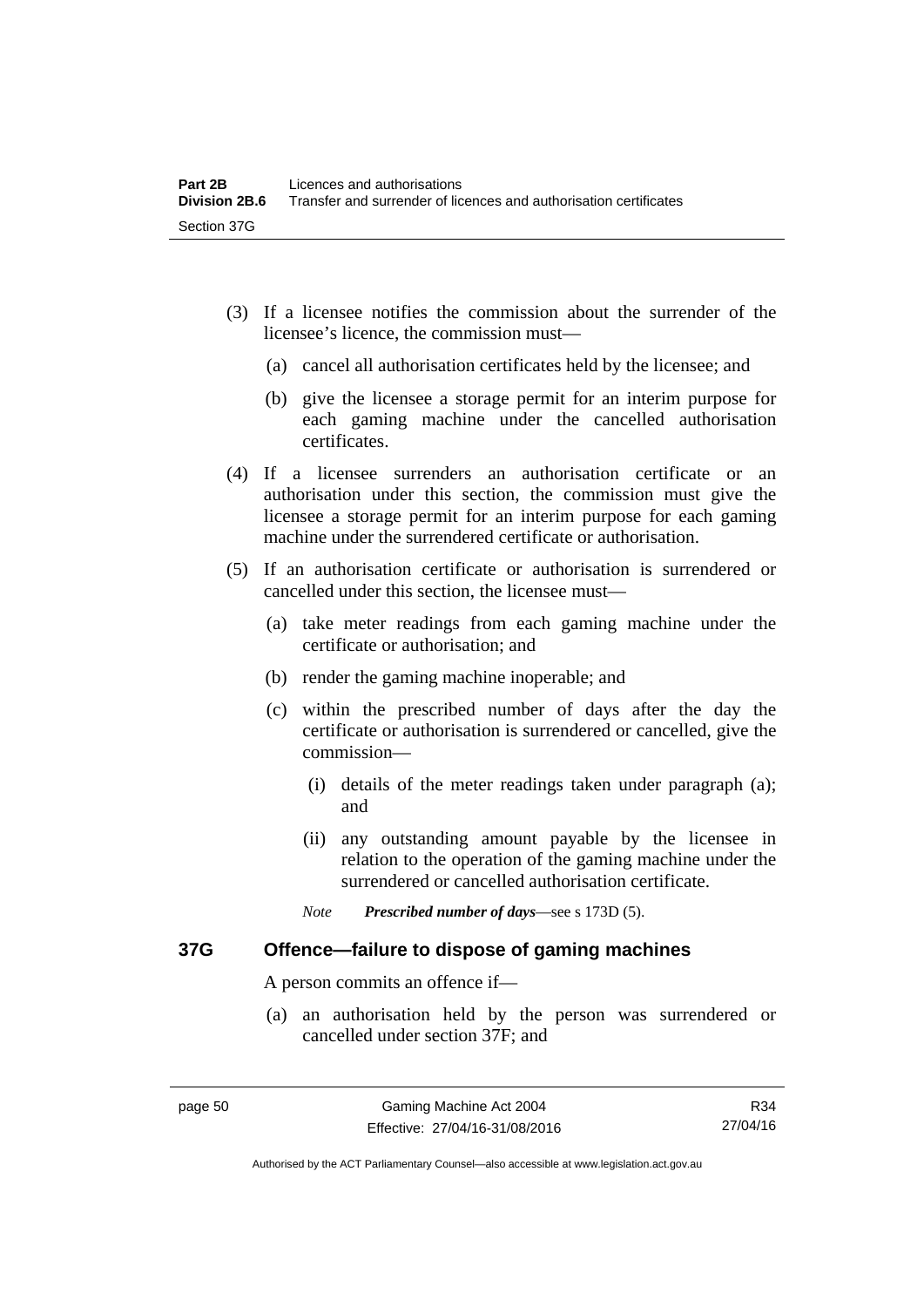- (b) the commission gave the person a storage permit for a gaming machine to which the authorisation related; and
- (c) the person fails to dispose of the gaming machine mentioned in the permit—
	- (i) in the way the commission directs; or
	- (ii) within the period stated in the storage permit.

Maximum penalty: 50 penalty units.

*Note* Div 6A.3 deals with disposal of gaming machines.

# **Division 2B.7 Licences, authorisation certificates and authorisations—register and replacement copies**

#### **37H Licences and authorisation certificates—register**

- (1) The commission must keep a register of licences, authorisation certificates and authorisations.
- (2) The register must include the following details:
	- (a) the date of the issue, amendment or transfer of a licence or authorisation certificate;
	- (b) the date of the suspension or cancellation of a licence or authorisation certificate;
	- (c) for each authorisation certificate included in the register—
		- (i) the maximum number of authorisations for gaming machines the licensee may have under the authorisation certificate; and

*Note Maximum number* of authorisations—see the dictionary.

- (ii) the authorisation number for each authorisation; and
- (iii) details of any gaming machine under each authorisation;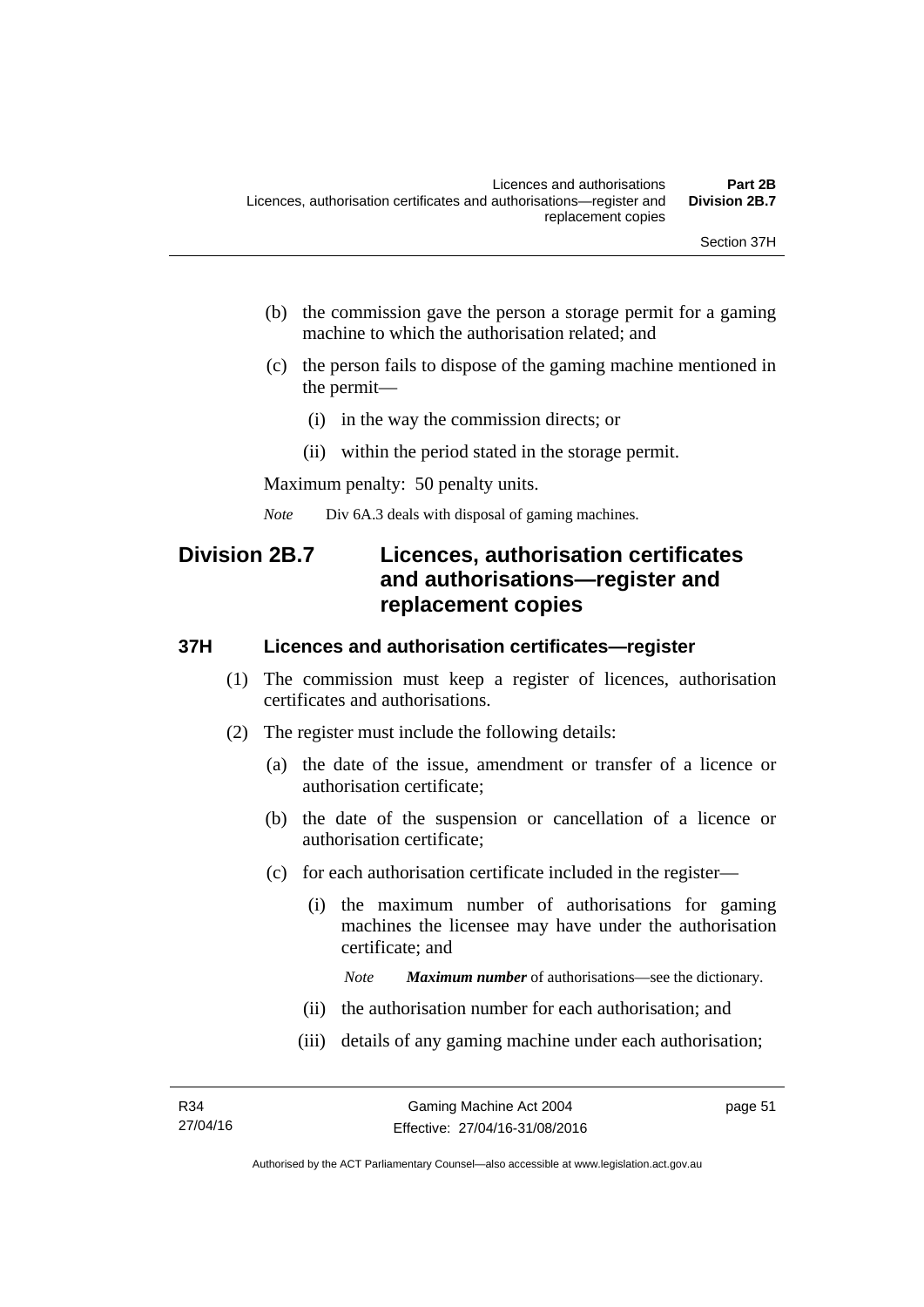#### **Part 2B Licences and authorisations**<br>**Division 2B.7** Licences, authorisation certi Licences, authorisation certificates and authorisations—register and replacement copies

Section 37H

- (d) if a licensee has a gaming machine stored under a permit—
	- (i) the kind of permit; and

#### **Examples**

- 1 storage permit for an interim purpose
- 2 quarantine permit
- *Note* An example is part of the Act, is not exhaustive and may extend, but does not limit, the meaning of the provision in which it appears (see [Legislation Act,](http://www.legislation.act.gov.au/a/2001-14) s 126 and s 132).
- (ii) the serial number of the gaming machine; and
- (iii) if the licensee holds the authorisation for the gaming machine—the authorisation number for the gaming machine;
- (e) anything else prescribed by regulation.
- (3) The register may be kept in any form, including electronically, that the commission decides.
- (4) The commission may correct a mistake, error or omission in the register.
- (5) A licensee may ask the commission, in writing, to correct a mistake, error or omission in the register.
- (6) The commission may change a detail included in the register to keep the register up-to-date.

#### **Example**

A detail in the register may be changed as a consequence of receiving notification under s 173D about a notifiable action.

*Note* An example is part of the Act, is not exhaustive and may extend, but does not limit, the meaning of the provision in which it appears (see [Legislation Act,](http://www.legislation.act.gov.au/a/2001-14) s 126 and s 132).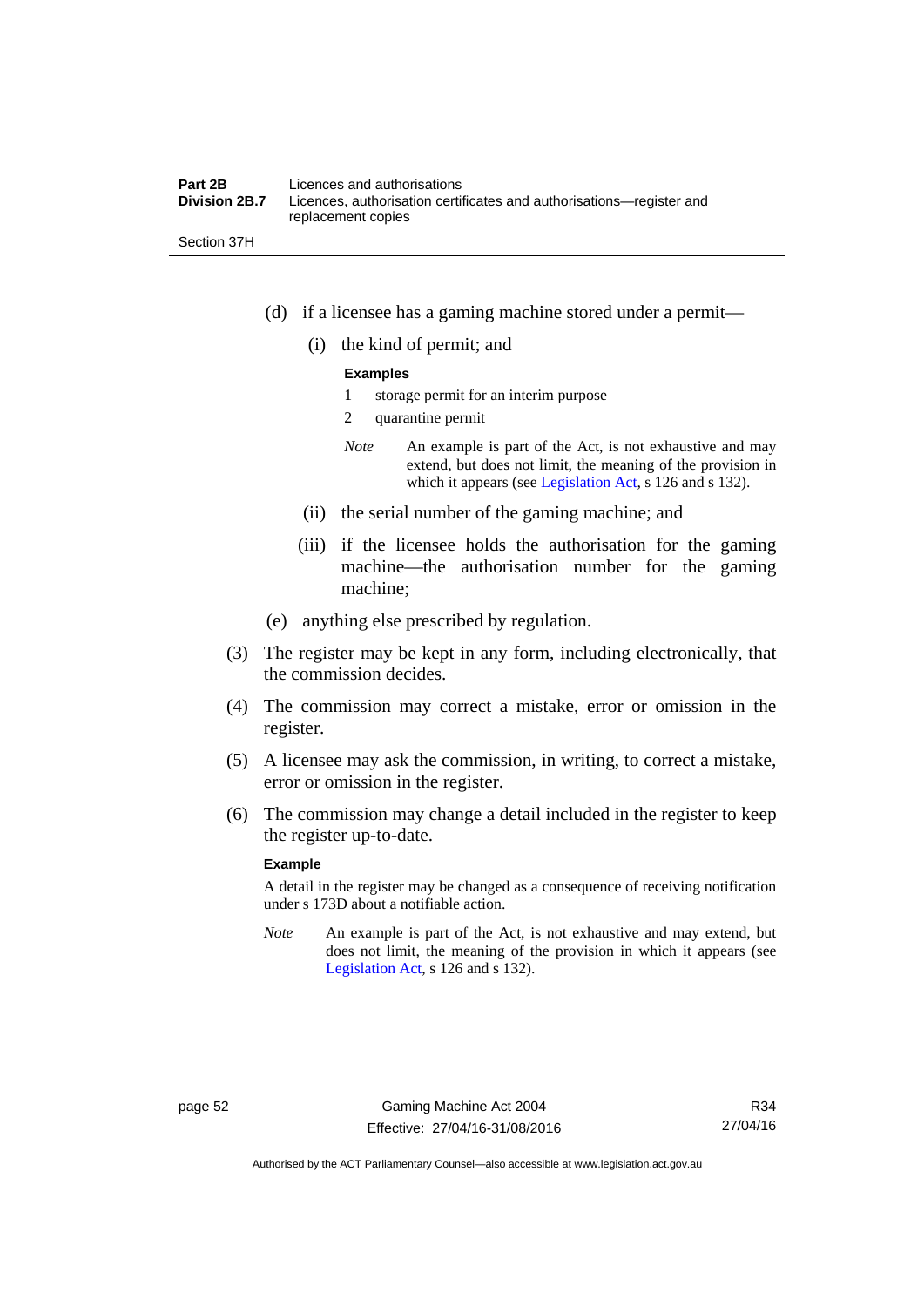## **37I Licences, authorisation certificates and authorisation schedules—replacement copies**

- (1) This section applies if a licensee's licence, authorisation certificate or authorisation schedule is lost, stolen or destroyed.
- (2) The licensee must give the commission a statement verifying the loss, theft or destruction of the licence, authorisation certificate or authorisation schedule as soon as practicable after becoming aware of the loss, theft or destruction.
	- *Note* It is an offence to make a false or misleading statement, give false or misleading information or produce a false or misleading document (see [Criminal Code](http://www.legislation.act.gov.au/a/2002-51), pt 3.4).
- (3) If the commission receives a statement under subsection (2), the commission must give the licensee a replacement licence, replacement authorisation certificate or replacement authorisation schedule.

*Note* A fee may be determined under s 177 for this provision.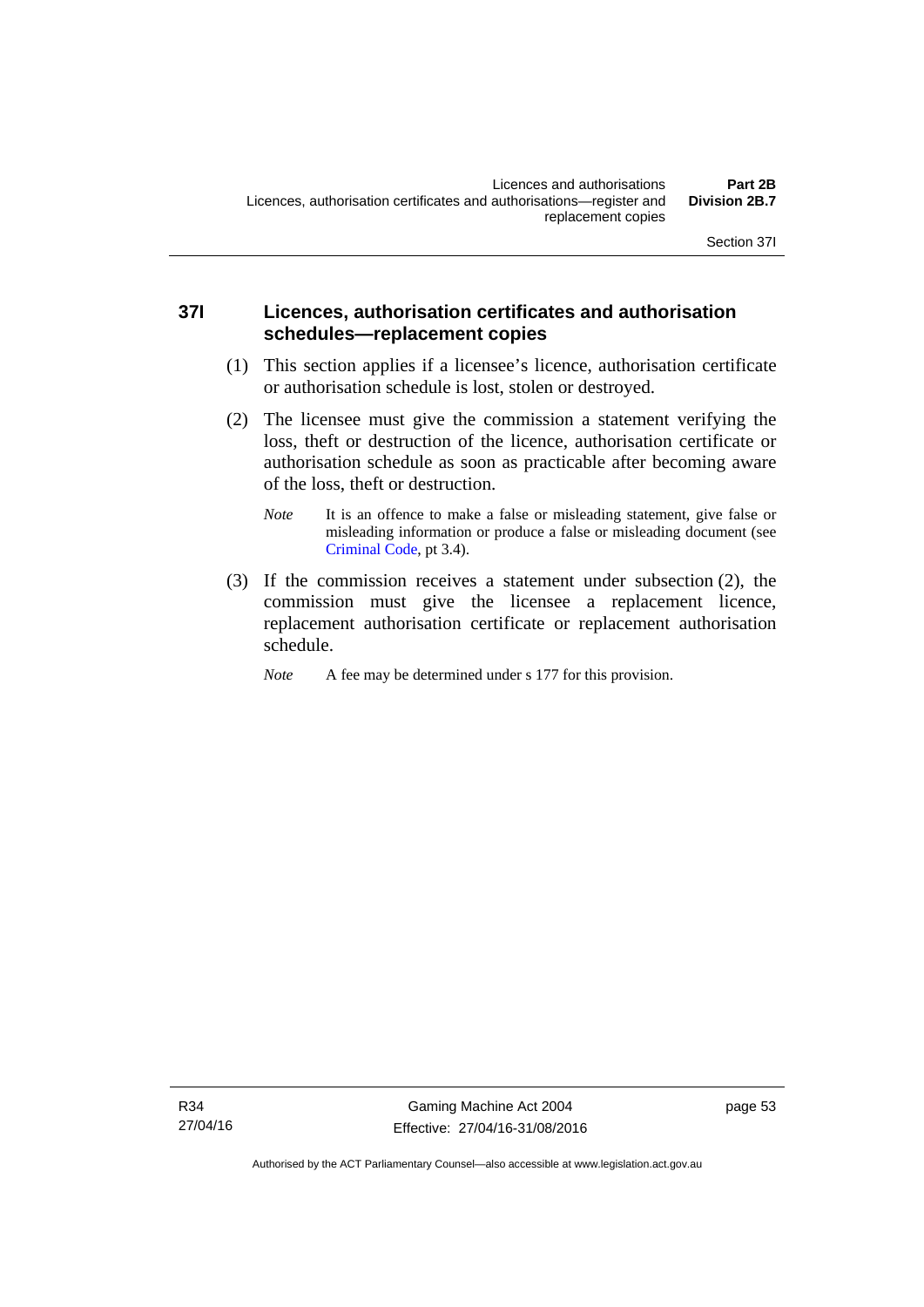# **Part 2C In-principle authorisation certificates**

## **Division 2C.1 Preliminary**

## **38 Object—pt 2C**

The object of this part is to allow a person to obtain in-principle approval to have a maximum number of authorisations for gaming machines under an authorisation certificate at an address at unleased land before—

- (a) the person acquires an interest in the land or premises at the address; or
- (b) plans are prepared for the premises proposed to be licensed at the address; or
- (c) for a club—the voting members of the club vote in a ballot conducted under the regulation for the club having gaming machines at the address.
- *Note Maximum number*, of authorisations—see the dictionary.

## **38A Definitions for Act**

In this Act:

*approval-holder* means a person who holds an in-principle approval for an authorisation certificate under this part.

*in-principle authorisation certificate* means an in-principle approval for an authorisation certificate.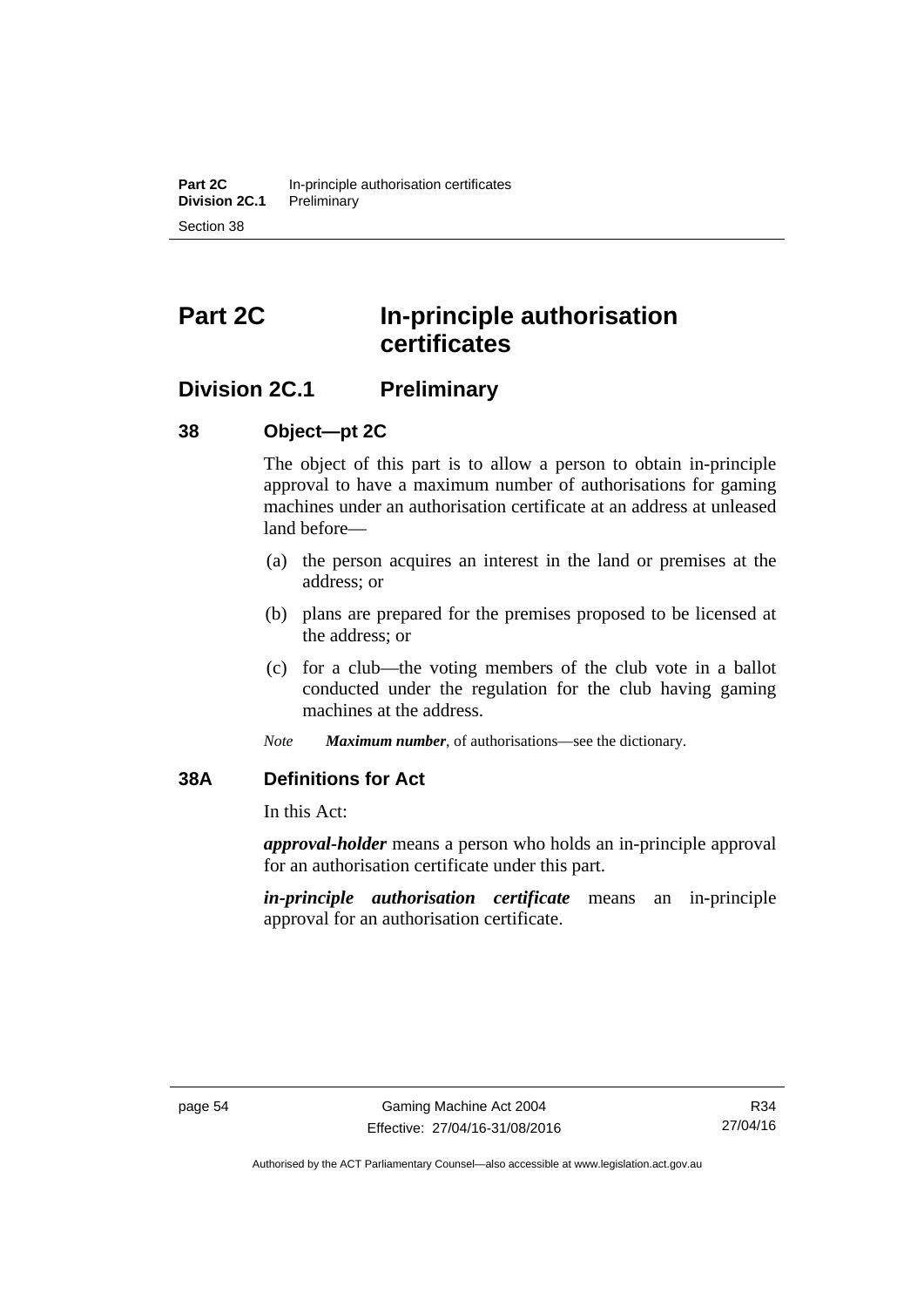# **Division 2C.2 In-principle authorisation certificate application**

#### **38B In-principle authorisation certificate—application**

- (1) A person may apply for an in-principle approval for an authorisation certificate only if—
	- (a) the person—
		- (i) holds a class C licence; or
		- (ii) has applied for a class C licence; and
	- (b) the land at the address for which the in-principle authorisation certificate is sought is suitable land.
	- *Note 1* If a form is approved under the [Control Act](http://www.legislation.act.gov.au/a/1999-46/default.asp), s 53D for an application, the form must be used.

*Note* 2 A fee may be determined under s 177 for an application.

(2) In this section:

*suitable land* means land that is—

- (a) unleased land; and
- (b) to be leased with a purpose clause permitting use of the land for a club.

#### **38C In-principle authorisation certificate application contents**

An application for in-principle approval for an authorisation certificate—

- (a) must comply with the requirements for an authorisation certificate application under section 22 (1) (Authorisation certificate for class C gaming machines—contents of application); but
- (b) need not comply with section  $22(2)$  (b) to (d).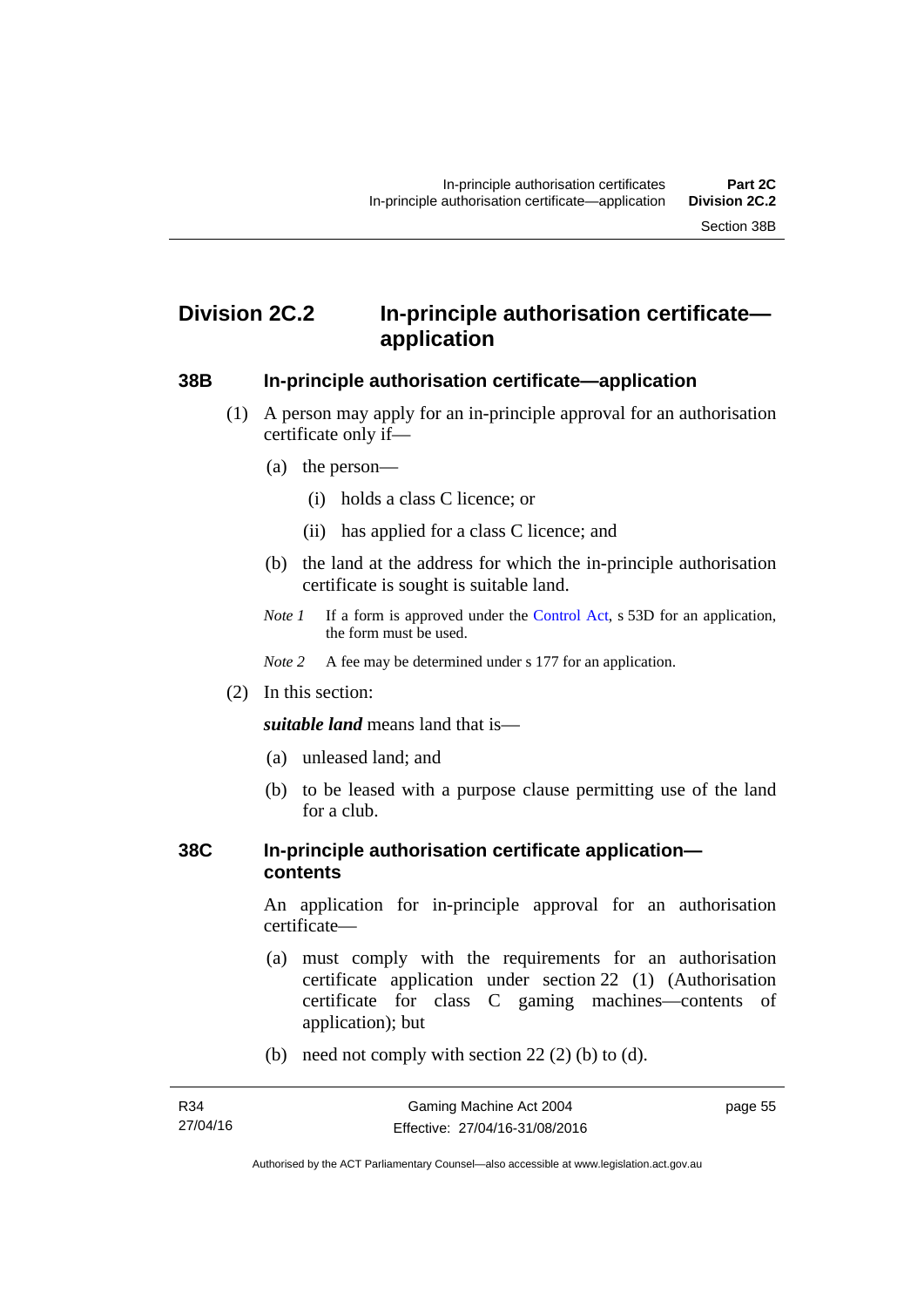# **Division 2C.3 In-principle authorisation certificate issue**

#### **38D In-principle authorisation certificate—decision on application**

- (1) This section applies if the commission receives an application for an in-principle authorisation certificate under section 38B (1) (In-principle authorisation certificate—application).
- (2) The commission may—
	- (a) issue the in-principle authorisation certificate; or
	- (b) refuse to issue the in-principle authorisation certificate.
	- *Note 1* The commission may refuse to consider an application that is not properly completed. If the commission refuses to consider the application, it lapses (see s 9 (2)).
	- *Note 2* If additional information in relation to an application is not given to the commission within the time required by the commission, the commission may refuse to consider the application. If the commission refuses to consider the application, it lapses (see s 9 (4)).
- (3) If the commission refuses to issue the in-principle authorisation certificate, the commission must tell the applicant, in writing, the reasons for the decision.
	- *Note* For what must be included in a statement of reasons, see the Legislation [Act](http://www.legislation.act.gov.au/a/2001-14), s 179.
- (4) The commission must issue the in-principle authorisation certificate if satisfied that, taking into consideration the social impact assessment for the application and any submission made on the assessment within the comment period under section 13 (2) (Social impact assessment—publication), issuing the in-principle authorisation certificate is appropriate.

Authorised by the ACT Parliamentary Counsel—also accessible at www.legislation.act.gov.au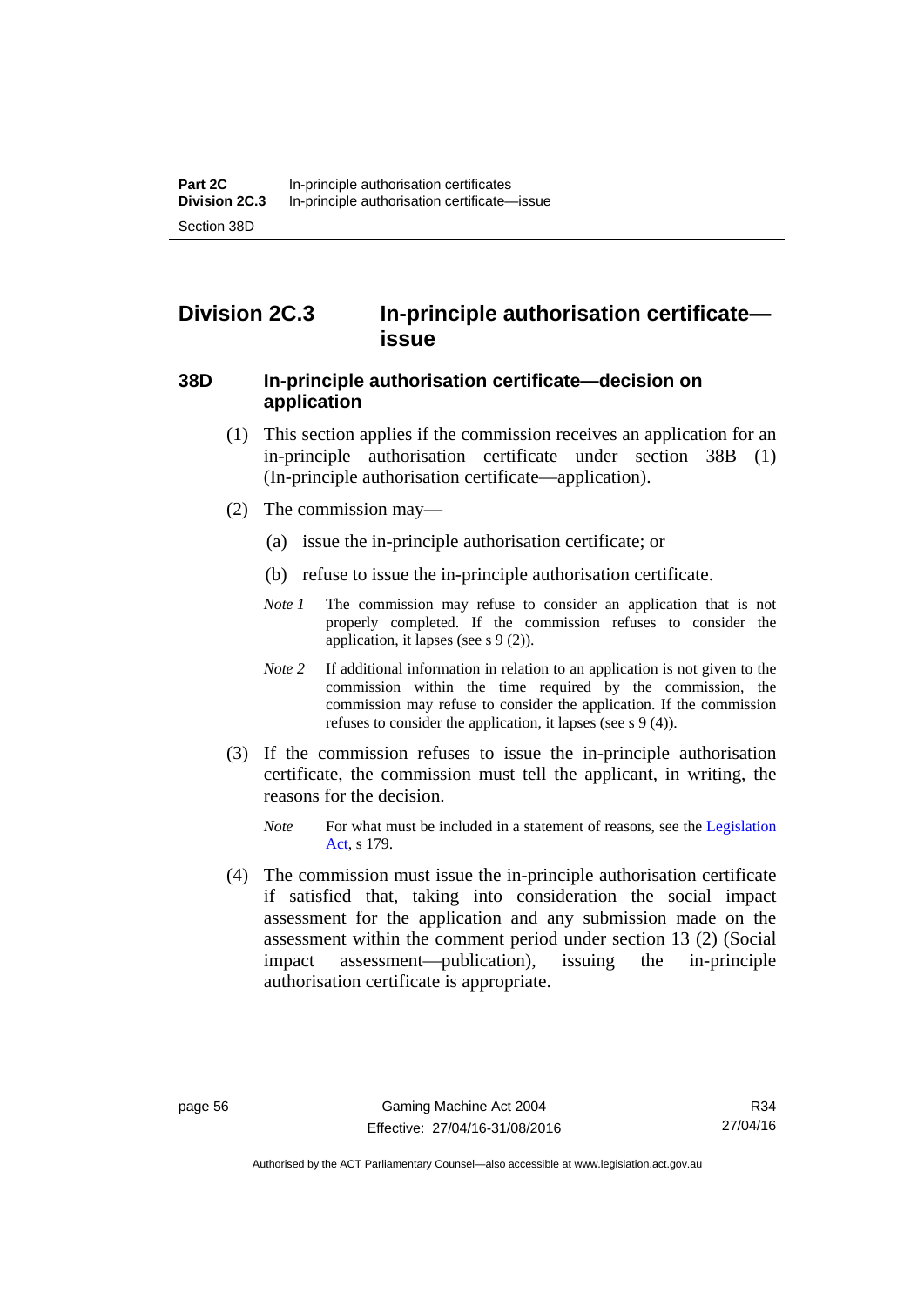### **38E In-principle authorisation certificate—form**

- (1) An in-principle authorisation certificate must—
	- (a) be in writing; and
	- (b) state the following:
		- (i) the name of the approval-holder's legal entity (the *approval-holder's name*);
		- (ii) if the approval-holder carries on business under a name other than the approval-holder's name—the name under which the approval-holder carries on business:
		- (iii) the approval-holder's ABN;
		- (iv) the approval-holder's—
			- (A) ACN; or
			- (B) if the approval-holder is an incorporated association—association number;

*Note Association number*—see the dictionary.

- (v) the address, and block and section number, to which the in-principle authorisation certificate applies;
- (vi) the maximum number of authorisations allowed under the in-principle authorisation certificate;
- (vii) the class of gaming machines;
- (viii) the conditions (if any) of the in-principle authorisation certificate.
- (2) A regulation may prescribe other requirements about the form of an in-principle authorisation certificate.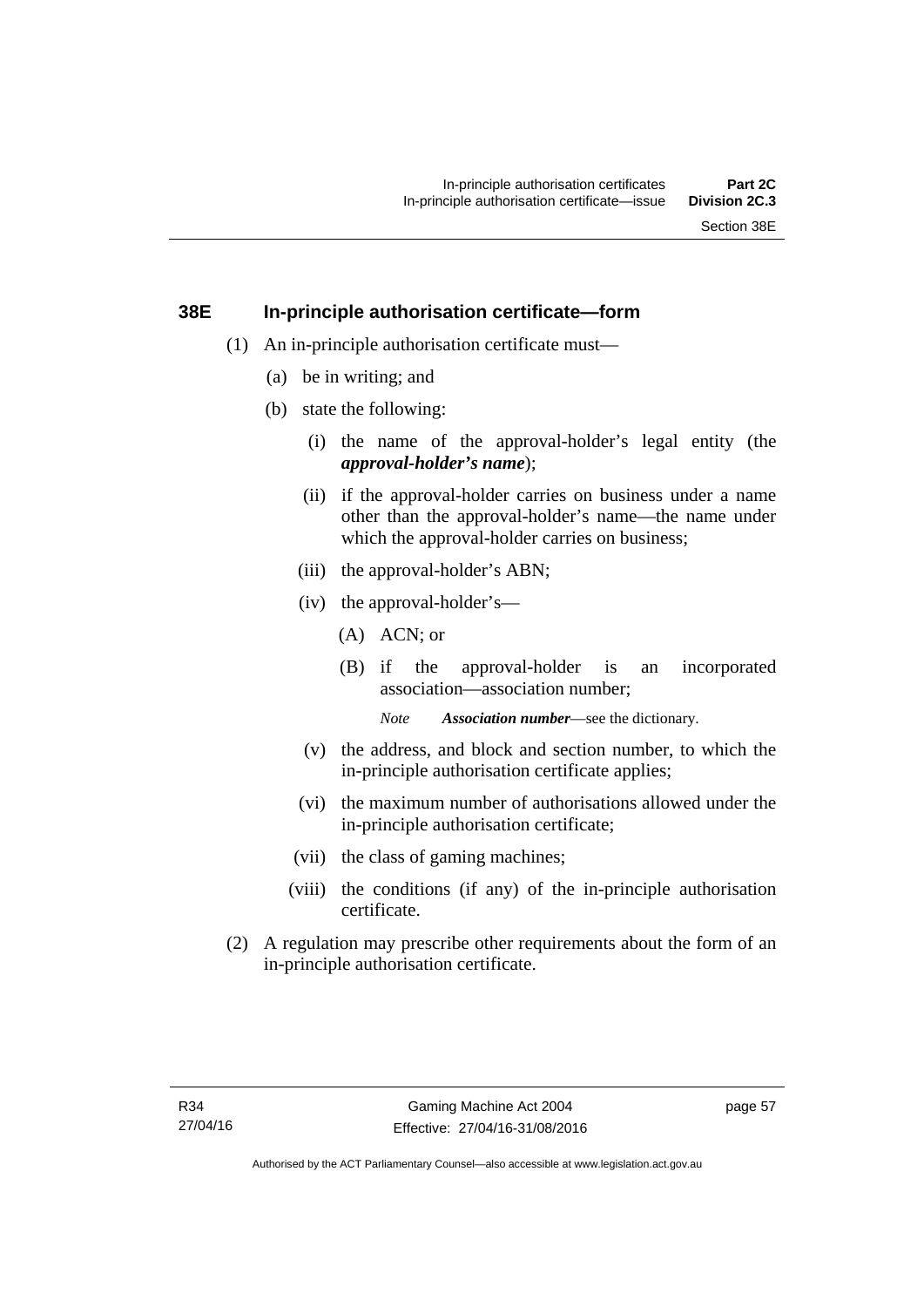#### **38F In-principle authorisation certificate—conditions**

An in-principle authorisation certificate is subject to any condition—

- (a) prescribed by regulation; or
- (b) imposed by the commission when the in-principle authorisation certificate is issued or extended.

#### **38G In-principle authorisation certificate—term**

An in-principle authorisation certificate—

- (a) commences on the day it is issued; and
- (b) expires—
	- (i) 3 years after the day it is issued; or
	- (ii) if the term of the in-principle authorisation certificate is extended under section 38K (In-principle authorisation certificate—extension decision)—on the date to which the in-principle authorisation certificate is extended.

# **Division 2C.4 In-principle authorisation certificate transfer**

## **38H In-principle authorisation certificate—application to transfer**

- (1) An approval-holder may apply to the commission to transfer the in-principle authorisation certificate to someone else (the *proposed new approval-holder*).
	- *Note* An approval-holder must hold a class C licence or must have applied for a class C licence (see s 38B (1) (a)).
- (2) The application must—
	- (a) be in writing, signed by the approval-holder and the proposed new approval-holder; and

R34 27/04/16

Authorised by the ACT Parliamentary Counsel—also accessible at www.legislation.act.gov.au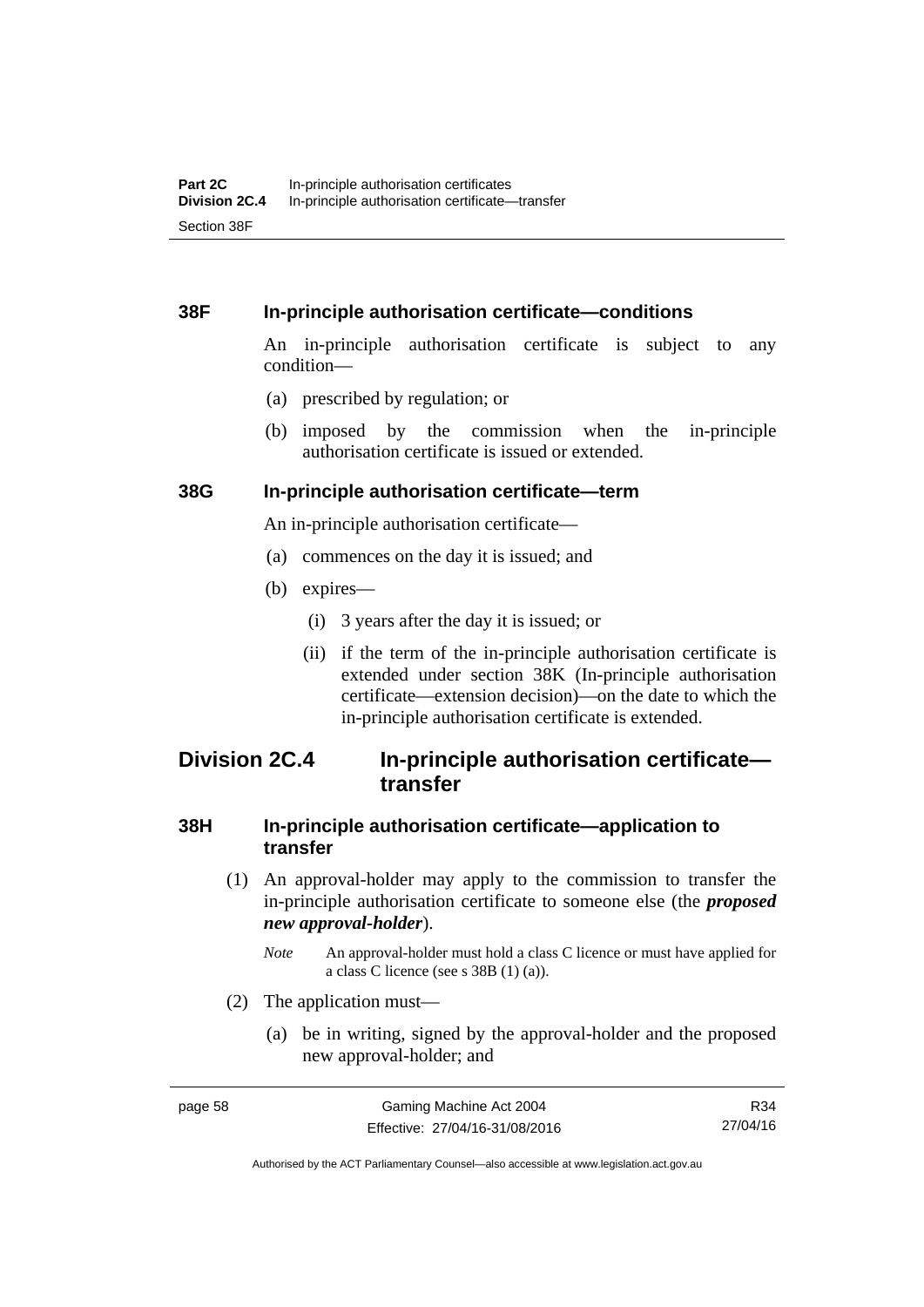- (b) state the full name and address of—
	- (i) the proposed new approval-holder; and
	- (ii) each director of the proposed new approval-holder; and
- (c) state the name of each influential person for the applicant and the person's relationship with the applicant.
- (3) A regulation may require an application to—
	- (a) include stated information; or
	- (b) be accompanied by stated documents.
	- *Note 1* If a form is approved under the [Control Act](http://www.legislation.act.gov.au/a/1999-46/default.asp), s 53D for an application, the form must be used.
	- *Note* 2 A fee may be determined under s 177 for an application.

**38I In-principle authorisation certificate—transfer decision** 

- (1) This section applies if the commission receives an application to transfer an in-principle authorisation certificate under section 38H.
	- *Note* An approval-holder who makes an application under s 38H must hold a class C licence or must have applied for a class C licence (see s 38B (1) (a)).
- (2) The commission may—
	- (a) transfer the in-principle authorisation certificate to the proposed new approval-holder; or
	- (b) refuse to transfer the in-principle authorisation certificate to the proposed new approval-holder.
	- *Note 1* The commission may refuse to consider an application that is not properly completed. If the commission refuses to consider the application, it lapses (see s 9 (2)).
	- *Note 2* If additional information in relation to an application is not given to the commission within the time required by the commission, the commission may refuse to consider the application. If the commission refuses to consider the application, it lapses (see s 9 (4)).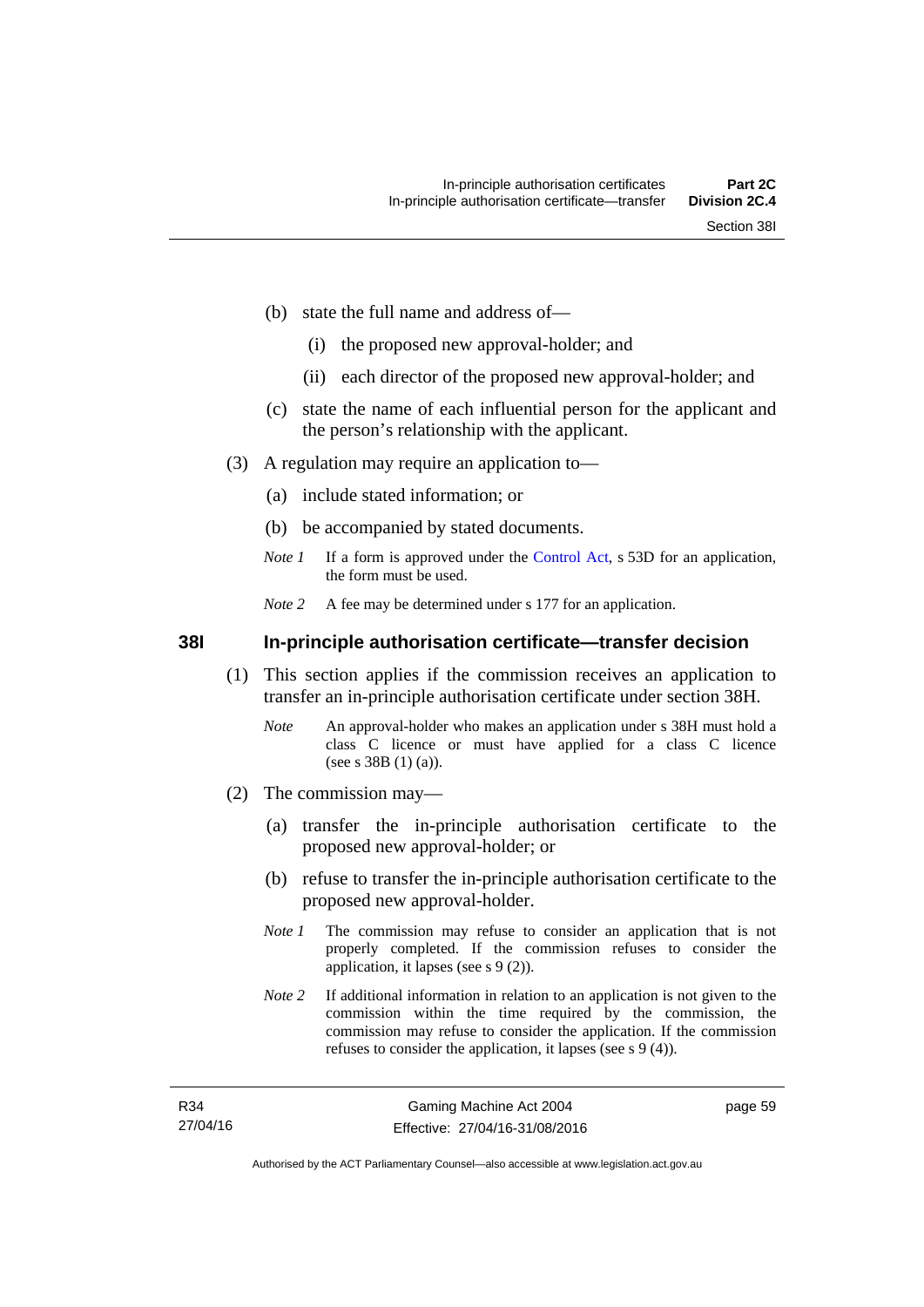- (3) If the commission refuses to transfer the in-principle authorisation certificate to the proposed new approval-holder, the commission must tell the applicant, in writing, the reasons for the decision.
	- *Note* For what must be included in a statement of reasons, see the Legislation [Act](http://www.legislation.act.gov.au/a/2001-14), s 179.
- (4) The commission must transfer the in-principle authorisation certificate to the proposed new approval-holder if satisfied that the proposed new approval-holder—
	- (a) holds a licence; or
	- (b) has applied for a licence.

#### **38J In-principle authorisation certificate—application for extension**

 (1) An approval-holder may apply to the commission to extend the term of an in-principle authorisation certificate.

*Note* Section 38G sets out the term of an in-principle authorisation certificate.

- (2) The application must—
	- (a) be in writing signed by the approval-holder; and
	- (b) state why the approval-holder is seeking the extension.
	- *Note 1* If a form is approved under the [Control Act](http://www.legislation.act.gov.au/a/1999-46/default.asp), s 53D for an application, the form must be used.
	- *Note 2* A fee may be determined under s 177 for an application.
- (3) If an approval-holder applies to extend the term of an in-principle authorisation certificate, the in-principle authorisation certificate remains in force until the application is decided.

#### **38K In-principle authorisation certificate—extension decision**

(1) This section applies if the commission receives an application under section 38J to extend the term of an in-principle authorisation certificate.

R34 27/04/16

Authorised by the ACT Parliamentary Counsel—also accessible at www.legislation.act.gov.au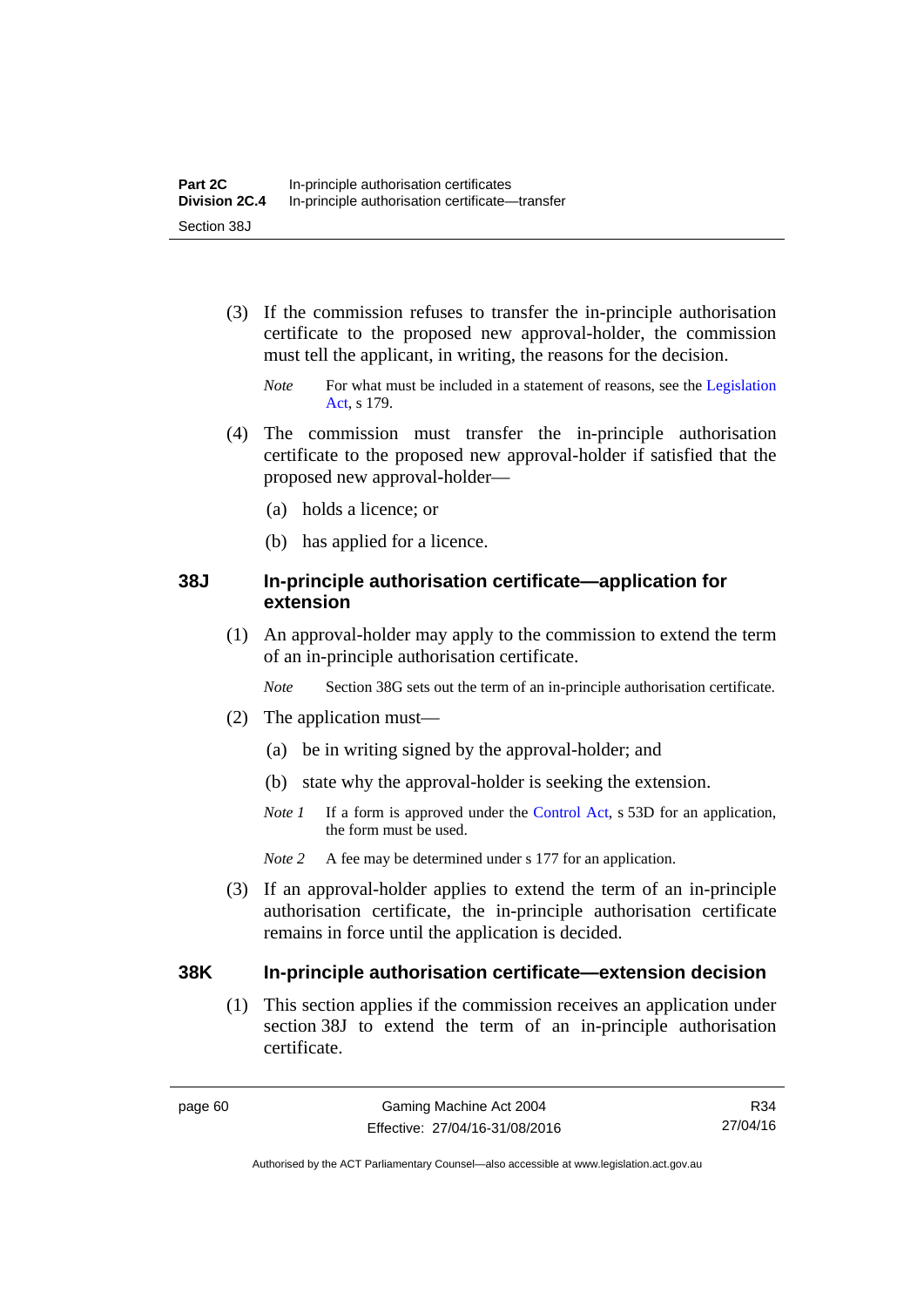- (2) The commission may—
	- (a) extend the term of the in-principle authorisation certificate; or
	- (b) refuse to extend the term of the in-principle authorisation certificate.
	- *Note 1* The commission may refuse to consider an application that is not properly completed. If the commission refuses to consider the application, it lapses (see s 9 (2)).
	- *Note 2* If additional information in relation to an application is not given to the commission within the time required by the commission, the commission may refuse to consider the application. If the commission refuses to consider the application, it lapses (see s 9 (4)).
- (3) If the commission refuses to extend the term of the in-principle authorisation certificate, the commission must tell the applicant, in writing, the reasons for the decision.
	- *Note* For what must be included in a statement of reasons, see the Legislation [Act](http://www.legislation.act.gov.au/a/2001-14), s 179.
- (4) The commission may extend the term of the in-principle authorisation certificate for a period not longer than 12 months.

### **38L In-principle authorisation certificate—surrender**

An approval-holder may surrender an in-principle authorisation certificate by giving the commission—

- (a) written notice of the surrender; and
- (b) the in-principle authorisation certificate.

page 61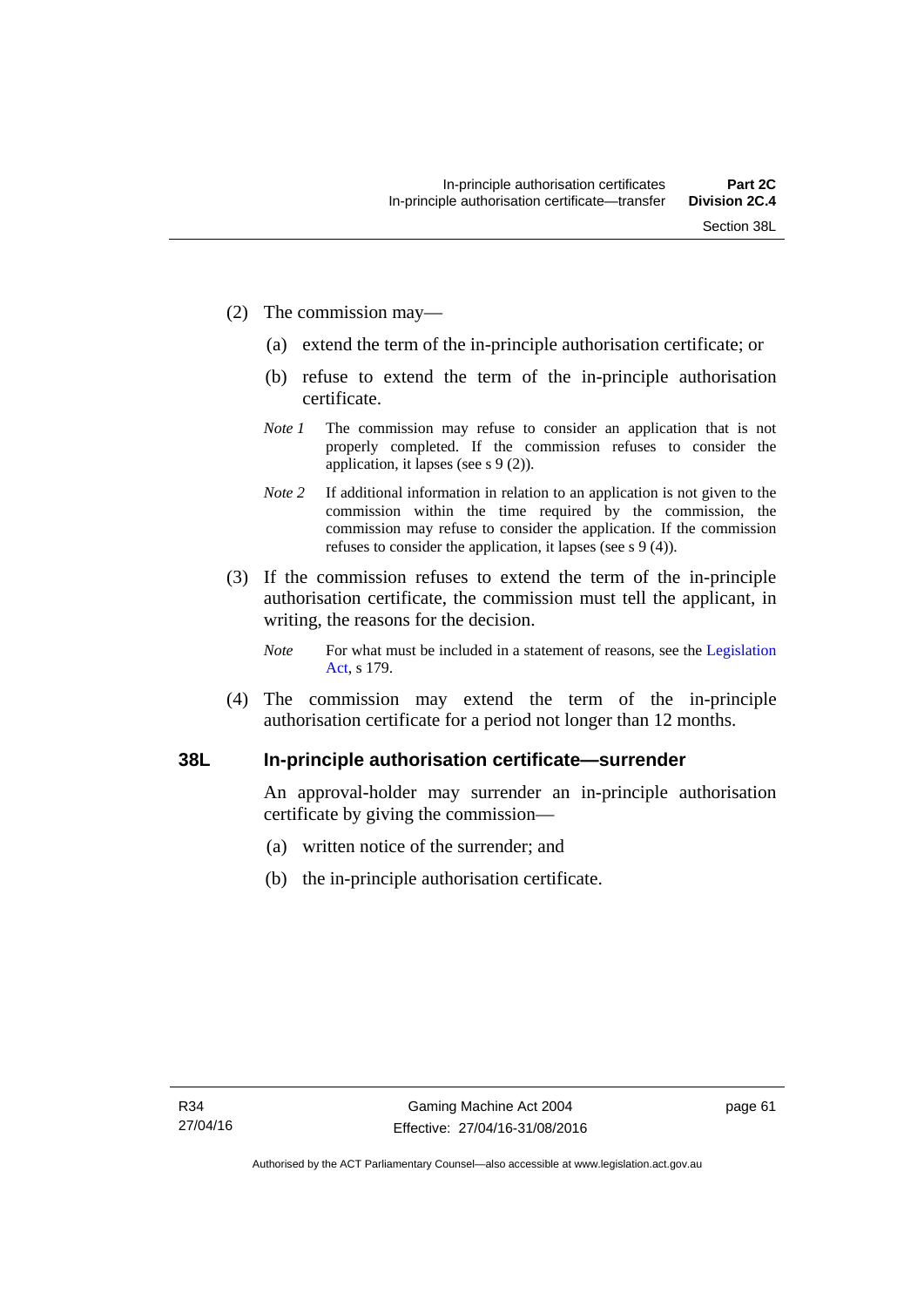# **Division 2C.5 In-principle authorisation certificates—conversion**

#### **38M Conversion of in-principle authorisation certificate to authorisation certificate—application**

- (1) An approval-holder may apply to the commission to have an in-principle authorisation certificate converted to an authorisation certificate.
- (2) The application must—
	- (a) be in writing signed by the applicant; and
	- (b) be accompanied by evidence that the approval-holder has acquired an interest in the land, or premises, at the address to which the in-principle authorisation certificate applies; and
	- (c) include the following:
		- (i) the name of the applicant's legal entity (the *applicant's name*);
		- (ii) if the applicant carries on business under a name other than the applicant's name—the name under which the applicant carries on business;
		- (iii) the applicant's ABN;
		- (iv) the applicant's—
			- (A) ACN; or
			- (B) if the applicant is an incorporated association association number; and

*Note Association number*—see the dictionary.

 (d) state the address, and block and section number, of the premises for which the authorisation certificate is sought; and

R34 27/04/16

Authorised by the ACT Parliamentary Counsel—also accessible at www.legislation.act.gov.au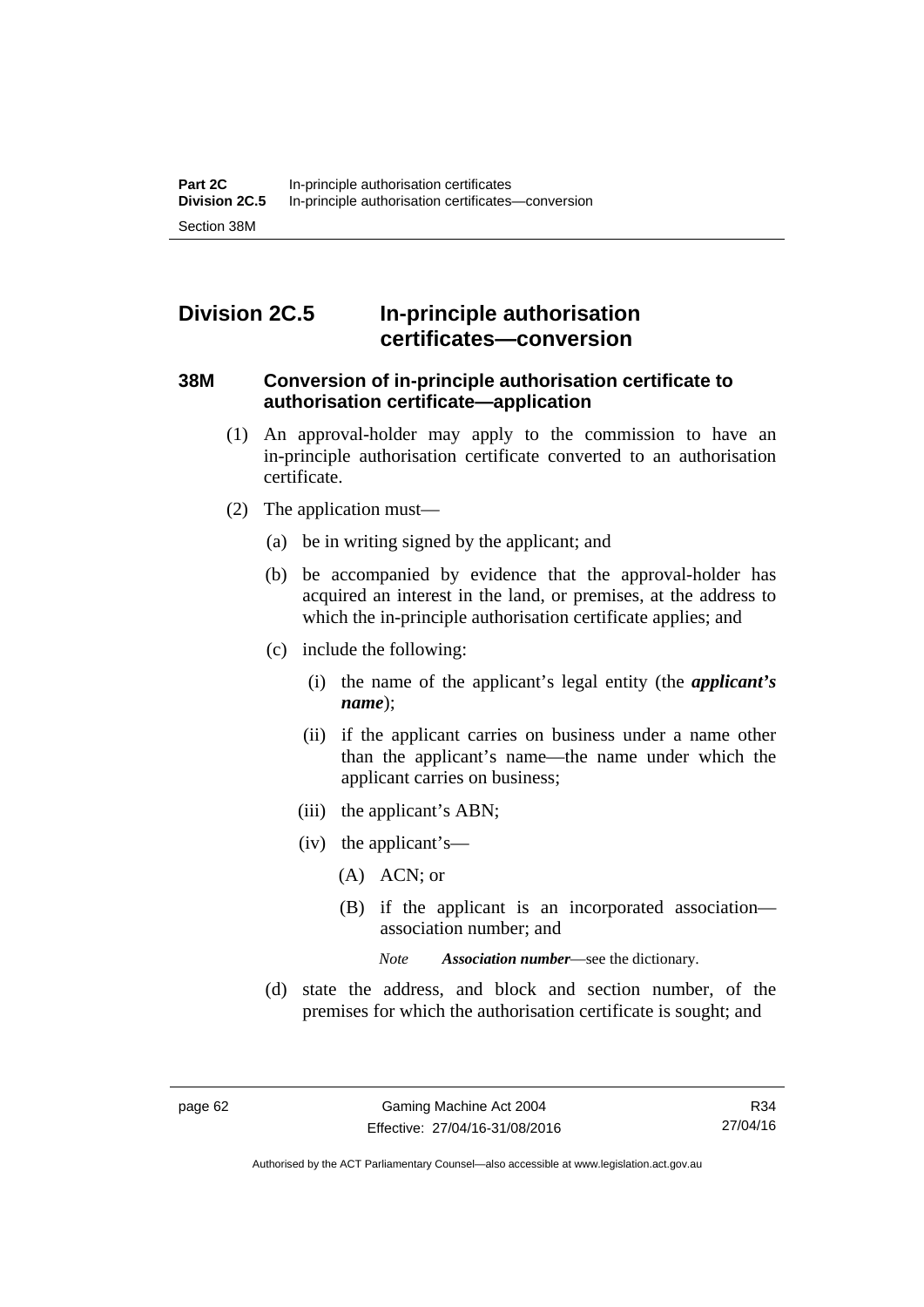- (e) state the maximum number of authorisations for gaming machines for which the authorisation certificate is sought; and
- (f) be accompanied by each of the required documents for the application.
- (3) For subsection (2) (f), the *required documents* are the following:
	- (a) a plan of the premises that—
		- (i) is drawn to scale; and
		- (ii) clearly shows the location, boundaries and dimensions of the area in the premises where gaming machines are to be installed (the *proposed gaming area*);
	- (b) a copy of the current gaming rules the applicant has adopted in relation to the premises for which the authorisation certificate is sought;

#### **Examples—what gaming rules may cover**

- 1 how long a gaming machine may be reserved for
- 2 who may play the gaming machines
- 3 banning of extension of credit to players
- 4 cash payment limits
- *Note* An example is part of the Act, is not exhaustive and may extend, but does not limit, the meaning of the provision in which it appears (see [Legislation Act,](http://www.legislation.act.gov.au/a/2001-14) s 126 and s 132).
- (c) a copy of the current control procedures the applicant has adopted to control the operation of gaming machines on the premises for which the authorisation certificate is sought;
	- *Note* Section 97 sets out the requirements for control procedures.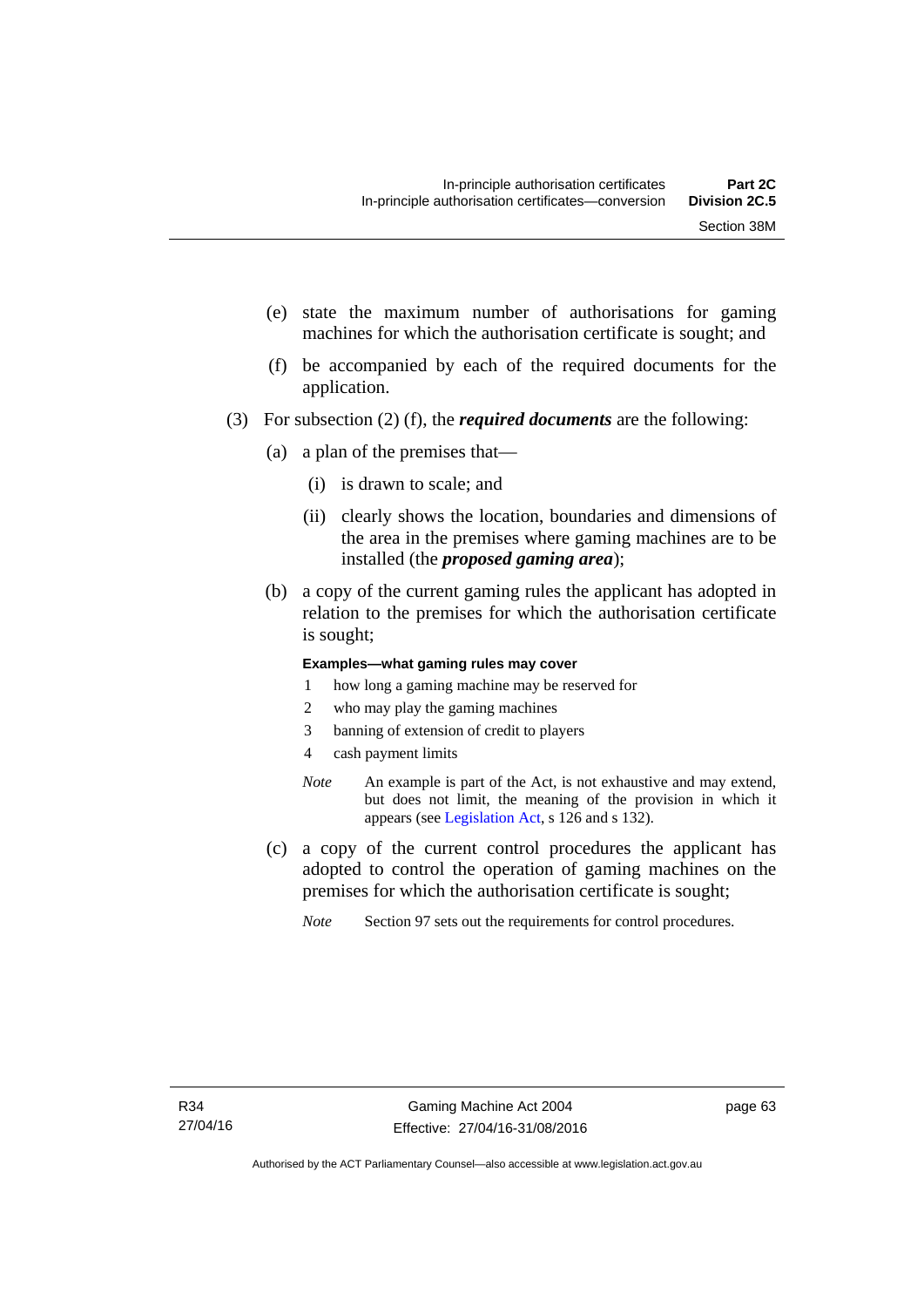- (d) any other documents required by regulation.
- *Note 1* If a form is approved under the [Control Act](http://www.legislation.act.gov.au/a/1999-46/default.asp), s 53D for an application, the form must be used.
- *Note* 2 A fee may be determined under s 177 for an application.
- *Note 3* The commission may refuse to consider an application that is not properly completed. If the commission refuses to consider the application, it lapses (see s 9 (2)).
- *Note 4* If additional information in relation to an application is not given to the commission within the time required by the commission, the commission may refuse to consider the application. If the commission refuses to consider the application, it lapses (see s 9 (4)).

#### **38N Conversion of in-principle authorisation certificate to authorisation certificate—decision**

- (1) This section applies if the commission receives an application under section 38M to convert an in-principle authorisation certificate to an authorisation certificate.
- (2) The commission may—
	- (a) convert the in-principle authorisation certificate to an authorisation certificate; or
	- (b) refuse to convert the in-principle authorisation certificate to an authorisation certificate.
	- *Note 1* The commission may refuse to consider an application that is not properly completed. If the commission refuses to consider the application, it lapses (see s 9 (2)).
	- *Note 2* If additional information in relation to an application is not given to the commission within the time required by the commission, the commission may refuse to consider the application. If the commission refuses to consider the application, it lapses (see s 9 (4)).

Authorised by the ACT Parliamentary Counsel—also accessible at www.legislation.act.gov.au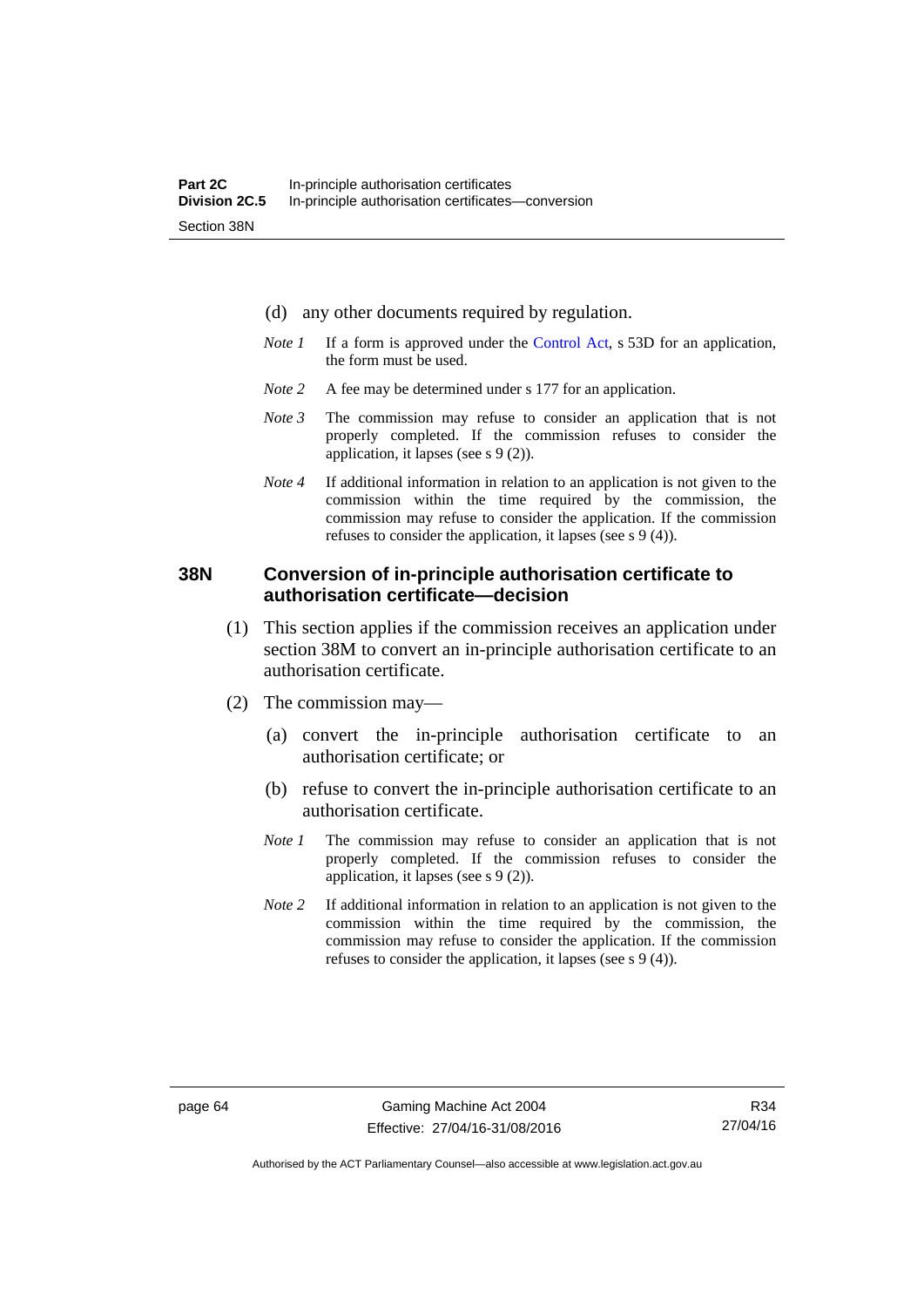(3) If the commission refuses to convert the in-principle authorisation certificate to an authorisation certificate, the commission must tell the applicant, in writing, the reasons for the decision.

- (4) The commission must convert the in-principle authorisation certificate to an authorisation certificate for the number of authorisations stated in the in-principle certificate if satisfied that—
	- (a) the approval-holder has acquired an interest in the land, or premises, at the address to which the in-principle authorisation certificate applies; and
	- (b) were the application an application for an authorisation certificate under section 21 (Authorisation certificate for class C gaming machines—application), the commission would issue the authorisation certificate under section 23 (Authorisation certificate for class C gaming machines decision on application).
- (5) The commission may convert the in-principle authorisation certificate to an authorisation certificate for a lower number of authorisations for gaming machines than the number stated in the in-principle certificate if satisfied that the size and layout of the proposed gaming area are suitable for the installation of the lower number of gaming machines.
	- *Note* The commission may refuse to issue an authorisation certificate to a club if a ground for refusing to issue the certificate exists (see s 24).
- (6) If the commission converts an in-principle authorisation certificate to an authorisation certificate, the commission must issue an authorisation certificate to the applicant in the same terms, and subject to the same conditions, as the in-principle authorisation certificate.

*Note* For what must be included in a statement of reasons, see the Legislation [Act](http://www.legislation.act.gov.au/a/2001-14), s 179.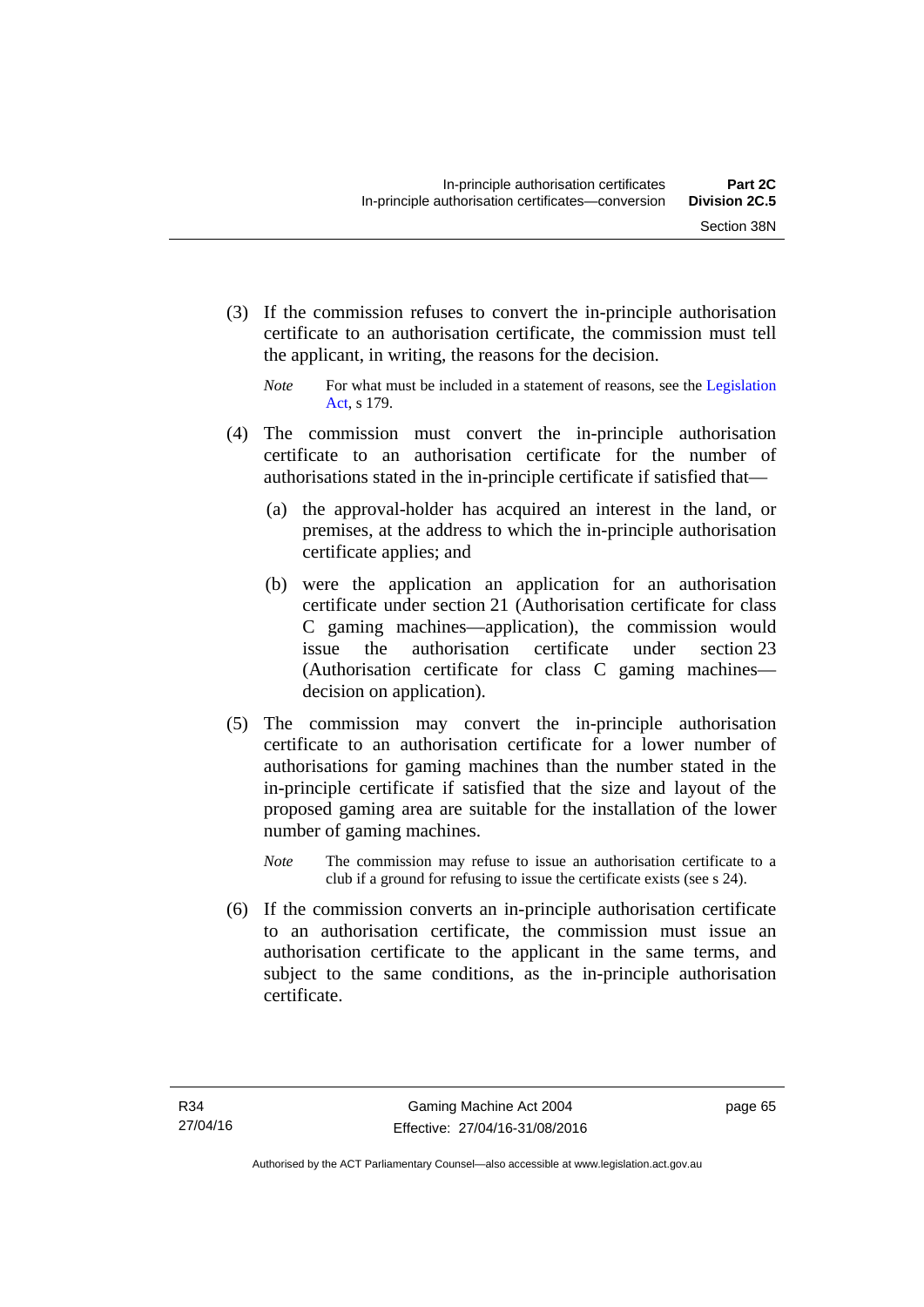## **38O Consequences of conversion—other in-principle authorisation certificates for the land or premises expire**

- (1) This section applies if the commission converts an in-principle authorisation certificate under section 38N.
- (2) All other in-principle authorisation certificates in relation to the land, or premises, to which the in-principle authorisation certificate applied, expire.
- (3) The commission must tell each approval-holder whose in-principle authorisation certificate expires under subsection (2) that the in-principle authorisation certificate has expired.

page 66 Gaming Machine Act 2004 Effective: 27/04/16-31/08/2016

R34 27/04/16

Authorised by the ACT Parliamentary Counsel—also accessible at www.legislation.act.gov.au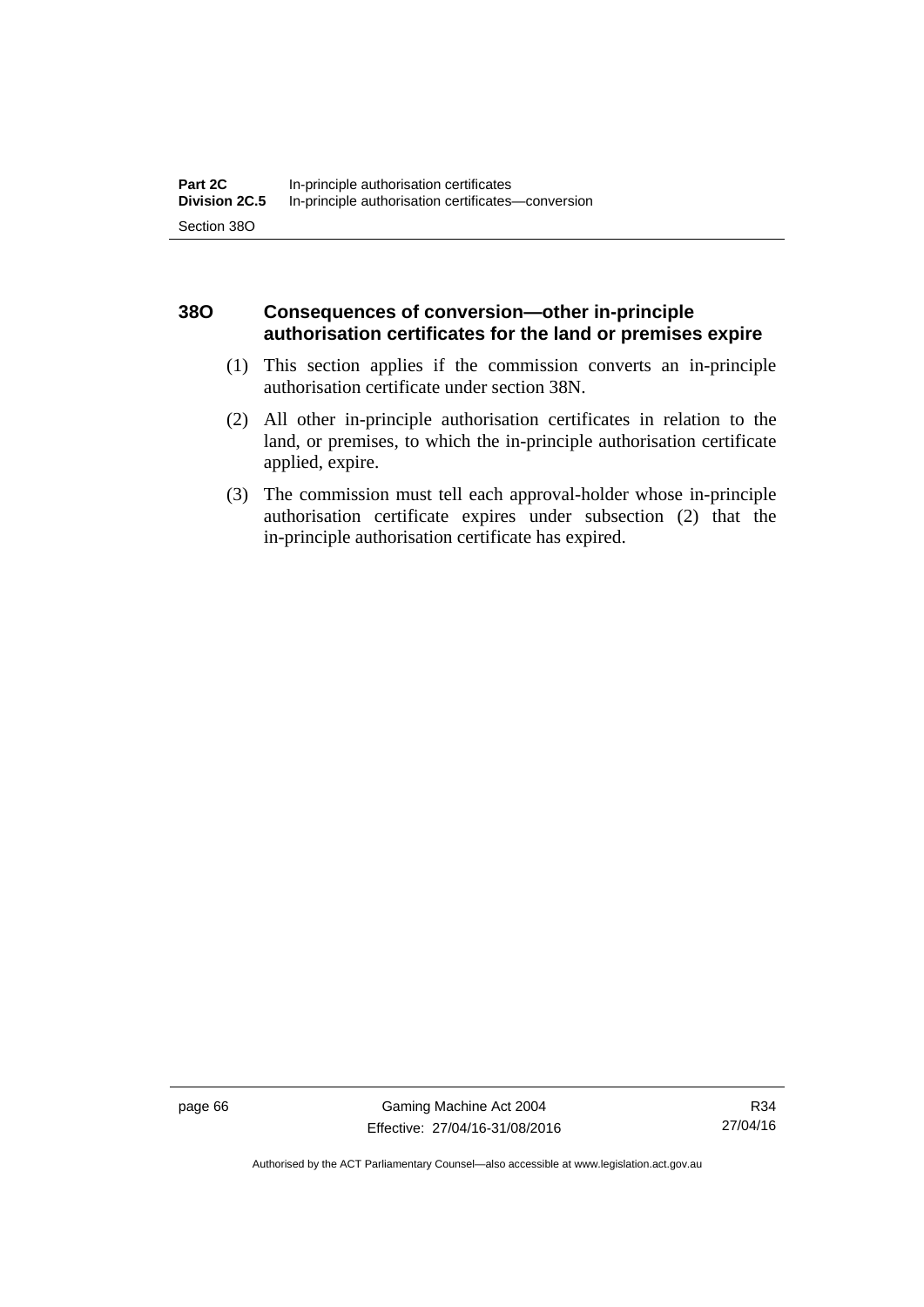# **Part 3 Licences and authorisation certificates—conditions**

## **Division 3.1 Compliance with licence conditions**

#### **39 Offence—failure to comply with condition**

- (1) A licensee commits an offence if—
	- (a) the licensee's licence is subject to a condition; and
	- (b) the licensee fails to comply with a requirement of the condition.

Maximum penalty: 100 penalty units.

- (2) A licensee commits an offence if—
	- (a) an authorisation certificate held by the licensee is subject to a condition; and
	- (b) the licensee fails to comply with a requirement of the condition.

Maximum penalty: 100 penalty units.

- (3) An offence against this section is a strict liability offence.
	- *Note* Conditions on licences and authorisation certificates are imposed by the commission and by other parts of the Act, as well as by this part.
- (4) Subsections (1) and (2) do not apply if the licensee took all reasonable steps to comply with a requirement of the condition.
	- *Note* The defendant has an evidential burden in relation to the matters mentioned in s (4) (see Criminal Code, s 58).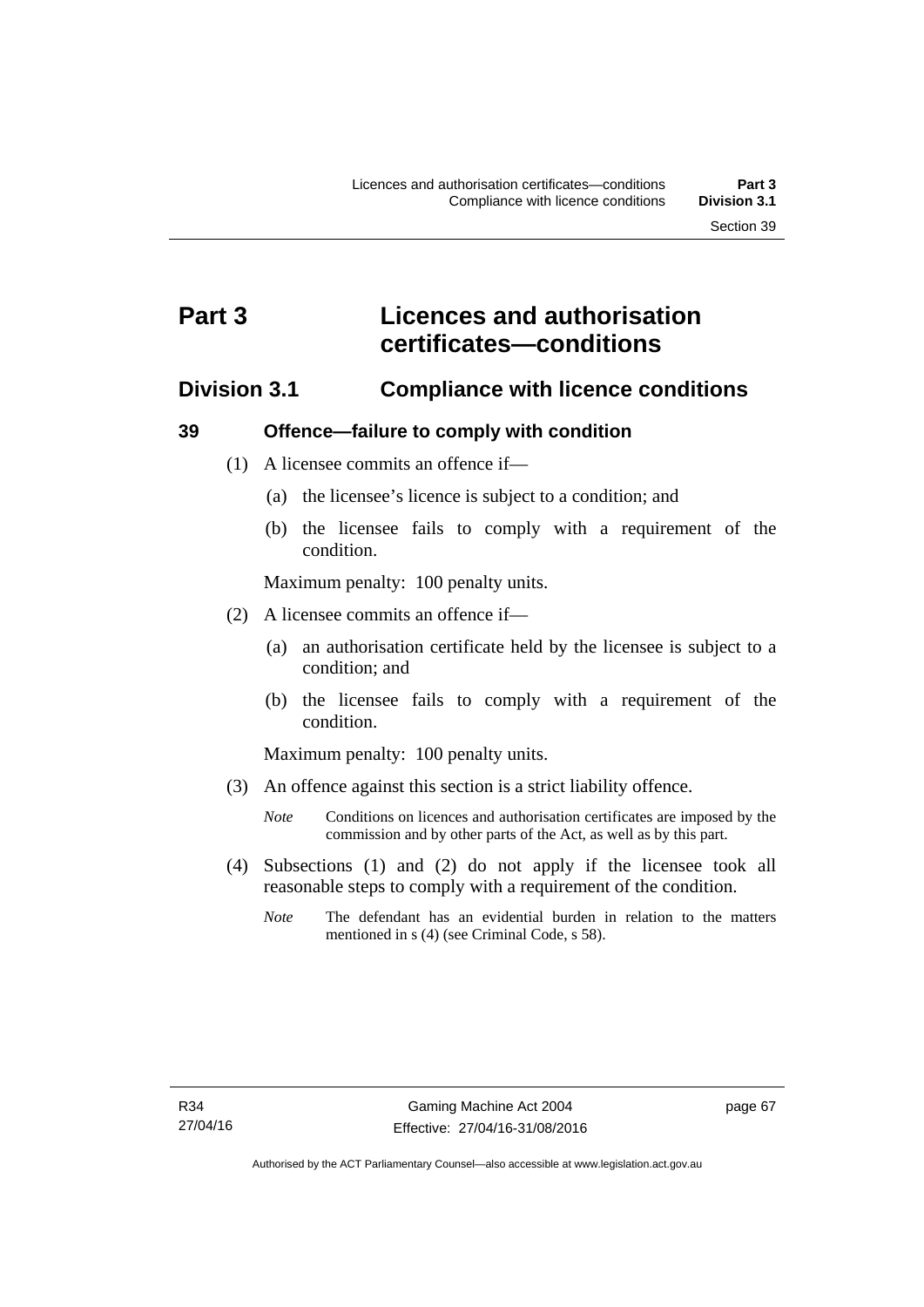# **Division 3.2 General licence and authorisation certificate conditions**

#### **39A Compliance with requirements for issue of licence and authorisation certificate**

- (1) It is a condition of a licence that the licensee—
	- (a) continually meets each requirement for the issue of a licence; and
		- *Note* For the requirements for the issue of a licence, see s 17, in relation to class C gaming machines, and s 29 in relation to class B gaming machines.
	- (b) continues not to do anything that would, if the licensee were applying for a licence, cause the licensee to be refused the licence.

*Note* For the grounds for refusing to issue a class C licence, see s 18.

- (2) It is a condition of an authorisation certificate that the licensee—
	- (a) continually meets each requirement for the issue of an authorisation certificate; and
		- *Note* For the requirements for the issue of an authorisation certificate, see s 23, in relation to class C gaming machines, and s 29, in relation to class B gaming machines.
	- (b) continues not to do anything that would, if the licensee were applying for an authorisation certificate, cause the licensee to be refused the authorisation certificate.
		- *Note* For the grounds for refusing to issue an authorisation certificate for a class C licence, see s 24.

### **40 Compliance with directions**

It is a condition of a licence that the licensee complies with a written direction given to the licensee by the commission.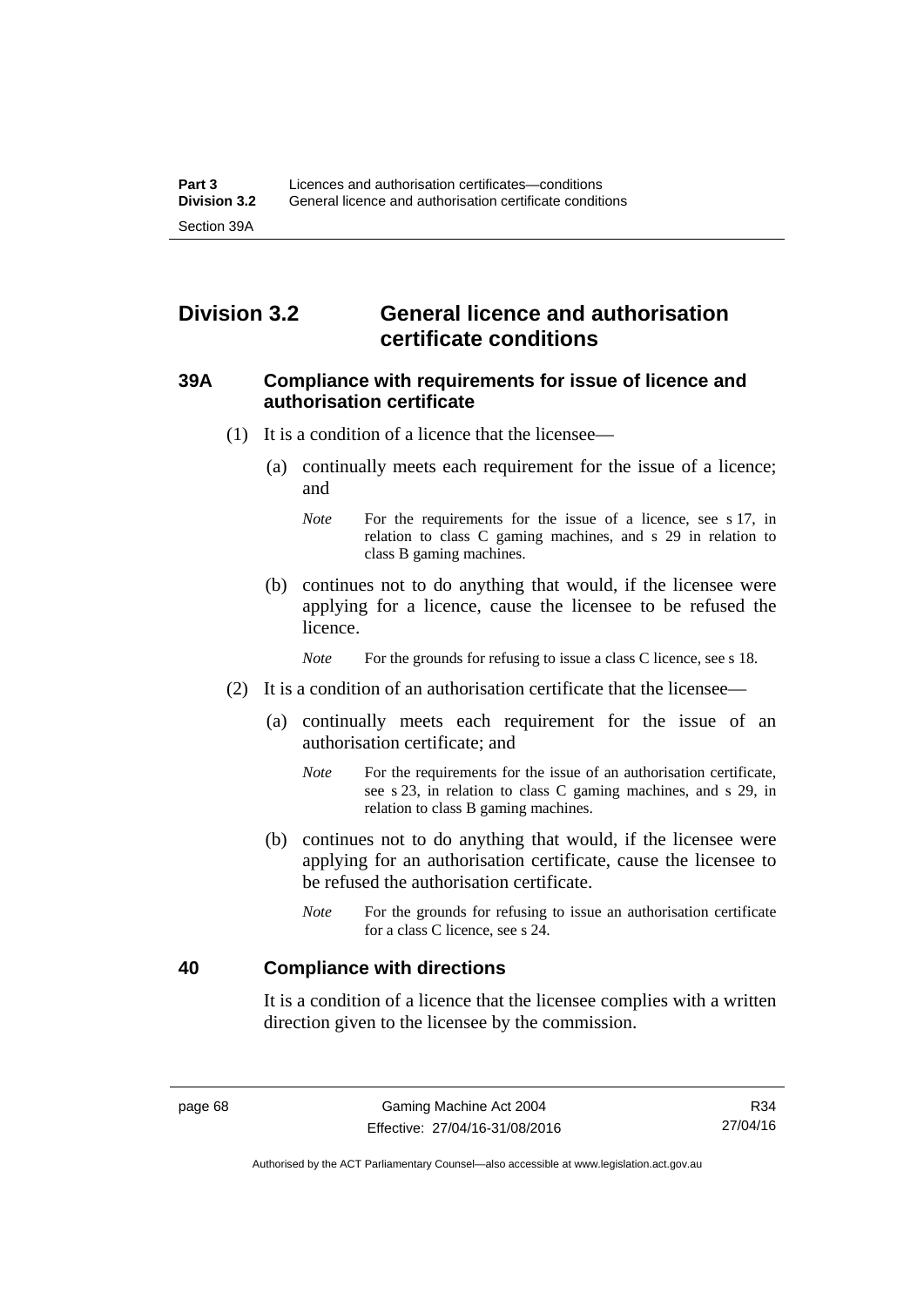## **41 Display of licence and authorisation certificate at authorised premises**

- (1) It is a condition of a licence that the licensee displays the licence, or a copy of the licence, and the authorisation certificate, or a copy of the authorisation certificate, in a prominent position at the main entrance to each gaming area of the authorised premises.
- (2) However, the licensee need not display the schedule to the authorisation certificate.
- (3) Subsection (1) does not apply if—
	- (a) the licence or authorisation certificate has been lost, stolen or destroyed; and
	- (b) the licensee gave the commission a statement under section 37I (Licences, authorisation certificates and authorisation schedules—replacement copies) about the loss, theft or destruction as soon as practicable after becoming aware of the loss, theft or destruction.

## **42 Authorisation certificate and authorisation schedule to be kept at premises**

It is a condition of a licence that the licensee keeps a copy of the authorisation certificate, including the authorisation schedule, at the authorised premises to which the certificate relates.

#### **42A Assistance with reviews**

It is a condition of a licence that the licensee gives reasonable assistance to the commission in the conduct of any review the commission undertakes.

*Note* A failure to comply with this section is a ground for disciplinary action (see s 57 (1) (c)).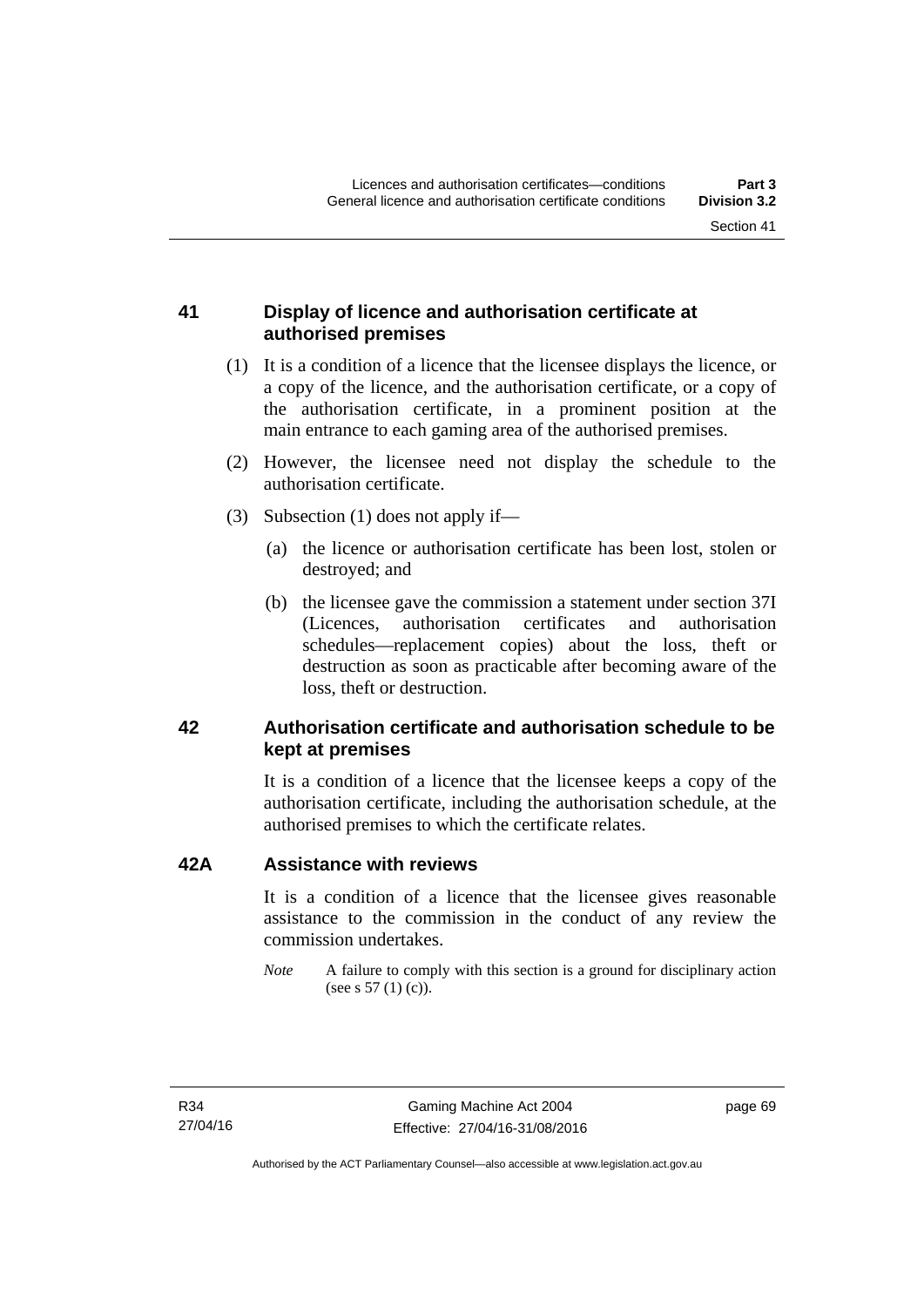## **43 Rules and control procedures for operation of gaming machines and peripheral equipment**

It is a condition of a licence that the licensee must not operate a gaming machine or peripheral equipment on its authorised premises otherwise than in accordance with licensee's rules and control procedures.

## **44 Installation in accordance with Act**

It is a condition of a licence that the licensee must not allow the installation of a gaming machine on the licensee's authorised premises otherwise than in accordance with this Act.

## **45 Installation certificate**

- (1) This section applies if—
	- (a) a gaming machine is installed on authorised premises; and
	- (b) the commission gives the licensee a notice under section 124 for the gaming machine.
- (2) It is a condition of the licence that the licensee gives the commission written notice of the stated details for the gaming machine as soon as practicable, but not later than 3 days after the later of the following:
	- (a) the day the gaming machine is installed;
	- (b) the day the commission gives the notice.

## **46 Operation after installation**

- (1) This section applies if a gaming machine is operated on authorised premises.
- (2) It is a condition of the licence that the licensee not allow the gaming machine to be operated on the authorised premises unless the licensee has given the commission a notice under section 45 (2) for the machine.

Authorised by the ACT Parliamentary Counsel—also accessible at www.legislation.act.gov.au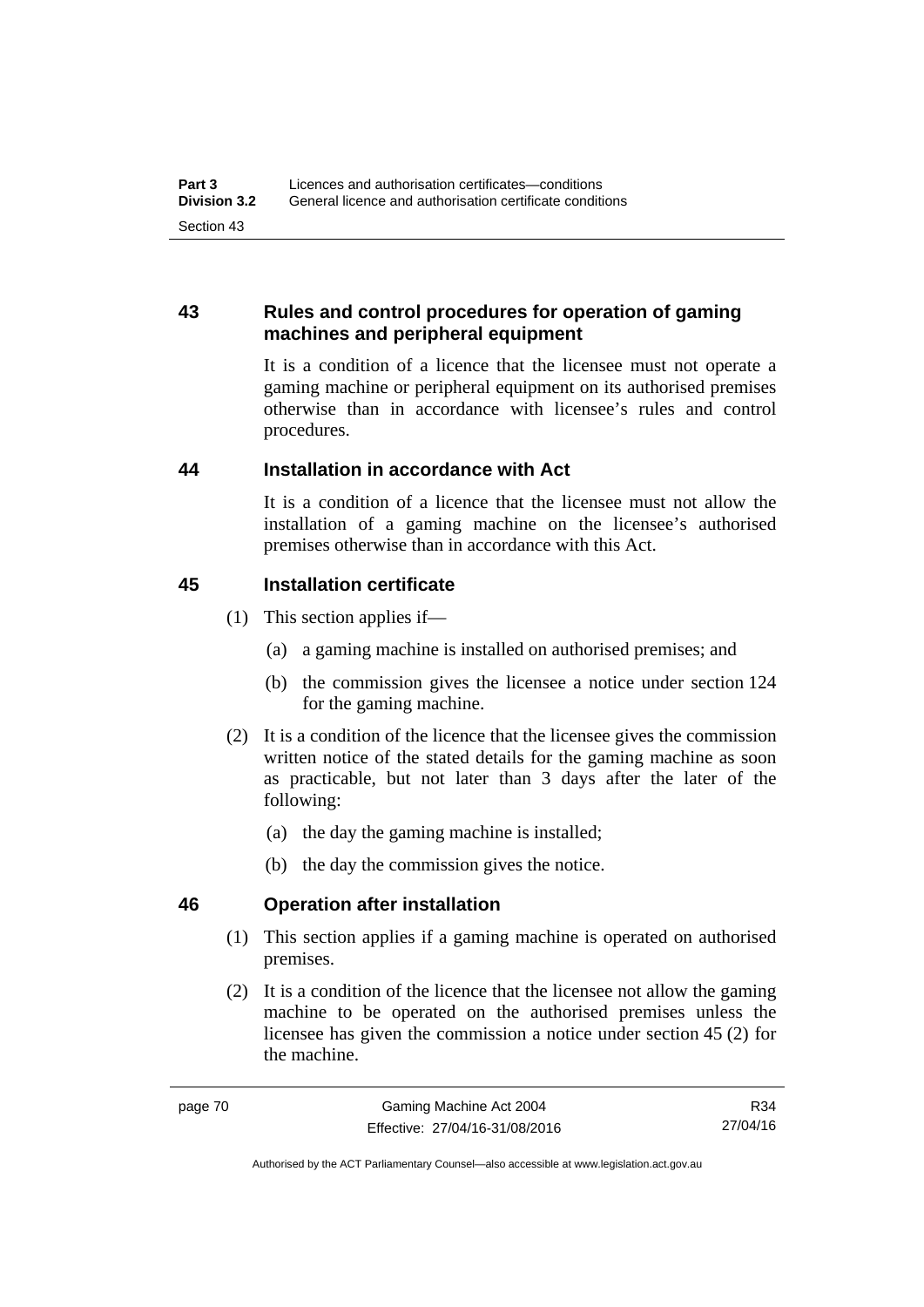(3) However, subsection (2) does not prevent the operation of the gaming machine for maintenance.

## **47 Operation subject to correct percentage payout**

- (1) It is a condition of a licence that the licensee not operate a gaming machine on authorised premises if the percentage payout on the gaming machine is not the percentage payout under the authorisation schedule for the gaming machine.
- (2) Subsection (1) does not prevent the operation of the gaming machine to correct the percentage payout.

# **48 Percentage payout of gaming machines to be displayed**

It is a condition of a licence that each gaming machine at authorised premises has the percentage payout under the authorisation schedule for the gaming machine clearly displayed on the machine in a position approved by the commission under section 126.

## **49 Maximum stake amount**

It is a condition of the licence that the licensee not operate a gaming machine with a stake amount that is more than the amount prescribed by regulation.

## **50 Licensee to comply with relevant codes of practice**

It is a condition of a licence that the licensee comply with the relevant code of practice (if any) prescribed under the [Control Act.](http://www.legislation.act.gov.au/a/1999-46)

## **52 Accounts relating to gaming machines**

It is a condition of a licence that the licensee must—

 (a) keep full and separate accounts of all amounts taken from each gaming machine on the licensee's authorised premises; and

page 71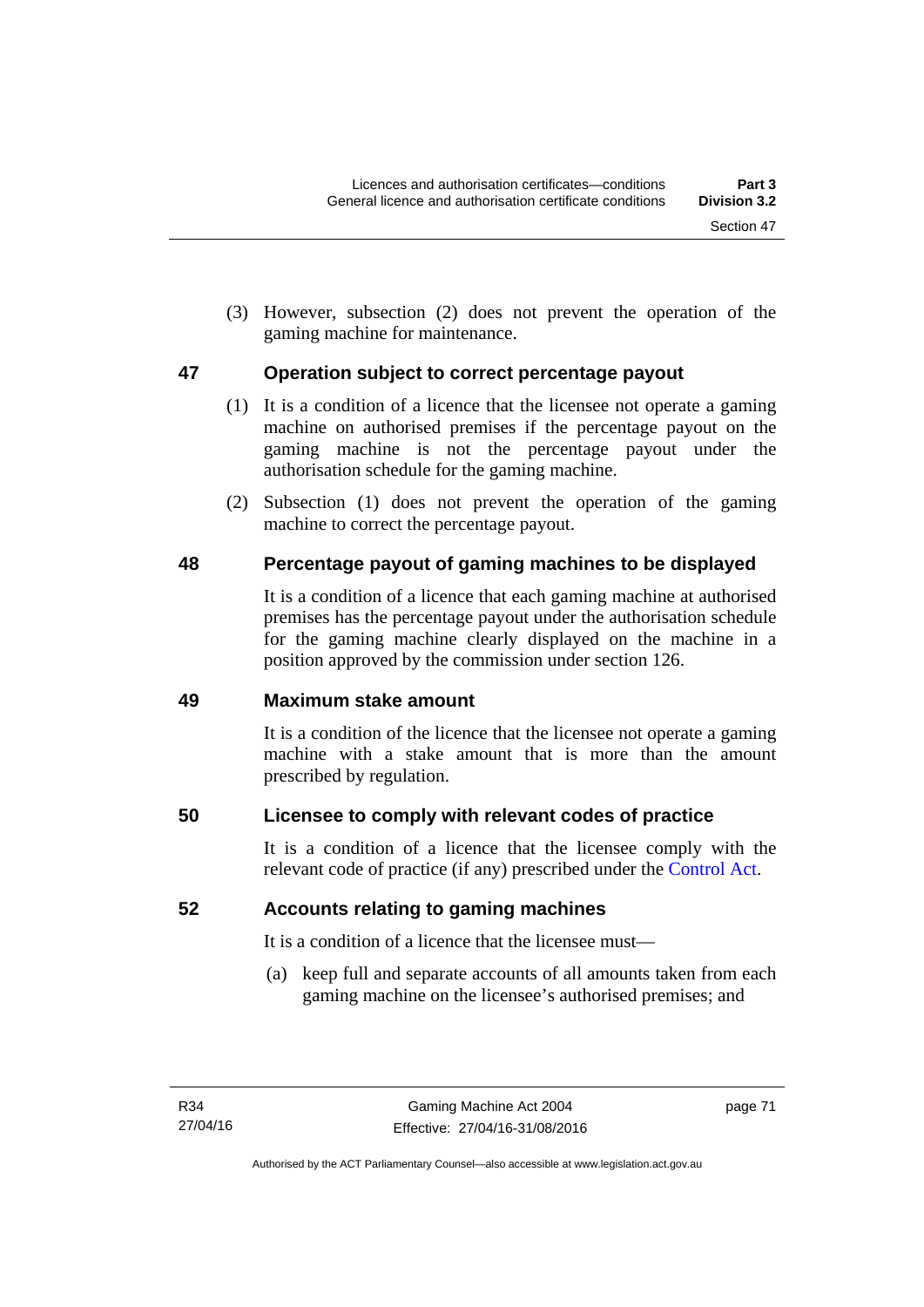- (b) keep the accounts in a way that allows them to be conveniently and properly audited; and
- (c) correctly balance the accounts at the end of each month.

# **Division 3.3 Club licence conditions**

#### **53 Conditions about inequitable benefits**

- (1) It is a condition of a licence for a club that nobody, whether or not a member of a club, directly or indirectly derives a benefit from the club other than a benefit that—
	- (a) is available equally to all voting members of the club; or
	- (b) arises under an agreement in which the parties are dealing with each other at arm's length; or
	- (c) is given to a member under a resolution passed at a general meeting of voting members.
- (2) It is a condition of a licence for a club that nobody, whether or not a member of a club, directly or indirectly derives a benefit that is not available equally to all voting members of the club from—
	- (a) the club having applied for a licence; or
	- (b) a licence being issued to the club; or
	- (c) any added value that may accrue to the premises of the club because of a licence being issued to the club.
- (3) For this section, a person is not taken to be not dealing with the club at arm's length only because—
	- (a) the person and the club are corporations that are related under the [Corporations Act,](http://www.comlaw.gov.au/Series/C2004A00818) section 50; or
	- (b) the person, or an individual representing the person in dealings with the club, is an influential person for the club.

R34 27/04/16

Authorised by the ACT Parliamentary Counsel—also accessible at www.legislation.act.gov.au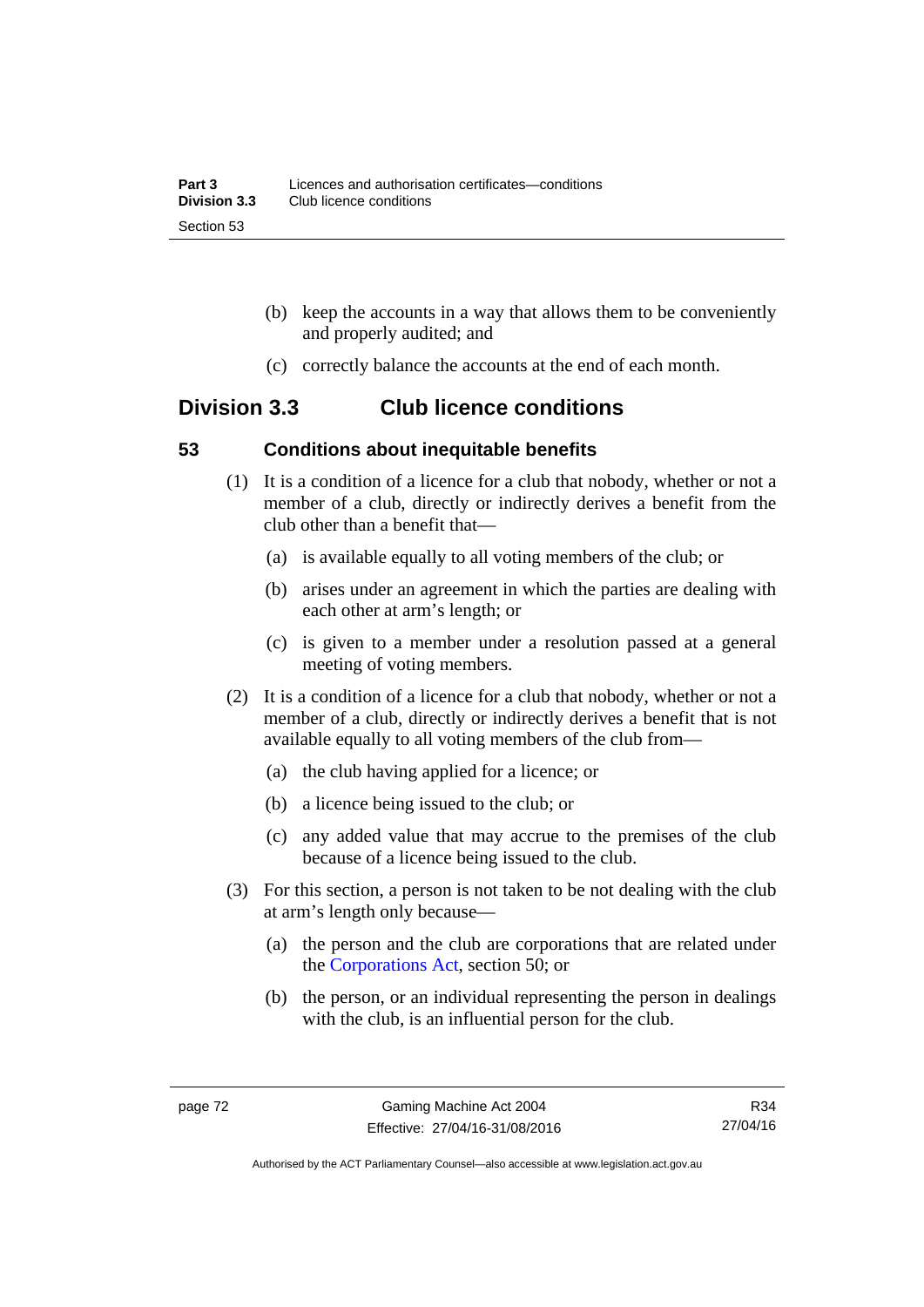- (4) This section does not prevent a person taking a benefit if—
	- (a) the person is offered the benefit (whether or not under the rules of the club) in the course of acting on behalf of the club while performing the person's normal duties as an employee or director of the club; and
	- (b) the benefit consists only of—
		- (i) reasonable food or refreshment; or
		- (ii) out-of-pocket expenses reasonably incurred and authorised by a resolution of the club's management committee or board; or
		- (iii) an expense relating to the person's duties paid by someone else and authorised by a resolution of the club's management committee or board.

### **Example—expense paid by someone else**

conference fees

*Note* An example is part of the Act, is not exhaustive and may extend, but does not limit, the meaning of the provision in which it appears (see [Legislation Act,](http://www.legislation.act.gov.au/a/2001-14) s 126 and s 132).

## **53A Condition about club's constitution—consistency with gaming laws**

It is a condition of a licence for a club that the club's constitution is consistent with the gaming laws.

## **53B Condition about club's constitution—amendment if inconsistent with gaming laws**

 (1) It is a condition of a licence for a club that the club's constitution provides that, if the commission directs the club, under section 148B (Club constitution—consistency with gaming laws), to amend its constitution to remove an inconsistency with a gaming law, the club must amend its constitution, with or without an election of its voting members.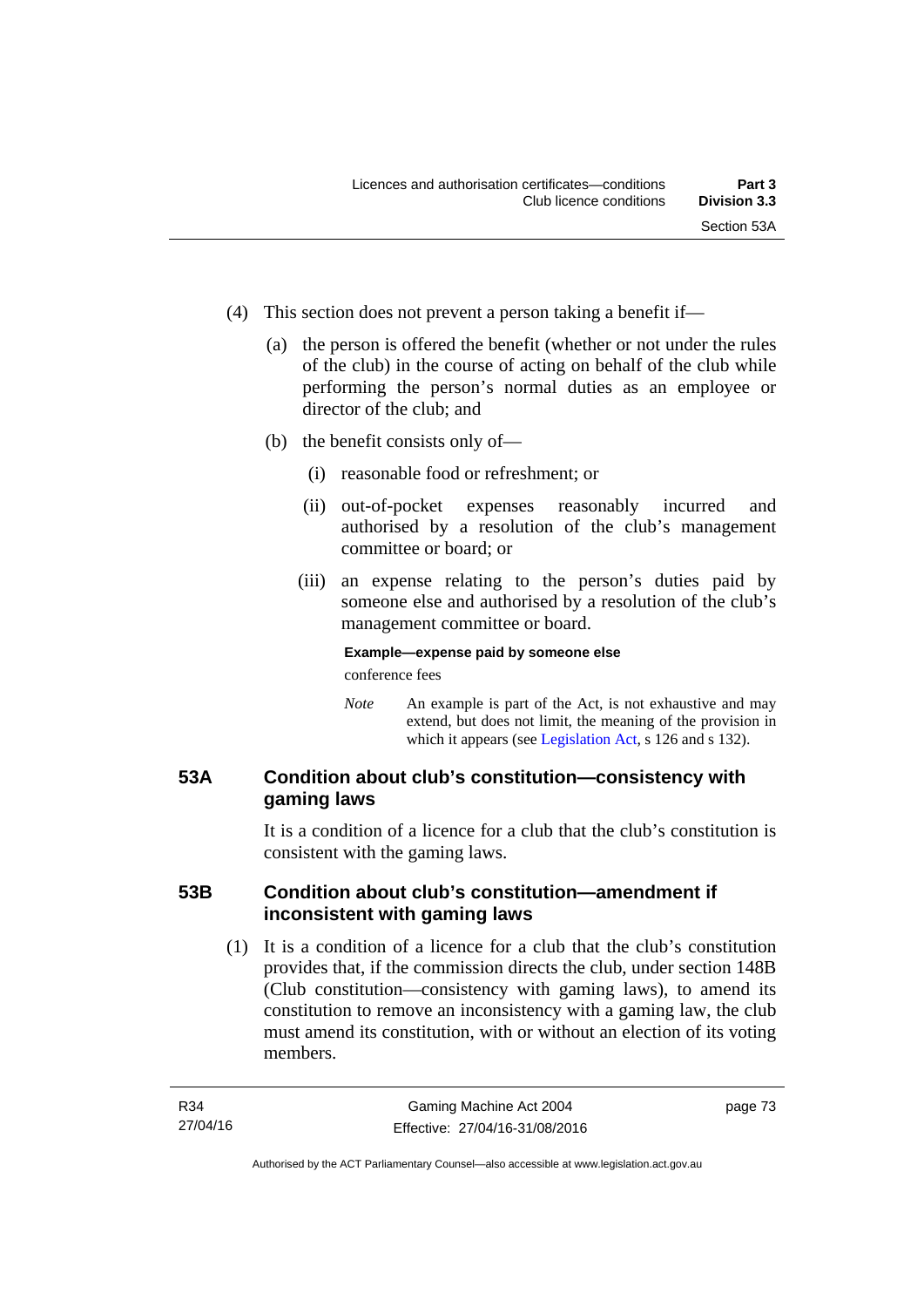- (2) This section is declared to be a corporations legislation displacement provision for the [Corporations Act](http://www.comlaw.gov.au/Series/C2004A00818), section 5G (Avoiding direct inconsistency arising between the Corporations legislation and State and Territory laws).
	- *Note* Subsection (2) ensures that any provision of the [Corporations Act](http://www.comlaw.gov.au/Series/C2004A00818) or the *[Australian Securities and Investment Commission Act 2001](http://www.comlaw.gov.au/Series/C2004A00819)* (Cwlth) with which this section would otherwise be inconsistent does not apply to the extent necessary to avoid the inconsistency.

## **54 Annual report of clubs**

It is a condition of a licence for a club that the club's annual report for a financial year of the club include information about the following for the financial year:

- (a) any contractual arrangement or consultancy entered into with an influential person during the year, including—
	- (i) the position the influential person occupies in the club; and
	- (ii) the purpose of the arrangement or consultancy; and
	- (iii) the total amount of the arrangement or consultancy for the year;
- (b) any contractual arrangement or consultancy entered into during the year for more than the amount prescribed by regulation, including—
	- (i) the purpose of the arrangement or consultancy; and
	- (ii) the total amount of the arrangement or consultancy for the year;

Authorised by the ACT Parliamentary Counsel—also accessible at www.legislation.act.gov.au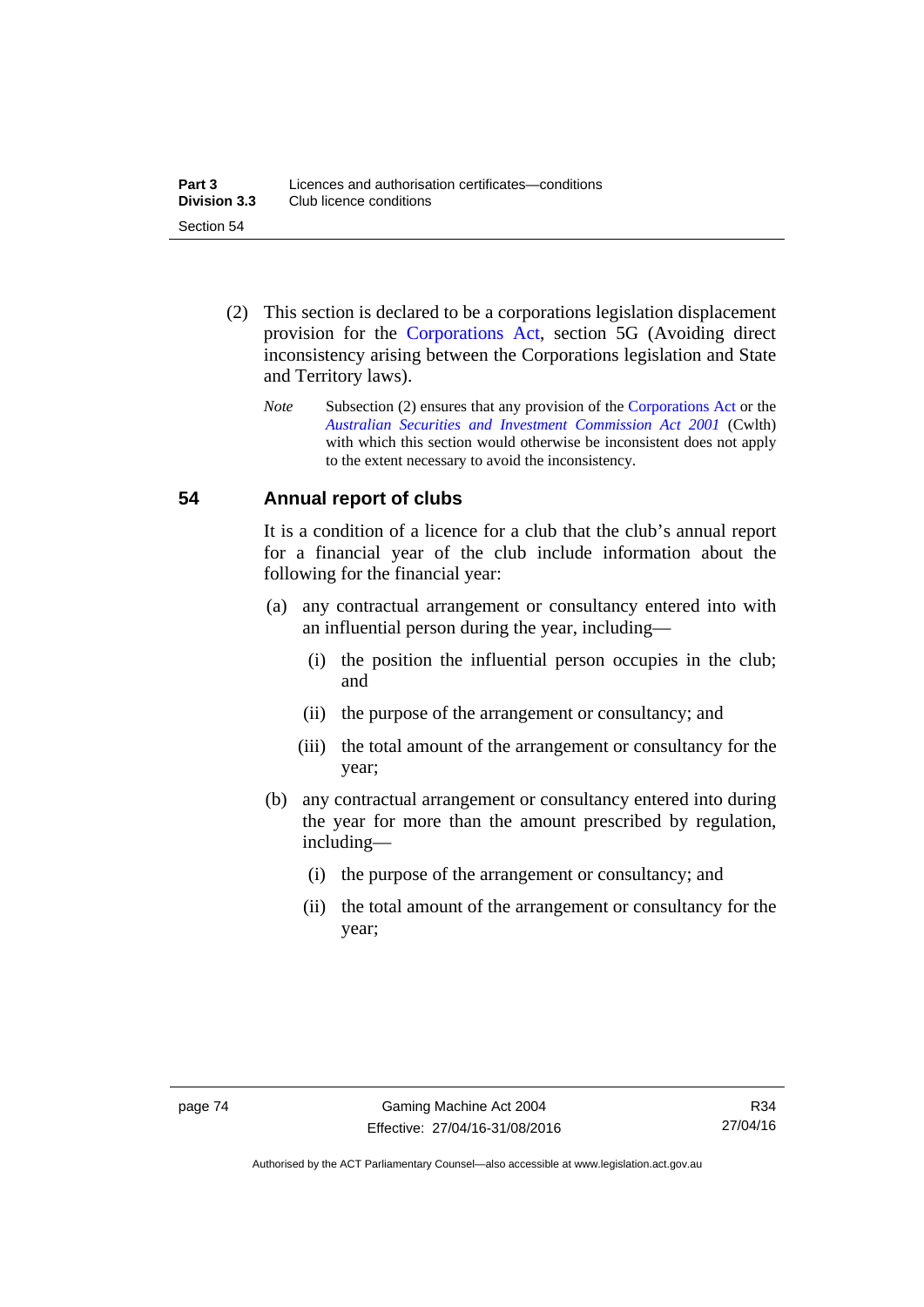(c) any remuneration given to a person the value of which is equal to or more than the amount prescribed by regulation;

#### **Example for par (c)**

A person may be remunerated by salary plus the use of a car.

- *Note* An example is part of the Act, is not exhaustive and may extend, but does not limit, the meaning of the provision in which it appears (see [Legislation Act,](http://www.legislation.act.gov.au/a/2001-14) s 126 and s 132).
- (d) if any benefits have been taken by a person during the financial year—
	- (i) the person's position in the club; and
	- (ii) a description of the benefit taken by the person; and
	- (iii) the purpose for which the benefit was taken; and
	- (iv) the monetary value of the benefit; and
	- (v) the name of the person who offered the benefit.

#### **55 Other conditions of club licences**

Each of the following is a condition of a licence for a club:

- (a) the proceeds from the conduct of gaming are used in a way that promotes the objects of the licensee;
- (b) the licensee follows its objects or purposes honestly and seriously;
- (c) payments made under the licensee's objects are in the best interests of the licensee's members;
- (d) salaries, wages, allowances or benefits paid or payable by the licensee to the licensee's executive officers and employees are reasonable;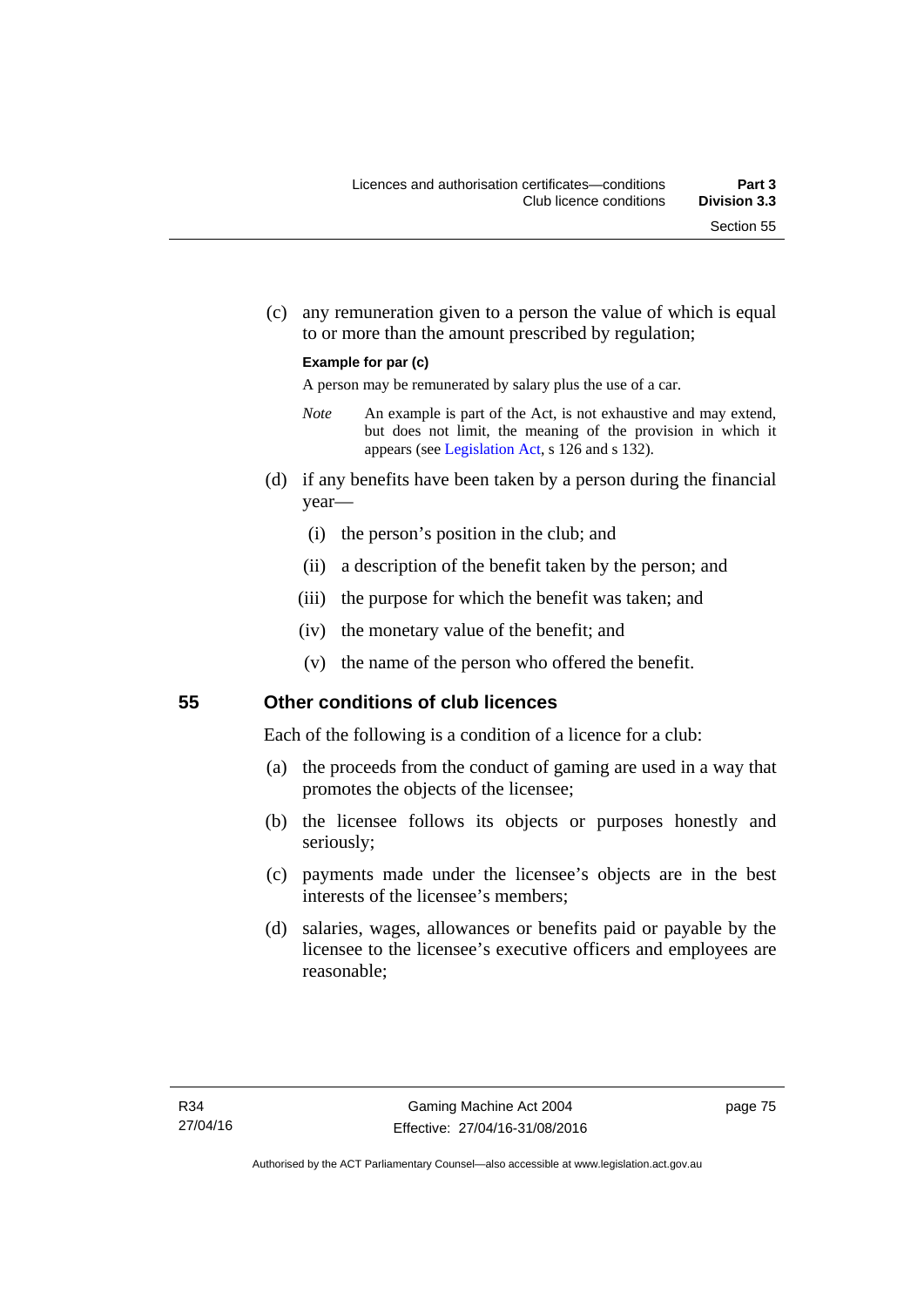(e) payments for services provided to the licensee are reasonable and necessary, particularly in relation to the scale of the licensee's licensed business;

#### **Example**

The licensee has 4 gaming machines and pays \$150 000 a year for gaming machine advice. This payment is not reasonable because the payment is disproportionately large given the revenues from the 4 machines in relation to which the advice is being given.

- *Note* An example is part of the Act, is not exhaustive and may extend, but does not limit, the meaning of the provision in which it appears (see [Legislation Act,](http://www.legislation.act.gov.au/a/2001-14) s 126 and s 132).
- (f) guests must be signed in by a club member and accompanied by the member who signed them in;
- (g) only members and signed-in guests can play gaming machines in the club.

Authorised by the ACT Parliamentary Counsel—also accessible at www.legislation.act.gov.au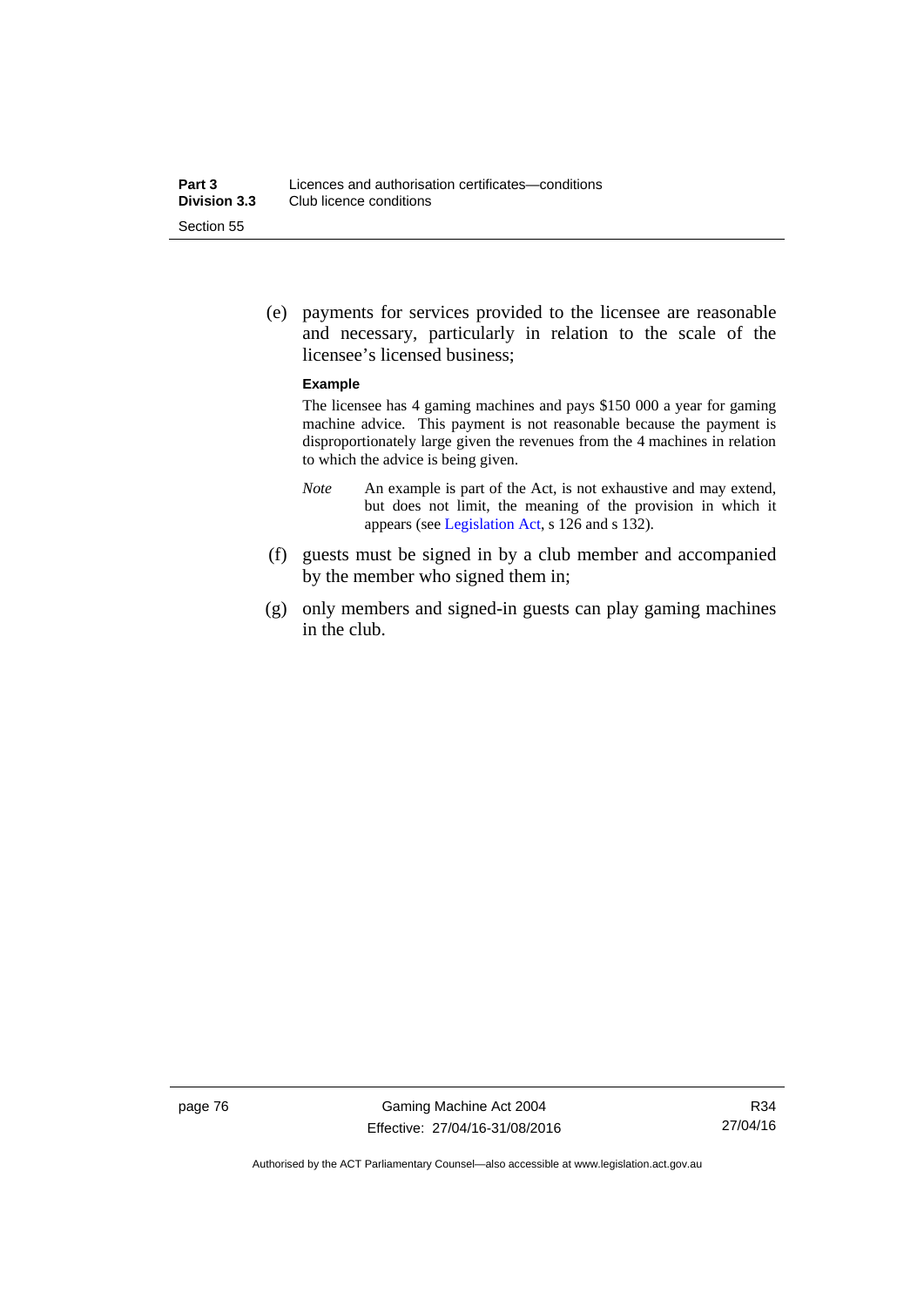# **Part 4 Disciplinary action**

#### **56 Definitions—pt 4**

In this part:

*cancelled*—a licence, and each authorisation certificate under the licence, is *cancelled* under this part if—

- (a) the licence, and each certificate, is cancelled under—
	- (i) section 62 (Commission may take disciplinary action against licensee); or
	- (ii) section 64 (Cancellation of authorisation certificate because of cancellation etc of general and on licences); and
- (b) the cancellation has become final.

*disciplinary action*—see section 58.

*disciplinary notice*—see section 61.

*final*—a cancellation of a licence becomes *final* when—

- (a) the time for any appeal or review in relation to the decision has ended; or
- (b) any appeal or review in relation to the decision has been decided or withdrawn.

*ground for disciplinary action* against a licensee—see section 57.

*licence* includes an in-principle authorisation certificate.

- *Note 1 In-principle authorisation certificate*—see s 38A.
- *Note 2 Licence*—see the dictionary.
- *Note 3 Licensee* has a meaning corresponding to the meaning of *licence* (see [Legislation Act,](http://www.legislation.act.gov.au/a/2001-14) s 157).

page 77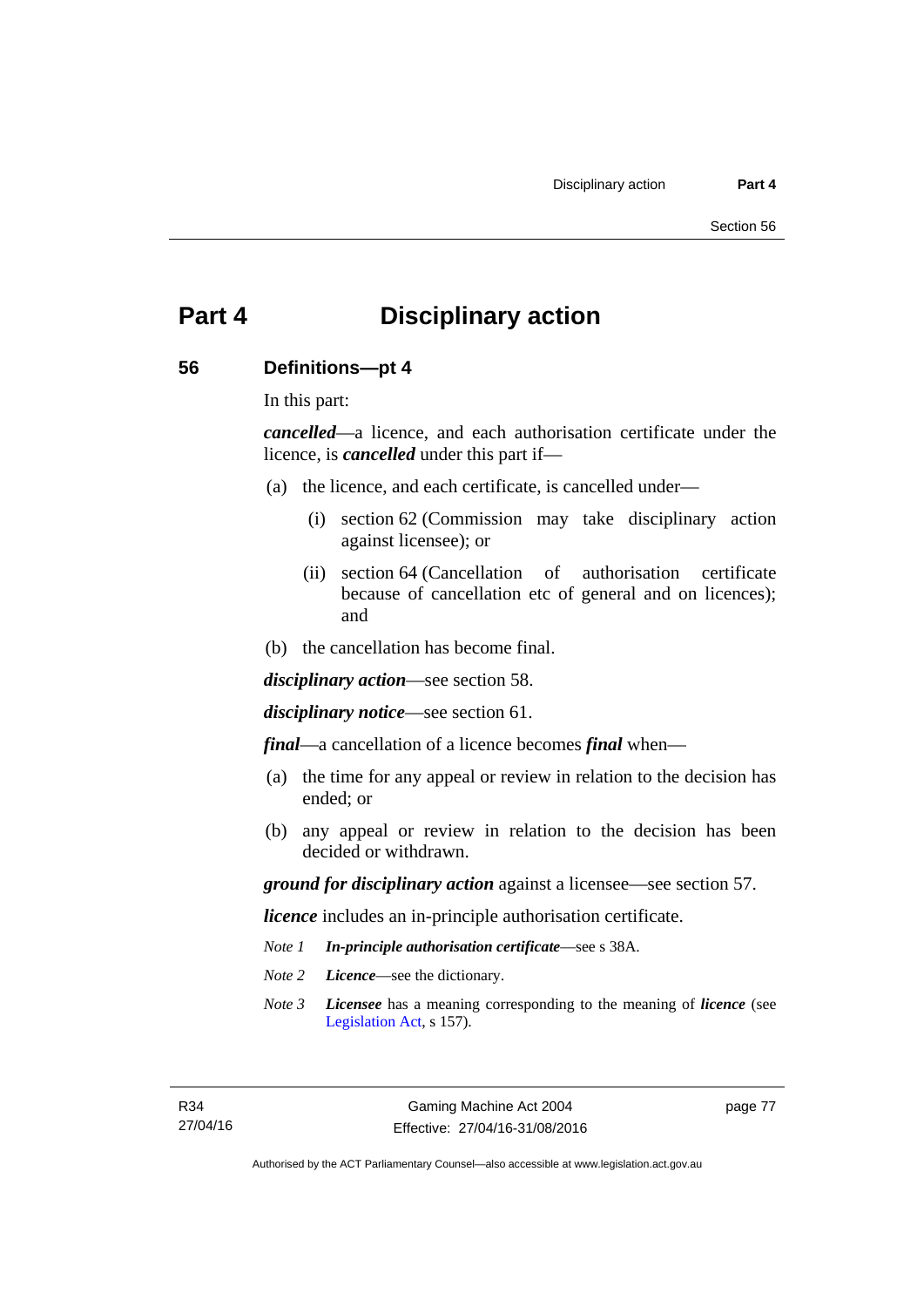#### **Part 4 Disciplinary action**

Section 57

#### **57 Grounds for disciplinary action**

- (1) Each of the following is a *ground for disciplinary action* against a licensee:
	- (a) the licensee has given information to the commission that was false or misleading;
	- (b) the licensee has failed to give information required to be given under this Act or the [Control Act;](http://www.legislation.act.gov.au/a/1999-46)
	- (c) the licensee, or an agent or employee of the licensee, has contravened this Act;
	- (d) the licensee is not, or is no longer, an eligible person;
	- (e) for a corporation—an influential person is not an eligible person;
	- (f) for a licence issued to a club—
		- (i) the club has been or is about to be wound up; or
		- (ii) the club has not operated for 3 months or, if the commission approves a longer period, that longer period; or
		- (iii) the club has ceased to be an eligible club;
	- (g) for a licence issued in relation to premises to which an on licence applies—the premises are not being used by people mainly for drinking alcohol;
	- (h) the licensee has been given a reprimand that included a direction and has not complied with the direction;
	- (i) the licensee has failed to pay to the Territory a financial penalty imposed under section 62.

Authorised by the ACT Parliamentary Counsel—also accessible at www.legislation.act.gov.au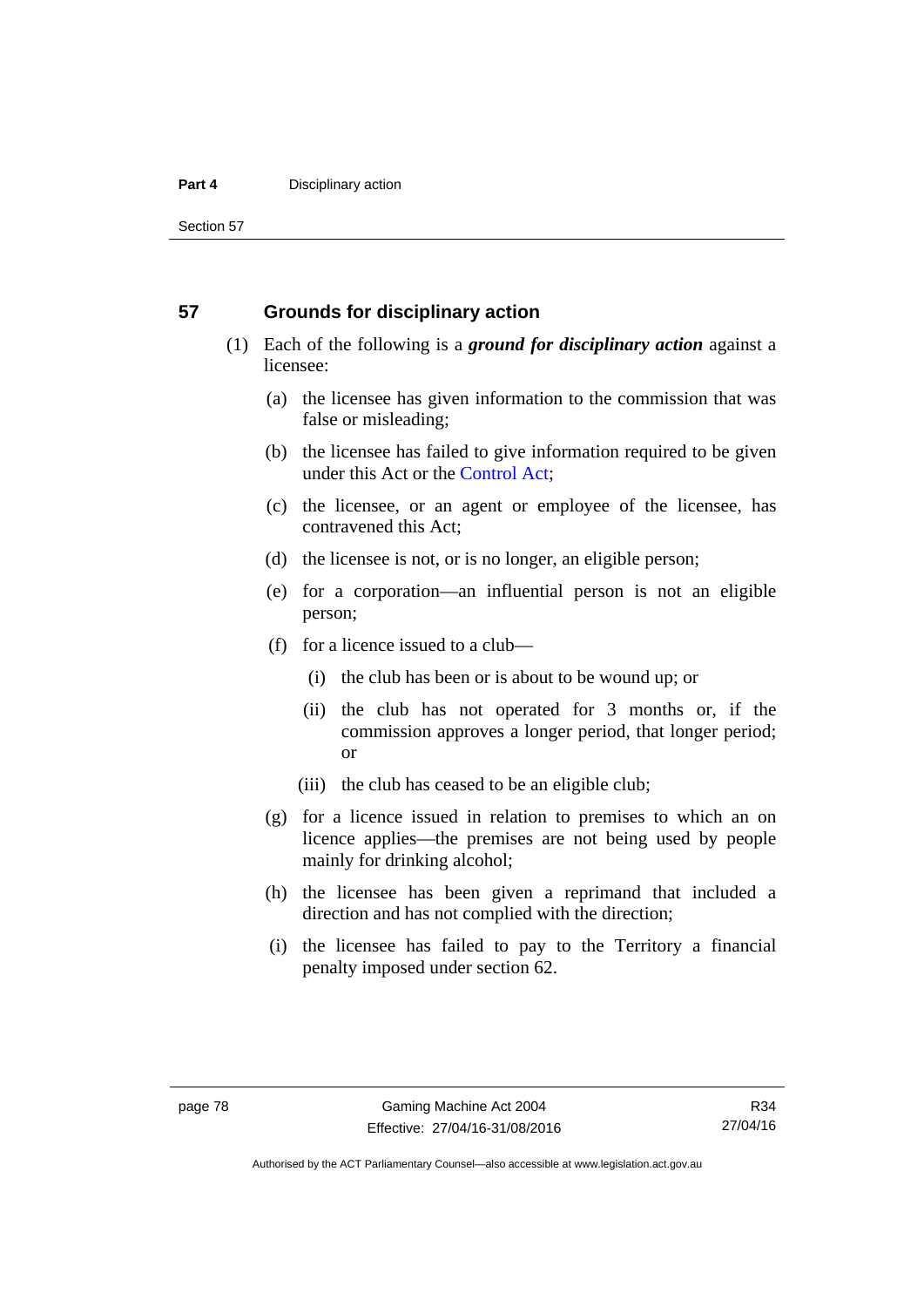- (2) In subsection (1) (c), a reference to a *contravention* of this Act includes a reference to the following:
	- (a) a contravention of the [Criminal Code](http://www.legislation.act.gov.au/a/2002-51), part 2.4 (Extensions of criminal responsibility) in relation to an offence against this Act or otherwise in relation to this Act;
	- (b) a contravention of the [Criminal Code](http://www.legislation.act.gov.au/a/2002-51) in relation to a document completed, kept or given, or required to be completed, kept or given, under or in relation to this Act;
	- (c) a contravention of the [Criminal Code](http://www.legislation.act.gov.au/a/2002-51) in relation to anything done, or not done, under or in relation to this Act.
- (3) Subsection (1) (f) (ii) does not apply to an approval-holder.
- (4) The commission may, in writing, approve a period longer than 3 months for subsection (1) (f) (ii) if satisfied that—
	- (a) there is a good reason why the club is not operating; and
	- (b) the club will operate again after the end of the longer period.

#### **58 Disciplinary action**

- (1) Each of the following is a *disciplinary action* when taken against a person:
	- (a) reprimanding the person;
	- (b) imposing conditions on, or amending the conditions of, the person's licence or authorisation certificate;
	- (c) ordering the person to pay to the Territory a financial penalty of not more than \$100 000;
	- (d) suspending the person's licence or authorisation certificate for a stated period or until a stated thing happens;
	- (e) cancelling the person's licence;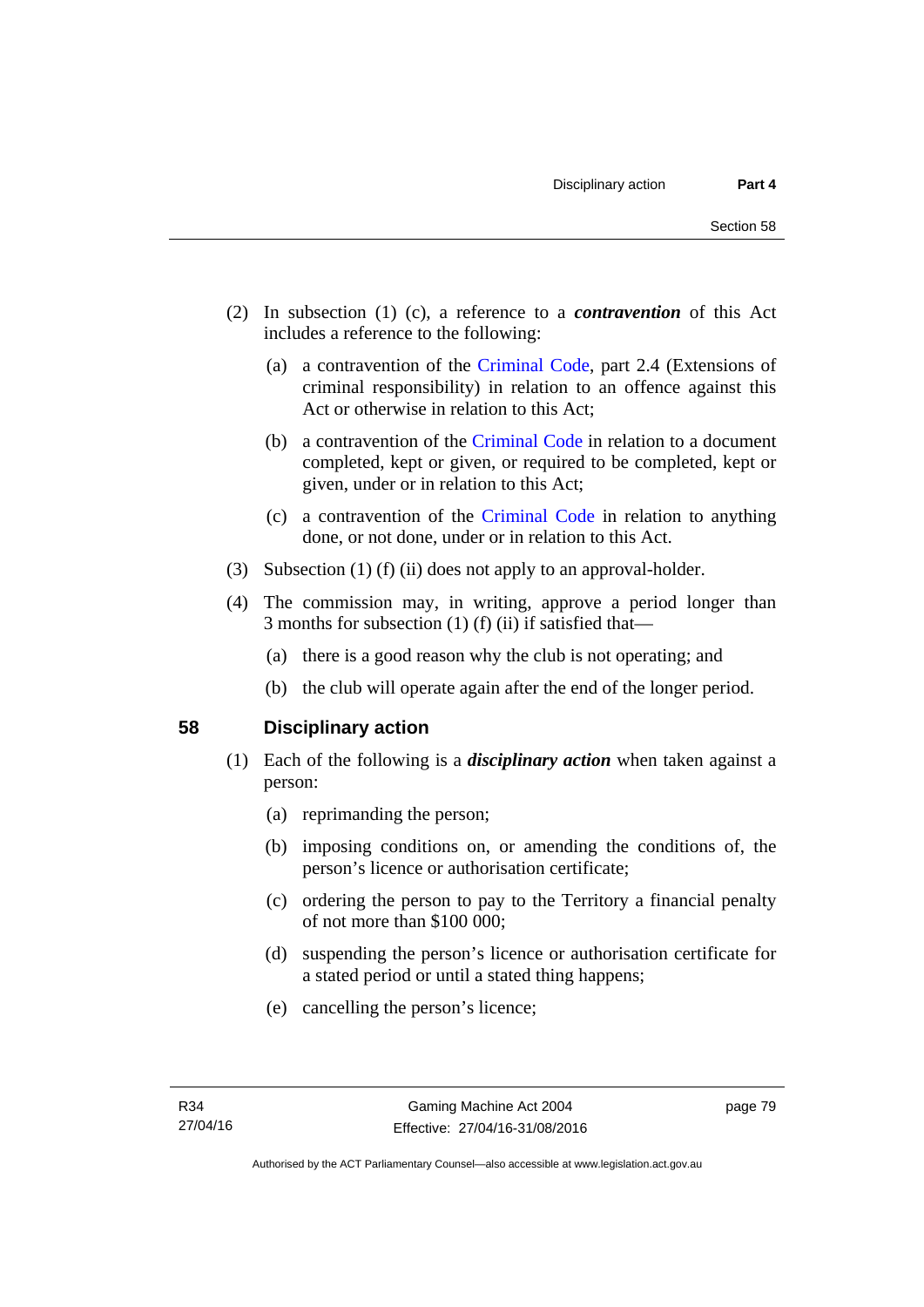#### **Part 4 Disciplinary action**

Section 58

- (f) suspending the person's authorisation certificate in relation to stated premises;
- (g) if the person is operating more gaming machines at authorised premises than is allowed under the person's authorisation certificate for the premises—
	- (i) ordering the person to forfeit to the Territory 100% of the gross revenue from the operation of each gaming machine that exceeds the number allowed under the authorisation certificate; and
	- (ii) directing the person about how to dispose of the excess gaming machines.
- (2) For subsection (1) (d) and (e), if a licence is suspended or cancelled, all authorisation certificates under the licence are suspended or cancelled.
- (3) A reprimand may include a direction by the commission that the licensee, within a stated time—
	- (a) cease contravening this Act; or
	- (b) rectify something that contributes to the ground for disciplinary action.
	- *Note 1* A reference to an Act includes a reference to the statutory instruments made or in force under the Act, including any regulation (see [Legislation Act,](http://www.legislation.act.gov.au/a/2001-14) s 104).
	- *Note 2* The power to make an instrument includes the power to amend or repeal the instrument. The power to amend or repeal the instrument is exercisable in the same way, and subject to the same conditions, as the power to make the instrument (see [Legislation Act,](http://www.legislation.act.gov.au/a/2001-14) s 46).
- (4) A financial penalty imposed under this section may be recovered as a debt payable to the Territory.

Authorised by the ACT Parliamentary Counsel—also accessible at www.legislation.act.gov.au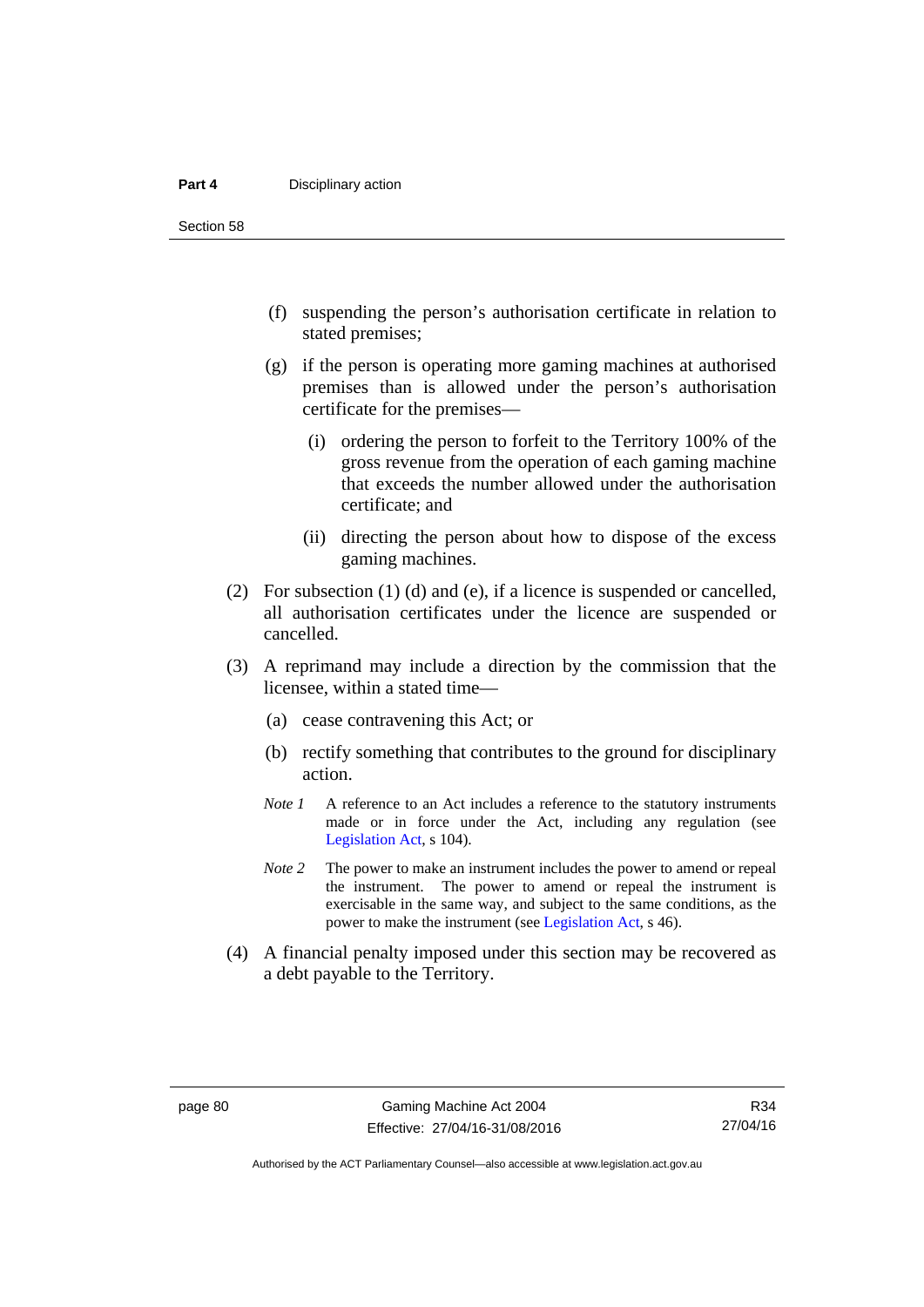## **59 Criteria for disciplinary action**

- (1) In deciding what disciplinary action to take under section 58, the commission must consider the following:
	- (a) whether disciplinary action has been taken against the licensee before;
	- (b) whether the disciplinary ground on which the disciplinary action is to be taken endangered the public or the public interest;
	- (c) the seriousness of the disciplinary ground;
	- (d) the likelihood of further disciplinary action needing to be taken.
- (2) The commission may also consider any other relevant matter.

## **60 When disciplinary notice may be given**

If the commission is satisfied that a ground for disciplinary action exists, or may exist, in relation to a licensee, the commission may give the licensee a disciplinary notice.

*Note* The commission need not give a disciplinary notice if the grounds for disciplinary action are the contravention of a direction in a reprimand (see s 62).

#### **61 Disciplinary notices**

A notice (a *disciplinary notice*) given to the licensee must—

- (a) state the ground for disciplinary action that caused the notice to be given; and
- (b) tell the licensee that the licensee may, within 3 weeks after the day the licensee is given the notice, give a written response to the commission about the notice.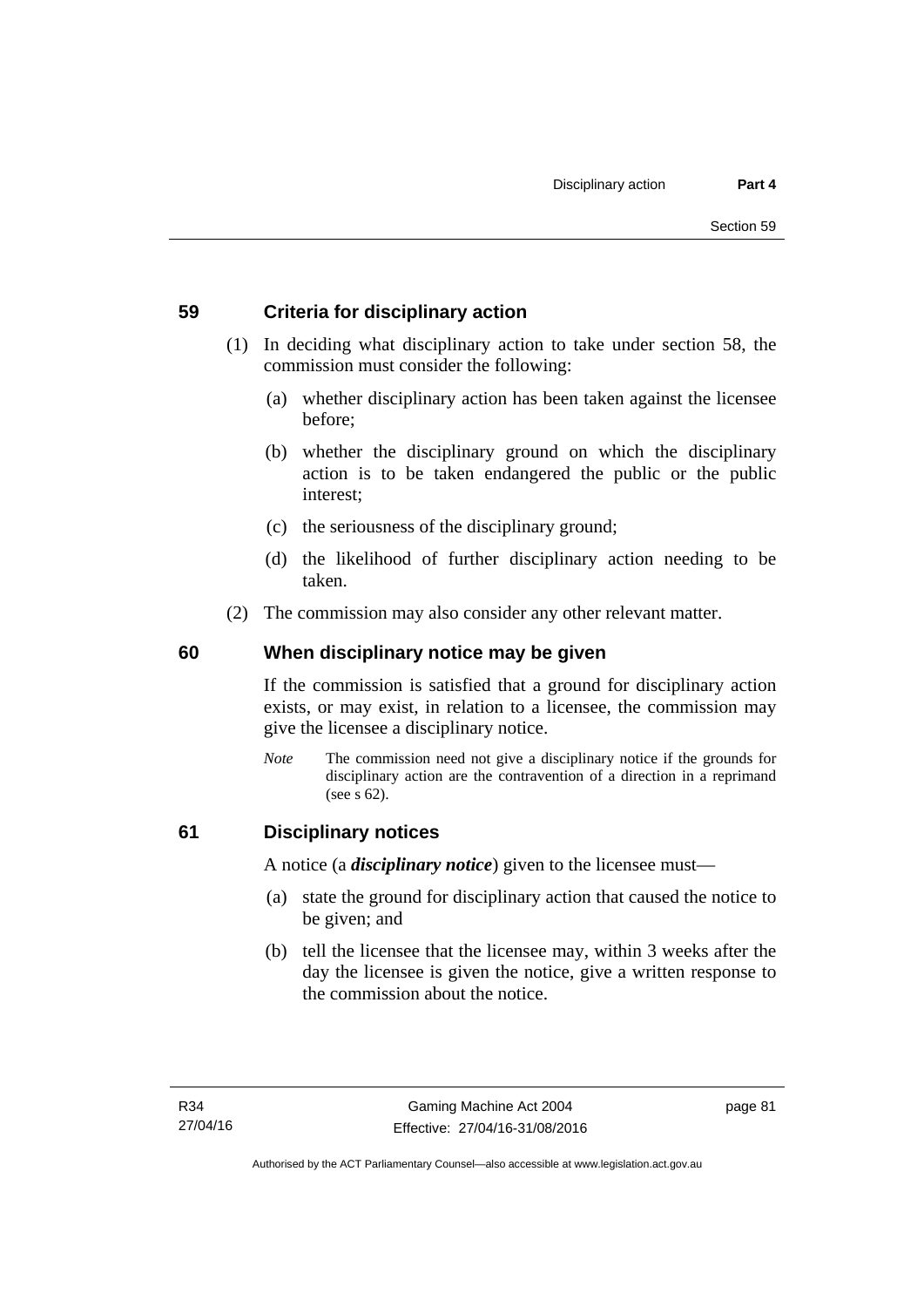#### **Part 4 Disciplinary action**

Section 62

### **62 Commission may take disciplinary action against licensee**

- (1) This section applies if the commission is satisfied that a licensee has contravened a direction in a reprimand.
- (2) This section also applies if—
	- (a) a licensee has been given a disciplinary notice; and
	- (b) after considering any responses given within the 3-week period in relation to the notice under section 61, the commission is satisfied that a ground for disciplinary action exists in relation to a licensee.
- (3) The commission may take disciplinary action against the licensee.
- (4) To remove any doubt, the disciplinary action may consist of 2 or more of the actions mentioned in section 58.
- (5) If the disciplinary action consists of an action mentioned in section 58 (1) (g) (i), the commission must include in the written notice of the action the amount to be forfeited under that section.
- (6) Disciplinary action takes effect when the licensee receives written notice of the action, or on a later stated date.

#### **62A Disciplinary action in relation to trading authorisations and gaming machines—directions**

(1) This section applies if the commission takes disciplinary action against a licensee in relation to acquiring or disposing of an authorisation or gaming machine under division 6A.6 (Trading of authorisations and gaming machines).

Authorised by the ACT Parliamentary Counsel—also accessible at www.legislation.act.gov.au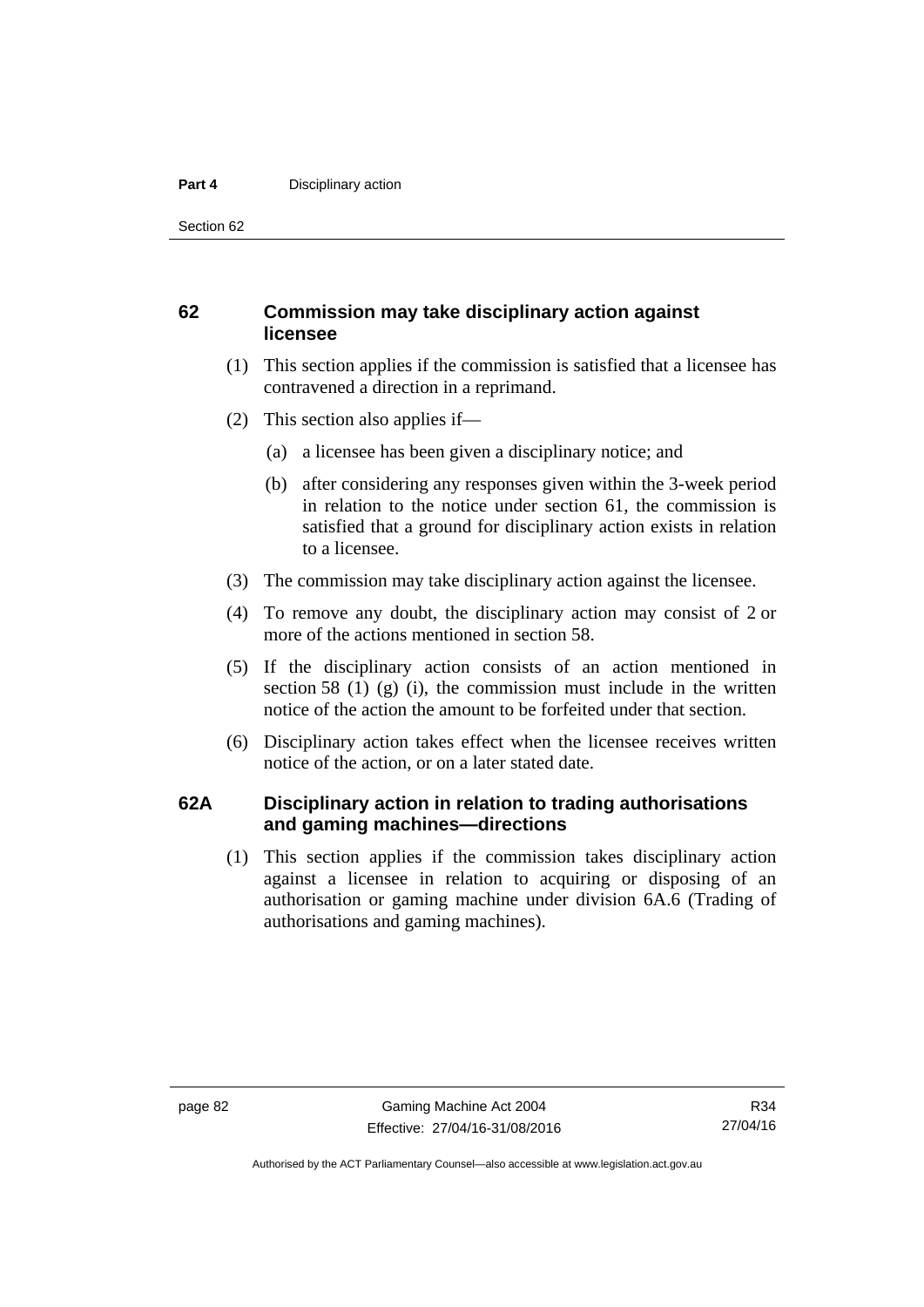- (2) The commission may give the licensee written directions about how the licensee is to conduct the acquisition or disposal.
	- *Note 1* The power to make an instrument includes the power to amend or repeal the instrument. The power to amend or repeal the instrument is exercisable in the same way, and subject to the same conditions, as the power to make the instrument (see [Legislation Act,](http://www.legislation.act.gov.au/a/2001-14) s 46).
	- *Note 2* See div 6A.3 about the disposal of gaming machines.
- (3) The directions must not be inconsistent with—
	- (a) this Act or any other territory law; or
	- (b) a condition of the licensee's licence.
	- *Note* A reference to an Act includes a reference to the statutory instruments made or in force under the Act, including any regulation (see [Legislation Act,](http://www.legislation.act.gov.au/a/2001-14) s 104).
- (4) The licensee must comply with the directions.

#### **63 Suspension of licence and authorisation certificate because of suspension of general and on licences**

- (1) This section applies if—
	- (a) a gaming machine licence is in force for premises; and
	- (b) a general licence or on licence is also in force for the premises.
- (2) If the general licence or on licence is suspended, the licence, and each authorisation certificate under the licence, is also suspended for the period of suspension of the general licence or on licence.
	- *Note* A general licence or on licence may be suspended under the *[Liquor](http://www.legislation.act.gov.au/a/2010-35)  [Act 2010](http://www.legislation.act.gov.au/a/2010-35)* or the *[ACT Civil and Administrative Tribunal Act 2008.](http://www.legislation.act.gov.au/a/2008-35)*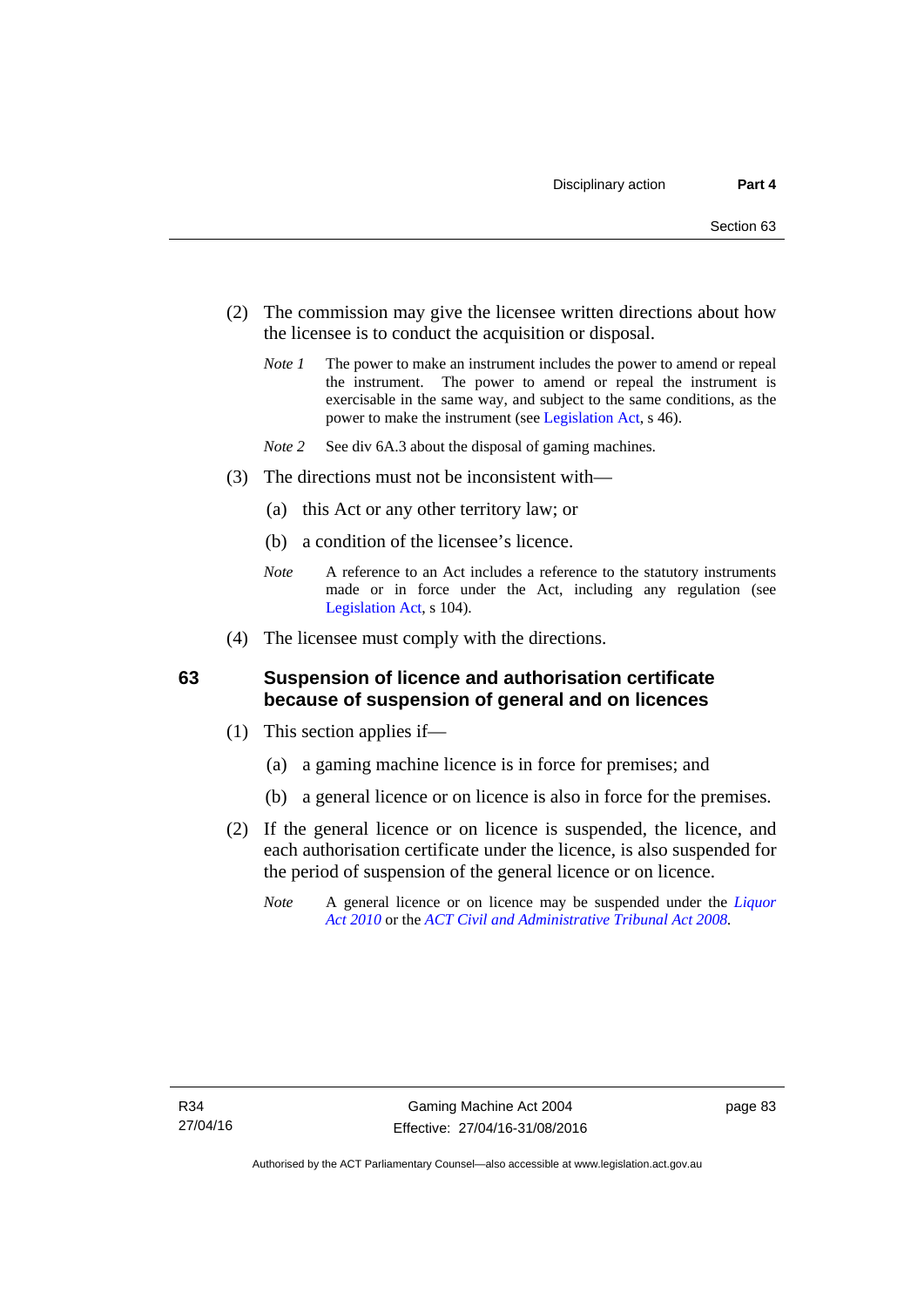#### **Part 4 Disciplinary action**

Section 64

## **64 Cancellation of authorisation certificate because of cancellation etc of general and on licences**

- (1) This section applies if—
	- (a) an authorisation certificate is in force for premises; and
	- (b) a general licence or on licence is also in force for the premises.
- (2) If the general licence or on licence is not renewed under the *[Liquor Act 2010](http://www.legislation.act.gov.au/a/2010-35)*, the authorisation certificate is cancelled.
- (3) If the general licence or on licence is cancelled, the authorisation certificate is also cancelled.

 (4) However, an authorisation certificate cancelled under this section is taken to be in force again if the decision to cancel the general licence or on licence is reversed on appeal.

#### **65 Return of licence and authorisation certificate on cancellation**

- (1) This section applies if—
	- (a) the commission cancels a person's licence or authorisation certificate under this part; and
	- (b) the person is given notice of the cancellation.
- (2) This section also applies if—
	- (a) a person's authorisation certificate is cancelled under section  $64$  (2); or
	- (b) a person's authorisation certificate is cancelled under section 64 (3) and the person has notice of the cancellation of the person's general or on licence.

*Note* A general licence or on licence may be cancelled under the *[ACT Civil](http://www.legislation.act.gov.au/a/2008-35)  [and Administrative Tribunal Act 2008](http://www.legislation.act.gov.au/a/2008-35).*

Authorised by the ACT Parliamentary Counsel—also accessible at www.legislation.act.gov.au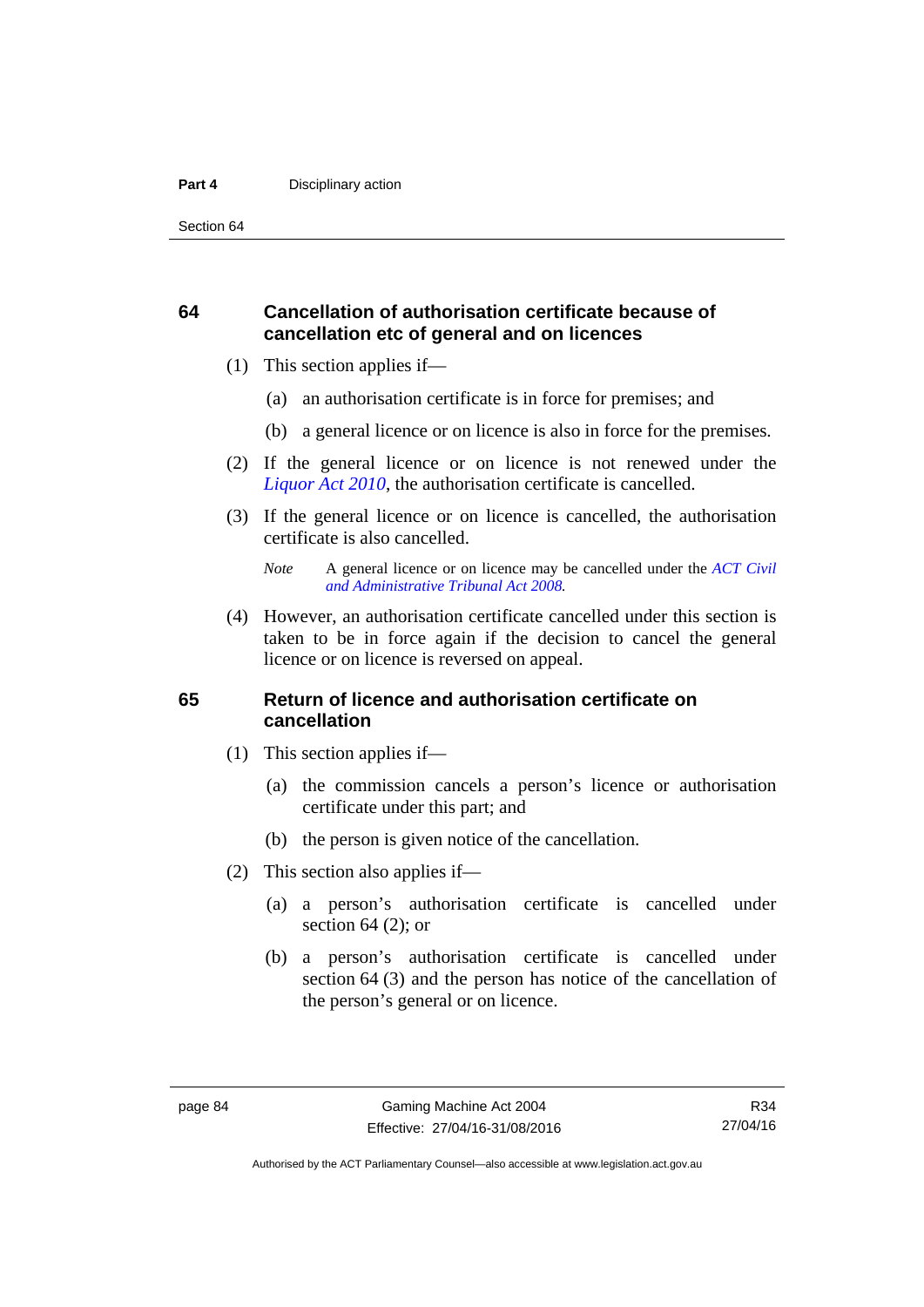(3) The person must return the licence or authorisation certificate (including the authorisation schedule) to the commission as soon as practicable, but in any case not later than 1 week after the day the cancellation under this part takes effect.

Maximum penalty: 50 penalty units.

(4) An offence against this section is a strict liability offence.

## **65A Cancellation of licences and authorisation certificates disposal of gaming machines**

- (1) This section applies if a person's licence, and each authorisation certificate under the licence, is cancelled under this part.
- (2) The number of authorisations for gaming machines under the cancelled authorisation certificate is forfeited to the Territory.
- (3) The person must dispose of a gaming machine operated under the cancelled authorisation certificate as the commission directs.

Maximum penalty: 50 penalty units.

*Note* The [Control Act](http://www.legislation.act.gov.au/a/1999-46/default.asp), s 23 provides that an authorised officer may enter and inspect any premises at any reasonable time to do the things mentioned in that section, including inspecting and removing any gaming equipment the officer believes on reasonable grounds to be connected with an offence against a gaming law.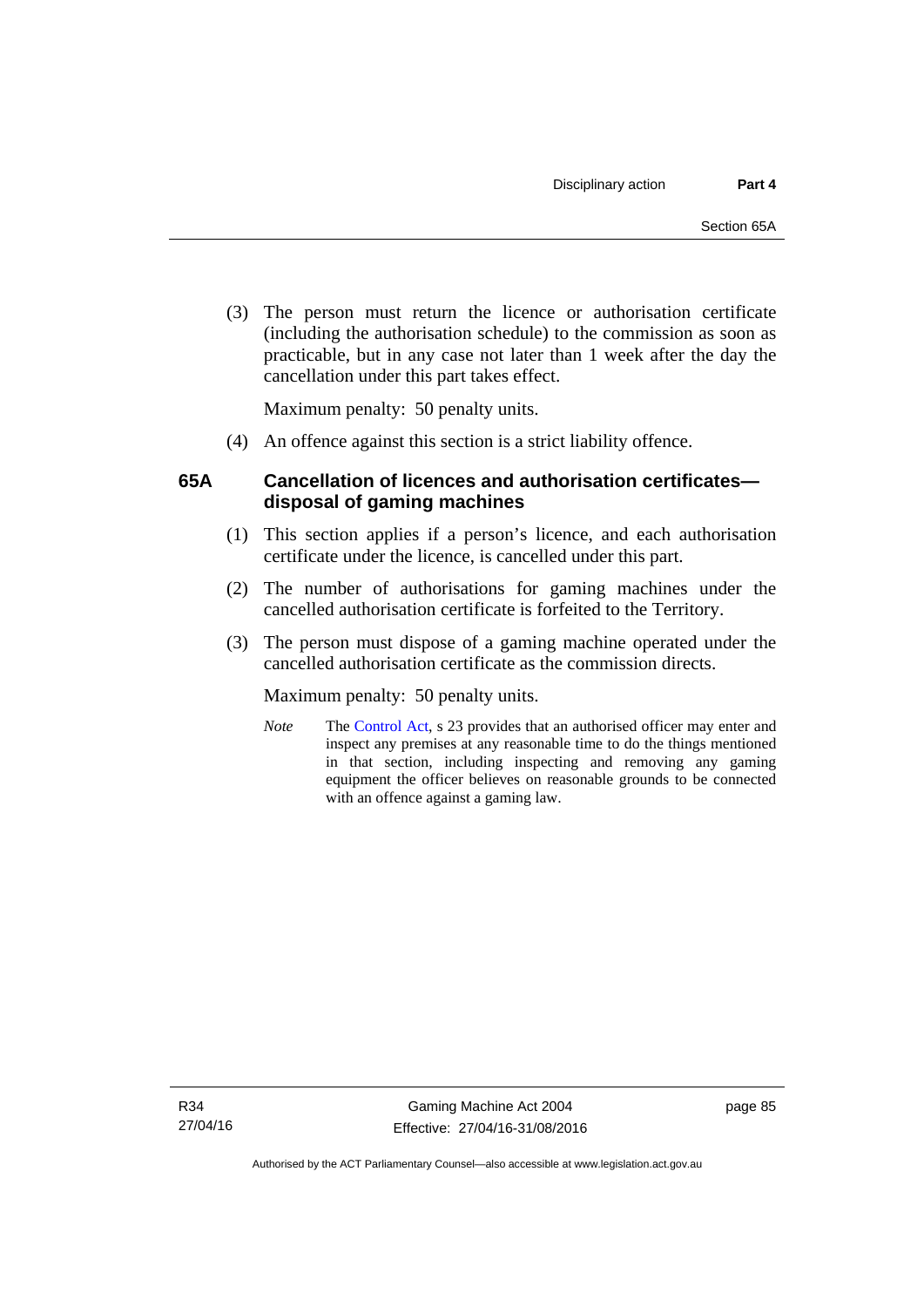#### **Part 5 Centralised monitoring system**

Section 66

# **Part 5 Centralised monitoring system**

#### **66 Meaning of** *centralised monitoring system*

(1) In this Act:

*centralised monitoring system* (or *CMS*) means a system approved by the commission that—

- (a) monitors the operation and performance of gaming machines approved under section 69; and
- (b) facilitates the working out and checking for accuracy of tax liability, and the collection of tax, under this Act; and
- (c) can perform other related functions.
- (2) An approval is a notifiable instrument.

*Note* A notifiable instrument must be notified under the [Legislation Act](http://www.legislation.act.gov.au/a/2001-14).

#### **67 Regulations about CMS**

- (1) A regulation may provide for the approval and operation of a CMS.
- (2) In particular, a regulation may fix a date, or allow the commission to fix a date, by which stated gaming machines must be connected to the CMS.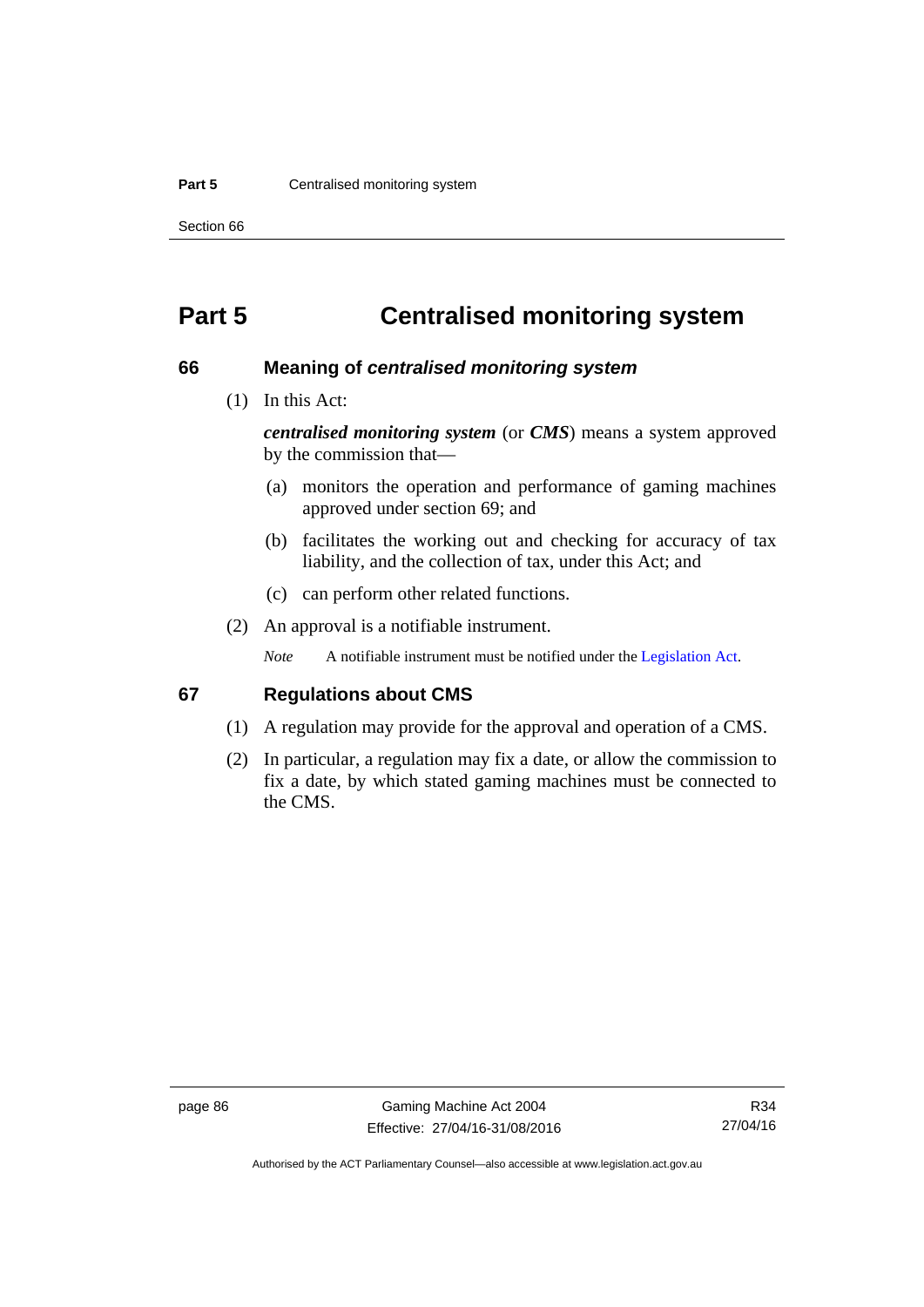# Part 6 **Approval of gaming machines, peripherals, suppliers and technicians**

# **Division 6.1 Approval of gaming machines and peripheral equipment**

## **68 Meaning of** *peripheral equipment*

In this Act:

*peripheral equipment*, for a gaming machine, means equipment, or a device, that is incidental to the basic operation of the gaming machine.

#### **Examples**

- 1 note acceptors
- 2 links
- 3 card readers
- 4 ticket readers
- *Note* An example is part of the Act, is not exhaustive and may extend, but does not limit, the meaning of the provision in which it appears (see [Legislation Act,](http://www.legislation.act.gov.au/a/2001-14) s 126 and s 132).

### **69 Approval of gaming machines and peripheral equipment**

- (1) The commission may approve—
	- (a) a gaming machine; and
	- (b) any peripheral equipment for the gaming machine.
- (2) However, the commission must not approve something under subsection (1) unless the commission has considered—
	- (a) the results of a technical evaluation of the gaming machine and any peripheral equipment by an approved entity; and

page 87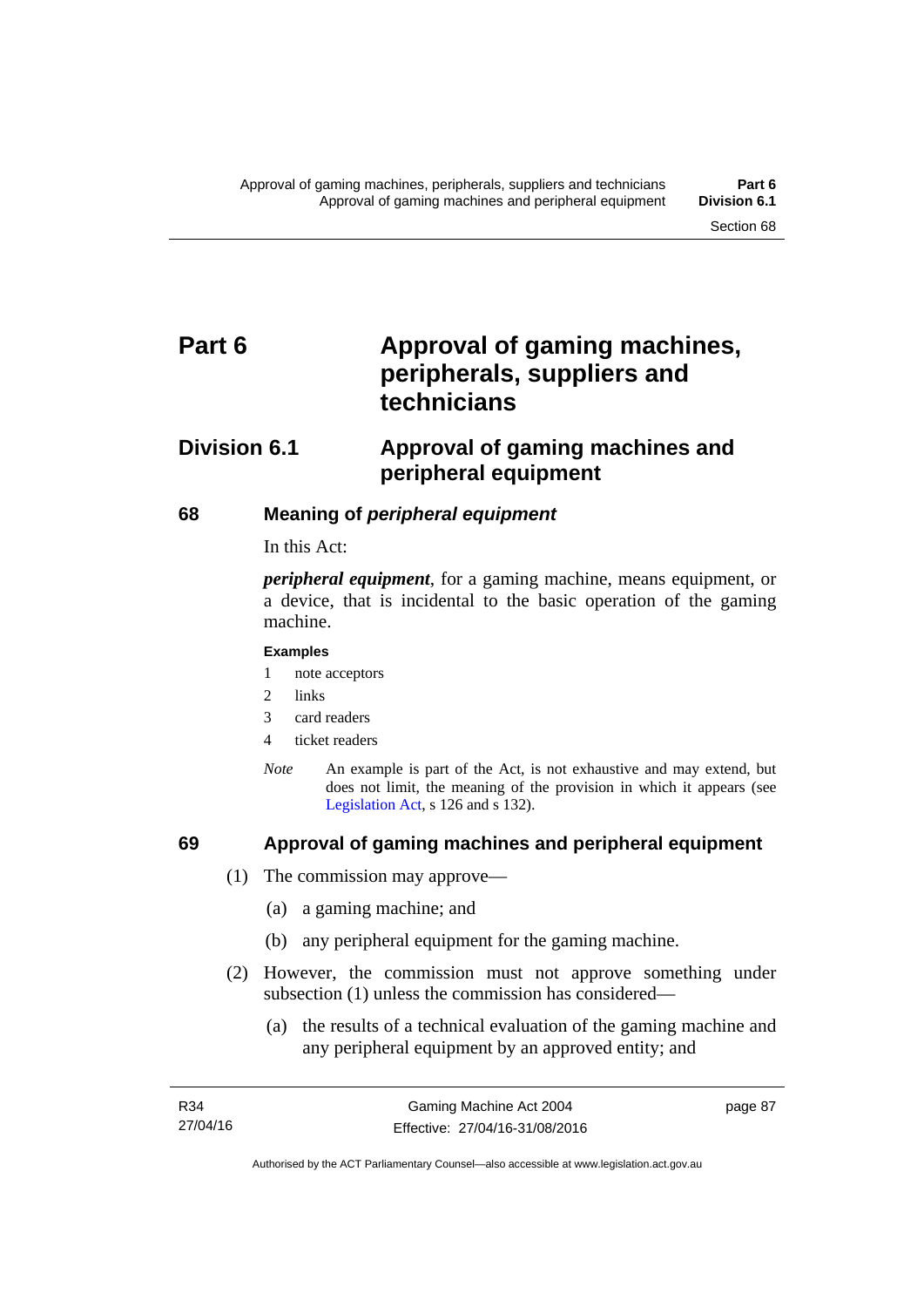- (b) any available research on the consumer protection and harm minimisation implications of the gaming machine or peripheral equipment proposed to be approved.
- (3) Also, the commission must not approve a gaming machine or peripheral equipment for a gaming machine under subsection (1) that allows the use of an audio device if the use of the device is not designed or intended primarily to assist a person with a hearing impairment.
- (4) The approval of a gaming machine or any peripheral equipment for a gaming machine is a notifiable instrument.

*Note* A notifiable instrument must be notified under the [Legislation Act](http://www.legislation.act.gov.au/a/2001-14).

(5) In this section:

*approved entity* means an entity approved (however described) under a law of a local jurisdiction about gaming machines to undertake technical evaluations for the law.

*audio device* means an earphone, earpiece, headphone, headset or any other device to convert signals from a gaming machine to audible sound delivered to the ear of a person playing the machine to the exclusion of everyone else.

# **70 Cancellation or suspension of gaming machine and peripheral equipment approval**

- (1) The commission may cancel or suspend the approval of a gaming machine or peripheral equipment if—
	- (a) the gaming machine no longer operates as designed; or
	- (b) the gaming machine no longer operates as intended.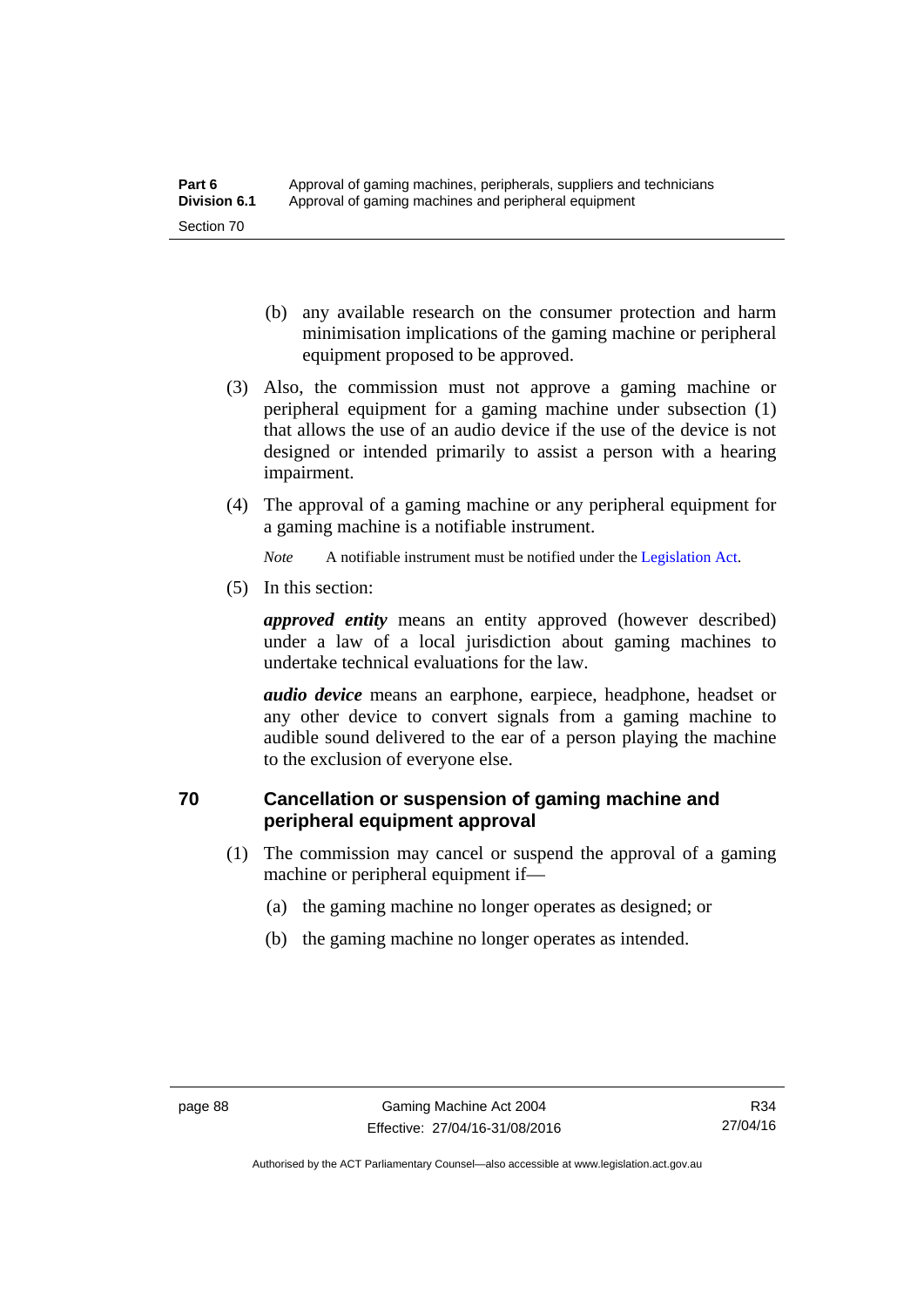(2) To remove any doubt, if the approval of a gaming machine is cancelled or suspended under this section, it applies to all gaming machines of that kind, whether or not a particular gaming machine is operating as designed or intended.

#### **Example**

A King of the Thames gaming machine stops operating in accordance with its design. The commission suspends the approval of King of the Thames gaming machines, even though not all King of the Thames gaming machines have stopped operating in accordance with their design.

- *Note* An example is part of the Act, is not exhaustive and may extend, but does not limit, the meaning of the provision in which it appears (see [Legislation Act,](http://www.legislation.act.gov.au/a/2001-14) s 126 and s 132).
- (3) A cancellation or suspension under subsection (1) is a notifiable instrument.

*Note* A notifiable instrument must be notified under the [Legislation Act](http://www.legislation.act.gov.au/a/2001-14).

#### **71 Computer cabinet access register**

- (1) A licensee must keep a register for gaming machines on authorised premises (the *computer cabinet access register*).
	- *Note* If a form is approved under the [Control Act,](http://www.legislation.act.gov.au/a/1999-46/) s 53D for a register, the form must be used.
- (2) If an approved supplier, approved technician or authorised officer opens or replaces the computer cabinet in a gaming machine on the licensed premises, the person must enter the following details in the computer cabinet access register:
	- (a) information that clearly identifies the gaming machine, including the machine's serial number;
	- (b) the date when the computer cabinet was opened or replaced;
	- (c) a description of why the computer cabinet was opened or replaced;
	- (d) the new computer cabinet seal number that was applied;

page 89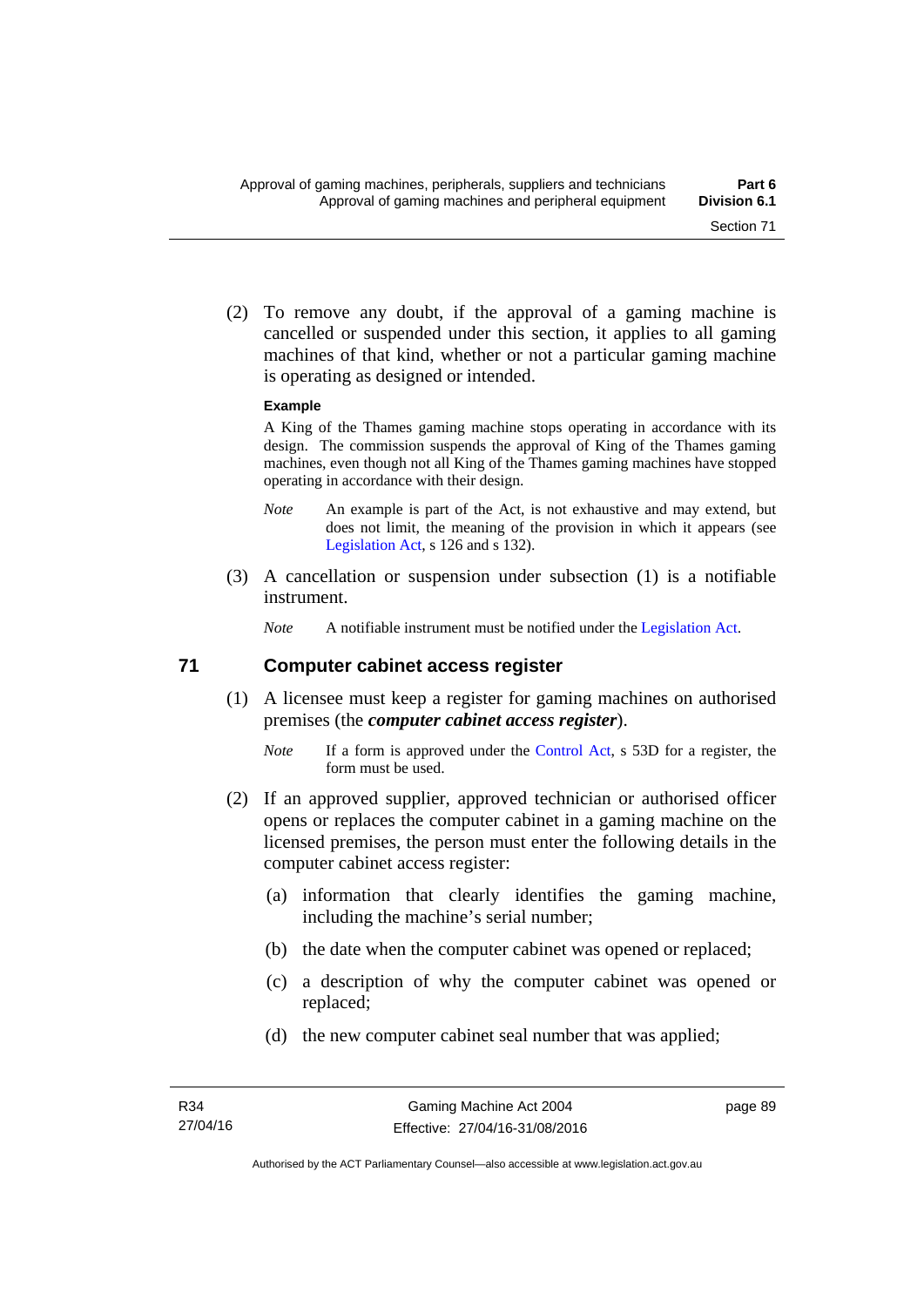| Part 6       | Approval of gaming machines, peripherals, suppliers and technicians |
|--------------|---------------------------------------------------------------------|
| Division 6.2 | Approved suppliers                                                  |
| Section 72   |                                                                     |

- (e) if the person who opens the computer cabinet is an approved supplier or approved technician—the person's name and signature;
- (f) if the person who opens the computer cabinet is an authorised officer—the person's name and signature;
- (g) the licensee's name and signature;
- (h) any other information prescribed by regulation.

# **Division 6.2 Approved suppliers**

## **72 Application and approval as supplier**

- (1) A person may apply in writing for approval as a supplier.
	- *Note 1* If a form is approved under the [Control Act,](http://www.legislation.act.gov.au/a/1999-46) s 53D for an application, the form must be used.
	- *Note* 2 A fee may be determined under s 177 for this provision.
- (2) The commission may approve the person as a supplier if satisfied that—
	- (a) the person sells, installs or maintains gaming machines, peripheral equipment for gaming machines or systems (including a CMS) designed for use with gaming machines; and
	- (b) for an individual—the individual is an eligible person; and
	- (c) for a corporation—each influential person for the corporation is an eligible person; and
	- (d) the person has not, in the last 12 months, provided false or misleading information in an application under subsection (1); and
	- (e) the person satisfies any other requirement prescribed by regulation.

R34 27/04/16

Authorised by the ACT Parliamentary Counsel—also accessible at www.legislation.act.gov.au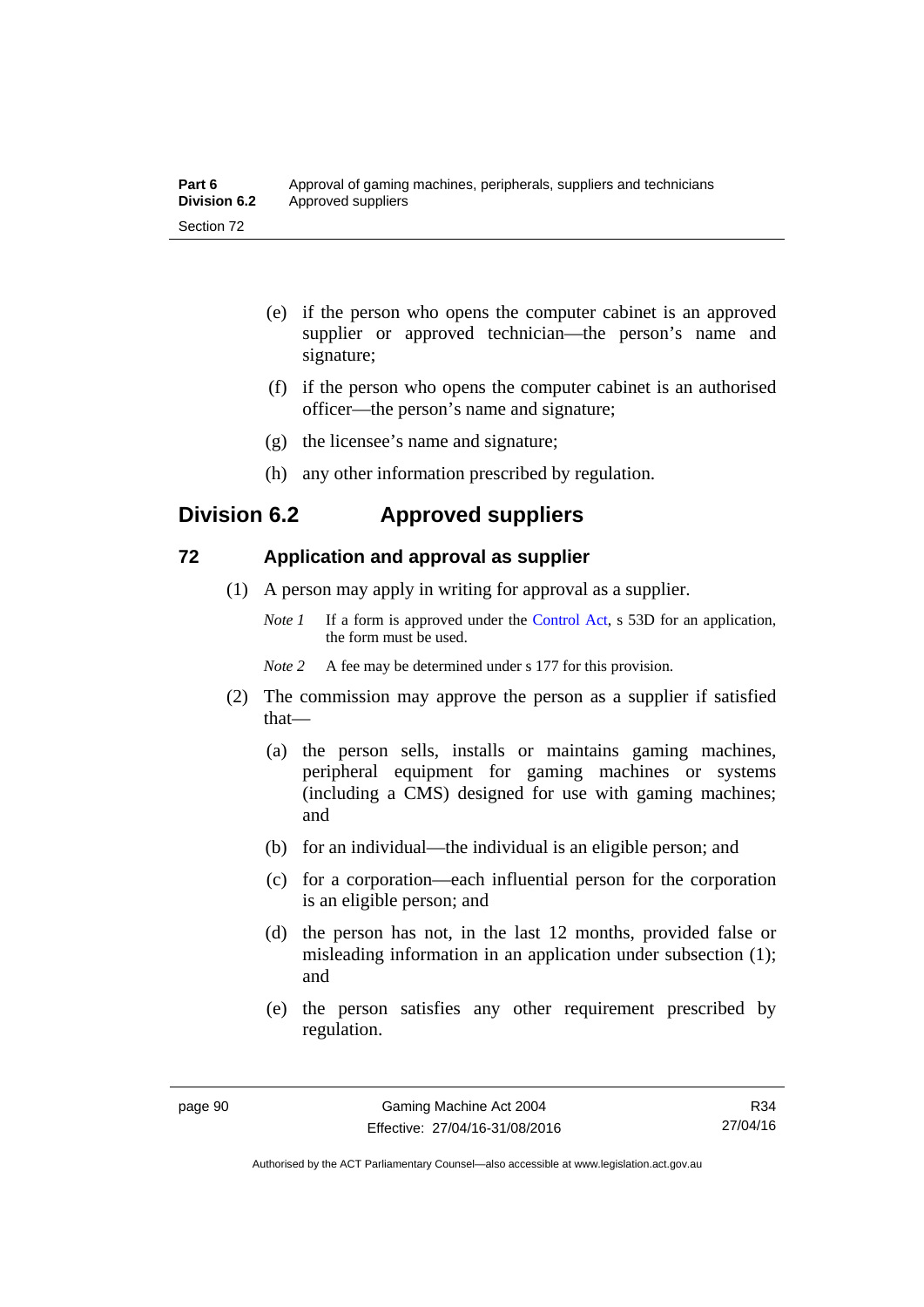(3) If the commission approves a person as a supplier, the commission must give the person a certificate stating that the person is an approved supplier.

#### **73 Giving copy of certificate about approved supplier**

- (1) This section applies if an approved supplier tells the commission, in writing, about the loss, theft or destruction of a certificate given to the person under section 72 (3).
- (2) The commission may, by written notice given to the supplier, require the supplier to give the commission, within a stated period and in a stated form, a statement confirming, and explaining the circumstances of, the loss, theft or destruction.
- (3) If the commission is satisfied that the certificate has been lost, stolen or destroyed, the commission may give a replacement to supplier.

*Note* A fee may be determined under s 177 for this provision.

## **73A Cancellation etc of supplier's approval**

- (1) This section applies if—
	- (a) the commission stops being satisfied that the supplier meets the conditions for approval stated in section 72 (2); or
	- (b) the commission is satisfied that the supplier has contravened this Act.
- (2) In subsection (1) (b), a reference to a *contravention* of this Act includes a reference to the following:
	- (a) a contravention of the [Criminal Code](http://www.legislation.act.gov.au/a/2002-51), part 2.4 (Extensions of criminal responsibility) in relation to an offence against this Act or otherwise in relation to this Act;
	- (b) a contravention of the [Criminal Code](http://www.legislation.act.gov.au/a/2002-51) in relation to a document completed, kept or given, or required to be completed, kept or given, under or in relation to this Act;

page 91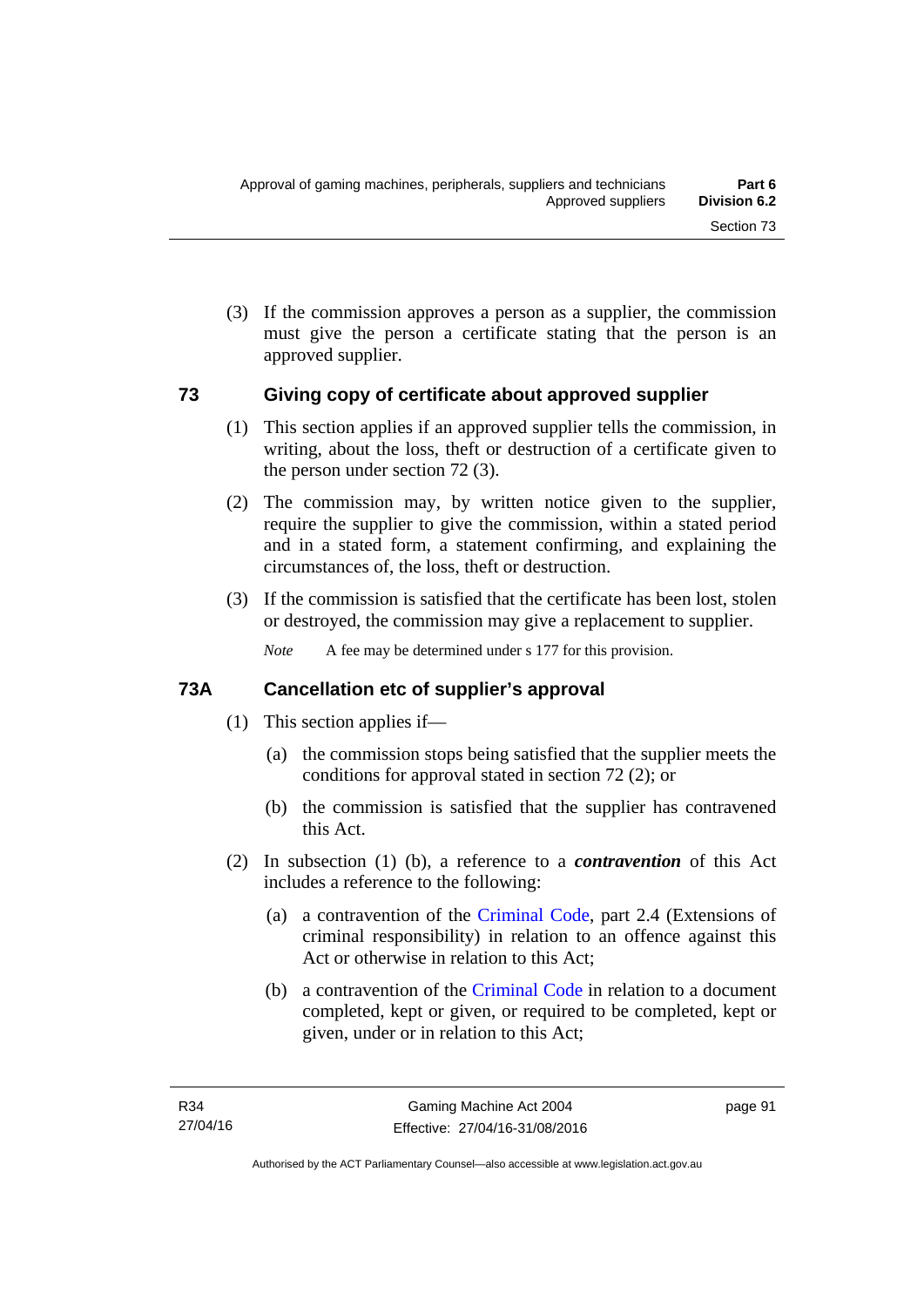- (c) a contravention of the [Criminal Code](http://www.legislation.act.gov.au/a/2002-51) in relation to anything done, or not done, under or in relation to this Act.
- (3) The commission may, by written notice given to the approved supplier—
	- (a) cancel the supplier's approval; or
	- (b) suspend the supplier's approval; or
	- (c) reprimand the supplier.
- (4) In considering whether to take action under this section, the commission must consider the following:
	- (a) whether action has been taken against the approved supplier under this section before;
	- (b) the seriousness of any contravention of this Act;
	- (c) the likelihood of further action needing to be taken against the supplier;
	- (d) the public benefit of suppliers being regulated under this Act.
- (5) The commission may also consider any other relevant matter.

# **Division 6.3 Approved technicians**

#### **74 Application for approval as technician**

- (1) An individual may apply in writing for approval as a technician for 1 or more suppliers.
	- *Note 1* If a form is approved under the [Control Act,](http://www.legislation.act.gov.au/a/1999-46) s 53D for an application, the form must be used.
	- *Note* 2 A fee may be determined under s 177 for this provision.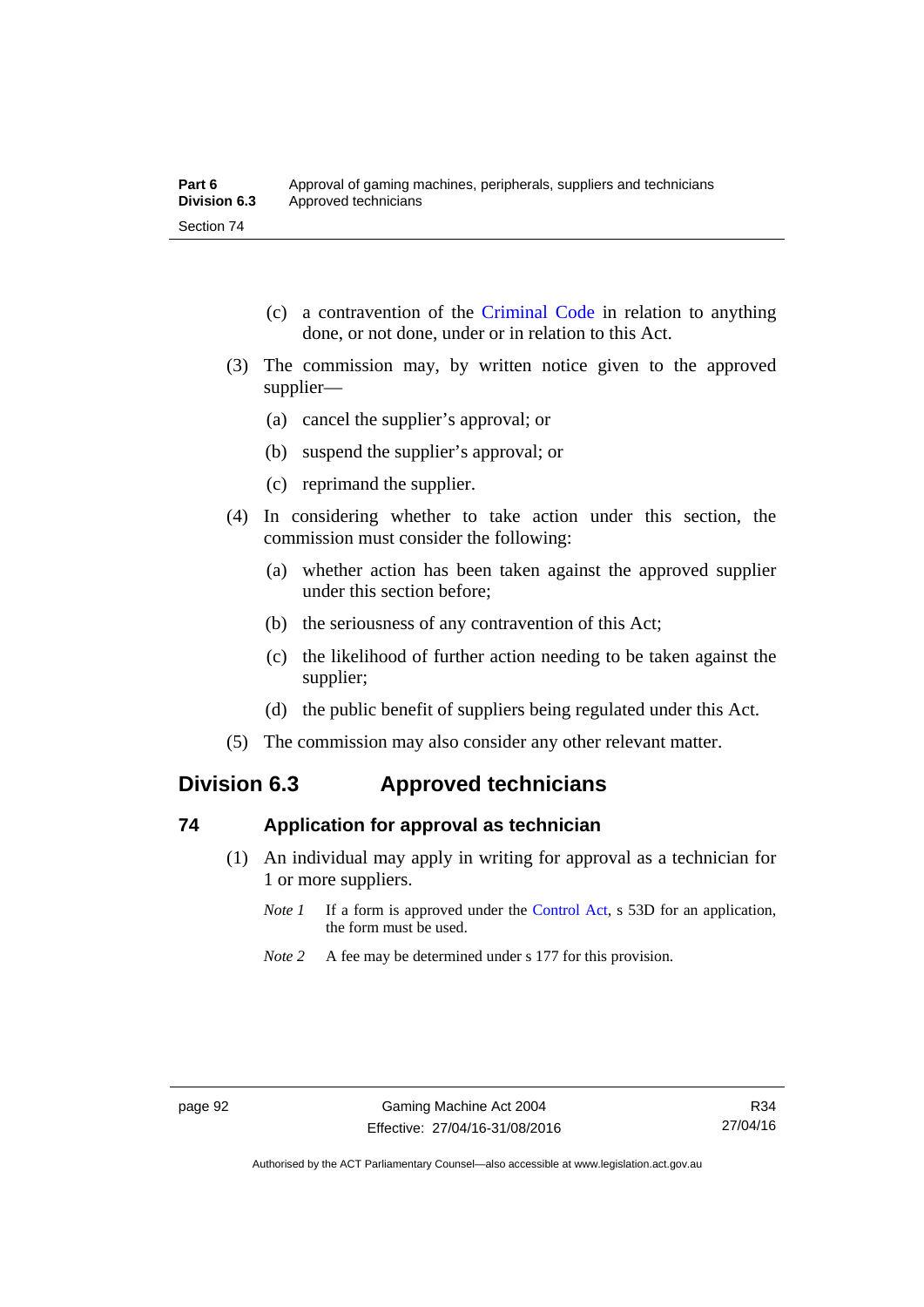- (2) The application must be accompanied by—
	- (a) a statement by each approved supplier for which the applicant is applying for approval that—
		- (i) the supplier is satisfied that the applicant is competent to exercise the functions of an approved technician; and
		- (ii) the supplier employs, or has offered to employ, the applicant as a technician; and
	- (b) if the applicant is an approved supplier and is applying for approval to be a technician for his or her own business—a statement to that effect; and
	- (c) an undertaking by the applicant to—
		- (i) ask the police to check the applicant's criminal record using the applicant's fingerprints; and
		- (ii) authorise the police to report the results of the check to the commission; and
	- (d) 4 recent passport-size photographs of the applicant.

#### **75 Approval of technicians**

- (1) The commission may, on application under section 74, approve the applicant as a technician for 1 or more suppliers if satisfied that—
	- (a) the applicant is qualified to exercise the functions of an approved technician; and
	- (b) the applicant has not, in the last 12 months, provided false or misleading information in an application under section 74; and
	- (c) either—
		- (i) the applicant is employed, or will be employed, by each supplier; or
		- (ii) the applicant is an approved supplier; or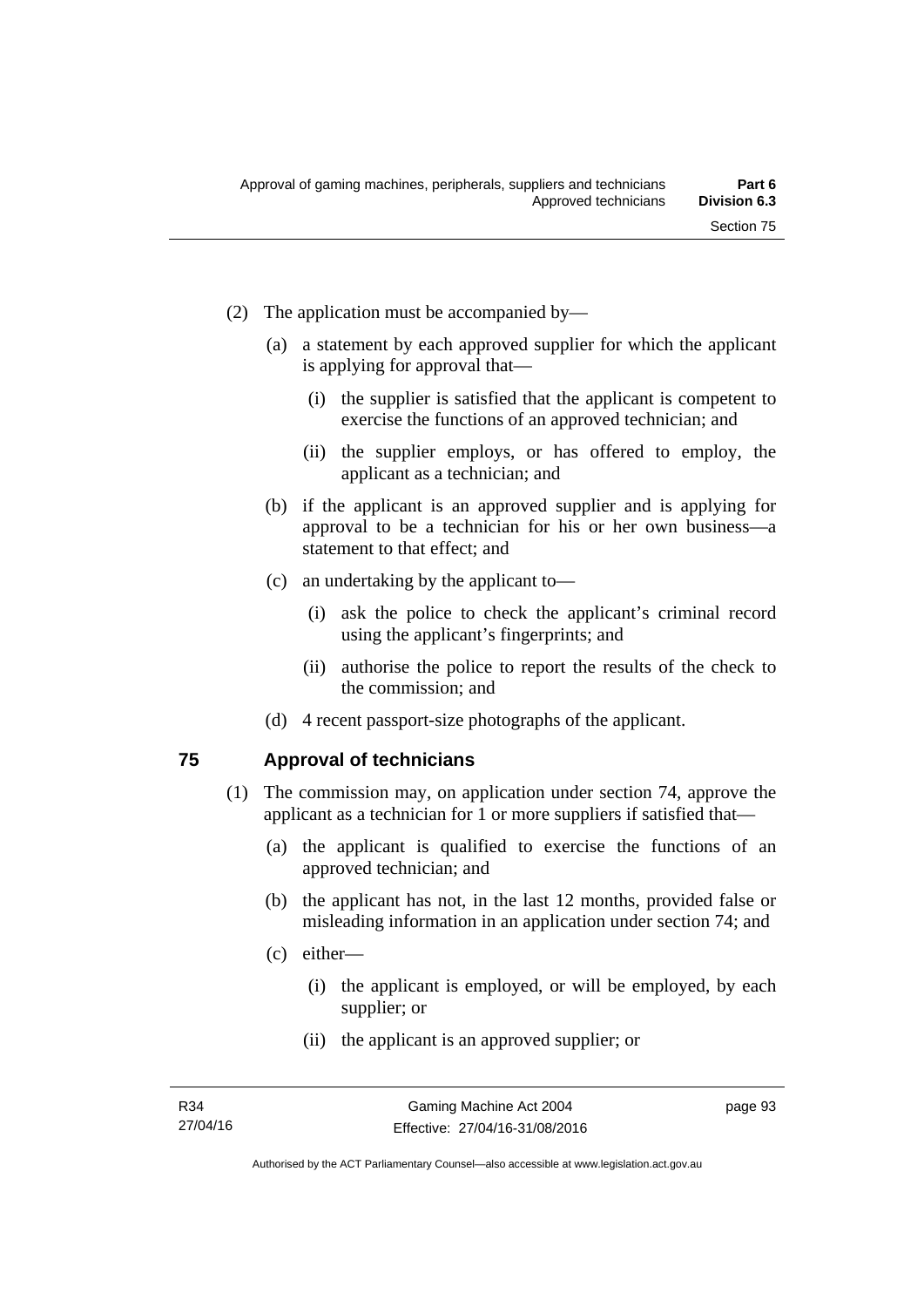- (iii) the applicant is employed, or will be employed, by each supplier and is an approved supplier.
- (2) An approval is for 3 years.
- (3) If a short-term approval is in force in relation to the applicant, the approval under this section starts when the short-term approval under section 76 began.

#### **Example**

Jo was given a short-term approval as a technician on 1 January 2005 before the results of her police check came through. Her results were satisfactory and she was approved as a technician on 25 February 2005. Her approval ends on 1 January 2007.

- (4) A person is *qualified* to exercise the functions of an approved technician for a supplier if the person—
	- (a) is an individual; and
	- (b) is competent to maintain gaming machines supplied by the supplier; and
	- (c) is an eligible person; and
	- (d) satisfies any requirement prescribed by regulation.
- (5) To remove any doubt, an approved supplier may be approved as a technician under this section for themselves as supplier, another supplier or both.

#### **76 Short-term approval of technicians**

- (1) This section applies to a person who has applied for approval as a technician if—
	- (a) the commission has not received the results of the police check of the person's criminal record; but
	- (b) the commission would approve the person if the results of the police check did not show that the person was not an eligible person.

R34 27/04/16

Authorised by the ACT Parliamentary Counsel—also accessible at www.legislation.act.gov.au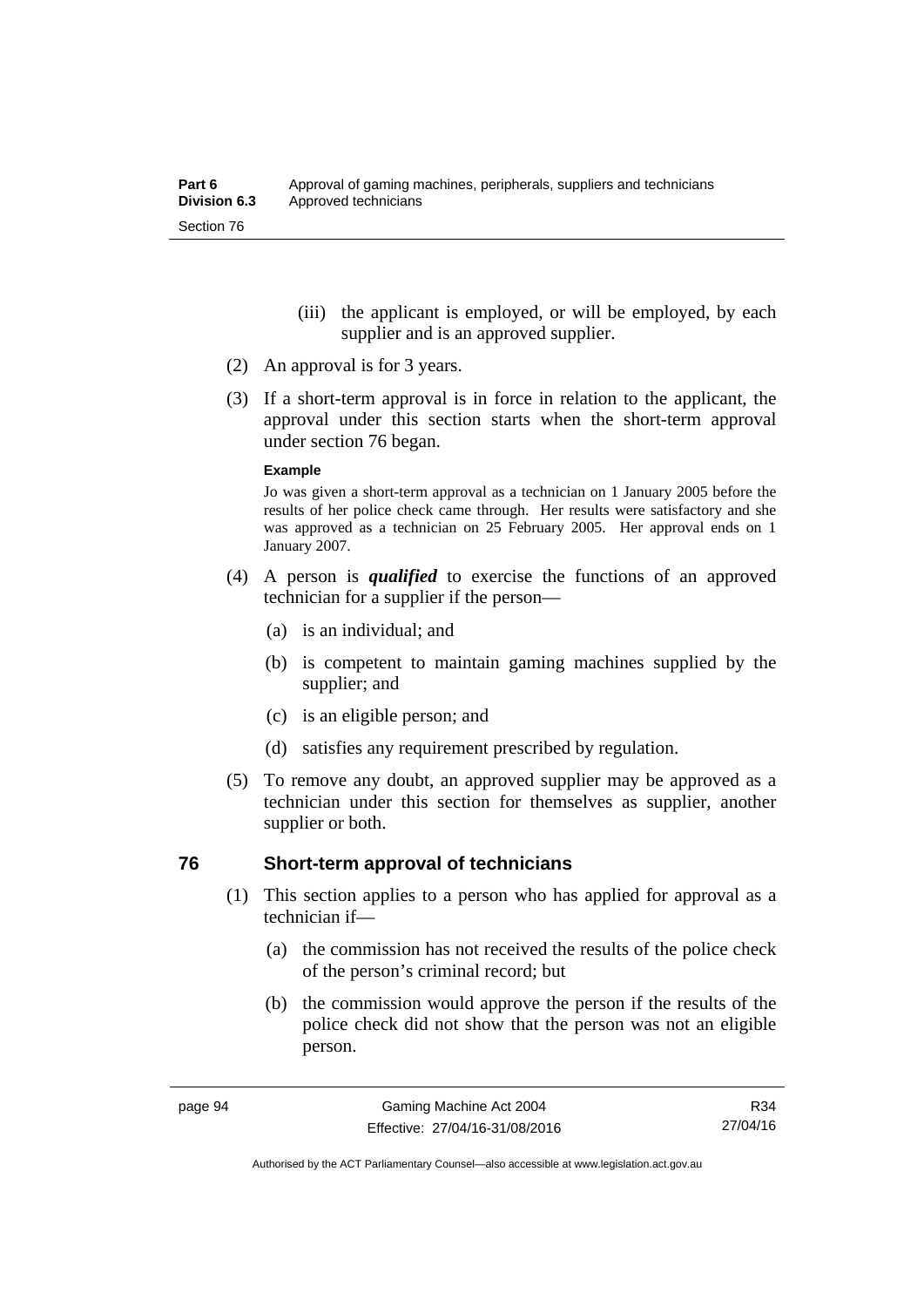- (2) The commission may approve the applicant as a technician.
- (3) An approval under this section (a *short-term approval*) is for 6 months, and cannot be renewed.

#### **77 Ending short-term approvals**

- (1) This section applies to a person if—
	- (a) the person has a short-term approval as a technician; and
	- (b) the commission receives the results of the police check of the person's criminal record; and
	- (c) after considering the results of the police check, the commission is satisfied that the person is not an eligible person.
- (2) The commission must, by written notice given to the technician—
	- (a) refuse the person's application for approval as a technician; and
	- (b) cancel the person's short-term approval as a technician.

#### **78 Transfer etc of technician's approval**

- (1) On written application by an approved technician, the commission may—
	- (a) approve the technician for another supplier (the *new supplier*); or
	- (b) transfer the approval of the technician from 1 supplier to another (the *new supplier*).
	- *Note 1* If a form is approved under the [Control Act,](http://www.legislation.act.gov.au/a/1999-46) s 53D for an application, the form must be used.
	- *Note 2* A fee may be determined under s 177 for this provision.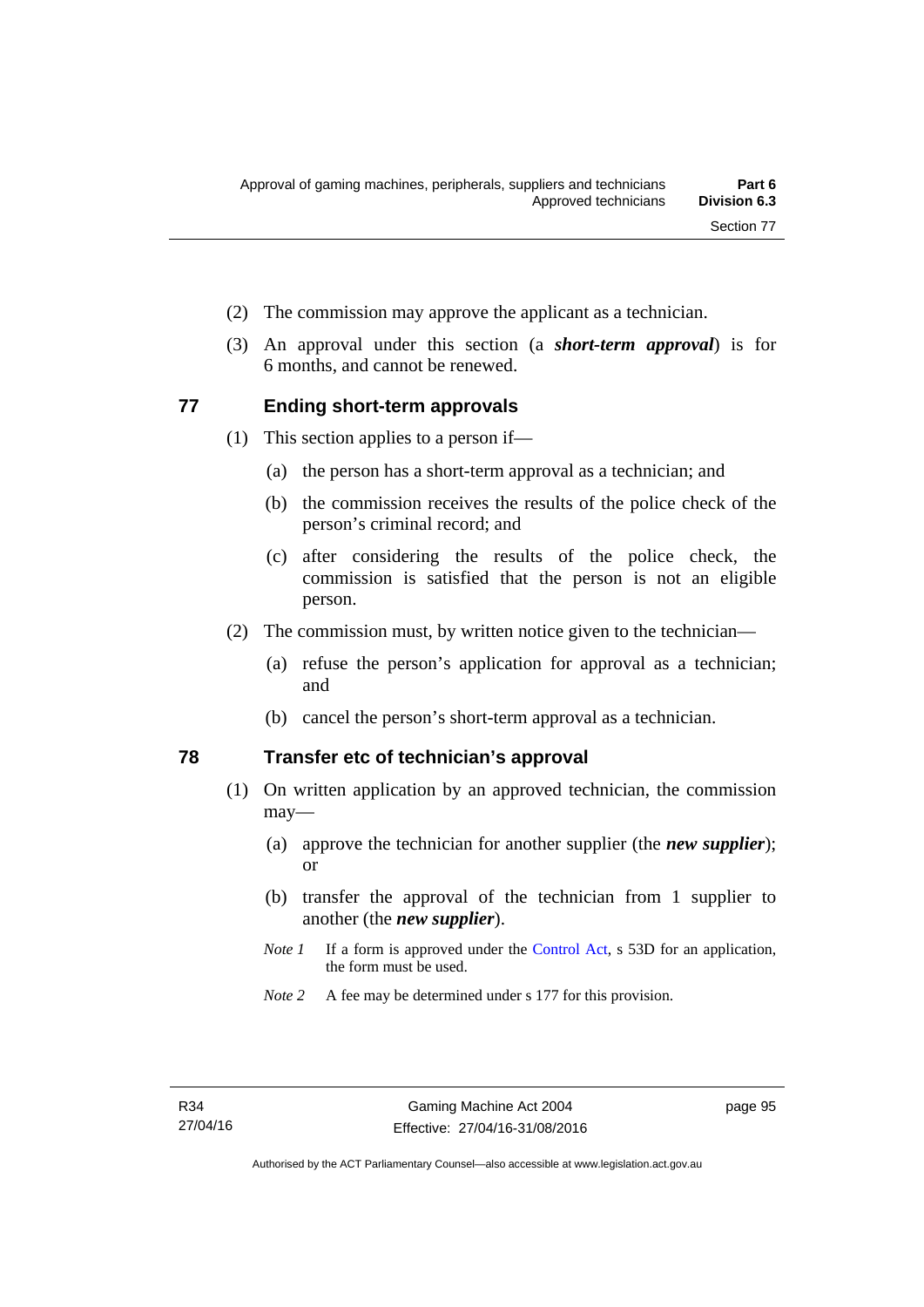(2) The application must be accompanied by a written statement by the new supplier stating that the supplier employs, or has offered to employ, the applicant as a technician.

#### **79 Cancellation etc of technician's approval**

- (1) This section applies if—
	- (a) the commission stops being satisfied that an approved technician is qualified to exercise the functions of an approved technician for each supplier for whom the technician is approved; or
	- (b) the approved technician is not an approved supplier and is not employed by an approved supplier; or
	- (c) the commission is satisfied that the technician has contravened this Act.
- (2) In subsection (1) (c), a reference to a *contravention* of this Act includes a reference to the following:
	- (a) a contravention of the [Criminal Code](http://www.legislation.act.gov.au/a/2002-51), part 2.4 (Extensions of criminal responsibility) in relation to an offence against this Act or otherwise in relation to this Act:
	- (b) a contravention of the [Criminal Code](http://www.legislation.act.gov.au/a/2002-51) in relation to a document completed, kept or given, or required to be completed, kept or given, under or in relation to this Act;
	- (c) a contravention of the [Criminal Code](http://www.legislation.act.gov.au/a/2002-51) in relation to anything done, or not done, under or in relation to this Act.
- (3) The commission may, by written notice given to the approved technician—
	- (a) cancel the technician's approval; or
	- (b) suspend the technician's approval; or
	- (c) reprimand the technician.

Authorised by the ACT Parliamentary Counsel—also accessible at www.legislation.act.gov.au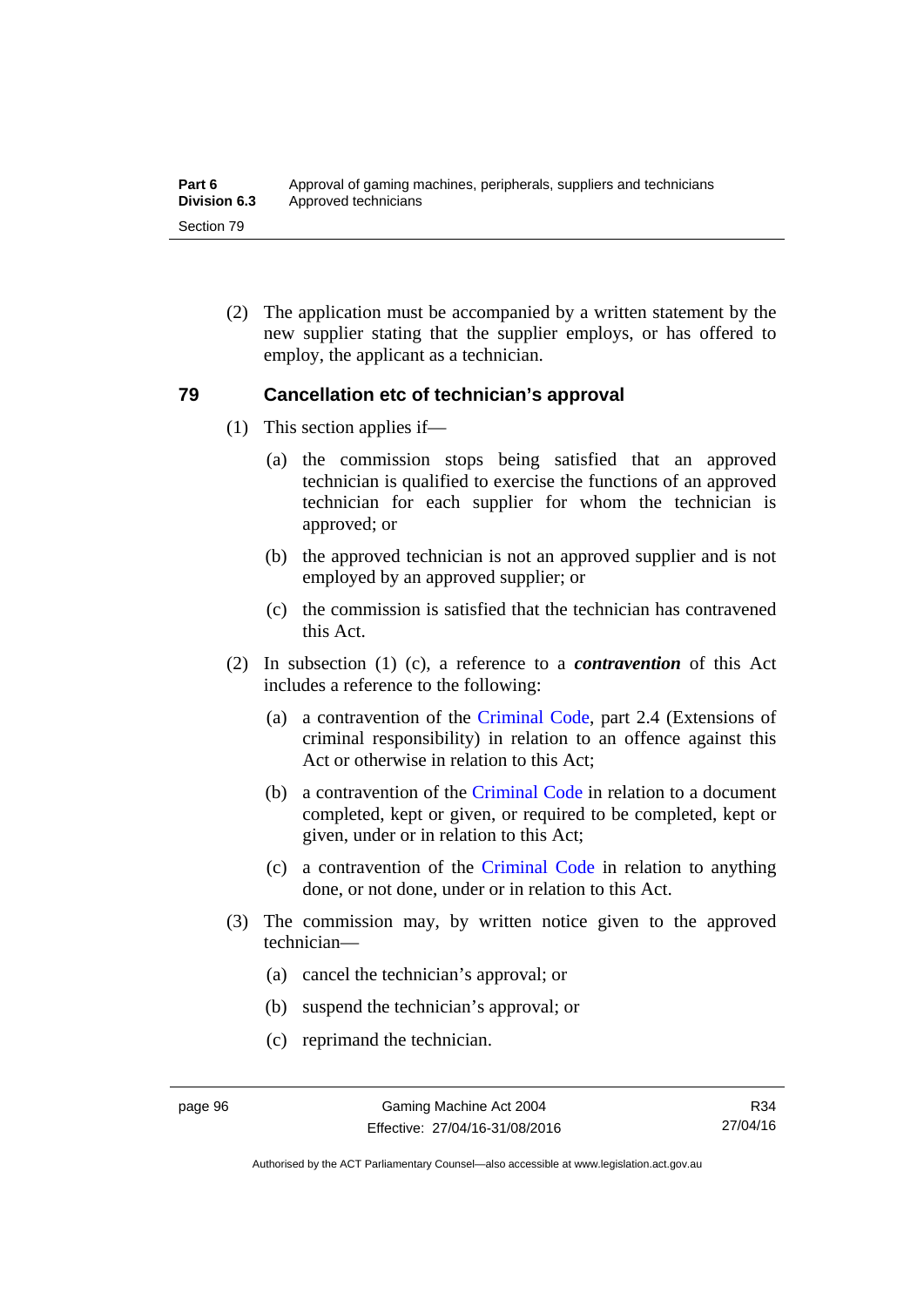- (4) In considering whether to take action under this section, the commission must consider the following:
	- (a) whether action has been taken against the approved technician under this section before;
	- (b) the seriousness of any contravention of this Act;
	- (c) the likelihood of further action needing to be taken against the technician;
	- (d) the public benefit of technicians being regulated under this Act.
- (5) The commission may also consider any other relevant matter.
- (6) In this section:

*approved supplier*—a person is not an *approved supplier* if the person's approval as a supplier is suspended.

*qualified*, to exercise the functions of an approved technician—see section 75 (4).

### **80 Certificates and identity cards for approved technicians**

- (1) This section applies if the commission approves a technician under section 75 (Approval of technicians) or section 76 (Short-term approval of technicians).
- (2) The commission must give—
	- (a) a certificate (the technician's *approval certificate*) to each approved supplier for the technician containing details of the approval; and
	- (b) an identity card to the approved technician containing details of the approval.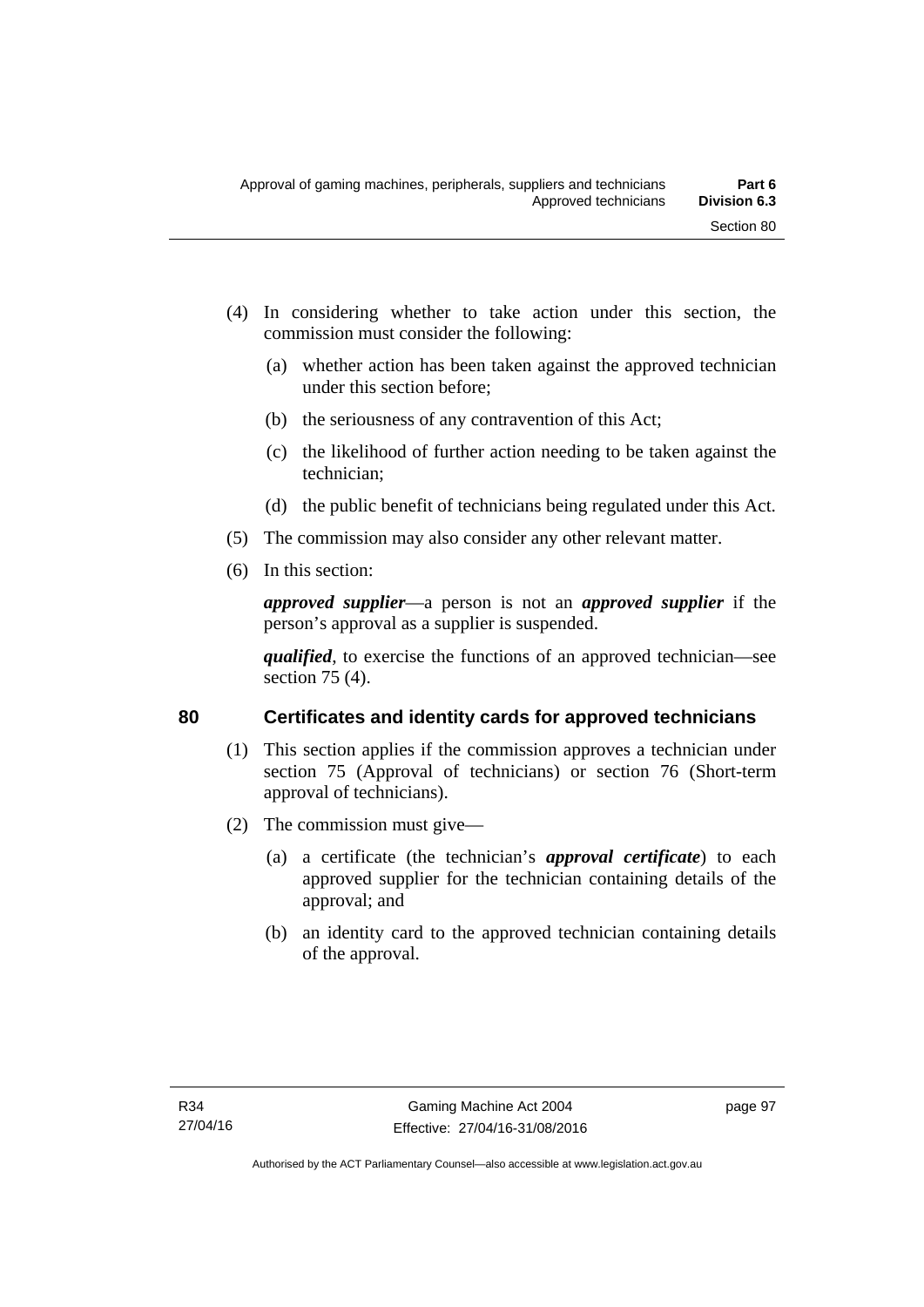#### **81 Giving copy of certificate about approved technician or identity card**

- (1) This section applies if an approved supplier or approved technician tells the commission, in writing, about the loss, theft or destruction of a certificate or identity card given to the person under section 80.
- (2) The commission may, by written notice given to the person, require the person to give the commission, within a stated period and in a stated form, a statement confirming, and explaining the circumstances of, the loss, theft or destruction.
- (3) If the commission is satisfied that the certificate or identity card has been lost, stolen or destroyed, the commission may give a replacement to the person.

*Note* A fee may be determined under s 177 for this provision.

#### **82 Notice by supplier if technician no longer employed**

- (1) This section applies if—
	- (a) a supplier is the supplier for an approved technician; and
	- (b) the supplier stops employing the technician.
- (2) The supplier must tell the commission in writing that the supplier no longer employs the technician within 1 week after the day the supplier stops employing the technician.

Maximum penalty: 5 penalty units.

(3) An offence against this section is a strict liability offence.

#### **83 Return of approval certificates and identity cards for approved technicians**

- (1) This section applies if—
	- (a) a technician's approval expires or is cancelled or suspended; or
	- (b) a technician stops working for an approved supplier.

R34 27/04/16

Authorised by the ACT Parliamentary Counsel—also accessible at www.legislation.act.gov.au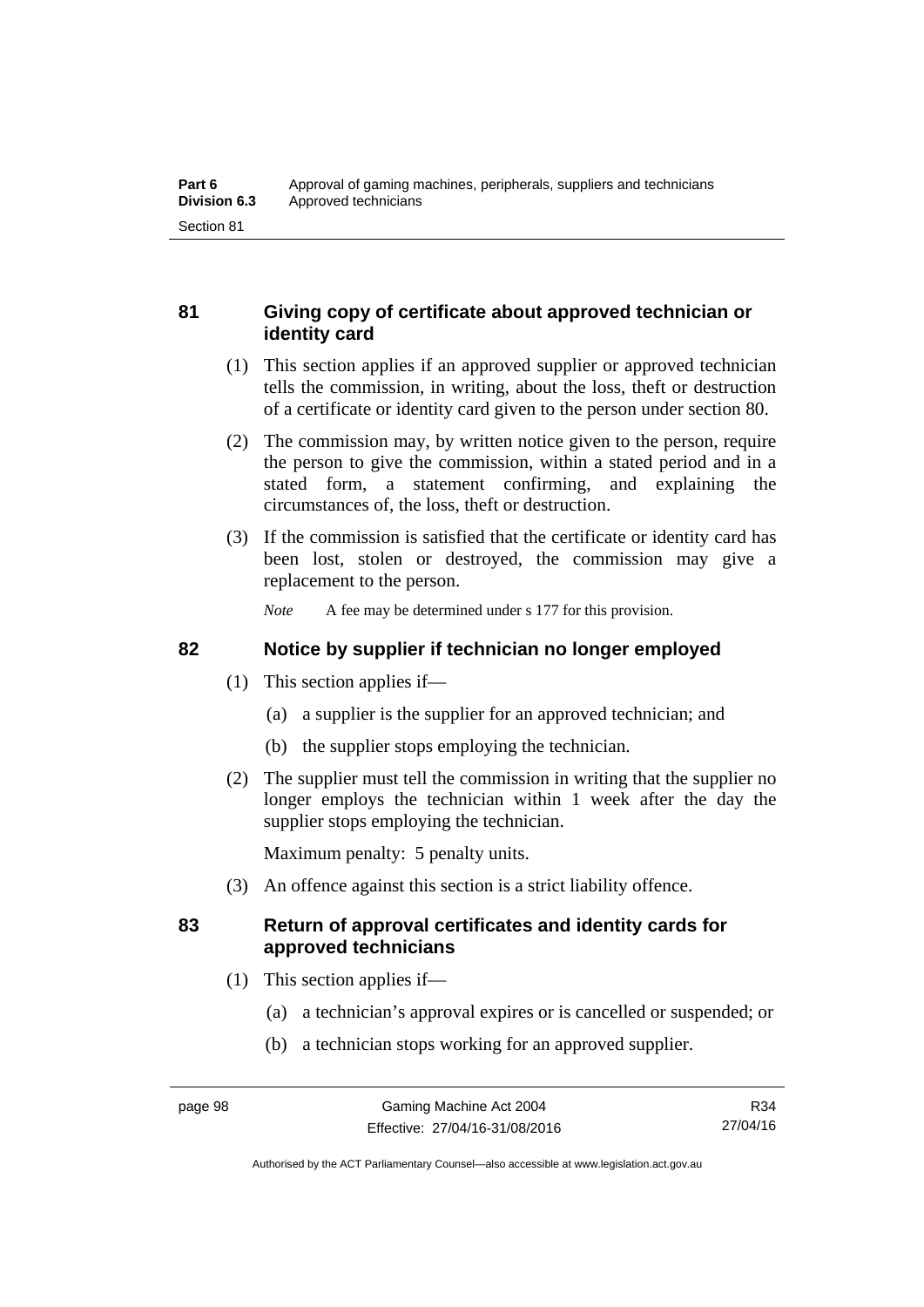- (2) The supplier must return the technician's approval certificate to the commission within 1 week after—
	- (a) the day the technician's approval expires; or
	- (b) the day the technician is given notice of the cancellation or suspension; or
	- (c) the day the approved technician stops working for the supplier.

Maximum penalty: 5 penalty units.

- (3) The technician must return the technician's identity card to the commission within 1 week after—
	- (a) the day the technician's approval expires; or
	- (b) the day the technician is given notice of the cancellation or suspension; or
	- (c) the day the technician no longer works for at least 1 supplier.

Maximum penalty: 5 penalty units.

(4) Strict liability applies to an offence against this section.

#### **84 Renewal of technician's approval**

- (1) An approved technician may apply to the commission for renewal of his or her approval no later than 1 month, and no earlier than 3 months, before the approval expires.
	- *Note* If a form is approved under the [Control Act,](http://www.legislation.act.gov.au/a/1999-46) s 53D for an application, the form must be used.
- (2) The application must be accompanied by an undertaking by the applicant to—
	- (a) ask the police to check the applicant's criminal record using the applicant's fingerprints; and
	- (b) authorise the police to report the results of the check to the commission.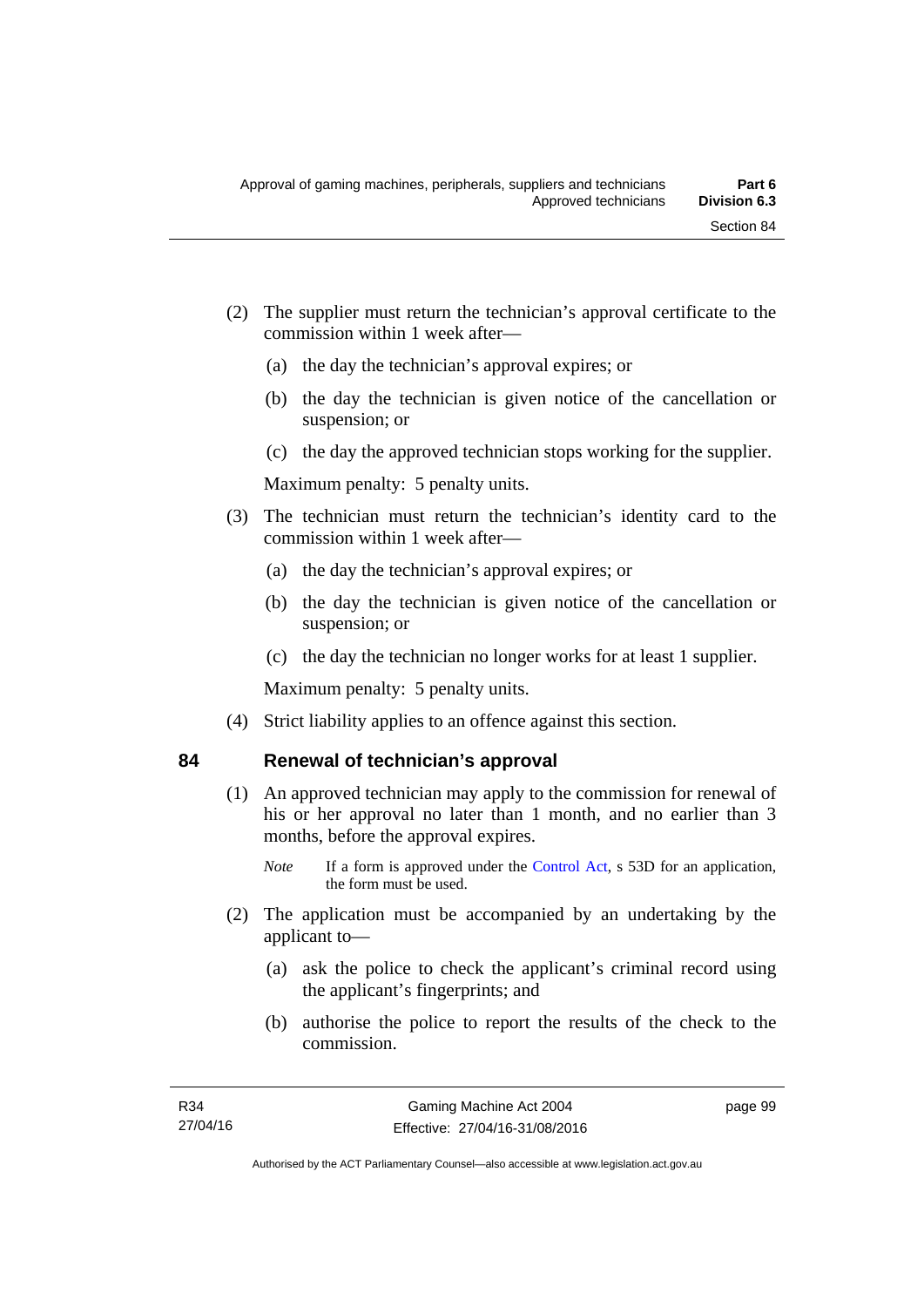- (3) On application under this section, the commission must renew the approval if satisfied that it would approve the applicant if the application were an application for initial approval.
- (4) The renewal of the approval begins on the day after the approval being renewed expires.
- (5) An approval that is suspended may be renewed, but the renewed approval is suspended until the end of the suspension.

page 100 Gaming Machine Act 2004 Effective: 27/04/16-31/08/2016

R34 27/04/16

Authorised by the ACT Parliamentary Counsel—also accessible at www.legislation.act.gov.au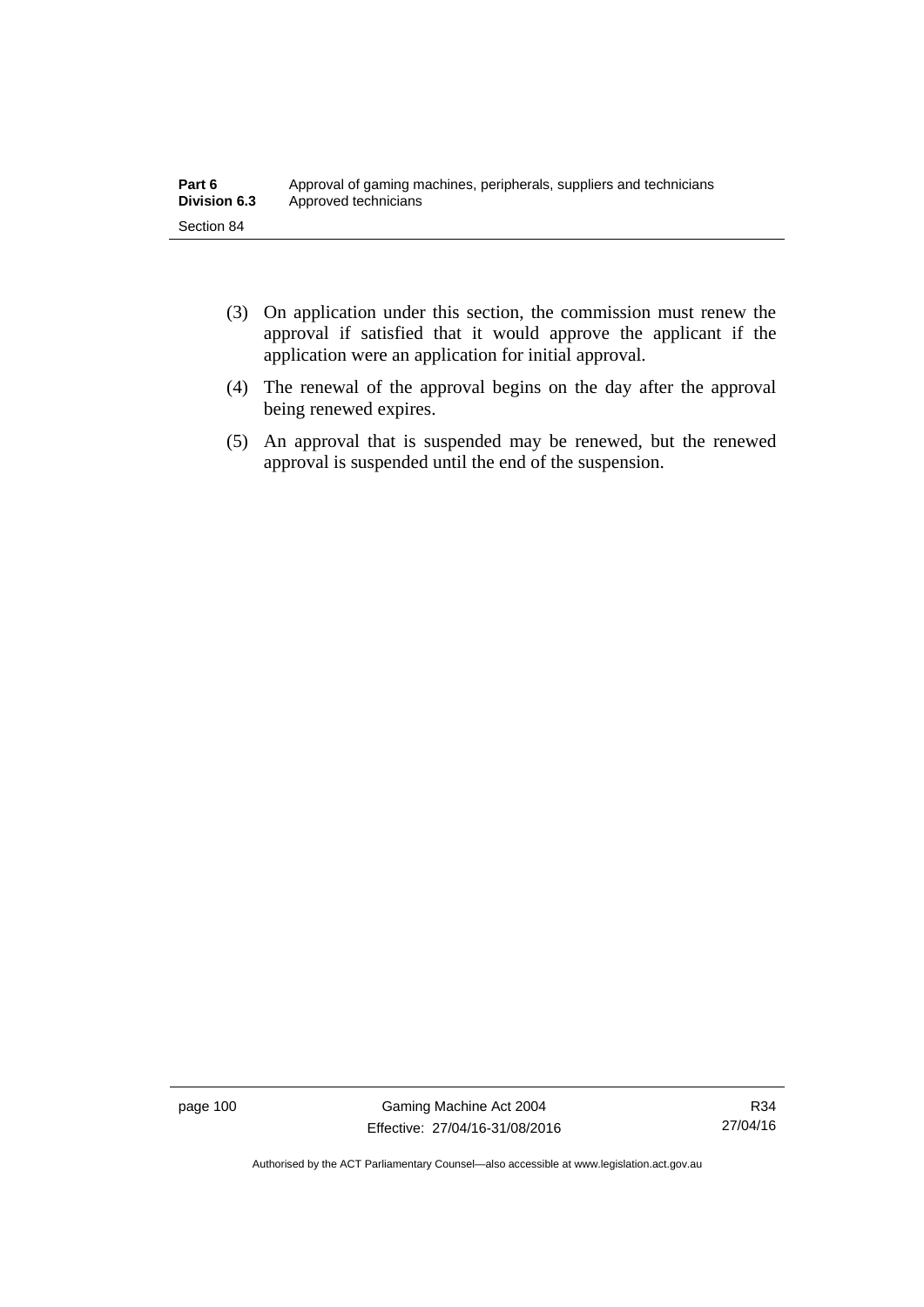# **Part 6A Gaming machine dealings**

# **Division 6A.1 Gaming machine dealings**

### **97 Control procedures**

- (1) A person's control procedures for gaming machines and peripheral equipment must include operational details (including who is responsible) for each of the following:
	- (a) accounting and record keeping in relation to the gaming machines and peripheral equipment;
	- (b) access to and handling of cash in relation to the gaming machines;
	- (c) payment of winnings;
	- (d) access control to the gaming machines and peripheral equipment;
	- (e) security of the gaming machines and peripheral equipment;
	- (f) security of cash, records and keys in relation to the gaming machines;
	- (g) job descriptions (including responsibilities) of people operating and doing accounting and record keeping in relation to the gaming machines and peripheral equipment;
	- (h) any marketing and promotion of the gaming machines.
- (2) A person may change the person's control procedures by written notice given to the commission.
- (3) A regulation may make provision in relation to control procedures.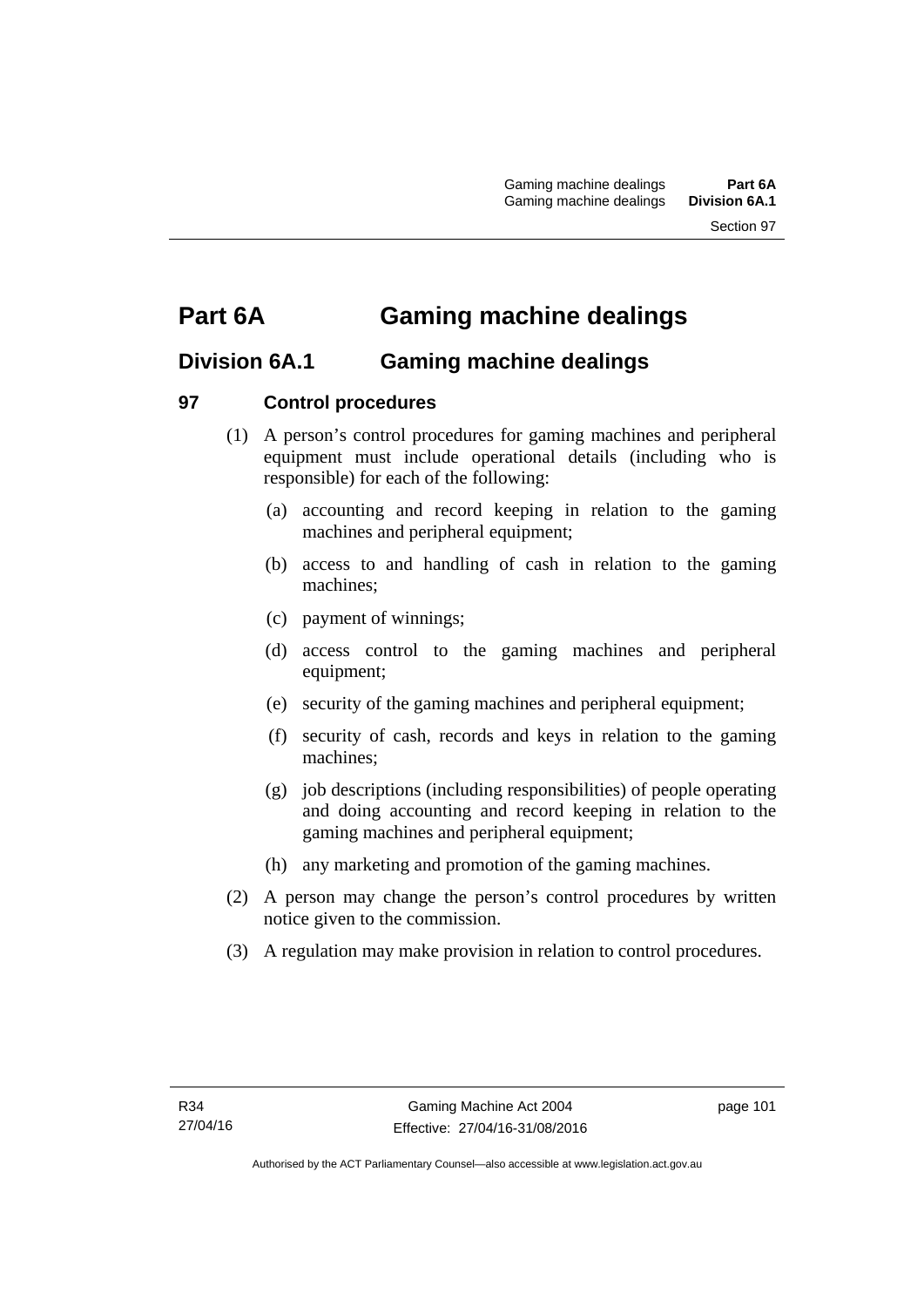### **98 Acquisition of gaming machines and peripheral equipment—general**

- (1) A person commits an offence if—
	- (a) the person intentionally acquires a gaming machine; and

*Note Acquire*—see the dictionary.

 (b) the person does not have a licence and an authorisation certificate allowing the operation of the gaming machine at the person's premises.

Maximum penalty: 100 penalty units, imprisonment for 1 year or both.

- (2) However, a person does not commit an offence against subsection (1) if—
	- (a) the person has been appointed as an external administrator for a licensee; and
	- (b) the commission has received written notice of the person's appointment, and any additional information requested by the commission, under section 110A (Appointment of external administrator).
- (3) A licensee commits an offence if—
	- (a) the licensee intentionally acquires a gaming machine or peripheral equipment for a gaming machine; and
	- (b) the gaming machine or peripheral equipment is not approved under section 69 (Approval of gaming machines and peripheral equipment).

Maximum penalty: 100 penalty units, imprisonment for 1 year or both.

Authorised by the ACT Parliamentary Counsel—also accessible at www.legislation.act.gov.au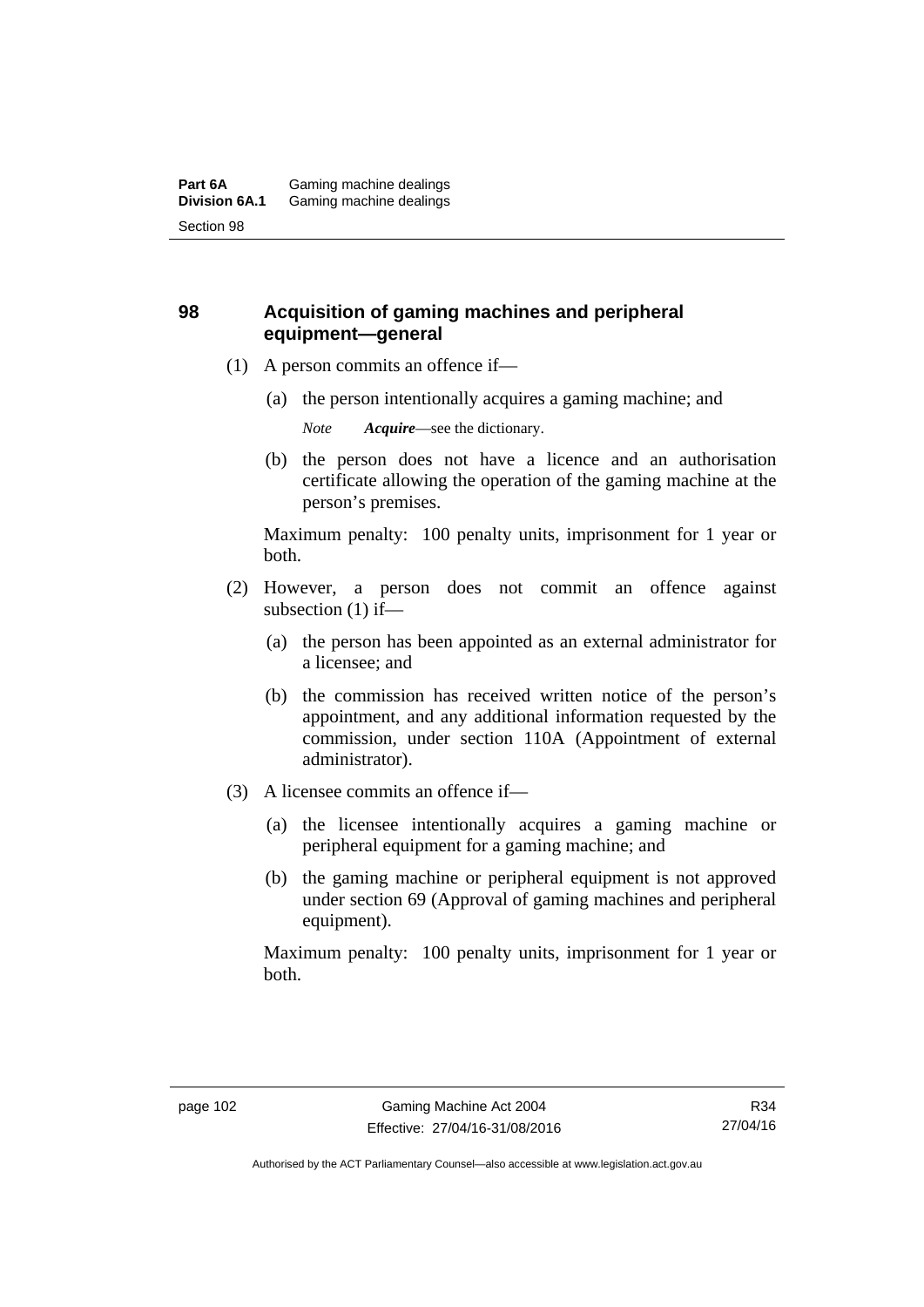- (4) A licensee commits an offence if the licensee—
	- (a) intentionally acquires a gaming machine for authorised premises; and
	- (b) does not hold an authorisation for the gaming machine.

Maximum penalty: 100 penalty units, imprisonment for 1 year or both.

(5) In this section:

*external administrator*—see section 105A.

#### **99 Acquisition of authorisations and gaming machines notification**

- (1) This section applies if a licensee intends to acquire—
	- (a) an authorisation for a gaming machine for authorised premises; or
	- (b) a gaming machine for authorised premises.
- (2) The licensee must notify the commission about the proposed acquisition.
	- *Note 1* The acquisition of an authorisation or gaming machine is a notifiable action (see pt 13A and sch 2).
	- *Note* 2 It is a condition of a licence that the licensee give the commission written notice of the details of a gaming machine installed on authorised premises within 3 days after the day the gaming machine is installed or the commission gives the licensee a notice under s 124 (see s 45). It is also a condition of a licence that the licensee not allow the gaming machine to be operated on the authorised premises until the notice under s 45 has been given to the commission (see s 46).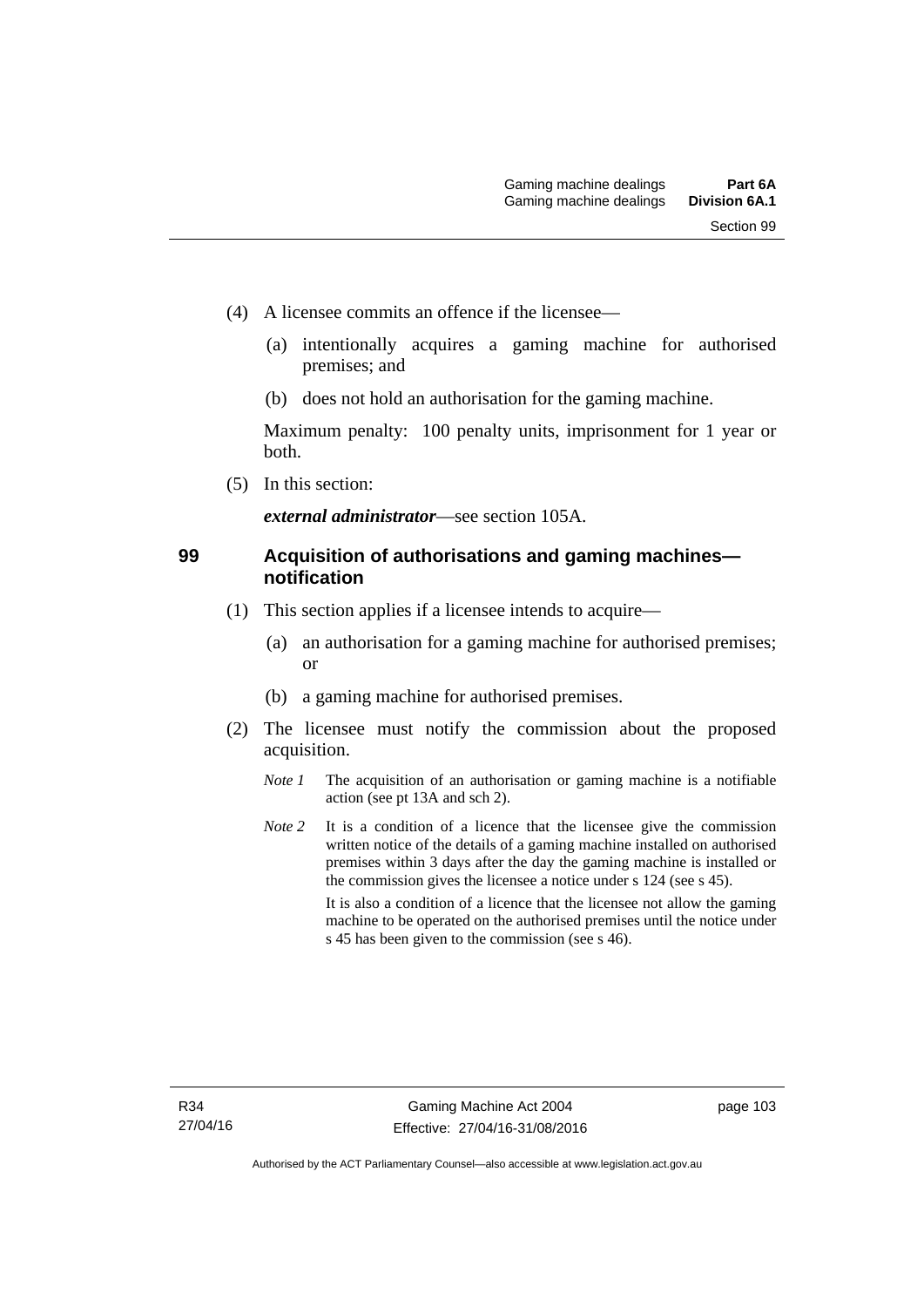#### **100 Acquisition of gaming machines—amendment of authorisation schedule etc**

- (1) This section applies if a licensee notifies the commission under section 99 about the proposed acquisition of a gaming machine for authorised premises.
- (2) The commission must amend the licensee's authorisation schedule for the authorised premises to record the gaming machine's serial number and anything else required by this Act to be included.
	- *Note 1* A reference to an Act includes a reference to the statutory instruments made or in force under the Act, including any regulation (see [Legislation Act,](http://www.legislation.act.gov.au/a/2001-14) s 104).
	- *Note* 2 The licensee must not acquire a gaming machine for premises authorised under an authorisation certificate if the licensee does not hold an authorisation for the gaming machine (see s 98 (4)).
- (3) However, if the licensee acquires the gaming machine under division 6A.6 (Trading of authorisations and gaming machines), the commission must amend the licensee's authorisation schedule to remove 1 authorisation for a gaming machine for every 4 authorisations for gaming machines the licensee acquires.
	- *Note 1* On receiving a notice under this section, the commission must also amend the register of licences and authorisations to include details about the maximum number of authorisations for gaming machines to be held by the licensee after acquiring the gaming machines mentioned in the notice (see s 37H (2)).
	- *Note 2 Maximum number* of authorisations—see the dictionary.
- (4) The commission may amend any other record the commission holds to include the information contained in the notice.
- (5) Subsection (3) and this subsection expire on the commencement of the *[Gaming Machine \(Reform\) Amendment Act 2015](http://www.legislation.act.gov.au/a/2015-21/default.asp)*, schedule 1 (Other amendments—compulsory surrender).

Authorised by the ACT Parliamentary Counsel—also accessible at www.legislation.act.gov.au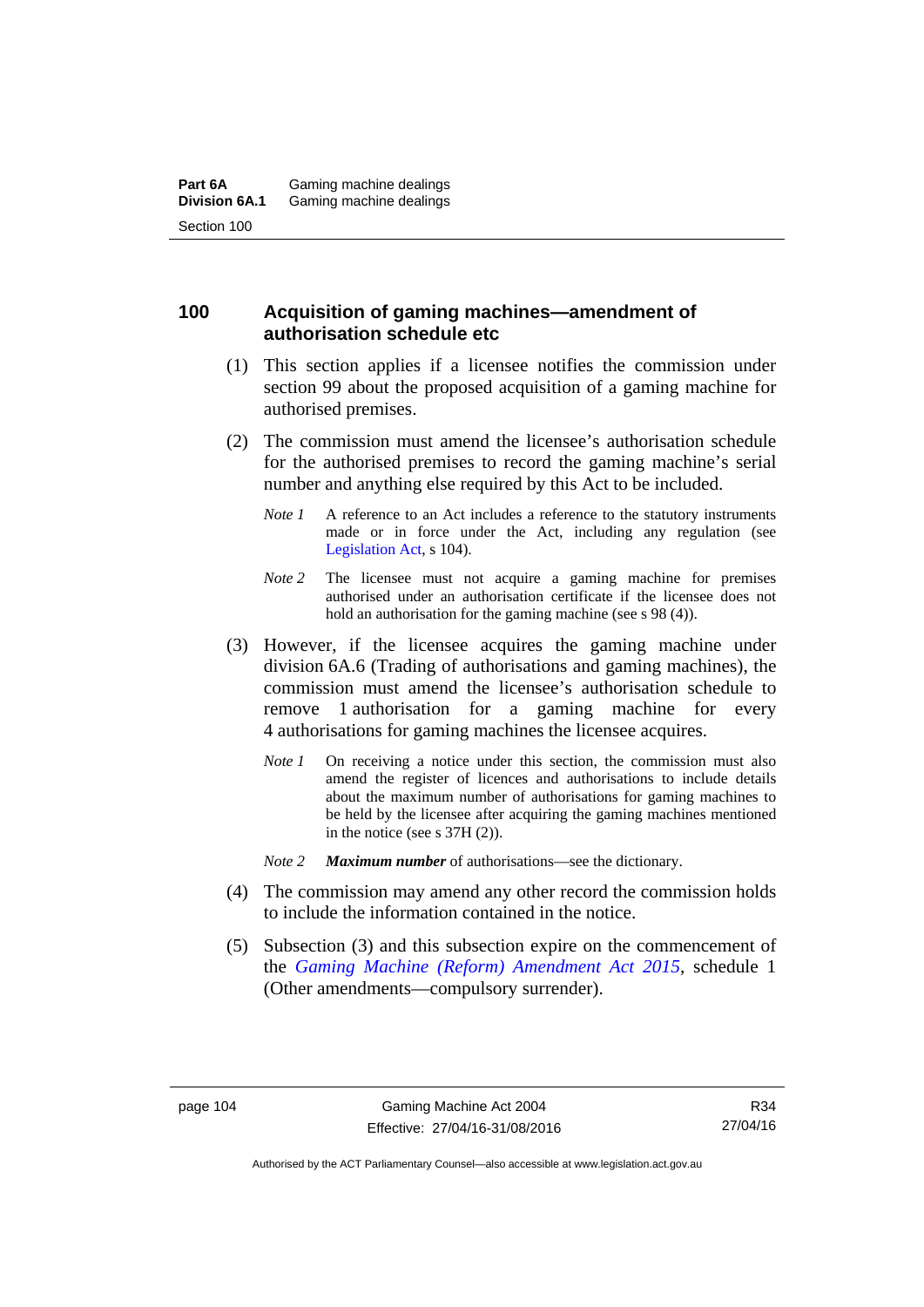#### **103 Possession and operation of gaming machines**

- (1) A person commits an offence if—
	- (a) the person possesses or operates a gaming machine; and
	- (b) the person is not authorised to possess or operate the gaming machine under this Act; and
	- (c) the person is reckless about whether the person is authorised to possess or operate the gaming machine under this Act.

Maximum penalty: 100 penalty units, imprisonment for 1 year or both.

- *Note* Under this Act, a person may be authorised to possess or operate a gaming machine by a licence, an approval to repossess the machine or under  $\overline{s}$  (2).
- (2) The commission may, in writing, authorise a person to possess or operate a gaming machine on stated conditions if—
	- (a) the person is a licensee's external administrator and the licensee is authorised under this Act to possess or operate the gaming machine; or
	- (b) the gaming machine is used only for training purposes; or
	- (c) the gaming machine is being stored; or
	- (d) the gaming machine is being displayed for sale or as a promotion; or
	- (e) the gaming machine is being repaired, tested or evaluated.
- (3) In this section:

*external administrator*, for a licensee—see section 105A.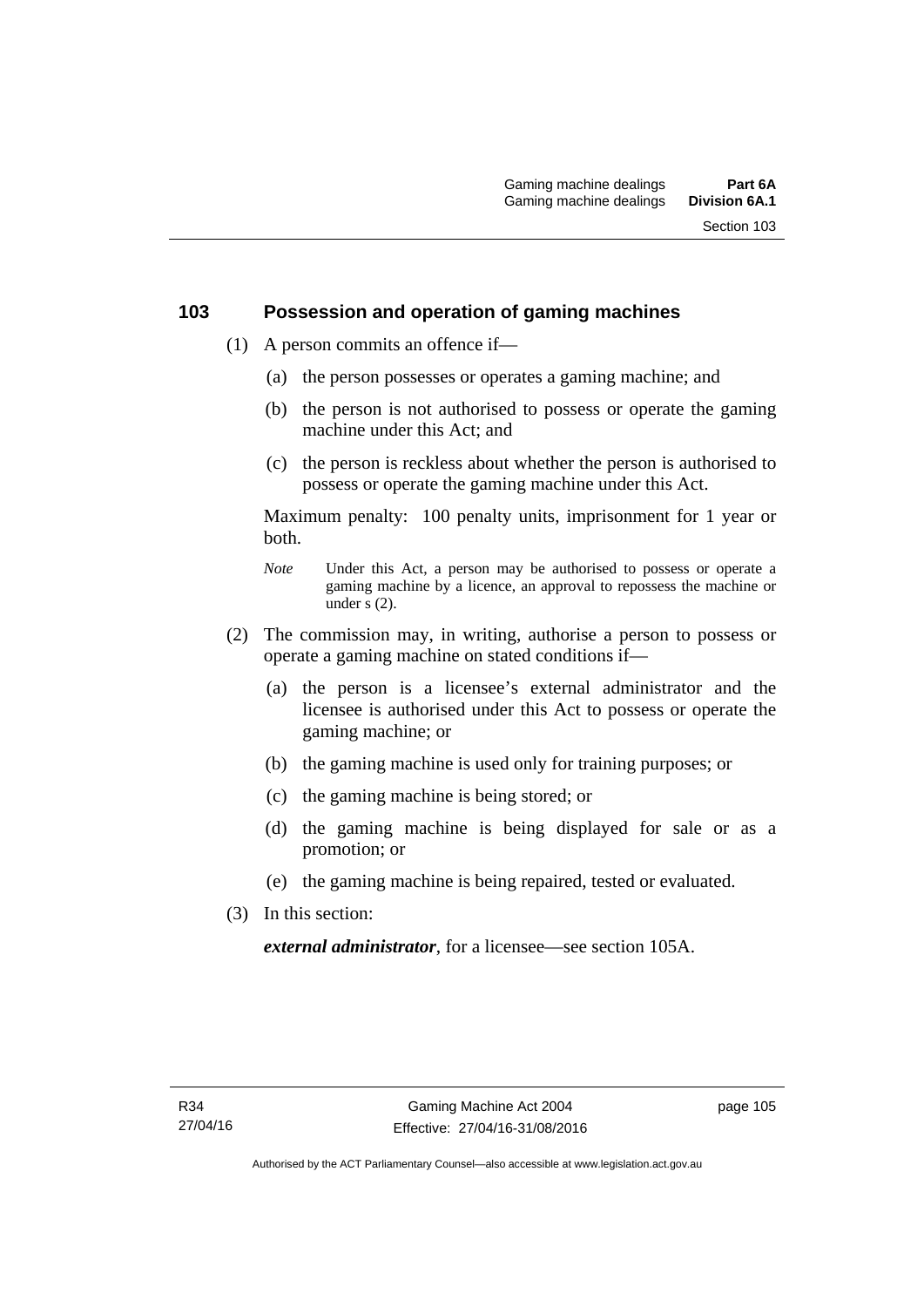#### **Part 6A** Gaming machine dealings<br>**Division 6A.1** Gaming machine dealings Gaming machine dealings Section 104

#### **104 Offence—operating unauthorised or stored gaming machines**

- (1) A person commits an offence if—
	- (a) the person operates a gaming machine; and
	- (b) operation of the gaming machine is not allowed under an authorisation certificate; and
	- (c) the person is reckless about whether the operation of the gaming machine is allowed under an authorisation certificate.

Maximum penalty: 100 penalty units.

- (2) A person commits an offence if—
	- (a) the person operates a gaming machine; and
	- (b) a storage permit applies to the gaming machine; and
	- (c) the person is reckless about whether a storage permit applies to the gaming machine.

Maximum penalty: 100 penalty units.

#### **105 Operation of gaming machines other than in accordance with authorisations**

- (1) A person commits an offence if—
	- (a) the person owns, occupies or manages authorised premises; and
	- (b) the person fails to take all reasonable steps to stop a gaming machine on the premises being used otherwise than in accordance with the authorisation certificate; and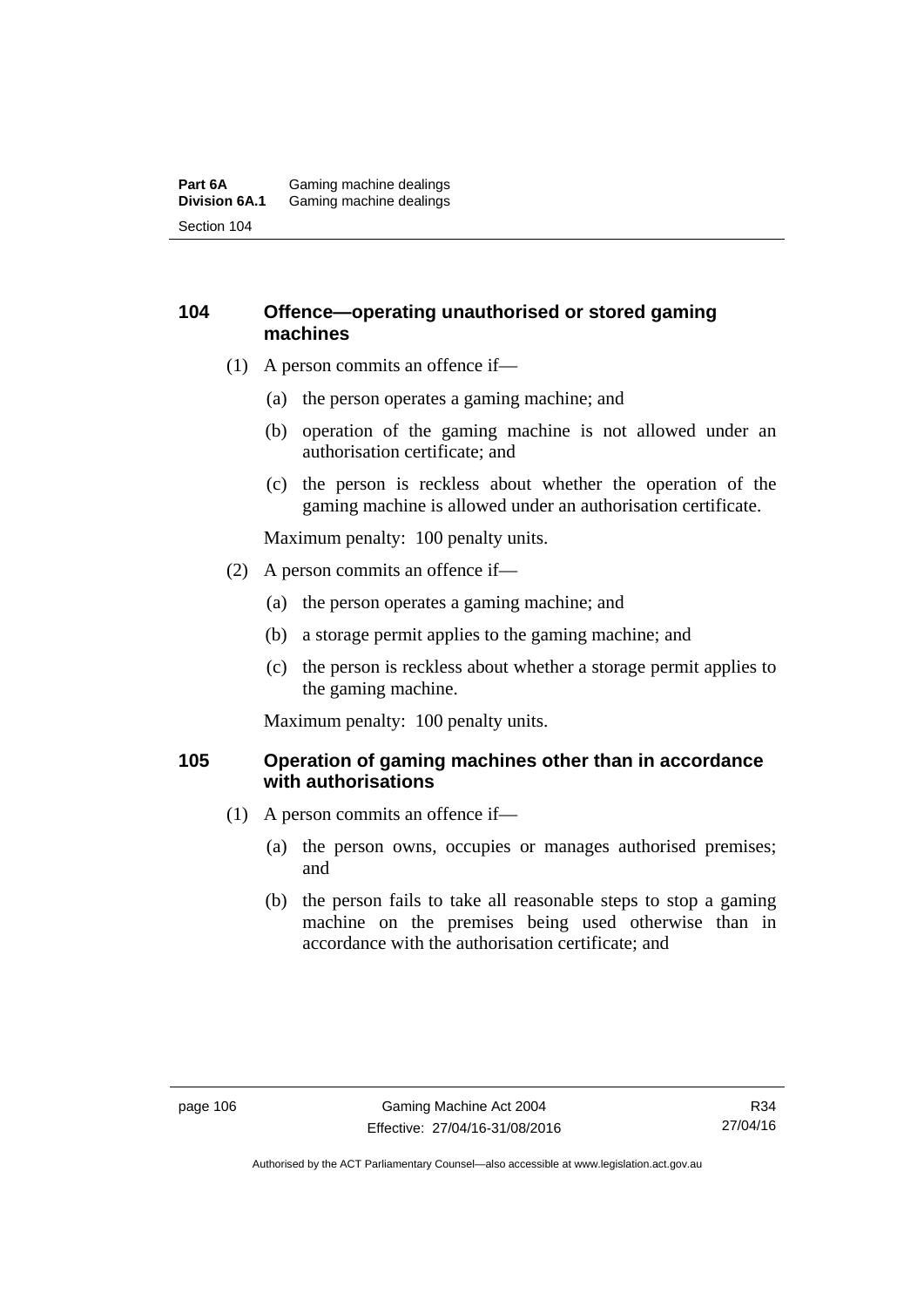(c) someone uses the gaming machine otherwise than in accordance with the authorisation certificate.

Maximum penalty: 100 penalty units.

- (2) A person commits an offence if—
	- (a) the person owns, occupies or manages premises other than authorised premises; and
	- (b) the person fails to take all reasonable steps to stop a gaming machine on the premises being used; and
	- (c) someone uses the gaming machine.

Maximum penalty: 100 penalty units.

(3) An offence against this section is a strict liability offence.

# **Division 6A.2 Repossession of gaming machines**

#### **105A Definitions—div 6A.2**

In this division:

*approval* means an approval under section 108 to repossess a gaming machine.

*external administrator*, for a licensee, means any of the following appointed to manage the licensee's affairs:

- (a) an administrator of the licensee;
- (b) a liquidator of the licensee;
- (c) a receiver of the licensee;
- (d) a receiver and manager of the licensee.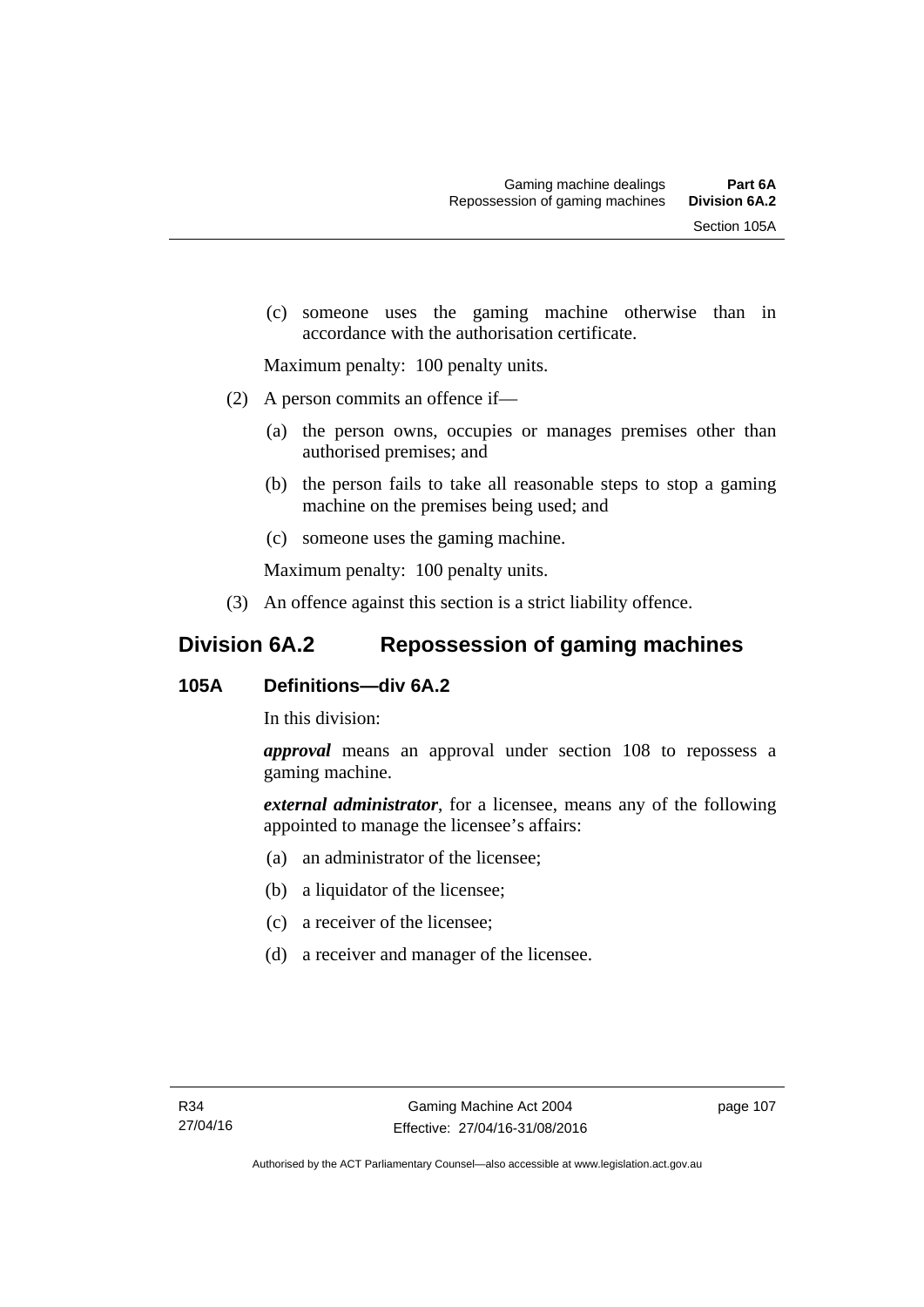#### **106 Offences by people repossessing gaming machines**

 (1) A person commits an offence if the person repossesses a gaming machine otherwise than in accordance with an approval under section 108.

Maximum penalty: 100 penalty units.

- (2) A person commits an offence if—
	- (a) the person repossesses a gaming machine; and
	- (b) the person fails to take all reasonable steps to stop the gaming machine being used; and
	- (c) after repossession of the gaming machine but before its disposal, someone else uses the machine.

Maximum penalty: 100 penalty units

(3) An offence against this section is a strict liability offence.

#### **107 Approval for repossession—application**

- (1) A person enforcing a financial agreement or a supplier may apply to the commission for approval to repossess a gaming machine.
	- *Note 1* If a form is approved under the [Control Act](http://www.legislation.act.gov.au/a/1999-46/default.asp), s 53D for an application, the form must be used.

*Note* 2 A fee may be determined under s 177 for an application.

- (2) The application must be accompanied by information identifying—
	- (a) the person from whom the gaming machine is to be repossessed; and
	- (b) the premises where the gaming machine is currently held; and
	- (c) the details of the gaming machine.

Authorised by the ACT Parliamentary Counsel—also accessible at www.legislation.act.gov.au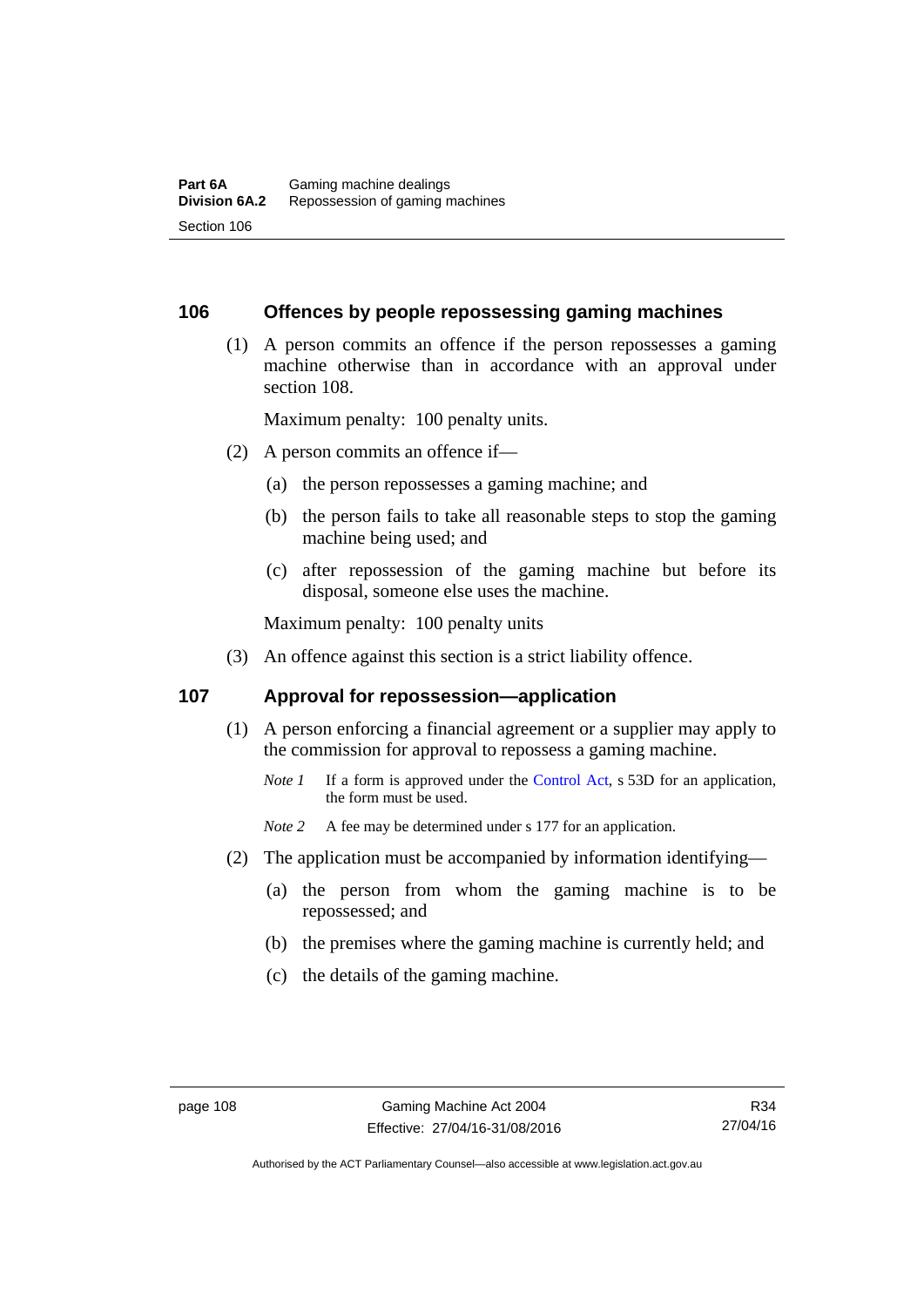#### **108 Approval of repossession of gaming machines**

- (1) On application under section 107, the commission must approve, or refuse to approve, the repossession of a gaming machine.
- (2) The commission must approve the repossession unless the commission believes on reasonable grounds that the applicant would be likely to contravene a requirement of a condition on the approval.

*Note* For conditions, see s 109.

- (3) If an approval is given to repossess a gaming machine, after the machine is repossessed but before it is disposed of, an authorised officer must—
	- (a) take meter readings from the gaming machine; and
	- (b) seal the computer cabinet on the gaming machine; and
	- (c) render the gaming machine inoperable.
- (4) This section does not entitle a person to repossess a gaming machine if the person is not otherwise entitled to repossess it.

#### **109 Conditions on approval to repossess gaming machine**

- (1) An approval to repossess a gaming machine under section 108 is subject to the following conditions:
	- (a) that the person given the approval take all reasonable steps necessary to prevent the repossessed gaming machine being played before its disposal;
	- (b) that the person given the approval allow an authorised officer to exercise the commission's functions under section 108 (3).
- (2) The commission may impose any other condition on the approval in relation to the storage of the gaming machine before its disposal that the commission considers appropriate.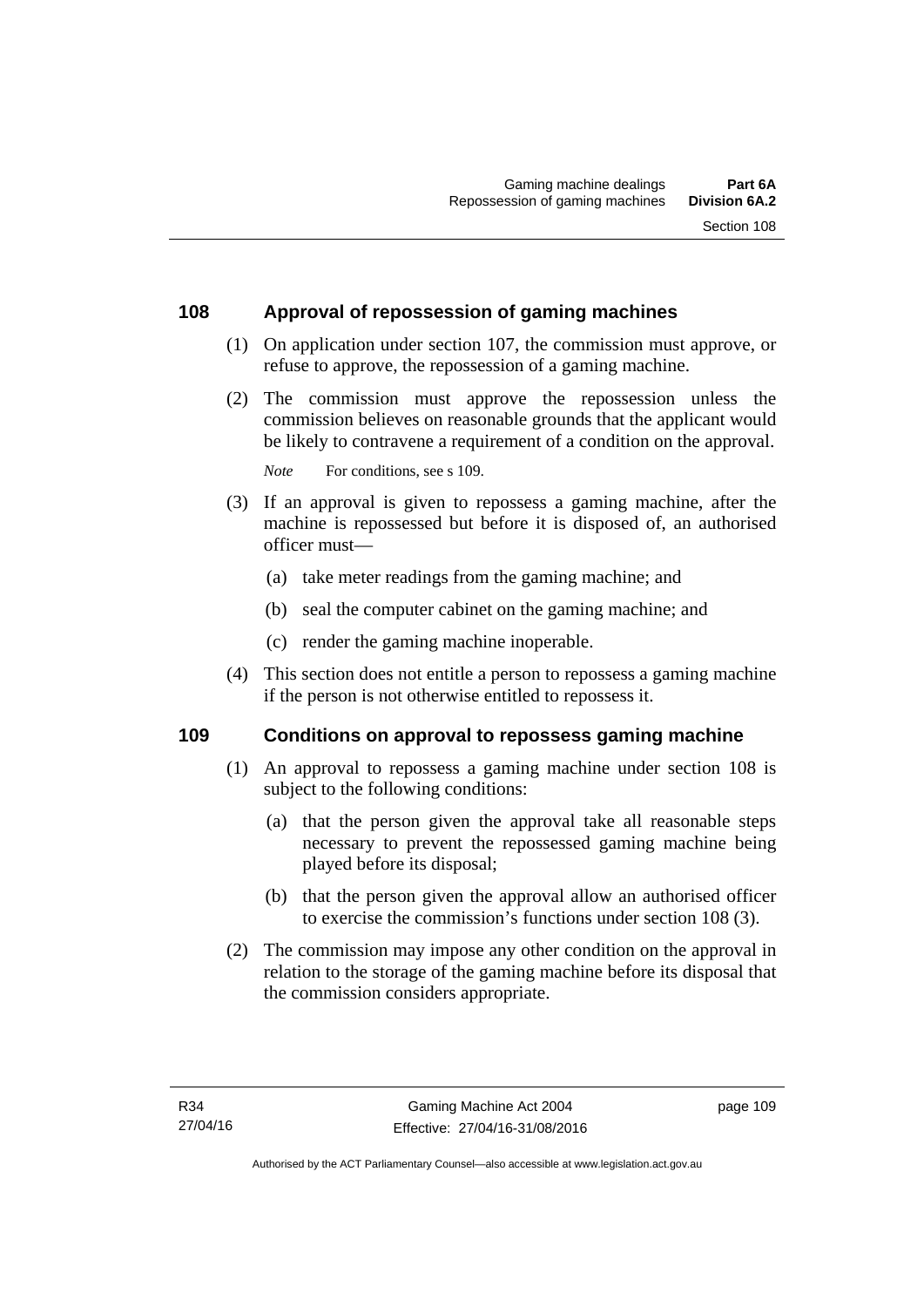#### **109A Repossessed gaming machines—amendment of authorisation schedule**

- (1) This section applies if a person enforcing a financial agreement or a supplier repossesses a gaming machine from a licensee under this division.
- (2) The person who repossesses the gaming machine must give the commission written notice that the gaming machine has been repossessed.
- (3) On receiving a notice under subsection (2), the commission must—
	- (a) amend the authorisation schedule for the gaming machine to remove the gaming machine's details; and
	- (b) give the licensee a replacement authorisation schedule that includes the amendment.

#### **110 Contravention of repossession approval conditions**

- (1) A person commits an offence if the person—
	- (a) is approved under section 108 to repossess a gaming machine; and
	- (b) contravenes a requirement of a condition on the approval.

Maximum penalty: 50 penalty units.

- (2) Subsection (1) does not apply if the person took all reasonable steps to avoid a contravention of the requirements of the approval conditions.
- (3) An offence against this section is a strict liability offence.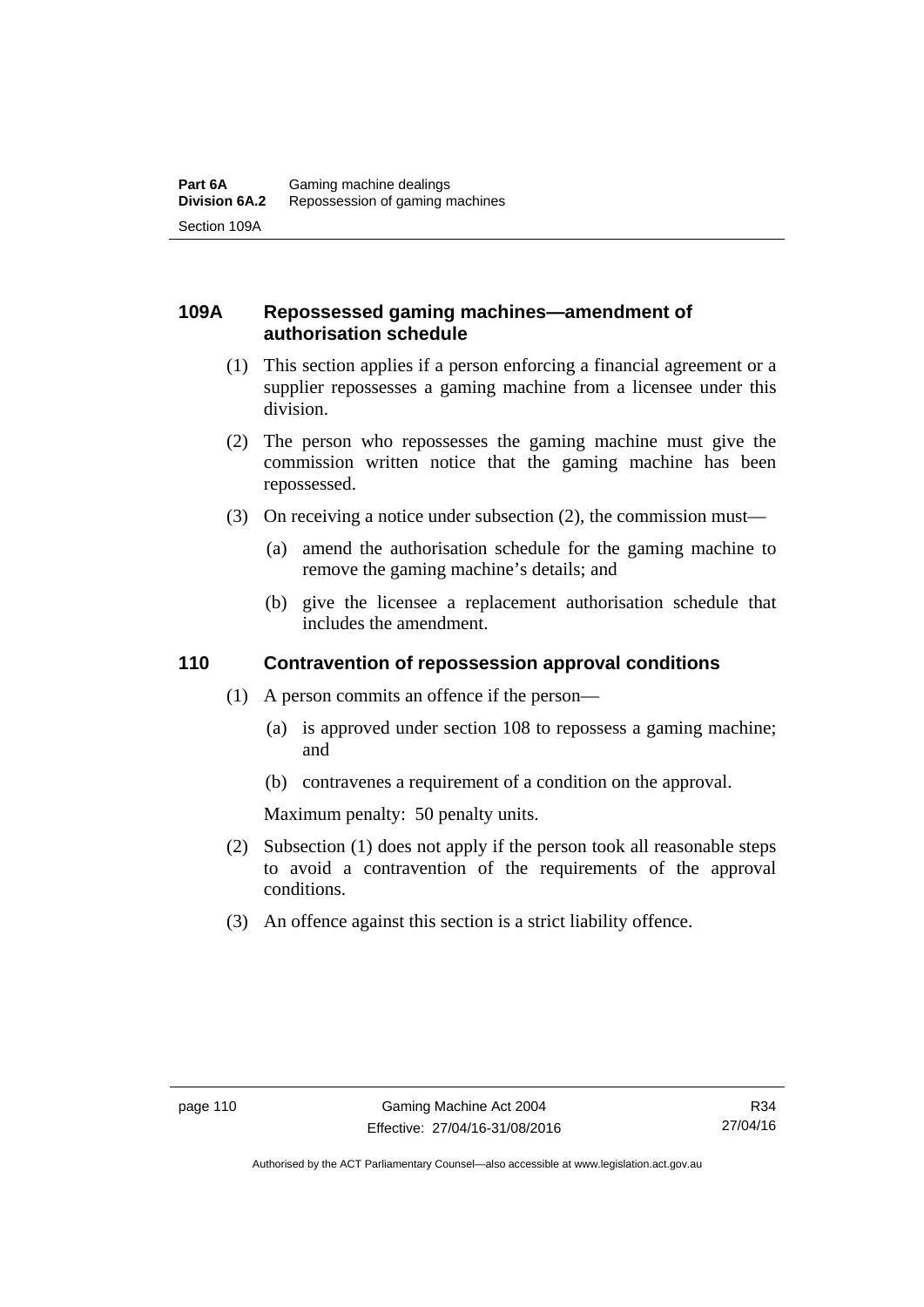#### **110A Appointment of external administrator**

 (1) If an external administrator is appointed to manage a licensee's affairs, the external administrator must give the commission written notice of the appointment.

*Note External administrator*—see s 105A.

 (2) The commission may, in writing, ask the external administrator for additional information about the appointment.

# **Division 6A.3 Disposal of gaming machines**

#### **111 Unapproved disposal of gaming machines**

- (1) A person commits an offence if—
	- (a) the person disposes of a gaming machine; and
	- (b) the disposal is not in accordance with an approval under section 113 (Approval of disposal of gaming machines).

Maximum penalty: 100 penalty units.

- (2) Subsection (1) does not apply if the person disposes of the gaming machine under a notification under section 113A (Disposal of gaming machines—notifiable action).
	- *Note* The defendant has an evidential burden in relation to the matters mentioned in s (2) (see [Criminal Code](http://www.legislation.act.gov.au/a/2002-51), s 58).
- (3) An offence against this section is a strict liability offence.

#### **112 Application for approval for disposal of gaming machines**

- (1) A person may apply in writing to the commission for approval to dispose of a gaming machine.
	- *Note 1* If a form is approved under the [Control Act,](http://www.legislation.act.gov.au/a/1999-46) s 53D for an application, the form must be used.
	- *Note 2* A fee may be determined under s 177 for this provision.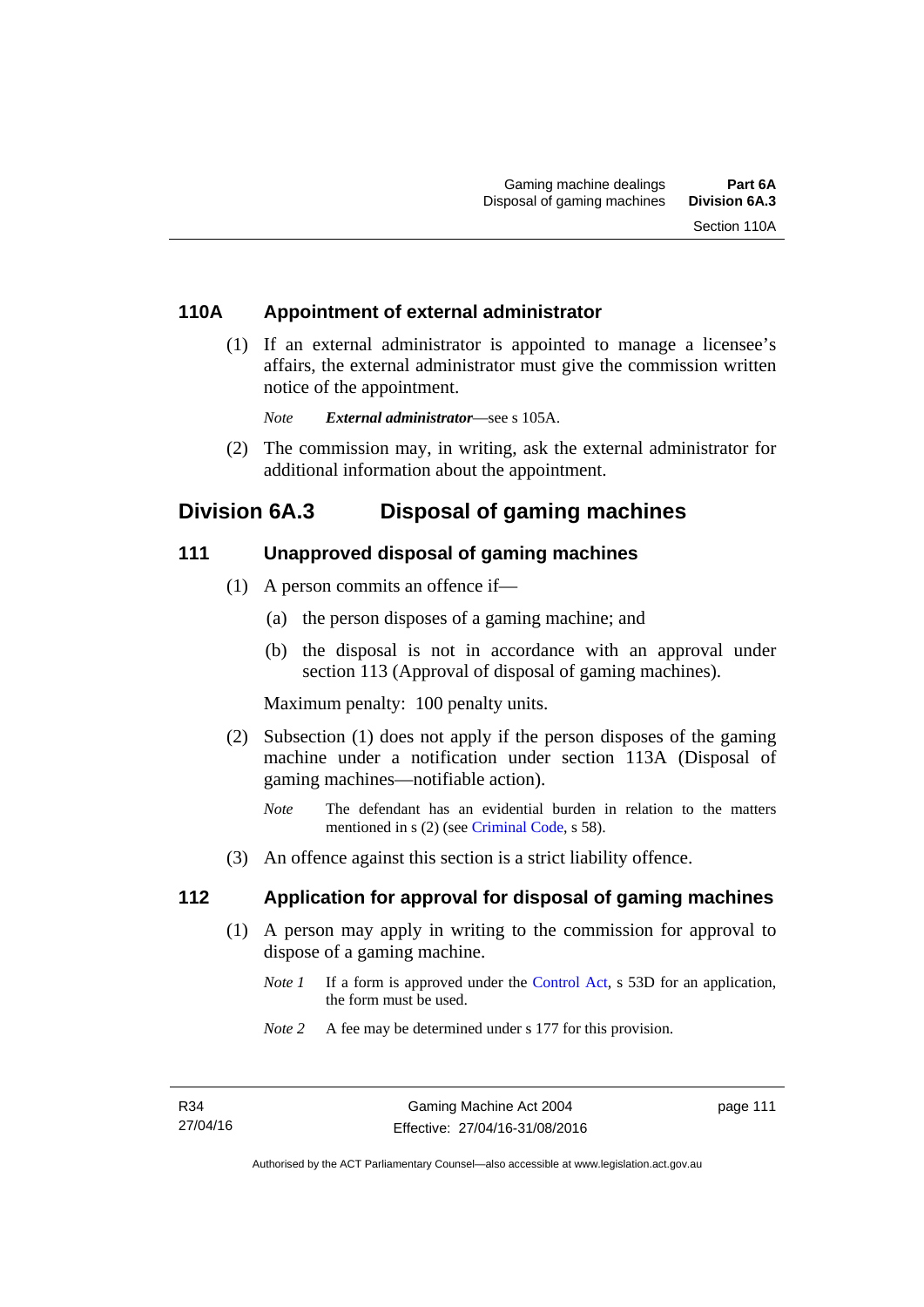- (2) The application must be accompanied by information identifying—
	- (a) the person (if any) who is to acquire the gaming machine; and
	- (b) the premises where the gaming machine is currently held; and
	- (c) the details of the gaming machine.
- (3) However, this section does not apply to a person who disposes of a gaming machine under a notification under section 113A (Disposal of gaming machines—notifiable action).

# **113 Approval of disposal of gaming machines**

- (1) On application under section 112, the commission must approve, or refuse to approve, the disposal of a gaming machine.
- (2) The commission must approve the disposal if—
	- (a) the person (if any) who is to acquire the gaming machine is authorised—
		- (i) to operate the gaming machine under an authorisation certificate; or
		- (ii) if the gaming machine is to be sold or operated in a local jurisdiction—under a law of the local jurisdiction; or
		- (iii) to destroy the gaming machine; and
	- (b) for an applicant who has repossessed the gaming machine—the repossession is approved under section 108 (Approval of repossession of gaming machines) and the commission has no reason to believe that the approval has been contravened.
- (3) However, the commission must not approve the lease or hire of a gaming machine by 1 licensee to another.
- (4) This section does not entitle a person to dispose of a gaming machine if the person is not otherwise entitled to dispose of the machine.

R34 27/04/16

Authorised by the ACT Parliamentary Counsel—also accessible at www.legislation.act.gov.au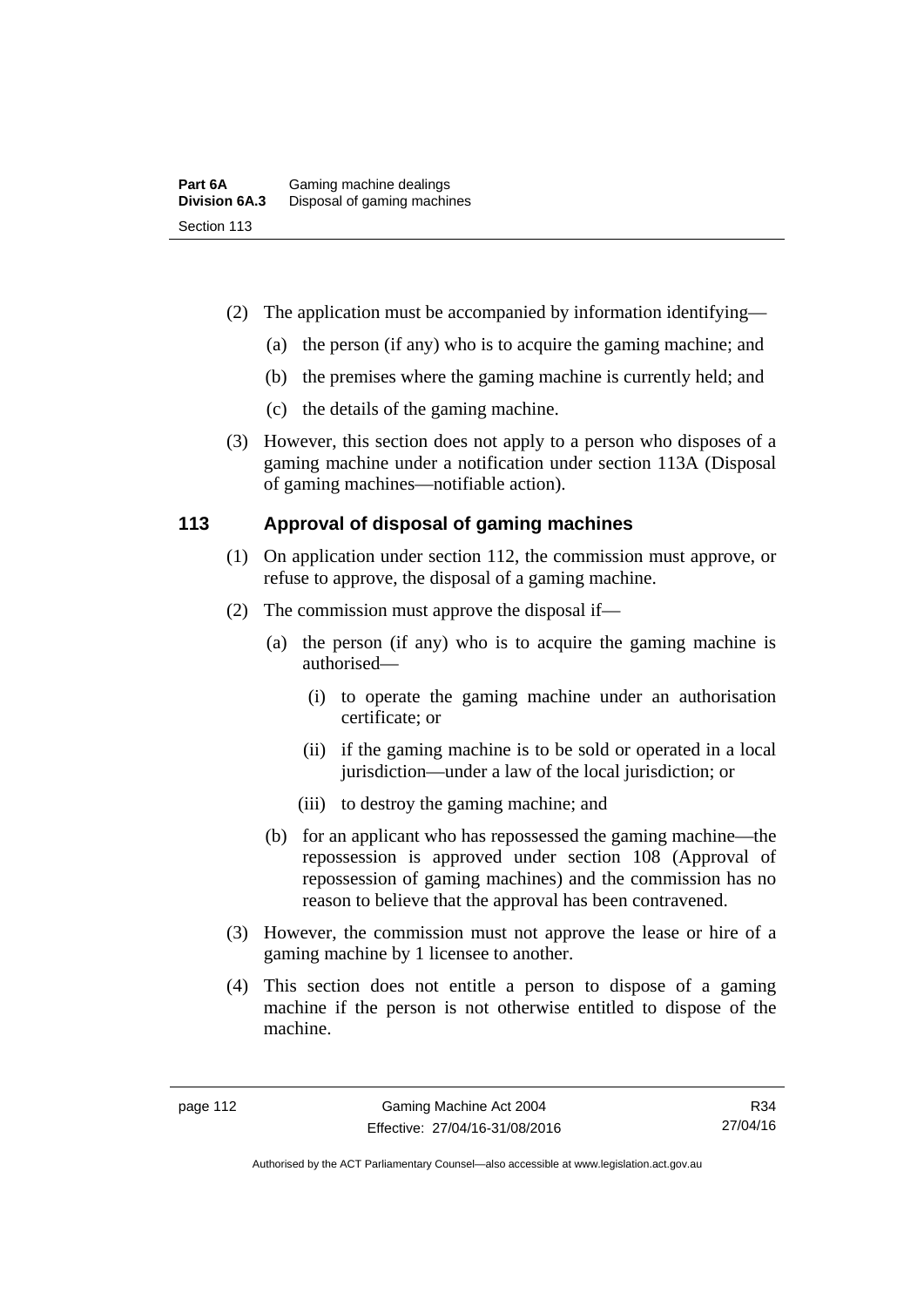# **113A Disposal of gaming machines—notifiable action**

- (1) This section applies if a licensee authorised to operate a gaming machine proposes to dispose of the gaming machine for any of the following reasons:
	- (a) the authorisation for the gaming machine under division 6A.6 (Trading of authorisations and gaming machines) is to be traded without the gaming machine;
		- *Note* The licensee must apply for a storage permit for the gaming machines that are not being traded with the authorisation (see div 6A.7).
	- (b) the gaming machine is to be sold to another licensee in the ACT or a local jurisdiction;
	- (c) the gaming machine is to be replaced with a new gaming machine;
	- (d) the gaming machine is to be returned to the approved supplier who sold the gaming machine;
	- (e) the gaming machine is to be sold to an approved supplier;
	- (f) the authorisation for the gaming machine is to be surrendered under section 37F (Surrender of licences, authorisation certificates and authorisations);
	- (g) the licensee's licence is to be cancelled under section 58 (Disciplinary action).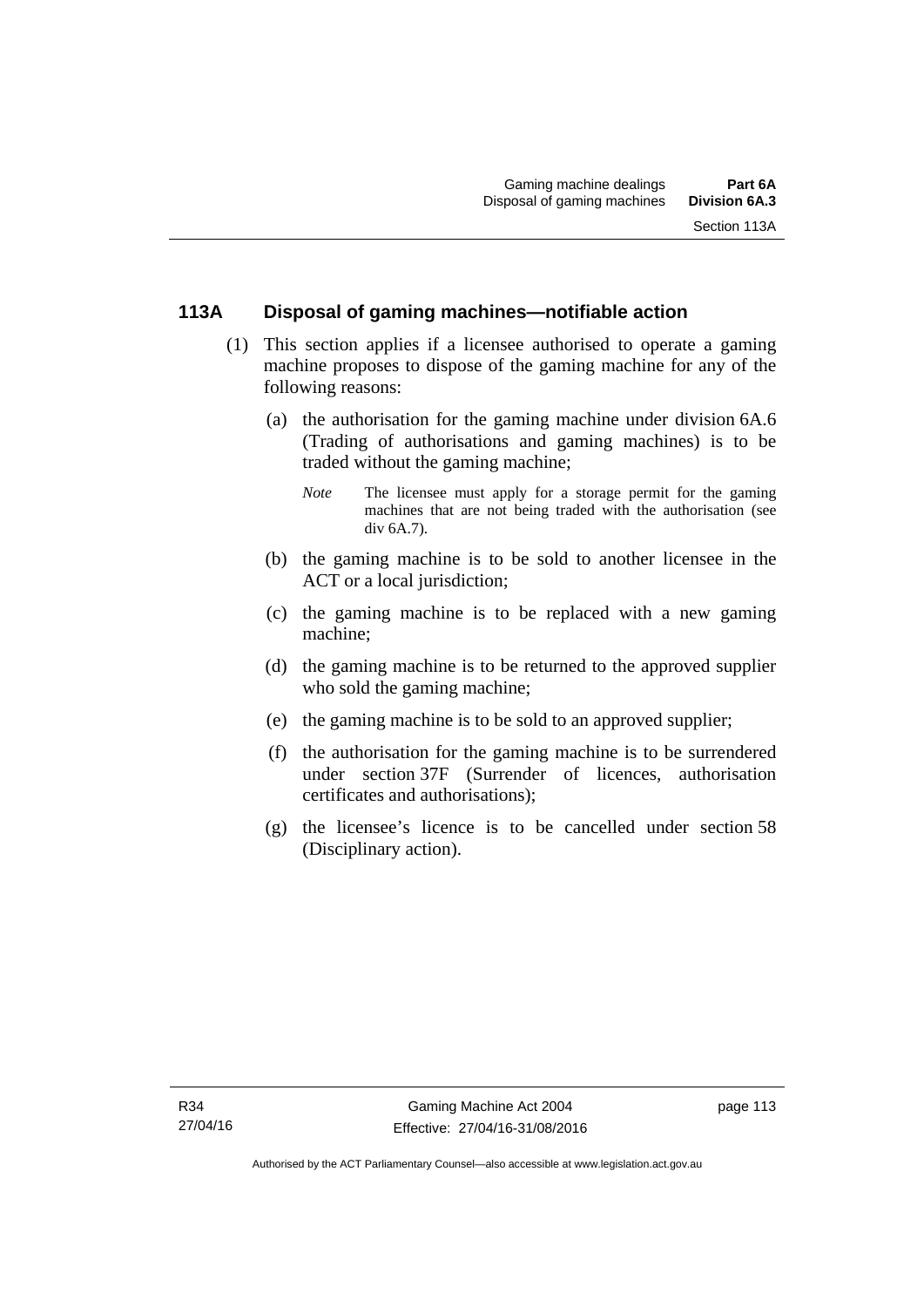- (2) The licensee must notify the commission about the proposed disposal of the gaming machine.
	- *Note 1* The disposal of a gaming machine is a notifiable action (see pt 13A and sch 2).
	- *Note* 2 A notifiable action takes place—
		- (a) the prescribed number of days after the day the commission receives the notification (see s 173E (a)); or
		- (b) if the commission allows the notifiable action to take place on an earlier day—that day (see s 173E (b)); or
		- (c) if the commission asks for additional information under s 173E (c)—when the commission has notified the licensee that it is satisfied in relation to the additional information (see s 173E (c)).
- (3) The commission may approve a means of disposing of a gaming machine under this section.
- (4) An approval is a notifiable instrument.

*Note* A notifiable instrument must be notified under the [Legislation Act](http://www.legislation.act.gov.au/a/2001-14).

#### **113B Destruction of gaming machines—commission's attendance**

 (1) If a licensee proposed to dispose of a gaming machine under section 113A by destroying it, the commission may, but need not, attend the gaming machine's destruction.

*Note* A fee may be determined under s 177 for this provision.

- (2) If the commission decides to attend the gaming machine's destruction, the commission must give the licensee written notice to that effect.
- (3) The notice must be given to the licensee within a reasonable time before the gaming machine is destroyed.
	- *Note* For how documents may be served, see the [Legislation Act,](http://www.legislation.act.gov.au/a/2001-14) pt 19.5.

R34 27/04/16

Authorised by the ACT Parliamentary Counsel—also accessible at www.legislation.act.gov.au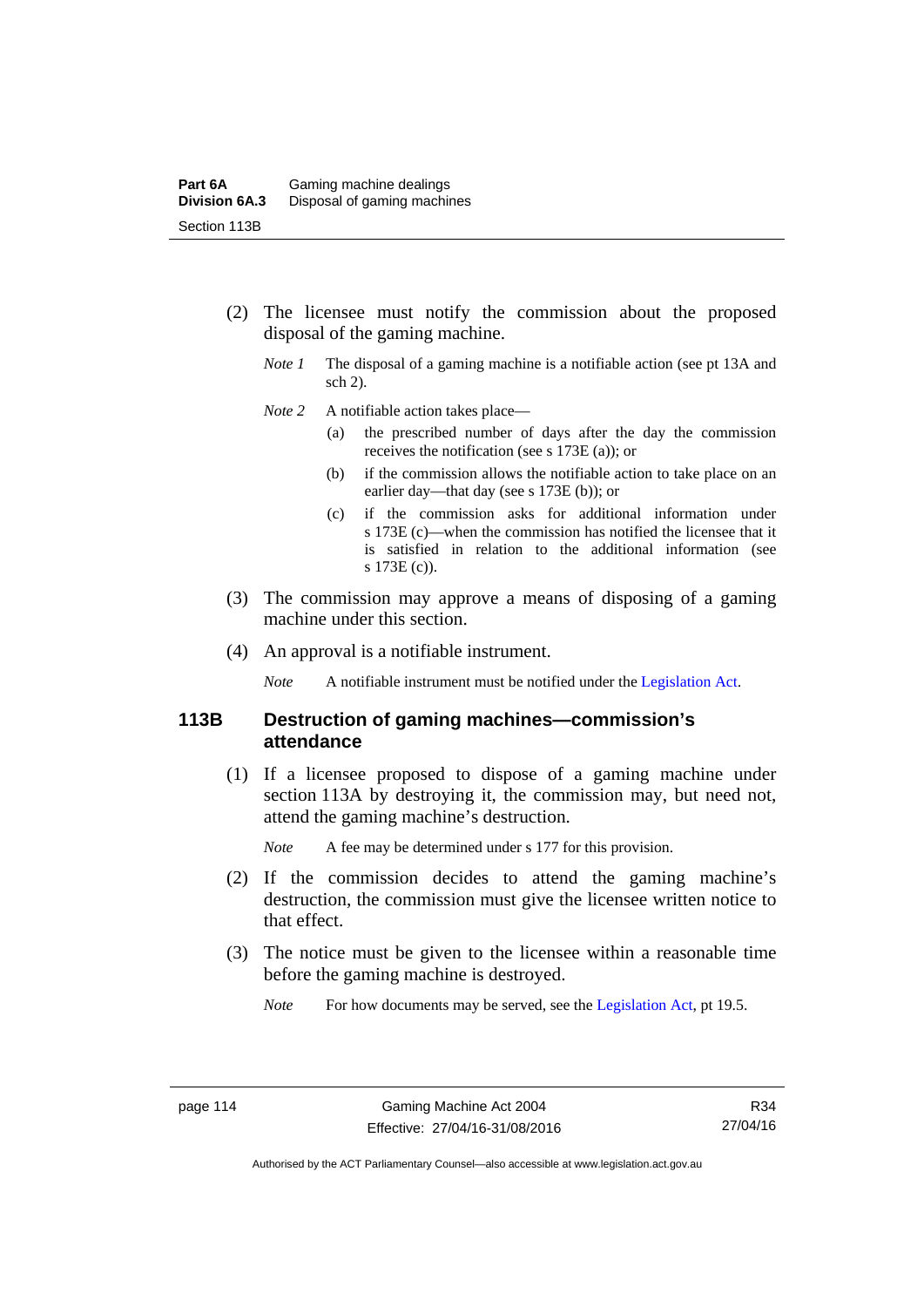### **113C Disposal of gaming machines—direction about manner of disposal**

- (1) The commission may, in writing, direct a licensee to dispose of a gaming machine under this Act in the manner stated in the direction.
- (2) The licensee must comply with the direction within the reasonable time stated in the direction.

#### **113D Offence—failure to dispose of gaming machine within required time**

- (1) This section applies if—
	- (a) the commission issues a storage permit for an interim purpose to a licensee; and
	- (b) the licensee fails to dispose of a gaming machine to which the permit applies within the time stated in the permit.
- (2) The commission must, in writing, direct the licensee to destroy the gaming machine in the way, and within the time, stated in the direction.
- (3) A licensee commits an offence if the licensee fails to comply with a direction under subsection (2).

Maximum penalty: 100 penalty units.

 (4) Subsection (3) does not apply if the licensee has a reasonable excuse.

# **Division 6A.4 Seizure of gaming machines**

### **114 Seizure of unlawful gaming machines**

- (1) This section applies if an authorised officer believes on reasonable grounds that—
	- (a) a person possesses or operates a gaming machine; and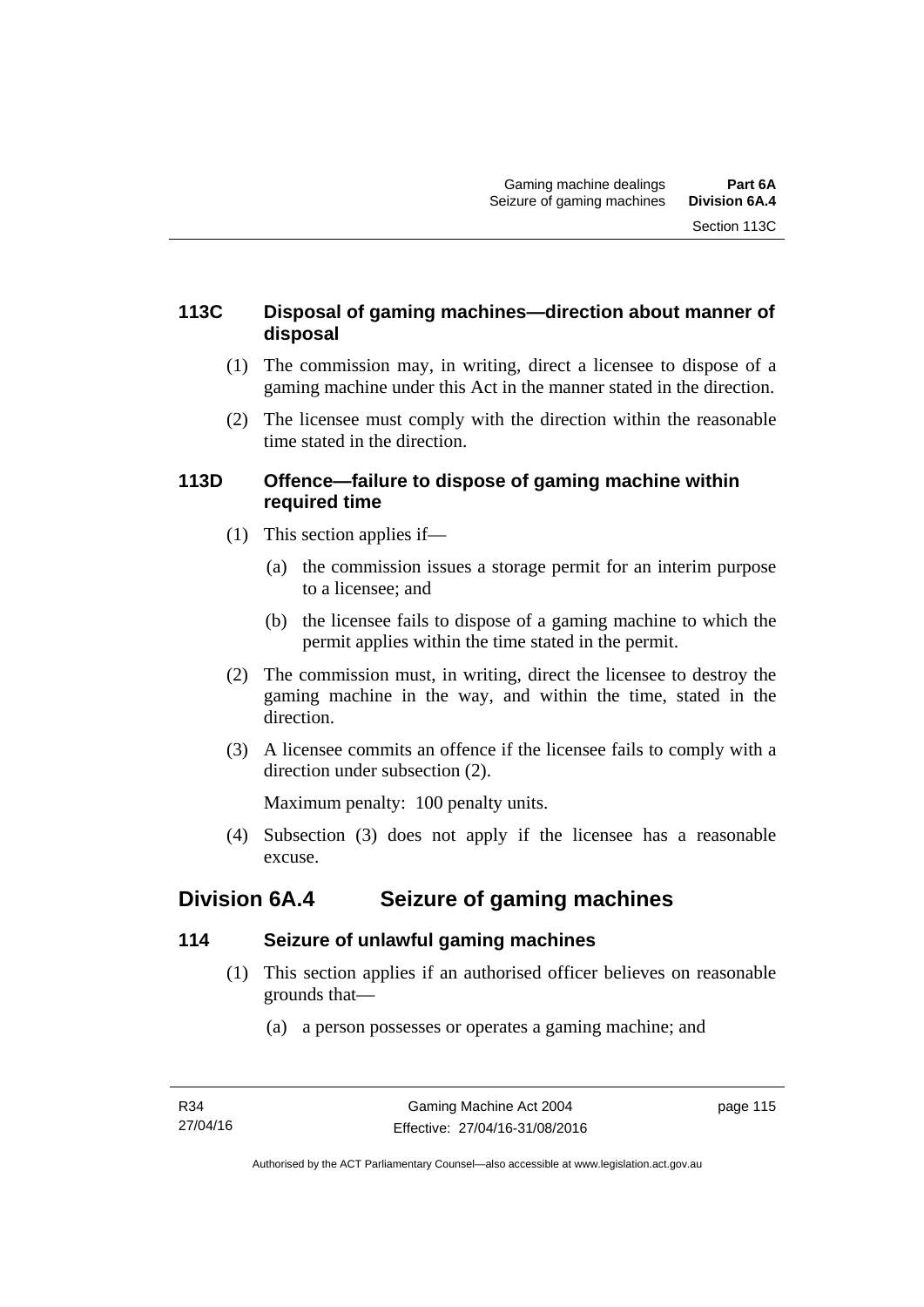- (b) the person is not authorised to possess or operate the gaming machine under this Act.
- (2) The authorised officer may seize the gaming machine.

#### **115 Receipt for gaming machines seized**

- (1) As soon as practical after the gaming machine is seized, the authorised officer must give a receipt for it to the person from whom it was seized.
- (2) If, for any reason, it is not practicable to comply with subsection (1), the authorised officer must leave the receipt, secured conspicuously, at the place where the gaming machine was seized.
- (3) A receipt under this section must include the following:
	- (a) a description of the gaming machine;
	- (b) an explanation of why the gaming machine was seized;
	- (c) an explanation of the person's right to apply to a court under section 116 for an order disallowing the seizure;
	- (d) where the gaming machine is to be taken;
	- (e) the authorised officer's name, and how to contact the officer.

### **116 Application for order disallowing seizure**

- (1) A person claiming to be entitled to a gaming machine seized under this division may apply to the Magistrates Court within 10 days after the day of the seizure for an order disallowing the seizure.
- (2) The application may be heard only if the applicant has served a copy of the application on the commission.
- (3) The commission is entitled to appear as respondent at the hearing of the application.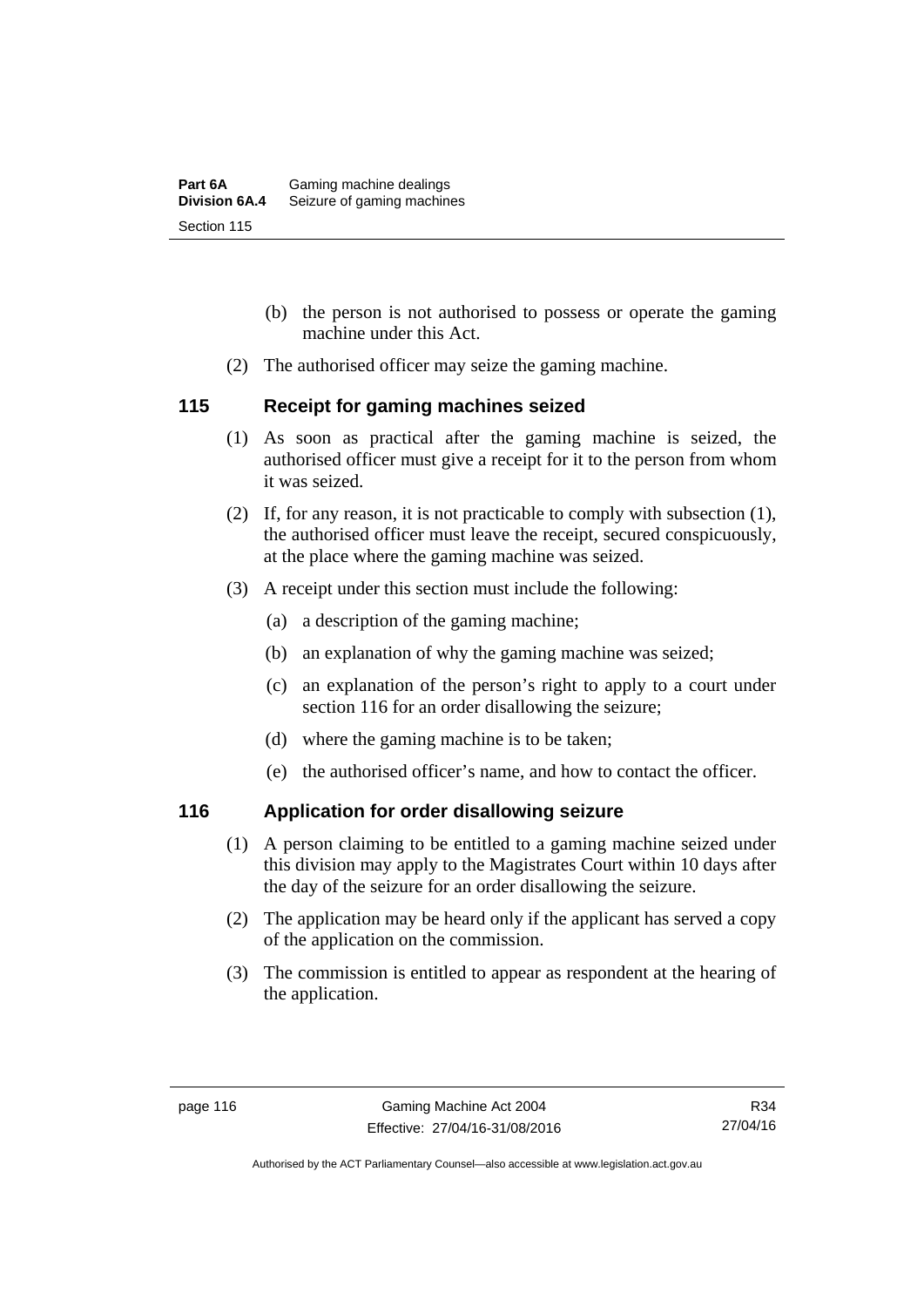### **117 Order for return of seized gaming machine**

- (1) This section applies if a person claiming to be entitled to a gaming machine seized under this division applies to the Magistrates Court under section 116 for an order disallowing the seizure.
- (2) The Magistrates Court must make an order disallowing the seizure if satisfied that—
	- (a) the applicant would, apart from the seizure, be entitled to the return of the seized gaming machine; and
	- (b) the gaming machine is not connected with an offence against this Act; and
	- (c) possession of the gaming machine by the person would not be an offence.
- (3) The Magistrates Court may also make an order disallowing the seizure if satisfied there are exceptional circumstances justifying the making of the order.
- (4) If the Magistrates Court makes an order disallowing the seizure, the court may make 1 or more of the following ancillary orders:
	- (a) an order directing the commission to return the gaming machine to the applicant or to someone else that appears to be entitled to it;
	- (b) if the gaming machine cannot be returned or has depreciated in value because of the seizure—an order directing the Territory to pay reasonable compensation;
	- (c) an order about the payment of costs in relation to the application.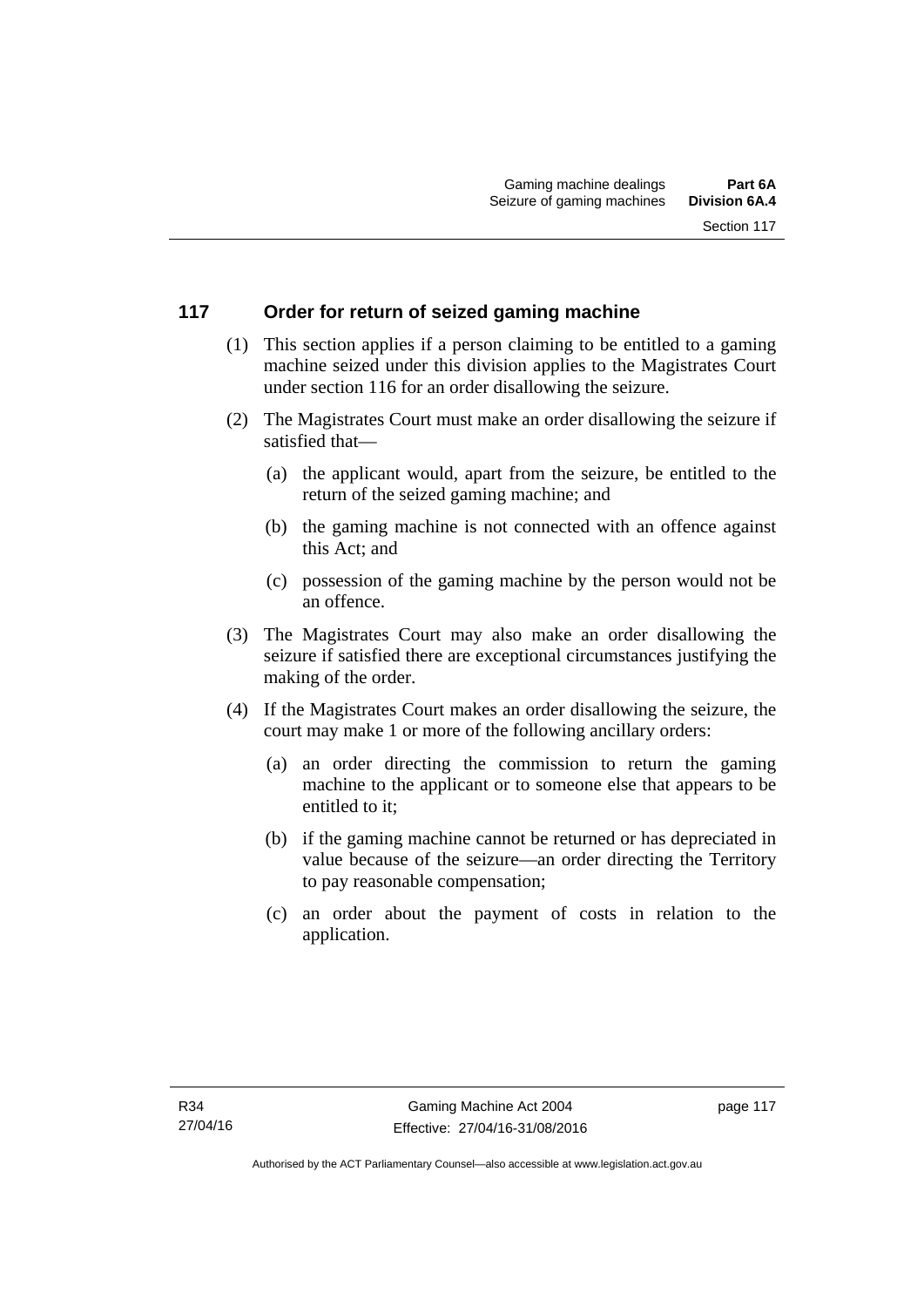#### **118 Adjournment pending hearing of other proceedings**

- (1) This section applies to the hearing of an application under section 116 (Application for order disallowing seizure).
- (2) If it appears to the Magistrates Court that the seized gaming machine is required to be produced in evidence in a pending proceeding in relation to an offence against a Territory law, the court may, on the application of the commission or its own initiative, adjourn the hearing until the end of that proceeding.

#### **119 Forfeiture of seized gaming machines**

- (1) This section applies if an application under section 116 for an order disallowing the seizure of a gaming machine—
	- (a) has not been made within 10 days after the day of the seizure; or
	- (b) has been made within that period, but the application has been refused or has been withdrawn before a decision on the application had been made.
- (2) The seized gaming machine—
	- (a) is forfeited to the Territory; and
	- (b) may be sold, destroyed or otherwise disposed of as the commission directs.

# **Division 6A.5 Installation and operation of gaming machines**

#### **120 Installation to be in accordance with approval of commission**

- (1) A licensee commits an offence if—
	- (a) the licensee allows the installation of a gaming machine on the authorised premises; and

R34 27/04/16

Authorised by the ACT Parliamentary Counsel—also accessible at www.legislation.act.gov.au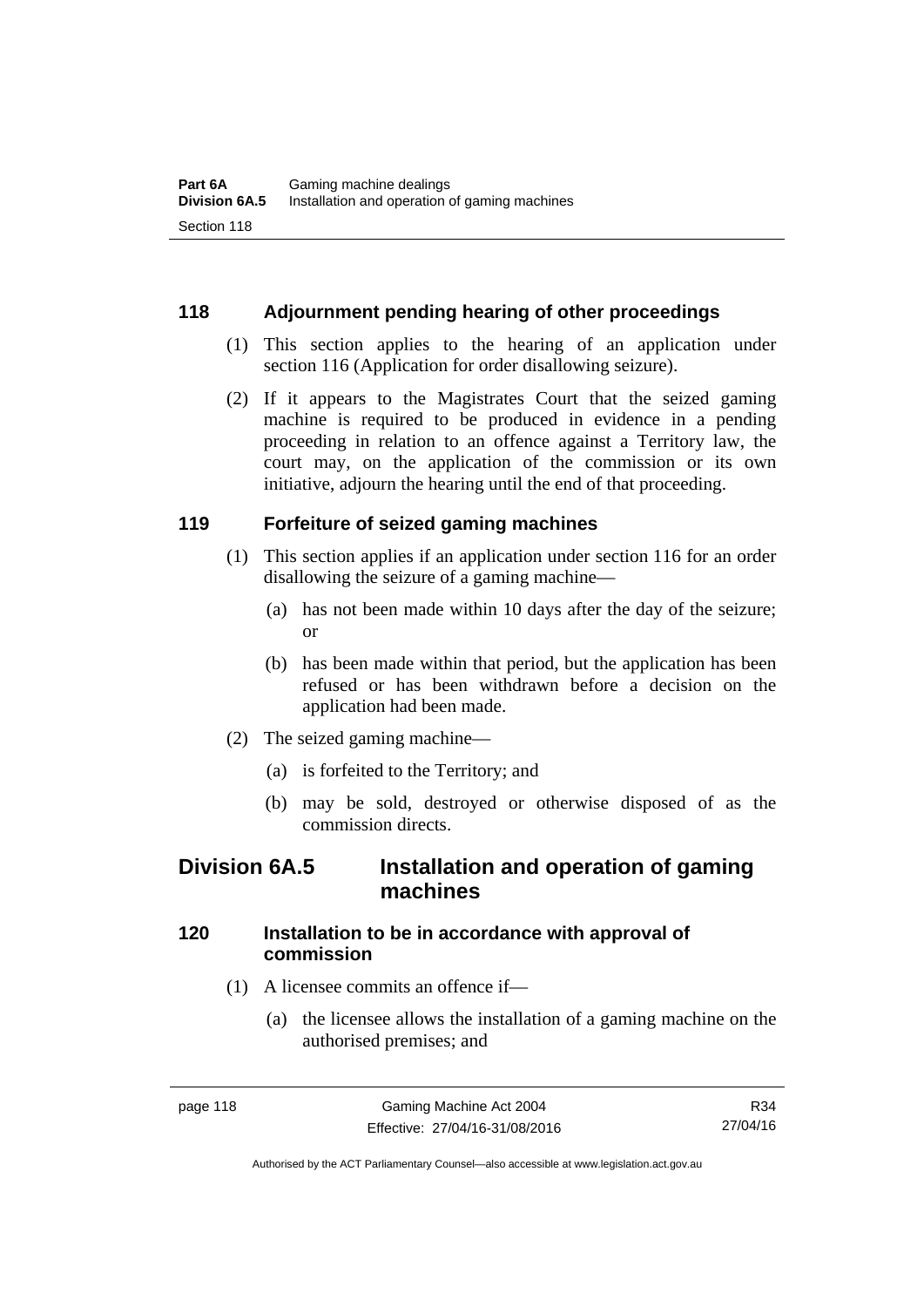(b) the gaming machine is installed otherwise than in a gaming area.

Maximum penalty: 50 penalty units.

(2) An offence against this section is a strict liability offence.

# **121 Offence to install gaming machines**

- (1) A person commits an offence if—
	- (a) the person installs a gaming machine on authorised premises; and
	- (b) the person is not an approved supplier or approved technician.

Maximum penalty: 50 penalty units

(2) An offence against this section is a strict liability offence.

## **122 Certificate about meter readings**

- (1) A person commits an offence if the person—
	- (a) installs a gaming machine on authorised premises; and
	- (b) as soon as practicable, but no later than 3 days, after installing the machine, does not give the licensee a certificate signed by the person stating the meter readings on the machine immediately after installation.

Maximum penalty: 20 penalty units.

(2) An offence against this section is a strict liability offence.

# **123 Sealing computer cabinet**

- (1) A licensee commits an offence if—
	- (a) the licensee allows the installation or operation of a gaming machine on the authorised premises; and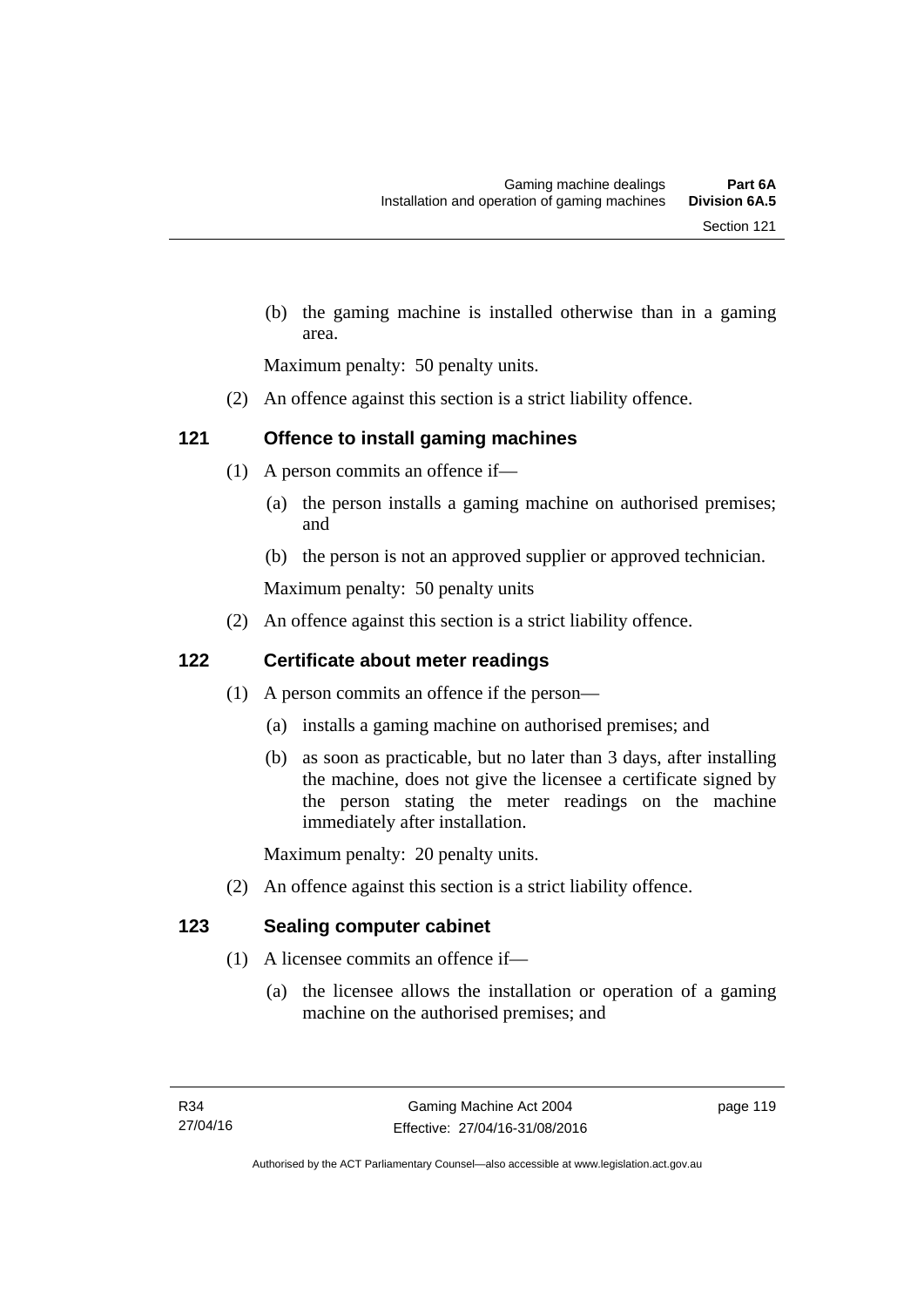(b) the computer cabinet is not sealed in a way that prevents unauthorised access.

Maximum penalty: 50 penalty units.

(2) An offence against this section is a strict liability offence.

#### **124 Commission may require information**

- (1) This section applies if a gaming machine is installed on authorised premises.
- (2) The commission may give the licensee a written notice stating the details the commission needs to be told about the gaming machine.

#### **125 Operation to be subject to correct percentage payout**

- (1) A person commits an offence if—
	- (a) the person is an approved supplier or approved technician; and
	- (b) the person opens a gaming machine on authorised premises and makes an adjustment that will, or is likely to, affect the percentage payout of the machine; and
	- (c) the percentage payout on the gaming machine is not the percentage payout authorised by the licence for the machine.

Maximum penalty: 50 penalty units.

(2) An offence against this section is a strict liability offence.

#### **126 Position for percentage payout of gaming machines display**

- (1) The commission may approve a position on a kind of gaming machine for display of the percentage payout for the machine.
- (2) An approval is a notifiable instrument.

*Note* A notifiable instrument must be notified under the [Legislation Act](http://www.legislation.act.gov.au/a/2001-14).

Authorised by the ACT Parliamentary Counsel—also accessible at www.legislation.act.gov.au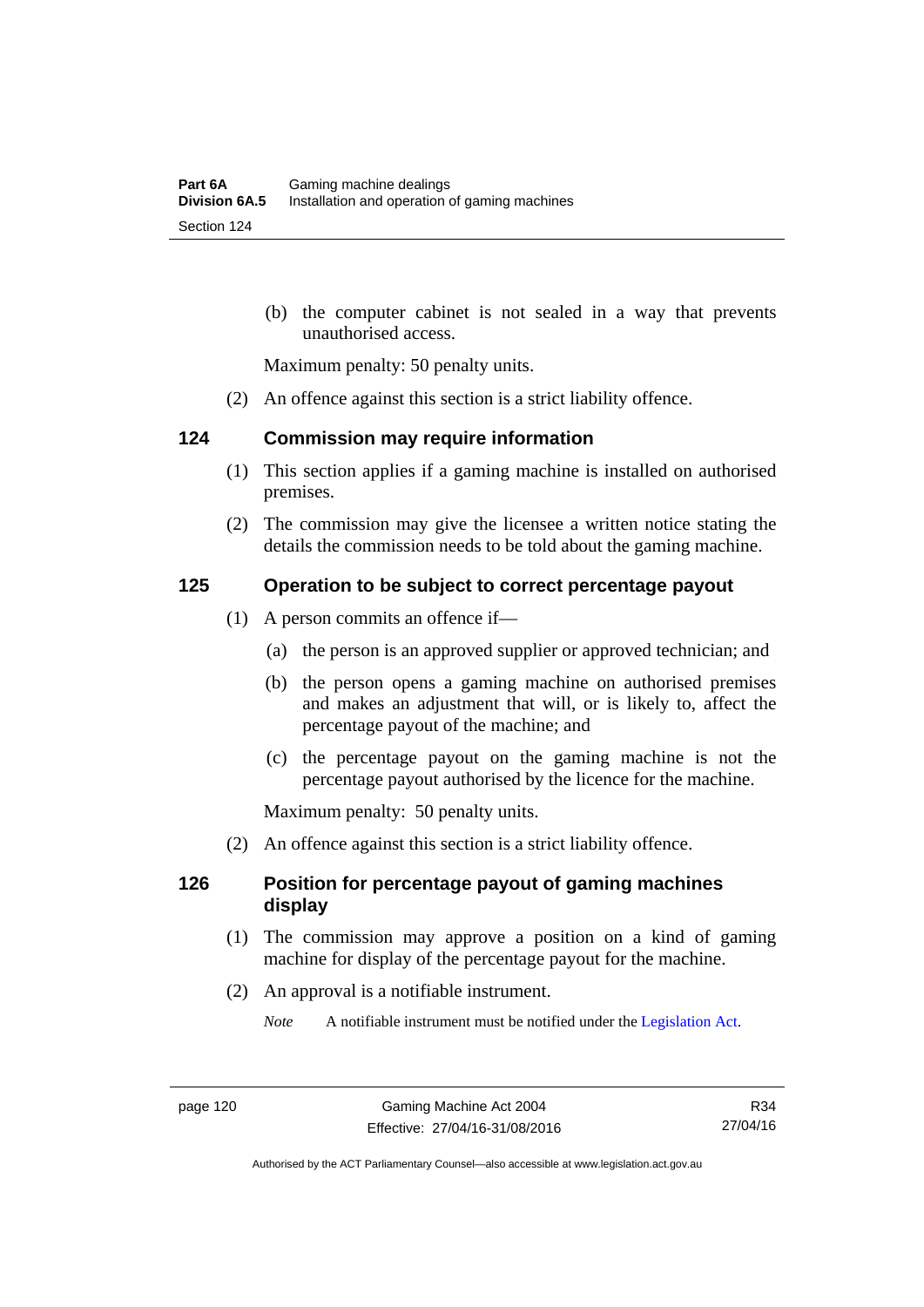#### **127 Maximum stake amount**

A person commits an offence if—

- (a) the person is an approved supplier or approved technician; and
- (b) the person supplies or installs a gaming machine; and
- (c) the person intentionally sets the stake amount for the gaming machine higher than the amount prescribed by regulation.

Maximum penalty: 50 penalty units.

# **Division 6A.6 Trading of authorisations and gaming machines**

# **Subdivision 6A.6.1 Preliminary**

#### **127A Objects—div 6A.6**

The objects of this division are to facilitate—

- (a) the trading of class C authorisations, with or without the related gaming machines, between class C licensees; and
- (b) the reduction of the number of class B authorisations in the Territory by—
	- (i) allowing the trading of class B authorisations, without the related gaming machines, to class C licensees; and
	- (ii) the conversion of traded class B authorisations to class C authorisations.
- *Note 1* The acquisition of an authorisation or gaming machine under this division is a notifiable action (see s 99).
- *Note* 2 If a class C licensee acquires a class B authorisation, on receiving notification of the trade, the commission will amend the class C licensee's authorisation schedule to record the authorisation as a class C authorisation.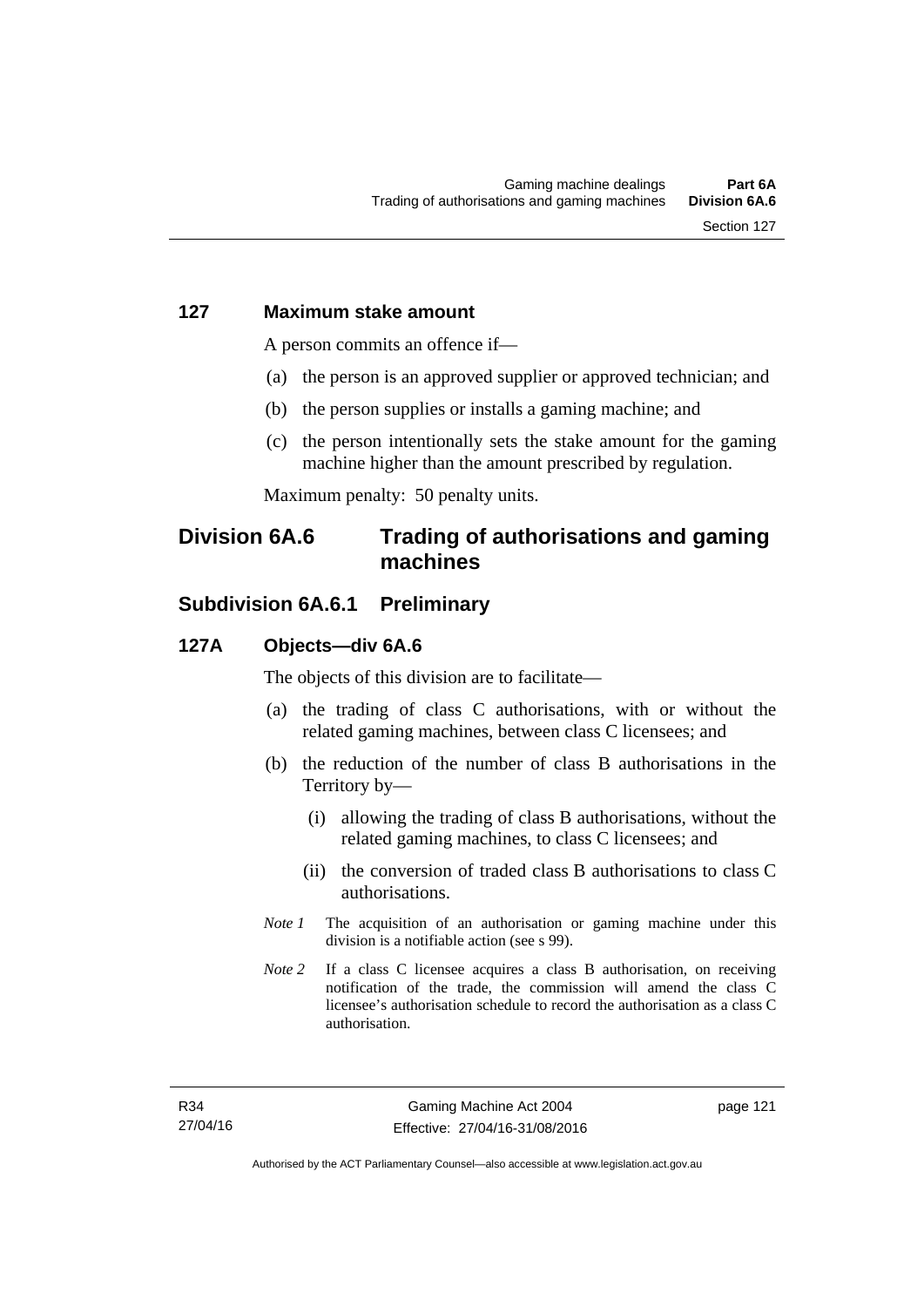#### **127B Definitions—div 6A.6**

In this division:

*class B licensee* means a licensee who is licensed to operate class B gaming machines in the ACT.

*class C licensee* means a licensee who is licensed to operate class C gaming machines in the ACT.

#### **Subdivision 6A.6.2 Trading class B authorisations**

#### **127C Selling class B authorisations**

- (1) A class B licensee (the *disposing licensee*) may dispose of 1 or more authorisations for class B gaming machines (a *class B authorisation*) to—
	- (a) a class C licensee; or
	- (b) a class B licensee, or an applicant for a class B licence, who is purchasing the disposing licensee's business.
- (2) The disposing licensee must notify the commission about the disposal of a class B authorisation to a class C licensee.
	- *Note 1* The disposal of a class B authorisation is a notifiable action (see pt 13A) and sch 2).
	- *Note* 2 A notifiable action takes place—
		- (a) the prescribed number of days after the day the commission receives the notification (see s 173E (a)); or
		- (b) if the commission allows the notifiable action to take place on an earlier day—that day (see s 173E (b)); or
		- (c) if the commission asks for additional information under s 173E (c)—when the commission has notified the licensee that it is satisfied in relation to the additional information (see s 173E (c)).

Authorised by the ACT Parliamentary Counsel—also accessible at www.legislation.act.gov.au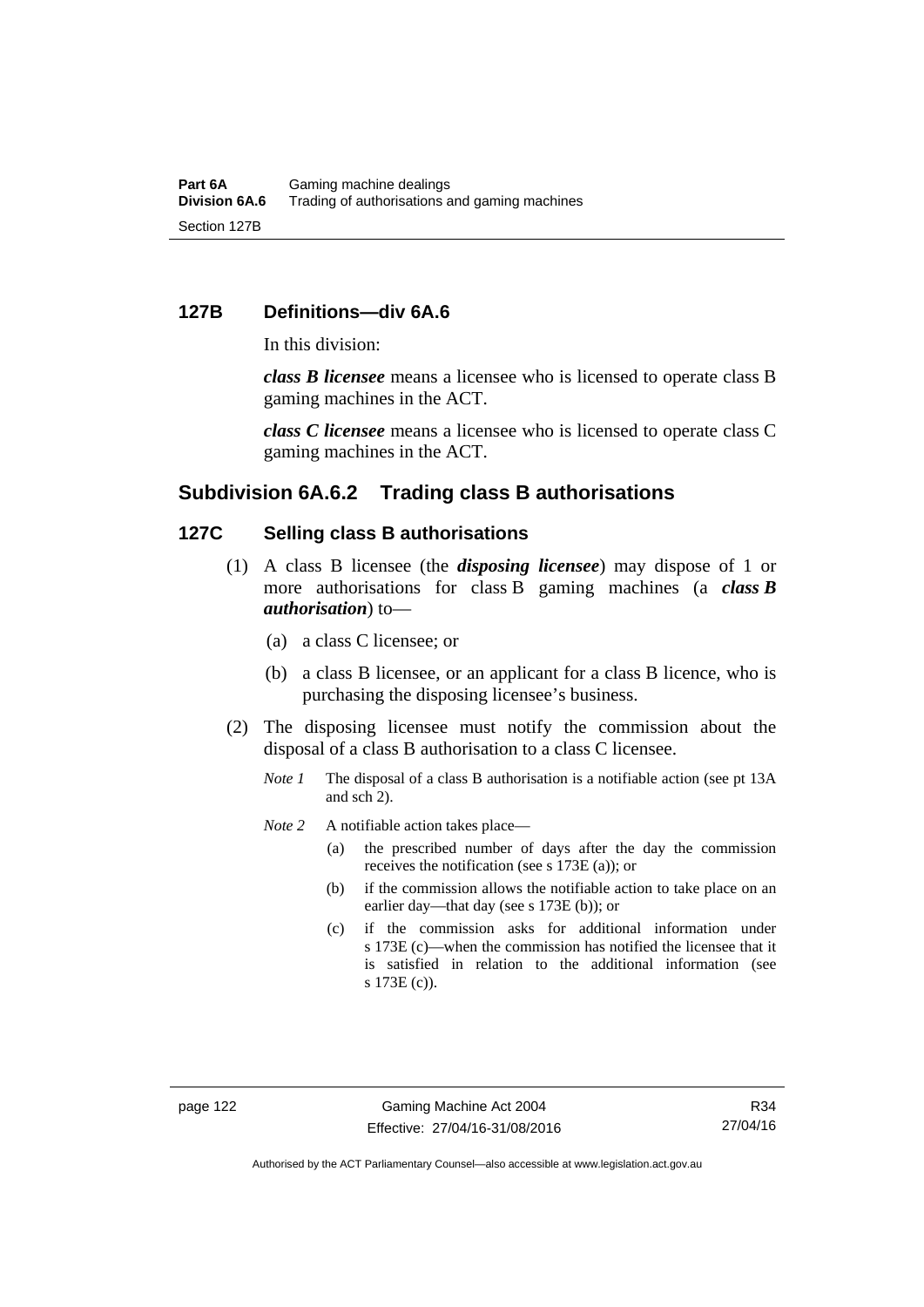- (3) The disposing licensee commits an offence if—
	- (a) the disposing licensee sells a business to another person (the *purchaser*); and
	- (b) the purchaser is not—
		- (i) a class B licensee; or
		- (ii) an applicant for a class B licence and authorisation certificate under section 28 (Licence and authorisation certificate for class B gaming machines—restricted application).

Maximum penalty: 100 penalty units.

- (4) An offence against subsection (3) is a strict liability offence.
- (5) Subsection (3) does not apply if the class B licensee took all reasonable steps to ascertain whether the purchaser was a person mentioned in subsection (3) (b).
	- *Note 1* The defendant has an evidential burden in relation to the matters mentioned in s (5) (see [Criminal Code](http://www.legislation.act.gov.au/a/2002-51), s 58).
	- *Note* 2 A licensee who intends to acquire an authorisation from a class B licensee under this subdivision must tell the commission about the acquisition (see s 99).
- (6) In this section:

*disposing licensee's business* means a business operated by the disposing licensee at authorised premises under a general or on licence.

- (7) This section is subject to section 127F (Trading authorisations forfeiture requirements).
- (8) Subsection (7) and this subsection expire on the commencement of the *[Gaming Machine \(Reform\) Amendment Act 2015](http://www.legislation.act.gov.au/a/2015-21/default.asp)*, schedule 1 (Other amendments—compulsory surrender).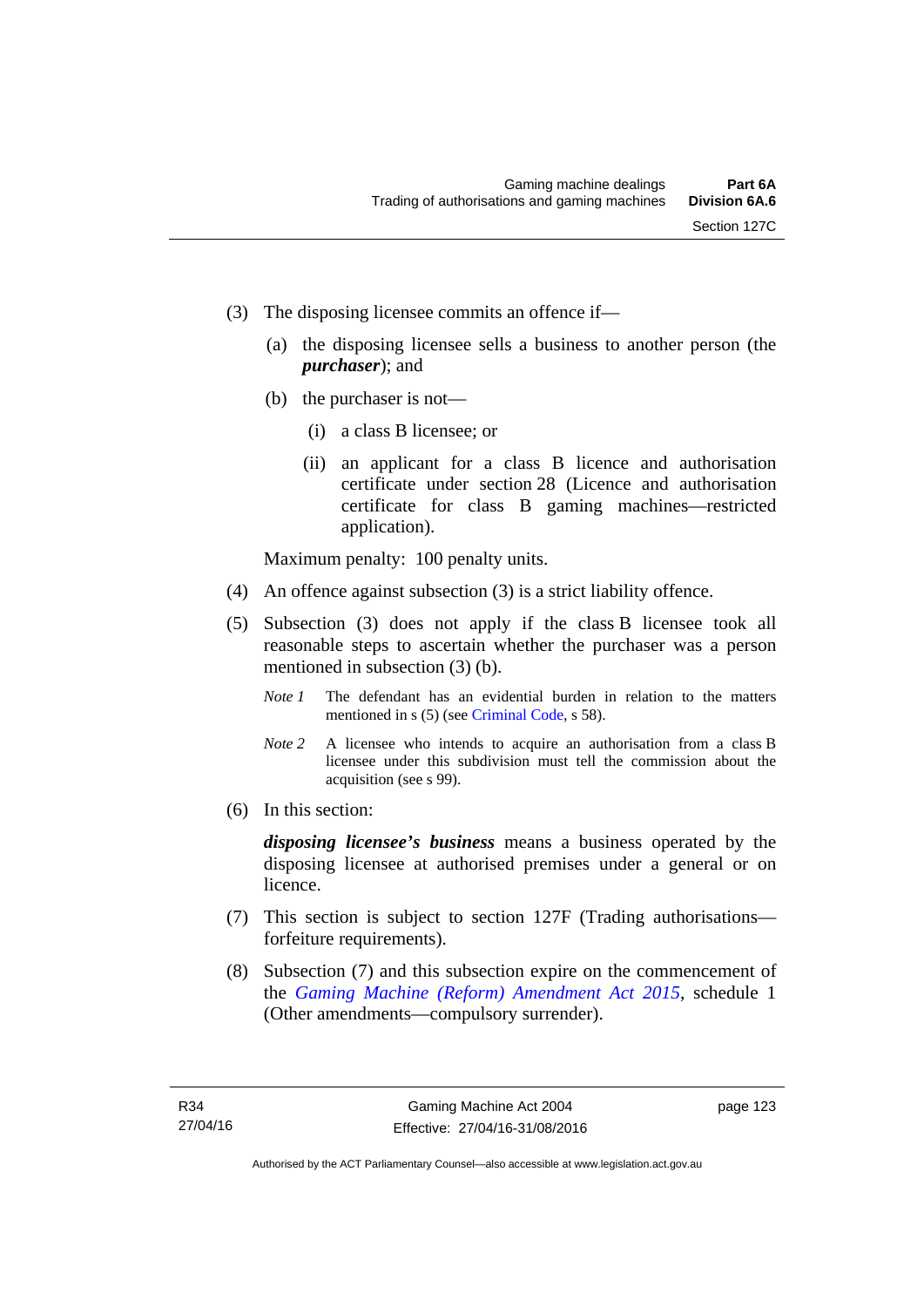#### **127D Offence—selling class B gaming machines**

- (1) A class B licensee commits an offence if—
	- (a) the class B licensee sells a class B gaming machine to another person; and
	- (b) the sale of the class B gaming machine is not—
		- (i) part of the sale of a business operated by the class B licensee at authorised premises under a general or on licence; or
		- (ii) approved by the commission under section 113 (Approval of disposal of gaming machines); or
		- (iii) part of a method of disposal approved by the commission under section 113A (Disposal of gaming machines notifiable action).

Maximum penalty: 100 penalty units.

(2) An offence against this section is a strict liability offence.

# **Subdivision 6A.6.3 Trading class C authorisations and gaming machines**

#### **127E Trading class C authorisations and gaming machines**

- (1) This section applies if a class C licensee (an *acquiring licensee*)—
	- (a) is allowed to operate class C gaming machines at authorised premises under an authorisation certificate; and
	- (b) has less than the maximum number of authorisations for class C gaming machines allowed under the authorisation certificate.
		- *Note Maximum number*, of authorisations—see the dictionary.

Authorised by the ACT Parliamentary Counsel—also accessible at www.legislation.act.gov.au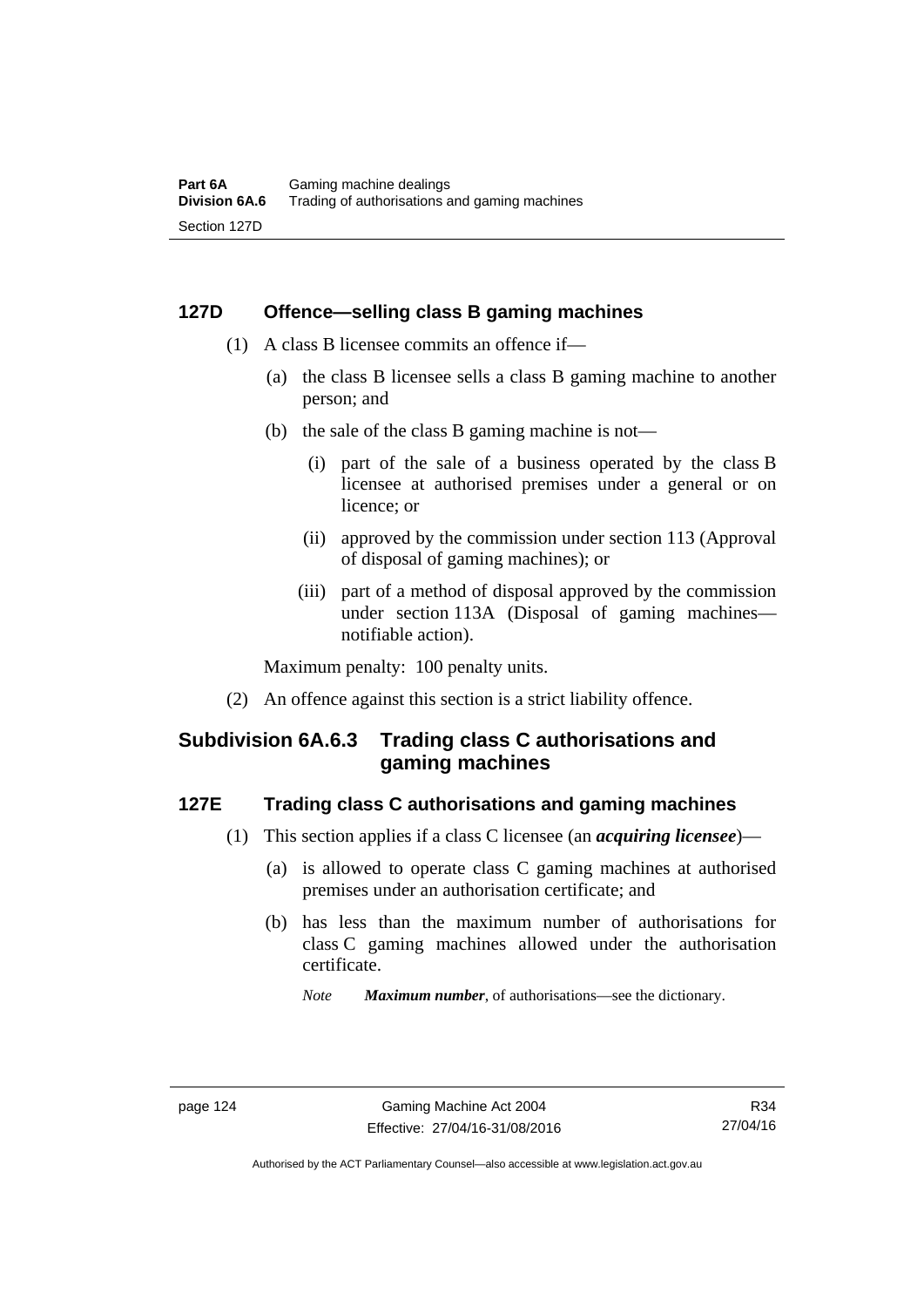- (2) The acquiring licensee may acquire authorisations for the authorised premises (with or without the related gaming machines) from 1 or more class B or class C licensees (a *disposing licensee*).
	- *Note 1* A class C licensee who intends to acquire an authorisation under this subdivision must tell the commission about the acquisition (see s 99). The acquisition is a notifiable action (see s 99, s 173D and sch 2).
	- *Note 2* If the class C licensee notifies the commission about the acquisition of a gaming machine for authorised premises, the class C licensee's authorisation schedule for the authorised premises will be amended to record the gaming machine's serial number (see s 100 (2)).
- (3) The disposing licensee may dispose of 1 or more authorisations to the acquiring licensee.
- (4) This section is subject to section 127F.
- (5) Subsection (4) and this subsection expire on the commencement of the *[Gaming Machine \(Reform\) Amendment Act 2015](http://www.legislation.act.gov.au/a/2015-21/default.asp)*, schedule 1 (Other amendments—compulsory surrender).

### **127F Trading authorisations——forfeiture requirement**

- (1) This section applies to the acquisition, by a licensee (the *acquiring licensee*), of an authorisation from another licensee (the *disposing licensee*), with or without the related gaming machine.
- (2) The acquiring licensee—
	- (a) must acquire the authorisations in groups of 4 authorisations; and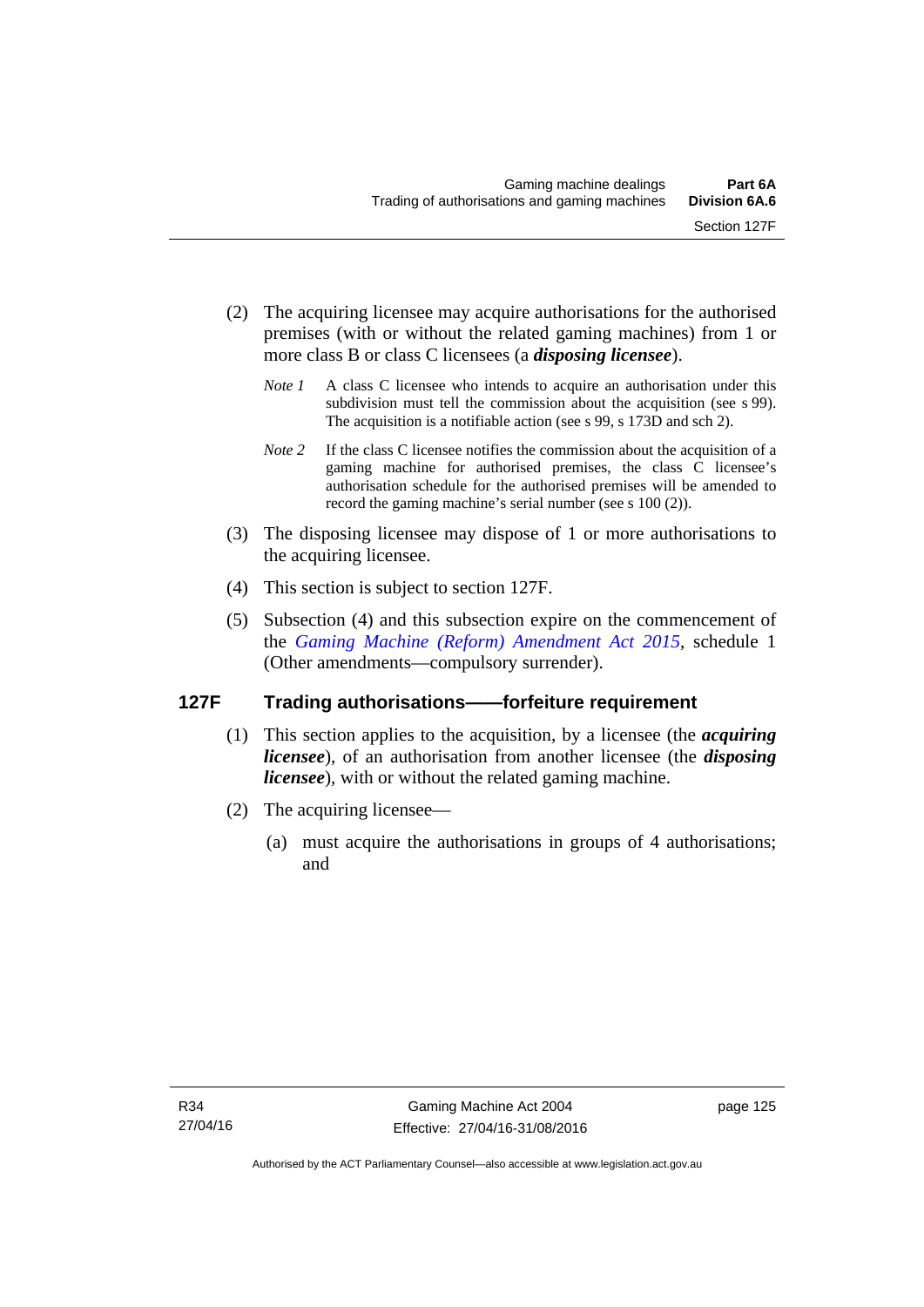(b) may acquire the 4 authorisations from more than 1 class B or class C licensee.

#### **Example—par (b)**

Lili (an acquiring licensee) wants to acquire authorisations. Lili must acquire the authorisations in groups of 4. Brigitta (a class C licensee) has 2 class C authorisations to sell. Antoni (also a class C licensee) also has 2 class C authorisations to sell. Lili may acquire the 4 authorisations from Brigitta and Antoni. Under s (4), Lili must forfeit 1 of the acquired authorisations to the Territory.

- *Note 1* A failure to comply with s (2) (a) is a ground for disciplinary action (see s  $57(1)(c)$ ).
- *Note 2* An example is part of the Act, is not exhaustive and may extend, but does not limit, the meaning of the provision in which it appears (see [Legislation Act,](http://www.legislation.act.gov.au/a/2001-14) s 126 and s 132).
- (3) However, the acquiring licensee may acquire less than 4 authorisations if the acquiring licensee acquires the authorisations from a disposing licensee who—
	- (a) intends to surrender an authorisation certificate under section 37F (Surrender of licences, authorisation certificates and authorisations); and
	- (b) has less than 4 authorisations to dispose of under the authorisation certificate.
- (4) The acquiring licensee must forfeit 1 authorisation to the Territory for every 4 authorisations the licensee acquires under this section.
- (5) The acquiring licensee is not entitled to claim compensation from the Territory for an authorisation forfeited to the Territory under subsection (4).
- (6) This section expires on the commencement of the *[Gaming Machine](http://www.legislation.act.gov.au/a/2015-21/default.asp)  [\(Reform\) Amendment Act 2015](http://www.legislation.act.gov.au/a/2015-21/default.asp)*, schedule 1 (Other amendments compulsory surrender).

R34 27/04/16

Authorised by the ACT Parliamentary Counsel—also accessible at www.legislation.act.gov.au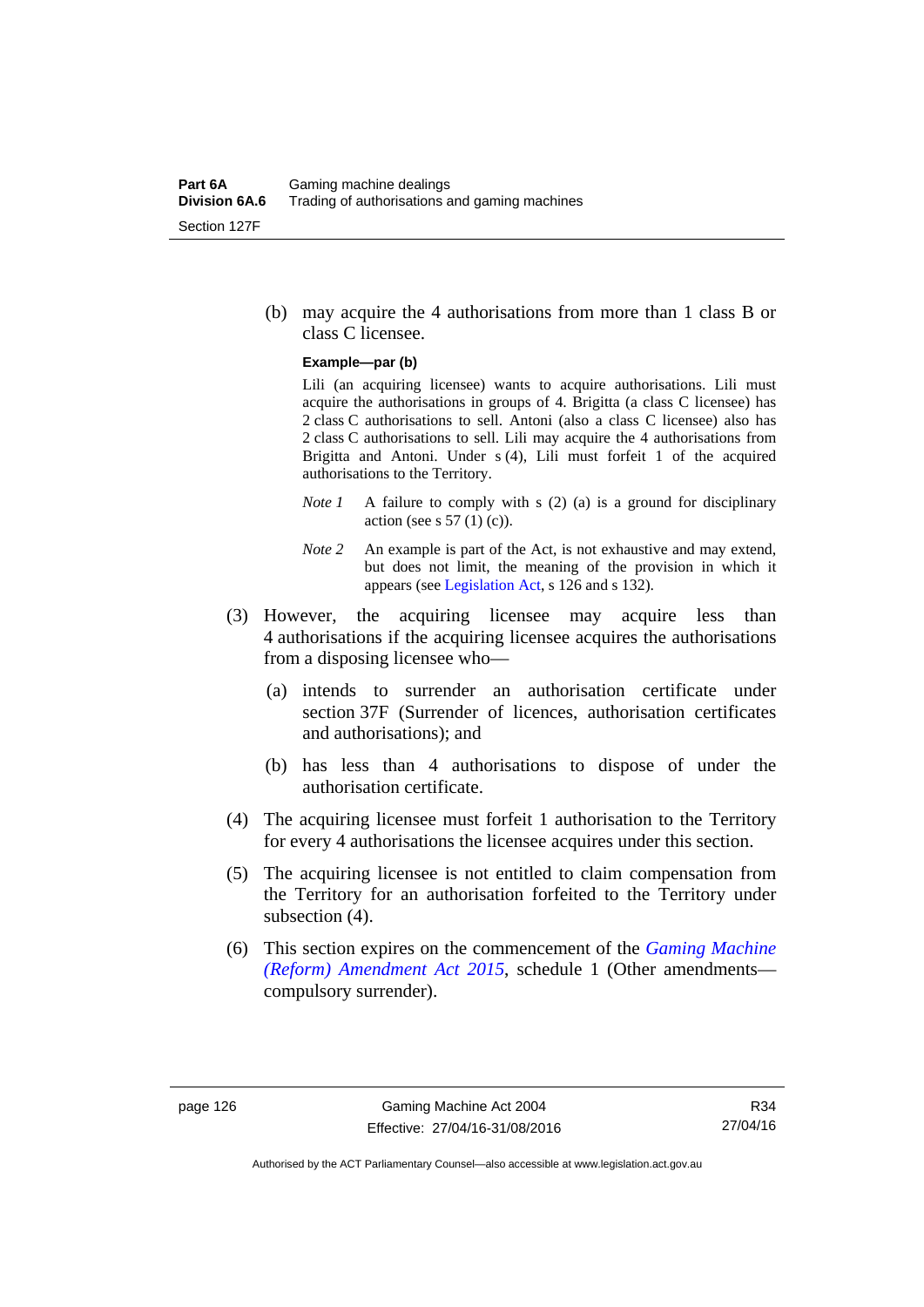#### **127G Offence—acquiring authorisations and gaming machines**

- (1) A licensee commits an offence if—
	- (a) the licensee acquires an authorisation or gaming machine for authorised premises; and
	- (b) the acquisition is not in accordance with this Act.

Maximum penalty: 100 penalty units.

- *Note* A reference to an Act includes a reference to the statutory instruments made or in force under the Act, including any regulation (see [Legislation Act,](http://www.legislation.act.gov.au/a/2001-14) s 104).
- (2) An offence against this section is a strict liability offence.

#### **127H Selling class C gaming machines**

- (1) A class C licensee commits an offence if—
	- (a) the class C licensee sells a class C gaming machine to another person (the *purchaser*); and
	- (b) the sale of the class C gaming machine is not—
		- (i) to another class C licensee; or
		- (ii) approved by the commission under section 113 (Approval of disposal of gaming machines); or
		- (iii) part of a method of disposal approved by the commission under section 113A (Disposal of gaming machines notifiable action).

Maximum penalty: 100 penalty units.

- (2) An offence against this section is a strict liability offence.
- (3) Subsection (1) does not apply if the class C licensee took all reasonable steps to ascertain whether the purchaser was a class C licensee.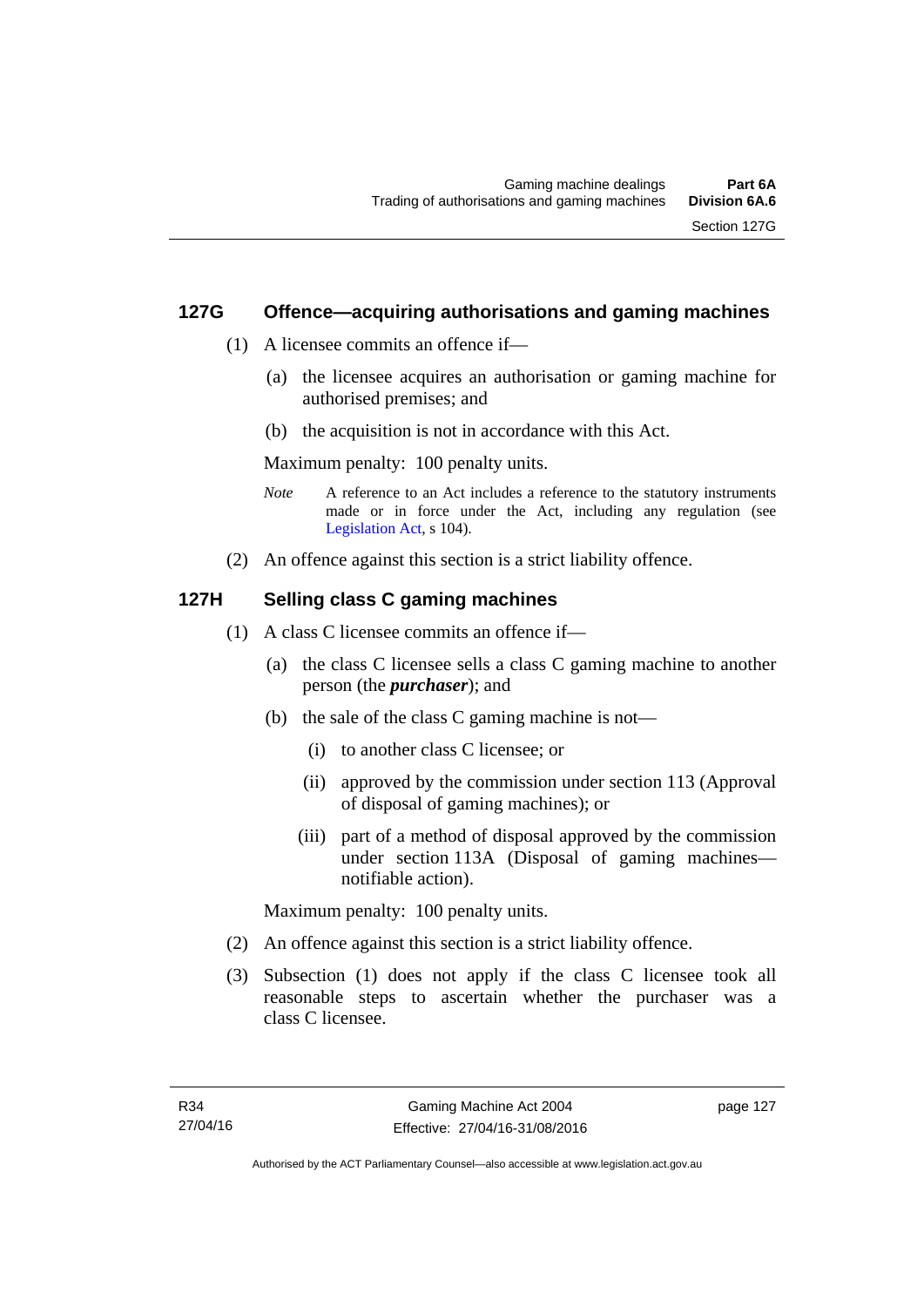#### **127I Selling class C authorisations**

- (1) A class C licensee commits an offence if—
	- (a) the class C licensee sells an authorisation for a class C gaming machine to another person (the *purchaser*); and
	- (b) the purchaser is not a class C licensee.

Maximum penalty: 100 penalty units.

- (2) An offence against this section is a strict liability offence.
- (3) Subsection (1) does not apply if the class C licensee took all reasonable steps to ascertain that the purchaser was a class C licensee.

# **Subdivision 6A.6.4 Trading authorisations and gaming machines—miscellaneous**

#### **127J Trading authorisations—disposal of gaming machines**

- (1) This section applies if a licensee (a *disposing licensee*)—
	- (a) disposes of an authorisation under this division; but
	- (b) does not dispose of the related gaming machine.
- (2) The disposing licensee must—
	- (a) apply for a storage permit for an interim purpose under section 127O (Storage permit—application) for the gaming machine; and
	- (b) dispose of the gaming machine in accordance with section 113A (Disposal of gaming machines—notifiable action).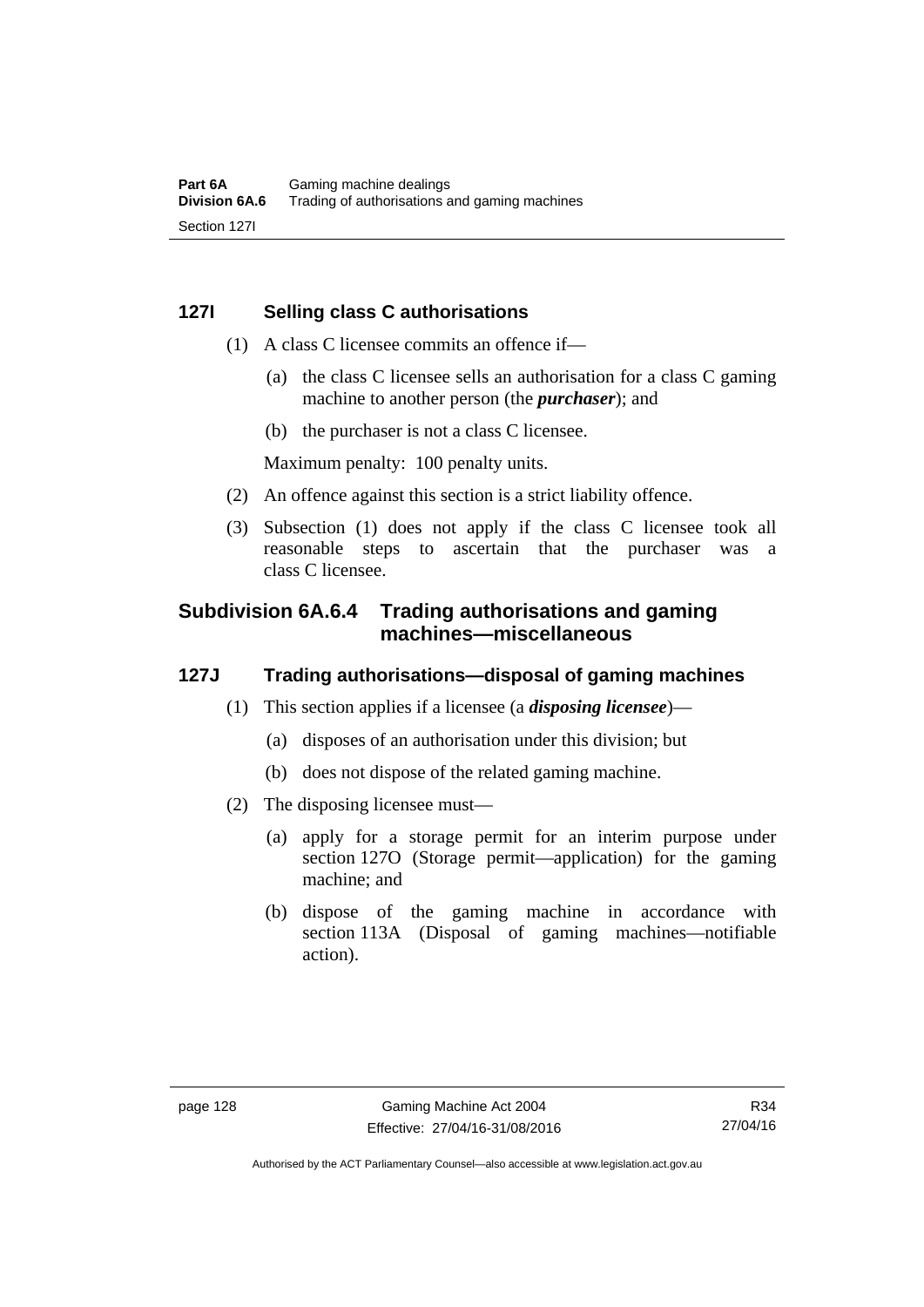# **127K Trading authorisations and gaming machines regulations**

- (1) A regulation may prescribe—
	- (a) conditions relating to the trading of authorisations and gaming machines under this division, including restricting or suspending the trading of authorisations or gaming machines—
		- (i) in a stated location; or
		- (ii) for a stated period, or until a stated event occurs; and
	- (b) any other requirements in relation to the trading of authorisations (with or without gaming machines) under this division, including in relation to arrangements for acquiring or disposing of gaming machines.
- (2) The commission may make recommendations to the Minister for appropriate regulations under subsection (1), including in relation to the following:
	- (a) whether the increase of trading in authorisations (with or without gaming machines) in a particular location will have an adverse effect on problem gamblers;
	- (b) whether it is in the public interest to restrict or suspend the trading of authorisations (with or without gaming machines) under this division, either generally or in relation to a stated location.
- (3) If the commission makes recommendations to the Minister under subsection (2), the Minister must consider the recommendations.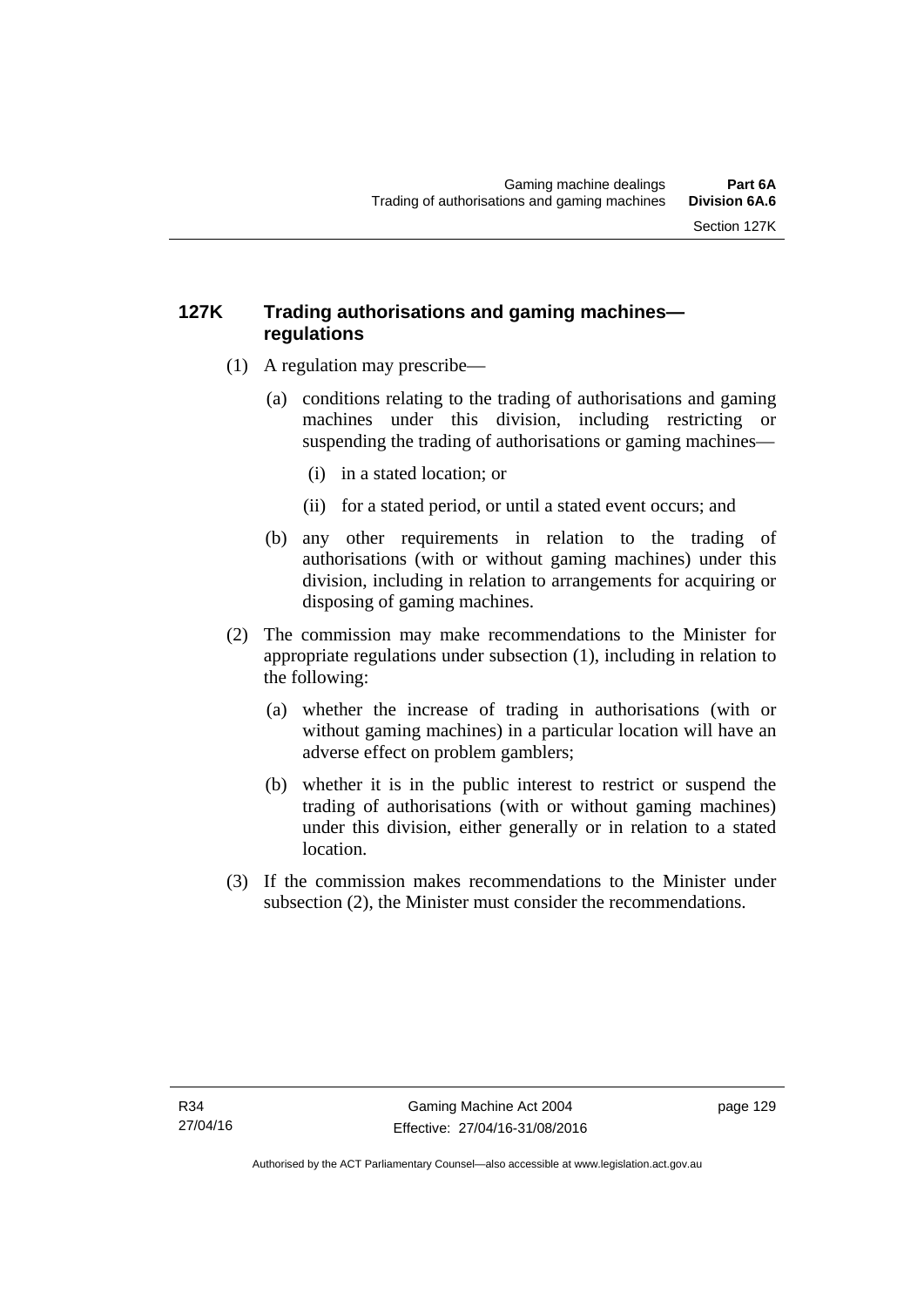# **Division 6A.7 Storage of authorisations and gaming machines**

# **Subdivision 6A.7.1 Interpretation**

### **127L Meaning of** *storage permit***—Act**

In this Act:

*storage permit* means a permit that authorises a licensee to store 1 or more gaming machines, with or without the authorisations for the gaming machines—

- (a) for the purpose stated in the permit; and
- (b) at the place stated in the permit; and
- (c) for the period stated in the permit.

#### **127M Definitions—div 6A.7**

In this division:

*general purpose*, for a storage permit—see section 127N (a).

*inspection notice*—see section 127ZE (1).

*interim purpose*, for a storage permit—see section 127N (b).

*permit* means a quarantine permit or a storage permit.

*quarantined authorisation* means an authorisation stored under a quarantine permit.

*quarantined gaming machine* means a gaming machine stored under a quarantine permit.

*quarantine period*, for a gaming machine and authorisation to which a quarantine permit applies, means the period for which the gaming machine and authorisation are to be stored under the permit.

*quarantine permit*—see section 127Q.

R34 27/04/16

Authorised by the ACT Parliamentary Counsel—also accessible at www.legislation.act.gov.au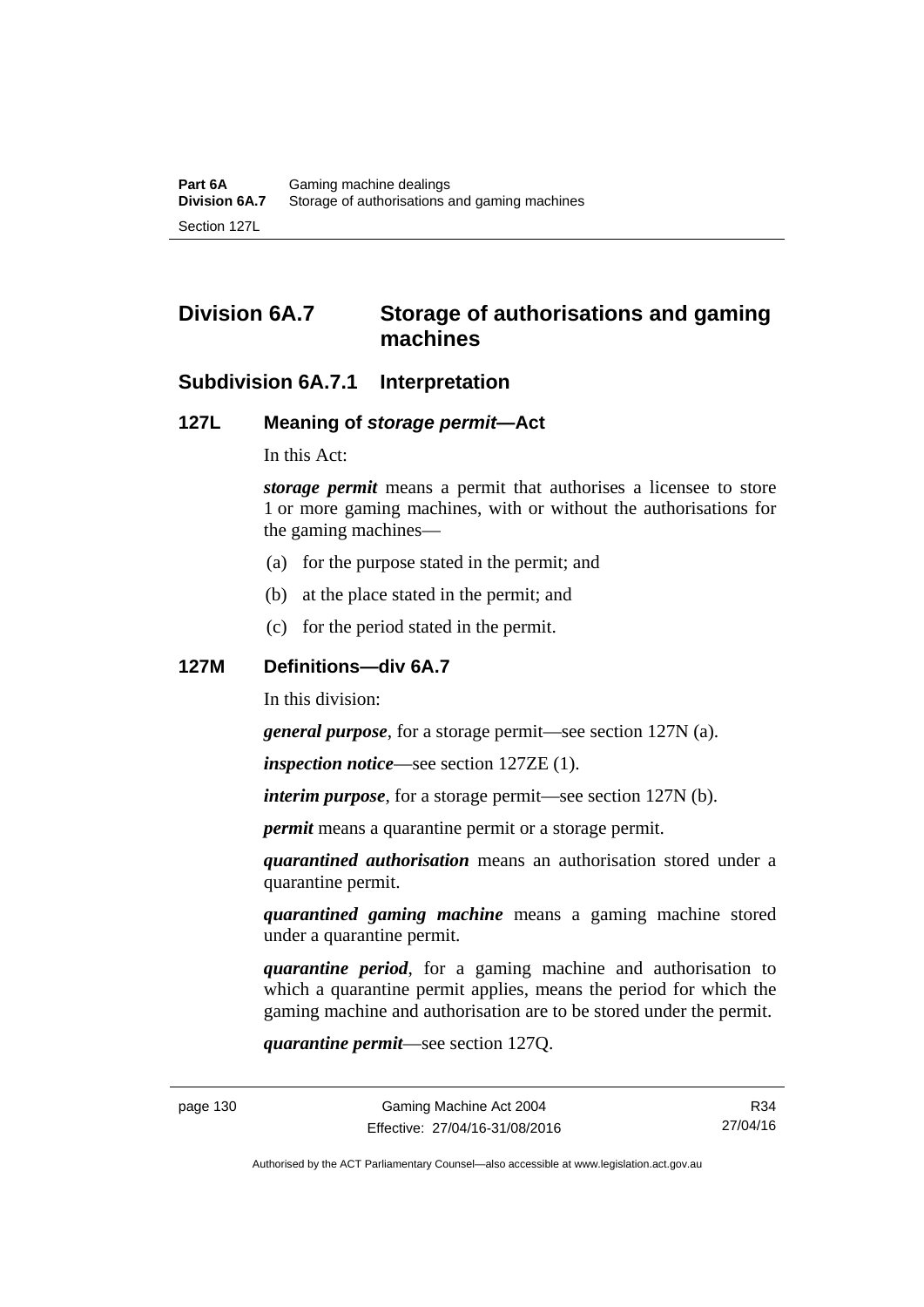*storage period*, for a gaming machine or authorisation to which a storage permit applies, means the period for which the gaming machine or authorisation is to be stored under the permit.

*storage rules* means the rules determined by the commission under section 127ZF.

*stored authorisation* means an authorisation stored under a storage permit.

*stored gaming machine* means a gaming machine stored under a storage permit.

# **Subdivision 6A.7.2 Storage permits—application and decision**

# **127N Storage permits—purpose**

The commission may issue a licensee with a storage permit for 1 of the following purposes:

- (a) to store 1 or more gaming machines, and the authorisations for the gaming machines, for a stated period of not longer than 12 months (a *general purpose*);
- (b) to store 1 or more gaming machines to be disposed of or destroyed for a period of not longer than 3 months (an *interim purpose*).
- *Note* The commission can, on application, extend the term of a storage permit for a general purpose (see s 127W).

#### **127O Storage permit—application**

- (1) A licensee may apply to the commission for a storage permit to store 1 or more gaming machines and the authorisations for the gaming machines (if any).
- (2) The application must—
	- (a) be in writing; and

page 131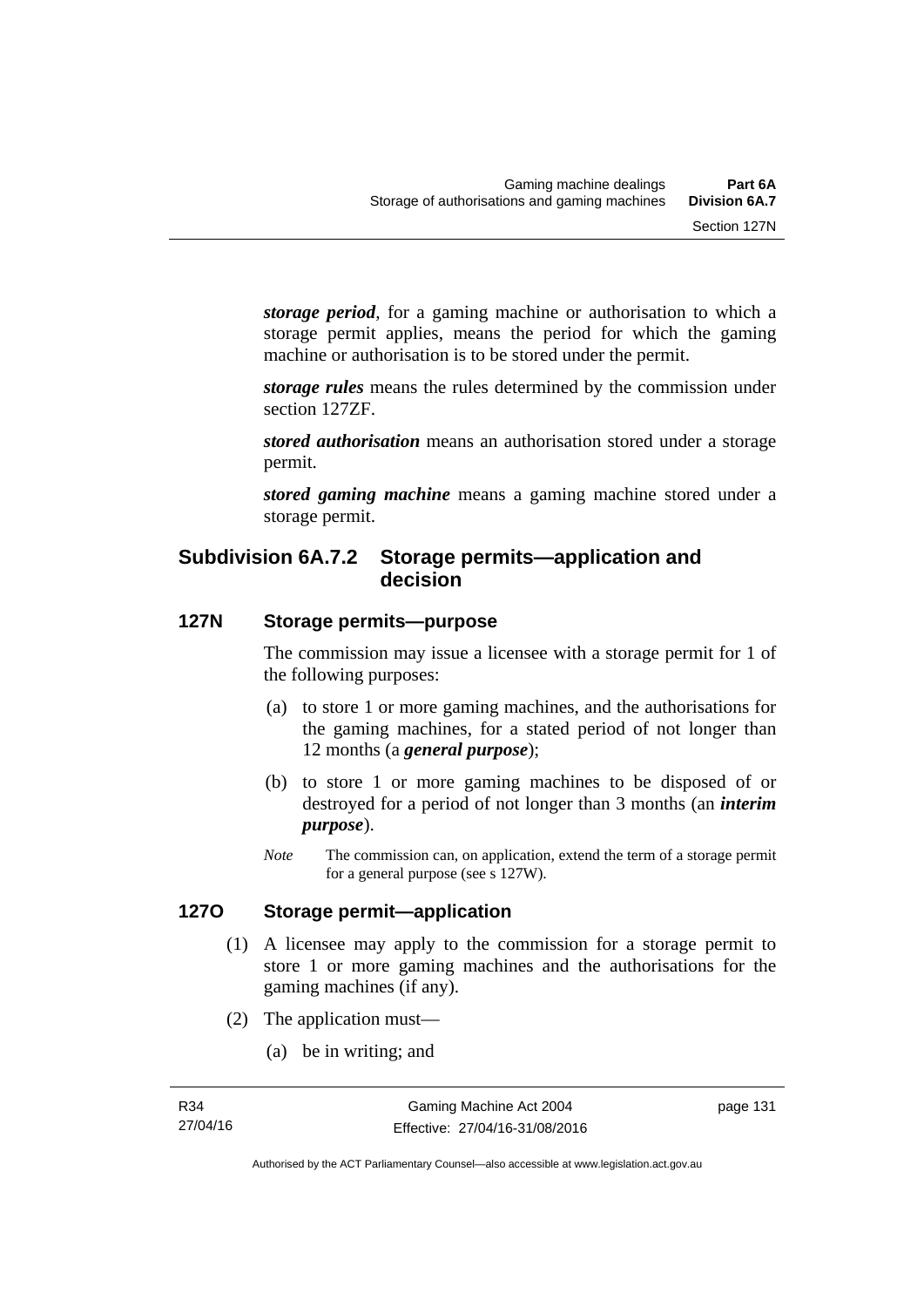- (b) state the purpose and the period for which the storage permit is required; and
- (c) if the application is by a class B licensee for a storage permit for a general purpose—state why the storage permit is needed; and

- (d) state the class of gaming machine to be stored under the storage permit; and
- (e) state the place where each gaming machine to be stored is located; and
- (f) state the type of premises where each gaming machine is to be stored; and
- (g) state whether the premises will be used to store gaming machines for 2 or more licensees; and
- (h) state the serial number for each gaming machine to be stored under the storage permit;
- (i) state the authorisation number for each authorisation to be stored under the storage permit.
- *Note 1* It is an offence to make a false or misleading statement, give false or misleading information or produce a false or misleading document (see [Criminal Code](http://www.legislation.act.gov.au/a/2002-51), pt 3.4).
- *Note 2* If a form is approved under the [Control Act,](http://www.legislation.act.gov.au/a/1999-46/default.asp) s 53D for an application, the form must be used.
- *Note 3* A fee may be determined under s 177 for an application.

# **127P Storage permit—decision on application**

 (1) This section applies if the commission receives an application for a storage permit under section 127O.

*Note* A class B licensee will not be issued with a storage permit for a general purpose unless the commission is satisfied that the storage permit is needed for a good reason (see s 127P (2) (c)).

R34 27/04/16

Authorised by the ACT Parliamentary Counsel—also accessible at www.legislation.act.gov.au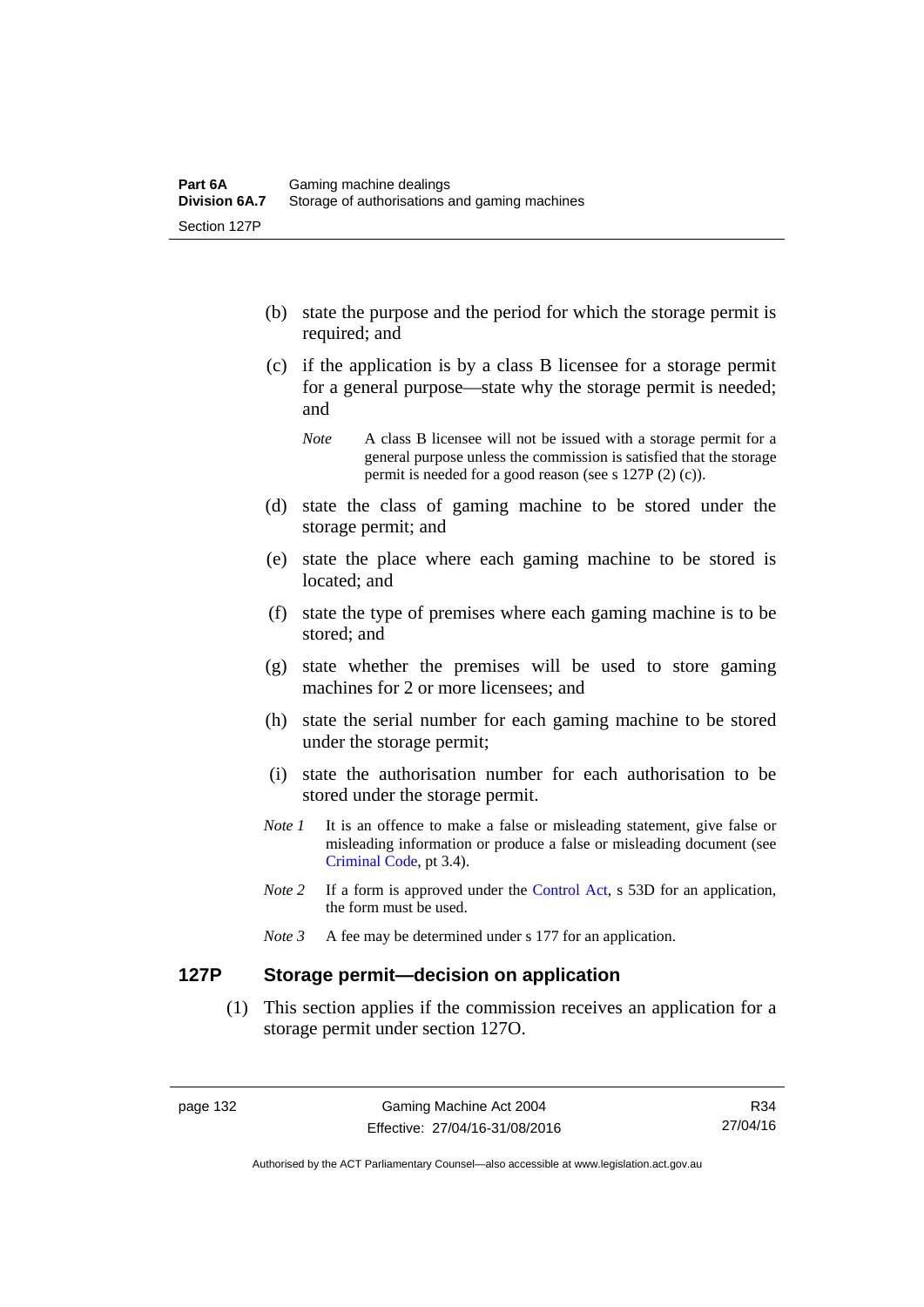- (2) The commission must issue the storage permit to the licensee if satisfied—
	- (a) that the gaming machine and authorisation (if any) to be stored under the permit are from the same authorised premises; and
	- (b) that the type of premises where the gaming machines are to be stored are suitable for the storage of gaming machines; and
	- (c) if the application is by a class B licensee for a storage permit for a general purpose—that the storage permit is needed for a good reason; and

#### **Examples**

- 1 renovations are being carried out at the authorised premises where the gaming machines to be stored under the permit are located
- 2 the authorised premises where the gaming machines to be stored under the permit are located have been damaged
- *Note* An example is part of the Act, is not exhaustive and may extend, but does not limit, the meaning of the provision in which it appears (see [Legislation Act,](http://www.legislation.act.gov.au/a/2001-14/default.asp) s 126 and s 132).
- (d) if 2 or more licensees are to store gaming machines at the premises—
	- (i) that the premises where the gaming machines are to be stored are suitable for the storage of gaming machines by that number of licensees; and
	- (ii) that each licensee has applied for a storage permit under section 127O.
- *Note 1* The commission must include in the register the serial number of, and authorisation number for, a gaming machine stored under a storage permit for a general purpose (see s 37H (2) (d)).
- *Note 2* The commission may refuse to consider an application that is not properly completed. If the commission refuses to consider the application, it lapses (see s 9 (2)).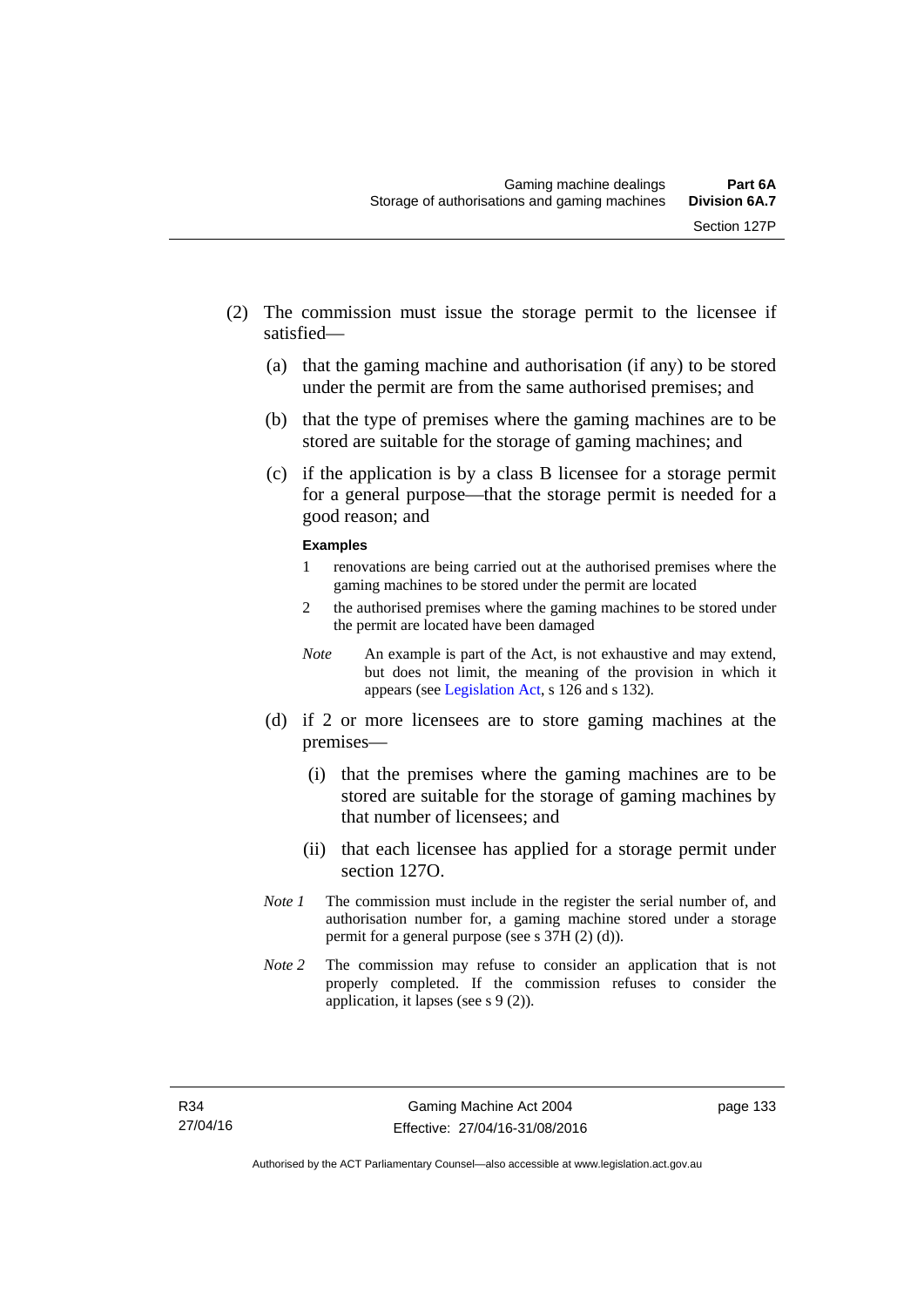*Note 3* If additional information in relation to an application is not given to the commission within the time required by the commission, the commission may refuse to consider the application. If the commission refuses to consider the application, it lapses (see s 9 (4)).

# **Subdivision 6A.7.3 Quarantine permits**

#### **127Q Quarantine permits—notification and issue**

- (1) This section applies if a licensee wants to—
	- (a) remove 1 or more gaming machines, and the authorisations for the gaming machines, from the authorised premises where the gaming machines are operated; and
	- (b) store the gaming machines and authorisations for a period to be agreed with the commission.
- (2) The licensee must notify the commission that the licensee needs a permit (a *quarantine permit*) for storing the gaming machines and authorisations.
	- *Note 1* It is an offence to make a false or misleading statement, give false or misleading information or produce a false or misleading document (see [Criminal Code](http://www.legislation.act.gov.au/a/2002-51), pt 3.4).
	- *Note* 2 If a form is approved under the [Control Act,](http://www.legislation.act.gov.au/a/1999-46/default.asp) s 53D for this provision, the form must be used.

*Note 3* A fee may be determined under s 177 for this provision.

- (3) On receiving a notification under subsection (2), the commission must issue a quarantine permit to the licensee for the period agreed between the commission and the licensee.
	- *Note* The commission must include in the register the serial number of, and authorisation number for, a gaming machine stored under a quarantine permit (see s 37H (2) (d)).
- (4) The period of the quarantine permit that is agreed between the commission and the licensee must be at least 1 year and not more than 3 years.

R34 27/04/16

Authorised by the ACT Parliamentary Counsel—also accessible at www.legislation.act.gov.au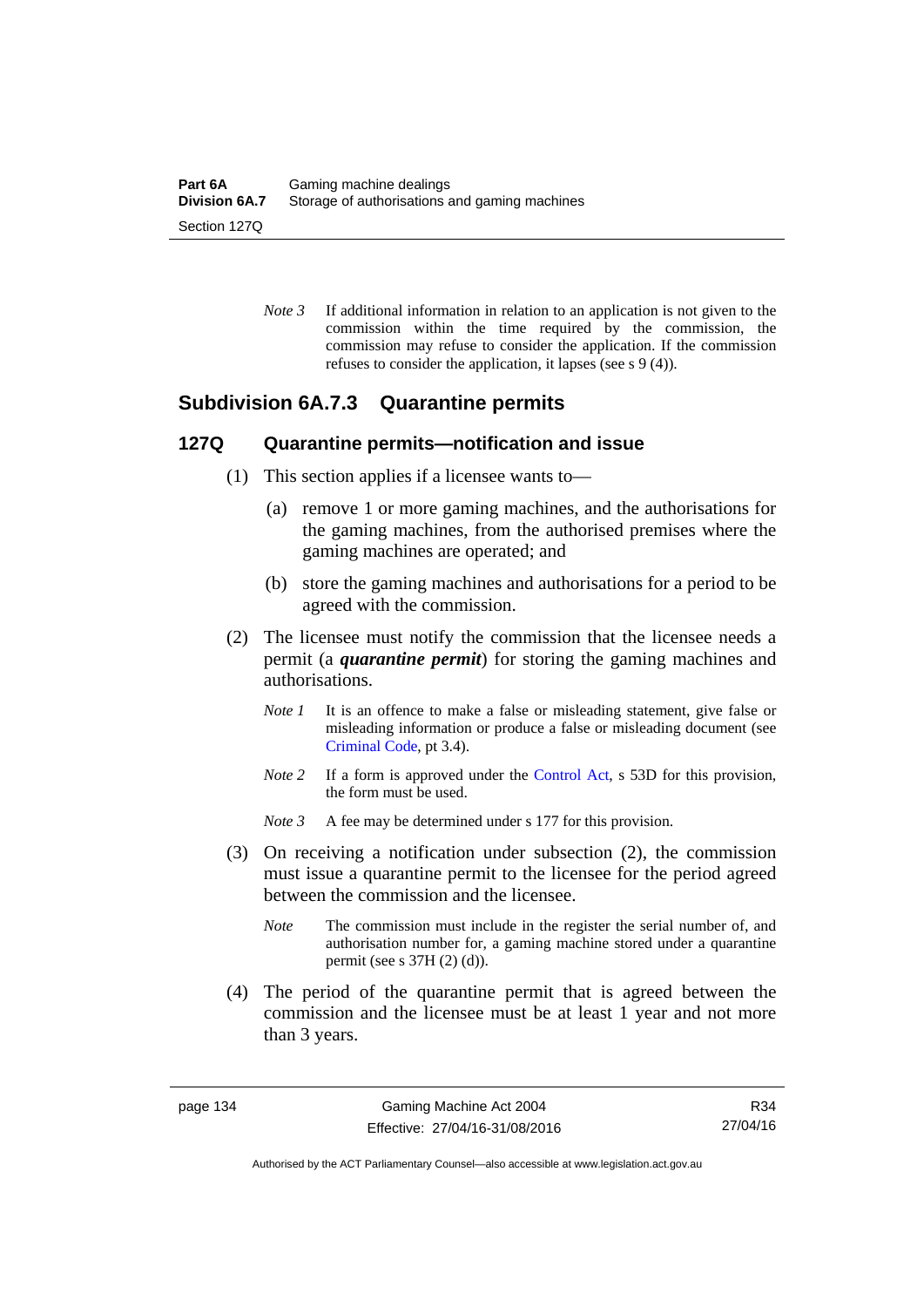#### **127R Quarantine permits—extension**

- (1) A licensee who wants to extend the period of a quarantine permit issued to the licensee under section 127Q must notify the commission, stating the period of the extension sought (the *extended period*).
- (2) On receiving a notification under subsection (1), the commission must issue a new quarantine permit to the licensee for the extended period.
- (3) However, the commission must not issue a new quarantine permit under subsection (2) if, when the notification is made, the quarantine permit has been in force for 3 years.

# **Subdivision 6A.7.4 Permits—form**

#### **127S Permit—form**

- (1) A permit must be—
	- (a) in writing; and
	- (b) include the following information:
		- (i) the name of the licensee;
		- (ii) the kind of permit;

#### **Examples**

- quarantine permit
- storage permit for an interim purpose
- *Note* An example is part of the Act, is not exhaustive and may extend, but does not limit, the meaning of the provision in which it appears (see [Legislation Act,](http://www.legislation.act.gov.au/a/2001-14) s 126 and s 132).
- (iii) the day the permit comes into force and the day it expires;
- (iv) the authorised premises where each gaming machine and authorisation (if any) to be stored under the permit was operated;

page 135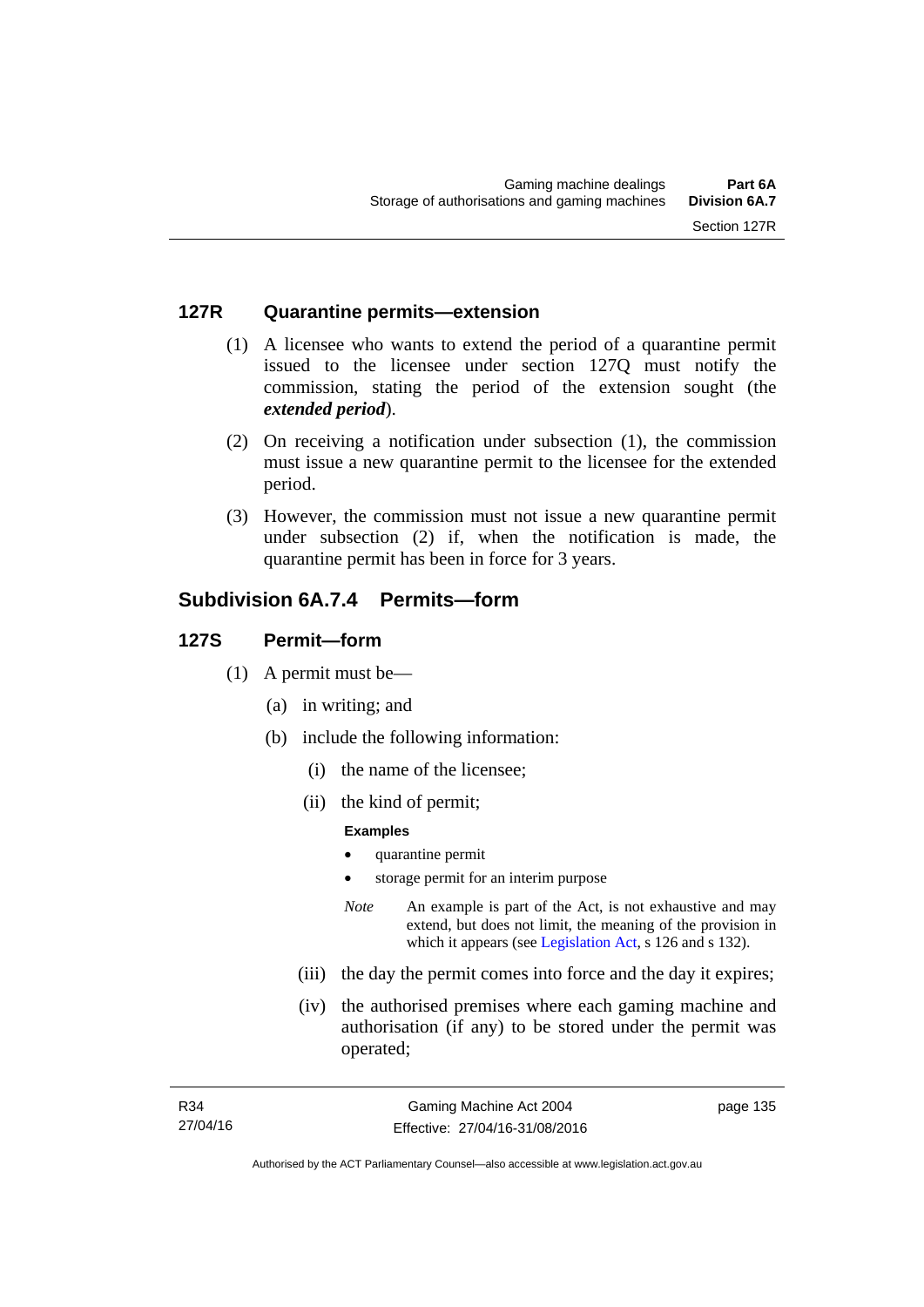- (v) the number of gaming machines and authorisations (if any) to be stored under the permit;
- (vi) the conditions on the permit;
- (vii) a statement that a breach of a condition of the permit may be a ground for disciplinary action;
- (viii) a statement that it is an offence under section 104 (Operating unauthorised or stored gaming machines) to operate a stored or quarantined gaming machine during the period of the permit;
	- (ix) a schedule containing the information mentioned in subsection (2);
	- (x) anything else prescribed by regulation.
- (2) For subsection (1) (b) (ix), the schedule must state the serial number of, and authorisation number (if any) for, each gaming machine to be stored under the permit.

# **Subdivision 6A.7.5 Permits—conditions**

### **127T Permit—conditions**

- (1) A permit is subject to the following conditions:
	- (a) the licensee must comply with this Act;
	- (b) the licensee must not exchange a stored or quarantined gaming machine with another gaming machine that the licensee may operate under an authorisation certificate;

*Note* The licensee must apply for—

- (a) an amendment of the permit to remove the details of the stored or quarantined gaming machine; and
- (b) if a new gaming machine is to be stored in place of the stored or quarantined gaming machine—a new permit for the new gaming machine.

page 136 Gaming Machine Act 2004 Effective: 27/04/16-31/08/2016

Authorised by the ACT Parliamentary Counsel—also accessible at www.legislation.act.gov.au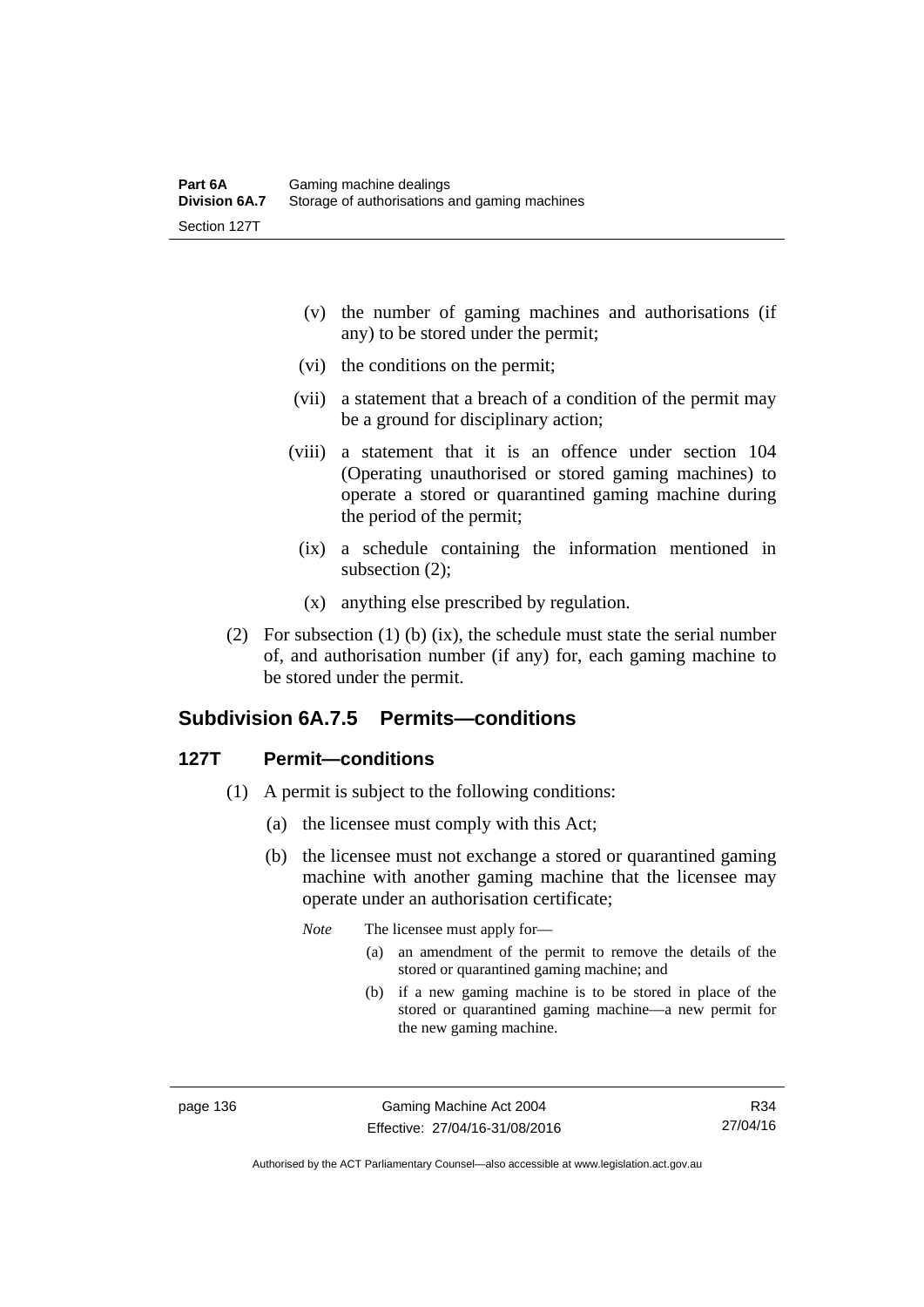- (c) the licensee must—
	- (i) take meter readings from each gaming machine to be stored or quarantined under the permit; and
	- (ii) immediately after taking the meter readings, render the gaming machine inoperable; and
	- (iii) give the commission details of the meter readings taken under subparagraph (i);
- (d) the licensee may dispose of a stored or quarantined gaming machine if—
	- (i) the disposal is in accordance with division 6A.6 (Trading of authorisations and gaming machines), an approval under section 113 (Approval of disposal of gaming machines) or section 113A (Disposal of gaming machines—notifiable action); and
	- (ii) the licensee gives the commission a notification under section 127X (Permit amendment—notification) to amend the permit;
- (e) a stored or quarantined gaming machine must not be operated during the period of the permit;
- (f) the licensee must not operate another gaming machine under the authorisation for a stored or quarantined gaming machine;
- (g) the licensee may trade a stored or quarantined authorisation with another licensee if-
	- (i) the trade is in accordance with division 6A.6 (Trading of authorisations and gaming machines); and
	- (ii) the licensee applies for an amendment of the permit under section 127ZB (Trading authorisations under permits procedure);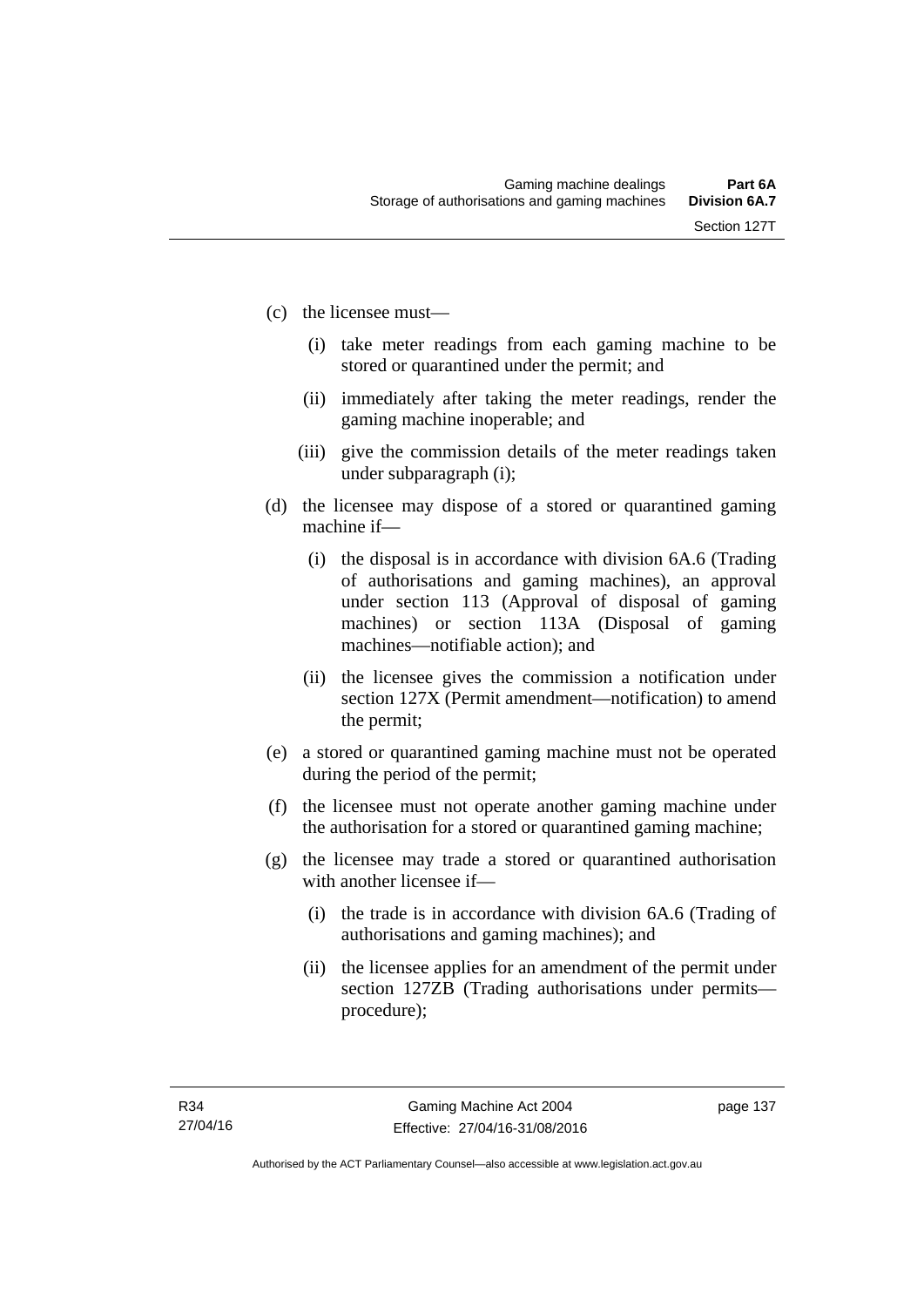- (h) if the licensee receives an inspection notice, the licensee must allow an authorised officer to inspect the stored or quarantined gaming machines and the premises where the gaming machines are stored;
- (i) for a storage permit issued for an interim purpose—the licensee must dispose of the gaming machine stored under the storage permit before the storage permit ends.
- (2) A permit is subject to any other condition—
	- (a) determined by the commission under the storage rules; or
	- (b) imposed by the commission when the permit is issued, renewed or amended, if it is necessary to ensure the safeguarding of gaming machines generally; or
	- (c) prescribed by regulation.
	- *Note 1* A reference to an Act includes a reference to the statutory instruments made or in force under the Act, including any regulation (see [Legislation Act,](http://www.legislation.act.gov.au/a/2001-14) s 104).
	- *Note 2* A permit may be amended under s 127Y or s 127Z.

#### **127U Permit—term**

- (1) A permit comes into force on the day stated in the permit.
- (2) The commission must not issue—
	- (a) a storage permit for a general purpose for longer than 1 year; or
	- (b) a storage permit for an interim purpose for longer than 3 months.
	- *Note 1* See s 127Q for the period for which a quarantine permit may be issued.
	- *Note* 2 The commission may extend the period of a quarantine permit (see s 127R).
	- *Note 3* The commission may extend the period of a storage permit for a general purpose (see s 127W).

R34 27/04/16

Authorised by the ACT Parliamentary Counsel—also accessible at www.legislation.act.gov.au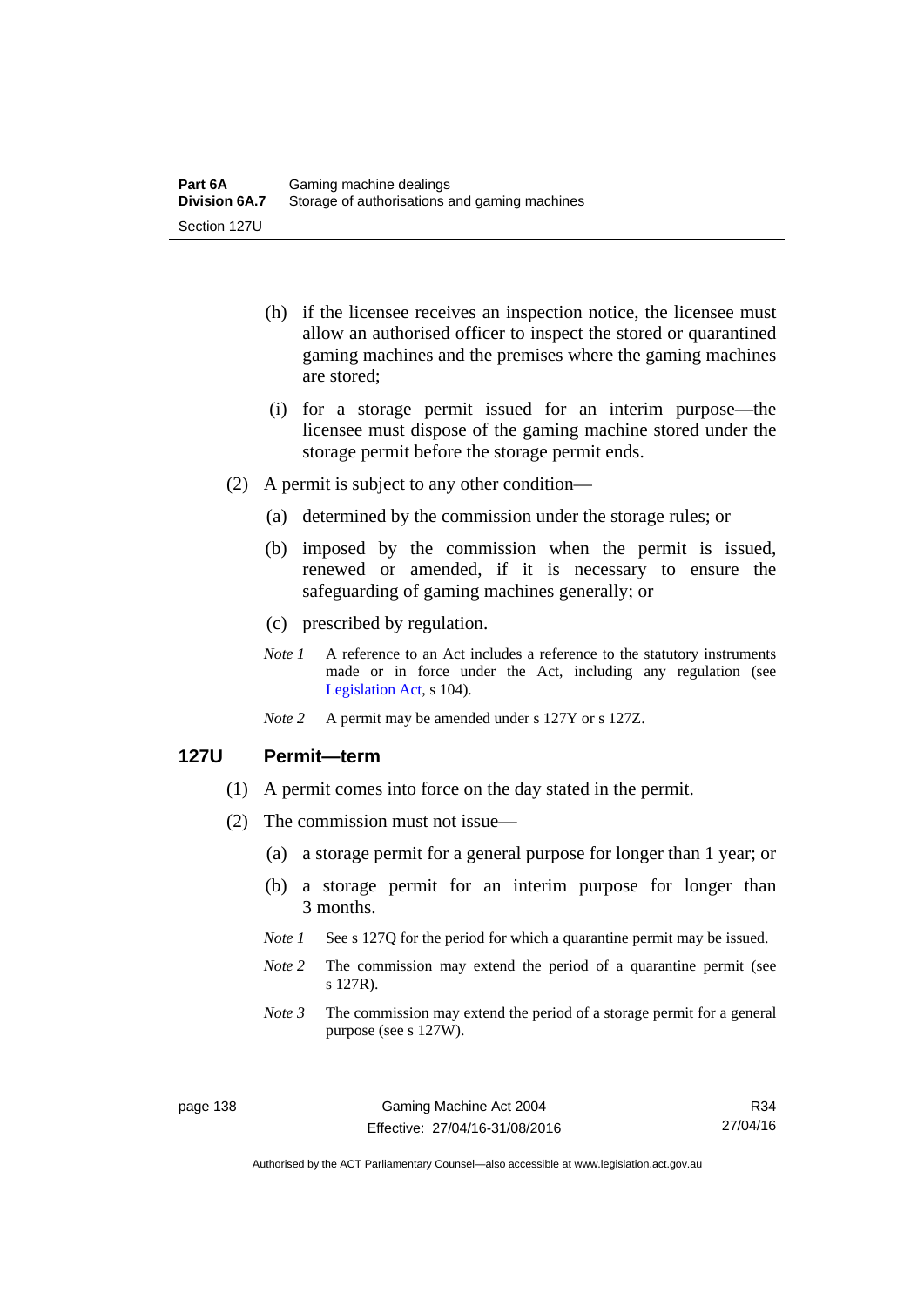(3) A permit expires on the day stated in the permit.

# **127V Storage permit—application for extension**

- (1) A licensee who holds a storage permit for a general purpose may apply to the commission to extend the term of the storage permit.
- (2) The application must—
	- (a) be in writing signed by the licensee; and
	- (b) state why the licensee is seeking the extension.
	- *Note 1* If a form is approved under the [Control Act,](http://www.legislation.act.gov.au/a/1999-46/default.asp) s 53D for an application, the form must be used.

*Note* 2 A fee may be determined under s 177 for an application.

 (3) If a licensee applies to extend the term of a storage permit, the storage permit remains in force until the application is decided.

### **127W Storage permit—extension decision**

- (1) This section applies if the commission receives an application under section 127V to extend the term of a storage permit for a general purpose.
- (2) The commission may—
	- (a) extend the term of the storage permit; or
	- (b) refuse to extend the term of the storage permit.
- (3) The commission must refuse to extend the term of the storage permit if, when the application is made, the storage permit has been in force for 3 years.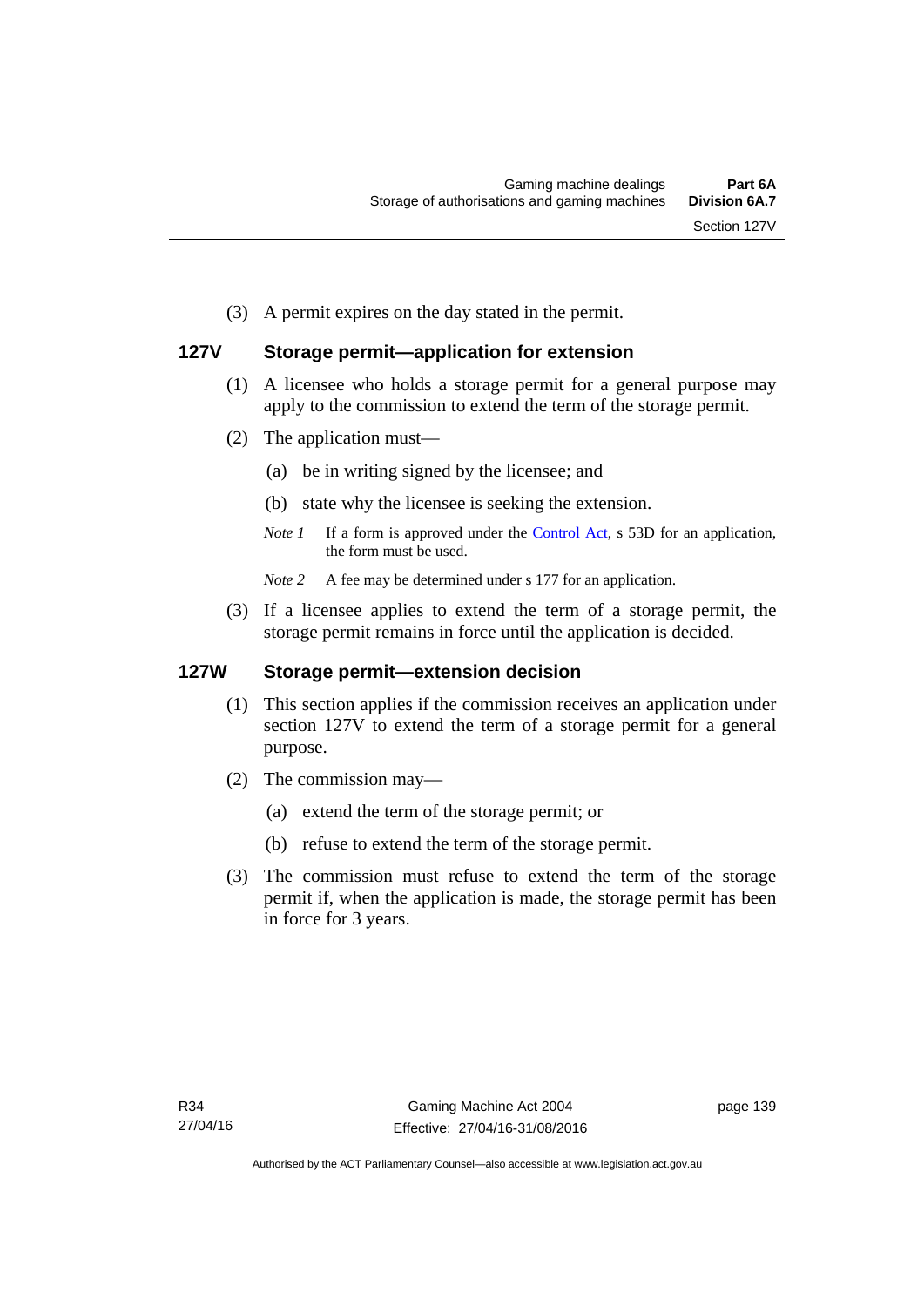- (4) If the commission refuses to extend the term of the permit, the commission must tell the applicant, in writing, the reasons for the decision.
	- *Note* For what must be included in a statement of reasons, see the [Legislation Act,](http://www.legislation.act.gov.au/a/2001-14) s 179.
- (5) The commission may extend the term of the storage permit for a period not longer than 12 months.

# **Subdivision 6A.7.6 Permits—amendment**

#### **127X Permit amendment—notification**

- (1) This section applies if a licensee who holds a permit proposes to—
	- (a) dispose of a stored or quarantined gaming machine under division 6A.6 (Trading of authorisations and gaming machines) or an approval under section 113 (Approval of disposal of gaming machines) (a *proposed disposal*); or
	- (b) remove a stored gaming machine from storage under the permit (a *proposed removal*) so that it may be operated at the authorised premises.
- (2) The licensee must notify the commission about the proposed disposal or proposed removal.
	- *Note 1* A proposed disposal or proposed removal is a notifiable action (see pt 13A and sch 2).
	- *Note* 2 The licensee is not required to provide a social impact assessment for the proposed removal.
	- *Note 3* A failure to comply with s (2) is a ground for disciplinary action (see  $s 57(1)(c)$ .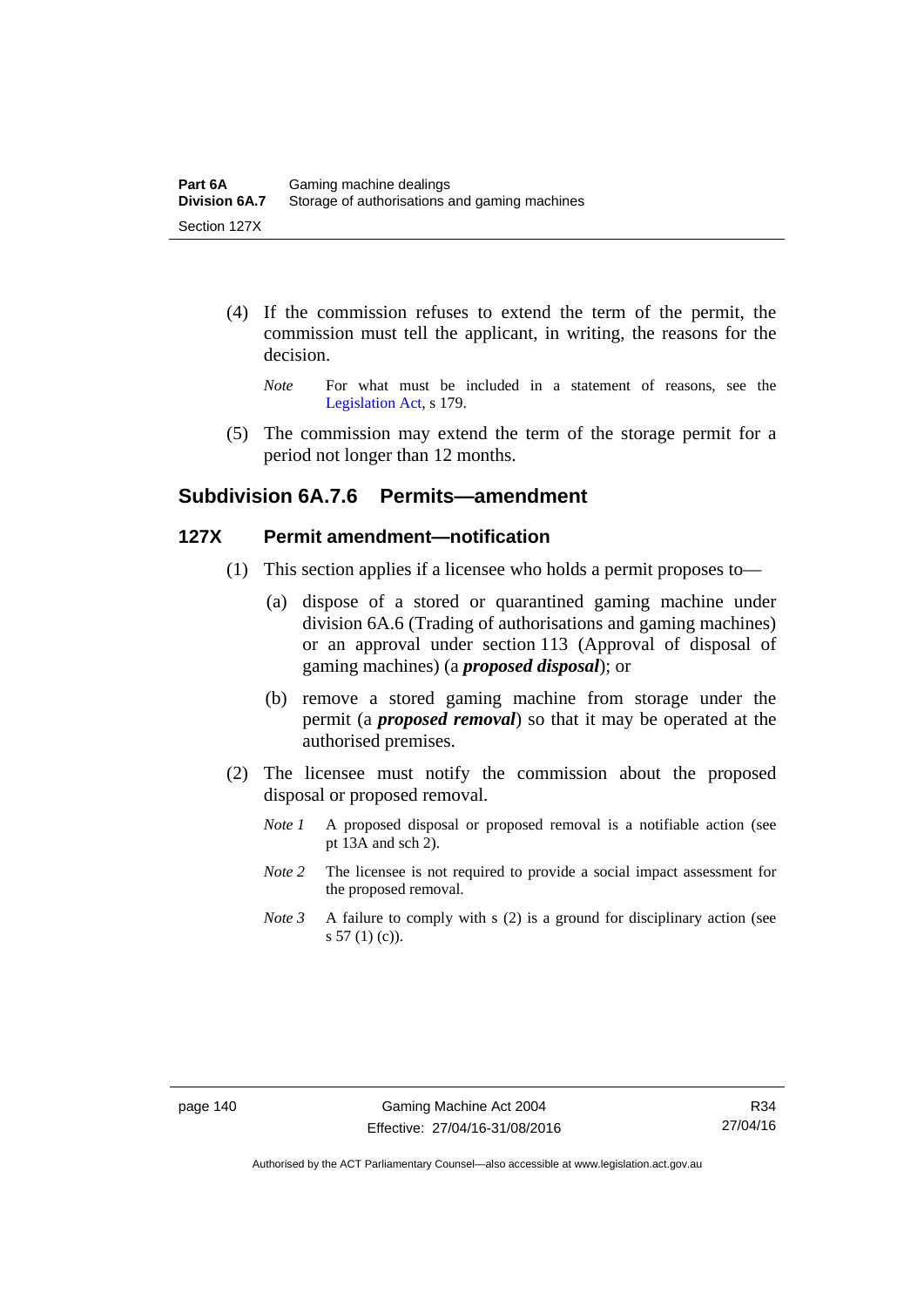### **127Y Permit amendment—decision**

The commission may amend a permit if the commission receives notification about a proposed disposal or proposed removal under section 127X, and any further information requested under section 173D (Notifiable actions), within the time required under section 173D.

# **127Z Permit amendment—commission's own initiative**

The commission may amend a permit on its own initiative to correct a mistake, error or omission on the permit.

### **127ZA Permit amendment—reissue of permit**

If the commission amends a permit under this division, the commission must give the licensee a new permit.

# **Subdivision 6A.7.7 Permits—trading authorisations under permits**

# **127ZB Trading authorisations under permits—procedure**

- (1) This section applies if a disposing licensee who holds a permit trades a stored or quarantined authorisation to an acquiring licensee under division 6A.6 (Trading of authorisations and gaming machines).
- (2) The disposing licensee must give the commission—
	- (a) details of the acquiring licensee; and
	- (b) written notice to—
		- (i) amend the disposing licensee's permit to remove references to the stored or quarantined authorisation and the gaming machine allowed under the authorisation; and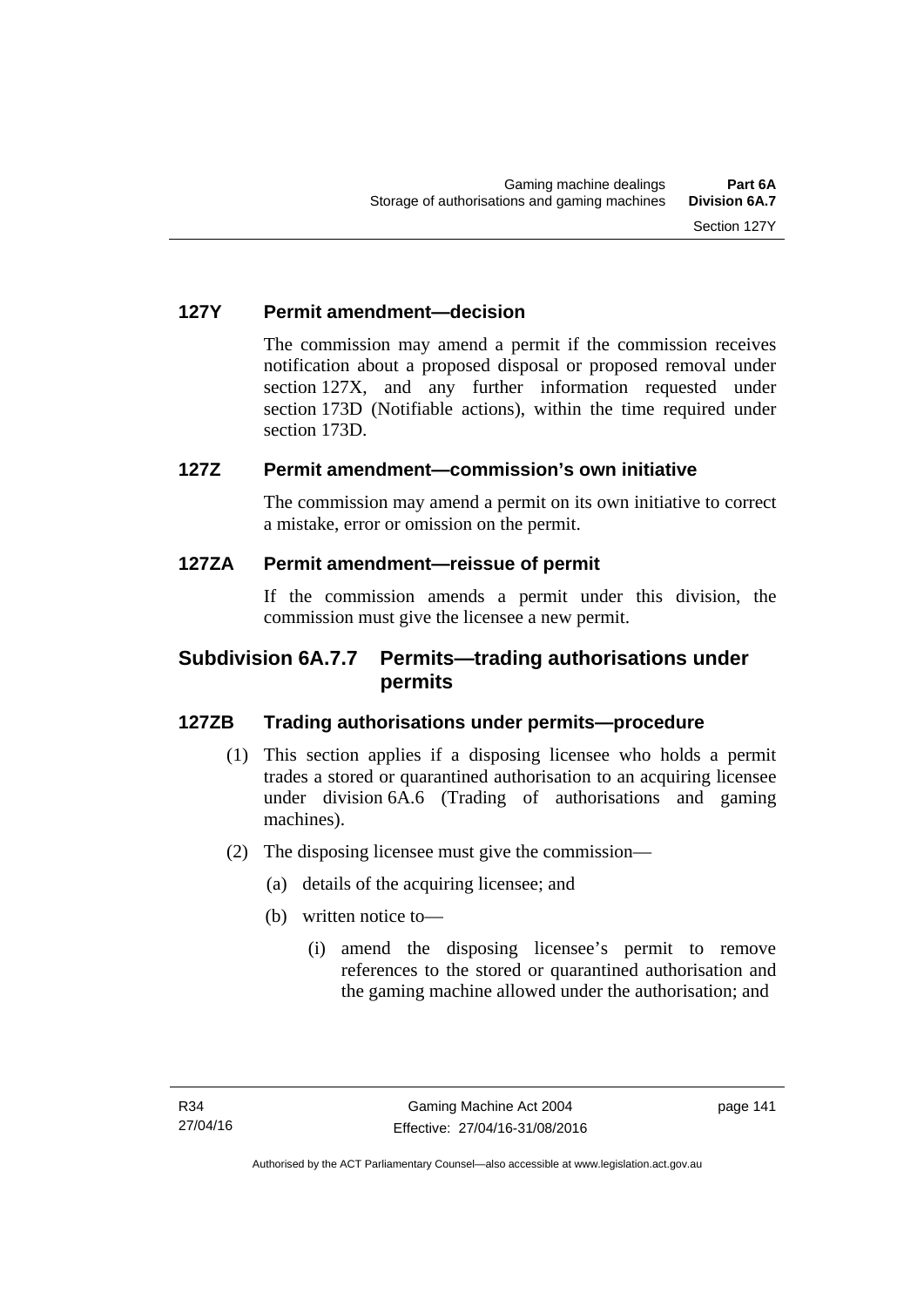- (ii) if the gaming machine is not being sold to the acquiring licensee—give the disposing licensee a storage permit for an interim purpose for the gaming machine.
- *Note 1* The trading of a stored or quarantined authorisation is a notifiable action (see pt 13A and sch 2).
- *Note 2* If a form is approved under the [Control Act,](http://www.legislation.act.gov.au/a/1999-46/default.asp) s 53D for this provision, the form must be used.
- *Note 3* A fee may be determined under s 177 for this provision.
- *Note 4* A failure to comply with this section is a ground for disciplinary action (see s 57 (1) (c)).

## **127ZC Trading authorisations under permits—decision on application by disposing licensee**

- (1) This section applies if the commission receives written notice from a disposing licensee under section 127ZB (2) for a storage permit for an interim purpose for a gaming machine to be disposed of under the trade mentioned in that section.
- (2) The commission must issue the storage permit to the disposing licensee.
- (3) The storage permit must be—
	- (a) in the form mentioned in section 127S (Permit—form); and
	- (b) subject to the conditions mentioned in section 127T (Permit conditions); and
	- (c) for a period not longer than 3 months.

Authorised by the ACT Parliamentary Counsel—also accessible at www.legislation.act.gov.au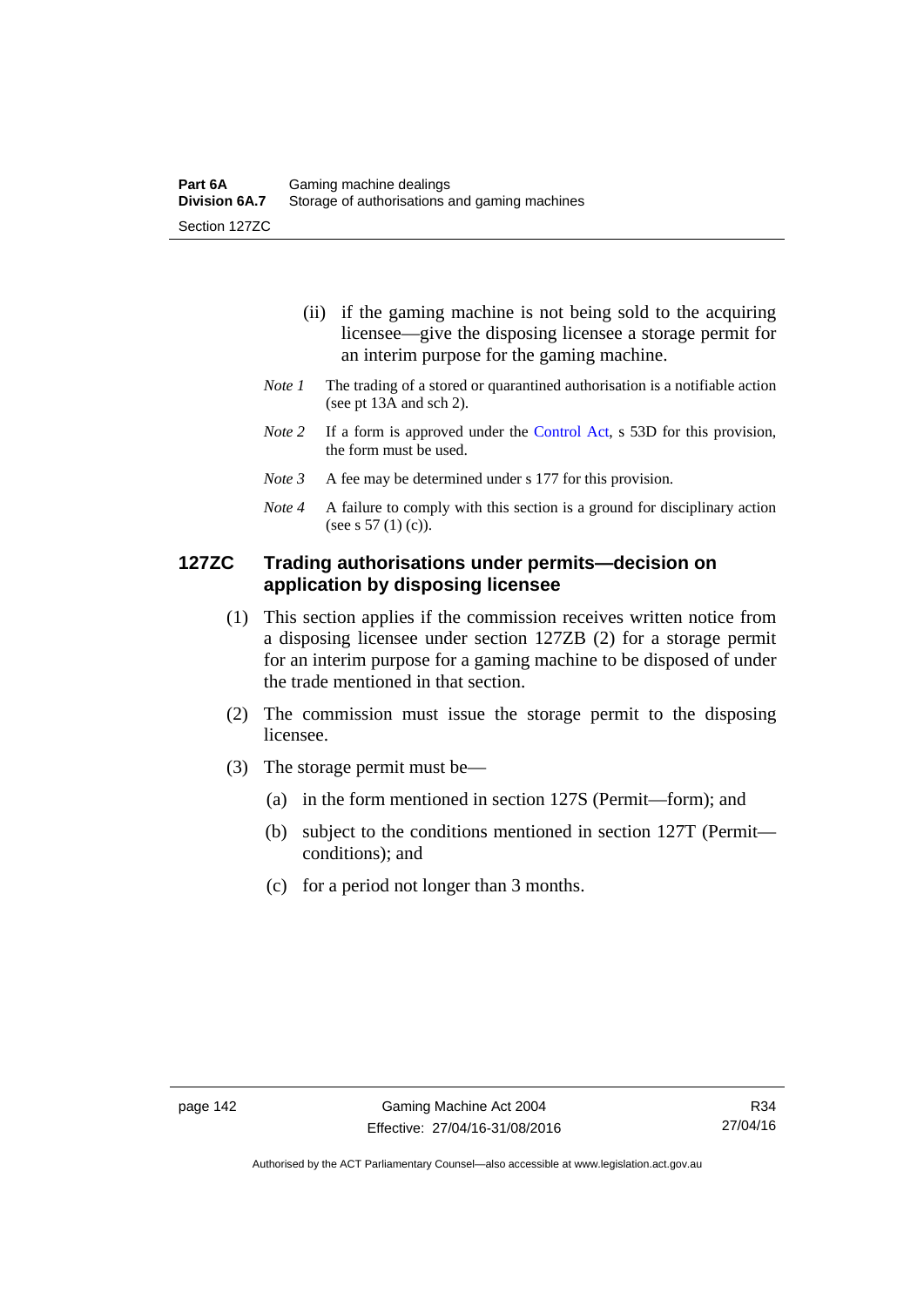# **127ZD Trading authorisations under permits—issue of permit to acquiring licensee**

- (1) This section applies if—
	- (a) the commission receives written notice from a disposing licensee under section 127ZB (2) (Trading authorisations under permits—procedure) in relation to the trade of an authorisation to an acquiring licensee; and
	- (b) the disposing licensee also trades the gaming machine allowed under the authorisation to the acquiring licensee.
- (2) If the disposing licensee holds a quarantine permit in relation to the gaming machine and authorisation, the commission must issue a quarantine permit to the acquiring licensee.
- (3) The term of the quarantine permit issued to the acquiring licensee must be equal to the time remaining on the quarantine permit under which the authorisation was previously stored.

# **Subdivision 6A.7.8 Permits—miscellaneous**

# **127ZE Gaming machines and authorisations under permits inspection**

 (1) The commission may, by written notice given to a licensee who holds a permit (an *inspection notice*), require the licensee to allow an authorised officer to inspect the gaming machines and authorisations (if any) under the permit, and the premises where the gaming machines and authorisations are stored, within a stated reasonable time.

*Note* A fee may be determined under s 177 for this provision.

- (2) The inspection notice must include a statement that—
	- (a) a failure to comply with the notice may be a ground for disciplinary action; and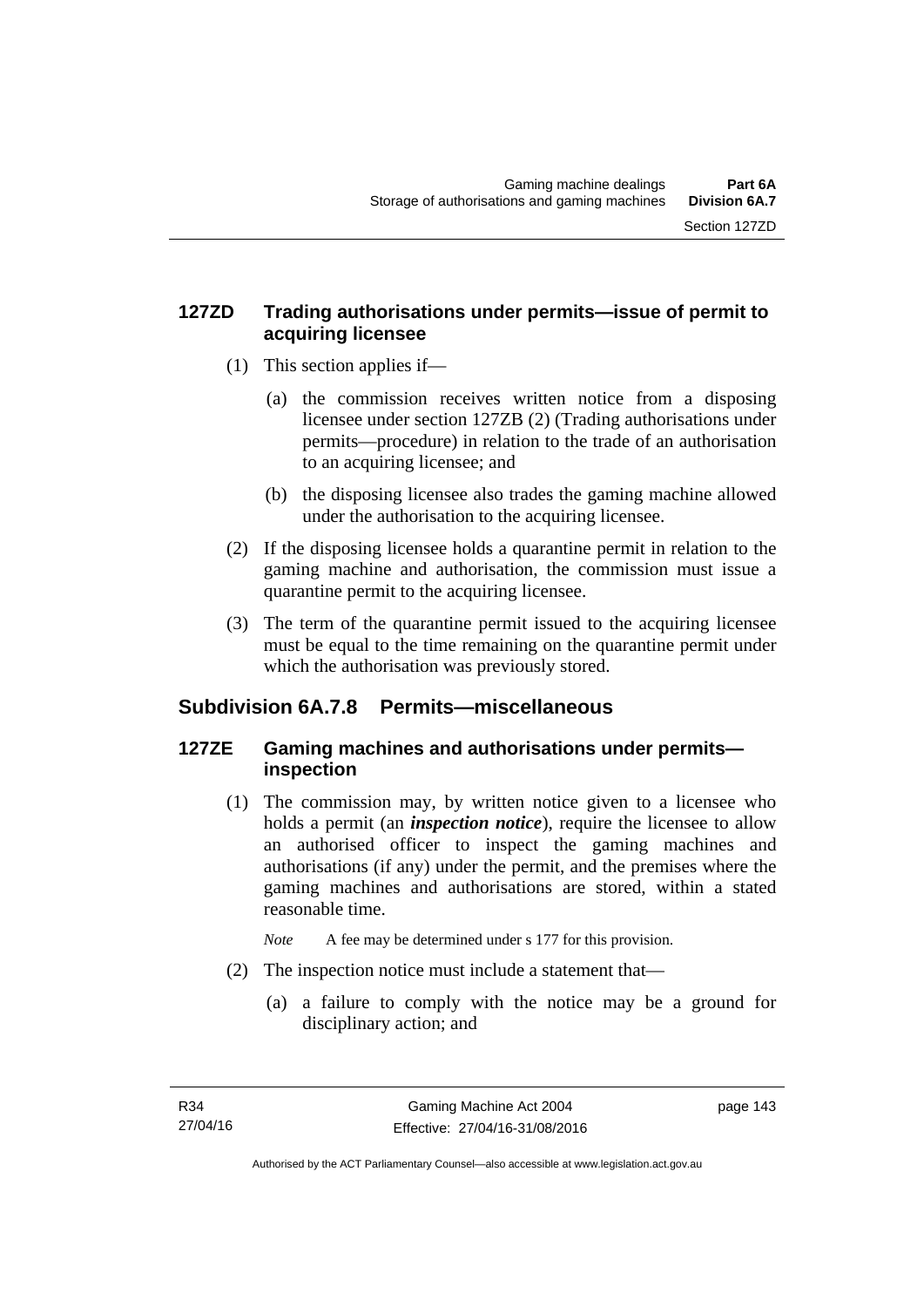- (b) the commission may exercise its powers under the [Control Act](http://www.legislation.act.gov.au/a/1999-46/default.asp) to undertake an inspection.
- *Note* The commission's powers of inspection under this section are in addition to the commission's powers of inspection under the [Control](http://www.legislation.act.gov.au/a/1999-46/default.asp)  [Act](http://www.legislation.act.gov.au/a/1999-46/default.asp) (see [Control Act](http://www.legislation.act.gov.au/a/1999-46/default.asp), pt 4).

#### **127ZF Storage of gaming machines and authorisations—rules**

- (1) The commission may determine rules about the following in relation to the storage of gaming machines and authorisations under a permit:
	- (a) the class of gaming machine to which the rules apply;
	- (b) the type of premises where gaming machines must be stored;
	- (c) the circumstances in which premises may be used for storing gaming machines for 2 or more licensees;
	- (d) the minimum standard for security arrangements and safeguards for storing gaming machines under a permit;
	- (e) who may have access to a gaming machine stored under a permit;
	- (f) who is to be responsible for the storage of gaming machines under a permit;
	- (g) the records that must be kept for gaming machines and authorisations under a permit;
	- (h) the procedures for enabling the commission to inspect premises where gaming machines are stored.
- (2) A determination is a disallowable instrument.
	- *Note* A disallowable instrument must be notified, and presented to the Legislative Assembly, under the [Legislation Act.](http://www.legislation.act.gov.au/a/2001-14)

Authorised by the ACT Parliamentary Counsel—also accessible at www.legislation.act.gov.au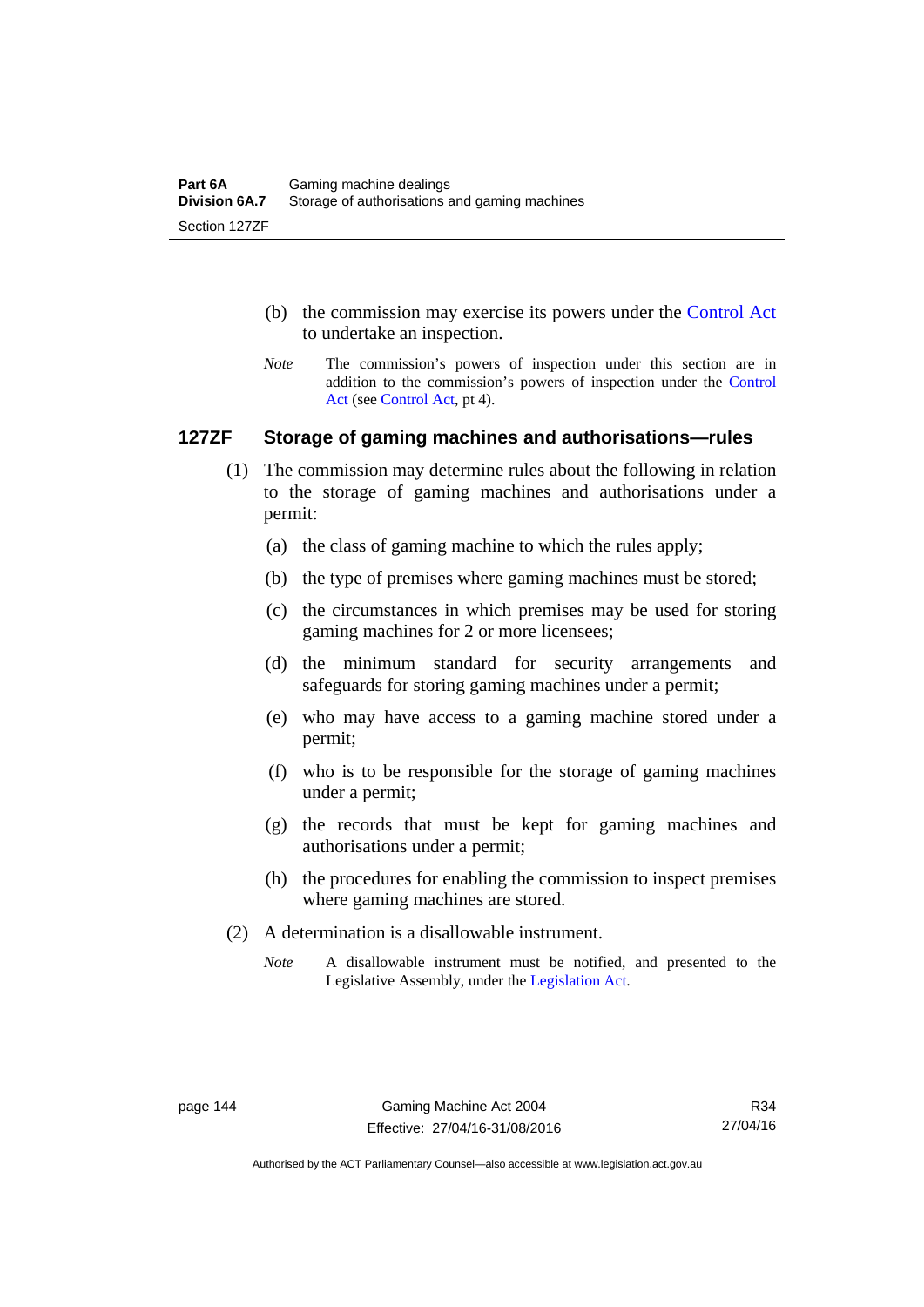# **Part 7 Regulation of gaming machines generally**

# **128 Machine access generally**

- (1) A person commits an offence if—
	- (a) the person maintains an authorised gaming machine on authorised premises; and
	- (b) the person is not an approved supplier or approved technician.

Maximum penalty: 50 penalty units.

(2) An offence against this section is a strict liability offence.

#### **129 Interference with gaming machines**

(1) A person commits an offence if the person recklessly interferes with the operation of a gaming machine.

Maximum penalty: 100 penalty units, imprisonment for 1 year or both.

 (2) A person commits an offence if the person inserts into a gaming machine anything other than a coin, note or token of the kind stated on the gaming machine.

Maximum penalty: 100 penalty units, imprisonment for 1 year or both.

 (3) A person commits an offence if the person does anything intended to interfere with a gaming machine in a way that causes the machine to yield a reward less than or greater than the percentage payout under the licence in relation to that machine.

Maximum penalty: 100 penalty units, imprisonment for 1 year or both.

page 145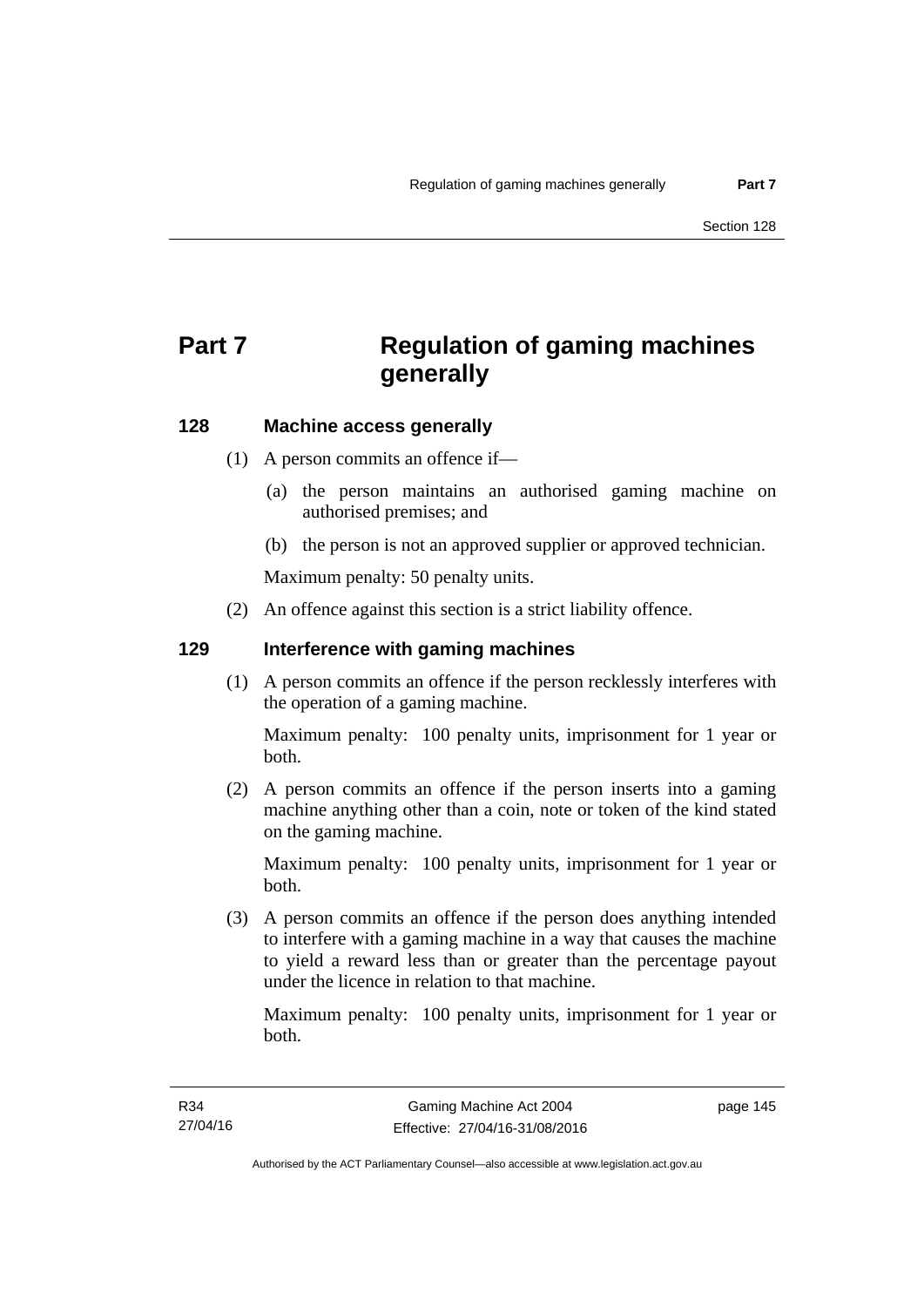(4) A person commits an offence if the person does anything intended to render a gaming machine, either temporarily or otherwise, incapable of forming a winning combination.

Maximum penalty: 100 penalty units, imprisonment for 1 year or both.

 (5) Subsection (1) does not apply in relation to anything done honestly for the maintenance of a gaming machine by an approved supplier, approved technician or authorised officer.

#### **130 Opening computer cabinets**

- (1) A person commits an offence if the person—
	- (a) opens the computer cabinet in a gaming machine; and
	- (b) is not an approved supplier, approved technician or authorised officer.

Maximum penalty: 50 penalty units.

(2) An offence against this section is a strict liability offence.

## **131 Rendering gaming machines inoperable on authorisation ceasing to be in force**

If an authorisation certificate for authorised premises ceases to be in force, the commission must ensure that each gaming machine on the authorised premises is inoperable—

- (a) if the authorisation certificate ceased to be in force under section 64 (2) (Cancellation of authorisation certificate because of cancellation etc of general and on licences) or because the certificate expired—until the gaming machines are removed from the authorised premises; or
	- *Note* Section 64 (2) provides that a person's authorisation certificate for premises is cancelled if the person's general or on licence for the premises is not renewed.

Authorised by the ACT Parliamentary Counsel—also accessible at www.legislation.act.gov.au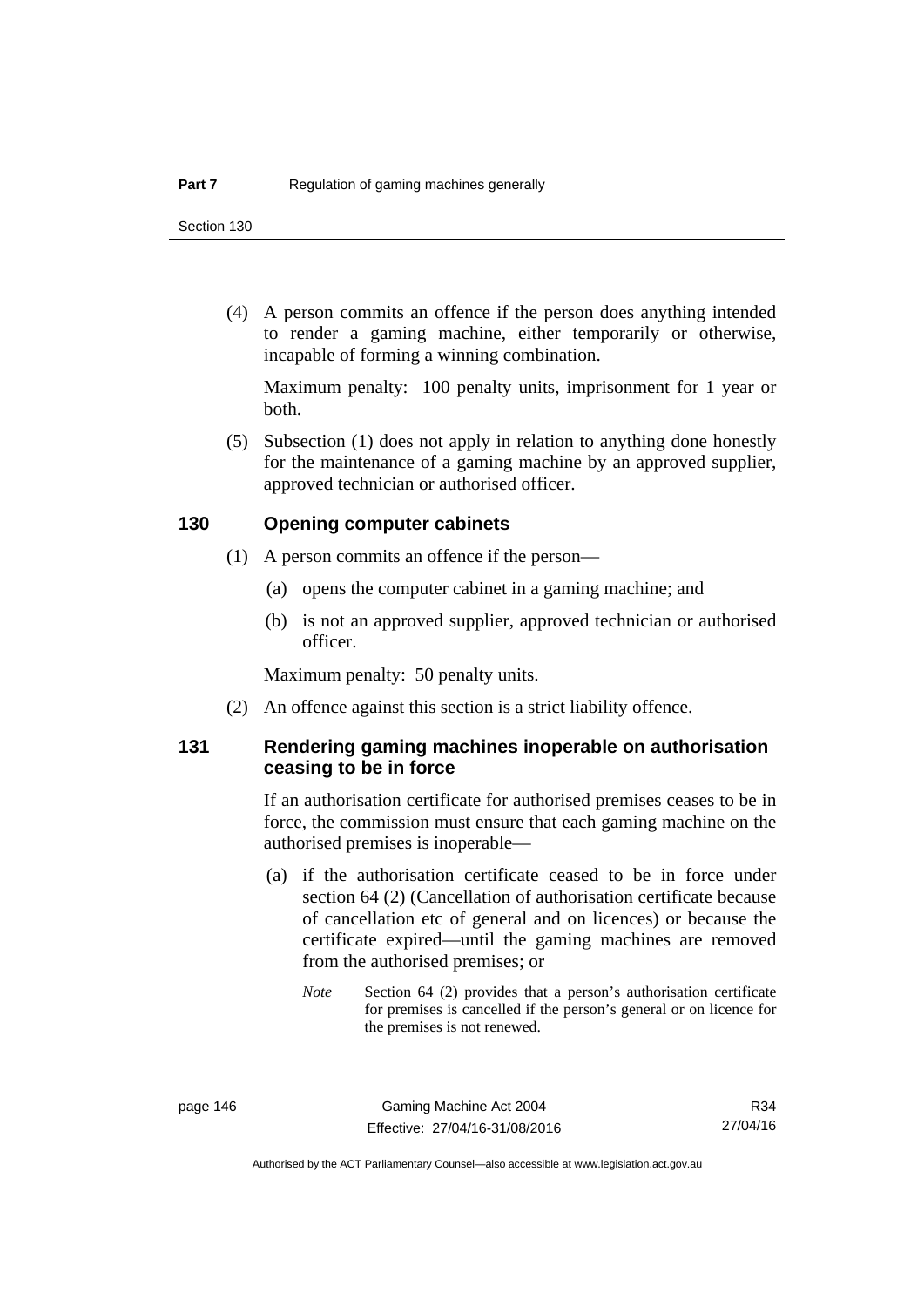- (b) if the authorisation certificate for the premises is suspended during the suspension; or
- (c) if the authorisation certificate for the premises has been cancelled—until the first of the following happens:
	- (i) the gaming machines are removed from the authorised premises;
	- (ii) the decision of the commission to cancel the authorisation certificate is set aside on an application for review of the decision; or
- (d) if the authorisation certificate for the premises ceased to be in force under section 64 (3)—until the first of the following happens:
	- (i) the gaming machines are removed from the premises;
	- (ii) the authorisation certificate is taken to be in force again under section 64 (4).
	- *Note* Section 64 (3) provides that a person's authorisation certificate for premises is cancelled if the person's general or on licence for the premises is cancelled.

### **132 Removal of gaming machines from premises**

- (1) This section applies to a person who held a licence or authorisation certificate that has ceased to be in force, other than a person whose licence or authorisation certificate is suspended.
- (2) The person commits an offence if, at the end of the required period, a gaming machine that was allowed to be operated under the authorisation certificate is on the premises for which the certificate was issued.

Maximum penalty: 50 penalty units.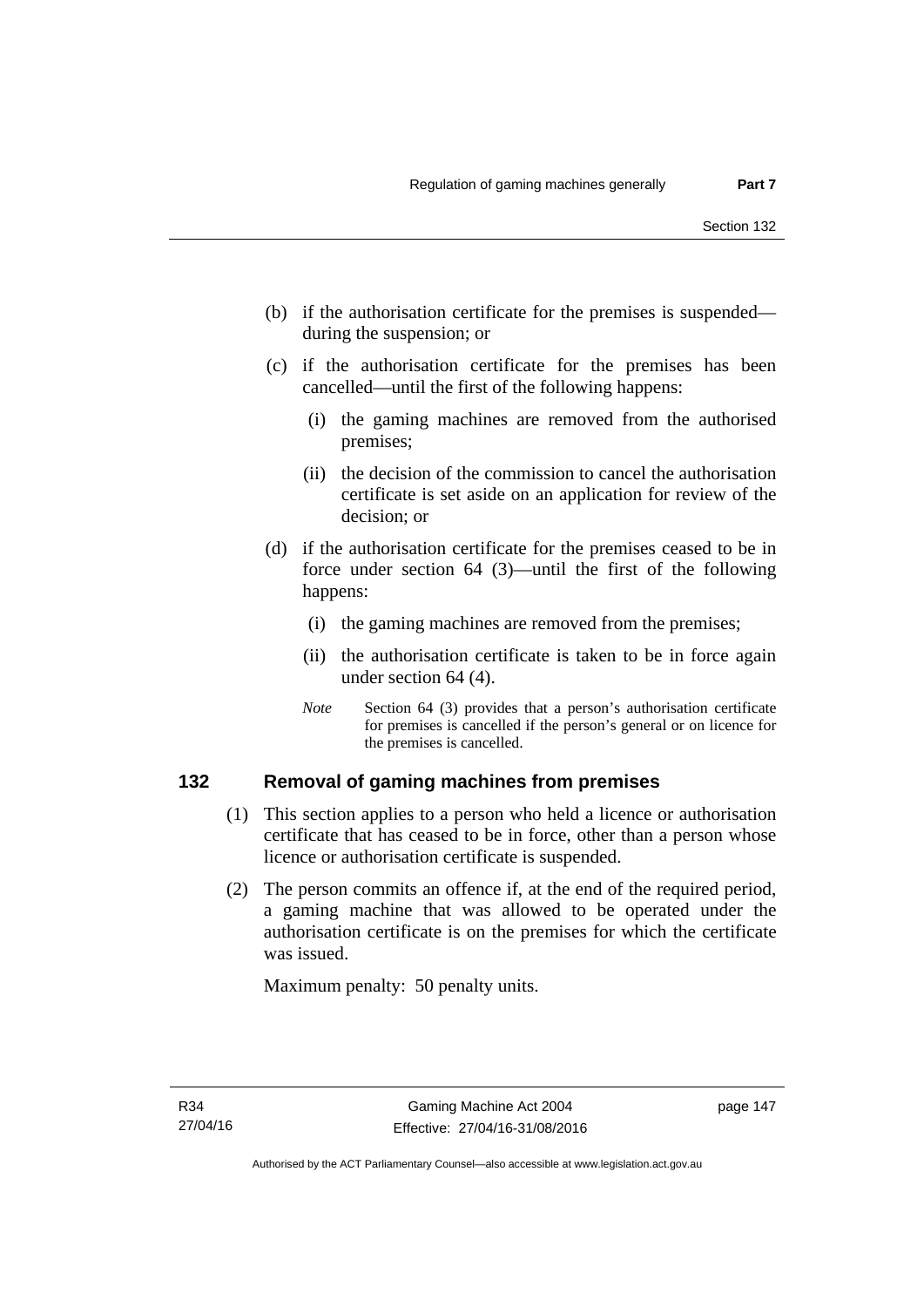Section 132

(3) In this section:

*relevant decision* means the decision of the commission (if any) because of which the licence or authorisation certificate ceased to be in force.

#### *required period* means—

- (a) 2 weeks after the day—
	- (i) the licence or authorisation certificate ceases to be in force; or
	- (ii) if an application for review of the relevant decision may be made but is not made—the time for applying for review of the decision ends; or
	- (iii) if an application is made to review the relevant decision the application is withdrawn, dismissed or decided; or
- (b) any further period the commission, whether before or after the end of the period, in writing, approves.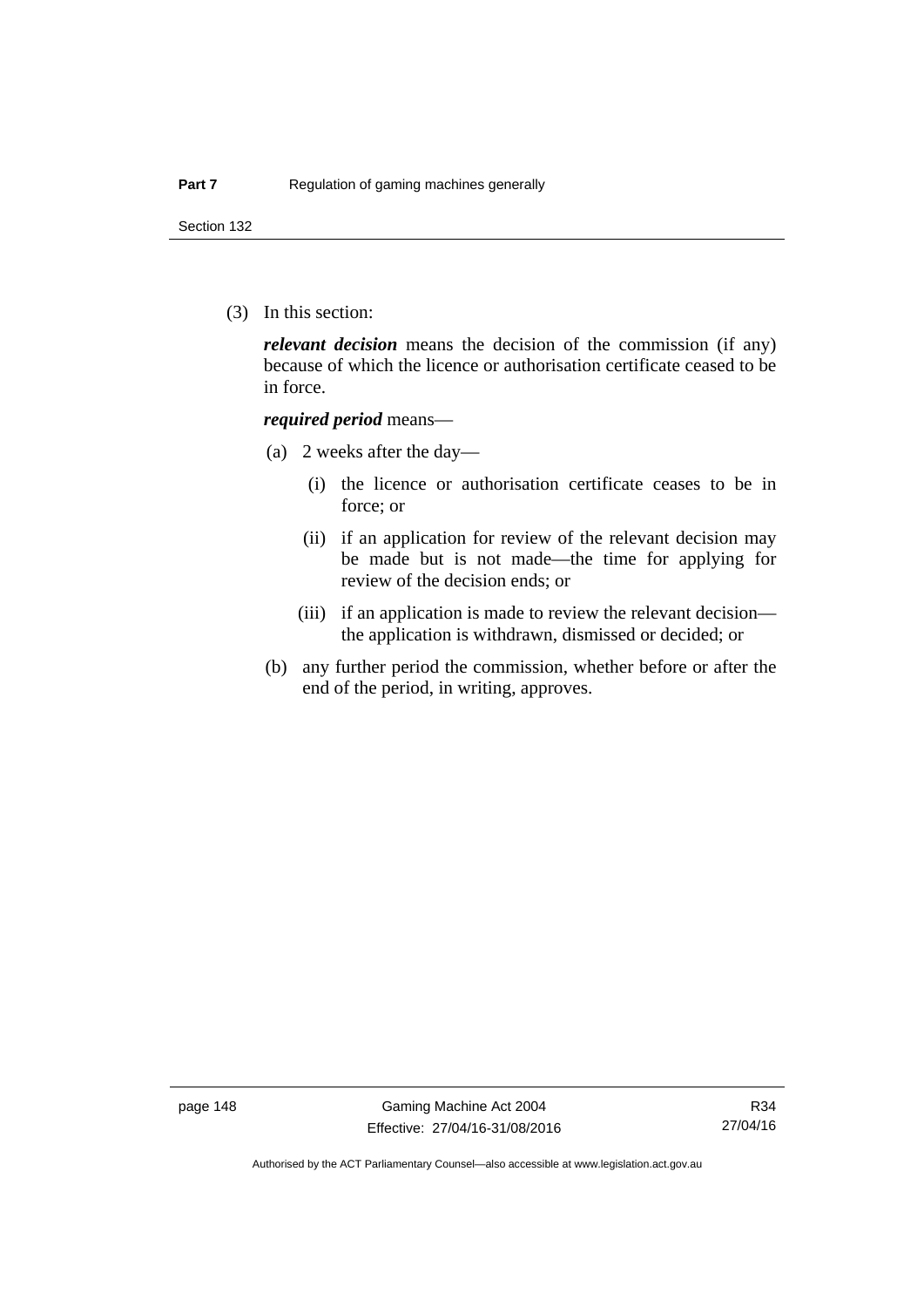# **Part 8 Linked-jackpot arrangements**

### **133 Operation of linked-jackpot arrangements**

A person commits an offence if—

- (a) the person operates a linked-jackpot arrangement between gaming machines; and
- (b) the arrangement is not approved under section 134 or by a multi-user permit.

Maximum penalty: 50 penalty units, imprisonment for 6 months or both.

### **134 Single-user approval for linked-jackpot arrangements**

- (1) A licensee may apply in writing to the commission for approval to operate a linked-jackpot arrangement between gaming machines operated under an authorisation certificate held by the licensee.
	- *Note 1* If a form is approved under the [Control Act,](http://www.legislation.act.gov.au/a/1999-46) s 53D for an application, the form must be used.
	- *Note 2* A fee may be determined under s 177 for this provision.
- (2) The application must include details of each event by reference to which linked jackpots are to be payable under the proposed arrangement.
- (3) The commission must approve the linked-jackpot arrangement if—
	- (a) each gaming machine proposed to be linked under the proposed arrangement—
		- (i) is operated under a single authorisation certificate held by the applicant; and
		- (ii) is the same class; and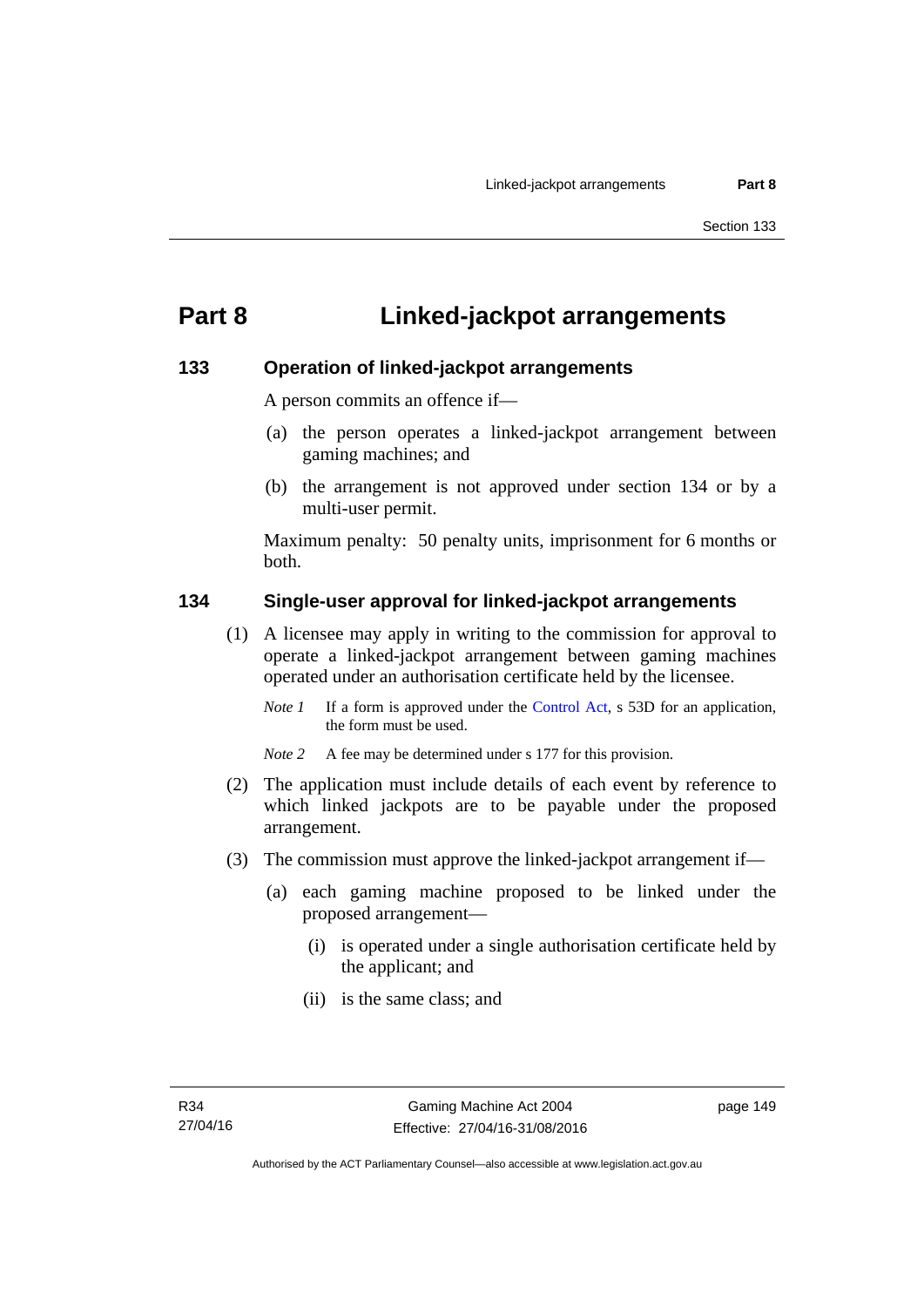Section 135

- (iii) offers the same chance of winning linked jackpots as each other gaming machine in the arrangement, if played with the same stakes; and
- (b) the financial and operational aspects of the proposed arrangement are in accordance with the regulation; and
- (c) the commission is satisfied, on reasonable grounds, that the proposed arrangement is satisfactory, having regard to the interests of the people playing the machines in the proposed linked-jackpot arrangement.
- (4) It is a condition of an approval under this section that—
	- (a) each gaming machine in the linked-jackpot arrangement displays at all times a sign stating clearly—
		- (i) that the gaming machine is part of a linked-jackpot arrangement with other gaming machines on the authorised premises; and
		- (ii) the percentage of the turnover of the gaming machine set aside for the payment of linked jackpots; and
	- (b) linked jackpots be payable for the approved arrangement by reference to the event or events set out in the application for approval for the arrangement.

# **135 Issue of multi-user permits**

- (1) A person (including a person other than a licensee) may apply in writing to the commission for a permit (a *multi-user permit*) to operate a linked-jackpot arrangement between gaming machines operated under 2 or more authorisation certificates.
	- *Note 1* If a form is approved under the [Control Act,](http://www.legislation.act.gov.au/a/1999-46) s 53D for an application, the form must be used.
	- *Note* 2 A fee may be determined under s 177 for this provision.

R34 27/04/16

Authorised by the ACT Parliamentary Counsel—also accessible at www.legislation.act.gov.au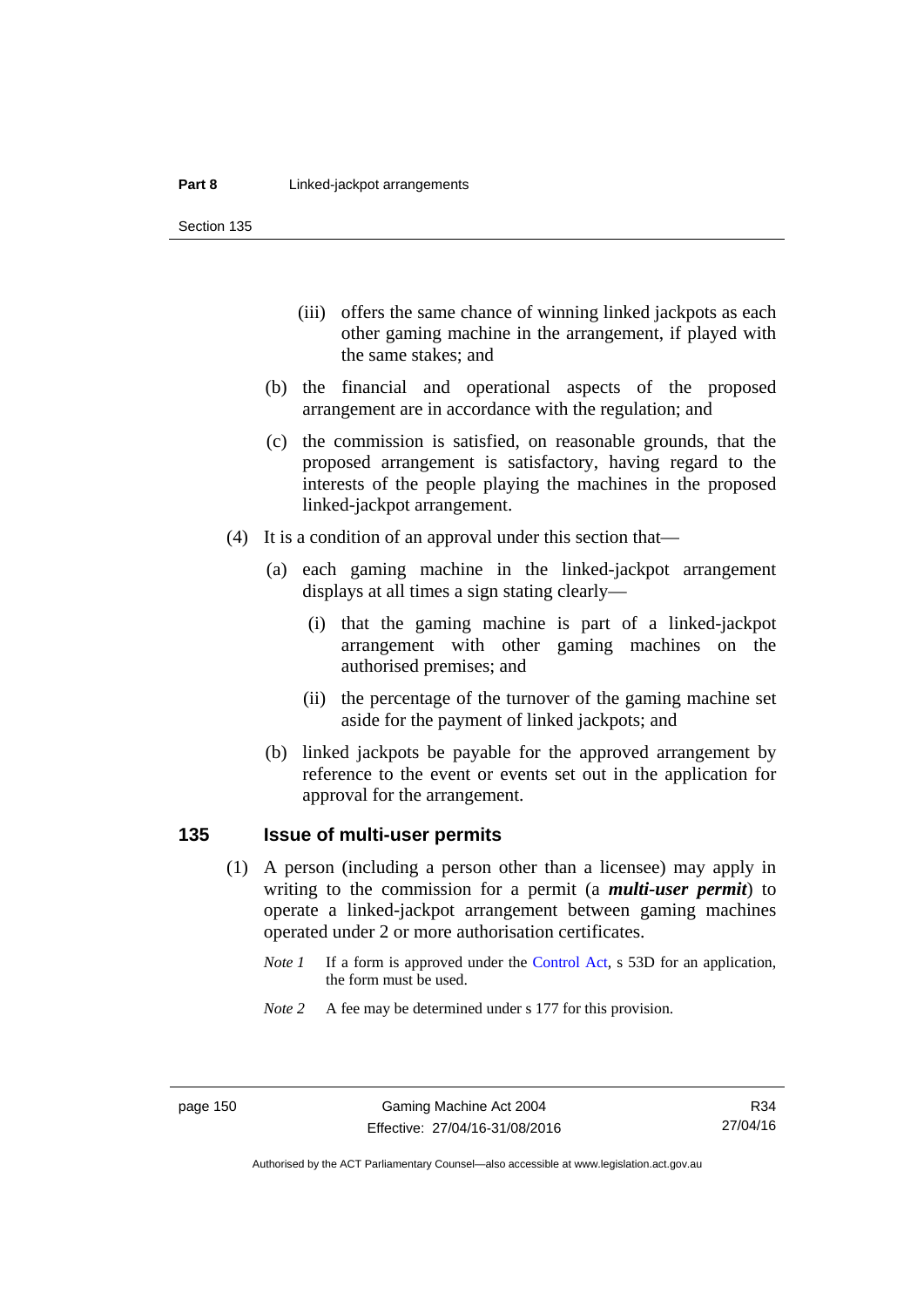- (2) The application must include details of the event or events by reference to which linked jackpots are to be payable under the proposed arrangement.
- (3) The commission must issue the multi-user permit if—
	- (a) the commission is satisfied, on reasonable grounds, that the applicant is an eligible person; and
	- (b) each licensee consents to the arrangement; and
	- (c) each gaming machine proposed to be linked under the proposed arrangement—
		- (i) is the same class; and
		- (ii) offers the same chance of winning linked jackpots as each other gaming machine in the arrangement, if played with the same stakes; and
	- (d) the financial and operational aspects of the proposed arrangement is in accordance with the regulation; and
	- (e) the commission is satisfied, on reasonable grounds, that the proposed arrangement is satisfactory, having regard to the interests of the people playing the gaming machines in the proposed arrangement.
- (4) A multi-user permit must state—
	- (a) the full name and address of the permit-holder; and
	- (b) the gaming machines in the linked-jackpot arrangement for which the permit is issued, and the authorised premises where they are situated; and
	- (c) the conditions to which the permit is subject.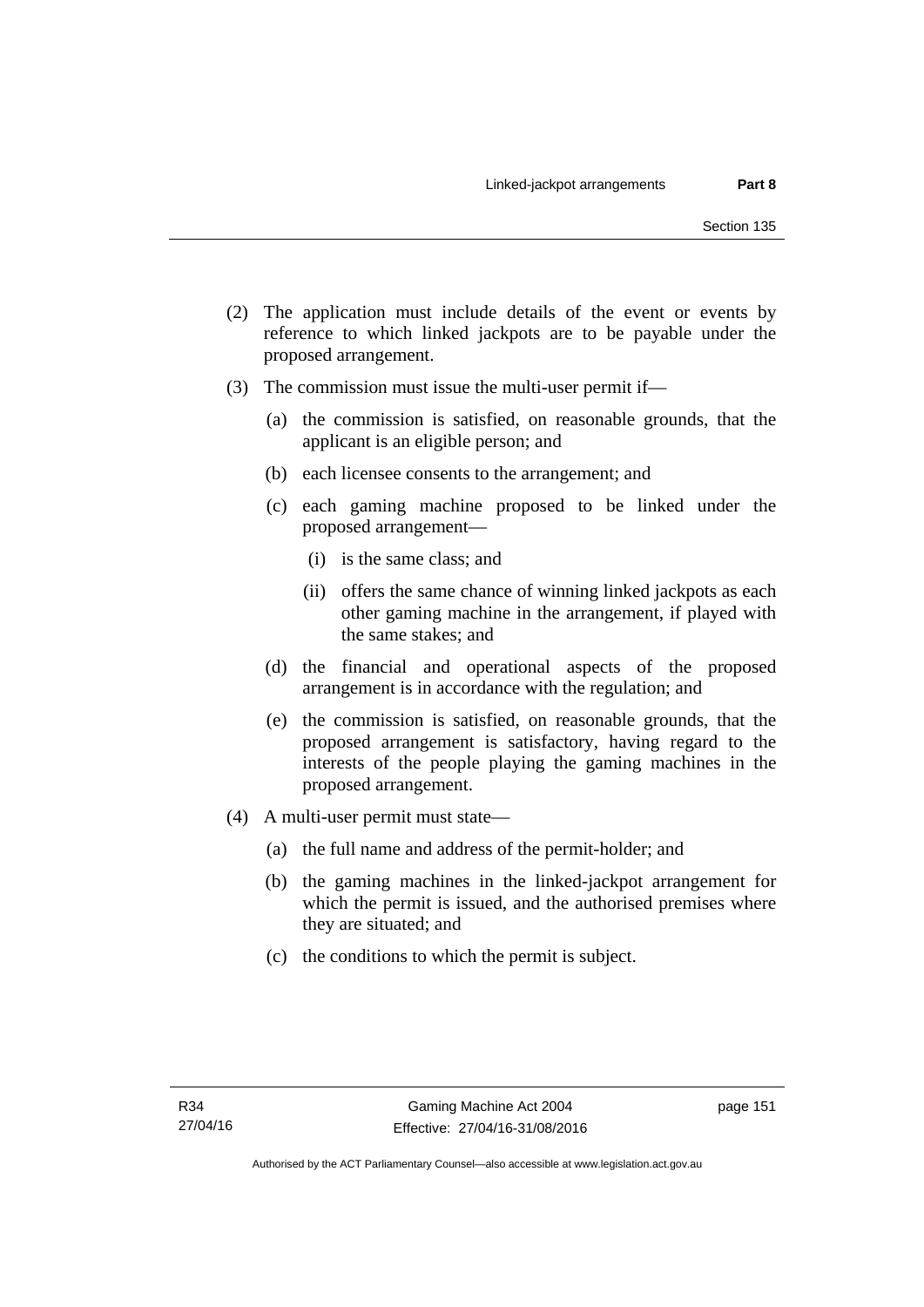#### **Part 8 Linked-jackpot arrangements**

Section 136

#### **136 Conditions on multi-user permits**

- (1) A multi-user permit is subject to the following conditions:
	- (a) each gaming machine in a linked-jackpot arrangement under the permit displays at all times a sign stating clearly—
		- (i) that the gaming machine is part of a linked-jackpot arrangement with gaming machines on different authorised premises; and
		- (ii) the percentage of the turnover of the gaming machine set aside for the payment of linked jackpots;
	- (b) linked jackpots are payable under the arrangement by reference to the event or events set out in the application for the permit for the arrangement;
	- (c) the financial and operational aspects of the arrangement must not be amended without the commission's approval under section 138;
	- (d) if the permit-holder is a corporation—the permit-holder must give written notice to the commission stating any of the following changes in relation to the corporation within 1 week after the day of the change:
		- (i) a person becoming an influential person for the corporation;
		- (ii) a substantial change in the relationship of an influential person to the corporation;
		- (iii) a person ceasing to be an influential person for the corporation.
- (2) The commission may put any other reasonable condition on a multiuser permit that the commission considers appropriate, having regard to the interests of the people playing the gaming machines in each linked-jackpot arrangement under the permit.

R34 27/04/16

Authorised by the ACT Parliamentary Counsel—also accessible at www.legislation.act.gov.au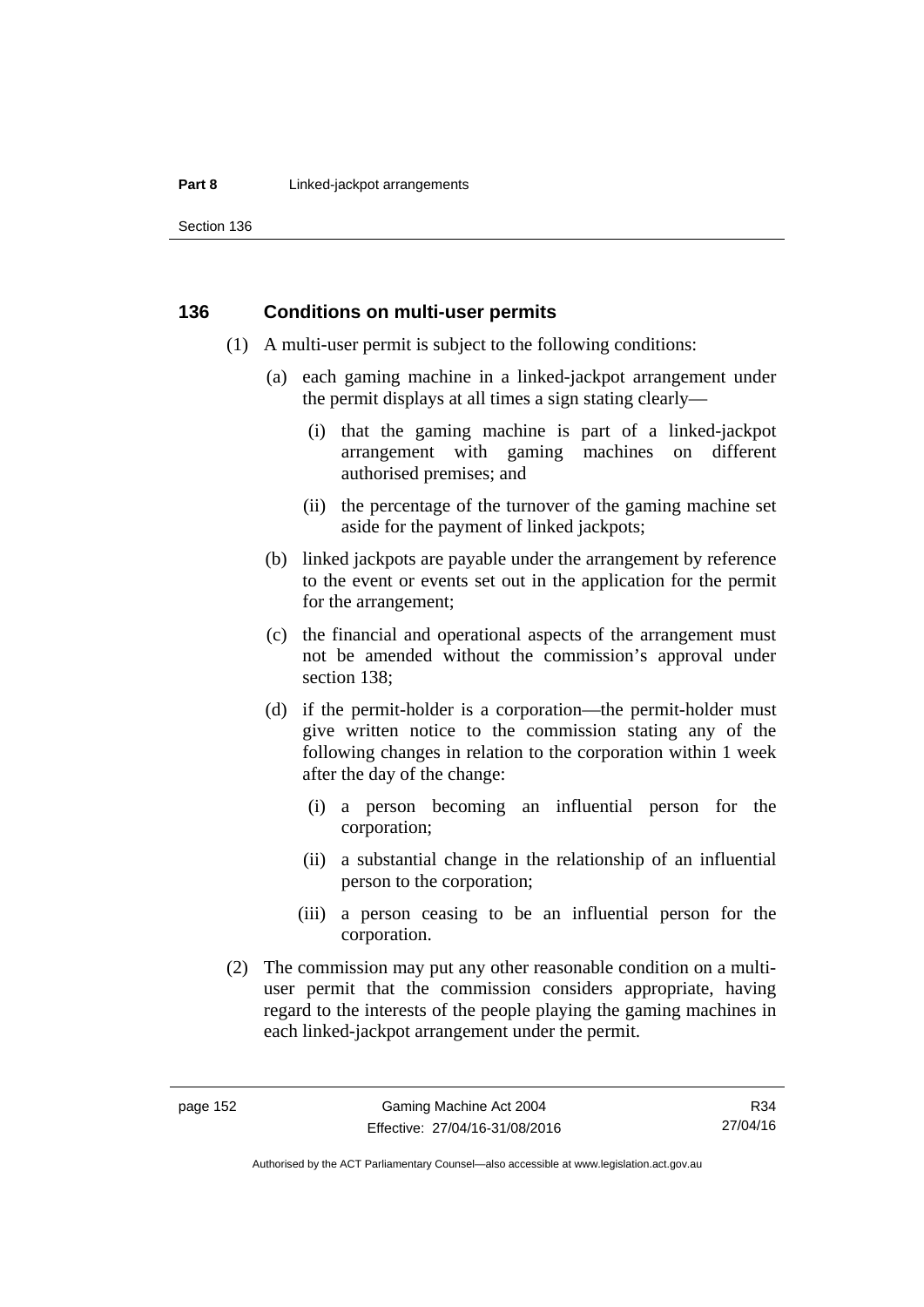# **137 Term of multi-user permits**

A multi-user permit is for the period (of up to 3 years) stated in the permit.

# **138 Amendment of multi-user permits in interest of users**

- (1) The commission may amend a condition of a multi-user permit on its own initiative if satisfied that it is appropriate to amend the condition, having regard to the interests of the people playing the gaming machines in the linked-jackpot arrangement under the permit.
- (2) The amendment takes effect on the date stated in the notice of the decision on the amendment given to the permit-holder by the commission.

# **139 Amendment of multi-user permit on request**

- (1) This section applies if a multi-user permit-holder applies in writing to the commission for an amendment of the permit to—
	- (a) reduce the number of gaming machines in a linked-jackpot arrangement, or terminate a linked-jackpot arrangement; or
	- (b) increase the number of gaming machines in a linked-jackpot arrangement under the permit; or
	- (c) include a new linked-jackpot arrangement under the permit; or
	- (d) include gaming machines on other authorised premises in a linked-jackpot arrangement; or
	- (e) amend a condition on the permit.
	- *Note* A fee may be determined under s 177 for this provision.
- (2) The commission must amend the multi-user permit, or refuse to amend the permit.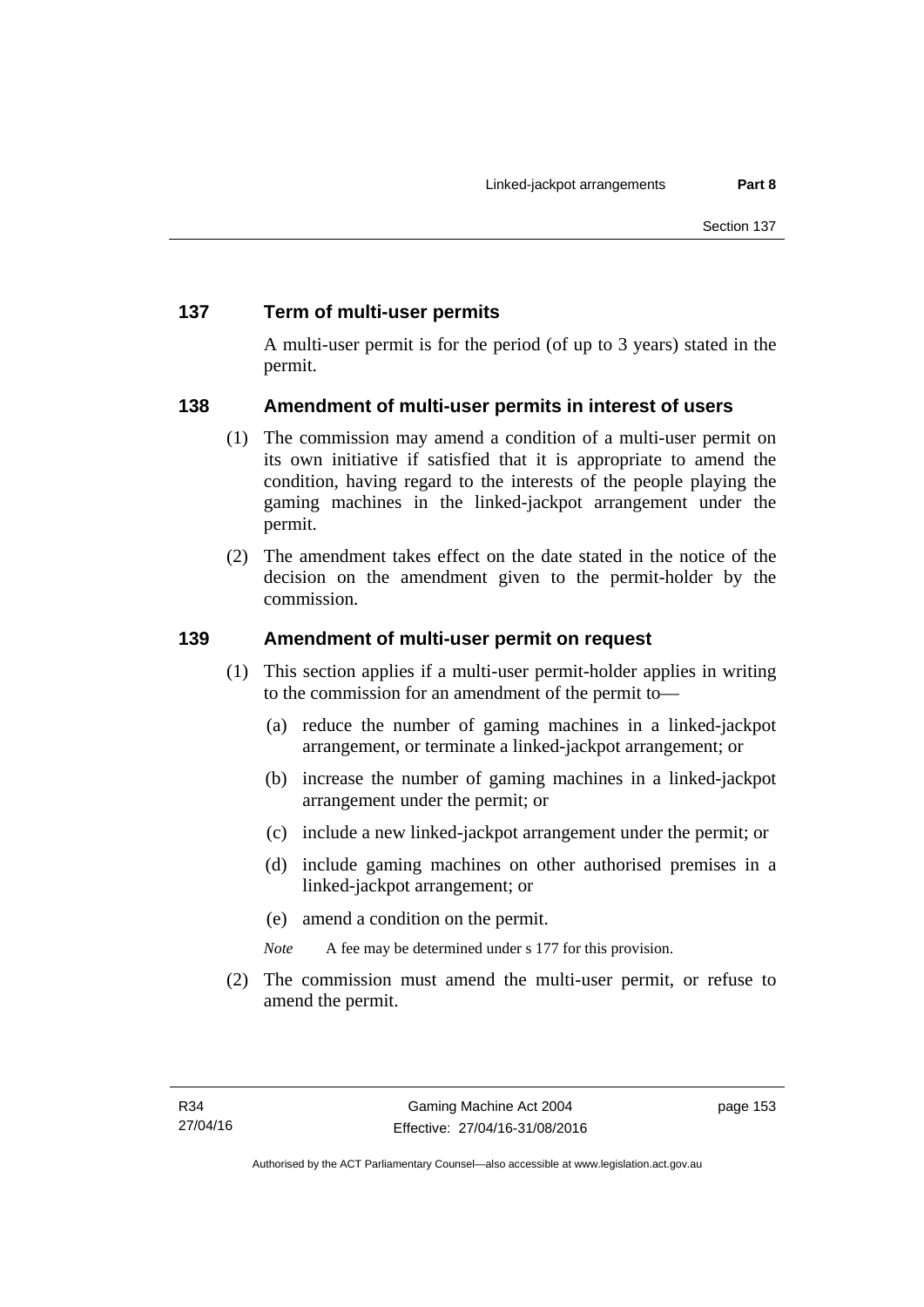Section 139

- (3) The commission must not amend the multi-user permit unless satisfied—
	- (a) if an additional gaming machine is proposed to be included in a linked-jackpot arrangement—that the additional machine—
		- (i) is the same class as the other gaming machines in the arrangement; and
		- (ii) offers the same chance of winning linked jackpots as each other gaming machine in the arrangement, if played with the same stakes; and
	- (b) if a new linked-jackpot arrangement is proposed to be included under a permit—that each gaming machine to be linked—
		- (i) is the same class; and
		- (ii) offers the same chance of winning linked jackpots as each other gaming machine in the arrangement, if played with the same stakes; and
	- (c) if gaming machines on other authorised premises are proposed to be included in a linked-jackpot arrangement (whether or not the arrangement is an existing arrangement)—that the financial and operational aspects of the arrangement are in accordance with the regulation; and
	- (d) that the proposed amendment is satisfactory, having regard to the interests of the people playing the gaming machines in each proposed linked-jackpot arrangement.
- (4) The amendment takes effect on the date stated in the notice of the decision on the amendment given to the permit-holder by the commission.

Authorised by the ACT Parliamentary Counsel—also accessible at www.legislation.act.gov.au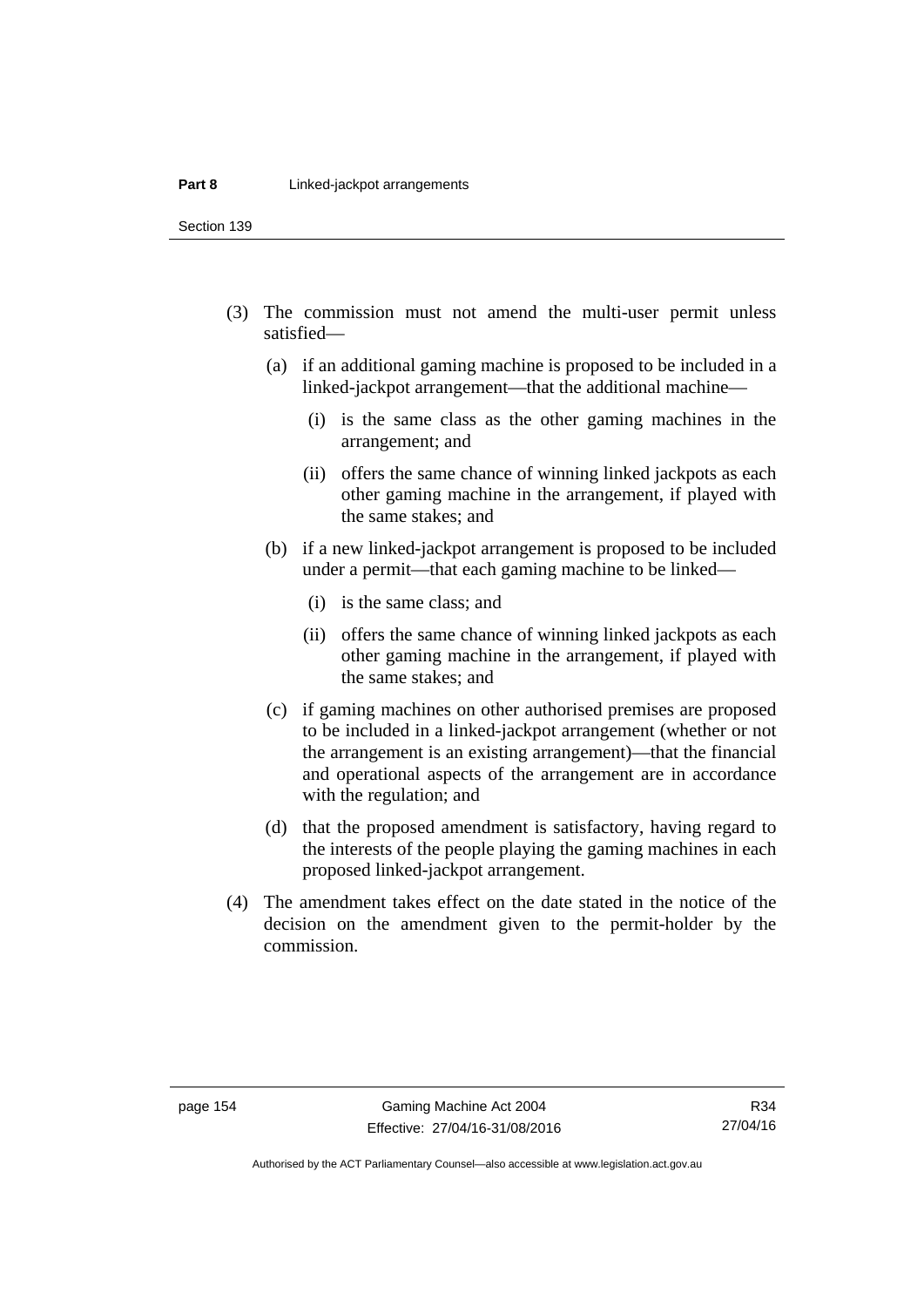# **140 Amendment of financial and operational aspects of multiuser permits**

- (1) This section applies if a multi-user permit-holder applies in writing to the commission for an amendment of a financial or operational aspect of a linked-jackpot arrangement under a multi-user permit.
- (2) The commission must amend the multi-user permit, or refuse to amend the permit.
- (3) The commission must amend the multi-user permit in accordance with the application if—
	- (a) the financial and operational aspects of the arrangement, as proposed to be amended, are in accordance with the regulation; and
	- (b) the commission is satisfied that the proposed amendment is satisfactory, having regard to the interests of the people playing the gaming machines in the arrangement.

# **141 Transfer of multi-user permits**

- (1) The holder of a multi-user permit and a person (the *proposed permit-holder*) to whom the permit is proposed to be transferred may apply jointly in writing to the commission for transfer of the permit.
- (2) The commission must transfer the permit to the proposed permitholder if satisfied on reasonable grounds that the proposed permitholder is an eligible person.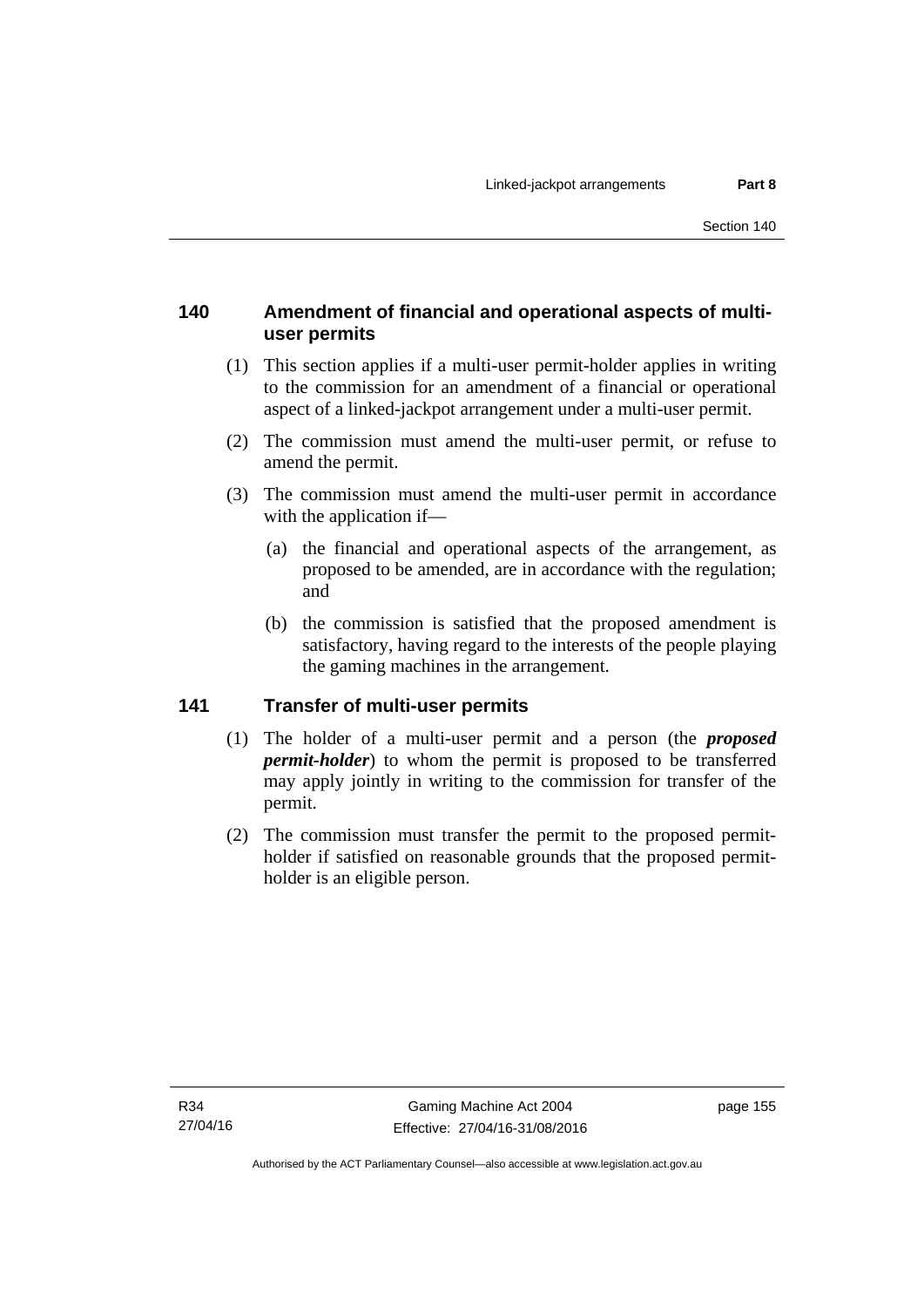Section 142

### **142 Surrender of multi-user permits**

- (1) This section applies to a multi-user permit-holder if the permitholder does not owe the Territory an amount under this Act.
- (2) The multi-user permit-holder may surrender the permit by—
	- (a) giving the commission a written notice stating that the permitholder surrenders the permit; and
	- (b) returning the permit to the commission.
- (3) The surrender of the multi-user permit takes effect 4 weeks after the day the notice under subsection (2) (a) is given to the commission or, if the notice states a later date of effect, that date.

#### **143 Unclaimed jackpots**

- (1) This section applies if an amount won under a linked-jackpot arrangement approved under section 134 for a licensee or permitted under section 135 is not claimed within 1 year after the day it is won.
- (2) The amount is forfeited to the Territory.
- (3) After the amount is forfeited, the winner of the amount—
	- (a) is not entitled to recover the amount from the licensee or permit-holder; and
	- (b) is entitled to recover the amount from the Territory within 6 years after the day the person wins the amount; and
	- (c) is not entitled to recover interest on the amount from the Territory.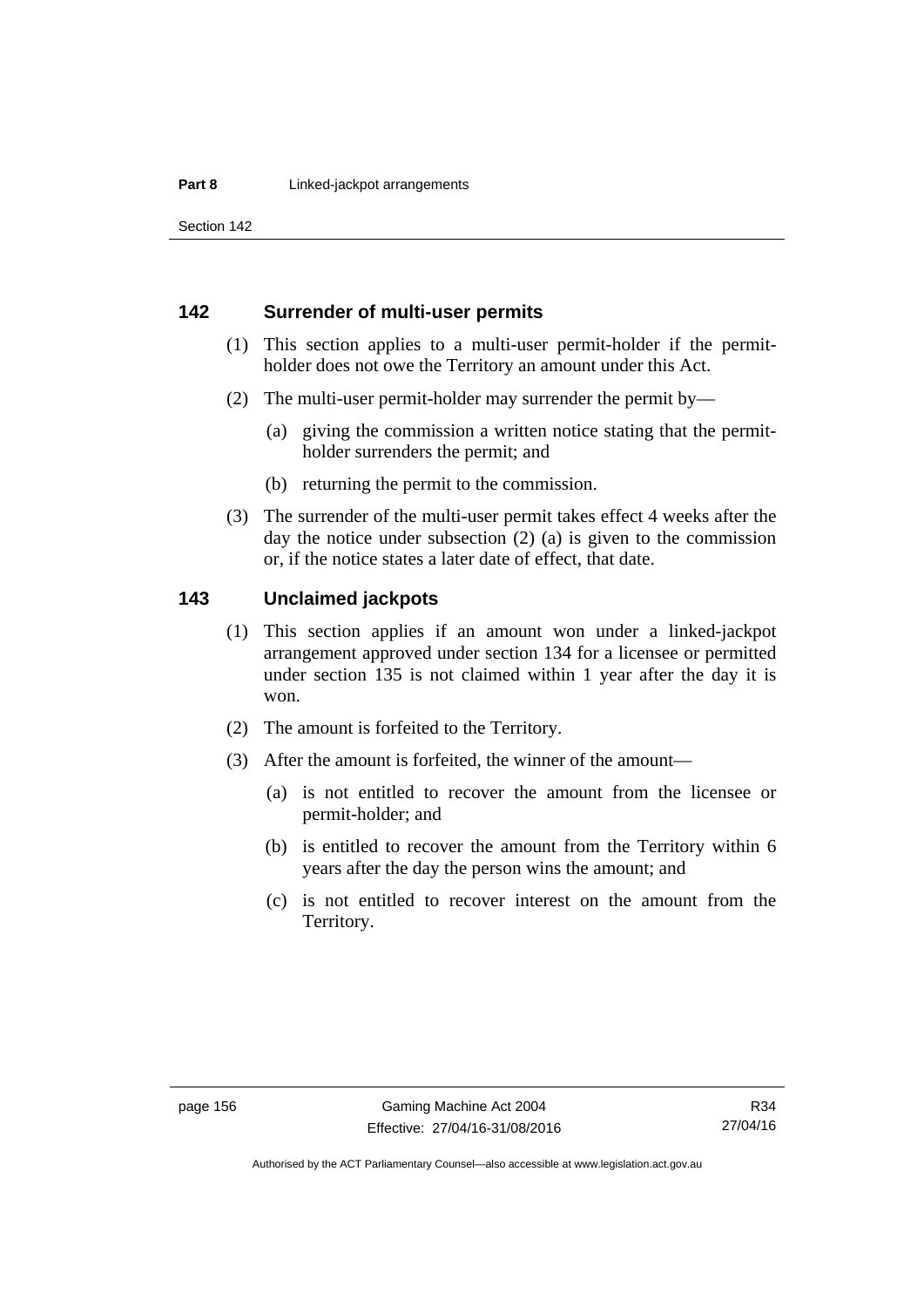## **144 Undisbursed jackpots**

 (1) This section applies if an amount available for allocation as a prize in a linked-jackpot arrangement approved under section 134 or a multi-user permit has not been won, and cannot be won because the approval or permit for the arrangement has been cancelled or surrendered.

*Note* A permit may be cancelled under pt 4 (see s 62).

- (2) The commission may approve an arrangement for the redistribution of the amount as a prize, or an addition to another jackpot, if satisfied that the arrangement is fair.
- (3) However, the amount is a debt owing to the Territory if—
	- (a) the person who held the approval or permit has stopped operating gaming machines; or
	- (b) an approval under subsection (2) has not been given for an arrangement 4 weeks after the day the approval under section 134 or permit is cancelled or surrendered.
- (4) The commission must extend the 4-week period mentioned in subsection (3) (b) if satisfied that the extension is needed for a good reason.
	- *Note* The commission may extend the period even if it has ended (see [Legislation Act,](http://www.legislation.act.gov.au/a/2001-14) s 151C).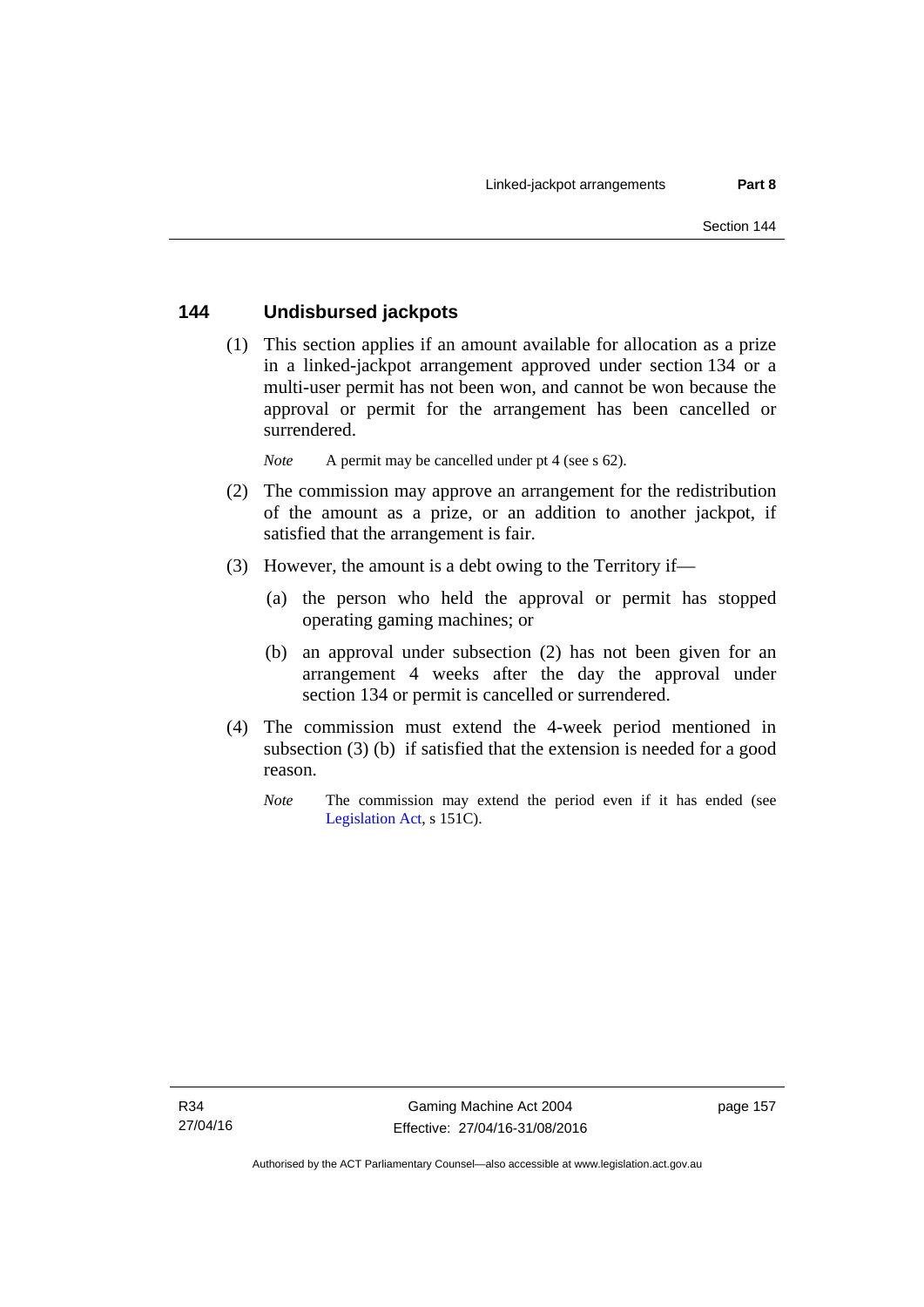#### **Part 9** Club administration

Section 144A

# **Part 9 Club administration**

#### **144A Definitions—pt 9**

In this part:

*associated organisation declaration* means a declaration under section 147 (Associated organisations—declaration) that an entity is an associated organisation for a club.

*warning notice*, for an associated organisation—see section 147B (1).

# **145 Eligible objects**

- (1) An object of a club is an *eligible object* if—
	- (a) it furthers or promotes—
		- (i) recreation; or
		- (ii) social, religious, political, literary, scientific, artistic, sporting or athletic purposes; or
		- (iii) cultural or educational purposes; or
	- (b) it is approved by the commission; or
	- (c) it is substantially the same as an object mentioned in paragraph (a) or (b).
- (2) An approval under subsection (1) (b) is a disallowable instrument.
	- *Note* A disallowable instrument must be notified, and presented to the Legislative Assembly, under the [Legislation Act.](http://www.legislation.act.gov.au/a/2001-14)

#### **146 Eligible clubs**

A club is an *eligible club* if—

(a) the club is incorporated in the ACT; and

Authorised by the ACT Parliamentary Counsel—also accessible at www.legislation.act.gov.au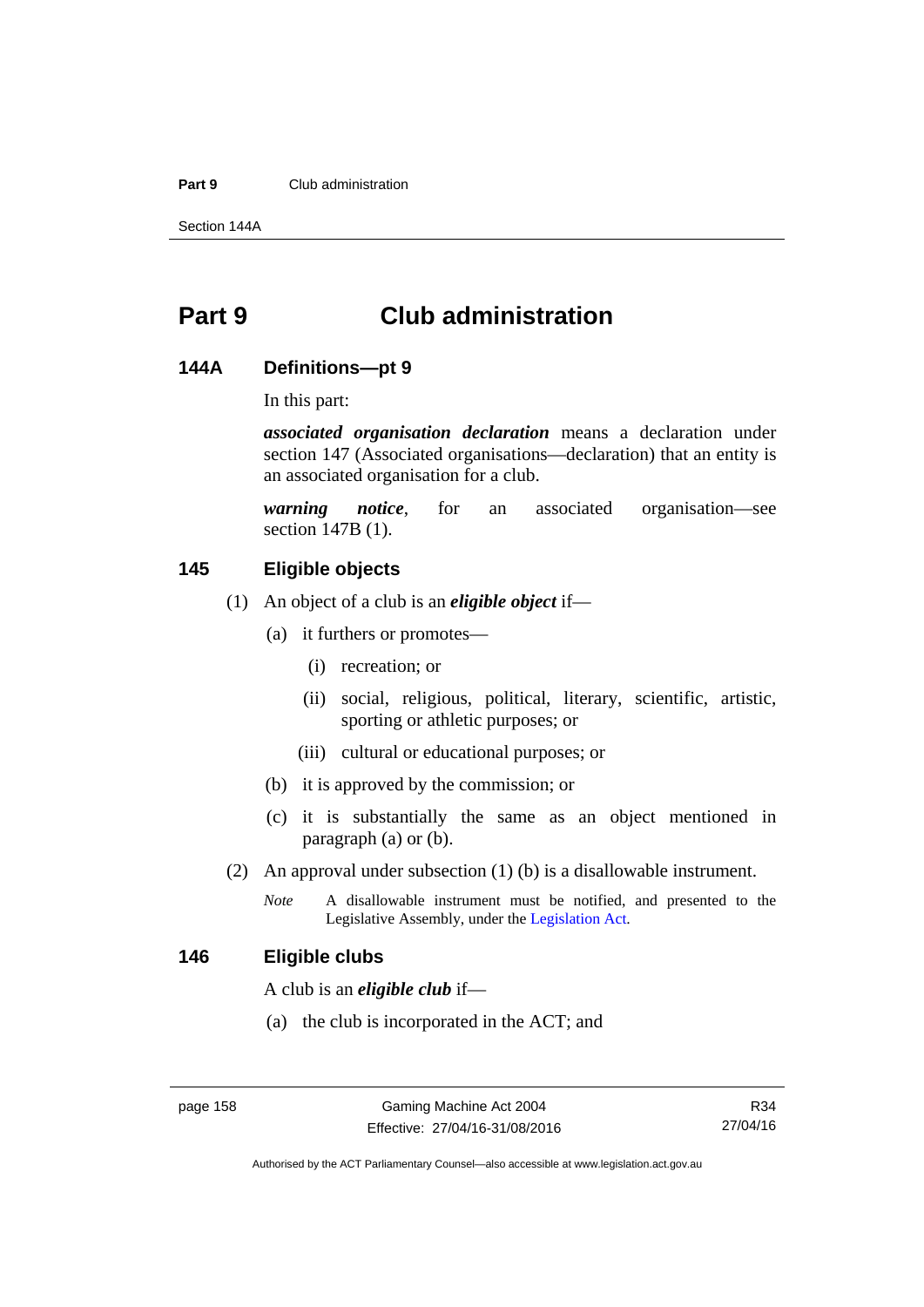- (b) the club's statement of objects—
	- (i) includes eligible objects; and
	- (ii) indicates that the eligible objects together make up the main part of its objects; and
- (c) the club is conducted mainly to achieve eligible objects; and
- (d) the rules of the club—
	- (i) are in accordance with the regulation; and
	- (ii) are consistent with the licence and authorisation certificate conditions under part 3; and
	- (iii) do not prohibit the playing of games of chance for money on the club premises; and
- (e) the club has at least 300 voting members; and
- (f) the number of life members of the club is not more than 5% of the number of voting members of the club; and
- (g) the premises occupied by the club, and the facilities and property of the club, are kept and maintained for the benefit of members generally.

### **147 Associated organisations—declaration**

- (1) The commission may, in writing, declare that an entity is an associated organisation for a club.
- (2) However, the commission may make a declaration (an *associated organisation declaration*) for an entity only if satisfied that—
	- (a) it is associated with the club; and
	- (b) it is not carried on for profit or gain to its members or anyone else; and
	- (c) it does not have the power to remove a director from the club's board; and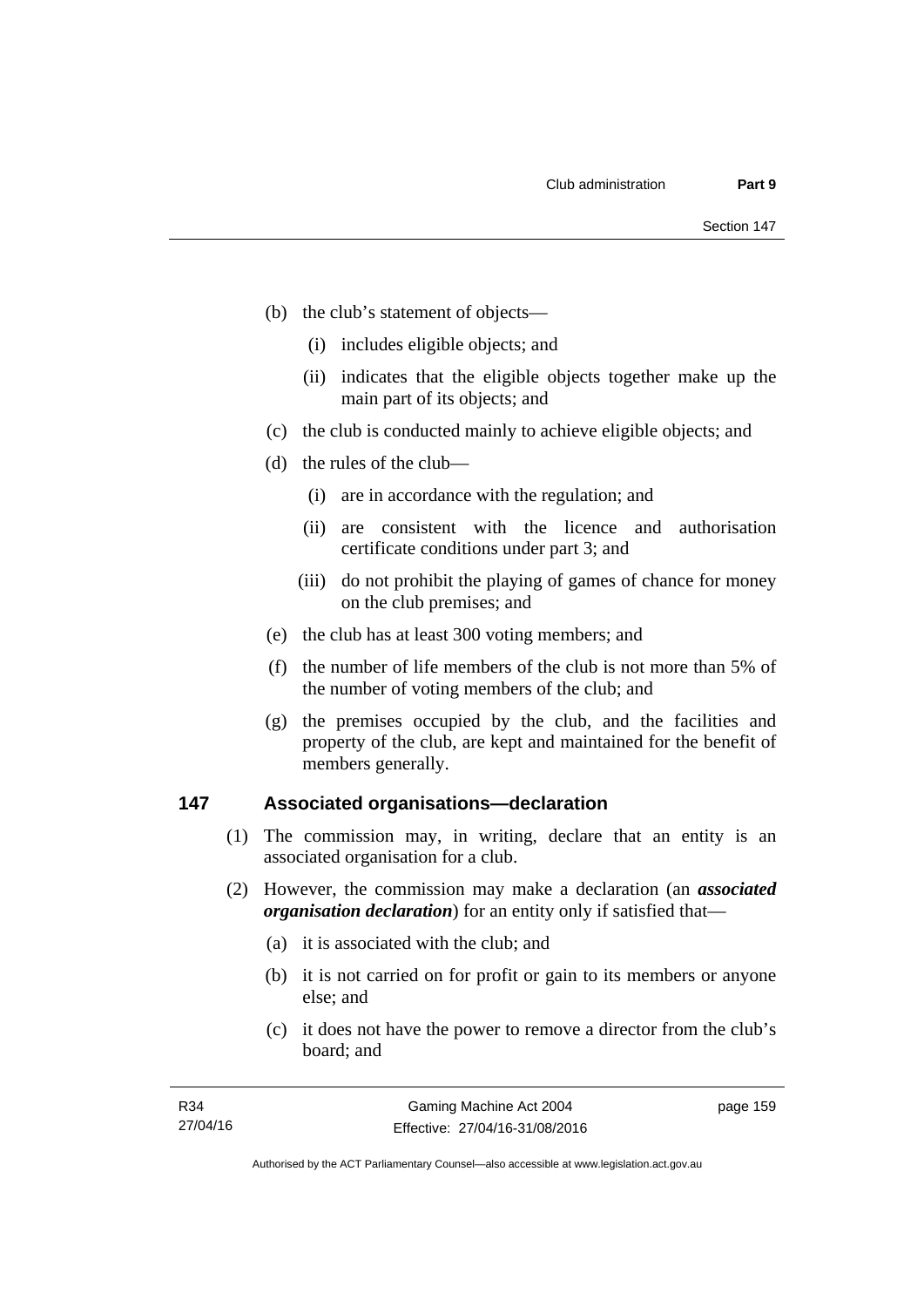#### **Part 9** Club administration

Section 147A

- (d) it is incorporated or a registered party; and
- (e) its statement of objects—
	- (i) includes eligible objects; and
	- (ii) indicates that the eligible objects together make up the main part of its objects; and
- (f) it is conducted mainly to achieve eligible objects; and
- (g) declaration of the entity as an associated organisation—
	- (i) would not cause the club to stop being conducted mainly to achieve eligible objects; and
	- (ii) would help the club to achieve its eligible objects.
- (3) In this section—
	- (a) a reference to the *statement of objects* of an entity incorporated under the [Corporations Act](http://www.comlaw.gov.au/Series/C2004A00818) is a reference to its memorandum; and
	- (b) a reference to an *eligible object* of an entity that is not a club is a reference to an object that would be an eligible object if the entity were a club.

#### **147A Associated organisation declaration—condition**

It is a condition of an associated organisation declaration that the entity declared to be an associated organisation for a club—

- (a) continually meets each requirement for the declaration; and
	- *Note* For the requirements for the declaration of an entity as an associated organisation for a club—see s 147 (2).
- (b) continues not to do anything that would, if the commission were considering whether to declare the entity as an associated organisation for a club, cause the commission to refuse to make the declaration; and

R34 27/04/16

Authorised by the ACT Parliamentary Counsel—also accessible at www.legislation.act.gov.au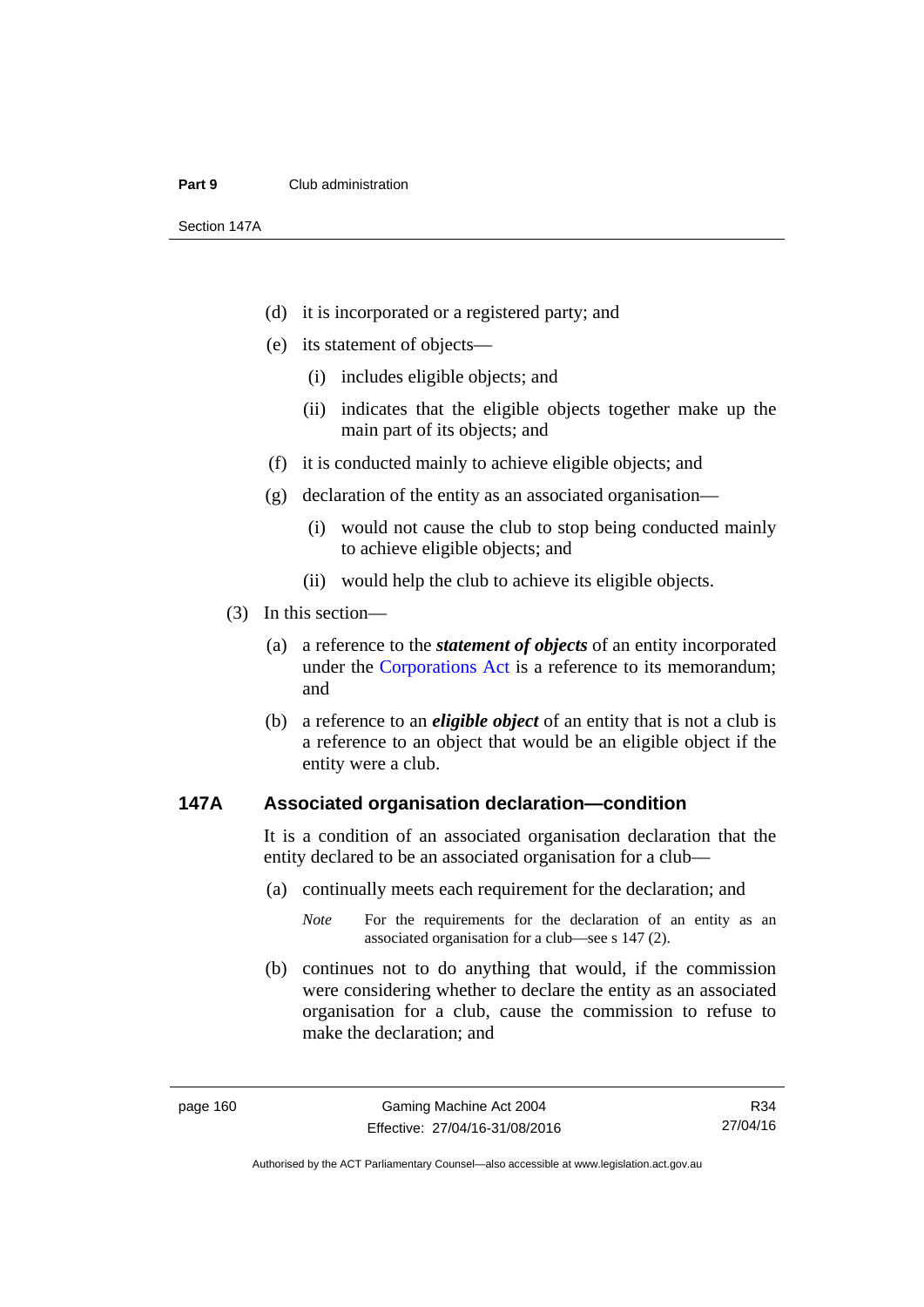- (c) does not attempt to remove a director (including do anything a purpose of which is to remove a director) from the club's board.
- *Note 1* The [Control Act,](http://www.legislation.act.gov.au/a/1999-46) s 22 provides that the commission may, for a purpose related to the administration or enforcement of a gaming law, require a person to give or produce to the commission the things mentioned in that section.
- *Note 2* The [Control Act](http://www.legislation.act.gov.au/a/1999-46), s 23 provides that an authorised officer may enter and inspect the premises of an associated organisation at any reasonable time to do the things mentioned in that section.

### **147B Associated organisation—warning notice**

- (1) If the commission is satisfied on reasonable grounds that an entity declared to be an associated organisation for a club has stopped meeting a requirement for the associated organisation declaration, the commission may give the entity a notice (a *warning notice*).
- (2) A warning notice given to the entity must—
	- (a) state that the commission is not satisfied that the entity is meeting a requirement for the associated organisation declaration; and
	- (b) tell the entity that the entity may, within 3 weeks after the day the entity is given the notice (or a longer period stated in the notice), give a written response to the commission about the notice.

## **147C Associated organisation declaration—suspension or repeal**

- (1) This section applies if—
	- (a) an associated organisation has been given a warning notice; and

page 161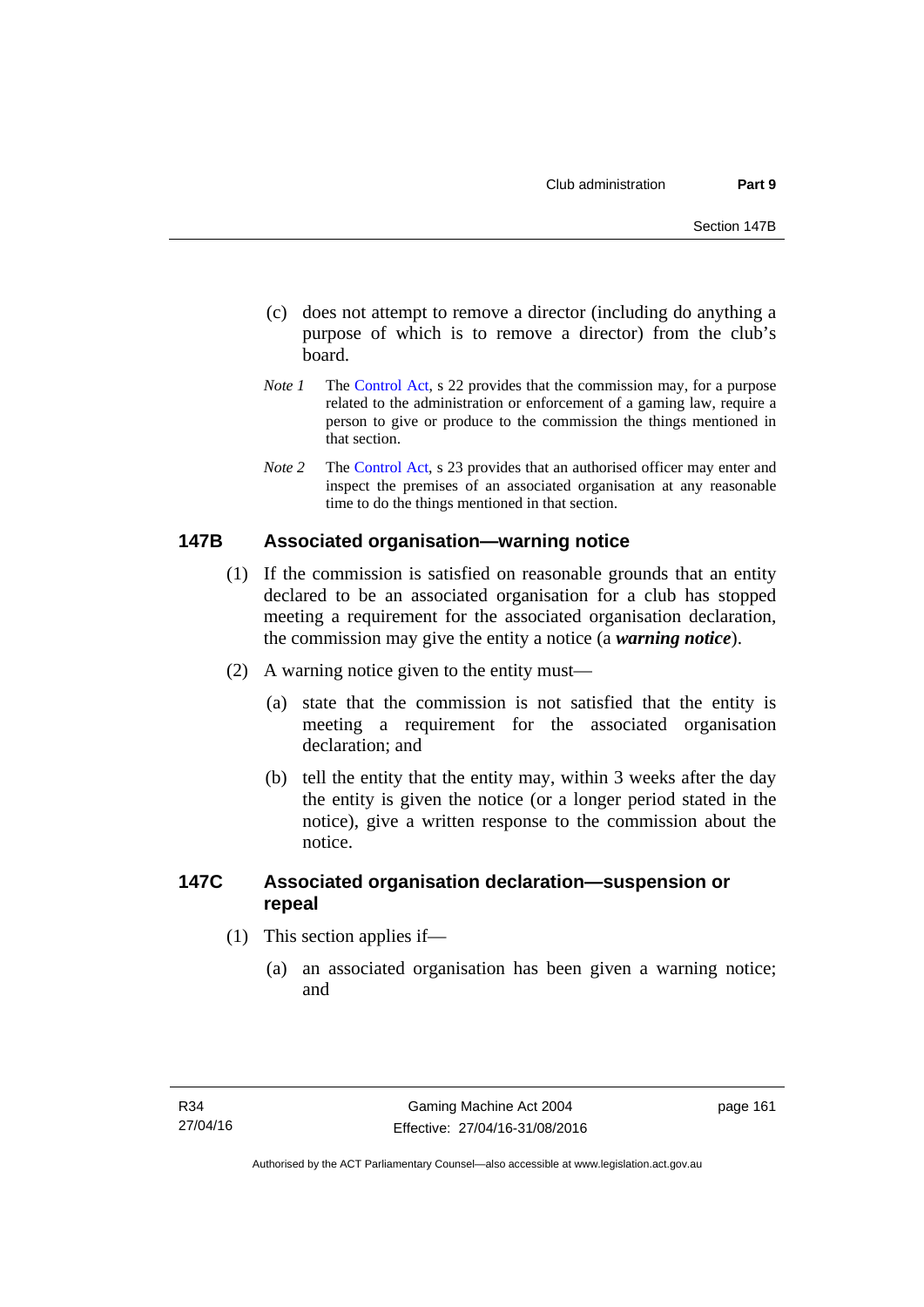#### **Part 9** Club administration

Section 147D

- (b) after considering any responses given within the period stated in the warning notice, the commission is satisfied on reasonable grounds that the associated organisation has stopped meeting a requirement for the associated organisation declaration applying to the organisation.
- (2) The commission may—
	- (a) suspend the declaration; or
	- (b) repeal the declaration.
- (3) If the commission suspends or repeals the declaration, the suspension or repeal takes effect—
	- (a) when the entity receives written notice of the suspension or repeal; or
	- (b) on a later stated date.
- (4) If the commission suspends the declaration, the suspension ends—
	- (a) on a date stated in the written notice of the suspension; or
	- (b) when an event stated in the written notice happens.

#### **147D Club elections—election of board directors**

- (1) This section applies if a club holds an election of directors to the club's board.
- (2) The club must ensure that at least 25% of the directors are elected by the voting members of the club.

### **148 Club elections—record-keeping**

(1) This section applies if a club has an election of members to the club's management committee or board, or another position in the club.

Authorised by the ACT Parliamentary Counsel—also accessible at www.legislation.act.gov.au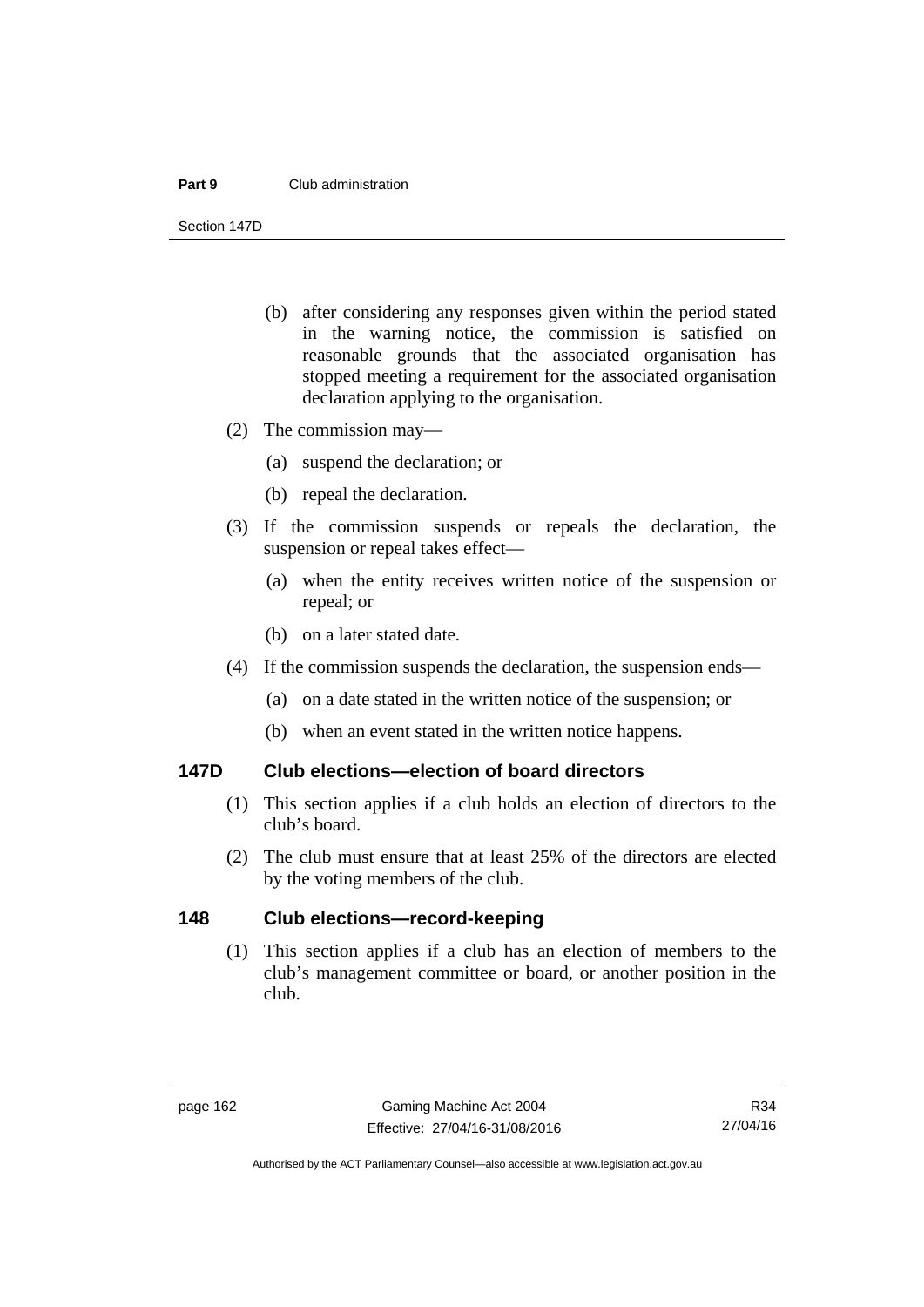(2) The club commits an offence if the club does not, for the relevant period, keep records in relation to the election.

Maximum penalty: 20 penalty units.

(3) In this section:

*club* means a club for which a licence is in force.

*election* of someone to a position includes re-election of the person.

*relevant period* means 2 years after the day of the election.

### **148A Club directors—acting in good faith**

A director of a club must exercise the director's powers and discharge the director's duties—

- (a) in good faith in the best interests of the club; and
- (b) for a proper purpose.

# **148B Club constitution—consistency with gaming laws**

- (1) This section applies if the commission believes on reasonable grounds that—
	- (a) a provision of a club's constitution is inconsistent with a gaming law; or
	- (b) a function under a provision of a club's constitution would, if exercised, be inconsistent with a provision of a gaming law.
- (2) The commission must, in writing, direct the club to amend the constitution to remove the inconsistency.
- (3) A club must comply with a direction under subsection (2) within the reasonable time stated in the direction.
- (4) In this section:

*club* means a club for which a licence is in force.

page 163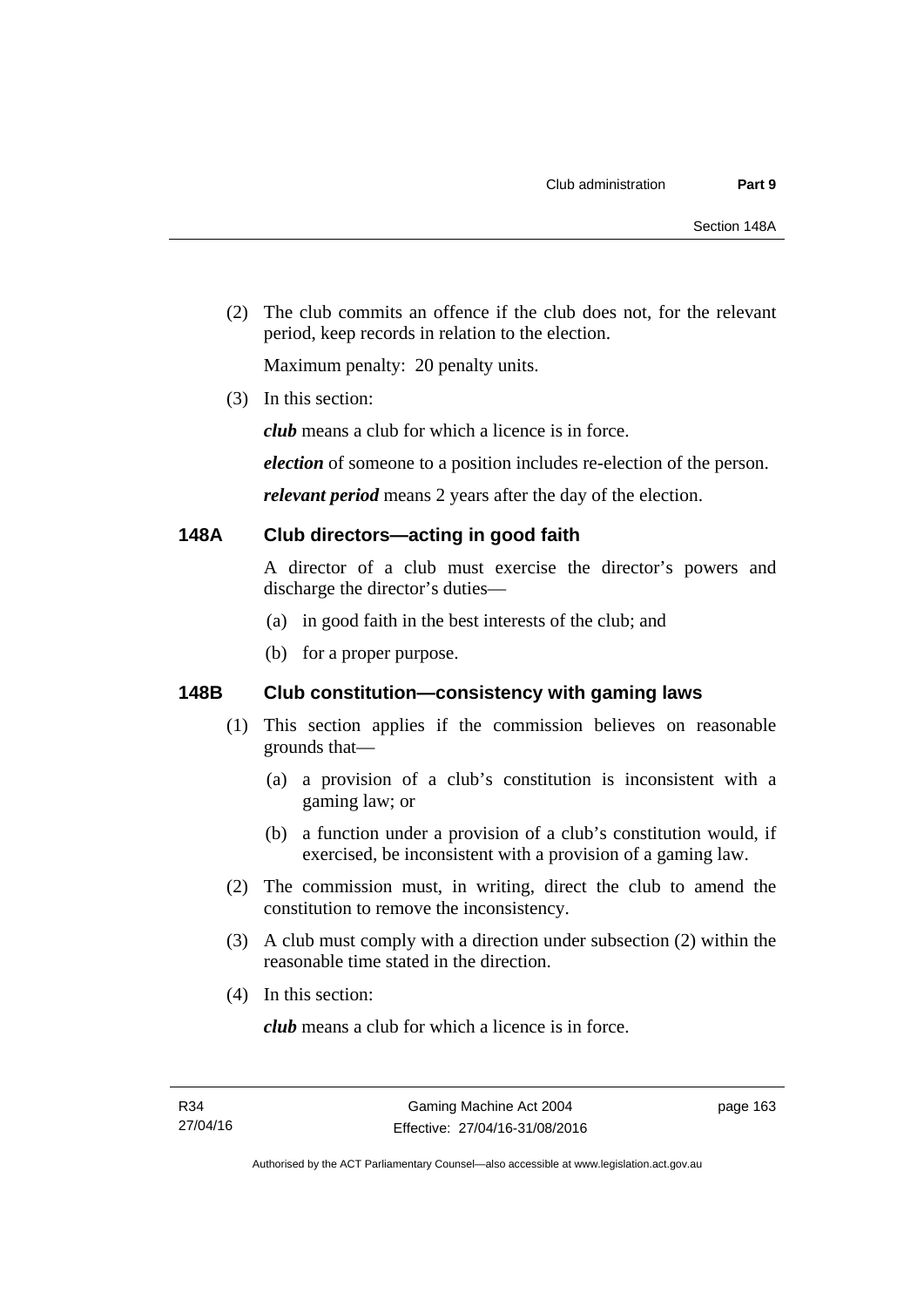#### **Part 9** Club administration

Section 149

# **149 Power to require information about status of eligible clubs**

- (1) This section applies if the commission believes, on reasonable grounds, that a club—
	- (a) is no longer an eligible club; or
	- (b) may no longer be an eligible club.
- (2) The commission may, in writing, require the club to give the commission, within a stated period, information or documents relating to the club or an associated organisation for the club.
- (3) A club must comply with a requirement under subsection (2).
- (4) In this section:

*club* means a club for which a licence is in force.

### **150 Disclosure of gifts by executive officer**

A person commits an offence if—

- (a) the person is an executive officer of a club; and
- (b) the person receives a gift while exercising a function as executive officer; and
- (c) the person does not tell the management committee or the board about the gift.

Maximum penalty: 20 penalty units.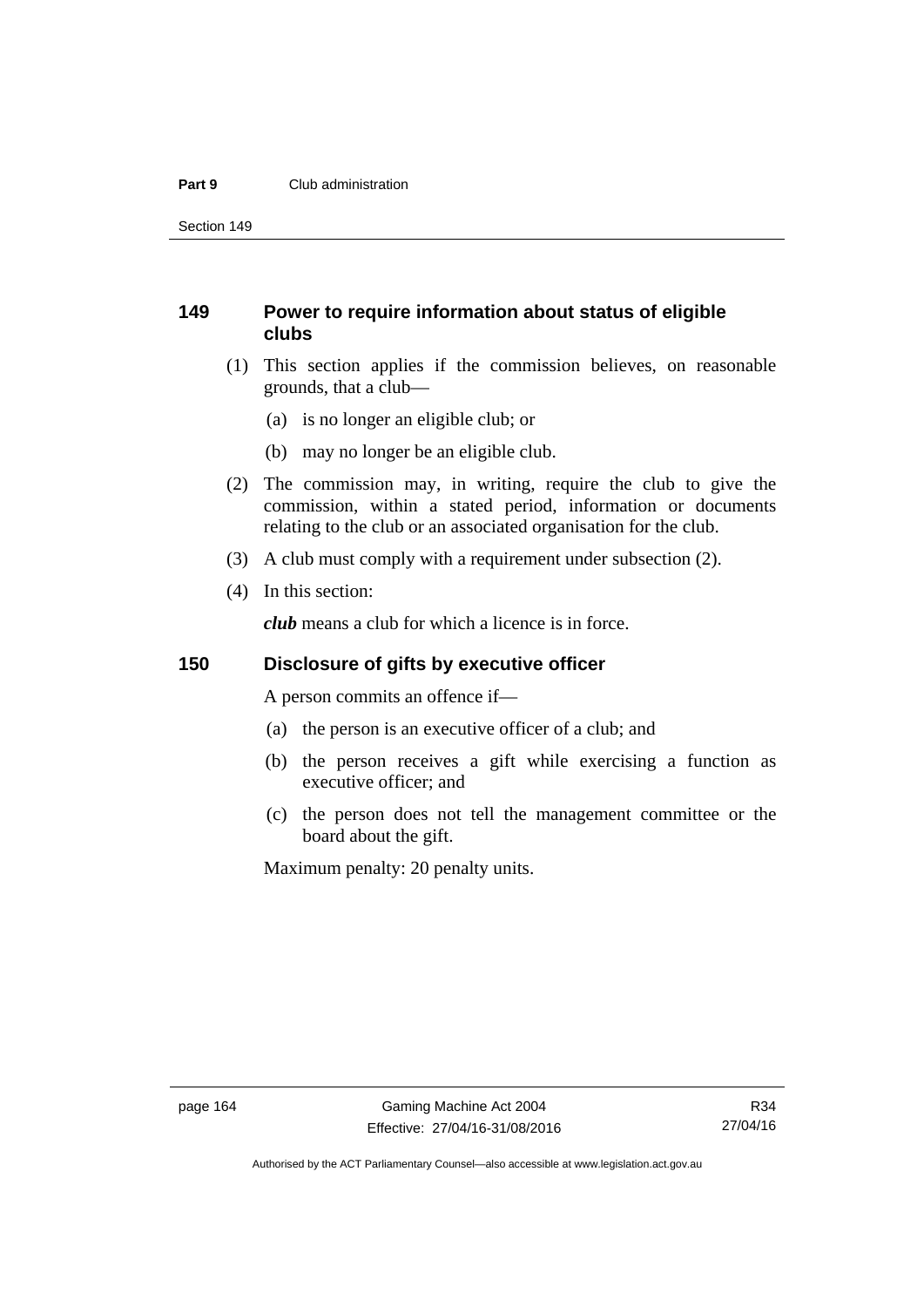# **Part 10 Promoting responsible practices at authorised premises**

#### **151 Warning notices**

(1) The commission may determine—

- (a) the form and minimum dimensions of a notice (a *warning notice*); and
- (b) the text of a warning notice.

#### **Examples of what may be included in warning notice**

- 1 risks associated with gambling
- 2 counselling or other support services available for addictive or excessive gambling
- 3 the provisions of this part about children
- *Note* An example is part of the Act, is not exhaustive and may extend, but does not limit, the meaning of the provision in which it appears (see [Legislation Act,](http://www.legislation.act.gov.au/a/2001-14) s 126 and s 132).
- (2) If the commission makes a determination under subsection (1), a licensee must ensure that a warning notice complying with the determination is displayed in a prominent position—
	- (a) on each gaming machine installed on the authorised premises; and
	- (b) at or near each entrance to each gaming area within the authorised premises.
- (3) A licensee commits an offence if the licensee contravenes a requirement of subsection (2).

Maximum penalty: 5 penalty units.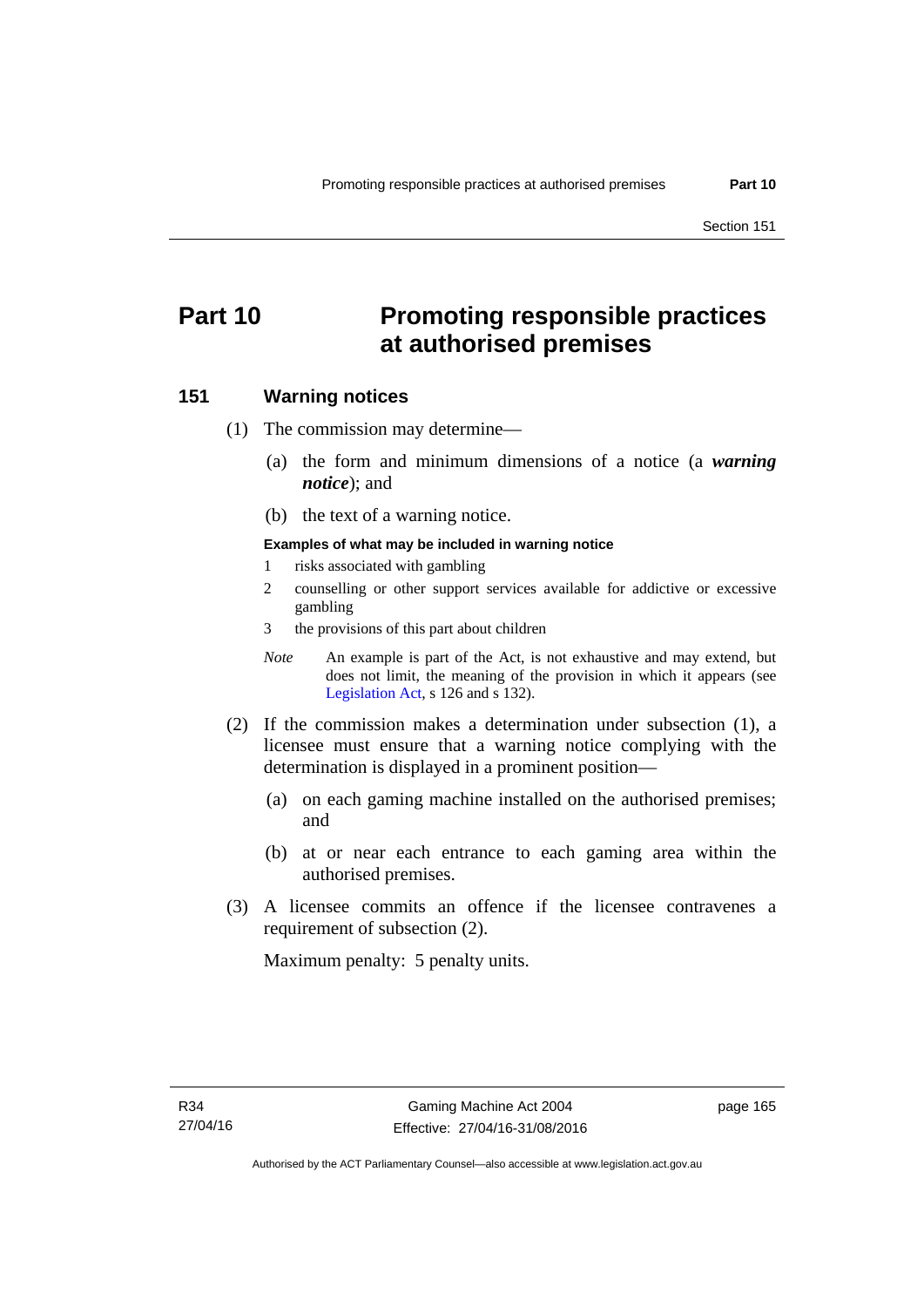- (4) An offence against subsection (3) is a strict liability offence.
- (5) A determination under subsection (1) is a disallowable instrument.
	- *Note* A disallowable instrument must be notified, and presented to the Legislative Assembly, under the [Legislation Act.](http://www.legislation.act.gov.au/a/2001-14)
- (6) Unless the determination is disallowed by the Legislative Assembly, the determination commences—
	- (a) 2 weeks after the last day when it could have been disallowed; or
	- (b) if the determination provides for a later commencement—on that later commencement.

#### **152 External signs**

(1) A licensee commits an offence if the licensee displays an external sign advertising gaming machines or promoting a gambling activity on the licensee's authorised premises.

Maximum penalty: 50 penalty units.

- (2) An offence against subsection (1) is a strict liability offence.
- (3) In this section:

*advertising*, a gaming machine, includes having an image of, or text mentioning, a gaming machine on a sign advertising or promoting an activity, whether or not the activity is related to a gambling activity.

*external sign*, for authorised premises, means a sign that can be seen from outside the authorised premises, but does not include—

- (a) an advertisement on television (other than closed-circuit television) or on the internet; or
- (b) a sign consisting mainly of a registered business name; or

Authorised by the ACT Parliamentary Counsel—also accessible at www.legislation.act.gov.au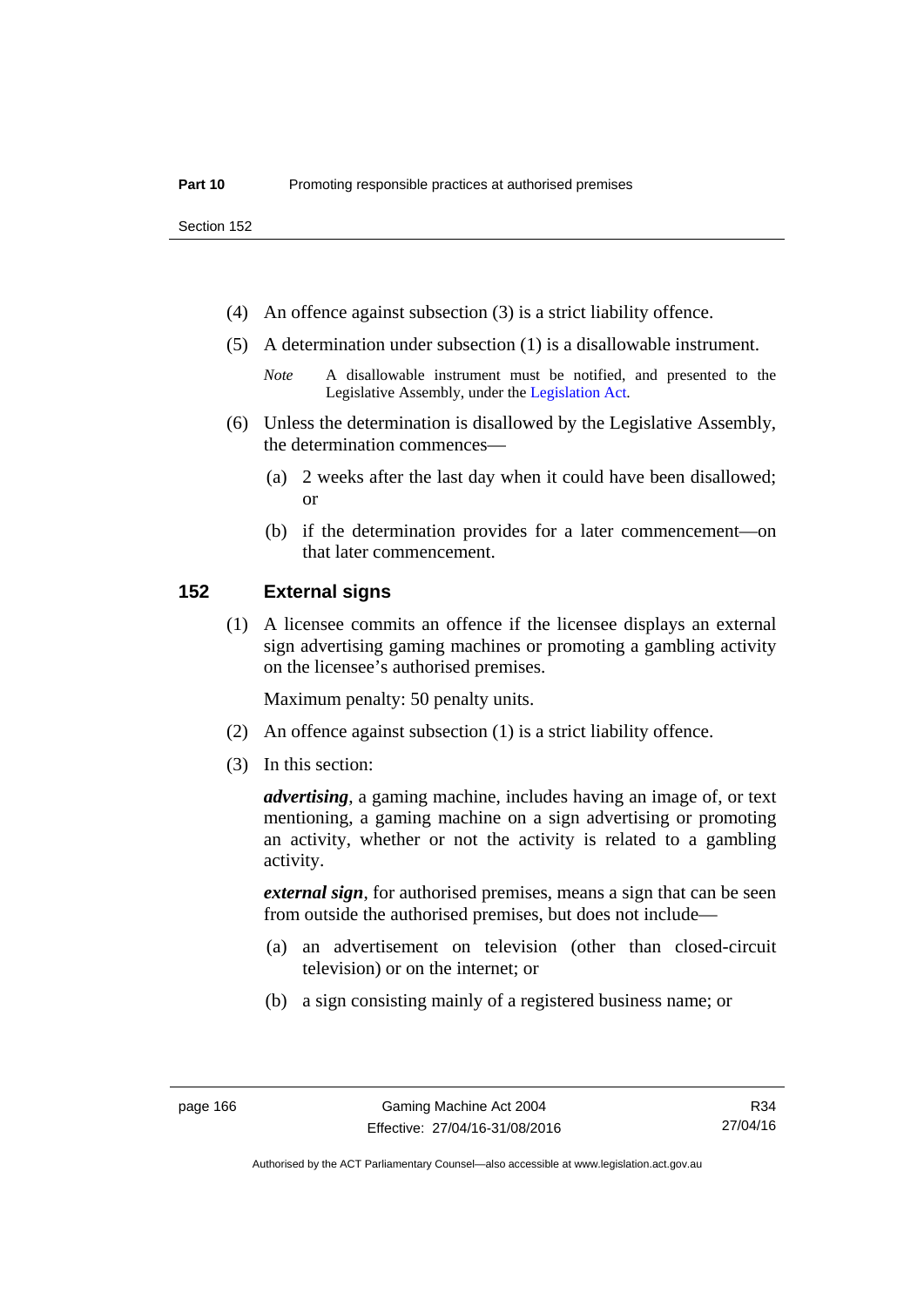(c) a sign consisting mainly of a business logo that does not advertise gaming machines or promote a gambling activity.

#### **Example**

a written, electronic or physical display, picture or symbol

*Note* An example is part of the Act, is not exhaustive and may extend, but does not limit, the meaning of the provision in which it appears (see [Legislation Act,](http://www.legislation.act.gov.au/a/2001-14) s 126 and s 132).

#### *gambling activity*—

- (a) means an activity that requires approval under a gaming law; but
- (b) does not include an exempt lottery under the *[Lotteries](http://www.legislation.act.gov.au/a/1964-13)  [Act 1964](http://www.legislation.act.gov.au/a/1964-13)*, section 6 or a lottery approved under that Act, section 7.

*registered business name* means a business name registered under the *[Business Names Registration Act 2011](http://www.comlaw.gov.au/Series/C2011A00126)* (Cwlth)*.*

#### **152A External visibility of gaming machines**

(1) A licensee commits an offence if a gaming machine, or any peripheral equipment for a gaming machine, can be seen from outside the licensee's authorised premises.

Maximum penalty: 50 penalty units.

(2) An offence against subsection (1) is a strict liability offence.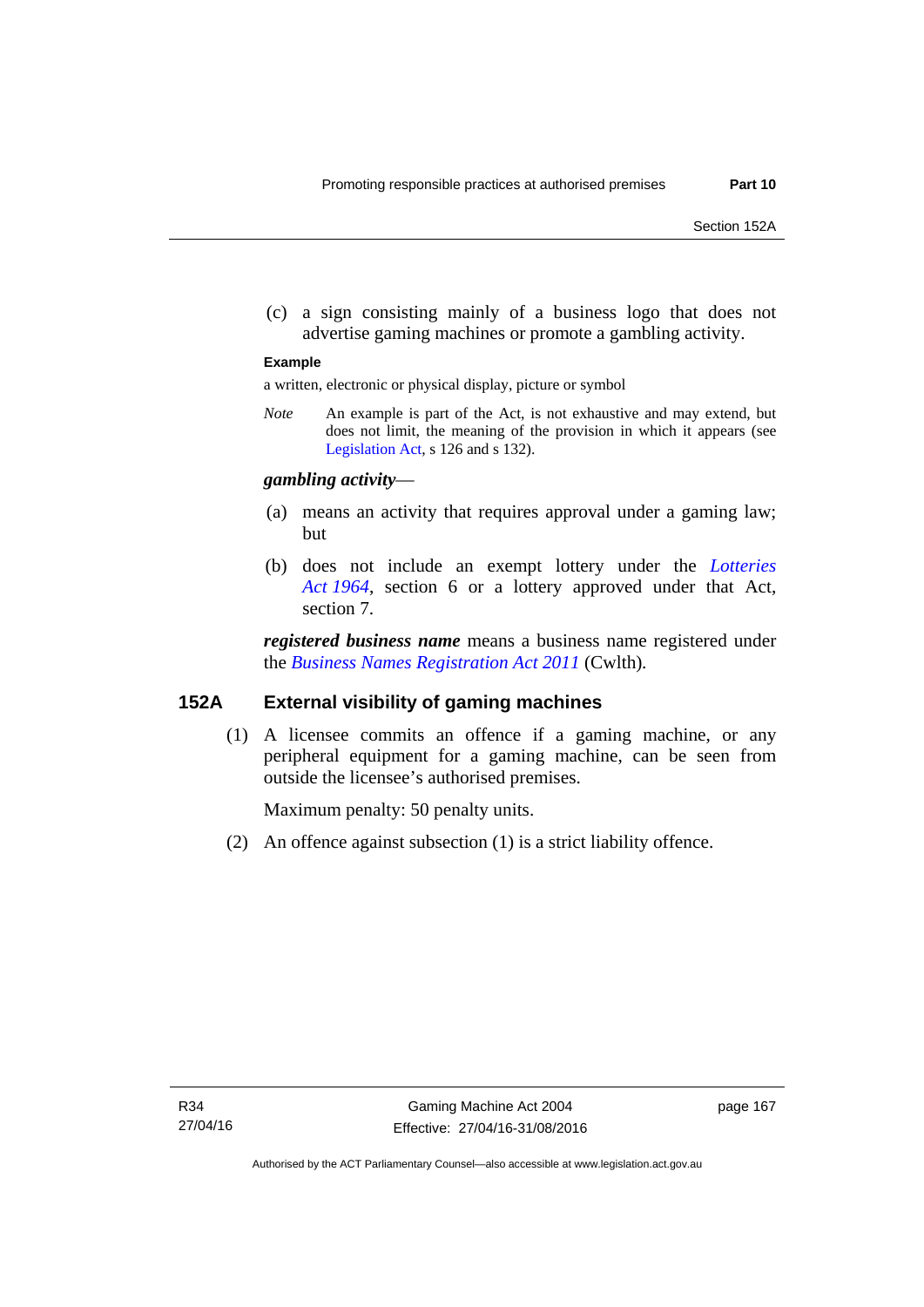#### **153 Cash facilities**

 (1) A licensee commits an offence if the licensee provides, or allows the provision of, a cash facility in a gaming area within the licensee's authorised premises.

Maximum penalty: 50 penalty units, imprisonment for 6 months or both.

 (2) If the commission is satisfied that there is not adequate physical separation between a gaming area of authorised premises and a cash facility on the premises, the commission may give the licensee a written direction to separate the parts of the premises.

#### **Example**

by installing barriers

- *Note* An example is part of the Act, is not exhaustive and may extend, but does not limit, the meaning of the provision in which it appears (see [Legislation Act,](http://www.legislation.act.gov.au/a/2001-14) s 126 and s 132).
- (3) A licensee must comply with a direction under subsection (2).
- (4) In this section:

#### *cash facility*—

- (a) means—
	- (i) an automatic teller machine; or
	- (ii) an EFTPOS facility; or
	- (iii) any other facility for gaining access to cash or credit; but
- (b) does not include a facility where cash is exchanged for other denominations of cash, tokens, tickets or cards for the purpose of playing machines.

Authorised by the ACT Parliamentary Counsel—also accessible at www.legislation.act.gov.au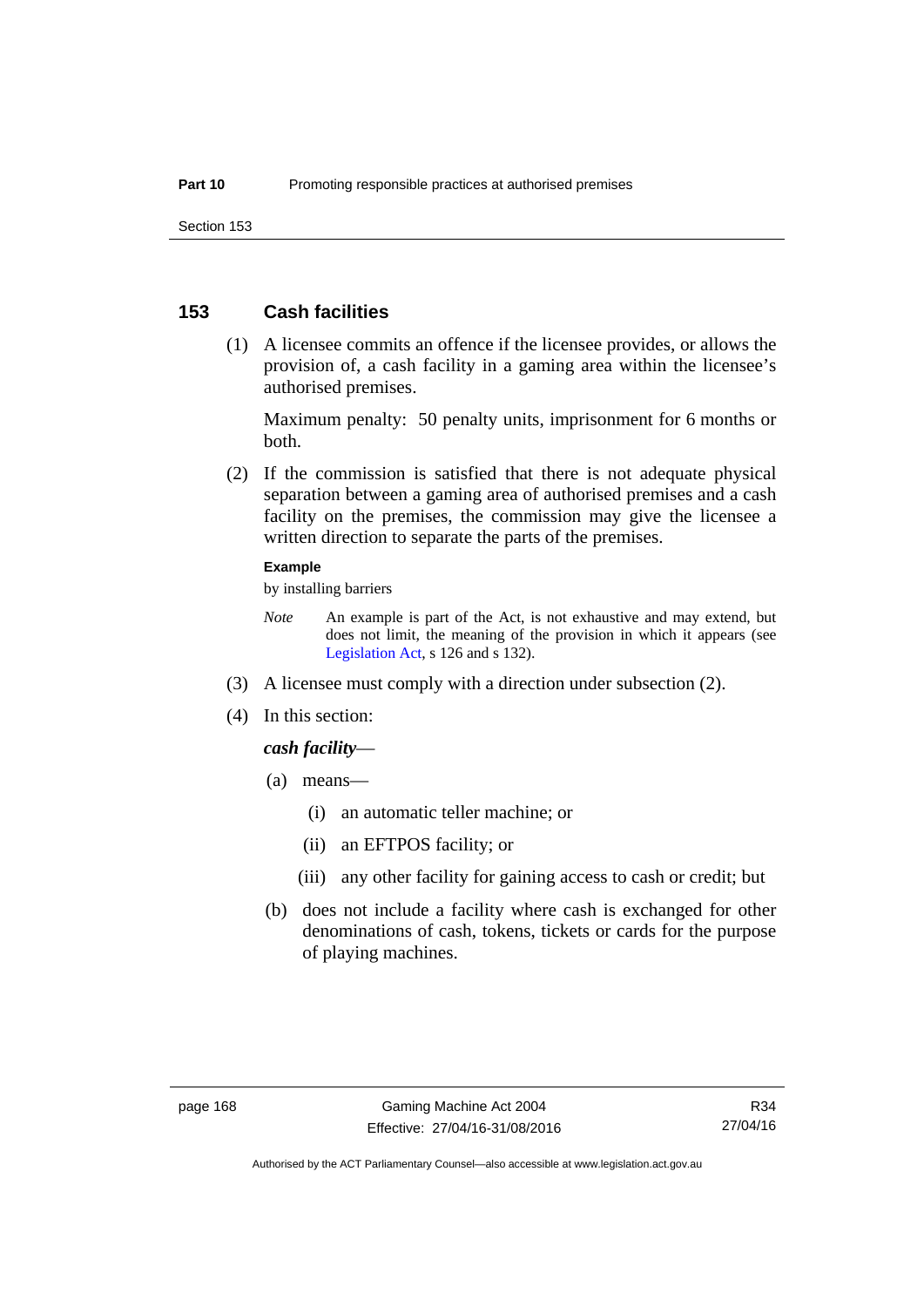#### **153A Offence—ATM allowing withdrawals exceeding \$250**

- (1) A licensee commits an offence if—
	- (a) there is an automatic teller machine at the licensee's authorised premises; and
	- (b) the automatic teller machine allows a person to withdraw more than a total of \$250 from all automatic teller machines at the authorised premises, using a single debit card or credit card, on a gaming day.

Maximum penalty: 50 penalty units.

- (2) This section does not apply to—
	- (a) a portable ATM that is located temporarily at the Canberra Racing Club on a day on which a race is to be conducted; or
	- (b) authorised premises if the licence authorises the operation of 20 or less gaming machines on the premises; or
	- (c) authorised premises if the licence authorises the operation of only class B gaming machines.
- (3) An offence against this section is a strict liability offence.
- (4) In this section:

*at the licensee's authorised premises* includes in or on an exterior wall of the authorised premises.

*gaming day* means—

 (a) the period from when the authorised premises opens to the public on a day until it next closes; but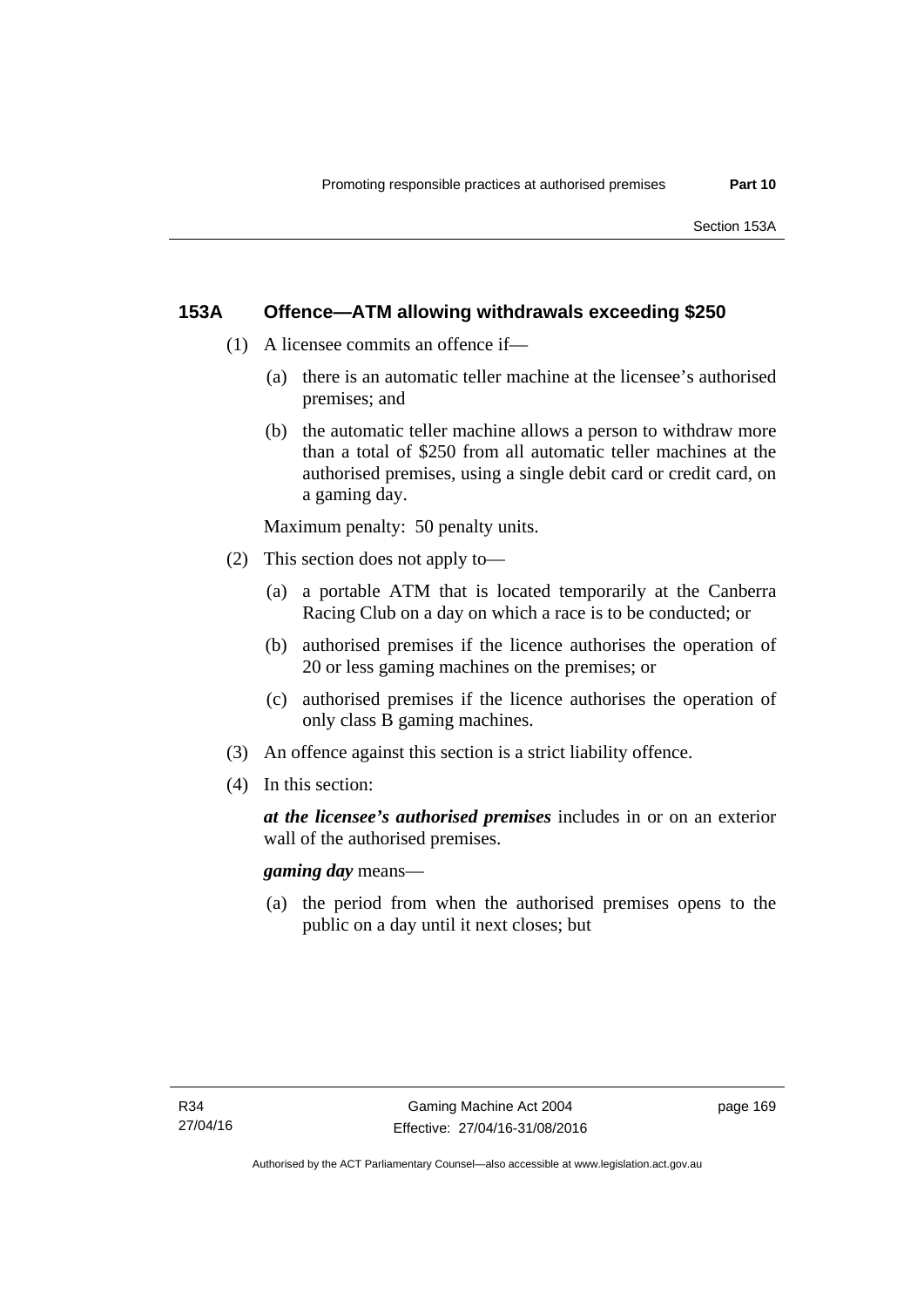- (b) if the authorised premises are open to the public for longer than 24 hours continuously—
	- (i) each 24-hour period for which it is open to the public; and
	- (ii) if the last period before it closes is less than 24 hours that period.

#### **154 Lending or extending credit**

- (1) A person commits an offence if—
	- (a) the person is a licensee or licensee's employee; and
	- (b) the person—
		- (i) lends or offers to lend money to a person who is in, or appears to be about to enter, the licensee's authorised premises or part of them; or
		- (ii) extends or offers to extend credit to a person to allow the person to play a gaming machine on the authorised premises.

Maximum penalty: 50 penalty units, imprisonment for 6 months or both.

(2) In this section:

*credit* includes accepting postdated cheques, blank cheques and credit and debit cards.

#### **155 Children must not enter gaming area**

(1) A licensee commits an offence if the licensee allows a child to enter or remain in a gaming area.

Maximum penalty: 50 penalty units.

R34 27/04/16

Authorised by the ACT Parliamentary Counsel—also accessible at www.legislation.act.gov.au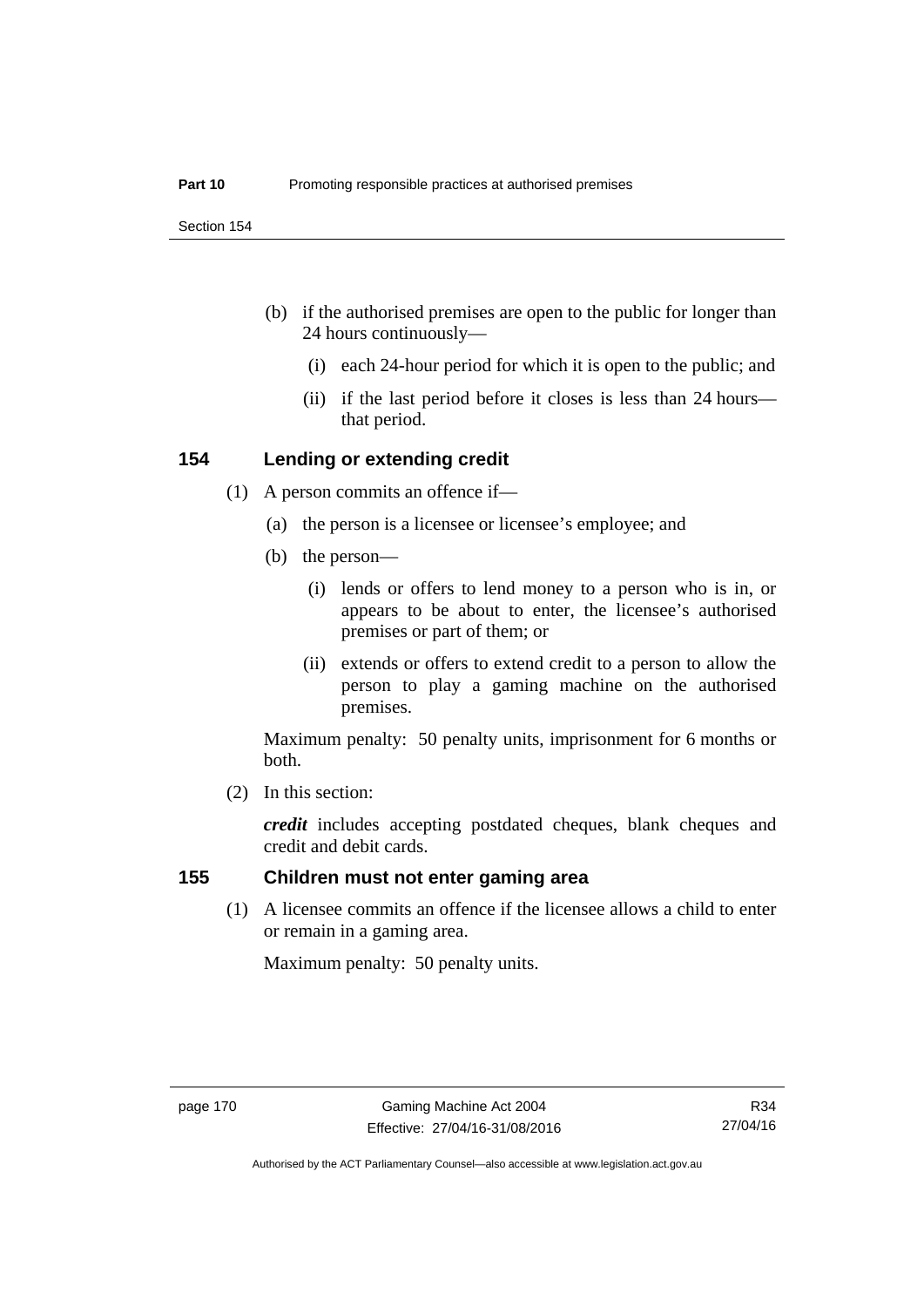(2) An employee of a licensee commits an offence if the employee allows a child to enter or remain in a gaming area.

Maximum penalty: 50 penalty units.

(3) An offence against this section is a strict liability offence.

#### **156 Children must not play gaming machines**

(1) A licensee commits an offence if the licensee allows a child to play a gaming machine.

Maximum penalty: 50 penalty units.

(2) An offence against this section is a strict liability offence.

### **157 Using false identification**

- (1) A person commits an offence if the person uses someone else's identification or a form of identification that is forged—
	- (a) to obtain entry to or remain in a gaming area on authorised premises; or
	- (b) to play a gaming machine.

Maximum penalty: 10 penalty units.

(2) An offence against this section is a strict liability offence.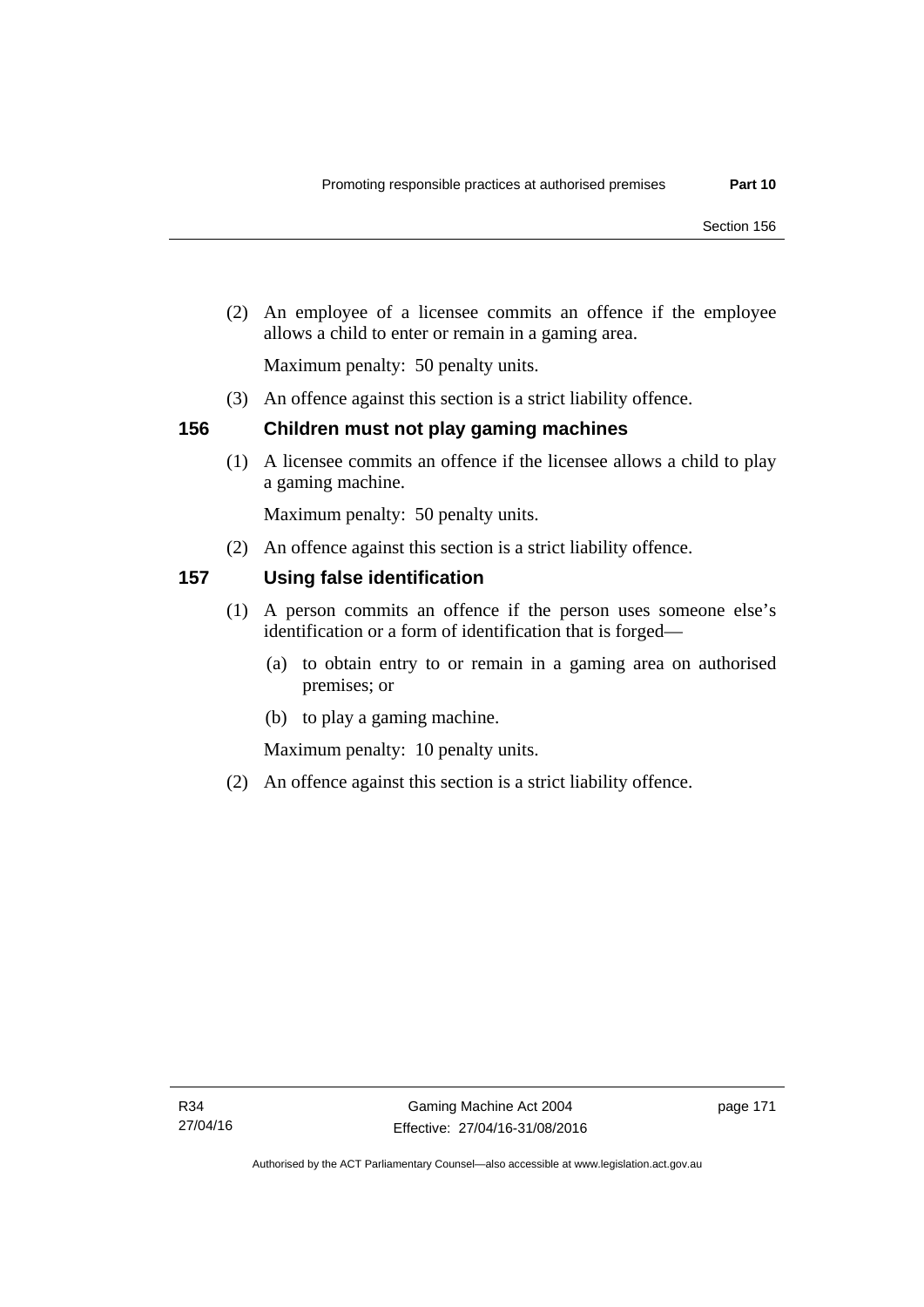**Part 11** Finance<br>**Division 11.1** General **Division 11.1** Section 158

# **Part 11 Finance**

# **Division 11.1 General**

### **158 Audit of financial statements etc**

- (1) A licensee must, as soon as practicable (but not later than 6 months) after the end of each financial year—
	- (a) if the licensee's gross revenue for the year is at least \$200 000—
		- (i) ensure that the licensee's financial statements for the year are audited by a qualified accountant; and
		- (ii) ensure that the audited financial statements identify the licensee's gross revenue during the year; and
	- (b) if the licensee's gross revenue for the year is less than \$200 000—
		- (i) prepare an income and expenditure statement for the year that identifies the licensee's gross revenue during the year; and
		- (ii) certify that the statement is true; and
	- (c) give the commission a copy of the audited financial statements or certified income and expenditure statement.
	- *Note Gross revenue*—see the dictionary.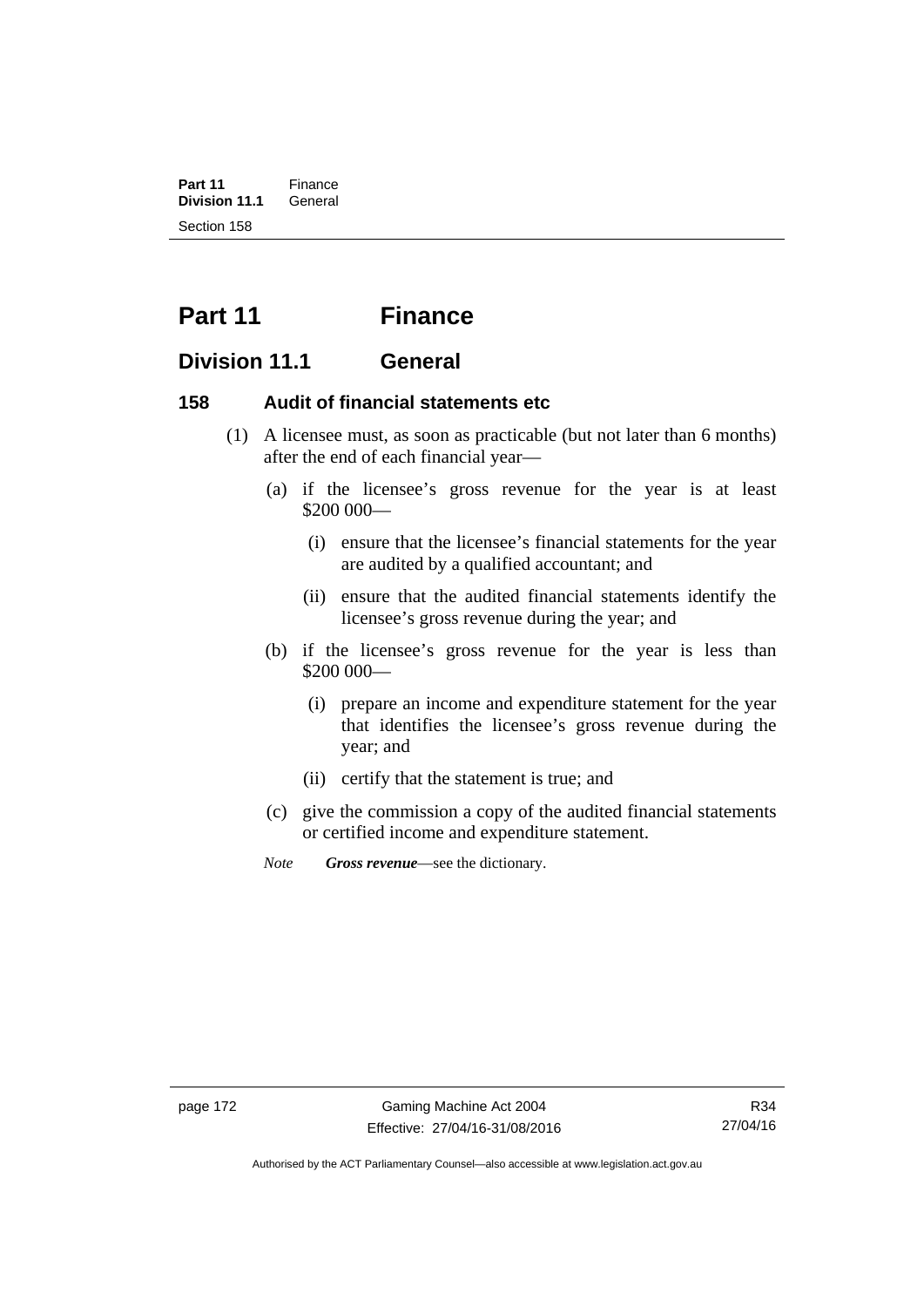| Finance | Part 11       |
|---------|---------------|
| General | Division 11.1 |
|         | Section 159   |

- (2) The audited financial statements or certified income and expenditure statement must be accompanied by—
	- (a) if the licensee is a club—a report stating the number of club members at the end of the relevant financial year and, if different classes of members exist, the number of members in each class; and

#### **Examples—classes of member**

life member, social member, voting member

- *Note* An example is part of the Act, is not exhaustive and may extend, but does not limit, the meaning of the provision in which it appears (see [Legislation Act,](http://www.legislation.act.gov.au/a/2001-14) s 126 and s 132).
- (b) any other details the commission requires in writing.
- (3) In this section:

#### *qualified accountant* means—

- (a) a member of the Institute of Chartered Accountants in Australia, the Institute of Public Accountants or the Australian Society of Certified Practising Accountants; or
- (b) a person registered as a registered company auditor under the [Corporations Act.](http://www.comlaw.gov.au/Series/C2004A00818)

### **159 Gaming machine tax**

- (1) Gaming machine tax is payable on the gross revenue in relation to the operation of gaming machines each month, whether or not the operation is lawful.
- (2) The rate at which gaming machine tax is payable in relation to a month is the prescribed percentage for the month.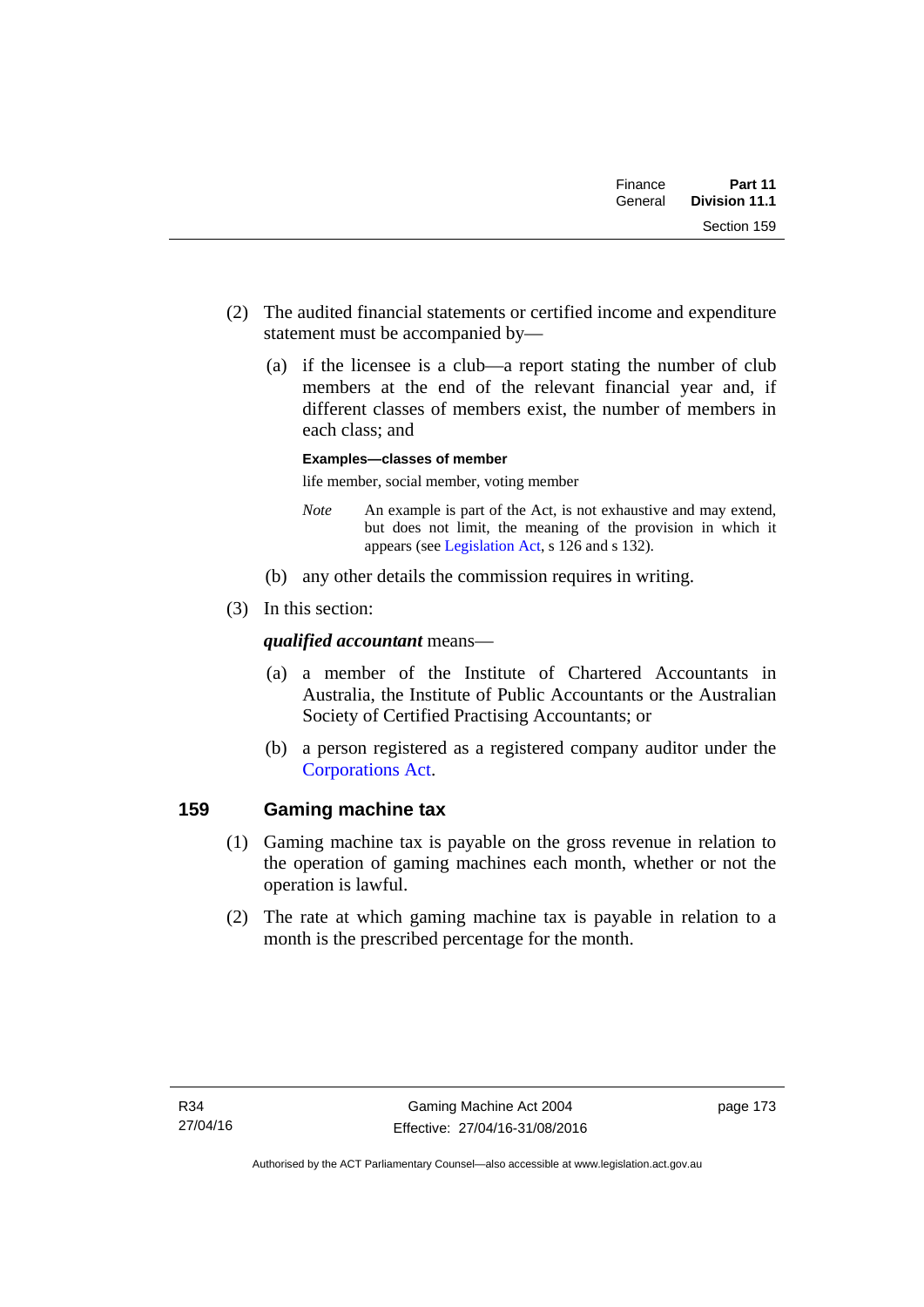(3) In this section:

*prescribed percentage*, for a month, means—

- (a) in relation to a licensee that is a club—
	- (i) for the part of the gross revenue of the club for the month that is \$25 000 or less—nil; and
	- (ii) for the part of the gross revenue of the club for the month that is more than \$25,000 but less than \$50,000—17%; and
	- (iii) for the part of the gross revenue of the club for the month that is \$50 000 or more but less than \$625 000—21%; and
	- (iv) for the part of the gross revenue of the club for the month that is \$625 000 or more—23%; or
- (b) in relation to a licensee that is a not a club—25.9%; or
- (c) in any other case—100%.

#### **161 Payment of gaming machine tax**

- (1) Gaming machine tax in relation to the operation of a gaming machine must be paid by—
	- (a) in relation to a gaming machine operated lawfully—the licensee; or
	- (b) in relation to a gaming machine operated unlawfully—
		- (i) the person receiving the gross revenue; or
		- (ii) the occupier of the premises where the gaming machine is operated.
- (2) If subsection (1) (b) applies, the person receiving the gross revenue from the operation of the relevant gaming machine and the occupier of the premises where the machine is operated are jointly and severally liable to pay tax under subsection (1).

R34 27/04/16

Authorised by the ACT Parliamentary Counsel—also accessible at www.legislation.act.gov.au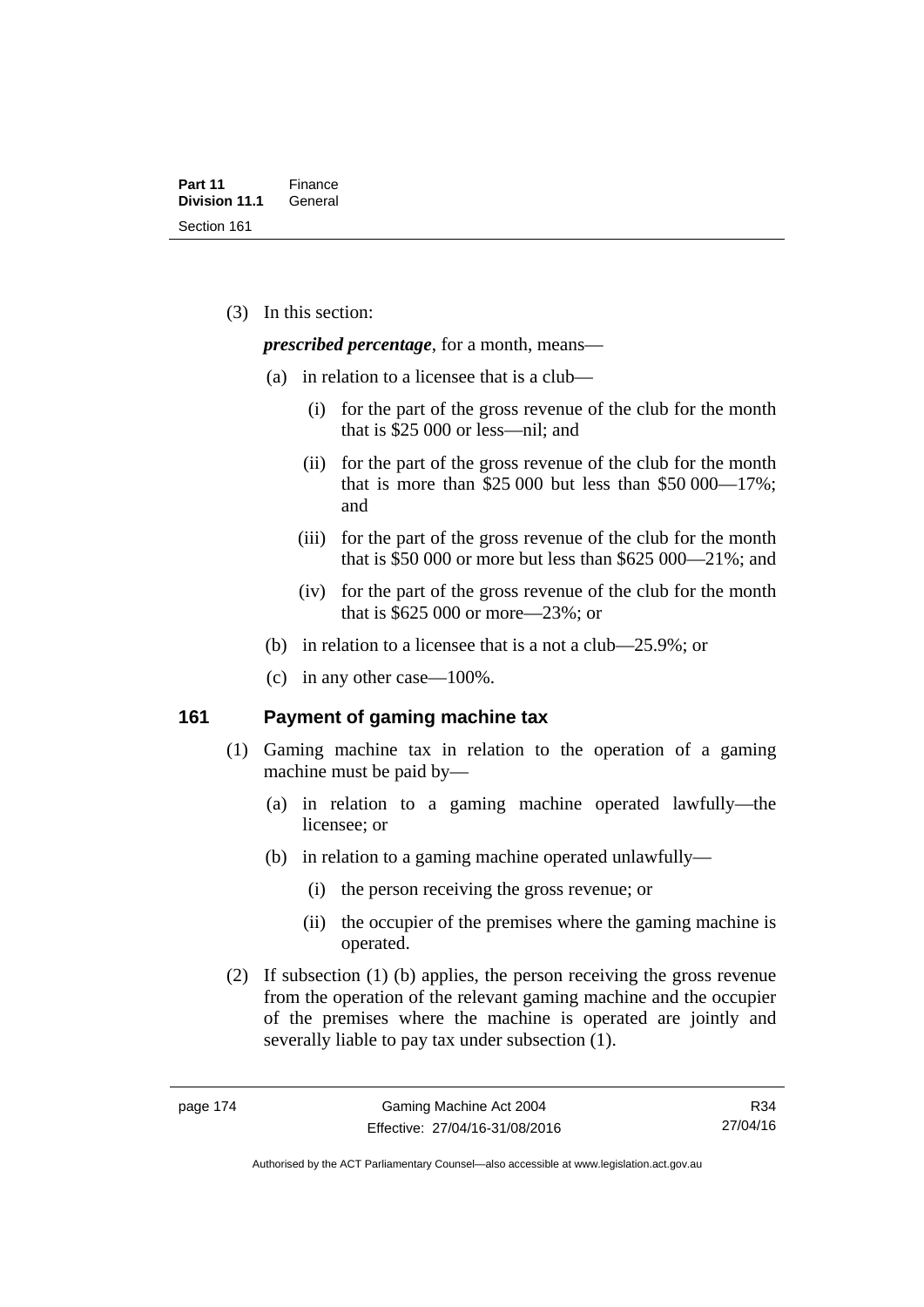(3) Gaming machine tax in relation to the operation of a gaming machine during a month is payable on the 7th day after the end of the month.

### **162 Gaming machine tax returns**

- (1) Within 1 week after the end of a month, a licensee must give the commission a return relating to the gross revenue in relation to the operation of gaming machines during that month under all authorisation certificates held by the licensee.
- (2) A return must be in writing.
	- *Note* If a form is approved under the [Control Act,](http://www.legislation.act.gov.au/a/1999-46) s 53D for a return, the form must be used.

# **163 Payment of gaming machine tax following transfer**

- (1) If a licence is transferred, the person (the *transferor*) from whom the licence is transferred must pay the commission the prescribed amount within 1 week after the date of transfer.
- (2) In this section:

*licensed period* means the period beginning on the 1st day of the month when the transfer happens and ending on the date of transfer.

*prescribed amount* means the amount of gaming machine tax that would be payable in relation to the licensed period if the transferor did not transfer the licence.

# **Division 11.2 Problem gambling assistance fund**

# **163A Required payment to problem gambling assistance fund**

 (1) A licensee is liable to pay the required percentage of the licensee's gross revenue for each month to the problem gambling assistance fund.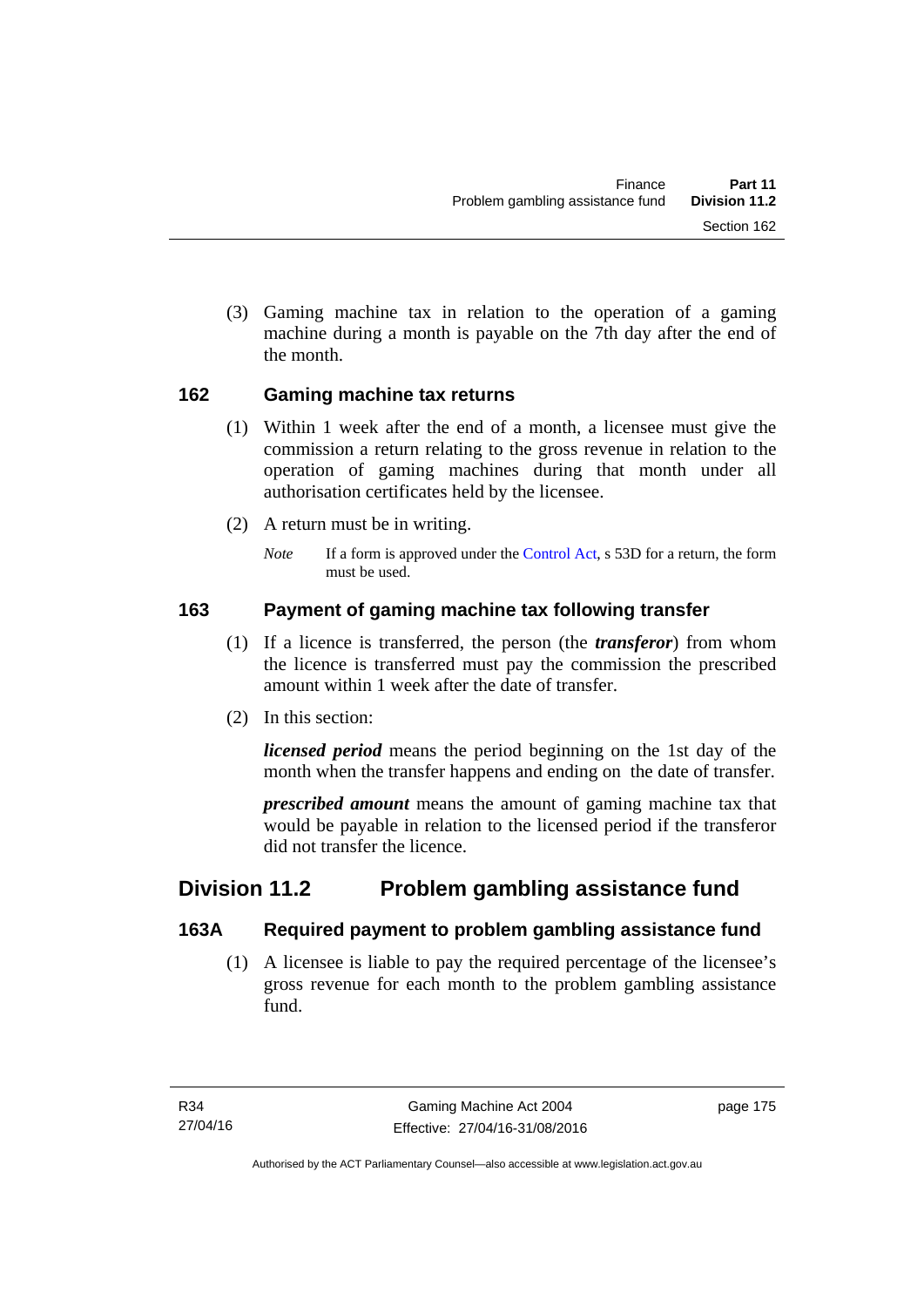- (2) The *required percentage* is—
	- (a) 0.6%; or
	- (b) if the Minister determines a different percentage under subsection (3)—that percentage.
- (3) The Minister may determine a percentage for subsection (2) (b).
- (4) A determination is a disallowable instrument.
	- *Note* A disallowable instrument must be notified, and presented to the Legislative Assembly, under the [Legislation Act.](http://www.legislation.act.gov.au/a/2001-14)
- (5) The amount required to be paid for a month is payable on the 7th day after the end of the month.
	- *Note* A licensee must give the commission a monthly return relating to the licensee's gross revenue (see s 162).
- (6) Subsection (5) is subject to section 163AA.

#### **163AA Problem gambling assistance fund—annual payment option**

- (1) Before 1 May each year, the commission must assess each licensee's liability to pay the required percentage under section 163A (the *licensee's liability*) for the period beginning on 1 July in the previous year and ending on 31 March in the year the assessment is made (the *assessment period*).
- (2) If the commission assesses that a licensee's liability is an average of less than \$300 for each month of the assessment period, the commission may give the licensee written notice that the licensee is eligible to pay the licensee's liability in the following financial year (the *next financial year*) as an annual payment payable at the end of the next financial year.

Authorised by the ACT Parliamentary Counsel—also accessible at www.legislation.act.gov.au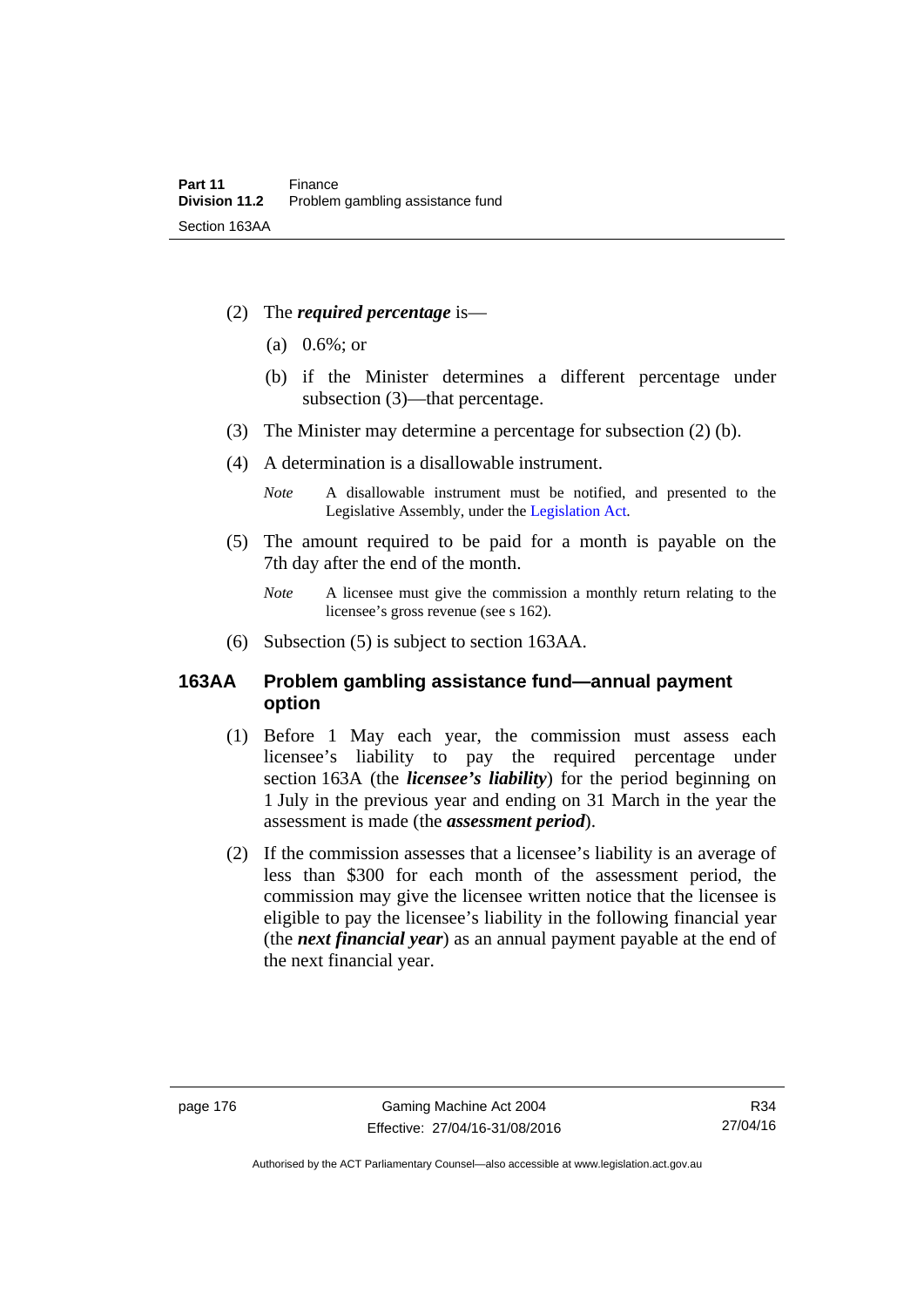- (3) A licensee (a *participating licensee*) may elect, as an alternative to making monthly payments under section 163A (5), to make an annual payment to the problem gambling assistance fund for the next financial year.
- (4) The election must be made by giving the commission written notice before the commencement of the next financial year.
- (5) If a participating licensee makes an election under subsection (3) for a financial year, the licensee may not make a payment under section 163A (5) for any month during that financial year.
- (6) At the end of each financial year, the commission must give each participating licensee written notice of a reconciliation of the licensee's liability for the financial year.
- (7) The participating licensee must pay the licensee's liability for the financial year within 7 days after receiving notice of the reconciliation.

# **163B Problem gambling assistance fund**

- (1) The commission must open and maintain a banking account (the *problem gambling assistance fund*).
- (2) A payment out of the fund may be made only for a purpose the commission is satisfied will assist in—
	- (a) alleviating problem gambling; or
	- (b) alleviating the disadvantages that arise from problem gambling; or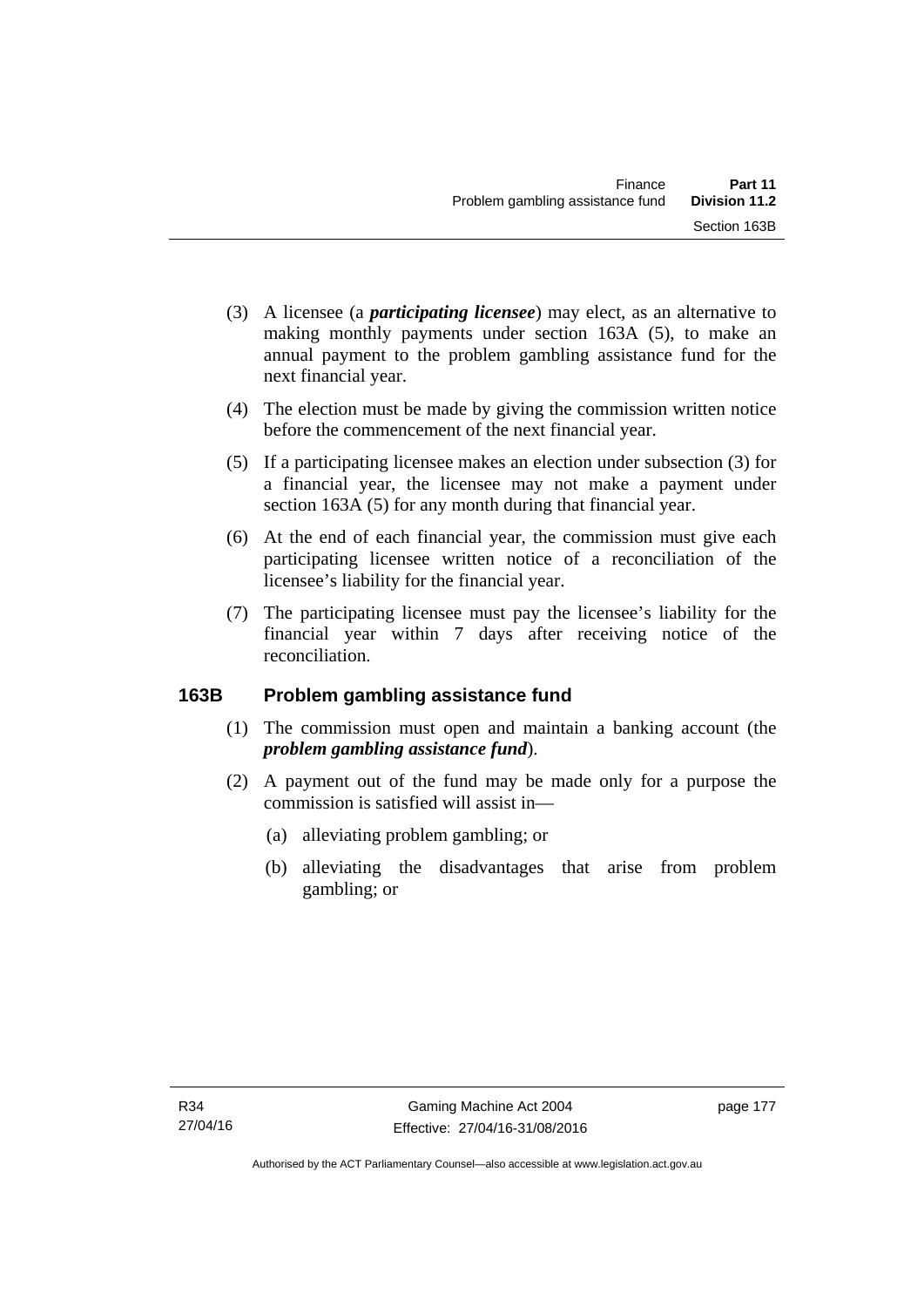#### (c) providing or ascertaining information about problem gambling.

#### **Examples**

- 1 counselling for problem gamblers
- 2 education and awareness about harms caused by excessive gambling
- 3 assisting problem gamblers to exclude themselves from gambling venues
- 4 self-help information about problem gambling
- 5 research about problem gambling
- *Note* An example is part of the Act, is not exhaustive and may extend, but does not limit, the meaning of the provision in which it appears (see [Legislation Act,](http://www.legislation.act.gov.au/a/2001-14) s 126 and s 132).
- (3) In this section:

*banking account* means an account with an authorised deposit-taking institution that is, or is substantially the same as, a bank account.

page 178 Gaming Machine Act 2004 Effective: 27/04/16-31/08/2016

R34 27/04/16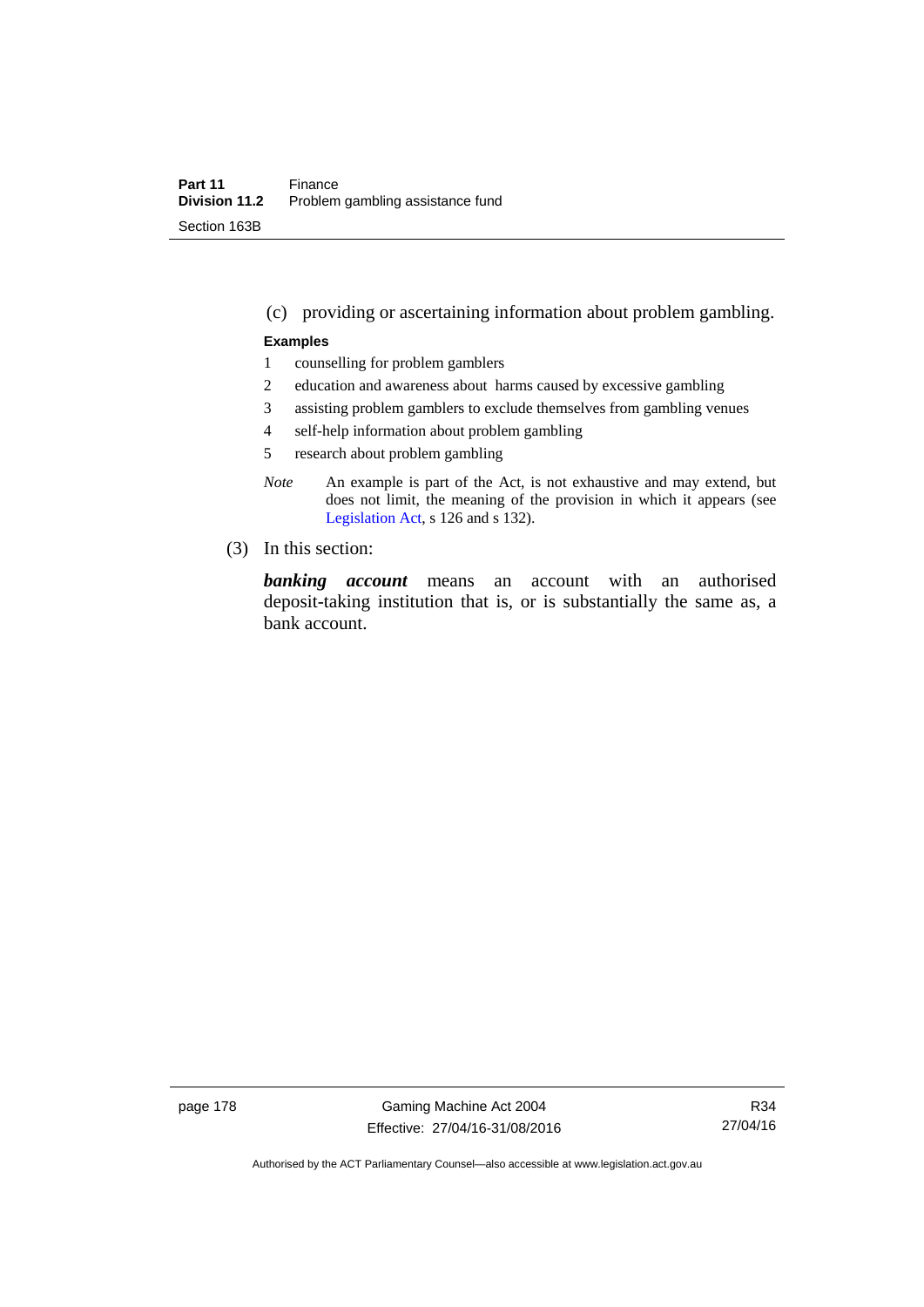# **Part 12 Community contributions**

#### **164 Approval of community contributions**

- (1) The commission may approve contributions made by a licensee to a stated entity for a stated purpose as community contributions if satisfied the contributions will have the effect of—
	- (a) contributing to or supporting the development of the community; or
	- (b) raising the standard of living of the community or part of the community.

#### **Examples of areas of contributions**

- 1 charitable and social welfare
- 2 sport and recreation
- 3 non-profit activities
- 4 community infrastructure
- *Note* An example is part of the Act, is not exhaustive and may extend, but does not limit, the meaning of the provision in which it appears (see [Legislation Act,](http://www.legislation.act.gov.au/a/2001-14) s 126 and s 132).
- (2) A regulation may make provision in relation to contributions, including—
	- (a) guidelines for approving contributions as community contributions; and
	- (b) how contributions may be claimed.

#### **Example**

A capital payment may be claimed proportionately over a number of years.

(3) In this section:

*associated entity*—see the *[Electoral Act 1992](http://www.legislation.act.gov.au/a/1992-71)*, section 198.

*community* includes a community outside the ACT.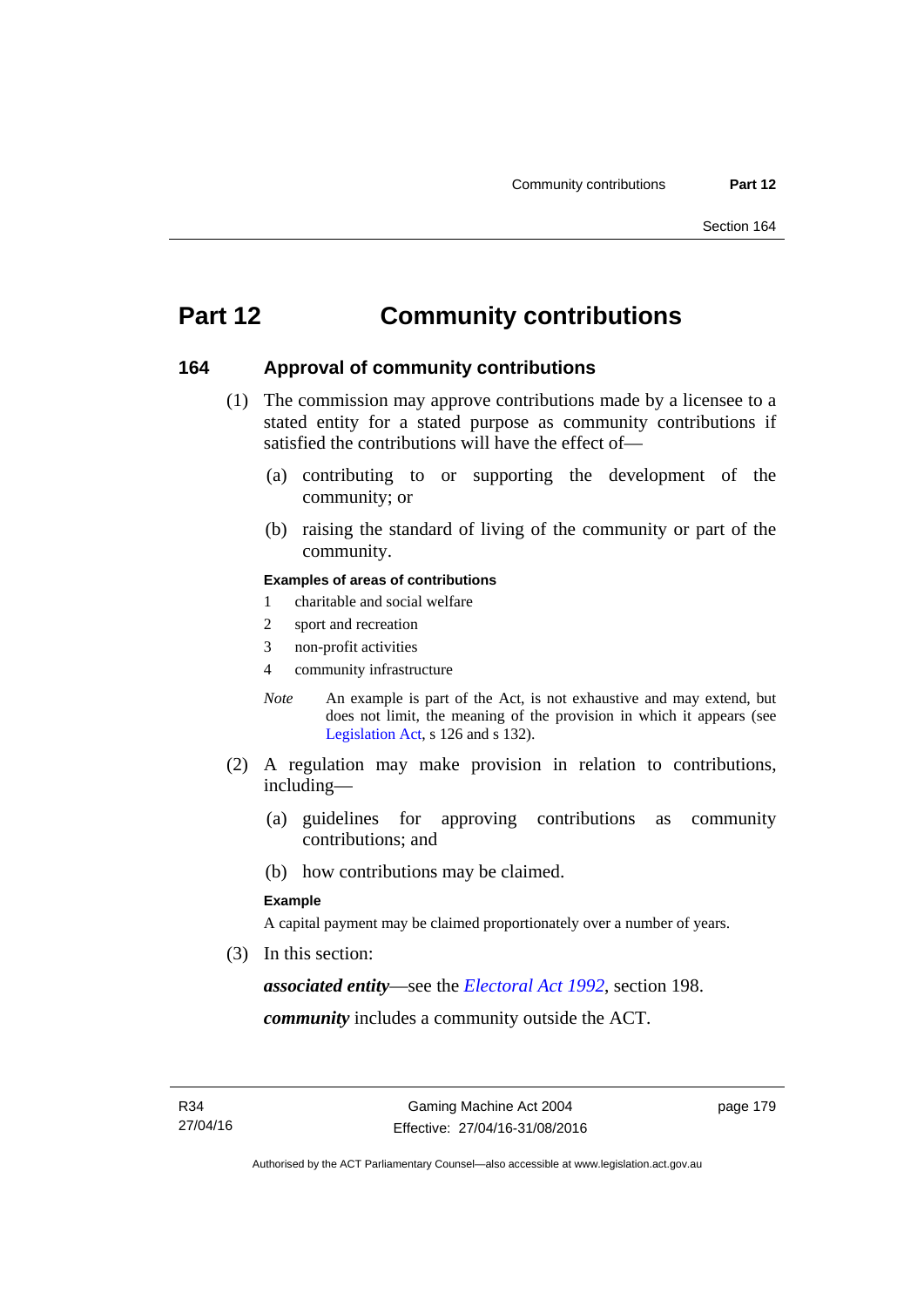#### **Part 12 Community contributions**

Section 164

*contribution*, by a licensee—

- (a) includes the value of a contribution made in kind by the licensee; but
- (b) does not include the following:
	- (i) expenditure on commercial activities, or, if the licensee is a club, on the social or entertainment activities of the club for its members;
	- (ii) expenditure intended to promote the licensee's activities;
	- (iii) expenditure in relation to gambling (for example, the purchase of gaming machines);
	- (iv) capital payments for assets owned, controlled or being acquired by the licensee or an associated organisation that are not available to be used by the public;
	- (v) capital payments or other expenditure on assets owned, controlled or being acquired by the licensee, if the assets are not in the ACT;
	- (vi) notional provisions (for example, long service and annual leave), other than depreciation;
	- (vii) depreciation in relation to a capital payment mentioned in paragraph (iv) or (v);
	- (viii) depreciation in relation to a capital payment that is an approved contribution;
		- (ix) a capital payment if depreciation in relation to the payment is an approved contribution;
		- (x) a contribution made out of donations collected by the licensee, or out of the proceeds of any special fundraising activity conducted by the licensee;
		- (xi) a contribution to a business association, registered party, associated entity or trade union;

R34 27/04/16

Authorised by the ACT Parliamentary Counsel—also accessible at www.legislation.act.gov.au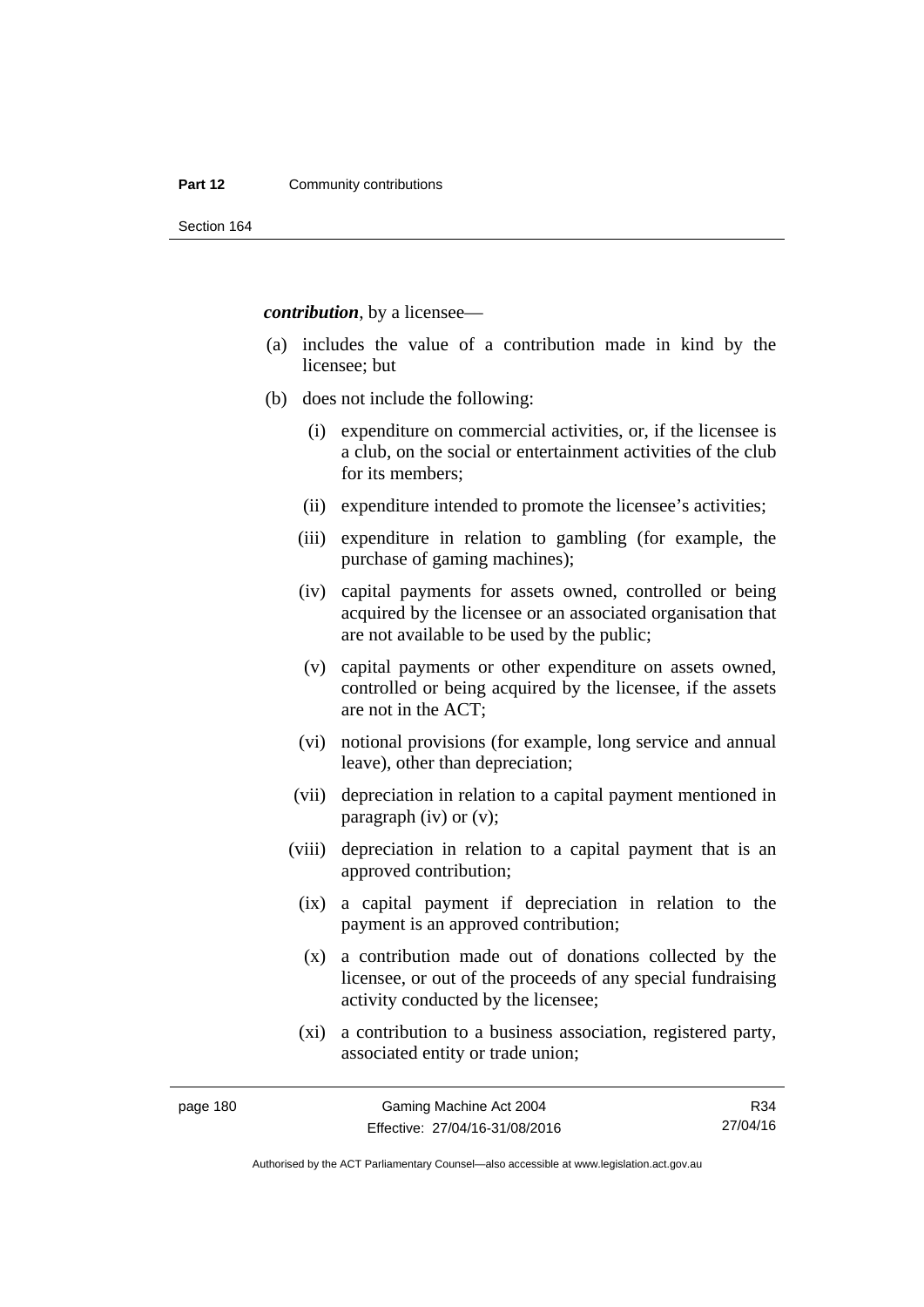- (xii) if a contribution is made on a condition—the value to the licensee of that condition being fulfilled;
- (xiii) if an asset is otherwise a contribution—the value of any income earned from the asset (for example, entry or hiring fees);
- (xiv) a contribution made to another licensee under a reciprocal arrangement or agreement;
- (xv) the cost of borrowing funds to acquire an asset;
- (xvi) the payment of a tax, fee or levy, other than a payment required under section 163A (1) (Required payment to problem gambling assistance fund).

#### **165 Records of contributions**

- (1) A licensee must record each community contribution made by the licensee, stating—
	- (a) the entity to which, and the purpose for which, each contribution was made; and
	- (b) the amount or value of the contribution and the date when, or period over which, it was made.

Maximum penalty: 20 penalty units.

- (2) To remove any doubt, a record must relate to single authorised premises.
- (3) An offence against this section is a strict liability offence.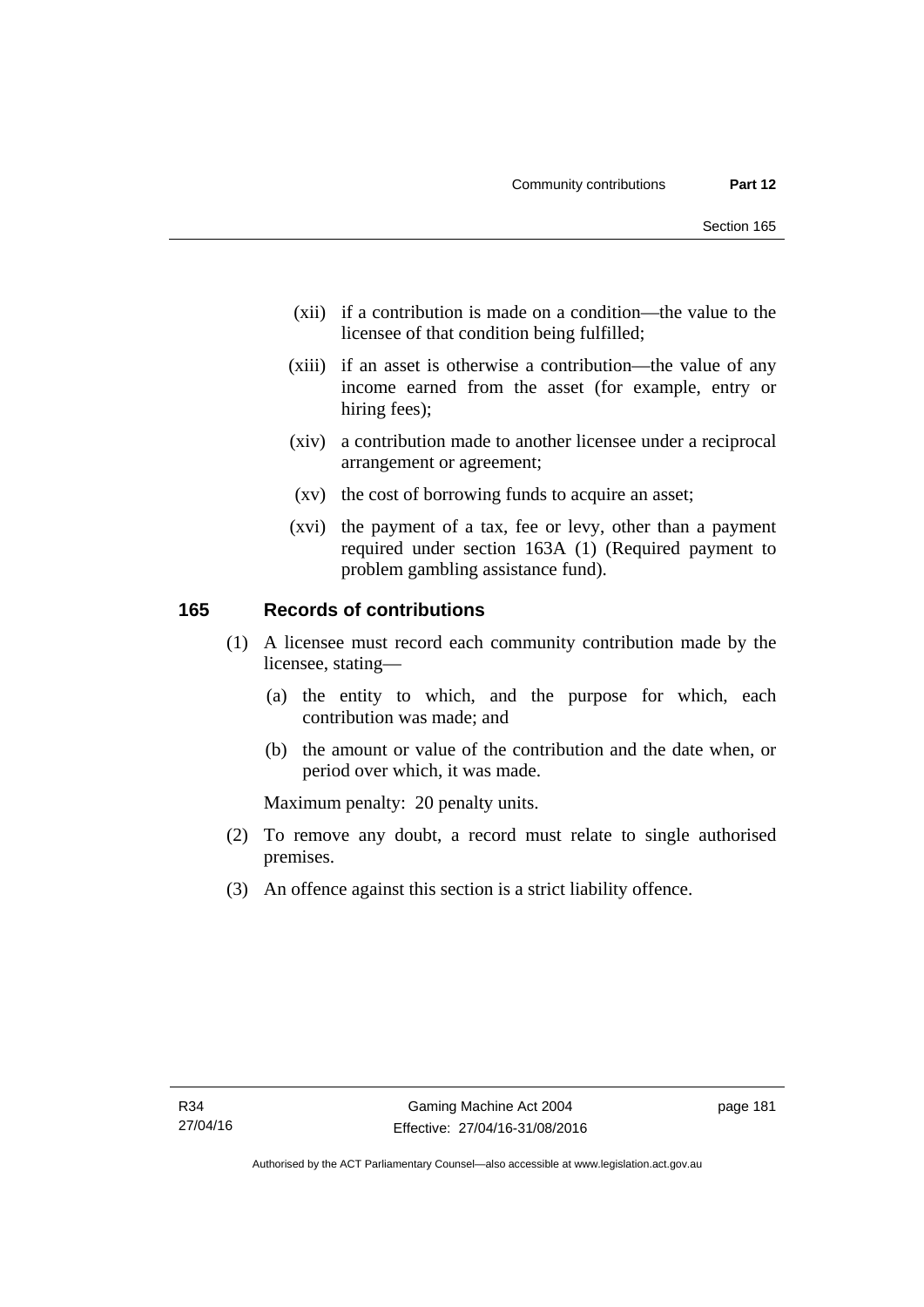#### **Part 12 Community contributions**

Section 166

#### **166 Report about records and finances**

 (1) Within 1 month after the end of a financial year, a licensee must give the commission a copy of the records kept under section 165 that relate to the financial year, together with a financial report for the financial year.

Maximum penalty: 20 penalty units.

(2) In this section:

*financial report* means a report about the following:

- (a) the gross revenue of the licensee;
- (b) if the licensee is a club—the net revenue of the licensee;
- (c) the total value of community contributions;
- (d) the total value of contributions to registered parties and associated entities.
- *Note* If a form is approved under the [Control Act](http://www.legislation.act.gov.au/a/1999-46), s 53D for a financial report, the form must be used.

#### **167 Commission must report to Minister**

Within 4 months after the end of the financial year, the commission must give the Minister a report—

- (a) summarising the extent of compliance by licensees with section 165 and section 166 for the financial year; and
- (b) analysing the extent to which revenue received by licensees was being used to make community contributions during the financial year.

#### **168 Minister must present commission's report**

The Minister must present a report given to the Minister under section 167 to the Legislative Assembly within 6 sitting days after the day the Minister receives the report.

R34 27/04/16

Authorised by the ACT Parliamentary Counsel—also accessible at www.legislation.act.gov.au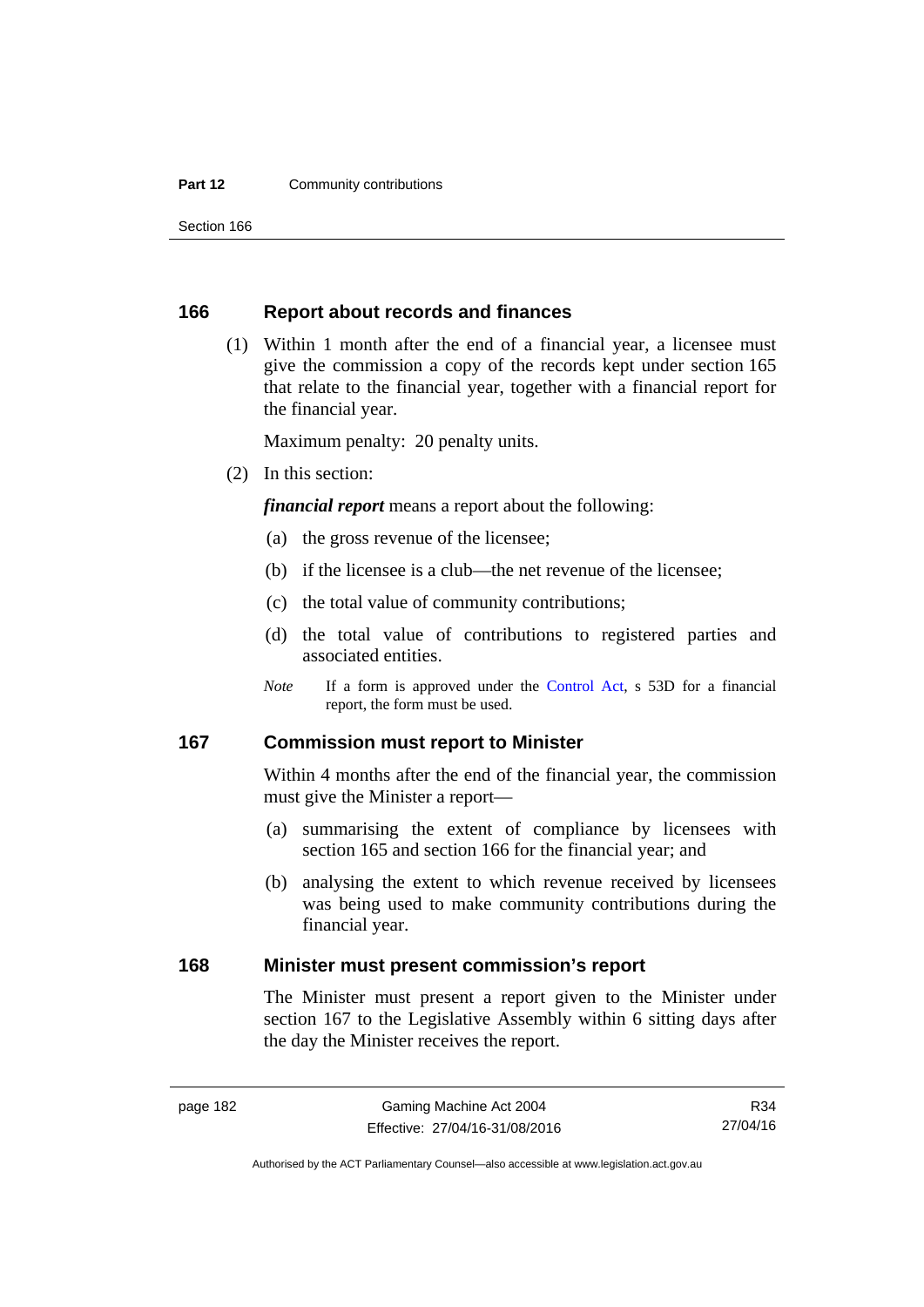### **169 Required community contributions**

- (1) For a licensee that is a club, the *required community contribution* for a financial year is the required percentage of the club's net revenue for the financial year.
- (2) In subsection (1):

*required percentage*, for a club, means—

- (a) 8%; or
- (b) if the Minister determines a different percentage under subsection (3) for the club—that percentage.
- (3) The Minister may determine a lower required percentage for a club if satisfied, on application by the club, that—
	- (a) the gross revenue of the club for a financial year is, or is likely to be, less than \$200 000; and
	- (b) if the required percentage for the club were 8%, the application of subsection (1) to the club would so seriously affect the club's viability that it would not be just and equitable in the circumstances for that subsection to apply to the club.
- (4) A determination under subsection (3) is a disallowable instrument.
	- *Note* A disallowable instrument must be notified, and presented to the Legislative Assembly, under the [Legislation Act.](http://www.legislation.act.gov.au/a/2001-14)

# **170 Corporations with several licences**

- (1) This section applies to a club that is a licensee if a corporation owns the club and at least 1 other club that is a licensee.
- (2) In working out the community contributions for the club, common expenditure on behalf of the different clubs must be allocated between the clubs in proportion to the number of gaming machines operated by each club.

page 183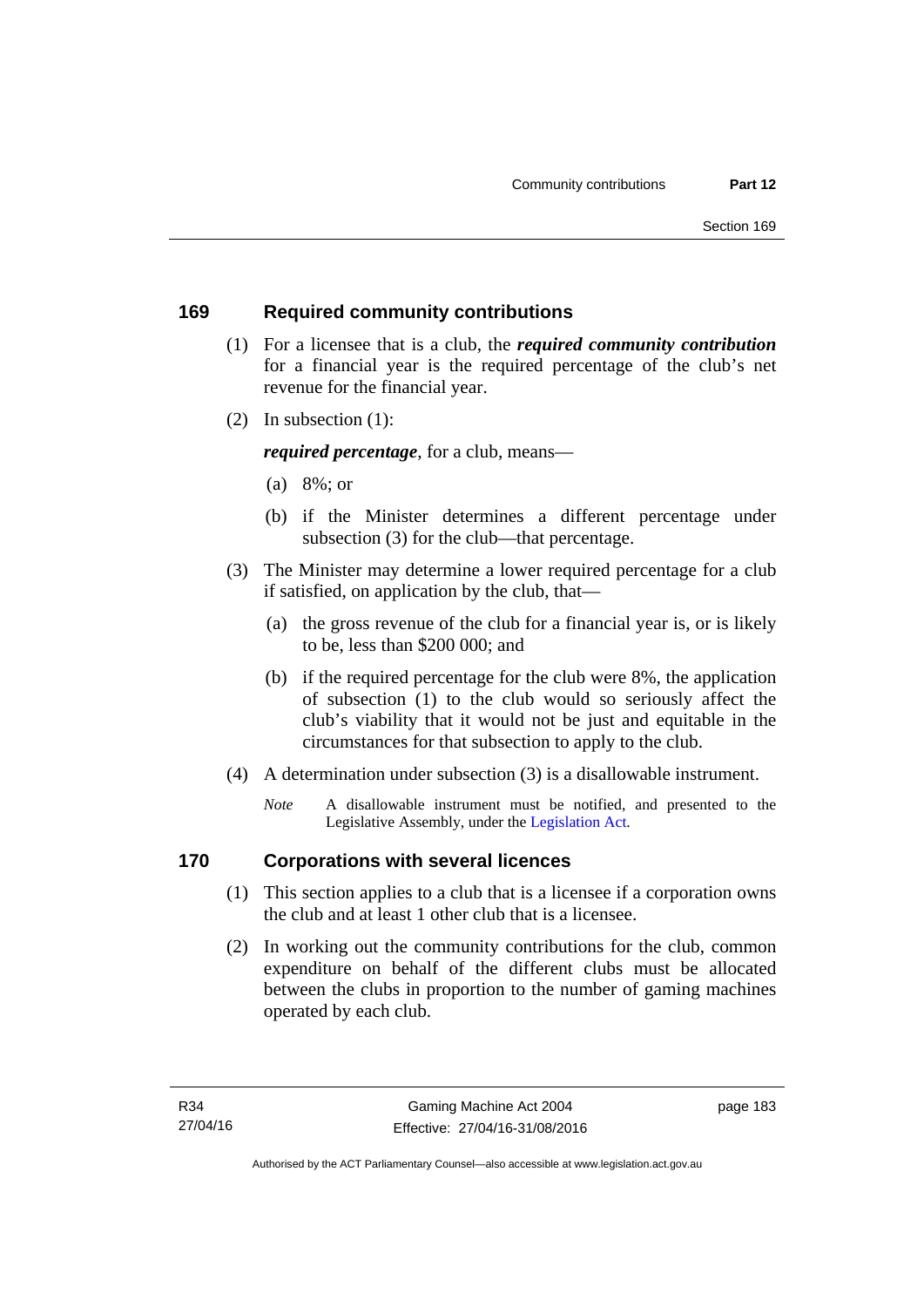Section 171

#### **171 Women's sport community contributions**

- (1) For every \$3 of women's sport community contributions that a licensee contributes to an entity under section 164 (1), the licensee's required community contributions must be worked out as if the licensee had contributed \$4.
- (2) In this section:

*women's sport community contributions* means community contributions that the commission is satisfied will benefit or enhance women's sport conducted in the ACT, or with participants mainly based in the ACT.

#### **171A Problem gambling community contributions**

- (1) For every \$3 of problem gambling community contributions that a licensee contributes to an entity under section 164 (1), the licensee's required community contributions must be worked out as if the licensee had contributed \$4.
- (2) This section does not apply to a payment required under section 163A (1) (Required payment to problem gambling assistance fund).
- (3) In this section:

*problem gambling community contributions* means community contributions that the commission is satisfied will assist in—

- (a) alleviating problem gambling; or
- (b) alleviating the disadvantages that arise from problem gambling; or
- (c) providing information about problem gambling.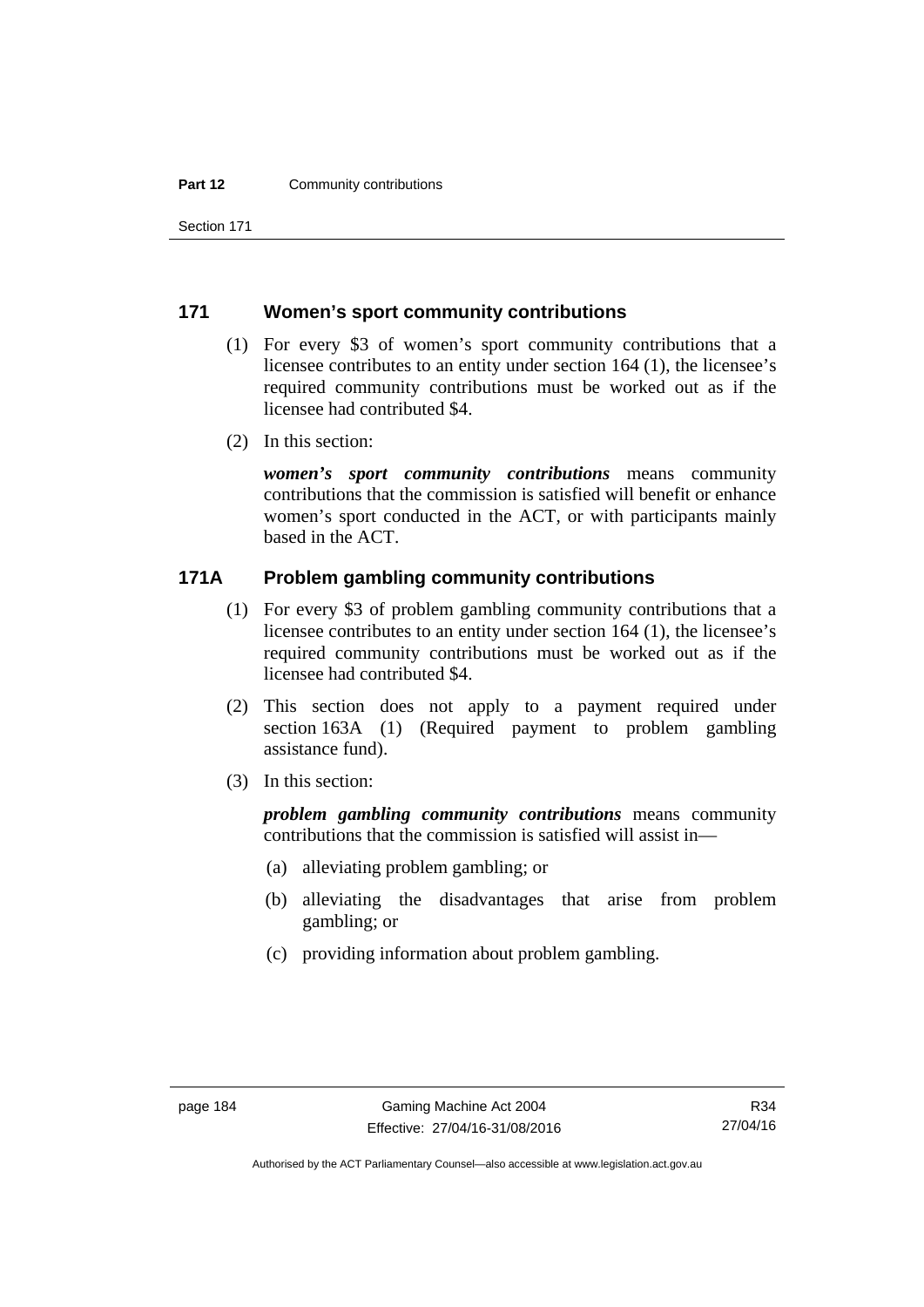# **172 Community contribution shortfall tax**

- (1) Tax (the *community contribution shortfall tax*) is imposed on a community contribution shortfall of a licensee that is a club at the rate of 100%.
- (2) The licensee must pay the community contribution shortfall tax.
- (3) Community contribution shortfall tax is payable 30 days after the day the licensee receives an assessment under the [Control Act](http://www.legislation.act.gov.au/a/1999-46), part 6.
- (4) If an amount of community contribution shortfall tax is paid, the commission must transfer the amount to the grants program fund or, if another fund is prescribed by regulation, that fund.
- (5) In this section:

*community contribution shortfall*, for a licensee that is a club in relation to a financial year, means the amount (if any) by which the club's community contributions fall short of its required community contribution.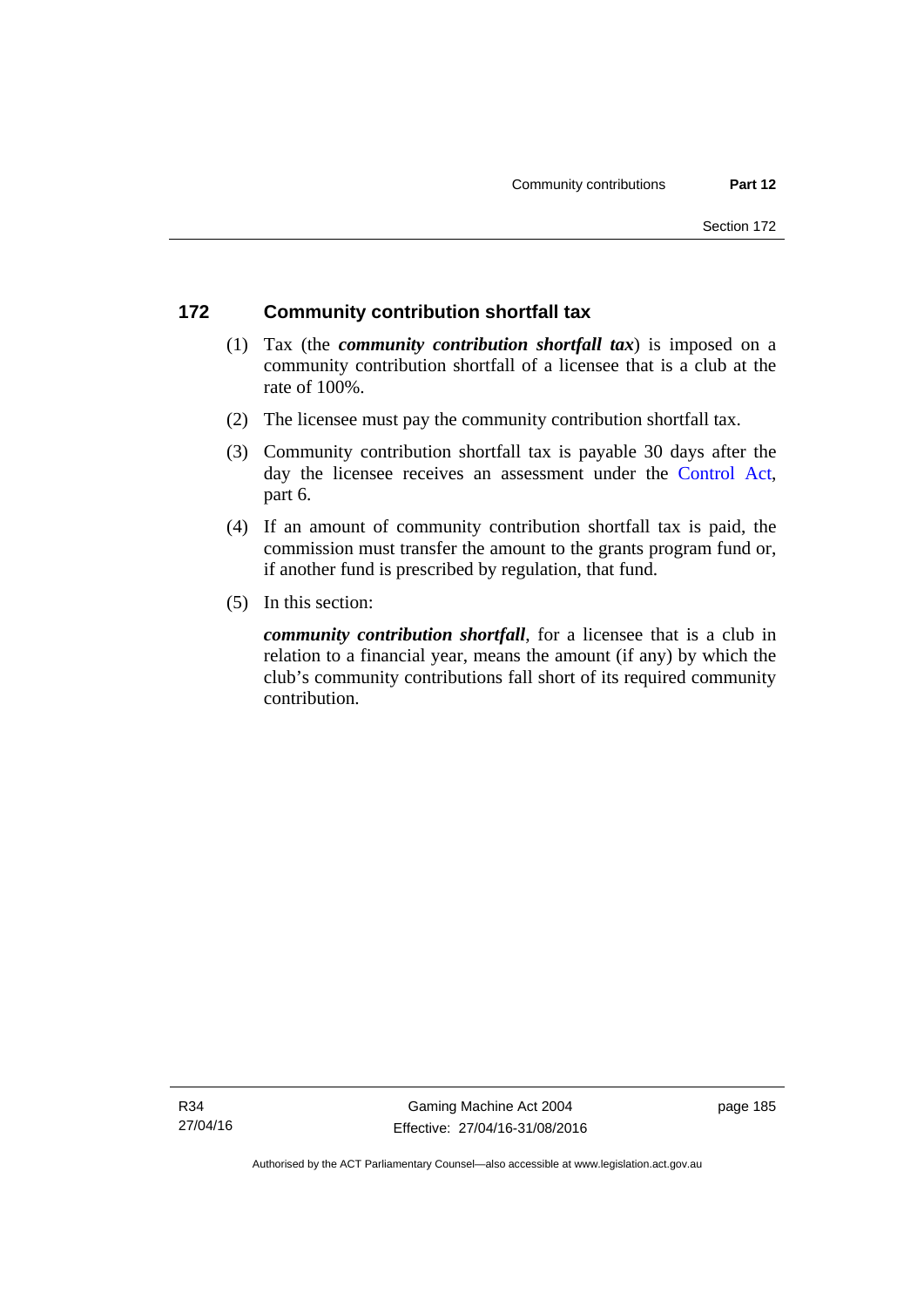Section 173

# **Part 13 Notification and review of decisions**

## **173 Meaning of** *reviewable decision***—pt 13**

In this part:

*reviewable decision* means a decision mentioned in schedule 1, column 3 under a provision of this Act mentioned in column 2 in relation to the decision.

## **173A Reviewable decision notices**

If the commission makes a reviewable decision, the commission must give a reviewable decision notice to each entity mentioned in schedule 1, column 4 in relation to the decision.

- *Note 1* The commission must also take reasonable steps to give a reviewable decision notice to any other person whose interests are affected by the decision (see *[ACT Civil and Administrative Tribunal Act 2008](http://www.legislation.act.gov.au/a/2008-35)*, s 67A).
- *Note 2* The requirements for reviewable decision notices are prescribed under the *[ACT Civil and Administrative Tribunal Act 2008](http://www.legislation.act.gov.au/a/2008-35)*.

#### **173B Applications for review**

The following may apply to the ACAT for review of a reviewable decision:

- (a) an entity mentioned in schedule 1, column 4 in relation to the decision;
- (b) any other person whose interests are affected by the decision.
- *Note* If a form is approved under the *[ACT Civil and Administrative Tribunal](http://www.legislation.act.gov.au/a/2008-35)  [Act 2008](http://www.legislation.act.gov.au/a/2008-35)* for the application, the form must be used.

Authorised by the ACT Parliamentary Counsel—also accessible at www.legislation.act.gov.au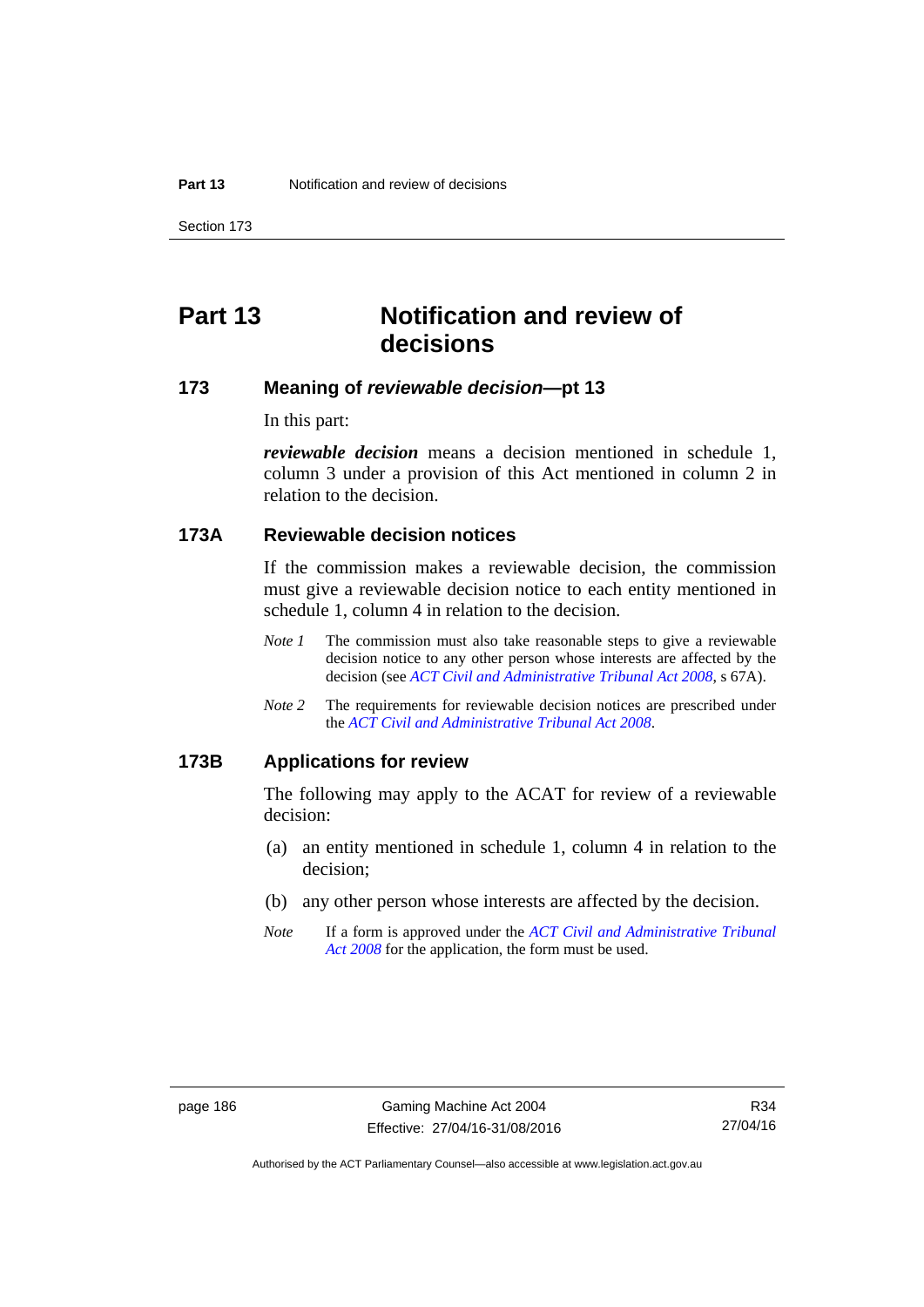# **Part 13A Notifiable actions**

### **173C Meaning of** *notifiable action*

In this Act:

*notifiable action* means an action mentioned in schedule 2, column 3 under a provision of this Act mentioned in column 2 in relation to the action.

### **173D Notifiable actions**

- (1) This section applies if a licensee notifies the commission about a notifiable action.
- (2) The notification must—
	- (a) be in writing; and
	- (b) be given to the commission at least the prescribed number of days before the day the licensee undertakes the notifiable action; and
		- *Note* For how documents may be given, see the [Legislation Act,](http://www.legislation.act.gov.au/a/2001-14) pt 19.5.
	- (c) include anything else required by regulation.
	- *Note 1* It is an offence to make a false or misleading statement, give false or misleading information or produce a false or misleading document (see [Criminal Code](http://www.legislation.act.gov.au/a/2002-51), pt 3.4).
	- *Note 2* If a form is approved under the [Control Act,](http://www.legislation.act.gov.au/a/1999-46/default.asp) s 53D for this provision, the form must be used.
	- *Note 3* A fee may be determined under s 177 for this provision.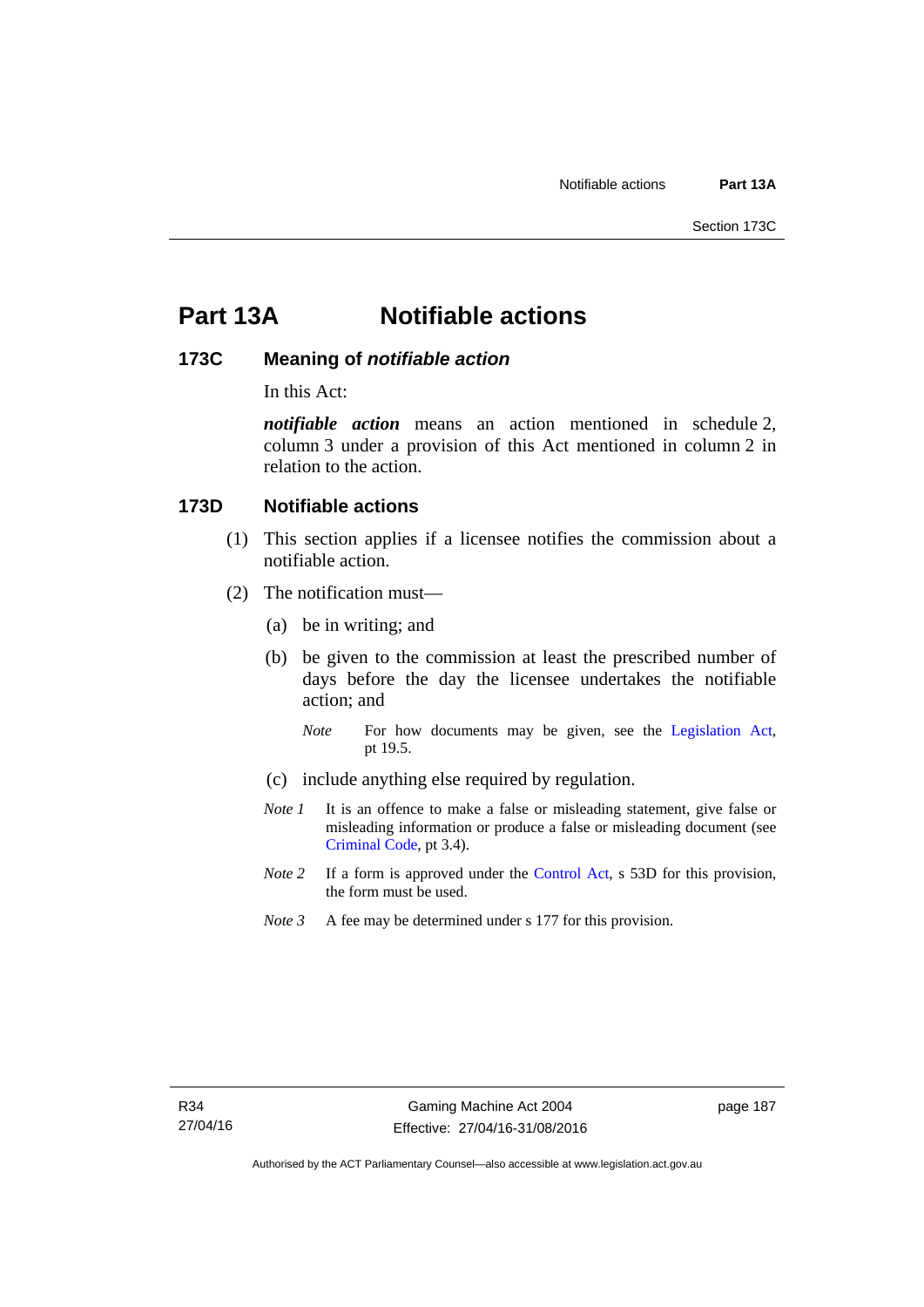#### **Part 13A** Notifiable actions

Section 173D

- *Note* 4 It is a condition of a licence that the licensee give the commission written notice of the details of a gaming machine installed on authorised premises within 3 days after the day the gaming machine is installed or the commission gives the licensee a notice under s 124 (see s 45). It is also a condition of a licence that the licensee not allow the gaming machine to be operated on the authorised premises until the notice under s 45 has been given to the commission (see s 46).
- (3) On receiving a notification, the commission may, by notice, ask the following people for additional information about the notifiable action:
	- (a) the person giving the notification;
	- (b) if the notifiable action relates to the trading of a gaming machine under division 6A.6 (Trading of authorisations and gaming machines)—
		- (i) the disposing licensee; and
		- (ii) the acquiring licensee.

*Note* For how documents may be given, see the [Legislation Act,](http://www.legislation.act.gov.au/a/2001-14) pt 19.5.

- (4) If the commission gives a notice under subsection (3), the notice must state a reasonable time within which the information must be given.
	- *Note* A failure to comply with this section is a ground for disciplinary action (see s 57 (1) (c)).
- (5) In this Act:

#### *prescribed number of days* means—

- (a) 10 business days; or
- (b) if a regulation prescribes a different number of days—that number of days.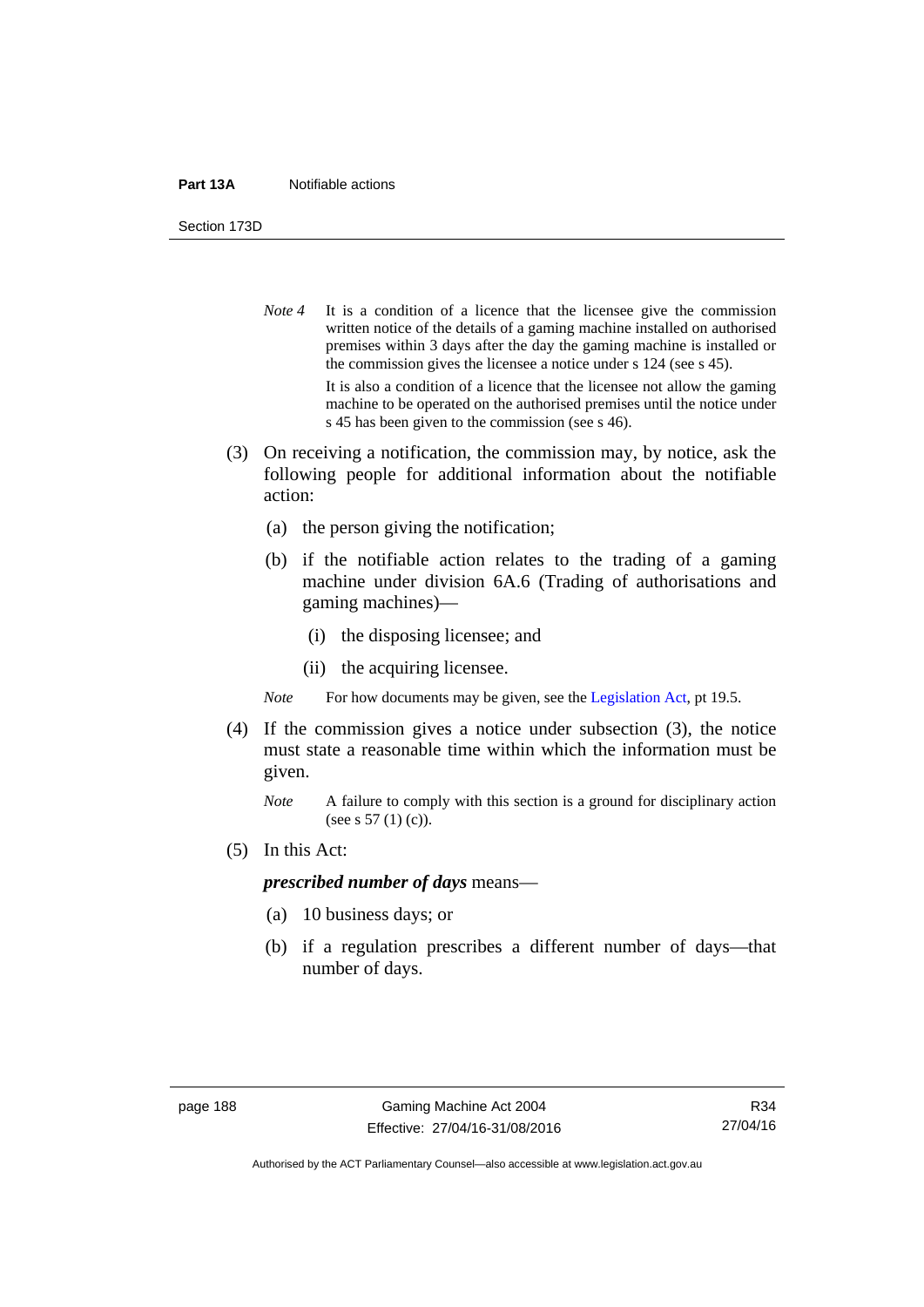#### **173E Notifiable actions—date of effect**

A notifiable action takes effect—

 (a) the prescribed number of days after the day the commission receives a notification about the notifiable action; or

```
Note Prescribed number of days—see s 173D (5).
```
- (b) if the commission allows the notifiable action to take place on an earlier day—that day; or
- (c) if the commission gives a notice under section 173D (3) requesting additional information in relation to the notification—when the commission has notified the licensee that it is satisfied in relation to the additional information.
- *Note* For working out periods of time generally, see the [Legislation Act,](http://www.legislation.act.gov.au/a/2001-14) s 151.

#### **173F Notifiable actions—amendment or cancellation**

- (1) This section applies if a licensee—
	- (a) gives the commission a notification about a notifiable action; and
	- (b) wants to amend or cancel the notification.
- (2) The licensee must give the commission written notice of the amendment or cancellation before the notifiable action takes effect.
	- *Note 1* It is an offence to make a false or misleading statement, give false or misleading information or produce a false or misleading document (see [Criminal Code](http://www.legislation.act.gov.au/a/2002-51), pt 3.4).
	- *Note 2* For how documents may be given, see the [Legislation Act,](http://www.legislation.act.gov.au/a/2001-14) pt 19.5.
	- *Note 3* If a form is approved under the [Control Act,](http://www.legislation.act.gov.au/a/1999-46/default.asp) s 53D for this provision, the form must be used.
	- *Note 4* A fee may be determined under s 177 for this provision.

page 189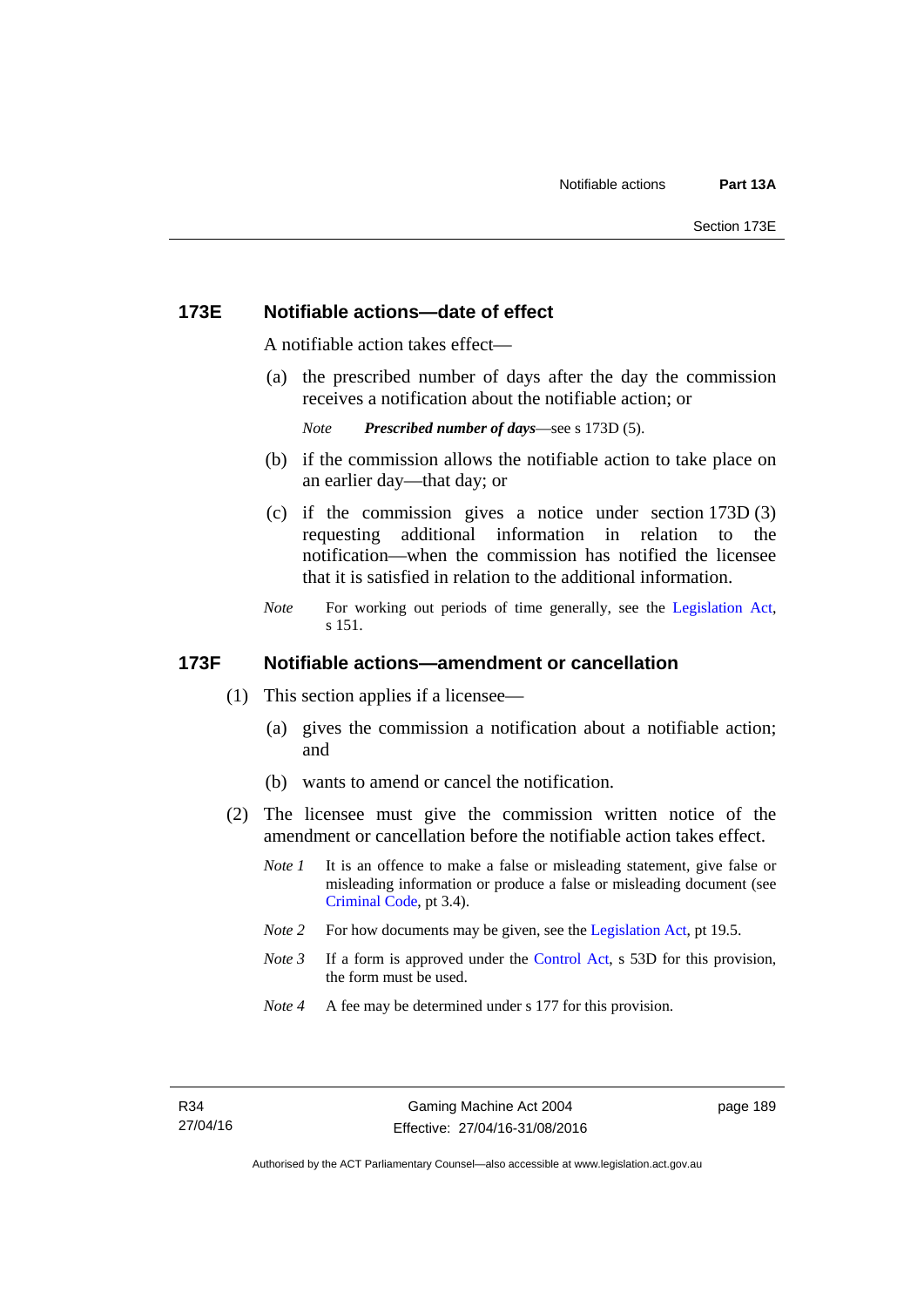Section 173G

- (3) An amendment takes effect 10 business days after the day the commission receives written notice of the amendment.
- (4) A cancellation takes effect when the commission receives written notice of the cancellation.

#### **173G Notifiable actions under s 37F**

- (1) This section applies to a notifiable action under section 37F (Surrender of licences, authorisation certificates and authorisations).
- (2) The notification for the notifiable action must also include the following information in relation to a gaming machine to be stored under a storage permit:
	- (a) the place where the gaming machine is to be stored;
	- (b) the gaming machine's serial number.
	- *Note* For the issue of a storage permit, see s 127P.
- (3) On the date the notifiable action takes effect under section 173E (Notifiable actions—date of effect), the licensee must—
	- (a) take meter readings from the gaming machine; and
	- (b) render the gaming machine inoperable; and
	- (c) give the commission the details of the meter readings.

#### **173H Notifiable actions under div 6A.6—disposal of gaming machines**

- (1) This section applies to a notifiable action that includes the disposal of a gaming machine under division 6A.6 (Trading of authorisations and gaming machines).
- (2) The notification for the notifiable action must also include the following information:
	- (a) the name of the licensee disposing of the gaming machine (the *disposing licensee*);

R34 27/04/16

Authorised by the ACT Parliamentary Counsel—also accessible at www.legislation.act.gov.au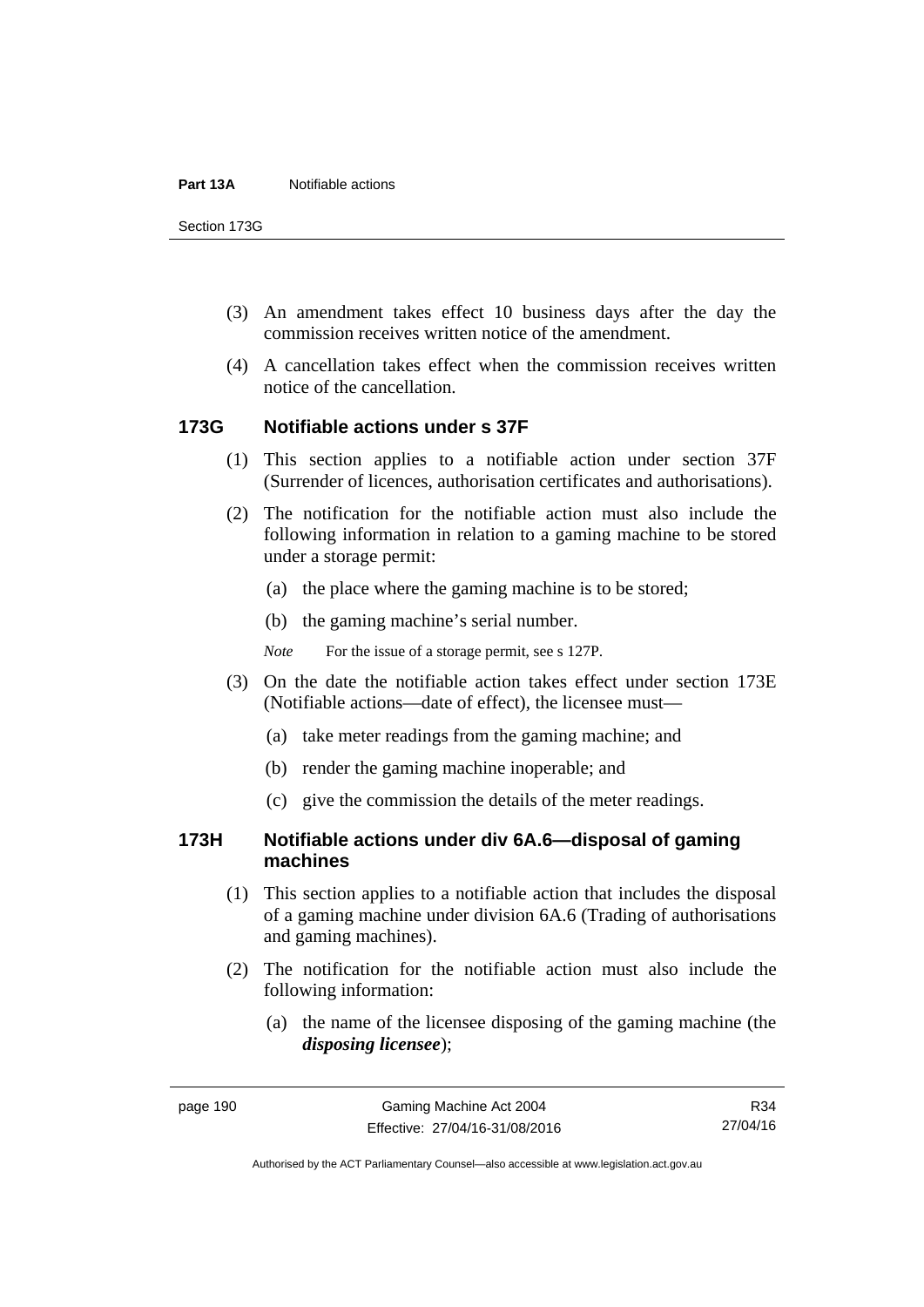- (b) the date and licence number of the disposing licensee's licence;
- (c) the authorisation number of the disposing licensee's authorisation for the gaming machine;
- (d) the date the disposal is intended to happen;
- (e) the following details of the gaming machine:
	- (i) the class of gaming machine;
	- (ii) the serial number;
	- (iii) the game installed on the gaming machine;
- (f) if a class B gaming machine is to be disposed of by sale to another person—
	- (i) information identifying the person who is to acquire the gaming machine; and
	- (ii) if the gaming machine is to be sold or operated in a local jurisdiction—evidence that the person who is to acquire the gaming machine is authorised to have the gaming machine under a law of the local jurisdiction;
- (g) if a class B gaming machine is to be disposed of by returning it to an approved supplier—information identifying the supplier;
- (h) if a gaming machine is to be disposed of by destroying it—
	- (i) information about how the gaming machine is to be destroyed; and
	- (ii) information identifying who is to destroy the gaming machine; and
	- (iii) the date and time the gaming machine is proposed to be destroyed; and
	- (iv) information identifying who will represent the disposing licensee at the gaming machine's destruction.

page 191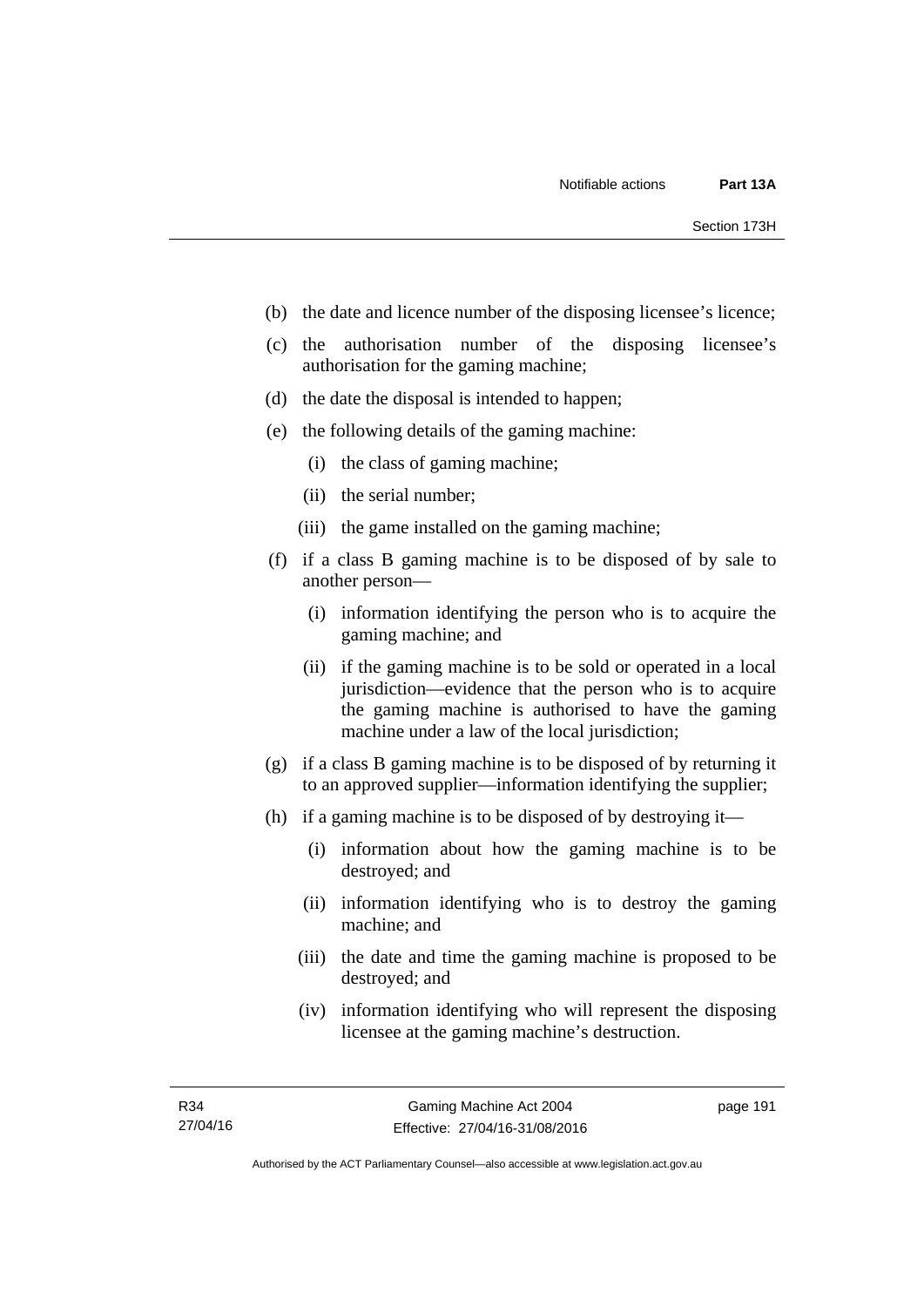#### **Part 13A** Notifiable actions

Section 173I

- (3) If the disposal of the gaming machine does not happen on the date mentioned in subsection (2) (d), the notifiable action is taken to have occurred on a date agreed between the commission and the disposing licensee.
- (4) On the date the notifiable action takes effect under section 173E (Notifiable actions—date of effect), the disposing licensee must—
	- (a) take meter readings from the gaming machine; and
	- (b) render the gaming machine inoperable; and
	- (c) give the commission the details of the meter readings.

#### **173I Notifiable actions under div 6A.6—trading of class B authorisations**

- (1) This section applies if a class B licensee gives the commission notice of a notifiable action that includes the disposal of a class B authorisation to a class C licensee under division 6A.6 (Trading of authorisations and gaming machines).
- (2) On receiving notice of the notifiable action, the commission must—
	- (a) if the class B authorisations are acquired by a class C licensee—amend the class C licensee's authorisation schedule to include the details of the acquired authorisations; and
	- (b) either—
		- (i) if all class B authorisations under the class B licensee's authorisation certificate are disposed of—cancel the licence and authorisation certificate; or
		- (ii) in any other case—amend the authorisation schedule to remove the authorisations.
	- *Note* For the acquisition of class B authorisations as part of the purchase of a disposing licensee's business, see div 2B.4.

Authorised by the ACT Parliamentary Counsel—also accessible at www.legislation.act.gov.au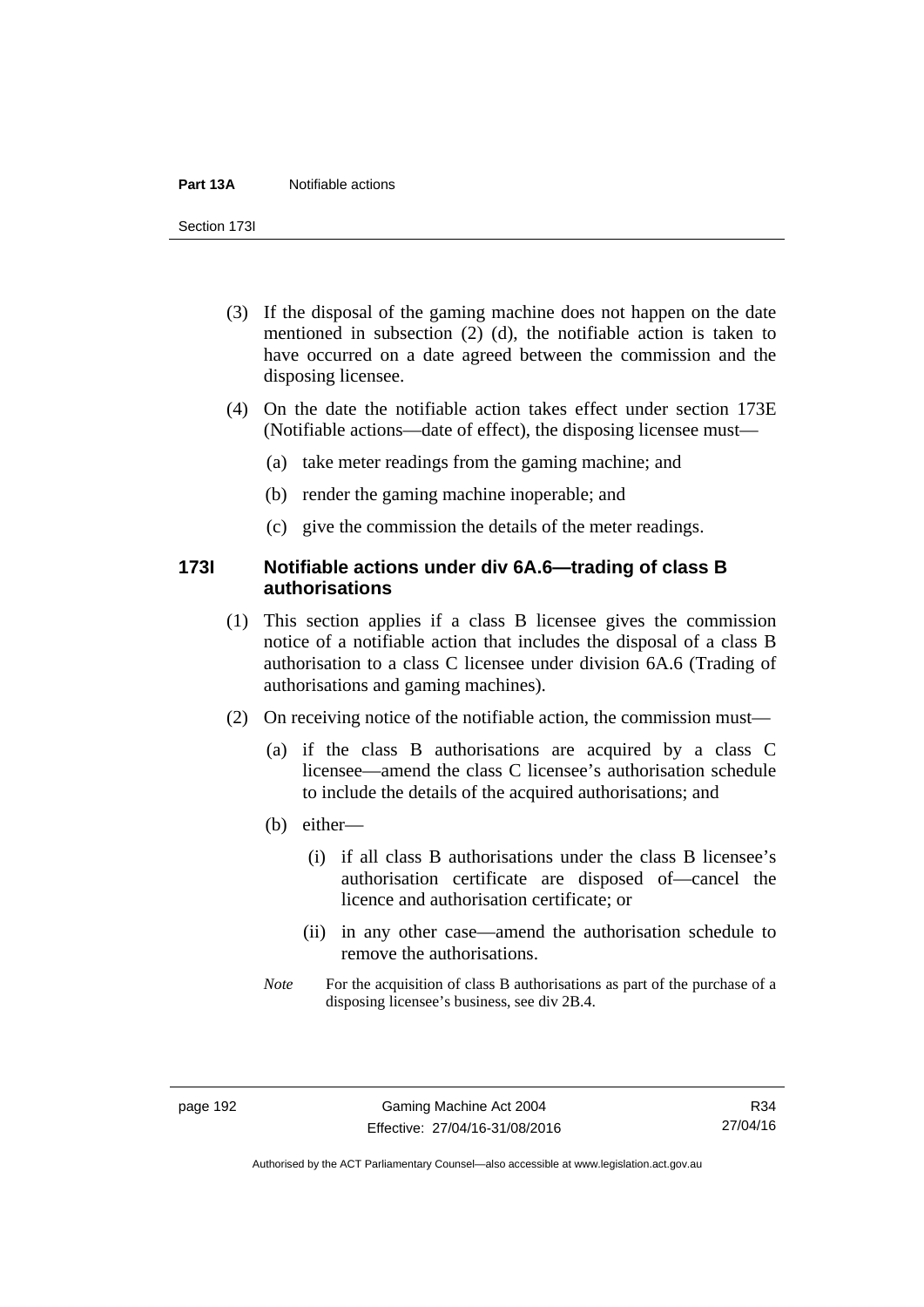# **Part 14 Miscellaneous**

#### **174 Acts and omissions of representatives**

(1) In this section:

*person* means an individual.

*Note* See the [Criminal Code,](http://www.legislation.act.gov.au/a/2002-51) pt 2.5 for provisions about corporate criminal responsibility.

*representative*, of a person, means an employee or agent of the person.

*state of mind*, of a person, includes—

- (a) the person's knowledge, intention, opinion, belief or purpose; and
- (b) the person's reasons for the intention, opinion, belief or purpose.
- (2) This section applies to a prosecution for any offence against this Act.
- (3) If it is relevant to prove a person's state of mind about an act or omission, it is enough to show—
	- (a) the act was done or omission made by a representative of the person within the scope of the representative's actual or apparent authority; and
	- (b) the representative had the state of mind.
- (4) An act done or omitted to be done on behalf of a person by a representative of the person within the scope of the representative's actual or apparent authority is also taken to have been done or omitted to be done by the person.
- (5) However, subsection (4) does not apply if the person establishes that reasonable precautions were taken and appropriate diligence was exercised to avoid the act or omission.

page 193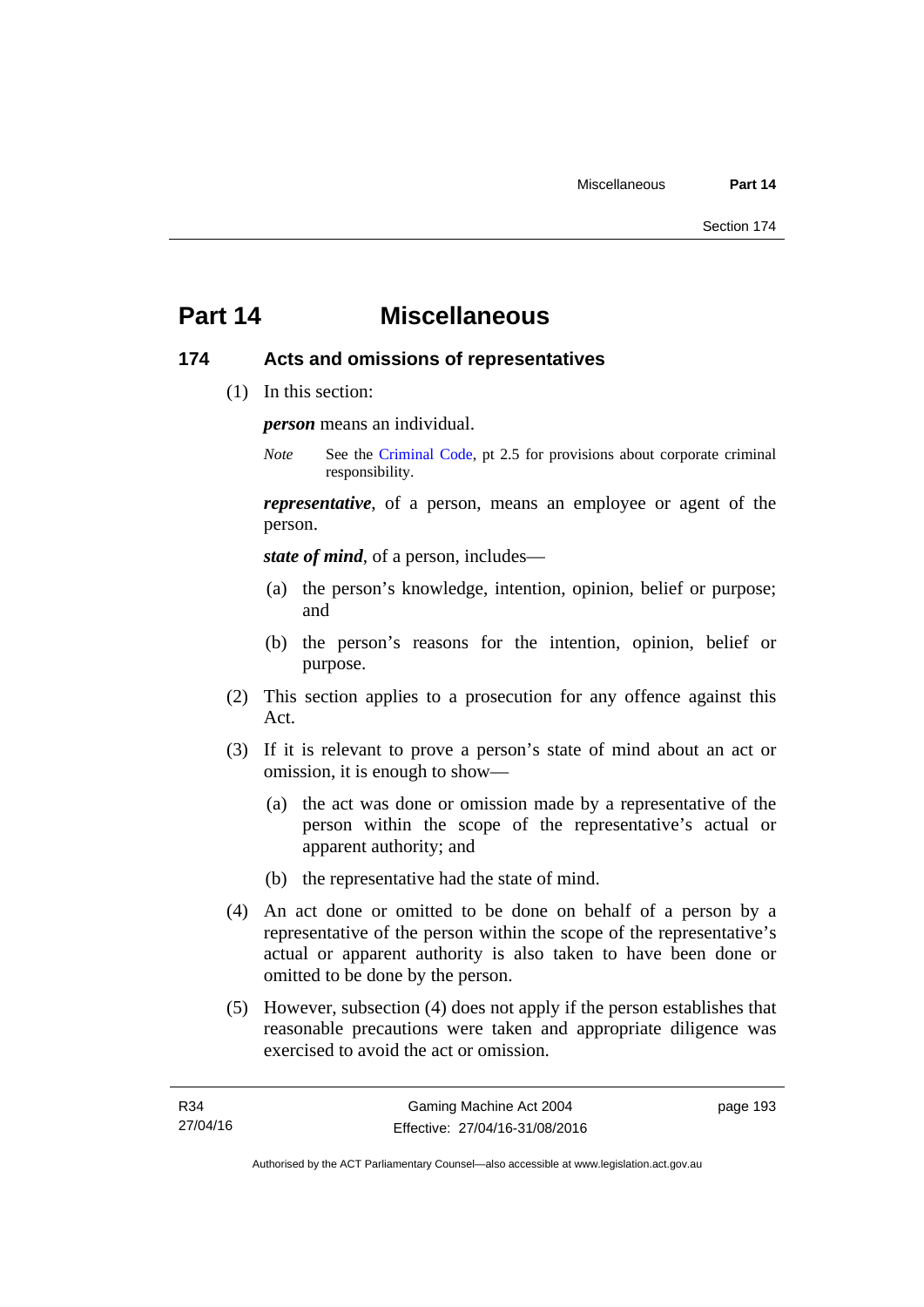#### **Part 14** Miscellaneous

Section 174A

 (6) A person who is convicted of an offence cannot be punished by imprisonment for the offence if the person would not have been convicted of the offence without subsection (3) or (4).

# **174A Licences and authorisations not personal property—PPS Act**

- (1) For the [PPS Act,](http://www.comlaw.gov.au/Series/C2009A00130) section 10, definition of *personal property*, paragraph (b), a licence or authorisation certificate is not personal property.
- (2) In this section:

*PPS Act* means the *[Personal Property Securities Act 2009](http://www.comlaw.gov.au/Series/C2009A00130)* (Cwlth).

### **175 Canberra Airport**

- (1) A licence must not be issued in relation to premises at Canberra Airport.
- (2) An authorisation certificate must not be given for the operation of a gaming machine at the Canberra Airport.
- (3) In this section:

*Canberra Airport* means block 3, sections 17 and 28, division of Pialligo in the district of Majura, and blocks 587, 594, 595, 614 and 660 in that district.

#### **176 Evidentiary certificates**

In a prosecution for an offence against this Act, a certificate issued by the commission stating that the person named in the certificate was or was not the holder of a licence or authorisation certificate on the date, or during the period, stated in the certificate is evidence of the matters so stated.

Authorised by the ACT Parliamentary Counsel—also accessible at www.legislation.act.gov.au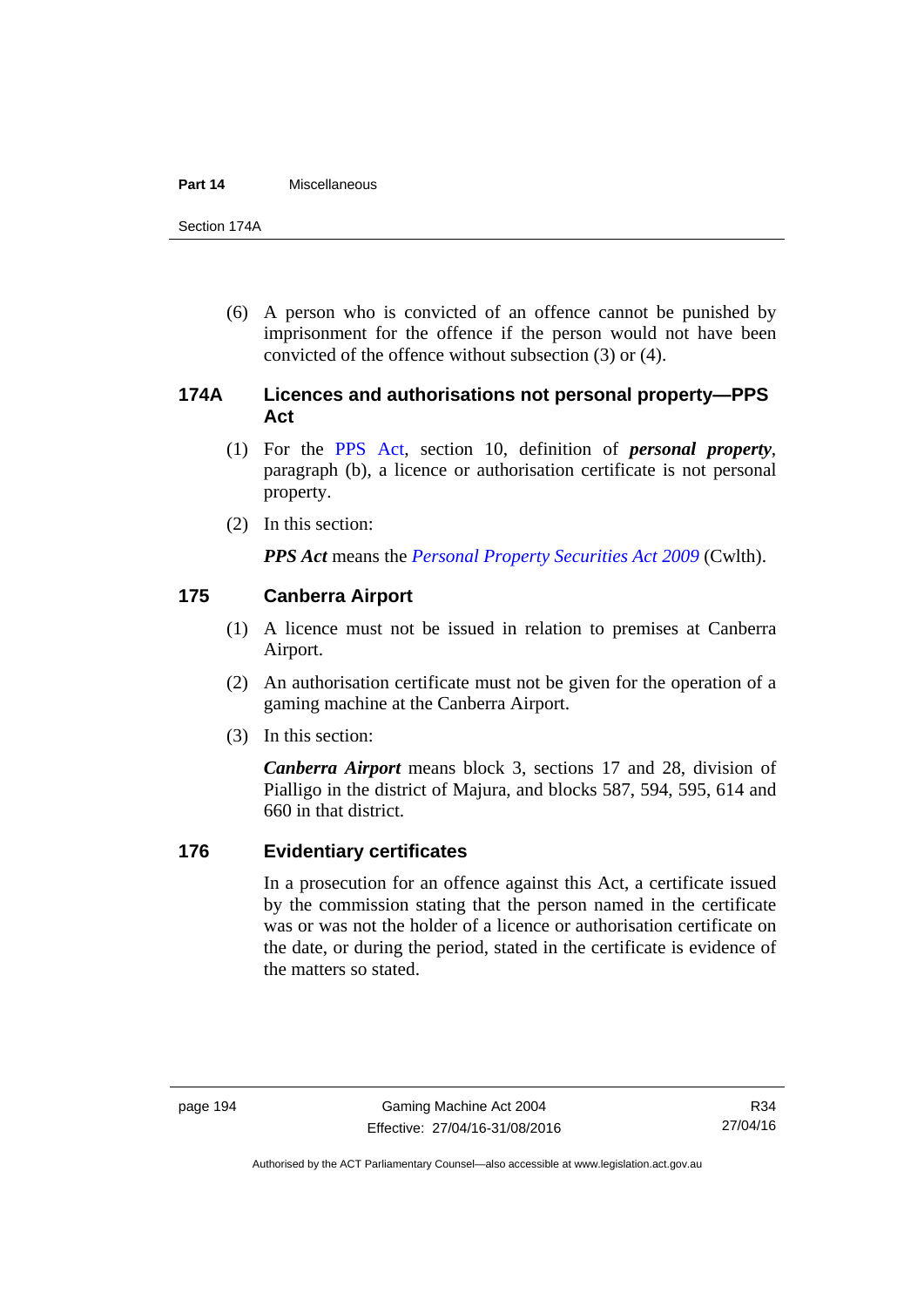### **177 Determination of fees**

- (1) The Minister may determine fees for this Act.
	- *Note* The [Legislation Act](http://www.legislation.act.gov.au/a/2001-14) contains provisions about the making of determinations and regulations relating to fees (see pt 6.3).
- (2) A determination is a disallowable instrument.
	- *Note* A disallowable instrument must be notified, and presented to the Legislative Assembly, under the [Legislation Act.](http://www.legislation.act.gov.au/a/2001-14)

#### **178 Regulation-making power**

- (1) The Executive may make regulations for this Act.
	- *Note* **Regulations** must be notified, and presented to the Legislative Assembly, under the [Legislation Act](http://www.legislation.act.gov.au/a/2001-14).
- (2) A regulation may make provision in relation to the following:
	- (a) the operation (including the restriction of the operation) of peripheral equipment for gaming machines;
	- (b) the minimum payout for gaming machines.
- (3) A regulation may create offences for contraventions of the regulations and fix maximum penalties of not more than 10 penalty units for the offences.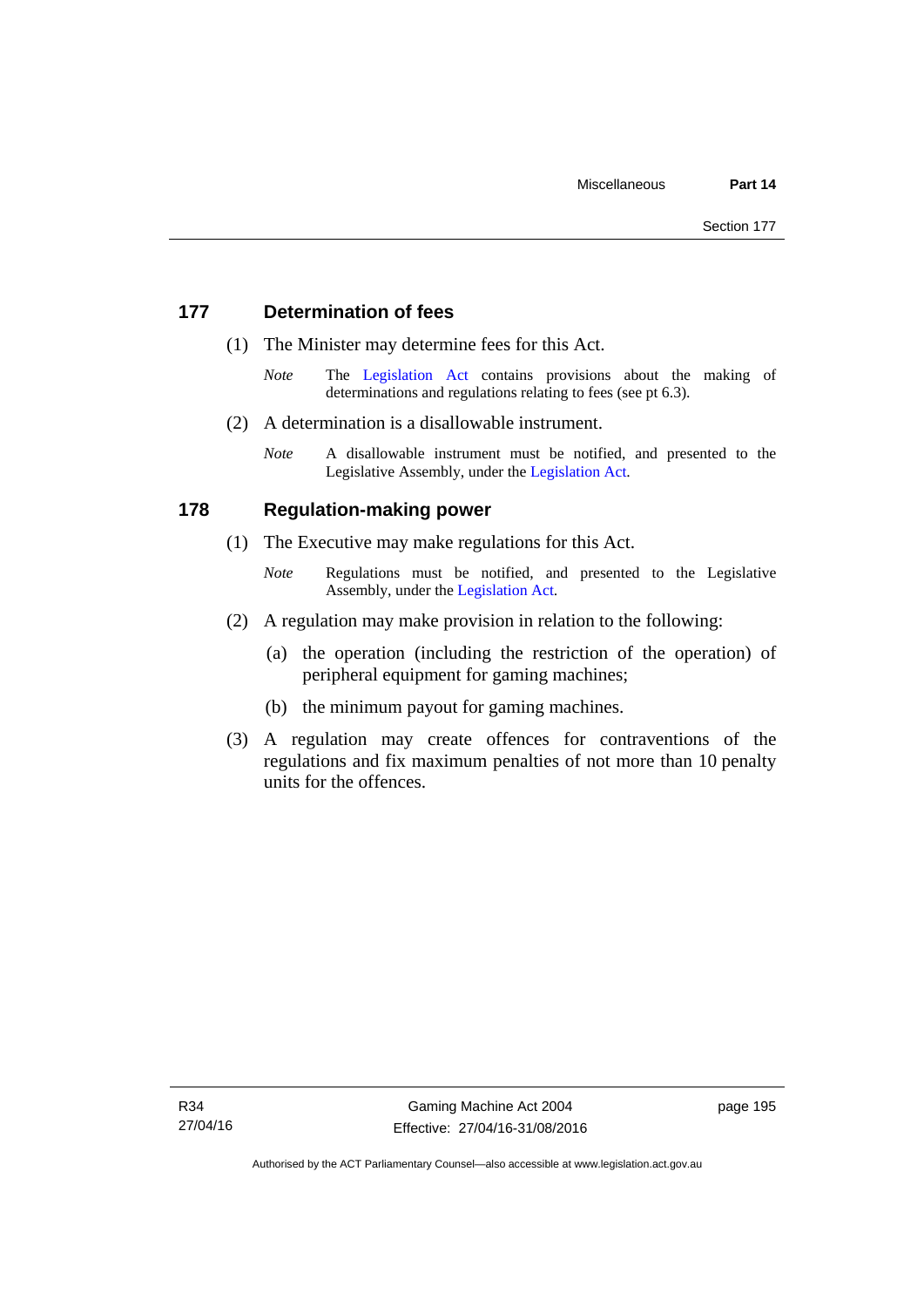#### **Part 14** Miscellaneous

Section 179

# **179 Review of amendments made by Gaming Machine (Reform) Amendment Act 2015**

- (1) The Minister must, before the commencement of the *[Gaming](http://www.legislation.act.gov.au/a/2015-21/default.asp)  [Machine \(Reform\) Amendment Act 2015](http://www.legislation.act.gov.au/a/2015-21/default.asp)*, schedule 1 (Other amendments—compulsory surrender)—
	- (a) review the operation of section 127F (Trading authorisations forfeiture requirement) and subdivision 6A.7.3 (Quarantine permits); and
	- (b) present a report of the review to the Legislative Assembly.
- (2) This section expires 5 years after the day it commences.

page 196 Gaming Machine Act 2004 Effective: 27/04/16-31/08/2016

R34 27/04/16

Authorised by the ACT Parliamentary Counsel—also accessible at www.legislation.act.gov.au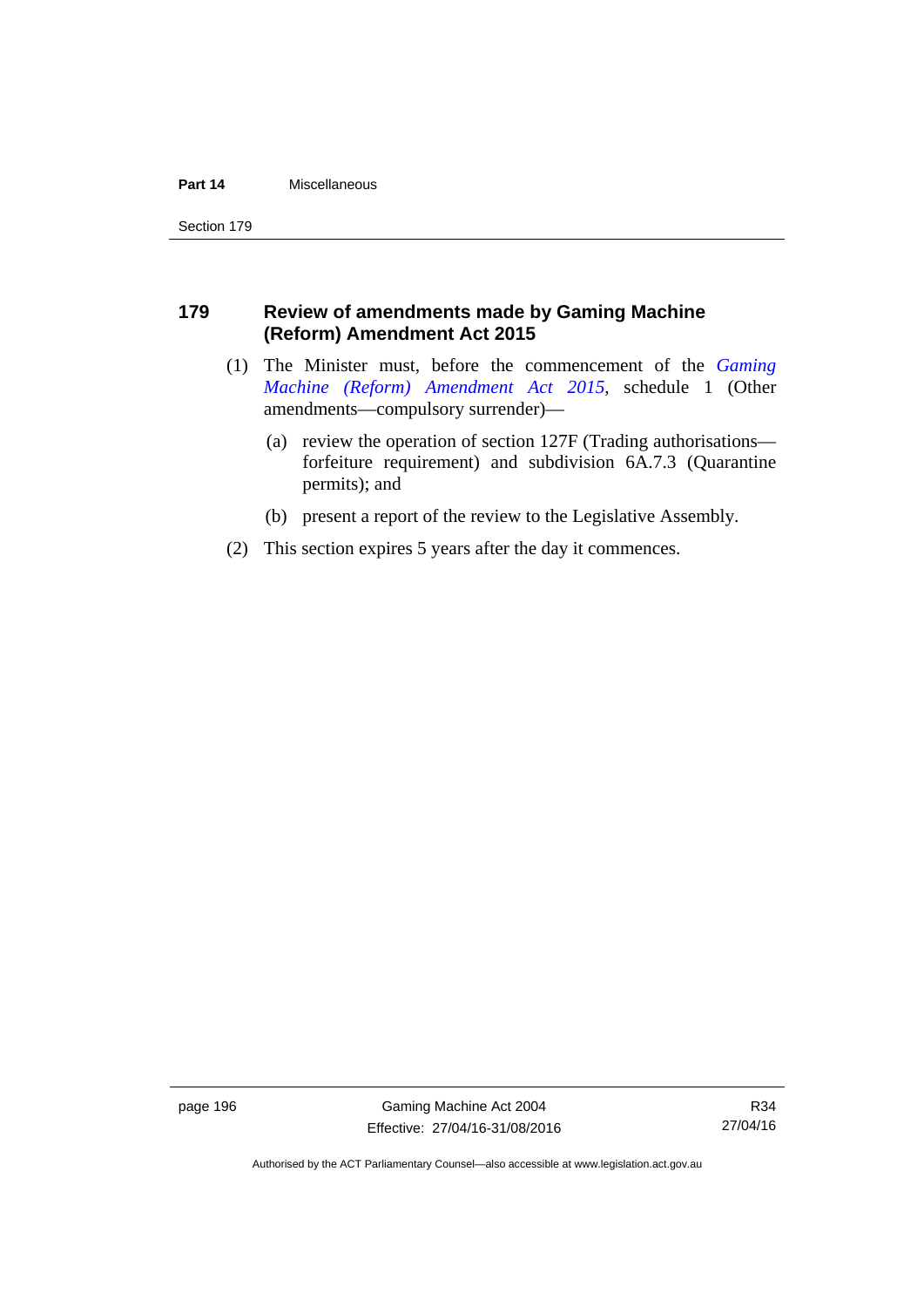# **Part 20 Transitional—Gaming Machine (Reform) Amendment Act 2015**

#### **300 Definitions—pt 20**

In this part:

*commencement day* means the day the *[Gaming Machine \(Reform\)](http://www.legislation.act.gov.au/a/2015-21/default.asp)  [Amendment Act 2015](http://www.legislation.act.gov.au/a/2015-21/default.asp)*, section 4 commences.

*old licence* means a licence—

- (a) issued under section 12 (Issue of licences) as in force before the commencement day; and
- (b) in force immediately before the commencement day.

*old licence application* means an application for a licence made under section 10A (Initial licence applications—eligibility) as in force before the commencement day.

#### **301 Old licences—class B gaming machines**

- (1) This section applies to an old licence that allows the operation of a class B gaming machine.
- (2) The old licence is, on the commencement day, taken to be a licence issued under section 29 (Class B licence and authorisation certificate—decision on application)—
	- (a) in the same terms as the old licence; and
	- (b) subject to the same conditions as the old licence.
- (3) As soon as practicable after the commencement day—
	- (a) the licensee for the old licence must return it to the commission; and

page 197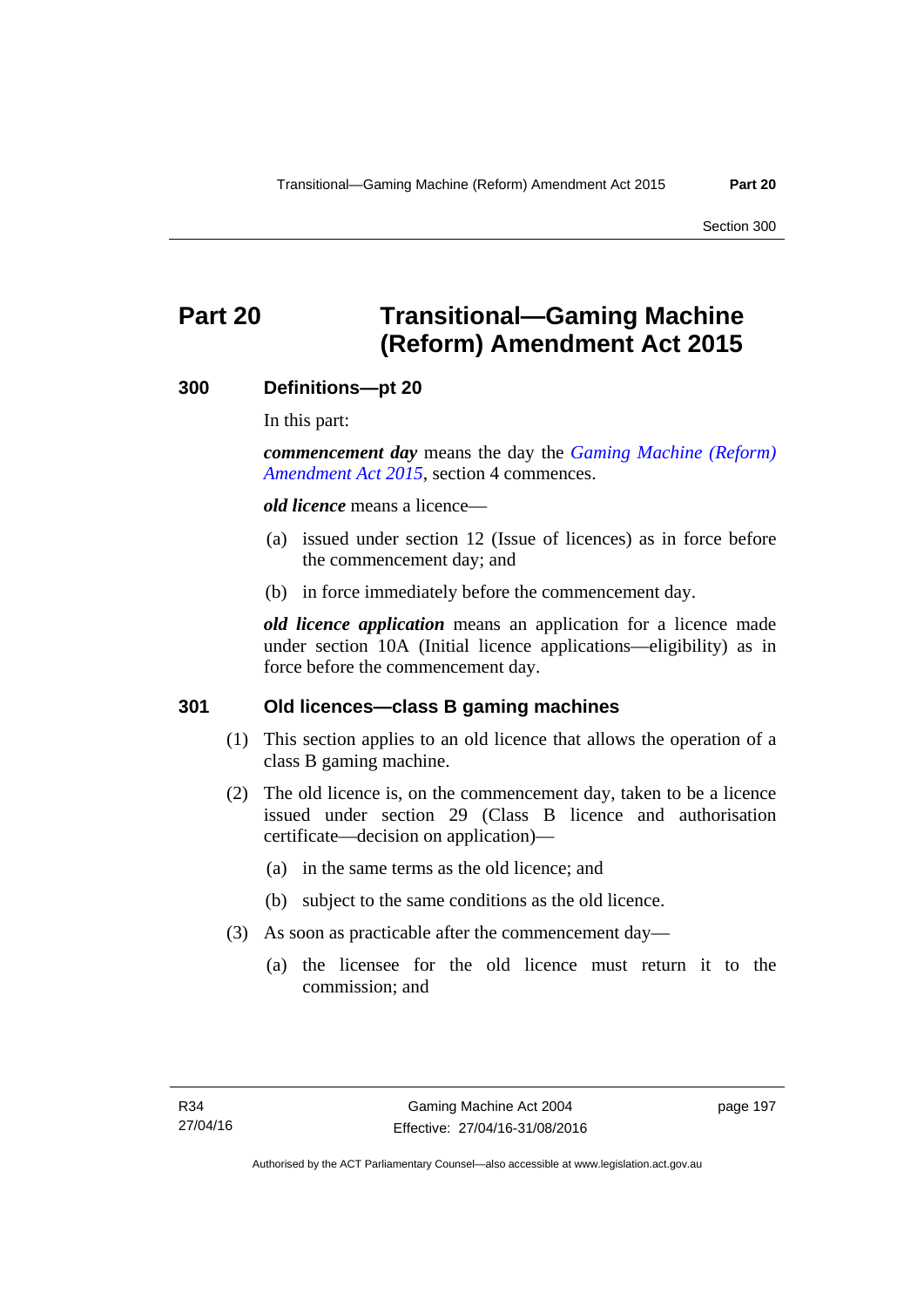- (b) the commission must issue the licensee with—
	- (i) a licence for class B gaming machines; and
	- (ii) an authorisation certificate for each premises for which the licensee held the old licence; and
	- (iii) an authorisation schedule including details of gaming machines held under the old licence.
- (4) The number of authorisations for gaming machines stated in the authorisation certificate issued for premises under subsection  $(3)$  (b) (ii) must be the number of gaming machines allowed under the old licence for the premises.

#### **302 Old licences—class C gaming machines**

- (1) This section applies to an old licence that allows the operation of a class C gaming machine.
- (2) The old licence is, on the commencement day, taken to be a licence issued under section 17 (Class C licence—decision on application)—
	- (a) in the same terms as the old licence; and
	- (b) subject to the same conditions as the old licence.
- (3) As soon as practicable after the commencement day—
	- (a) the licensee for the old licence must return it to the commission; and
	- (b) the commission must issue the licensee with—
		- (i) a licence for class C gaming machines; and
		- (ii) an authorisation certificate for each premises for which the licensee held the old licence; and
		- (iii) an authorisation schedule including details of gaming machines held under the old licence.

R34 27/04/16

Authorised by the ACT Parliamentary Counsel—also accessible at www.legislation.act.gov.au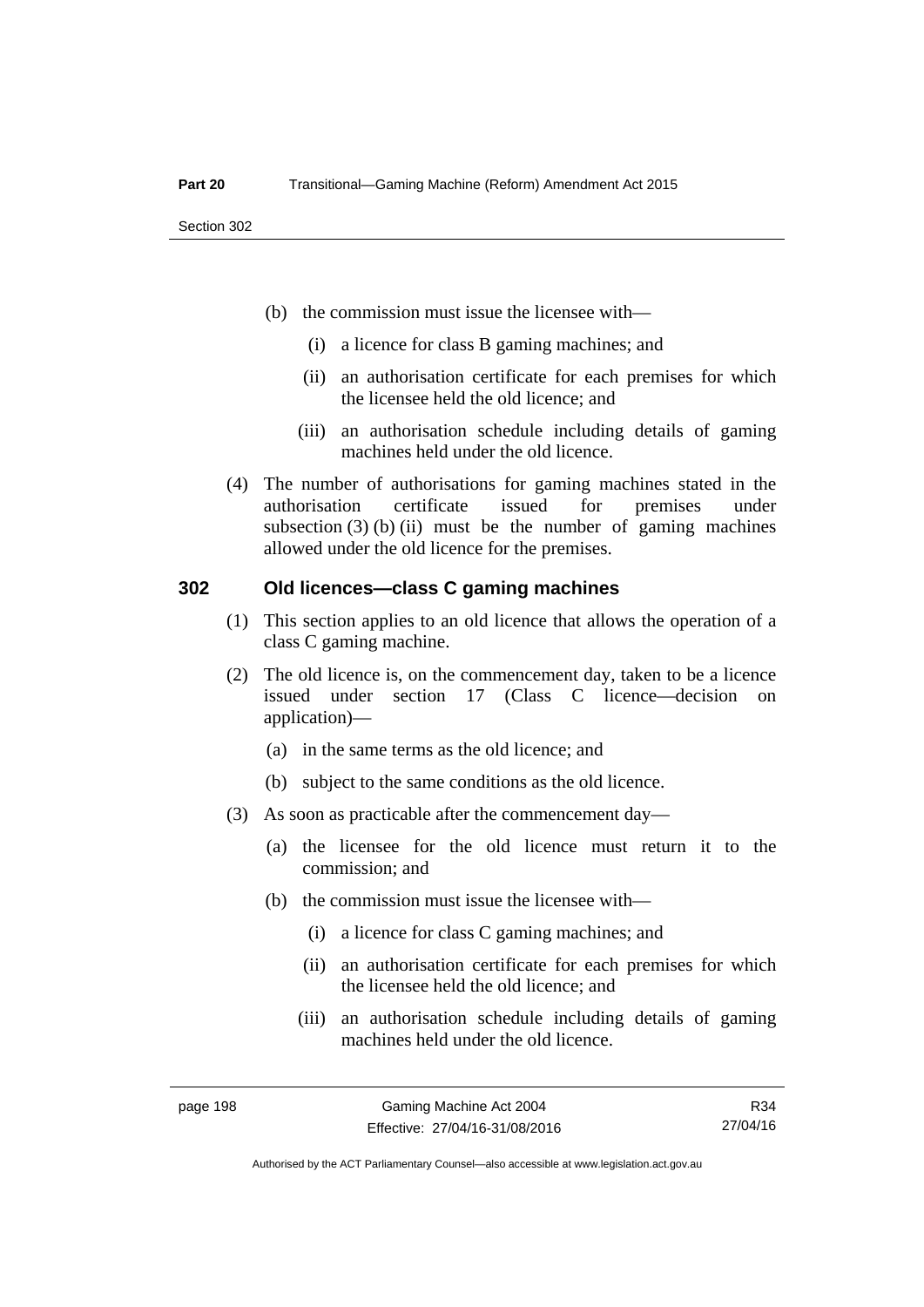(4) The maximum number of authorisations for gaming machines stated in the authorisation certificate issued for premises under subsection  $(3)$  (b) (ii) must be the number of gaming machines allowed under the old licence for the premises.

# **303 Class B gaming machines—application**

- (1) This section applies if—
	- (a) before the commencement day—
		- (i) a person applied for a licence for class B gaming machines under section 10A (Initial licence applications—eligibility) as in force before the commencement day; and
		- (ii) the application related to a business being purchased from the holder of a class B licence; and
		- (iii) the business was operated under a general licence or on licence; and
	- (b) immediately before the commencement day, the commission had not finally decided the application.
- (2) The application is, on the commencement day, taken to be a class B licence and authorisation certificate application under section 28 (Licences and authorisation certificate for class B gaming machines—restricted application).

# **304 Class C gaming machines—application**

- (1) This section applies if—
	- (a) before the commencement day a person applied for a licence for class C gaming machines under section 10A (Initial licence applications—eligibility) as in force before the commencement day; and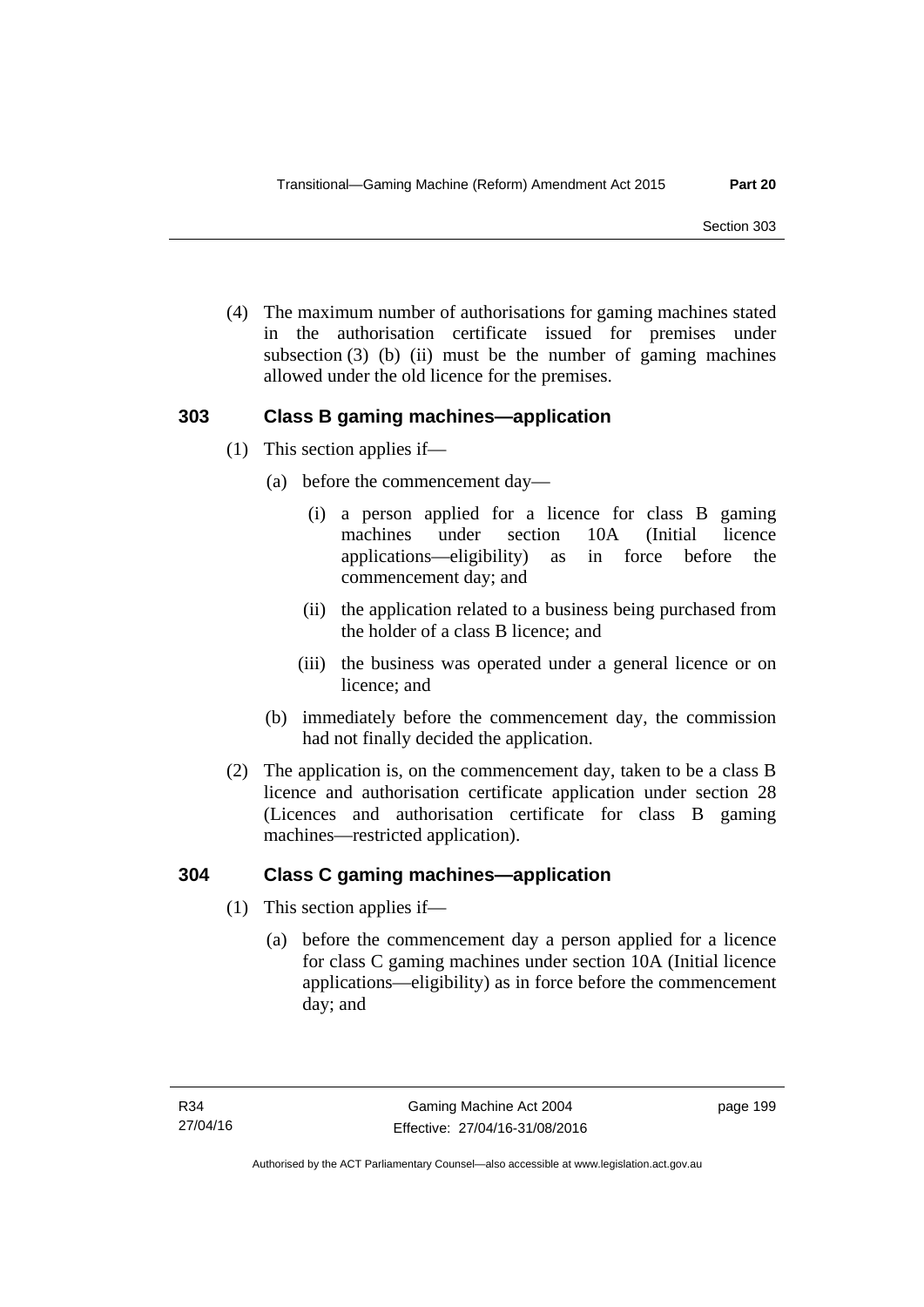- (b) immediately before the commencement day, the commission had not finally decided the application.
- (2) The application is, on the commencement day, taken to be a class C licence application under section 15 (Licence for class C gaming machines—application) and an authorisation certificate application under section 21 (Authorisation certificate for class C gaming machines—application).

#### **305 Large-scale machine relocation amendment application**

- (1) This section applies if—
	- (a) before the commencement day, a licensee applied for a large-scale machine relocation amendment of an old licence under section 22 (1) (f) (Licence amendment—applications); and
	- (b) immediately before the commencement day, the commission had not finally decided the application.
- (2) The application is, on the commencement day, taken to be an application under section 33 (1) (c) (Authorisation certificate amendment—application).

#### **306 In-principle approval application**

- (1) This section applies if—
	- (a) before the commencement day, a licensee applied for an in-principle approval for a licence under section 38D (1) (In-principle approval—applications); and
	- (b) immediately before the commencement day, the commission had not finally decided the application.
- (2) The application is, on the commencement day, taken to be an application under section 38B (1) (In-principle authorisation certificate—application) for an in-principle authorisation certificate.

R34 27/04/16

Authorised by the ACT Parliamentary Counsel—also accessible at www.legislation.act.gov.au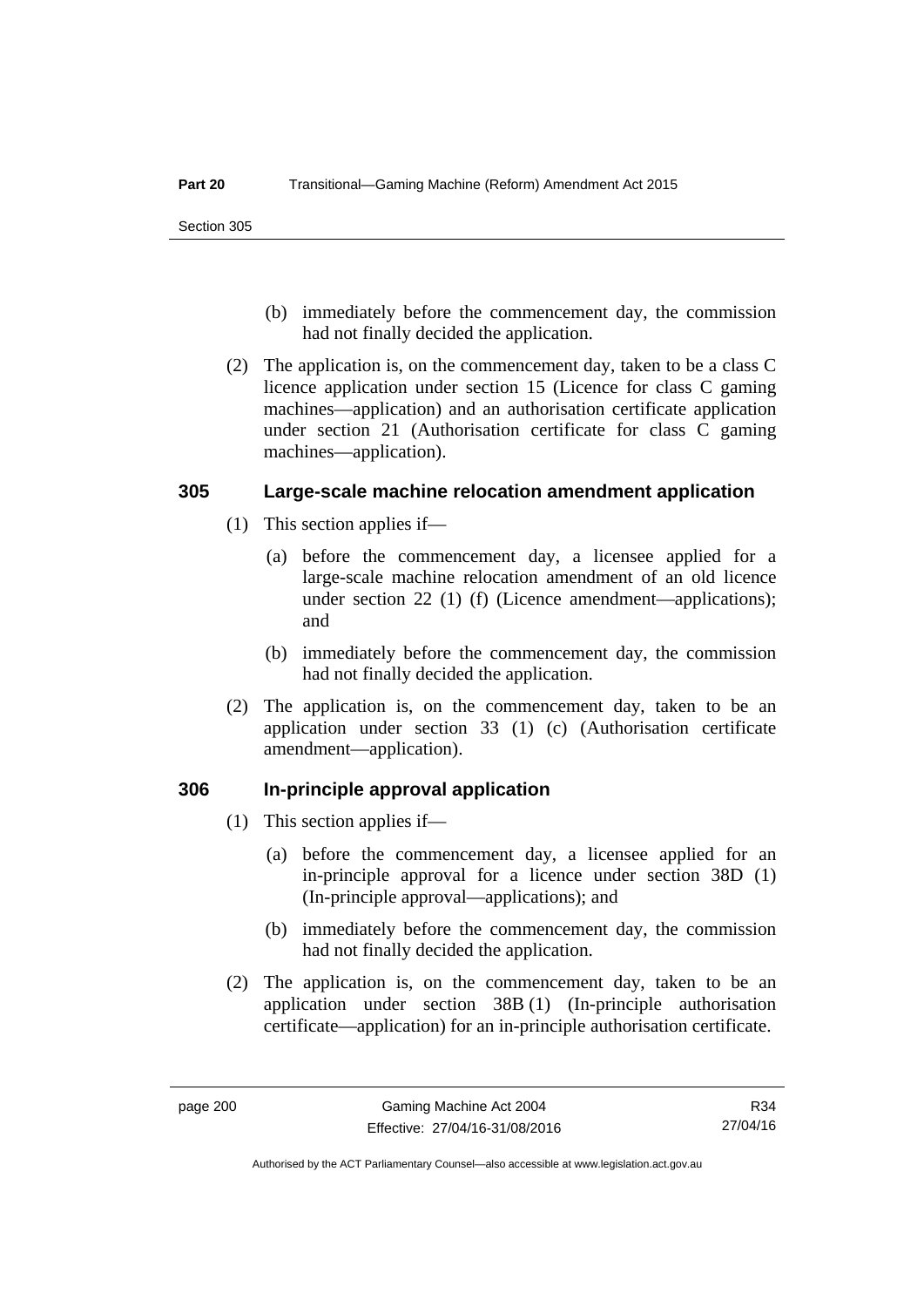# **307 Application to transfer in-principle approval**

- (1) This section applies if—
	- (a) before the commencement day, a licensee applied to transfer an in-principle approval for a licence to someone else under section 38O (1) (In-principle approval—application to transfer); and
	- (b) immediately before the commencement day, the commission had not finally decided the application.
- (2) The application is, on the commencement day, taken to be an application under section 38H (1) (In-principle authorisation certificate—application to transfer).

# **308 Application for extension of in-principle approval**

- (1) This section applies if—
	- (a) before the commencement day, a licensee applied to extend an in-principle approval under section 38Q (1) (In-principle approval—application for extension); and
	- (b) immediately before the commencement day, the commission had not finally decided the application.
- (2) The application is, on the commencement day, taken to be an application under section 38J (1) (In-principle authorisation certificate—application for extension).

# **309 Application to convert in-principle approval to licence**

- (1) This section applies if—
	- (a) before the commencement day, a licensee applied to have an in-principle approval for a licence converted into a licence under section 38T (1) (Conversion of in-principle approval to licence or amendment—application for extension); and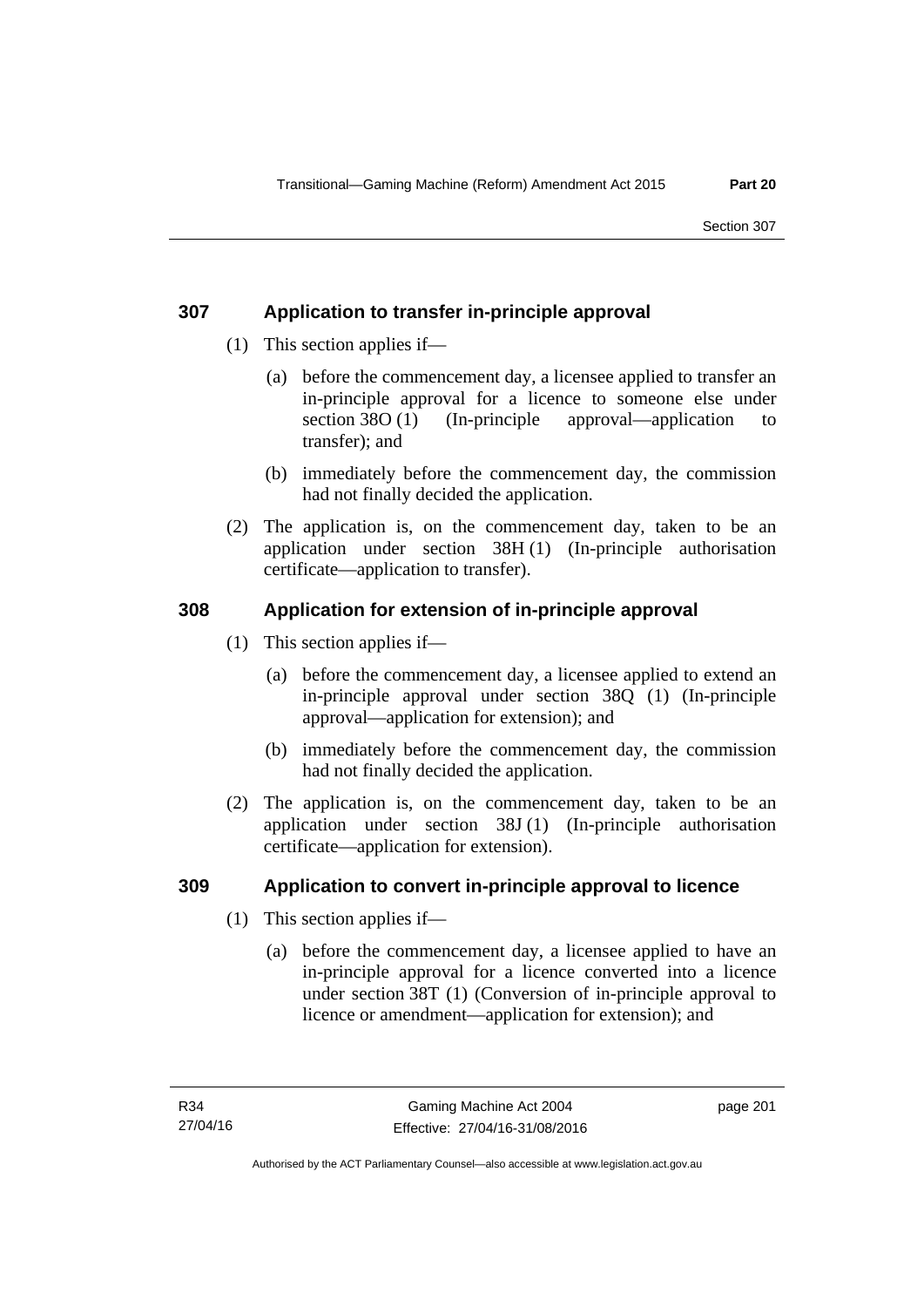- (b) immediately before the commencement day, the commission had not finally decided the application.
- (2) The application is, on the commencement day, taken to be an application under section 38M (1) (Conversion of in-principle authorisation certificate to authorisation certificate—application) to have an in-principle authorisation certificate converted to an authorisation certificate.

# **M 309A Application to convert in-principle approval to new venue amendment**

# **M 309B Temporary storage amendment application**

# **310 Transitional regulations**

- (1) A regulation may prescribe transitional matters necessary or convenient to be prescribed because of the enactment of the *[Gaming](http://www.legislation.act.gov.au/a/2015-21/default.asp)  [Machine \(Reform\) Amendment Act 2015](http://www.legislation.act.gov.au/a/2015-21/default.asp)*.
- (2) A regulation may modify this part (including in relation to another territory law) to make provision in relation to anything that, in the Executive's opinion, is not, or is not adequately or appropriately, dealt with in this part.
- (3) A regulation under subsection (2) has effect despite anything elsewhere in this Act or another territory law.

# **311 Expiry—pt 20**

This part expires 4 years after the commencement day.

*Note* Transitional provisions are kept in the Act for a limited time. A transitional provision is repealed on its expiry but continues to have effect after its repeal (see [Legislation Act,](http://www.legislation.act.gov.au/a/2001-14) s 88).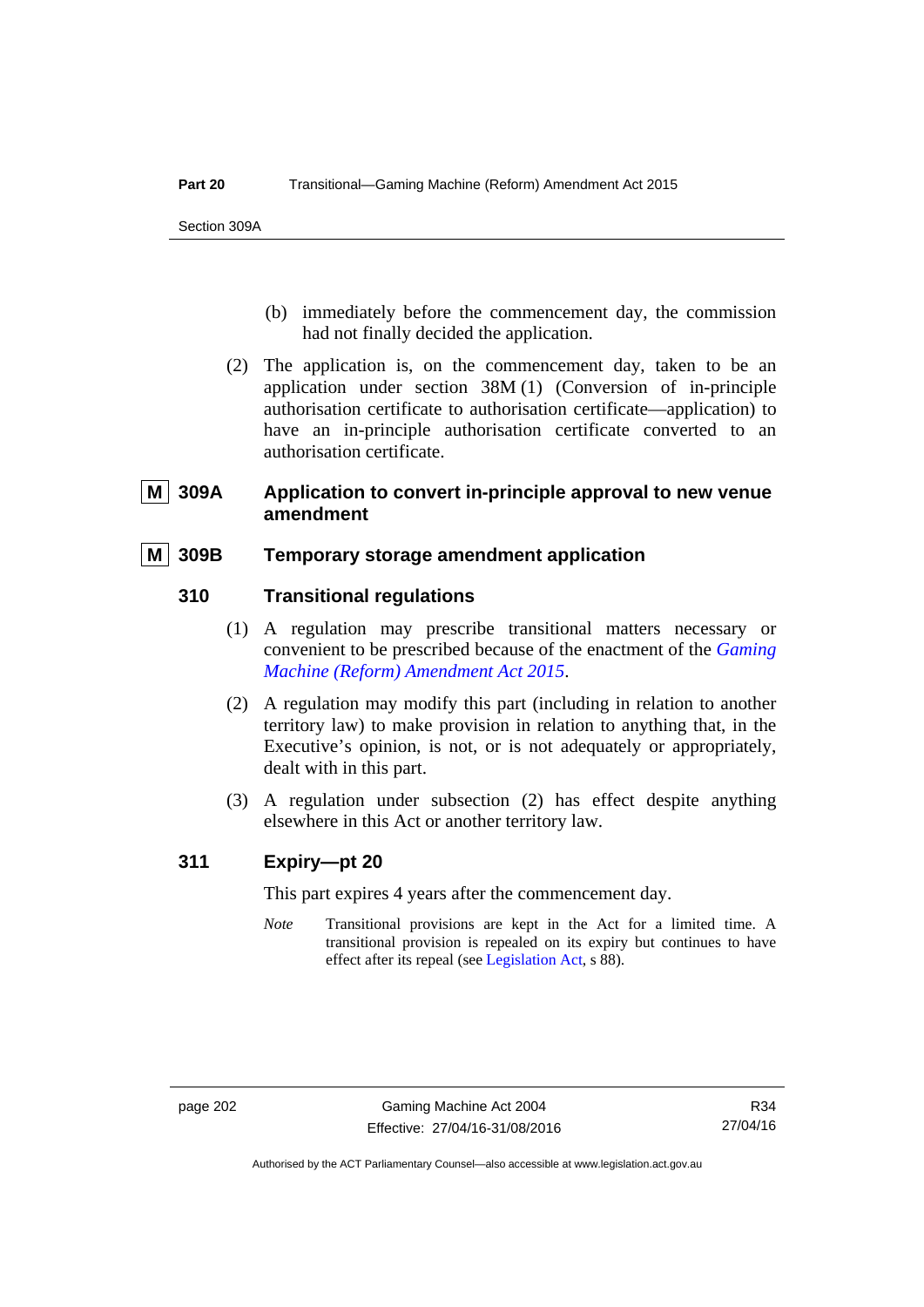# **Schedule 1 Reviewable decisions**

(see pt 13)

| column 1       | column 2 | column 3                                                                                                                             | column 4                                   |
|----------------|----------|--------------------------------------------------------------------------------------------------------------------------------------|--------------------------------------------|
| item           | section  | decision                                                                                                                             | entity                                     |
| 1              | 9(2)     | refuse to consider application not<br>properly completed                                                                             | applicant                                  |
| $\overline{2}$ | 9(4)     | refuse to consider application if<br>additional information not given<br>within stated time                                          | applicant                                  |
| 3              | 18       | refuse to issue licence                                                                                                              | applicant for licence                      |
| $\overline{4}$ | 23(4)    | issue authorisation certificate for<br>maximum number of<br>authorisations for gaming<br>machines different from that<br>applied for | applicant for authorisation<br>certificate |
| 5              | 24       | refuse to issue authorisation<br>certificate                                                                                         | applicant for authorisation<br>certificate |
| 6              | 29(3)    | refuse to issue class B licence                                                                                                      | applicant for licence                      |
| 7              | 29(3)    | refuse to issue authorisation<br>certificate for class B licensee                                                                    | applicant for authorisation<br>certificate |
| 8              | 32(2)(b) | refuse to amend licence to allow<br>minor licence amendment                                                                          | licensee                                   |
| 9              | 35(2)(b) | refuse to amend authorisation<br>certificate to allow licensee to<br>change part of a gaming area                                    | licensee                                   |
| 10             | 36(2)(b) | refuse to amend authorisation<br>certificate to allow relocation of<br>gaming machine operations to<br>new premises                  | licensee                                   |

R34 27/04/16

Gaming Machine Act 2004 Effective: 27/04/16-31/08/2016 page 203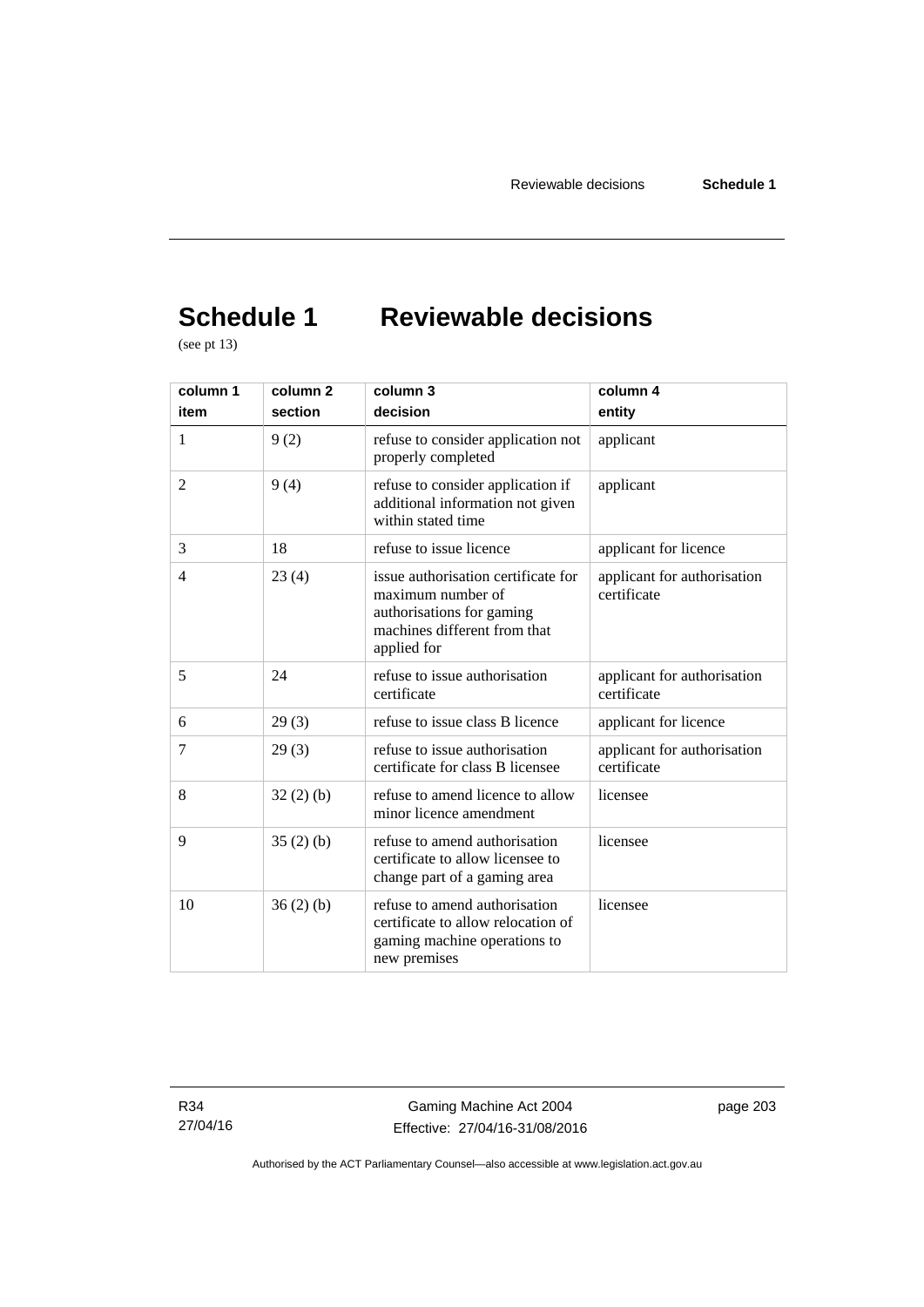# **Schedule 1** Reviewable decisions

| column 1<br>item | column 2<br>section | column 3<br>decision                                                                                                                                                      | column 4<br>entity                                      |
|------------------|---------------------|---------------------------------------------------------------------------------------------------------------------------------------------------------------------------|---------------------------------------------------------|
| 11               | 36(6)               | amend authorisation certificate<br>to allow lower maximum number<br>of authorisations for gaming<br>machines than the number<br>applied for-premises in another<br>suburb | licensee                                                |
| 12               | 36(8)               | amend authorisation certificate<br>to allow lower maximum number<br>of authorisations for gaming<br>machines than the number<br>applied for-premises in same<br>suburb    | licensee                                                |
| 13               | $37(2)$ (b)         | refuse to amend authorisation<br>certificate to increase maximum<br>number of authorisations for<br>class C gaming machines under<br>the certificate                      | licensee                                                |
| 14               | 38D(2)(b)           | refuse to issue in-principle<br>authorisation certificate                                                                                                                 | applicant for in-principle<br>authorisation certificate |
| 15               | $38I(2)$ (b)        | refuse to transfer in-principle<br>authorisation certificate                                                                                                              | approval-holder                                         |
| 16               | $38K(2)$ (b)        | refuse to extend in-principle<br>authorisation certificate                                                                                                                | approval-holder                                         |
| 17               | $38N(2)$ (b)        | refuse to convert in-principle<br>authorisation certificate to<br>authorisation certificate                                                                               | approval-holder                                         |
| 18               | 40                  | give licensee direction                                                                                                                                                   | licensee directed                                       |
| 19               | 62                  | take disciplinary action                                                                                                                                                  | licensee                                                |
| 20               | 62A(2)              | give licensee direction                                                                                                                                                   | licensee directed                                       |
| 21               | 72                  | refuse to approve supplier                                                                                                                                                | applicant for approval                                  |
| 22               | 73A(3)(a)           | cancel supplier's approval                                                                                                                                                | supplier                                                |
| 23               | 73A(3)(b)           | suspend supplier's approval                                                                                                                                               | supplier                                                |

page 204 Gaming Machine Act 2004 Effective: 27/04/16-31/08/2016

R34 27/04/16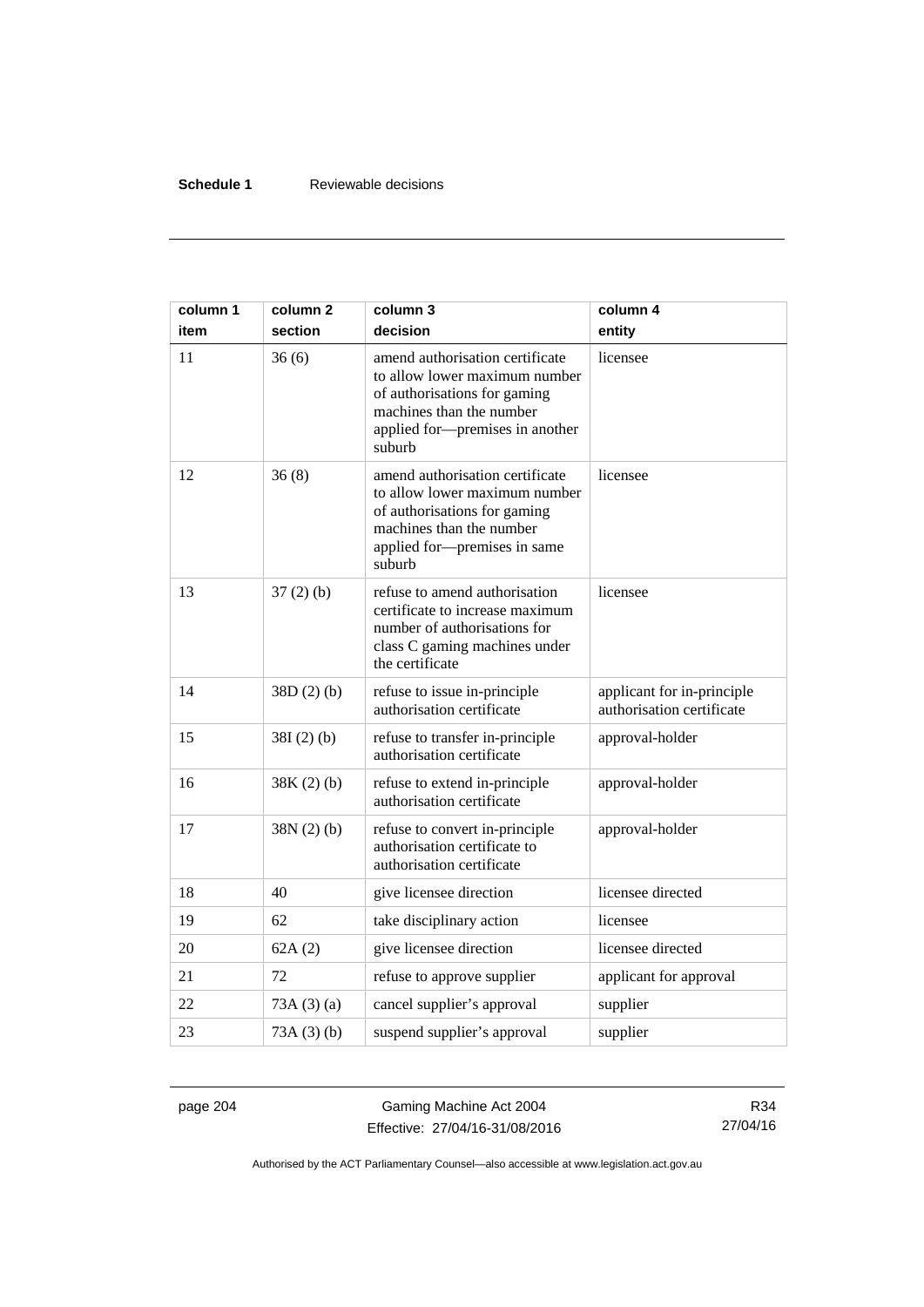| column 1 | column <sub>2</sub> | column 3                                                                                                    | column 4                          |
|----------|---------------------|-------------------------------------------------------------------------------------------------------------|-----------------------------------|
| item     | section             | decision                                                                                                    | entity                            |
| 24       | 73A(3)(c)           | reprimand supplier                                                                                          | supplier                          |
| 25       | 75                  | refuse to approve technician                                                                                | applicant for approval            |
| 26       | 78                  | refuse to approve transfer of<br>technician's approval                                                      | applicant for transfer            |
| 27       | 79(3)(a)            | cancel technician's approval                                                                                | technician                        |
| 28       | 79(3)(b)            | suspend technician's approval                                                                               | technician                        |
| 29       | 79 $(3)(c)$         | reprimand technician                                                                                        | technician                        |
| 30       | 84                  | refuse to renew approved<br>technician's approval                                                           | applicant for renewal             |
| 31       | 108                 | refuse to approve repossession of<br>gaming machine                                                         | applicant for approval            |
| 32       | 109(2)              | approve repossession of gaming<br>machine subject to condition                                              | applicant for approval            |
| 33       | 113C(1)             | give licensee direction about<br>manner of disposal of gaming<br>machine                                    | licensee directed                 |
| 34       | 127P(2)             | refuse to issue storage permit                                                                              | licensee                          |
| 35       | $127W(2)$ (b)       | refuse to extend storage permit                                                                             | licensee                          |
| 36       | 127ZE(1)            | require licensee to allow<br>authorised officer to inspect<br>stored gaming machine and<br>storage premises | licensee                          |
| 37       | 134                 | refuse to approve linked-jackpot<br>arrangement                                                             | applicant for approval            |
| 38       | 135                 | refuse to issue multi-user permit                                                                           | applicant for permit              |
| 39       | 135                 | issue multi-user permit subject to<br>condition, other than condition<br>imposed by Act                     | applicant for permit              |
| 40       | 138                 | amend multi-user permit                                                                                     | entity that has permit<br>amended |

R34 27/04/16

Gaming Machine Act 2004 Effective: 27/04/16-31/08/2016 page 205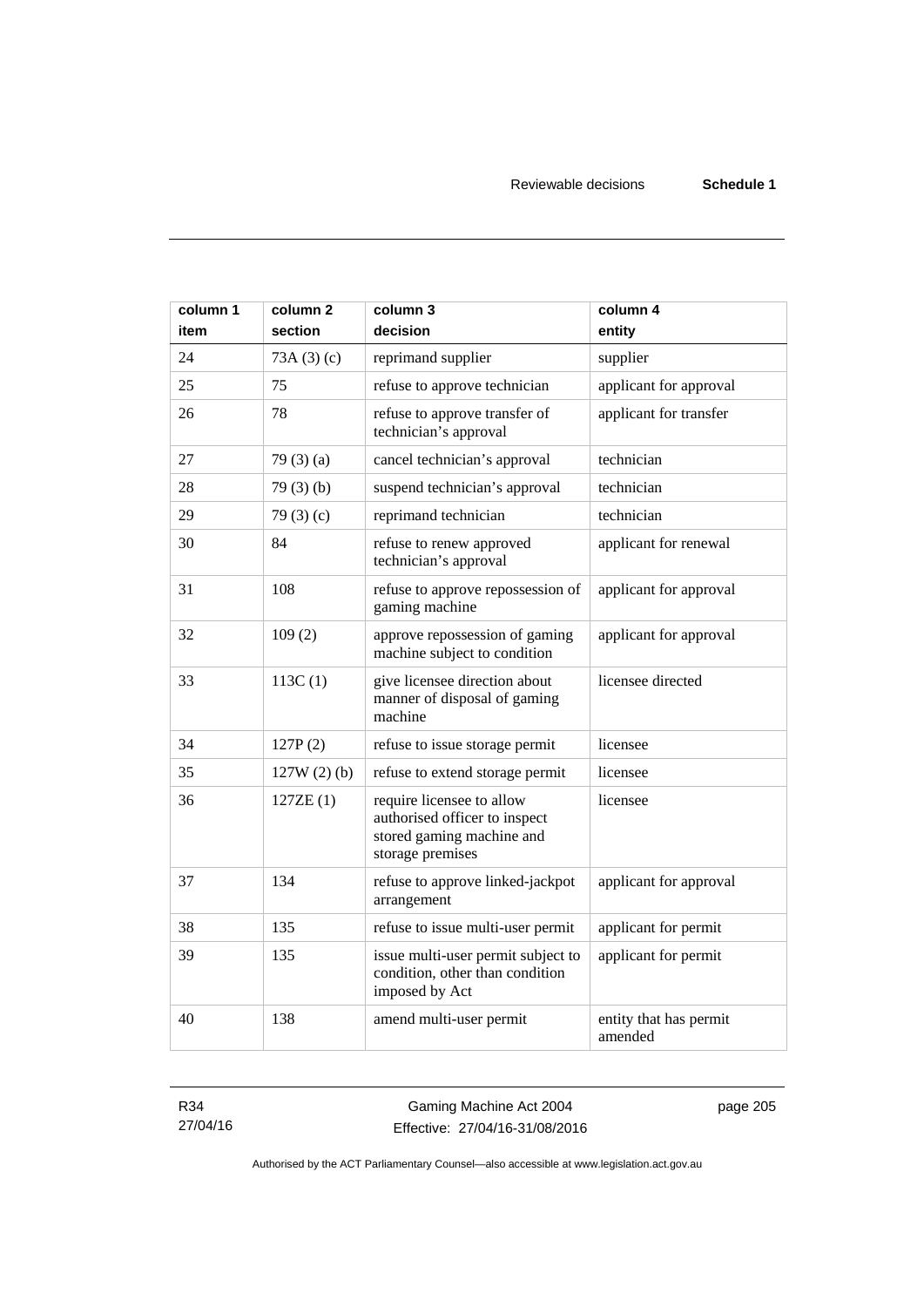# **Schedule 1** Reviewable decisions

| column 1<br>item | column <sub>2</sub><br>section | column 3<br>decision                                                                                 | column 4<br>entity          |
|------------------|--------------------------------|------------------------------------------------------------------------------------------------------|-----------------------------|
| 41               | 139                            | refuse to amend multi-user<br>permit                                                                 | applicant for amendment     |
| 42               | 140                            | refuse to approve amendment of<br>financial and operational aspects<br>of linked-jackpot arrangement | applicant for amendment     |
| 43               | 141                            | refuse to transfer multi-user<br>permit                                                              | applicant for transfer      |
| 44               | 147                            | refuse to approve entity                                                                             | applicant for approval      |
| 45               | 147C $(2)$ $(a)$               | suspend declaration of associated<br>organisation                                                    | entity given warning notice |
| 46               | 147C $(2)$ $(b)$               | repeal declaration of associated<br>organisation                                                     | entity given warning notice |
| 47               | 148B(2)                        | give direction to amend club's<br>constitution                                                       | club given direction        |
| 48               | 153(2)                         | give direction about separate<br>parts of authorised premises                                        | licensee given direction    |
| 49               | 164                            | refuse to approve contributions<br>as community contributions                                        | applicant for approval      |

page 206 Gaming Machine Act 2004 Effective: 27/04/16-31/08/2016

R34 27/04/16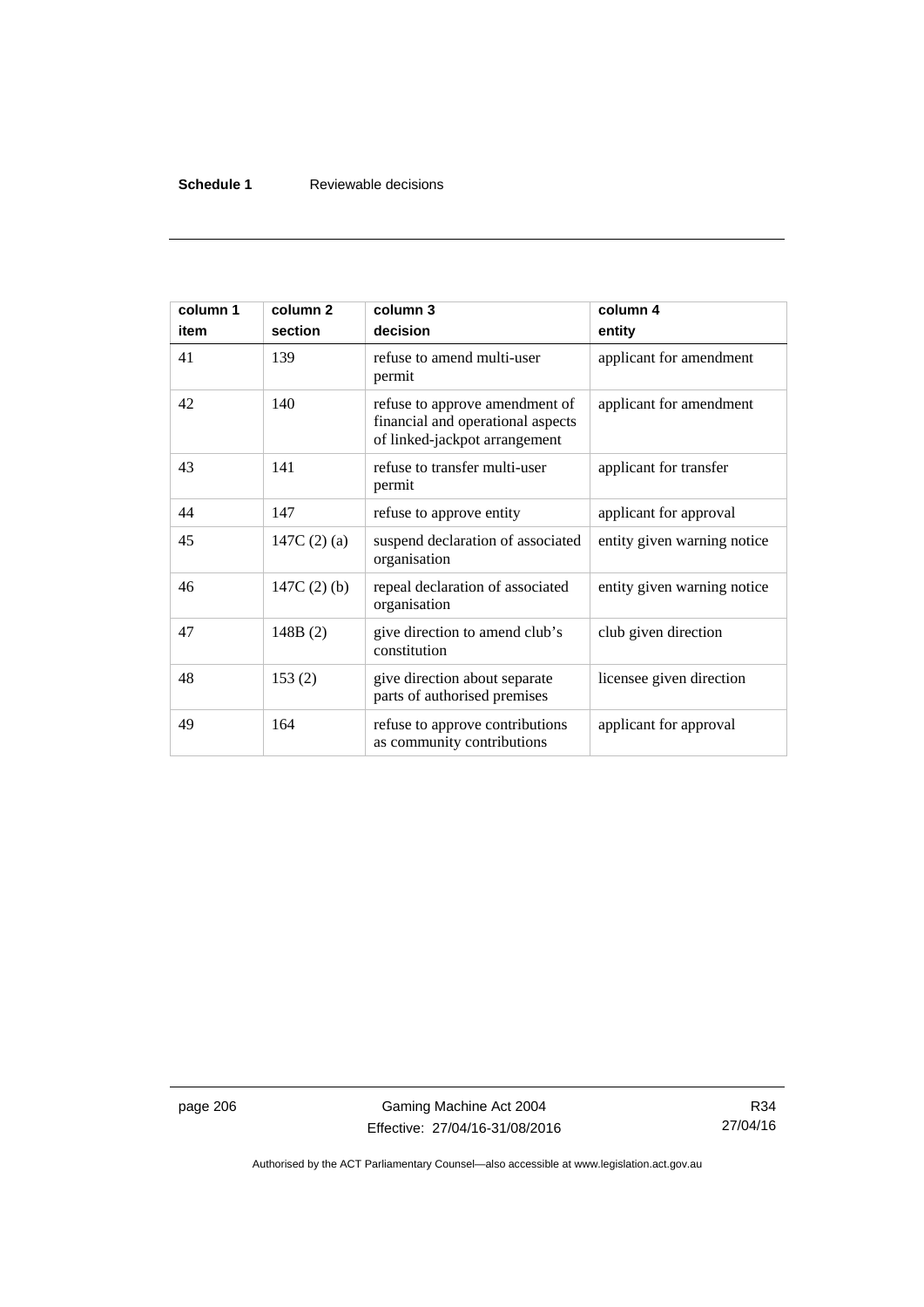# **Schedule 2 Notifiable actions**

(see s 173C)

| column 1       | column <sub>2</sub> | column 3                                                                                                                                                         |
|----------------|---------------------|------------------------------------------------------------------------------------------------------------------------------------------------------------------|
| item           | section             | notifiable action                                                                                                                                                |
| 1              | 37A                 | amendment of authorisation certificate to increase<br>the maximum number of authorisations for gaming<br>machines under the certificate during trading<br>period |
| $\overline{2}$ | 37B                 | amendment of authorisation certificate to include<br>reference to a technical change to a gaming<br>machine                                                      |
| 3              | 37E                 | transfer of authorisation certificate to another<br>licensee                                                                                                     |
| $\overline{4}$ | 37F                 | surrender of licence, authorisation certificate or<br>authorisation                                                                                              |
| 5              | 99                  | acquisition of authorisation or gaming machine                                                                                                                   |
| 6              | 113A                | disposal of gaming machine                                                                                                                                       |
| $\tau$         | 127C(2)             | disposal of class B authorisation to class C<br>licensee                                                                                                         |
| 8              | 127X                | proposed disposal or proposed removal of gaming<br>machine in storage                                                                                            |
| 9              | 127ZB (2)           | trading of authorisation in storage                                                                                                                              |

R34 27/04/16 page 207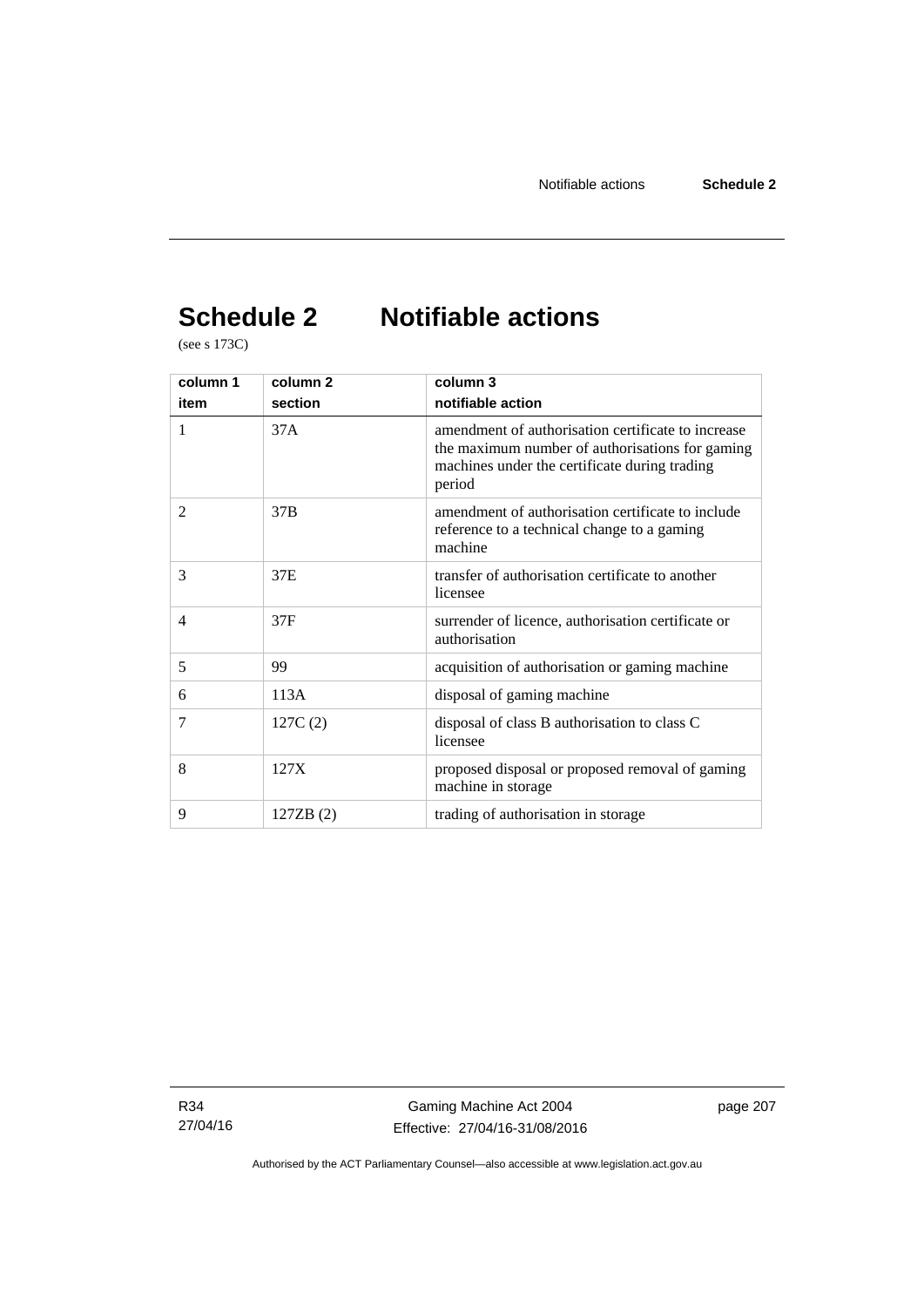**Dictionary** 

# **Dictionary**

(see s 3)

*Note 1* The [Legislation Act](http://www.legislation.act.gov.au/a/2001-14) contains definitions and other provisions relevant to this Act.

*Note 2* In particular, the [Legislation Act,](http://www.legislation.act.gov.au/a/2001-14) dict, pt 1, defines the following terms:

- ACAT
- ACT
- adult
- appoint
- business day
- child
- contravene
- Corporations Act
- Criminal Code
- daily newspaper
- disallowable instrument (see s 9)
- Executive
- fail
- found guilty
- gambling and racing commission
- individual
- law, of the Territory
- Legislation Act
- may (see s 146)
- must (see s 146)
- penalty unit (see s 133)
- prescribed
- public notice
- regulation
- reviewable decision notice
- State
- the Territory

page 208 Gaming Machine Act 2004 Effective: 27/04/16-31/08/2016

R34 27/04/16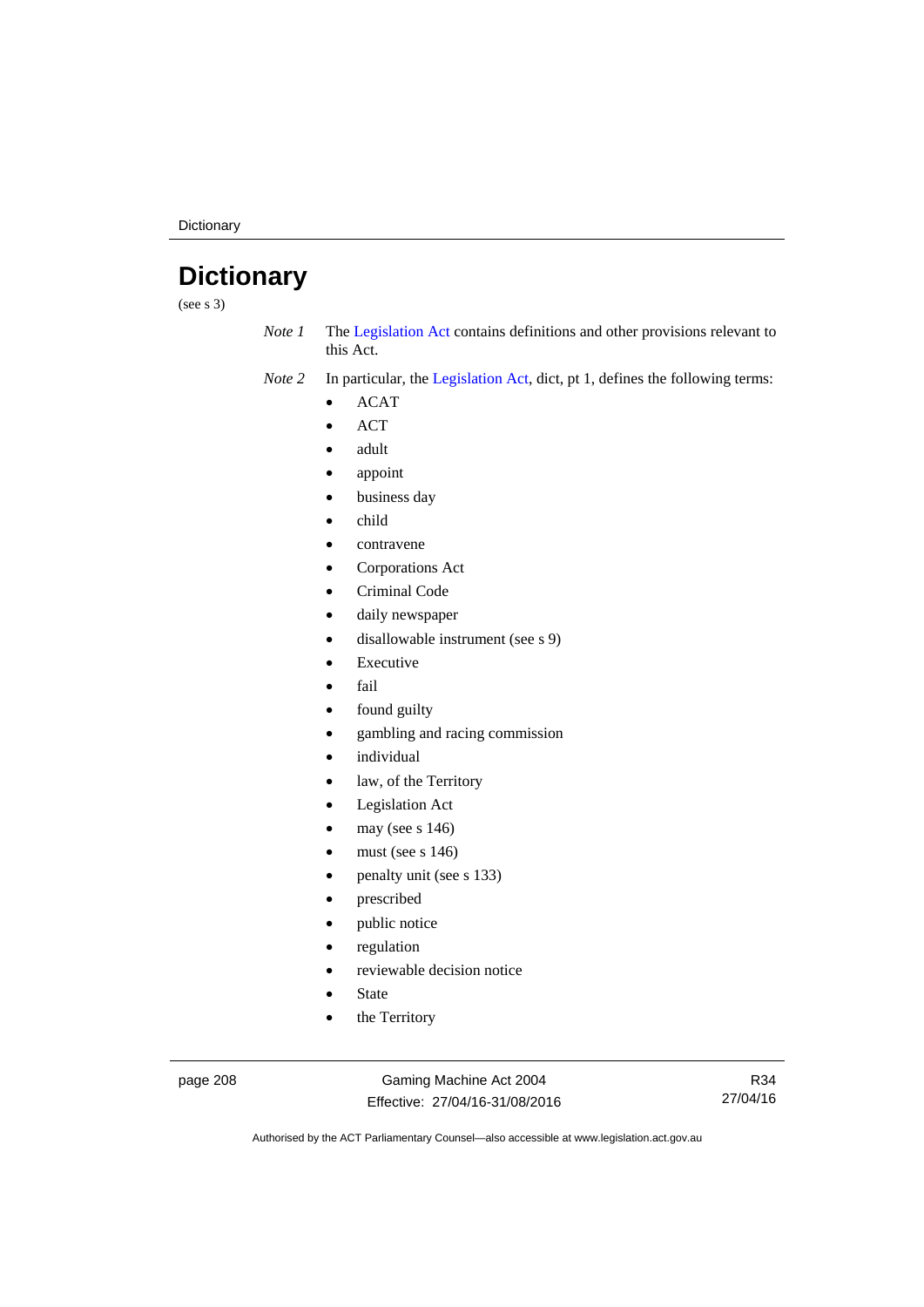• under.

*acquire* a gaming machine, means take possession of the gaming machine for the purpose of using it for gaming.

*approval*, for division 6A.2 (Repossession of gaming machines) see section 105A.

*approval certificate*, for an approved technician—see section 80 (2) (a).

*approval-holder*—see section 38A.

*approved supplier* means a person approved under section 72 as a supplier.

*approved technician* means an individual approved under section 75 or section 76 as a technician.

*associated organisation*, for a club, means an entity declared to be an associated organisation under section 147 (1).

*associated organisation declaration*, for part 9 (Club administration)—see section 144A.

*association number*, for a licensee that is an associated incorporation, means the association number on the licensee's certificate of incorporation under the *[Associations Incorporation](http://www.legislation.act.gov.au/a/1991-46)  [Act 1991](http://www.legislation.act.gov.au/a/1991-46)*.

*authorisation* means an authorisation under an authorisation certificate to operate a gaming machine at the premises stated in the authorisation certificate.

*authorisation certificate amendment application*, for part 2B (Licences and authorisations)—see section 33 (1).

*authorisation certificate application*, for class C gaming machines, for part 2B (Licences and authorisations)—see section 21 (1).

page 209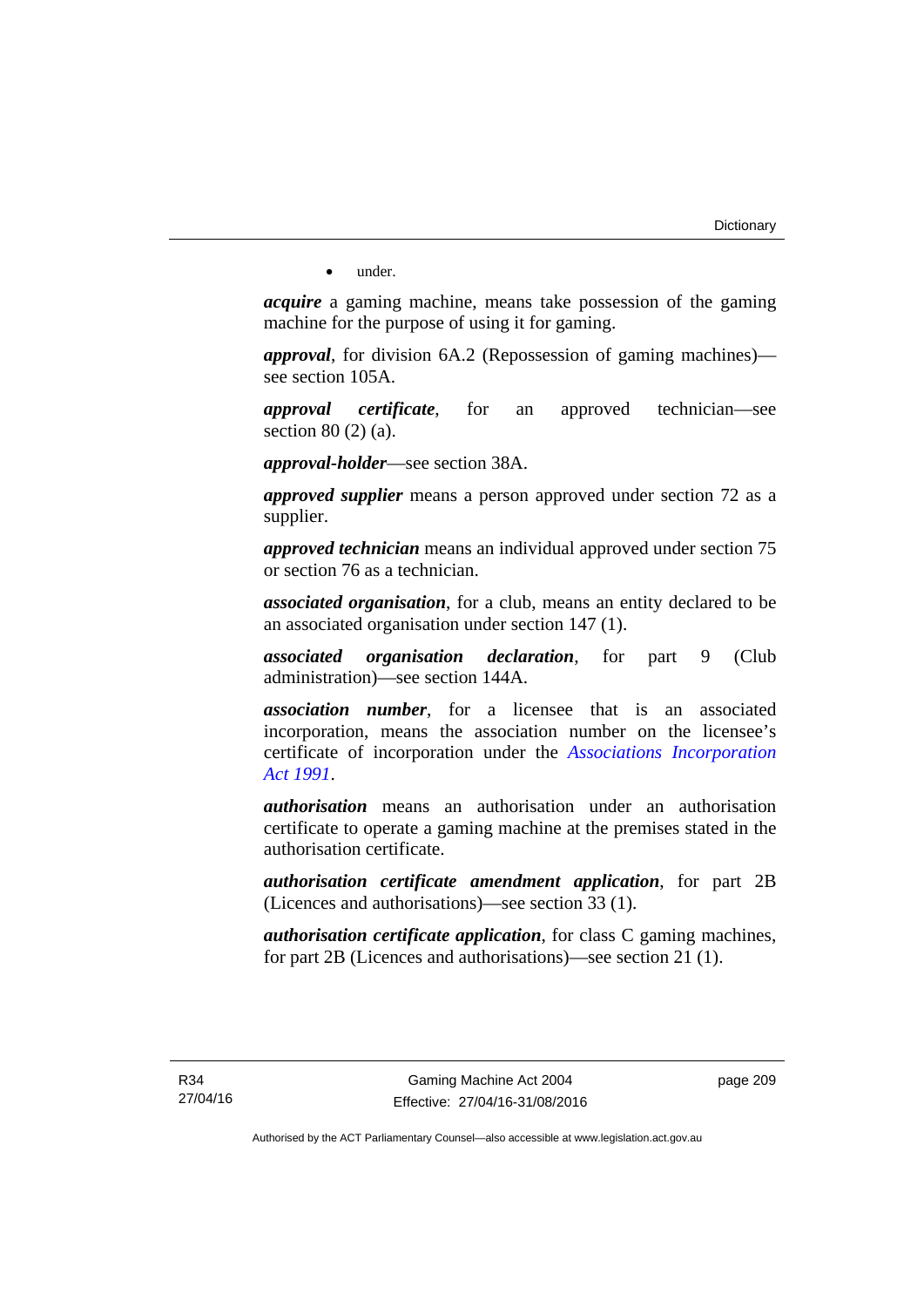## *authorisation certificate number*—

- (a) for an authorisation certificate under a class B licence—see section 30 (3) (e); and
- (b) for an authorisation certificate under a class C licence—see section 27 (1) (c).

## *authorisation number*—

- (a) for an authorisation under a class B licence—see section 30 (3) (j) (ii); and
- (b) for an authorisation under a class C licence—see section 27 (1) (h) (ii).

## *authorisation schedule*—

- (a) for an authorisation certificate under a class B licence—see section 30 $(3)$  $(i)$ ; and
- (b) for an authorisation certificate under a class C licence—see section 27 (1) (h).

*authorised officer* means an authorised officer under the Control Act, section 20.

*authorised premises* means premises for which an authorisation certificate is in force.

*cancelled*, for part 4 (Disciplinary action)—see section 56.

*centralised monitoring system* (or *CMS*)—see section 66.

# *class B gaming machine—*

- (a) means a gaming machine consisting of the game of draw poker, or a game derived from draw poker, that requires player interaction or intervention as part of the fundamental game operation; but
- (b) does not include a gaming machine prescribed by regulation.

R34 27/04/16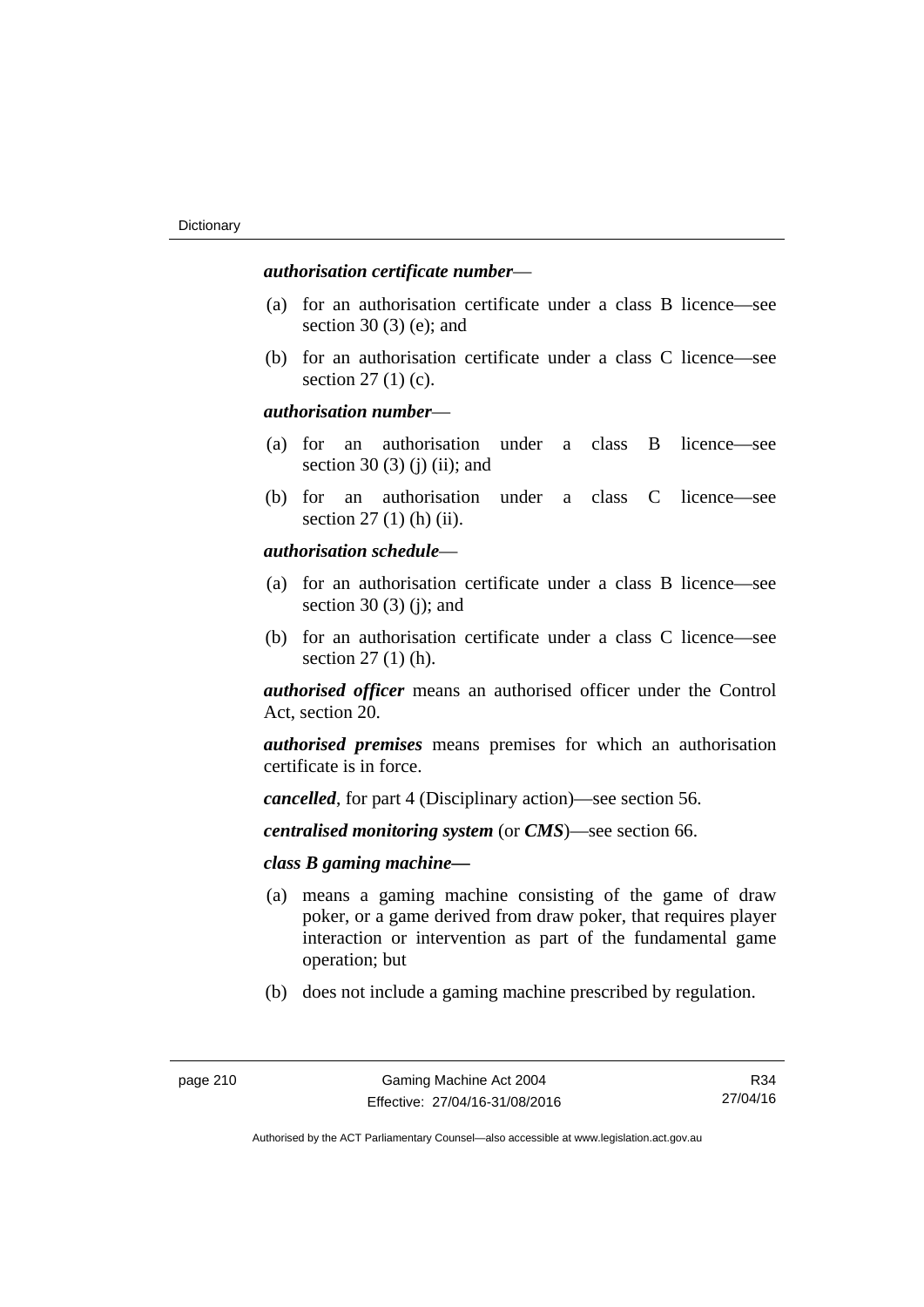*class B licence*, for part 2B (Licences and authorisations)—see section 11.

*class B licence and authorisation certificate application*, for part 2B (Licences and authorisations)—see section 28 (1).

*class B licensee*, for division 6A.6 (Trading of authorisations and gaming machines)—see section 127B.

# *class C gaming machine—*

- (a) means a gaming machine that consists of a game other than the following games or games derived from them:
	- (i) roulette;
	- (ii) blackjack;
	- (iii) sic bo;
	- (iv) craps;
	- (v) pai gow;
	- (vi) baccarat;
	- (vii) two-up;
	- (viii) money wheel;
		- (ix) draw poker; but
- (b) does not include a gaming machine prescribed by regulation.

*class C licence*, for part 2B (Licences and authorisations)—see section 11.

*class C licence application*, for part 2B (Licences and authorisations)—see section 15.

page 211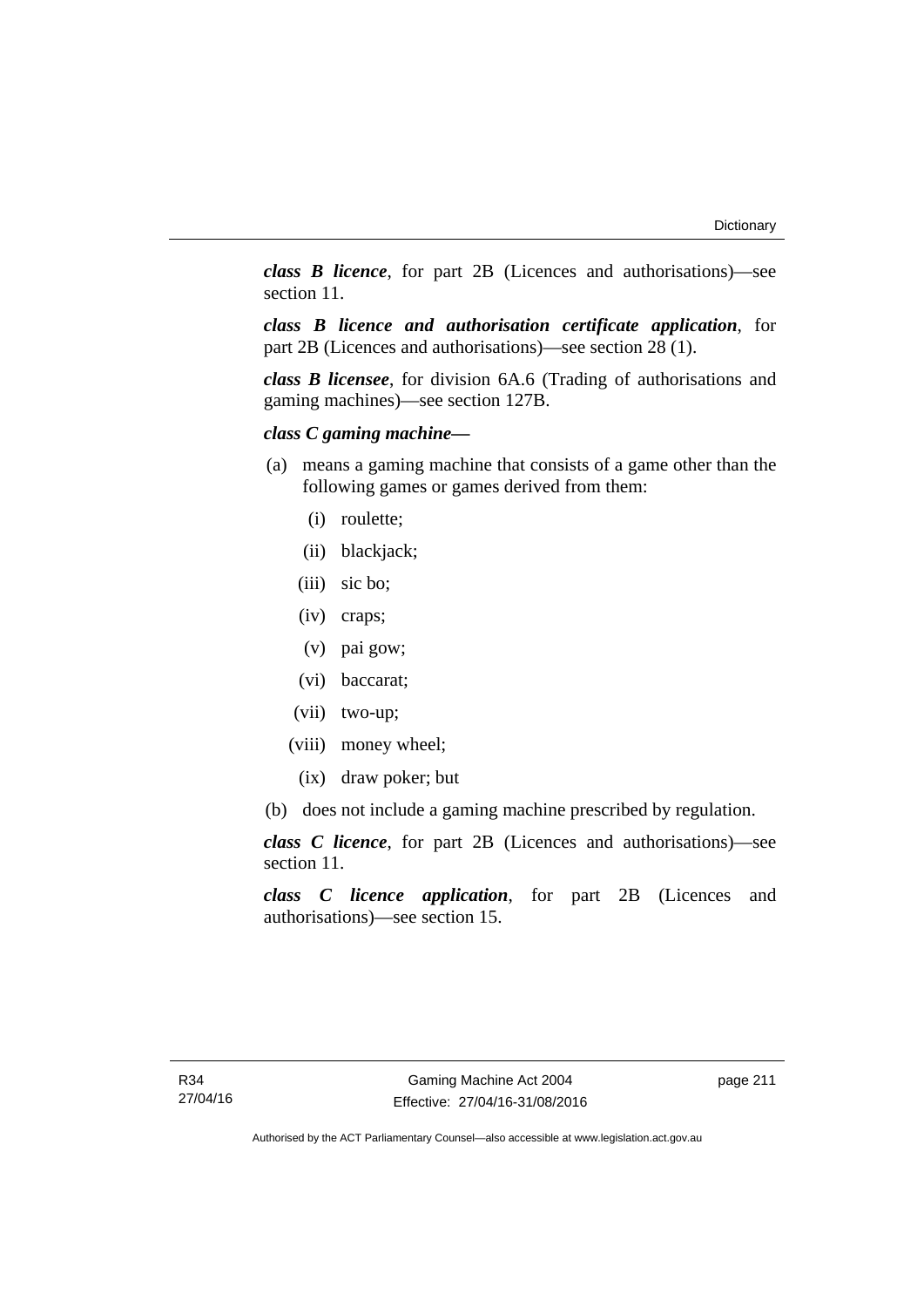*class C licensee*, for division 6A.6 (Trading of authorisations and gaming machines)—see section 127B.

*club* means a corporation or associated incorporation established for the benefit of members to achieve eligible objects.

*CMS*—see *centralised monitoring system*.

*commission* means the gambling and racing commission.

*community contribution* means a contribution made by a licensee that is approved as a community contribution under section 164.

*community contribution shortfall tax*—see section 172 (1).

*computer cabinet* means the sealable part of a gaming machine that contains the game storage medium and the random access memory.

*computer cabinet access register*—see section 71 (1).

*constitution* means—

- (a) for a club that is a company—the memorandum, and any articles of association, of the company; or
- (b) for a club that is an incorporated association—the statement of objects and the rules of the association.

*contribution* means any money, benefit, valuable consideration or security.

*Control Act* means the *[Gambling and Racing Control Act 1999](http://www.legislation.act.gov.au/a/1999-46)*.

*control procedures*, for an entity, means the procedures under section 97.

*corporation* includes a club.

*Note Corporation*—see the [Legislation Act,](http://www.legislation.act.gov.au/a/2001-14) dictionary, pt 1.

*disciplinary action*, for part 4 (Disciplinary action)—see section 58.

*disciplinary notice*, for part 4 (Disciplinary action)—see section 61.

R34 27/04/16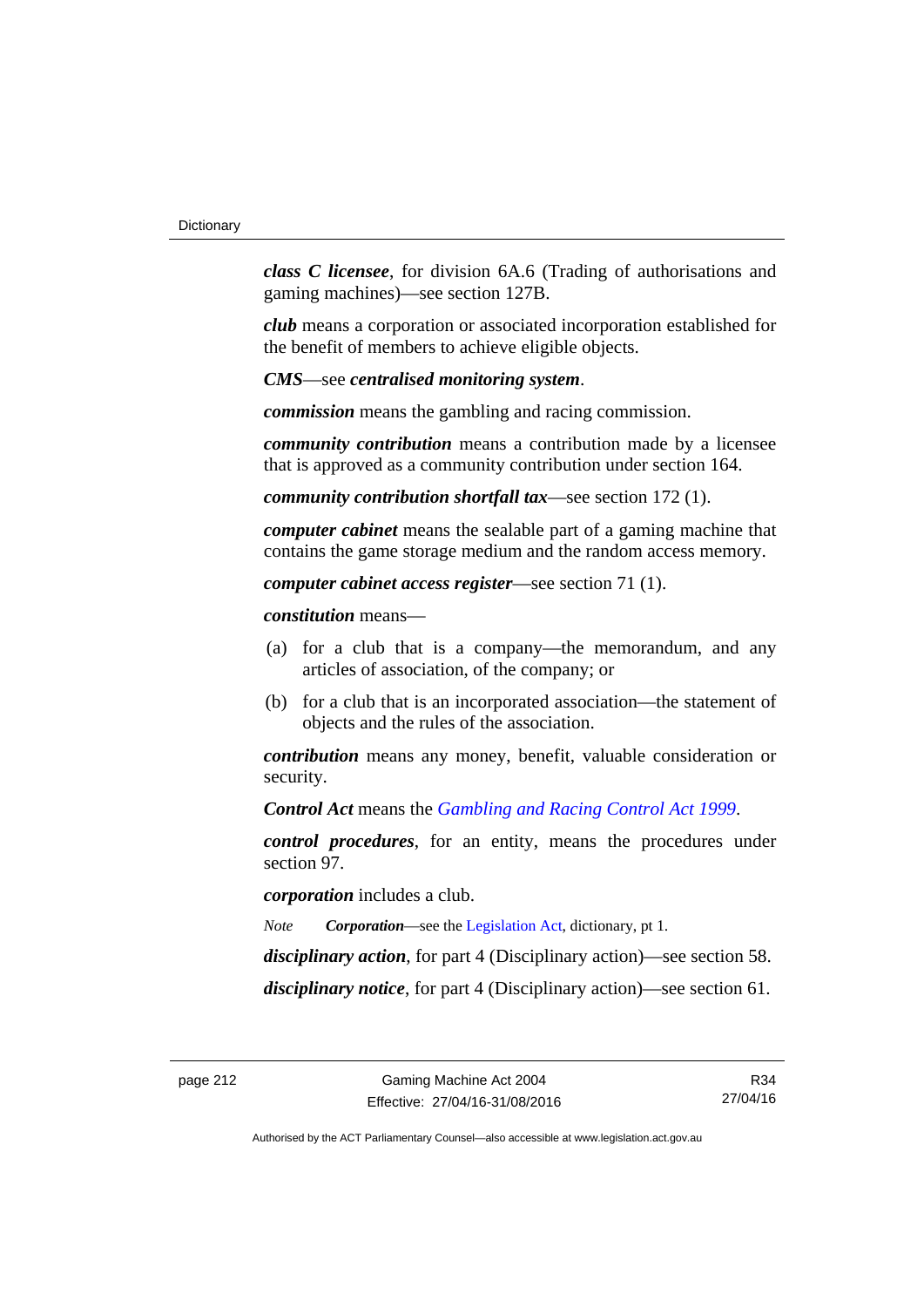*dispose of* a gaming machine includes the following:

- (a) lease or hire the gaming machine to a person;
- (b) destroy the gaming machine;
- (c) make the gaming machine inoperable.

*eligible club*—see section 146.

*eligible object*—see section 145.

*eligible person*—

- (a) for an individual—see section 6; and
- (b) for a corporation—see section 7.

*employ* includes engage.

*executive officer*, of a corporation, means a person, however described and whether or not the person is a director of the corporation, who is concerned with, or takes part in, the corporation's management.

*external administrator*, for a licensee, for division 6A.2 (Repossession of gaming machines)—see section 105A.

*final*, for part 4 (Disciplinary action)—see section 56.

*game*, in relation to a gaming machine, means a play, or a series of plays, initiated by the application of a single stake registered on the gaming machine.

*gaming area*—

- (a) for an authorisation certificate under a class B licence—see section  $30(3)$  (h); and
- (b) for an authorisation certificate under a class C licence—see section 27 (1) (f).

*gaming area amendment*, for part 2B (Licences and authorisations)—see section 33 (1) (a).

page 213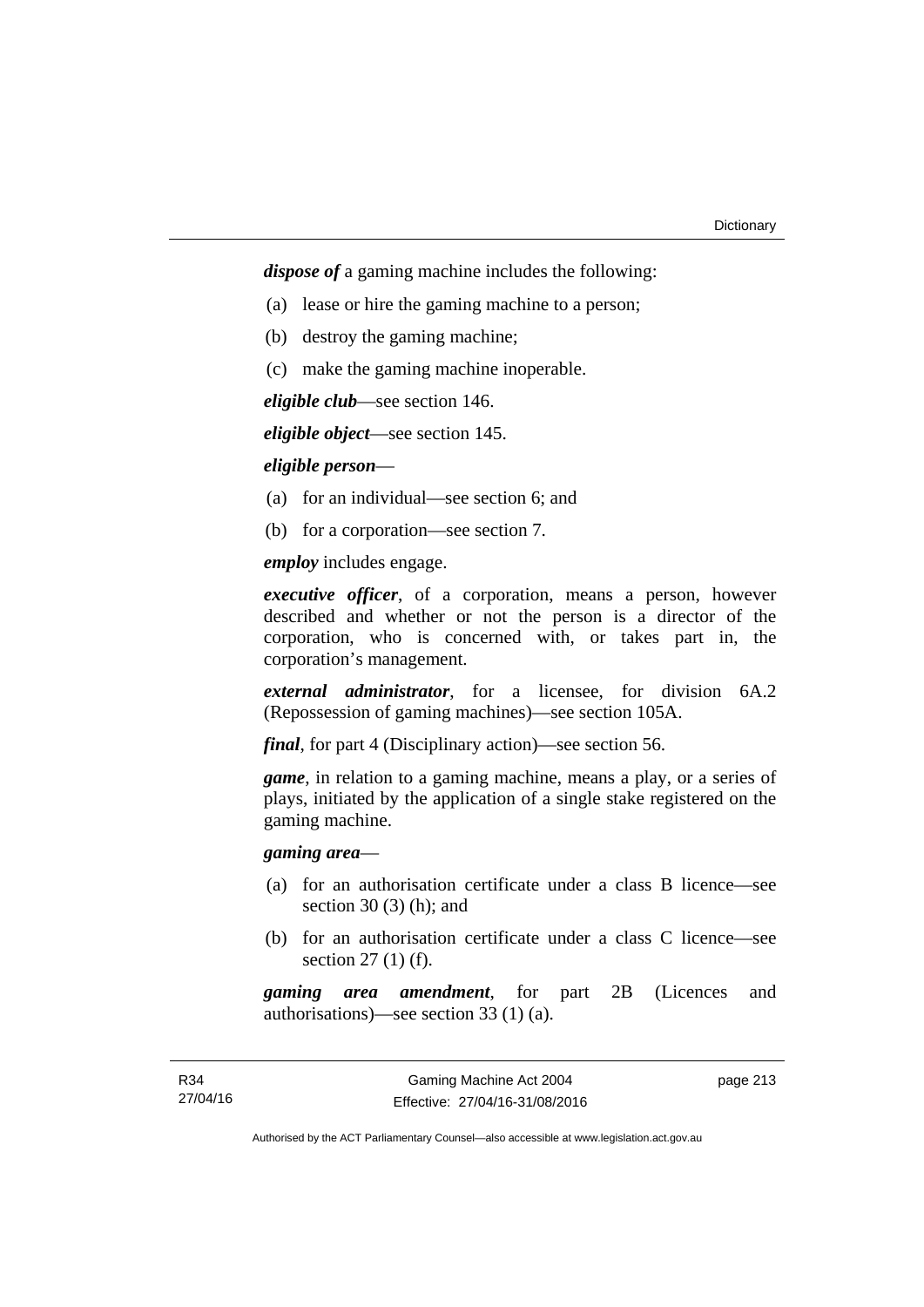*gaming law—*see the [Control Act](http://www.legislation.act.gov.au/a/1999-46/default.asp), dictionary.

## *gaming machine*—

- (a) means a machine—
	- (i) designed for playing a game of chance, or of mixed chance and skill; and
	- (ii) designed to be played completely or partly by—
		- (A) the insertion of 1 or more coins, notes or tokens; or
		- (B) the application of a monetary credit registered on the machine or elsewhere; and
	- (iii) that offers, or that appears to offer, people a chance to win monetary or other valuable consideration by playing the machine; but
- (b) does not include a device prescribed by regulation.

*gaming machine tax* means the tax imposed by section 159.

*gaming rules*, for an entity, means the rules mentioned in section 22 (2) (c).

*general licence*—see the *[Liquor Act 2010](http://www.legislation.act.gov.au/a/2010-35)*, section 17.

*general purpose*, for a storage permit, for division 6A.7 (Storage of authorisations and gaming machines)—see section 127N (a).

*gross revenue*, of a licensee or person, means all revenue derived by the licensee or person from the operation of gaming machines, other than—

- (a) the amount of winnings for playing the gaming machines paid or payable under the gaming machines' indicated prize scales (excluding linked jackpots); and
- (b) any amount set aside under a linked-jackpot arrangement for the payment of linked jackpots.

R34 27/04/16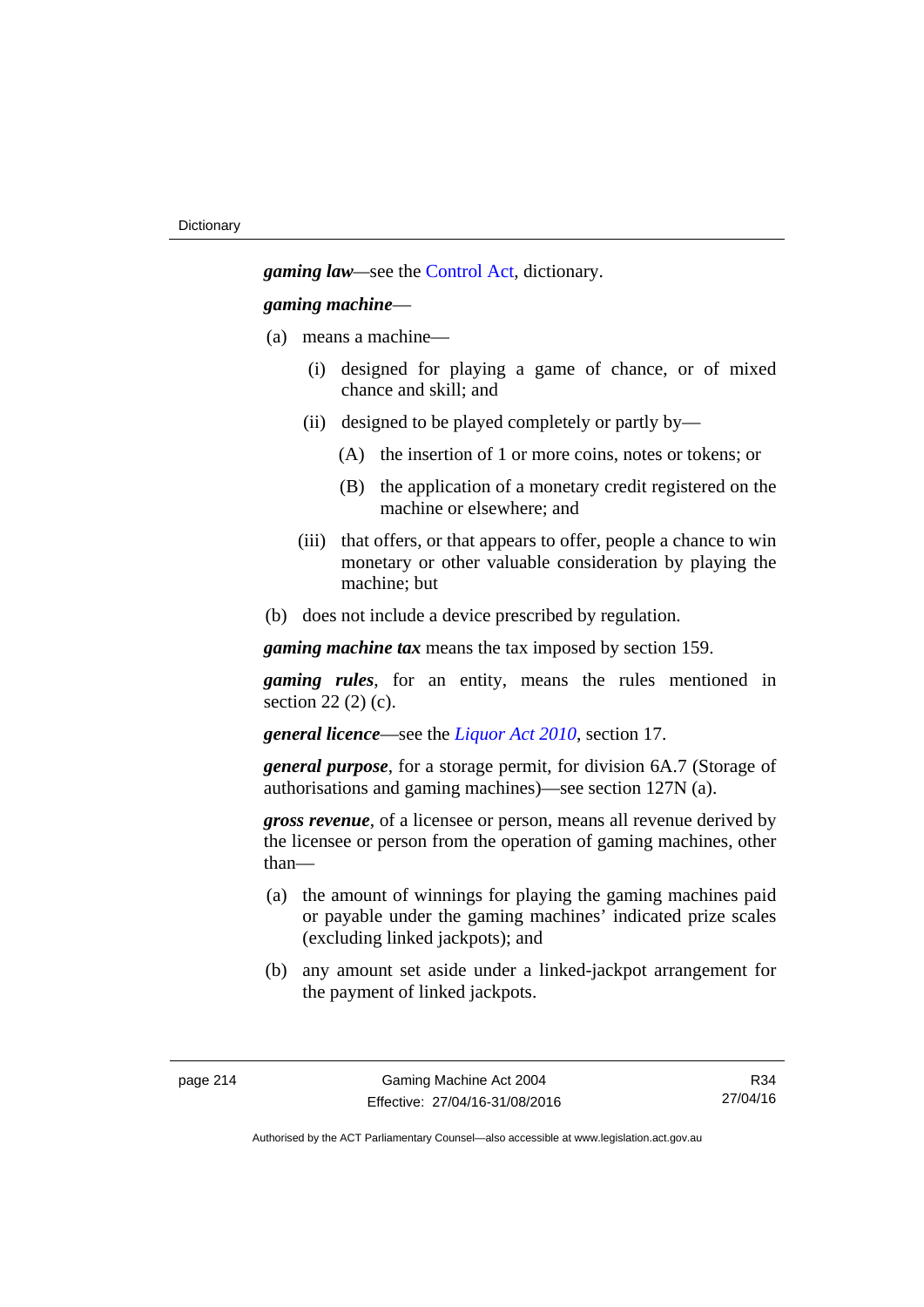*ground for disciplinary action* against a licensee, for part 4 (Disciplinary action)—see section 57.

*incoming licensee*, for division 2B.6 (Transfer and surrender of licences and authorisation certificates)—see section 37E (1).

*incorporated association* means an association incorporated under the *[Associations Incorporation Act 1991](http://www.legislation.act.gov.au/a/1991-46)*.

*increase maximum amendment*, for part 2B (Licences and authorisations)**—**see section 33 (1) (c).

*influential person*, for a corporation—see section 8.

*in-principle authorisation certificate*—see section 38A.

*inspection notice*, for division 6A.7 (Storage of authorisations and gaming machines)—see section 127ZE (1).

*interim purpose*, for a storage permit, for division 6A.7 (Storage of authorisations and gaming machines)—see section 127N (b).

*jackpot*, in relation to a gaming machine, means the combination of letters, numbers, symbols or representations as part of a game on the gaming machine that pays the maximum winnings payable on the gaming machine for any 1 combination.

# *licence*—

- (a) means a licence issued under—
	- (i) section 29 for class B gaming machines; or
	- (ii) section 17 for class C gaming machines; and
- (b) for part 4 (Disciplinary action)—see section 56; and
- (c) in relation to a person approved to operate a linked-jackpot arrangement under section 134—means the approval; and

page 215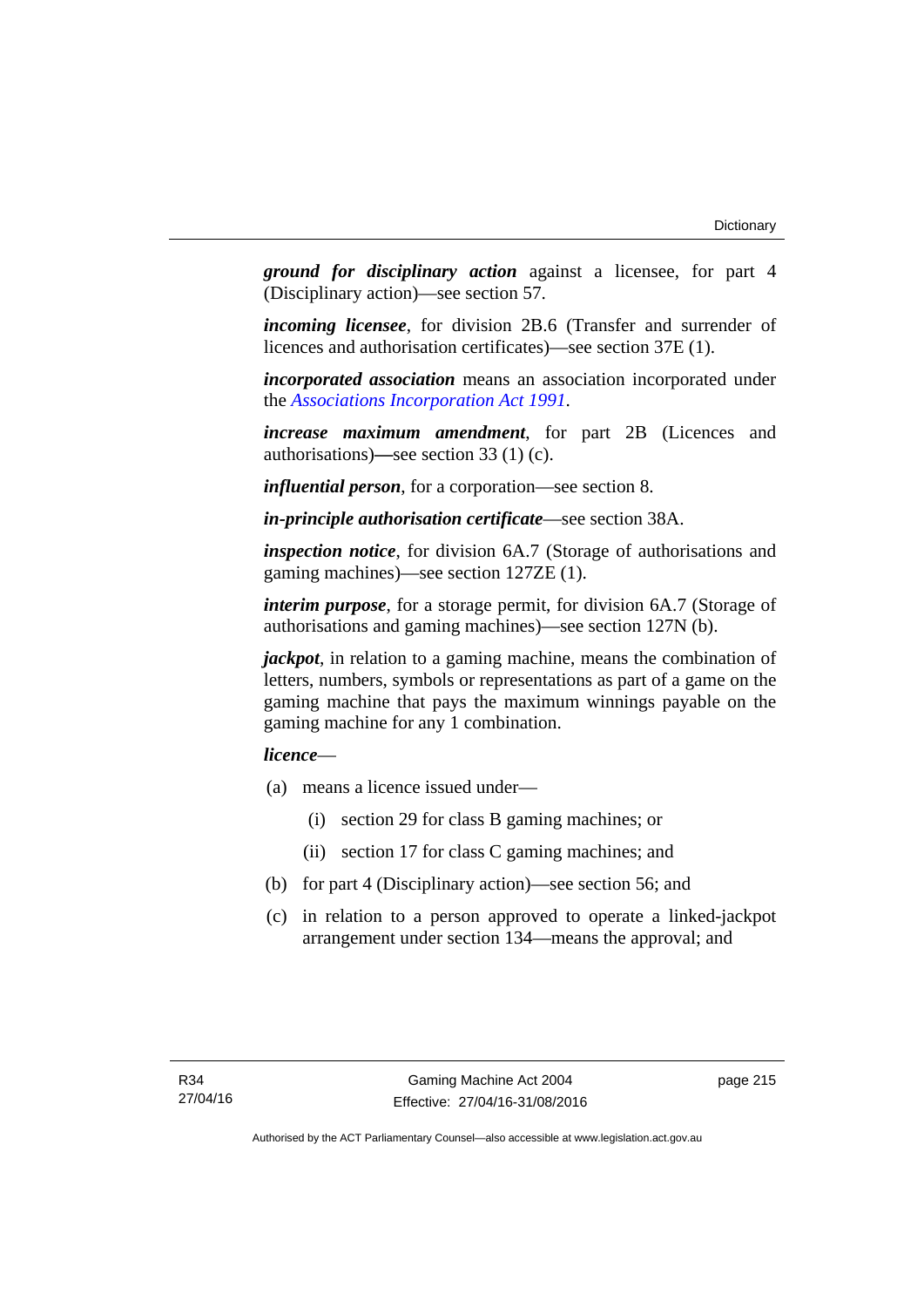- (d) in relation to a permit-holder under part 8 (Linked-jackpot arrangements)—means a multi-user permit.
- *Note Licensee* has a meaning corresponding to the meaning of *licence* (see [Legislation Act,](http://www.legislation.act.gov.au/a/2001-14) s 157).

### *licence number*—

- (a) of a class B licence—see section 30 (2) (b) (vii); and
- (b) of a class C licence—see section  $20(1)$  (b) (vi).

*licensee's name*, in relation to a class C licensee, means the name of the licensee's legal entity.

*life member*, of a club, means a person who is elected to membership of the club for life under the rules of the club.

*linked jackpot* means winnings under a linked-jackpot arrangement operated under an approval or permit under part 8.

*linked-jackpot arrangement* means an arrangement under which 2 or more gaming machines are linked to a device that—

- (a) from time to time, records the amount payable as winnings under the arrangement; and
- (b) for the purpose of recording the amount mentioned in paragraph (a), receives messages from each gaming machine to which it is linked; and
- (c) cannot affect the percentage payout of, or transmit a message to, a gaming machine to which it is linked.

*local jurisdiction* means a State or New Zealand.

*maintain* a gaming machine includes repair, adjust or alter the gaming machine.

*maximum number*, of authorisations, means the maximum number of authorisations for gaming machines that a licensee may have under an authorisation certificate.

R34 27/04/16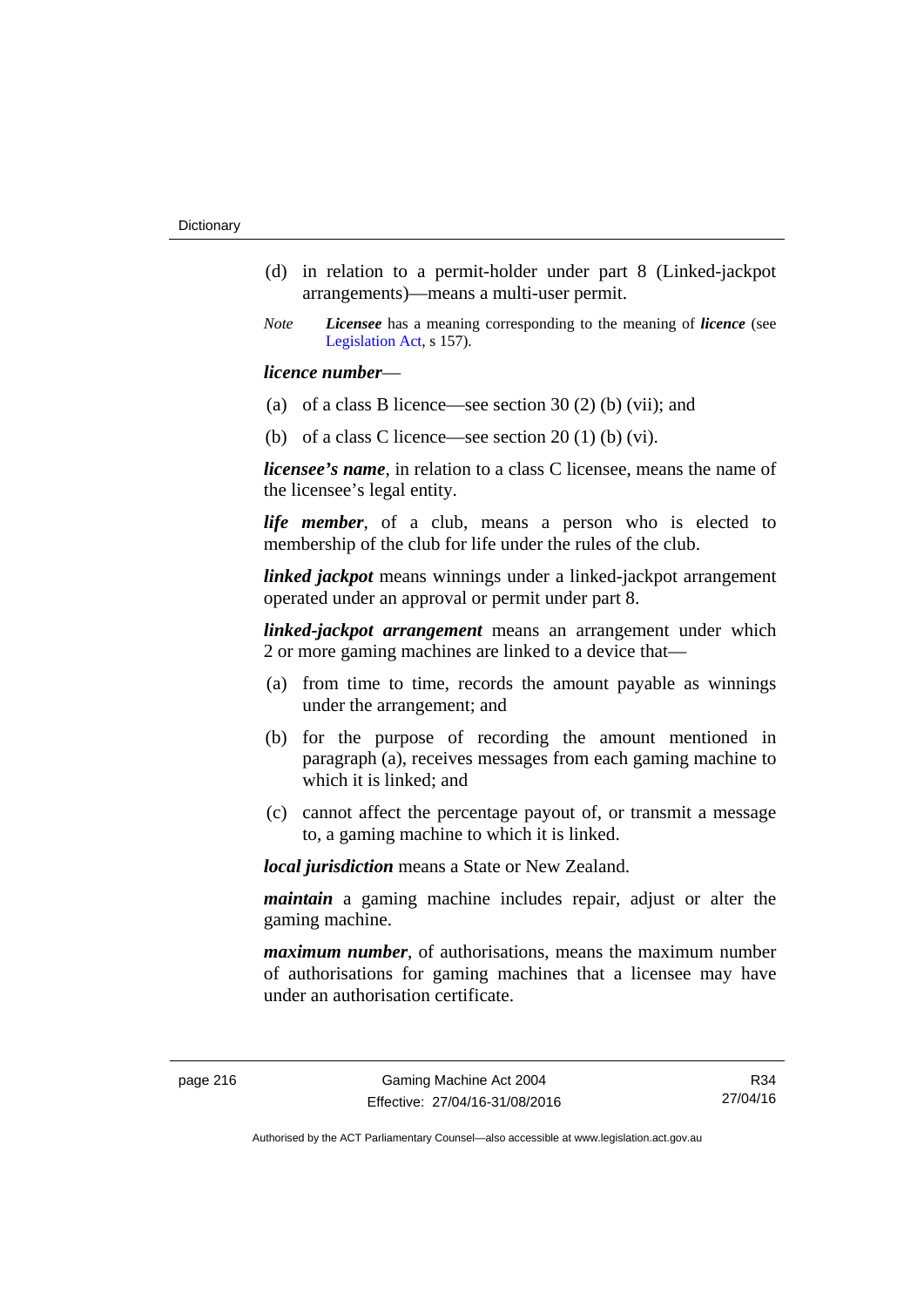*member*, of a club, means—

- (a) a member who, under the rules of the club, is required to pay fees; or
- (b) a life member.

*minor licence amendment application*, for part 2B (Licences and authorisations)—see section 31 (1).

*multi-user permit*—see section 135.

*net revenue*, of a licensee that is a club, means gross revenue derived by the licensee, less—

- (a) any amount of gaming machine tax payable on that revenue; and
- (b) 24% of the gross revenue.

*notifiable action*—see section 173C.

*officer* of a club—

- (a) means—
	- (i) any office-holder of the club (however described), including the secretary, treasurer, executive officer or public officer; or
	- (ii) anyone else concerned in or who takes part in the management of the club's affairs; but
- (b) does not include a patron or the holder of another honorary office of the club if the office does not give its holder a right to take part in the management of the club's affairs.

*on licence*—see the *[Liquor Act 2010](http://www.legislation.act.gov.au/a/2010-35)*, section 18.

*Note* The *[Liquor Act 2010](http://www.legislation.act.gov.au/a/2010-35)*, div 2.2 deals with subclasses of on licences.

*outgoing licensee*, for division 2B.6 (Transfer and surrender of licences and authorisation certificates)—see section 37E (1).

page 217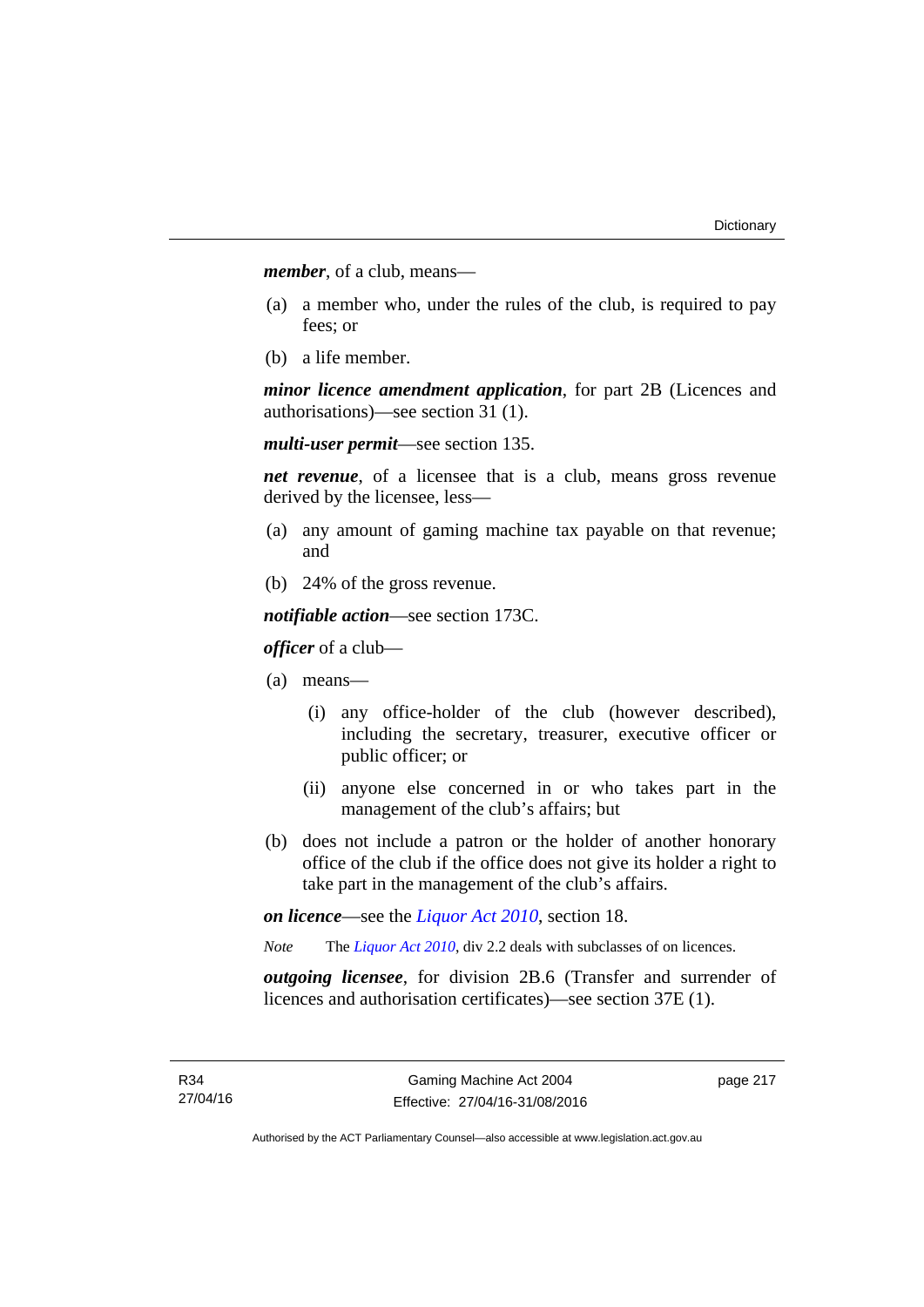*percentage payout*, for a gaming machine, means the percentage payout allowed for the gaming machine under the authorisation.

*peripheral equipment*, for a gaming machine—see section 68.

*permit*, for division 6A.7 (Storage of authorisations and gaming machines)—see section 127M.

*permit-holder* means the holder of a multi-user permit.

*premises relocation amendment*, for part 2B (Licences and authorisations)—see section 33 (1) (b).

*prescribed number of days*, in relation to a notifiable action—see section 173D (5).

*problem gambling assistance fund*—see section 163B.

*properly completed*, for an application—see section 9 (1).

*proposed gaming area*, in relation to an authorisation certificate application for a class C licence—see section 22 (2) (b) (ii).

*quarantined authorisation*, for division 6A.7 (Storage of authorisations and gaming machines)—see section 127M.

*quarantined gaming machine*, for division 6A.7 (Storage of authorisations and gaming machines)—see section 127M.

*quarantine period*, for a gaming machine and authorisation to which a quarantine permit applies, for division 6A.7 (Storage of authorisations and gaming machines)—see section 127M.

*quarantine permit*, for division 6A.7 (Storage of authorisations and gaming machines)—see section 127Q.

*registered party*—see the *[Electoral Act 1992](http://www.legislation.act.gov.au/a/1992-71)*, dictionary.

*repossession***,** of a gaming machine, includes taking possession of the gaming machine under a default provision in a financial agreement.

*required community contribution*, for a licensee that is a club—see section 169 (1).

R34 27/04/16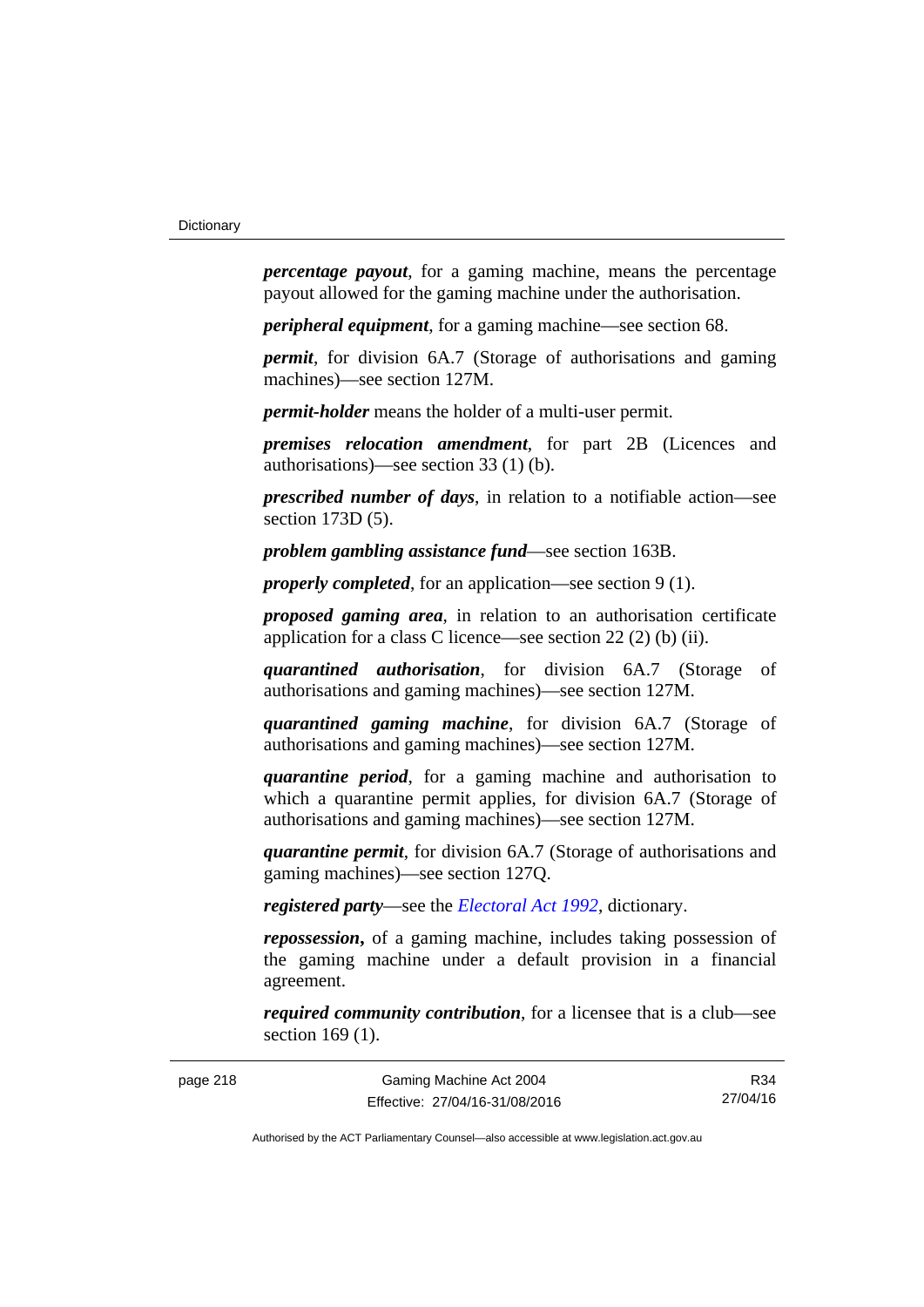*required documents*, for an authorisation certificate application for class C gaming machines—see section 22 (2).

*reviewable decision*, for part 13 (Notification and review of decisions)—see section 173.

*secretary*, in relation to a club, includes a person concerned in the management of the club.

*short-term approval*, for a technician—see section 76 (3).

*social impact assessment*, for an authorisation certificate application, authorisation certificate amendment application, or application for an in-principle certificate of approval—see section 12 (1).

*statement of objects* of a club, means—

- (a) for a company—the memorandum of the company; or
- (b) for an incorporated association—the statement of objects of the association.

*storage period*, for a gaming machine or authorisation to which a storage permit applies, for division 6A.7 (Storage of authorisations and gaming machines)—see section 127M.

*storage permit*—see section 127L.

*storage rules*, for division 6A.7 (Storage of authorisations and gaming machines)—see section 127M.

*stored authorisation*, for division 6A.7 (Storage of authorisations and gaming machines)—see section 127M.

*stored gaming machine*, for division 6A.7 (Storage of authorisations and gaming machines)—see section 127M.

*tax law*—see the *[Taxation Administration Act 1999](http://www.legislation.act.gov.au/a/1999-4)*, section 4.

*technical amendment*—see section 37B (1).

R34 27/04/16 page 219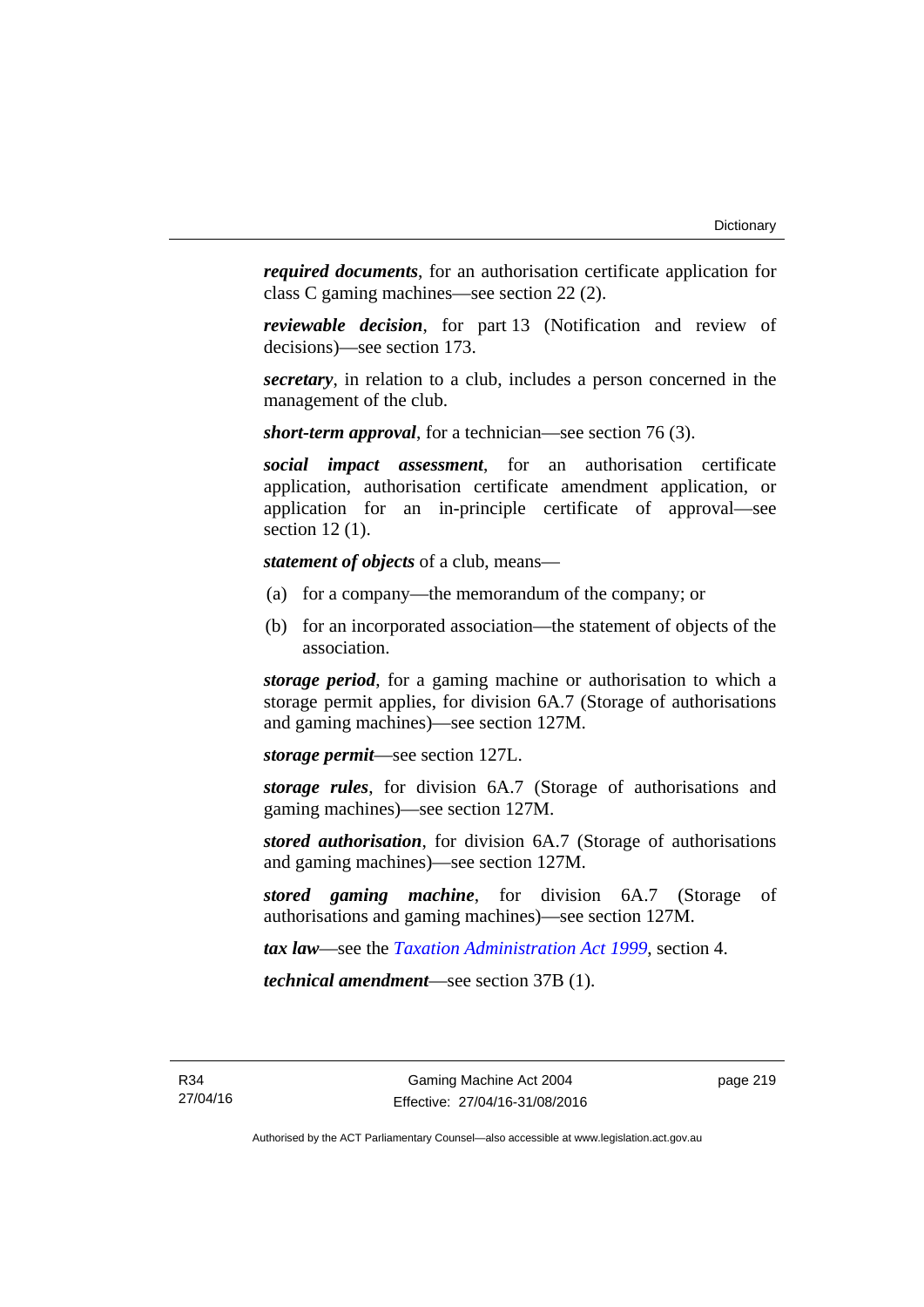**Dictionary** 

*technical evaluation* means a technical evaluation under section 69.

*warning notice*, for an associated organisation, for part 9 (Club administration)—see section 147B.

page 220 Gaming Machine Act 2004 Effective: 27/04/16-31/08/2016

R34 27/04/16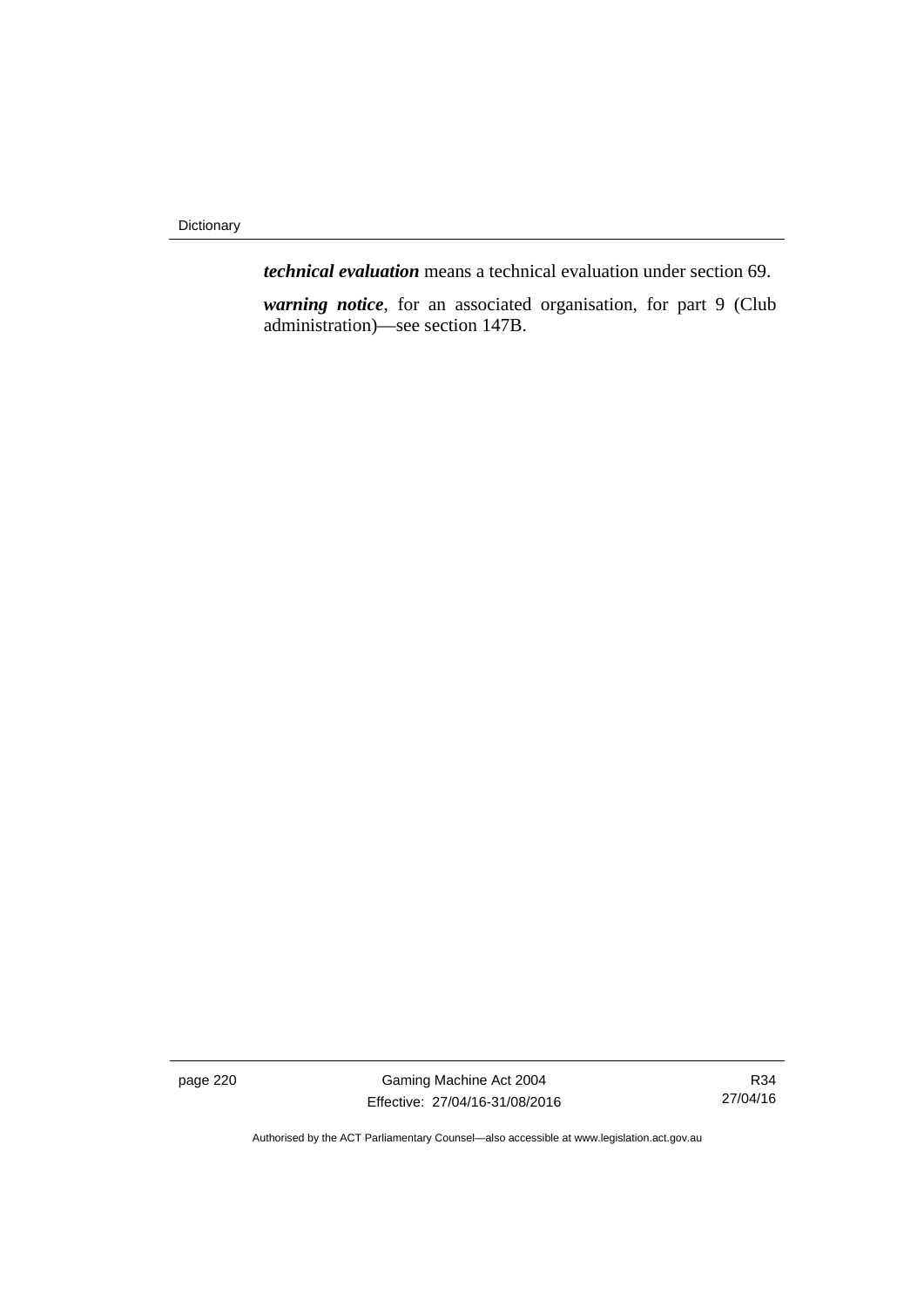# **Endnotes**

# **1 About the endnotes**

Amending and modifying laws are annotated in the legislation history and the amendment history. Current modifications are not included in the republished law but are set out in the endnotes.

Not all editorial amendments made under the *[Legislation Act 2001](http://www.legislation.act.gov.au/a/2001-14)*, part 11.3 are annotated in the amendment history. Full details of any amendments can be obtained from the Parliamentary Counsel's Office.

Uncommenced amending laws are not included in the republished law. The details of these laws are underlined in the legislation history. Uncommenced expiries are underlined in the legislation history and amendment history.

If all the provisions of the law have been renumbered, a table of renumbered provisions gives details of previous and current numbering.

The endnotes also include a table of earlier republications.

| $A = Act$                                    | NI = Notifiable instrument                  |
|----------------------------------------------|---------------------------------------------|
| $AF =$ Approved form                         | $o = order$                                 |
| $am = amended$                               | $om = omitted/repealed$                     |
| $amdt = amendment$                           | $ord = ordinance$                           |
| $AR = Assembly$ resolution                   | $orig = original$                           |
| $ch = chapter$                               | par = paragraph/subparagraph                |
| $CN =$ Commencement notice                   | $pres = present$                            |
| $def = definition$                           | $prev = previous$                           |
| $DI = Disallowable instrument$               | $(\text{prev}) = \text{previously}$         |
| $dict = dictionary$                          | $pt = part$                                 |
| $disallowed = disallowed by the Legislative$ | $r = rule/subrule$                          |
| Assembly                                     | $reloc = relocated$                         |
| $div = division$                             | $renum = renumbered$                        |
| $exp = expires/expired$                      | $R[X]$ = Republication No                   |
| $Gaz = gazette$                              | $RI = reissue$                              |
| $hdg = heading$                              | $s = section/subsection$                    |
| $IA = Interpretation Act 1967$               | $sch = schedule$                            |
| $ins = inserted/added$                       | $sdiv = subdivision$                        |
| $LA =$ Legislation Act 2001                  | $SL = Subordinate$ law                      |
| $LR =$ legislation register                  | $sub =$ substituted                         |
| LRA = Legislation (Republication) Act 1996   | $underlining = whole or part not commenced$ |
| $mod = modified/modification$                | or to be expired                            |
|                                              |                                             |

# **2 Abbreviation key**

R34 27/04/16

Gaming Machine Act 2004 Effective: 27/04/16-31/08/2016 page 221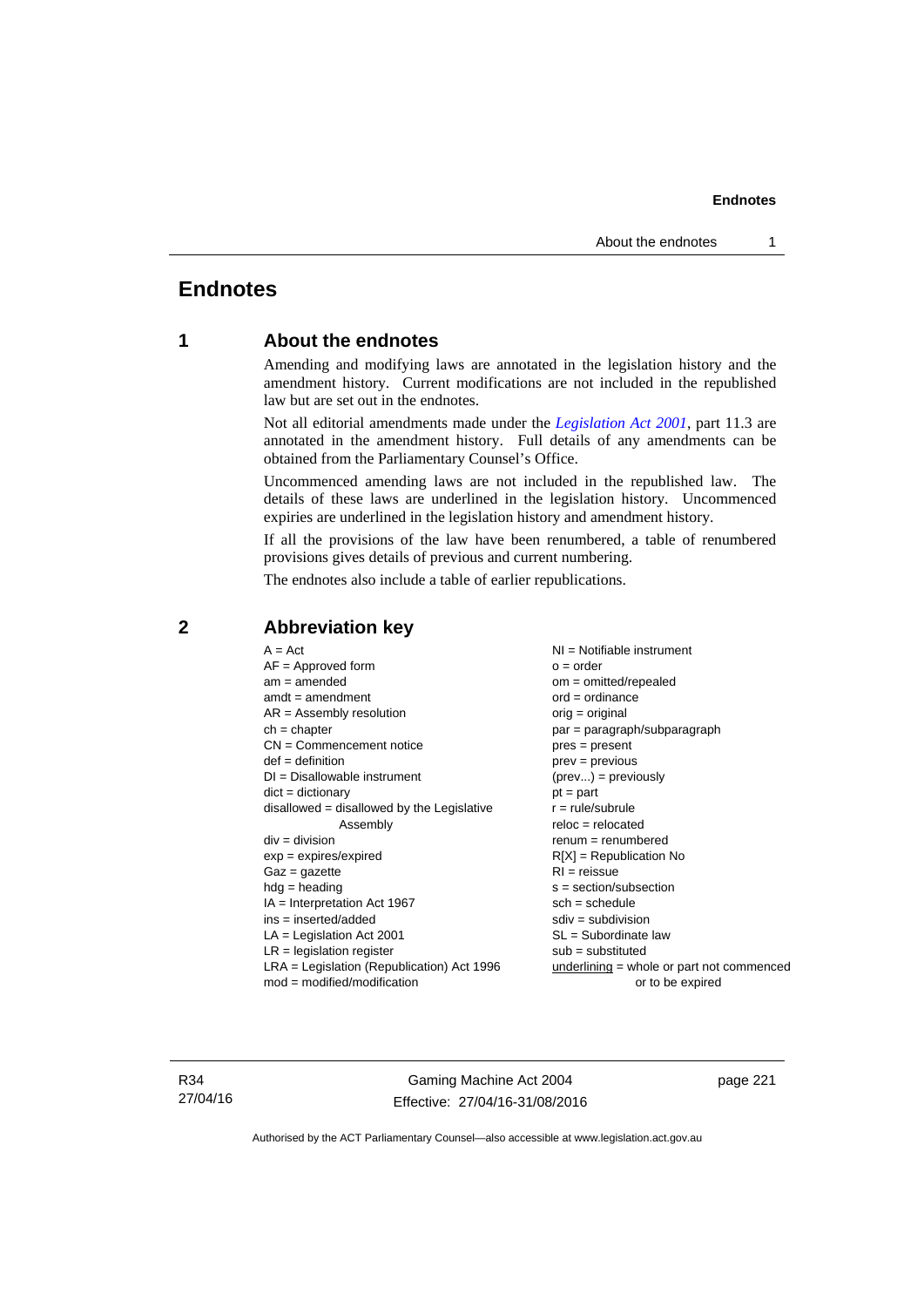3 Legislation history

# **3 Legislation history**

## **Gaming Machine Act 2004 A2004-34**

notified LR 9 July 2004 s 1, s 2 commenced 9 July 2004 (LA s 75 (1)) remainder commenced 1 November 2004 (s 2 and [CN2004-14](http://www.legislation.act.gov.au/cn/2004-14/default.asp))

as amended by

#### **[Gaming Machine Amendment Act 2005](http://www.legislation.act.gov.au/a/2005-17) A2005-17**

notified LR 13 April 2005 s 1, s 2 commenced 13 April 2005 (LA s 75 (1)) remainder commenced 14 April 2005 (s 2)

## **[Gaming Machine Amendment Act 2005 \(No 2\)](http://www.legislation.act.gov.au/a/2005-26) A2005-26**

notified LR 28 June 2005 s 1, s 2 commenced 28 June 2005 (LA s 75 (1)) s 8 commenced 1 July 2007 (s 2 (2)) remainder commenced 1 July 2005 (s 2 (1))

#### **[Casino Control Act 2006](http://www.legislation.act.gov.au/a/2006-2) A2006-2 sch 1 pt 1.3**

notified LR 22 February 2006 s 1, s 2 commenced 22 February 2006 (LA s 75 (1)) sch 1 pt 1.3 commenced 1 May 2006 (s 2 and [CN2006-6](http://www.legislation.act.gov.au/cn/2006-6/default.asp))

#### **[Gaming Machine Amendment Act 2007](http://www.legislation.act.gov.au/a/2007-14) A2007-14**

notified LR 31 May 2007 s 1, s 2 commenced 31 May 2007 (LA s 75 (1)) remainder commenced 1 June 2007 (s 2)

#### **[Gaming Machine Amendment Act 2007 \(No 2\)](http://www.legislation.act.gov.au/a/2007-40) A2007-40**

notified LR 4 December 2007 s 1, s 2 commenced 4 December 2007 (LA s 75 (1)) s 17 commenced 4 June 2008 (s 2 (2)) remainder commenced 5 December 2007 (s 2 (1))

## **[Statute Law Amendment Act 2008](http://www.legislation.act.gov.au/a/2008-28) A2008-28 sch 3 pt 3.29**

notified LR 12 August 2008 s 1, s 2 commenced 12 August 2008 (LA s 75 (1)) sch 3 pt 3.29 commenced 26 August 2008 (s 2)

page 222 Gaming Machine Act 2004 Effective: 27/04/16-31/08/2016

R34 27/04/16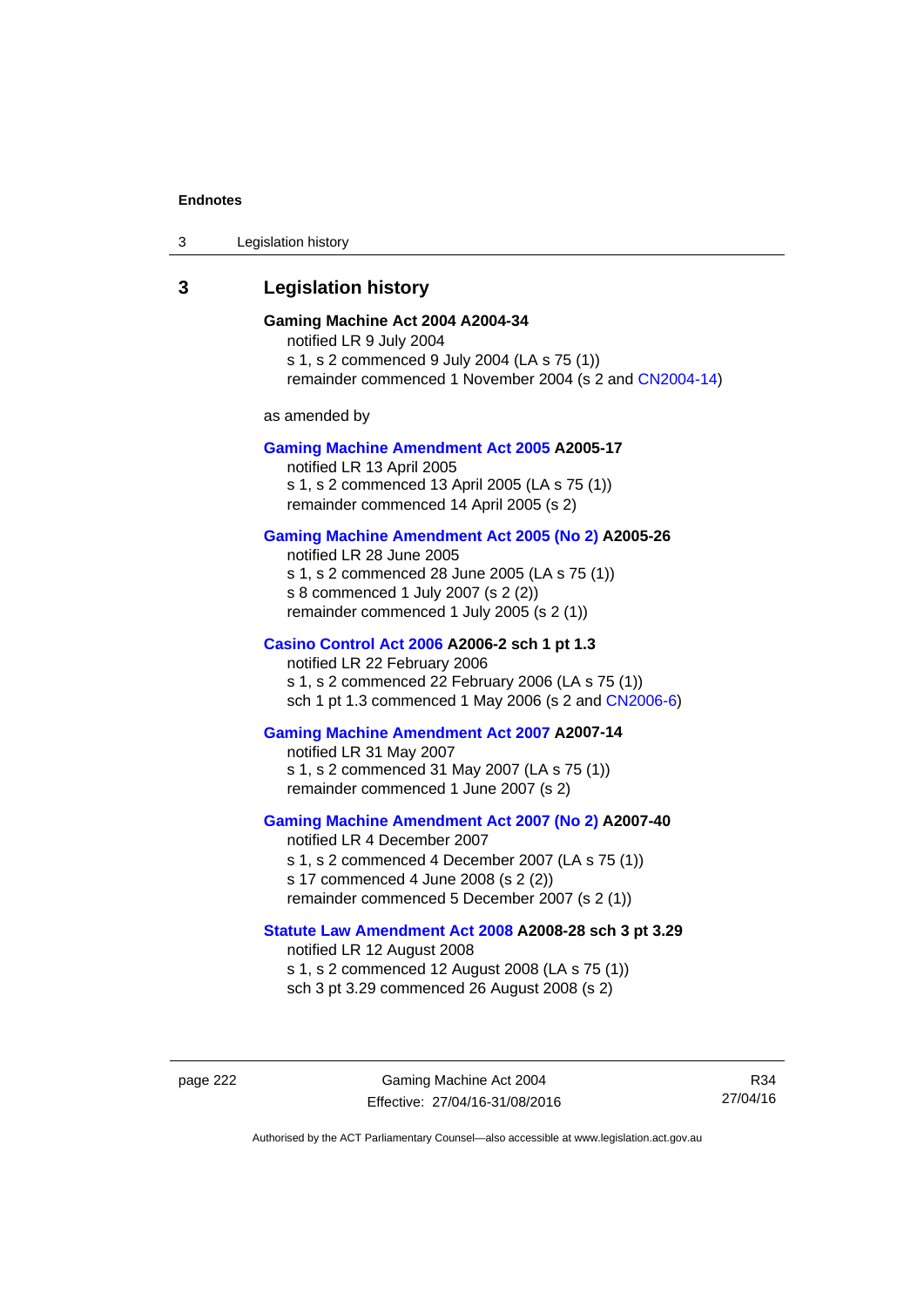| Legislation history |  |
|---------------------|--|
|---------------------|--|

## **[ACT Civil and Administrative Tribunal Legislation Amendment](http://www.legislation.act.gov.au/a/2008-37)  [Act 2008 \(No 2\)](http://www.legislation.act.gov.au/a/2008-37) A2008-37 sch 1 pt 1.47**

notified LR 4 September 2008

s 1, s 2 commenced 4 September 2008 (LA s 75 (1))

sch 1 pt 1.47 commenced 2 February 2009 (s 2 (1) and see [ACT Civil](http://www.legislation.act.gov.au/a/2008-35) 

[and Administrative Tribunal Act 2008](http://www.legislation.act.gov.au/a/2008-35) A2008-35, s 2 (1) and [CN2009-2](http://www.legislation.act.gov.au/cn/2009-2/default.asp))

### **[Statute Law Amendment Act 2009 \(No 2\)](http://www.legislation.act.gov.au/a/2009-49) A2009-49 sch 1 pt 1.6**

notified LR 26 November 2009

s 1, s 2 commenced 26 November 2009 (LA s 75 (1))

sch 1 pt 1.6 commenced 17 December 2009 (s 2)

# **[Liquor \(Consequential Amendments\) Act 2010](http://www.legislation.act.gov.au/a/2010-43) A2010-43 sch 1 pt 1.12**

notified LR 8 November 2010

s 1, s 2 commenced 8 November 2010 (LA s 75 (1)) sch 1 pt 1.12 commenced 1 December 2010 (s 2 (4) and see Liquor [Act 2010](http://www.legislation.act.gov.au/a/2010-35) A2010-35, s 2 (3) (as am by [A2010-43](http://www.legislation.act.gov.au/a/2010-43) amdt 1.19) and [CN2010-14](http://www.legislation.act.gov.au/cn/2010-14/default.asp))

#### **[Gaming Machine \(Problem Gambling Assistance\) Amendment](http://www.legislation.act.gov.au/a/2010-52)  [Act 2010](http://www.legislation.act.gov.au/a/2010-52) A2010-52**

notified LR 15 December 2010 s 1, s 2 commenced 15 December 2010 (LA s 75 (1)) remainder commenced 1 July 2011 (s 2)

### **[Statute Law Amendment Act 2011](http://www.legislation.act.gov.au/a/2011-3) A2011-3 sch 1 pt 1.3, sch 3 pt 3.21**

notified LR 22 February 2011 s 1, s 2 commenced 22 February 2011 (LA s 75 (1)) sch 1 pt 1.3, sch 3 pt 3.21 commenced 1 March 2011 (s 2)

# **[Gaming Machine \(Club Governance\) Amendment Act 2011](http://www.legislation.act.gov.au/a/2011-24) A2011-24**

**pt 2** 

notified LR 7 July 2011 s 1, s 2 commenced 1 July 2011 (LA s 75 (2)) ss 9-11, s 21, s 26 commenced 1 July 2012 (s 2 (2)) pt 2 remainder taken to have commenced 1 July 2011 (s 2 (1))

#### **[Justice and Community Safety Legislation Amendment Act 2011](http://www.legislation.act.gov.au/a/2011-27)  [\(No 2\)](http://www.legislation.act.gov.au/a/2011-27) A2011-27 sch 1 pt 1.5**

notified LR 30 August 2011

s 1, s 2 taken to have commenced 29 July 2008 (LA s 75 (2)) sch 1 pt 1.5 commenced 13 September 2011 (s 2 (1))

R34 27/04/16 page 223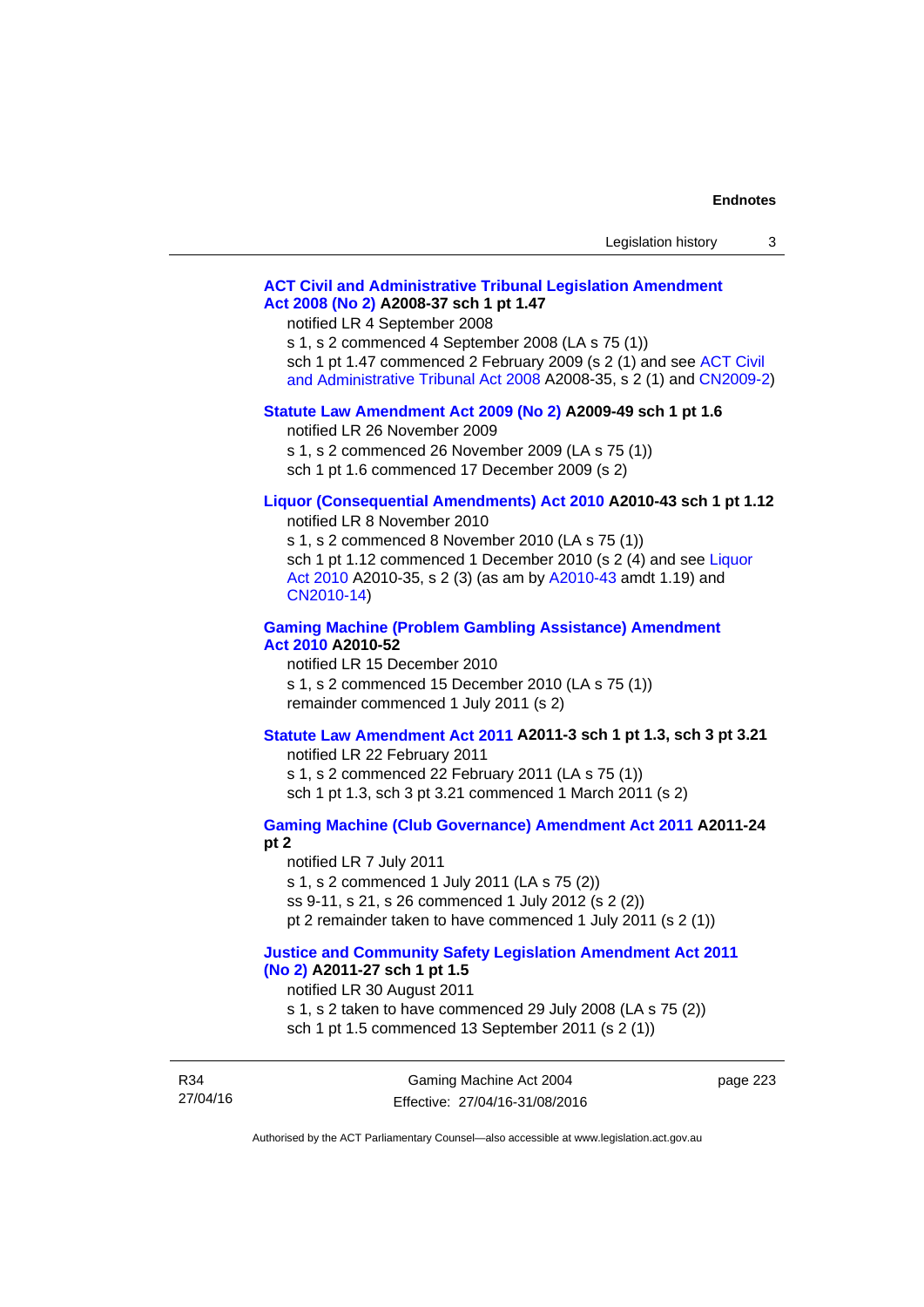| $\sqrt{2}$<br>- 3 | Legislation history |  |
|-------------------|---------------------|--|
|-------------------|---------------------|--|

## **[Business Names Registration \(Transition to Commonwealth\)](http://www.legislation.act.gov.au/a/2012-2)  [Act 2012](http://www.legislation.act.gov.au/a/2012-2) A2012-2 sch 2 pt 2.3**

notified LR 28 February 2012

s 1, s 2 commenced 28 February 2012 (LA s 75 (1))

sch 2 pt 2.3 commenced 28 May 2012 (s 2 (2))

#### **[Gaming Machine Amendment Act 2012](http://www.legislation.act.gov.au/a/2012-42) A2012-42 pt 2 (as am by [A2013-29](http://www.legislation.act.gov.au/a/2013-29) s 4)**

notified LR 6 September 2012

s 1, s 2 commenced 6 September 2012 (LA s 75 (1))

s 28, s 29 commenced 1 February 2014 (s 2 (2) (as am by [A2013-29](http://www.legislation.act.gov.au/a/2013-29) s 4))

pt 2 remainder commenced 1 January 2013 (s 2 (1))

## **[Gaming Machine Amendment Act 2012 \(No 2\)](http://www.legislation.act.gov.au/a/2012-50/default.asp) A2012-50**

notified LR 5 December 2012

s 1, s 2 commenced 5 December 2012 (LA s 75 (1))

s 3 commenced 6 December 2012 (s 2 (1))

s 4 commenced 1 January 2013 (s 2 (2))

s 5 commenced 1 February 2014 (s 2 (3) and see [Gaming Machine](http://www.legislation.act.gov.au/a/2012-42)  [Amendment Act 2012](http://www.legislation.act.gov.au/a/2012-42) A2012-42 s 2 (2) (as am by [A2013-29](http://www.legislation.act.gov.au/a/2013-29) s 4))

## **[Gaming Machine Amendment Act 2013](http://www.legislation.act.gov.au/a/2013-9) A2013-9**

notified LR 27 March 2013

s 1, s 2 commenced 27 March 2013 (LA s 75 (1)) remainder commenced 28 March 2013 (s 2)

### **[Statute Law Amendment Act 2013](http://www.legislation.act.gov.au/a/2013-19) A2013-19 sch 3 pt 3.23**

notified LR 24 May 2013 s 1, s 2 commenced 24 May 2013 (LA s 75 (1)) sch 3 pt 3.23 commenced 14 June 2013 (s 2)

#### **[Gaming Machine Amendment Act 2013 \(No 2\)](http://www.legislation.act.gov.au/a/2013-29) A2013-29**

notified LR 21 August 2013 s 1, s 2 commenced 21 August 2013 (LA s 75 (1)) remainder commenced 22 August 2013 (s 2) *Note* This Act only amends the Gaming Machine Amendment

[Act 2012](http://www.legislation.act.gov.au/a/2012-42) A2012-42.

page 224 Gaming Machine Act 2004 Effective: 27/04/16-31/08/2016

R34 27/04/16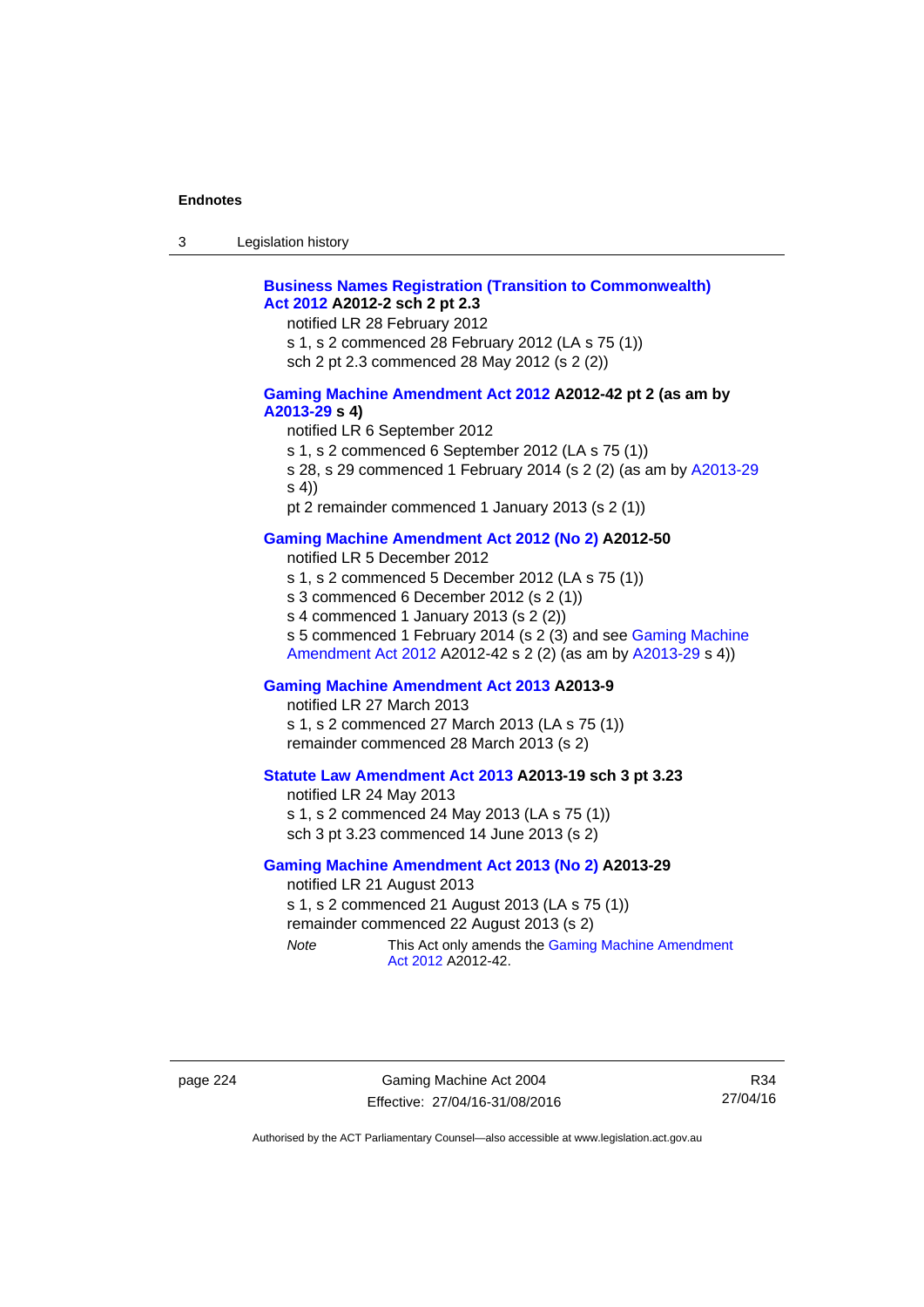# **[Gaming Machine \(Red Tape Reduction\) Amendment Act 2014](http://www.legislation.act.gov.au/a/2014-5) A2014-5**

notified LR 27 March 2014 s 1, s 2 commenced 27 March 2014 (LA s 75 (1)) remainder commenced 28 March 2014 (s 2)

#### **[Red Tape Reduction Legislation Amendment Act 2014](http://www.legislation.act.gov.au/a/2014-47) A2014-47 pt 4**

notified LR 6 November 2014

s 1, s 2 commenced 6 November 2014 (LA s 75 (1)) pt 4 commenced 7 November 2014 (s 2)

#### **[Gaming Machine \(Red Tape Reduction\) Amendment Act 2014 \(No 2\)](http://www.legislation.act.gov.au/a/2014-56) A2014-56**

notified LR 4 December 2014

s 1, s 2 commenced 4 December 2014 (LA s 75 (1))

s 18, s 19 commenced 1 March 2015 (s 2 (2))

remainder commenced 5 December 2014 (s 2)

# **[Annual Reports \(Government Agencies\) Amendment Act 2015](http://www.legislation.act.gov.au/a/2015-16)**

# **A2015-16 sch 1 pt 1.13**

notified LR 27 May 2015 s 1, s 2 commenced 27 May 2015 (LA s 75 (1)) sch 1 pt 1.13 commenced 3 June 2015 (s 2)

#### **[Gaming Machine \(Reform\) Amendment Act 2015](http://www.legislation.act.gov.au/a/2015-21/default.asp) A2015-21**

notified LR 15 June 2015

s 1, s 2 commenced 15 June 2015 (LA s 75 (1))

s 3 commenced 1 July 2015 (LA s 75AA)

s 81 commenced 1 July 2015 (s 2 and [CN2015-10\)](http://www.legislation.act.gov.au/cn/2015-10/default.asp)

ss 4-80 and ss 82-93 commenced 31 August 2015 (s 2 and [CN2015-18](http://www.legislation.act.gov.au/cn/2015-18/default.asp))

sch 1 awaiting commencement (s 2)

*Note* default commencement of schedule 1 under s 2 (4): 31 August 2018

page 225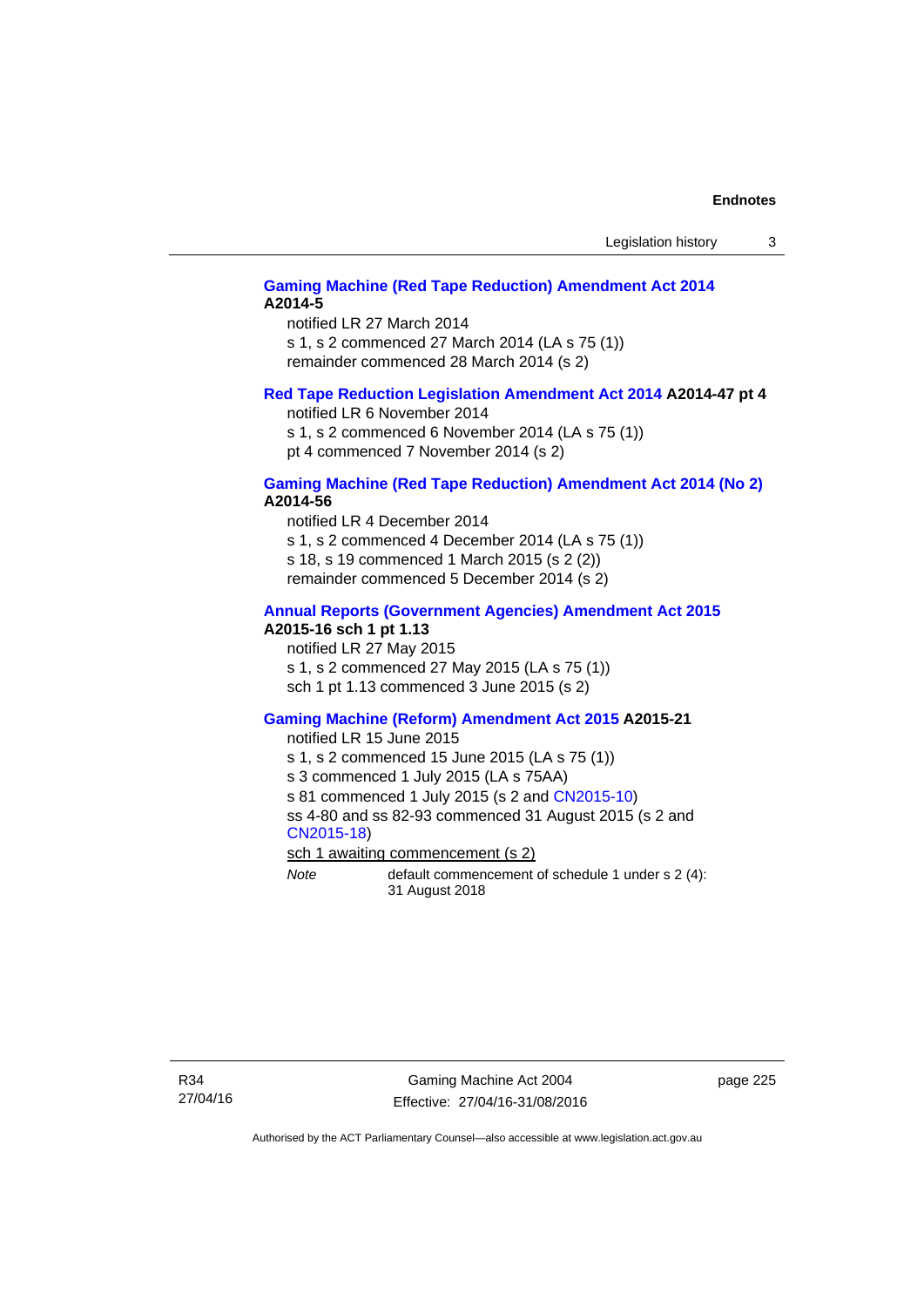3 Legislation history

as modified by

#### **[Gaming Machine Regulation 2004](http://www.legislation.act.gov.au/sl/2004-30/default.asp) SL2004-30 (as am by [SL2015-27](http://www.legislation.act.gov.au/sl/2015-27/default.asp) s 29, s 30)**

notified LR 30 July 2004

s 1, s 2 commenced 30 July 2004 (LA s 75 (1))

remainder commenced 1 November 2004 (s 2 and see [Gaming](http://www.legislation.act.gov.au/a/2004-34)  [Machine Act 2004](http://www.legislation.act.gov.au/a/2004-34) A2004-34, s 2 and [CN2004-14](http://www.legislation.act.gov.au/cn/2004-14/default.asp))

#### **[Gaming Legislation Amendment Regulation 2015 \(No 1\)](http://www.legislation.act.gov.au/sl/2015-27/default.asp) SL2015-27 s 29, s 30**

notified LR 24 August 2015

s 1, s 2 commenced 24 August 2015 (LA s 75 (1))

s 29, s 30 commenced 31 August 2015 (s 2 and see [Gaming Machine](http://www.legislation.act.gov.au/a/2015-21/default.asp)  [\(Reform\) Amendment Act 2015](http://www.legislation.act.gov.au/a/2015-21/default.asp) A2015-21, s 2 and [CN2015-18\)](http://www.legislation.act.gov.au/cn/2015-18/default.asp)

*Note* This regulation only amends the [Gaming Machine Regulation](http://www.legislation.act.gov.au/sl/2004-30/default.asp)  [2004](http://www.legislation.act.gov.au/sl/2004-30/default.asp) SL2004-30.

as amended by

## **[Red Tape Reduction Legislation Amendment Act 2015](http://www.legislation.act.gov.au/a/2015-33/default.asp) A2015-33 sch 1 pt 1.30**

notified LR 30 September 2015

s 1, s 2 commenced 30 September 2015 (LA s 75 (1))

sch 1 pt 1.30 commenced 14 October 2015 (s 2)

## **[Statute Law Amendment Act 2015 \(No 2\)](http://www.legislation.act.gov.au/a/2015-50) A2015-50 sch 3 pt 3.19**

notified LR 25 November 2015 s 1, s 2 commenced 25 November 2015 (LA s 75 (1)) sch 3 pt 3.19 commenced 9 December 2015 (s 2)

#### **[Red Tape Reduction Legislation Amendment Act 2016](http://www.legislation.act.gov.au/a/2016-18) A2016-18 sch 3 pt 3.25, sch 4 pt 4.5**

notified LR 13 April 2016 s 1, s 2 commenced 13 April 2016 (LA s 75 (1)) sch 3 pt 3.25, sch 4 pt 4.5 commenced 27 April 2016 (s 2)

page 226 Gaming Machine Act 2004 Effective: 27/04/16-31/08/2016

R34 27/04/16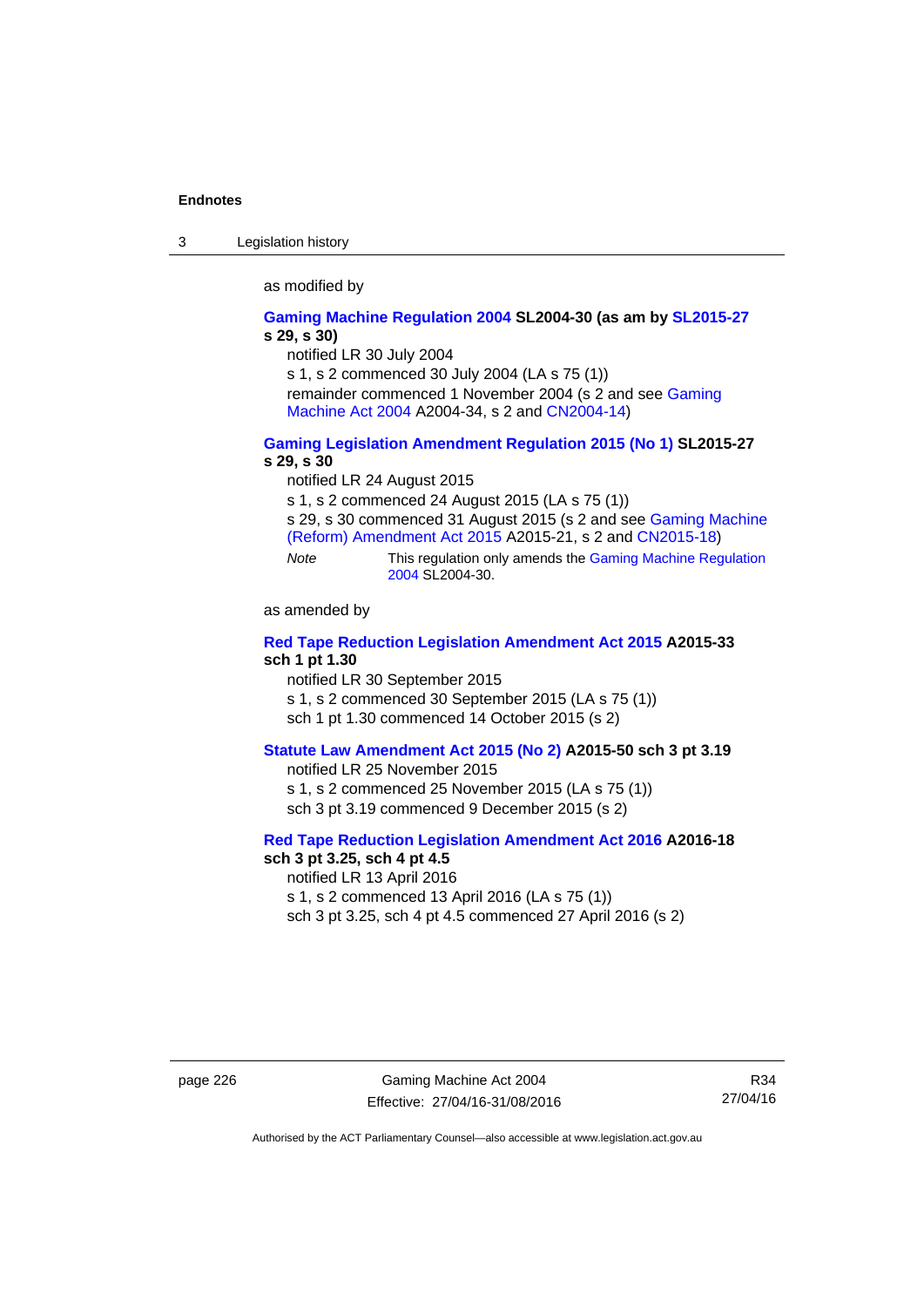Amendment history 4

# **4 Amendment history**

**Commencement**  s 2 om LA s 89 (4) **Dictionary**  s 3 am [A2013-19](http://www.legislation.act.gov.au/a/2013-19) amdt 3.171 **Important concepts**  pt 2 hdg sub [A2015-21](http://www.legislation.act.gov.au/a/2015-21) s 4 **Definitions and important concepts**  div 2.1 hdg om [A2015-21](http://www.legislation.act.gov.au/a/2015-21) s 4 **Issue of licences**  div 2.2 hdg om [A2015-21](http://www.legislation.act.gov.au/a/2015-21) s 4 **Social impact assessments**  div 2.3 hdg om [A2015-21](http://www.legislation.act.gov.au/a/2015-21) s 4 **Eligible people**  om [A2015-21](http://www.legislation.act.gov.au/a/2015-21) s 4 **Licence amendments**  div 2.5 hdg om [A2015-21](http://www.legislation.act.gov.au/a/2015-21) s 4 **Transfer and surrender of licences**  div 2.6 hdg om [A2015-21](http://www.legislation.act.gov.au/a/2015-21) s 4 **Restriction on gaming machine numbers**  div 2.7 hdg om [A2015-21](http://www.legislation.act.gov.au/a/2015-21) s 4 **Gaming machine licences**<br>div 2.8 hdg om A20 om [A2015-21](http://www.legislation.act.gov.au/a/2015-21) s 4 **Eligibility of individuals**  s 6 sub [A2015-21](http://www.legislation.act.gov.au/a/2015-21) s 4 **Eligibility of corporations**  s 7 sub [A2015-21](http://www.legislation.act.gov.au/a/2015-21) s 4 **Meaning of** *influential person* s 8 sub [A2015-21](http://www.legislation.act.gov.au/a/2015-21) s 4 **Proper completion—applications under Act**  s 9 sub [A2015-21](http://www.legislation.act.gov.au/a/2015-21) s 4 **Gaming machine authorisation numbers**  pt 2A hdg ins [A2012-42](http://www.legislation.act.gov.au/a/2012-42) s 23 sub [A2015-21](http://www.legislation.act.gov.au/a/2015-21) s 4

R34 27/04/16

Gaming Machine Act 2004 Effective: 27/04/16-31/08/2016 page 227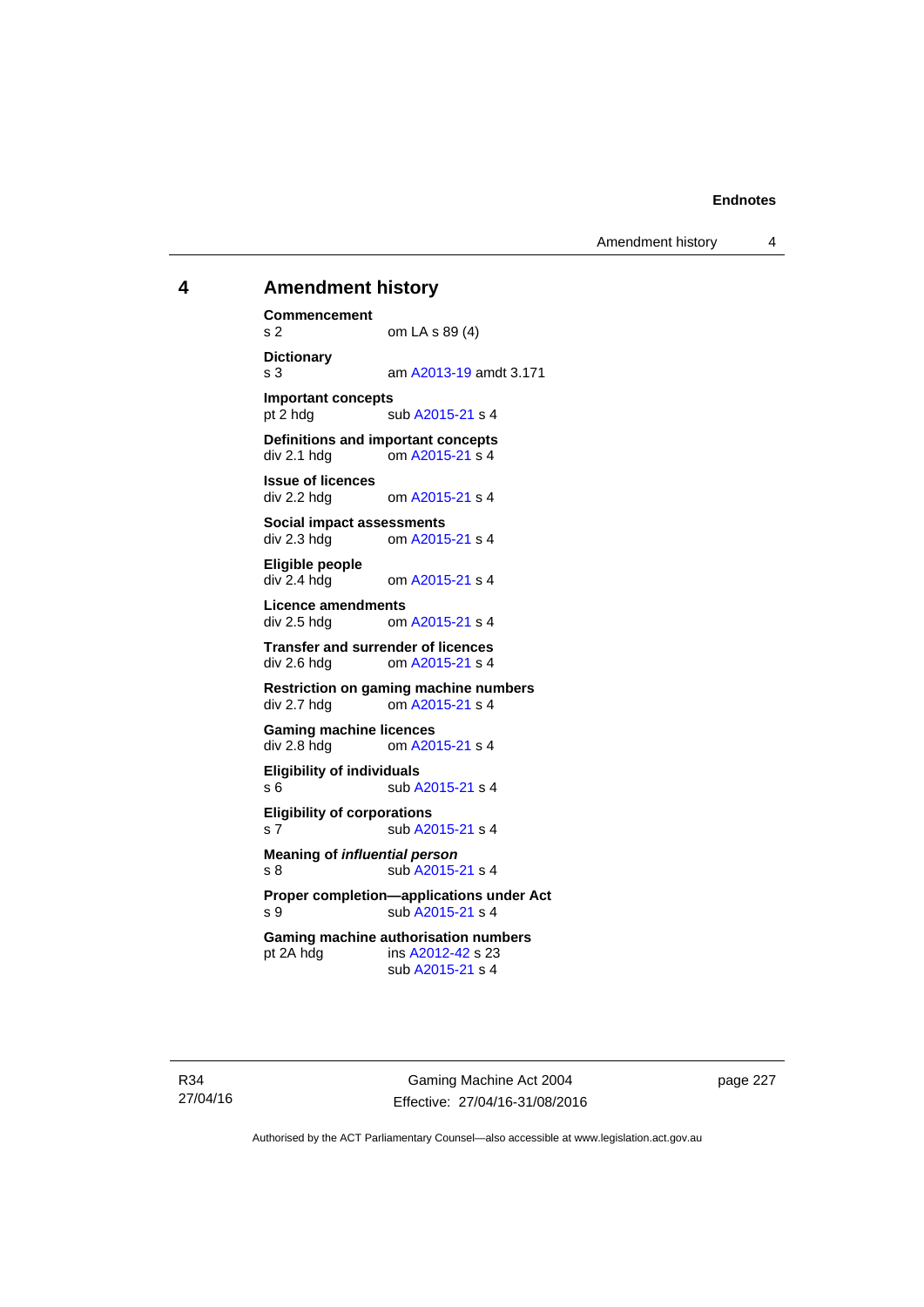4 Amendment history

# **Preliminary**  ins [A2012-42](http://www.legislation.act.gov.au/a/2012-42) s 23 om [A2015-21](http://www.legislation.act.gov.au/a/2015-21) s 4 also ins [A2012-42](http://www.legislation.act.gov.au/a/2012-42) s 23 renum as div 2A.2 hdg **Applications for in-principle approvals**  div 2A.2 hdg (prev div 2A.1 hdg) ins [A2012-42](http://www.legislation.act.gov.au/a/2012-42) s 23 renum as div 2A.2 hdg R20 LA om [A2015-21](http://www.legislation.act.gov.au/a/2015-21) s 4 also ins [A2012-42](http://www.legislation.act.gov.au/a/2012-42) s 23 renum as div 2A.3 hdg **Issue of in-principle approvals**  div 2A.3 hdg (prev div 2A.2 hdg) ins [A2012-42](http://www.legislation.act.gov.au/a/2012-42) s 23 renum as div 2A.3 hdg R20 LA om [A2015-21](http://www.legislation.act.gov.au/a/2015-21) s 4 also ins [A2012-42](http://www.legislation.act.gov.au/a/2012-42) s 23 renum as div 2A.4 hdg **Amendment, transfer, extension and surrender of in-principle approvals div 2A.4 hdg (prev div 2A.3 hdg) ins A2012-42 s 23** (prev div 2A.3 hdg) ins  $A2012-42$  s 23 renum as div 2A.4 hdg R20 LA om [A2015-21](http://www.legislation.act.gov.au/a/2015-21) s 4 also ins [A2012-42](http://www.legislation.act.gov.au/a/2012-42) s 23 renum as div 2A.5 hdg **Amendment, transfer, extension and surrender of in-principle approvals div 2A.5 hdd (prev div 2A.4 hdd) ins A2012-42 s 23** (prev div 2A.4 hdg) ins  $A2012-42$  s 23 renum as div 2A.5 hdg R20 LA om [A2015-21](http://www.legislation.act.gov.au/a/2015-21) s 4 **Maximum number of authorisations for gaming machines allowed in ACT**  s 10 am [A2007-40](http://www.legislation.act.gov.au/a/2007-40) s 4; [A2012-42](http://www.legislation.act.gov.au/a/2012-42) s 4 sub [A2015-21](http://www.legislation.act.gov.au/a/2015-21) s 4 **Initial licence applications—eligibility**  s 10A ins [A2012-42](http://www.legislation.act.gov.au/a/2012-42) s 5 om [A2015-21](http://www.legislation.act.gov.au/a/2015-21) s 4 **Licences and authorisations**  pt 2B hdg ins [A2015-21](http://www.legislation.act.gov.au/a/2015-21) s 4 **Definitions and important concepts**  div 2B.1 hdg ins [A2015-21](http://www.legislation.act.gov.au/a/2015-21) s 4

page 228 Gaming Machine Act 2004 Effective: 27/04/16-31/08/2016

R34 27/04/16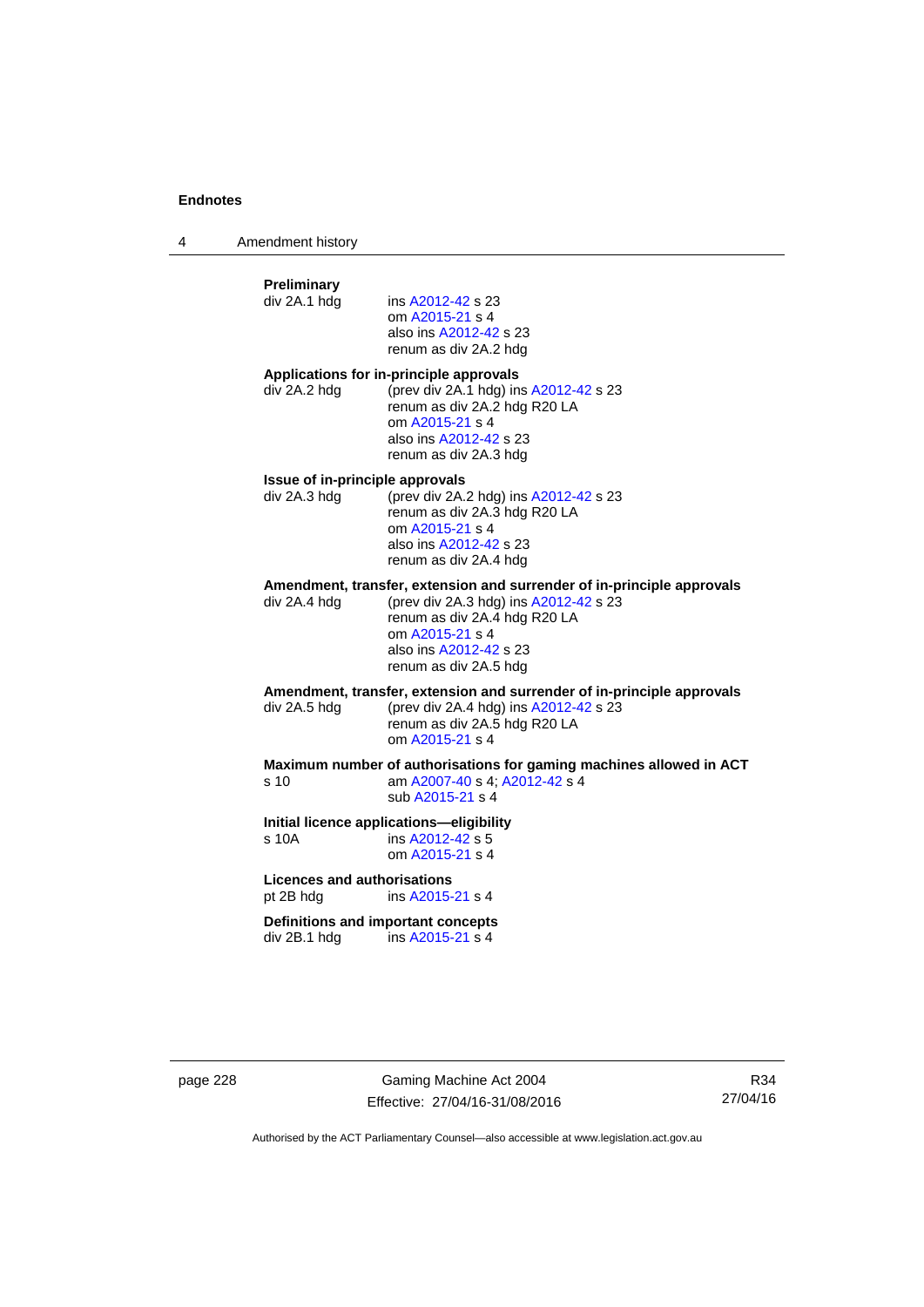

R34 27/04/16

Gaming Machine Act 2004 Effective: 27/04/16-31/08/2016 page 229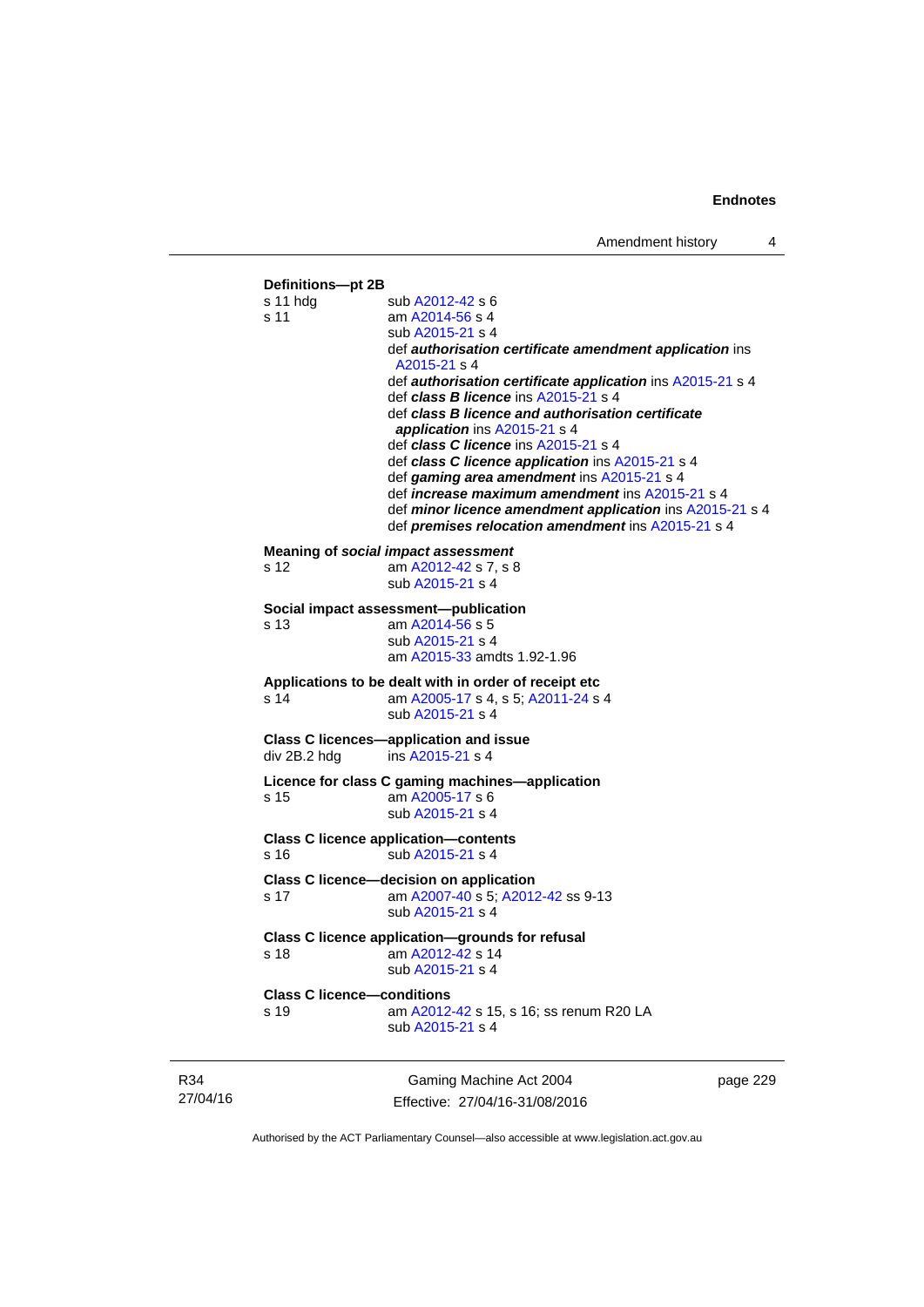4 Amendment history

**Class C licence—form**  s 20 am [A2007-14](http://www.legislation.act.gov.au/a/2007-14) s 4; [A2007-40](http://www.legislation.act.gov.au/a/2007-40) s 6; [A2008-28](http://www.legislation.act.gov.au/a/2008-28) amdt 3.94; [A2011-3](http://www.legislation.act.gov.au/a/2011-3) amdt 1.6; [A2012-42](http://www.legislation.act.gov.au/a/2012-42) s 17; [A2014-56](http://www.legislation.act.gov.au/a/2014-56) s 6 sub [A2015-21](http://www.legislation.act.gov.au/a/2015-21) s 4 **Authorisation certificates for class C gaming machines—application and issue**  div 2B.3 hdg ins [A2015-21](http://www.legislation.act.gov.au/a/2015-21) s 4 **Authorisation certificate for class C gaming machines—application**  s 21 am [A2007-14](http://www.legislation.act.gov.au/a/2007-14) s 5; [A2007-40](http://www.legislation.act.gov.au/a/2007-40) s 7; [A2011-24](http://www.legislation.act.gov.au/a/2011-24) s 5, s 6 sub [A2015-21](http://www.legislation.act.gov.au/a/2015-21) s 4 **Authorisation certificate for class C gaming machines—contents of application**  s 22 am [A2005-17](http://www.legislation.act.gov.au/a/2005-17) s 7; [A2012-50](http://www.legislation.act.gov.au/a/2012-50/default.asp) s 4 sub [A2012-42](http://www.legislation.act.gov.au/a/2012-42) s 18 am [A2014-56](http://www.legislation.act.gov.au/a/2014-56) s 7; ss renum R27 LA sub [A2015-21](http://www.legislation.act.gov.au/a/2015-21) s 4 **Authorisation certificate for class C gaming machines—decision on application**  s 23 sub [A2012-42](http://www.legislation.act.gov.au/a/2012-42) s 18; [A2015-21](http://www.legislation.act.gov.au/a/2015-21) s 4 **Authorisation certificate application for class C gaming machines—grounds for refusal**  am [A2007-40](http://www.legislation.act.gov.au/a/2007-40) s 8, s 9 sub [A2012-42](http://www.legislation.act.gov.au/a/2012-42) s 18; [A2015-21](http://www.legislation.act.gov.au/a/2015-21) s 4 **Issue of authorisation certificate for class C gaming machines—number of gaming machines to be operated**<br>s 25 **b** A2012-42 **s** sub [A2012-42](http://www.legislation.act.gov.au/a/2012-42) s 18 am [A2014-56](http://www.legislation.act.gov.au/a/2014-56) s 8 sub [A2015-21](http://www.legislation.act.gov.au/a/2015-21) s 4 **Authorisation certificate for class C gaming machines—conditions**  s 26 sub [A2012-42](http://www.legislation.act.gov.au/a/2012-42) s 18; [A2015-21](http://www.legislation.act.gov.au/a/2015-21) s 4 **Licence amendment decision—venue relocation amendment**  s 26A ins [A2012-42](http://www.legislation.act.gov.au/a/2012-42) s 18 om [A2015-21](http://www.legislation.act.gov.au/a/2015-21) s 4 **Licence amendment decision—small-scale machine relocation amendment**  s 26B ins [A2012-42](http://www.legislation.act.gov.au/a/2012-42) s 18 om [A2015-21](http://www.legislation.act.gov.au/a/2015-21) s 4 **Licence amendment decision—large-scale machine relocation amendment**  s 26C ins [A2012-42](http://www.legislation.act.gov.au/a/2012-42) s 18 om [A2015-21](http://www.legislation.act.gov.au/a/2015-21) s 4

page 230 Gaming Machine Act 2004 Effective: 27/04/16-31/08/2016

R34 27/04/16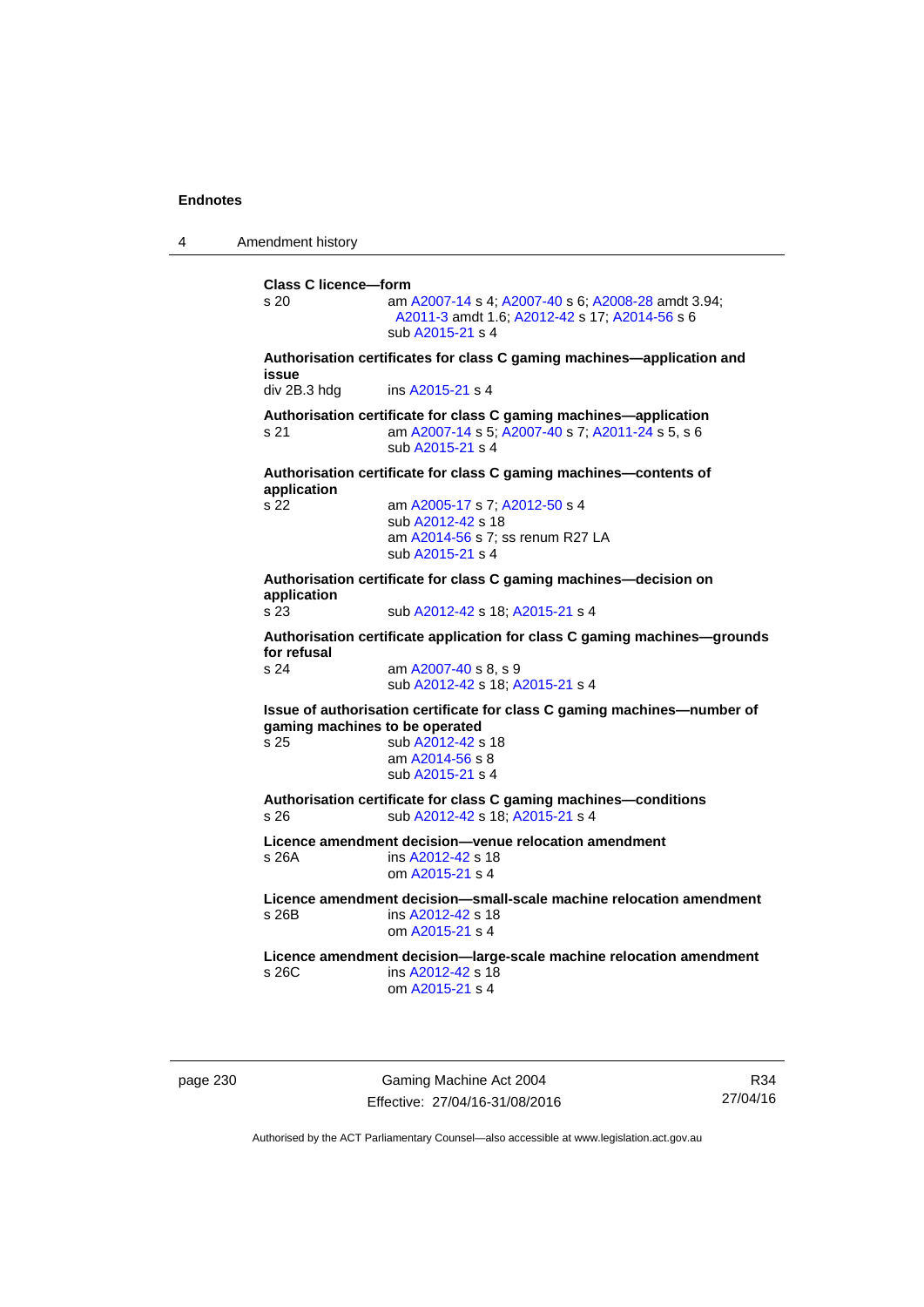```
Licence amendment decision—new venue amendment 
s 26D ins A2012-42 s 18 
                 om A2015-21 s 4 
Licence amendment decision—technical amendment 
A2012-42 s 18
                 om A2015-21 s 4 
Authorisation certificate for class C gaming machines—form 
A2015-21 s 4
Licences and authorisation certificates—class B gaming machines 
 A2015-21 s 4
Licence and authorisation certificate for class B gaming machines—
restricted application 
s 28 am A2012-42 s 19 
                 sub A2015-21 s 4 
Class B licence and authorisation certificate—decision on application 
s 29 am A2012-42 s 20 
                 sub A2015-21 s 4 
Class B licence and authorisation certificate—conditions and form 
A2015-21 s 4
Licences and authorisation certificates—amendments 
                A2015-21 s 4
Licence amendment—application 
A2015-21 s 4
Licence amendment decision—minor amendment 
s 32 am A2005-17 ss 8-10; ss renum A2005-17 s 11; A2007-40
                s 10; A2012-42 s 21; A2014-56 s 9 
                 sub A2015-21 s 4 
Authorisation certificate amendment—application 
s 33 am A2014-56 s 10 
                 sub A2015-21 s 4 
Authorisation certificate amendment—contents of application 
A2015-21 s 4
Intention to reduce maximum number of gaming machines to 4 000, then 
maintain per capita ratio<br>s 34A ins A2
               A2012-42 s 22
                 om A2015-21 s 4 
Authorisation certificate amendment decision—gaming area amendment 
s 35 am A2011-3 amdt 3.210 
                 sub A2012-42 s 22; A2015-21 s 4
```
R34 27/04/16

Gaming Machine Act 2004 Effective: 27/04/16-31/08/2016 page 231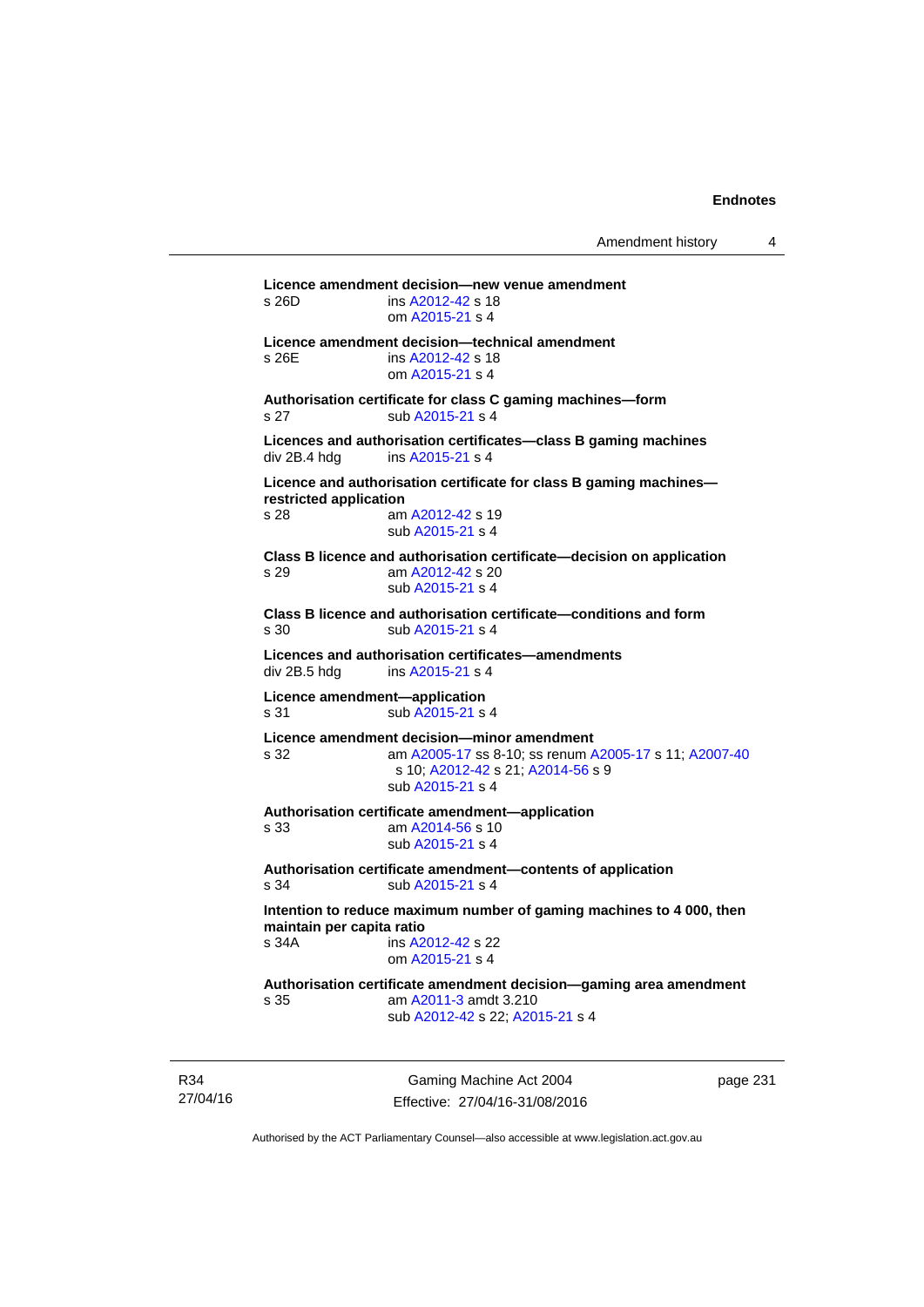```
4 Amendment history
```

```
Authorisation certificate amendment decision—premises relocation 
amendment 
s 36 sub A2012-42 s 22; A2015-21 s 4 
Meaning of pool of available gaming machines
A2012-42 s 22
                 om A2015-21 s 4 
Authorisation certificate amendment decision—increase maximum 
amendment 
                A2015-21 s 4
Authorisation certificate amendment—increase maximum to not more than 
relevant number 
s 37A ins A2015-21 s 4
                exp on the commencement of Gaming Machine (Reform) 
                 Amendment Act 2015 A2015-21, sch 1 (s 37A (5))
Authorisation certificate amendment—technical amendment 
s 37B ins A2015-21 s 4
Amendment of licence, authorisation certificate etc—commission's own 
initiative 
                A2015-21 s 4
Re-issue of amended licence, authorisation certificate etc 
s 37D ins A2015-21 s 4
Transfer and surrender of licences and authorisation certificates 
 A2015-21 s 4
Transferring an authorisation certificate 
s 37E ins A2015-21 s 4
Surrender of licences, authorisation certificates and authorisations 
A2015-21 s 4
Offence—failure to dispose of gaming machines 
 A2015-21 s 4
Licences, authorisation certificates and authorisations—register and 
replacement copies 
 A2015-21 s 4
Licences and authorisation certificates—register 
s 37H ins A2015-21 s 4
Licences, authorisation certificates and authorisation schedules—
replacement copies 
 A2015-21 s 4
                 am A2016-18 amdts 3.109-3.111
```
page 232 Gaming Machine Act 2004 Effective: 27/04/16-31/08/2016

R34 27/04/16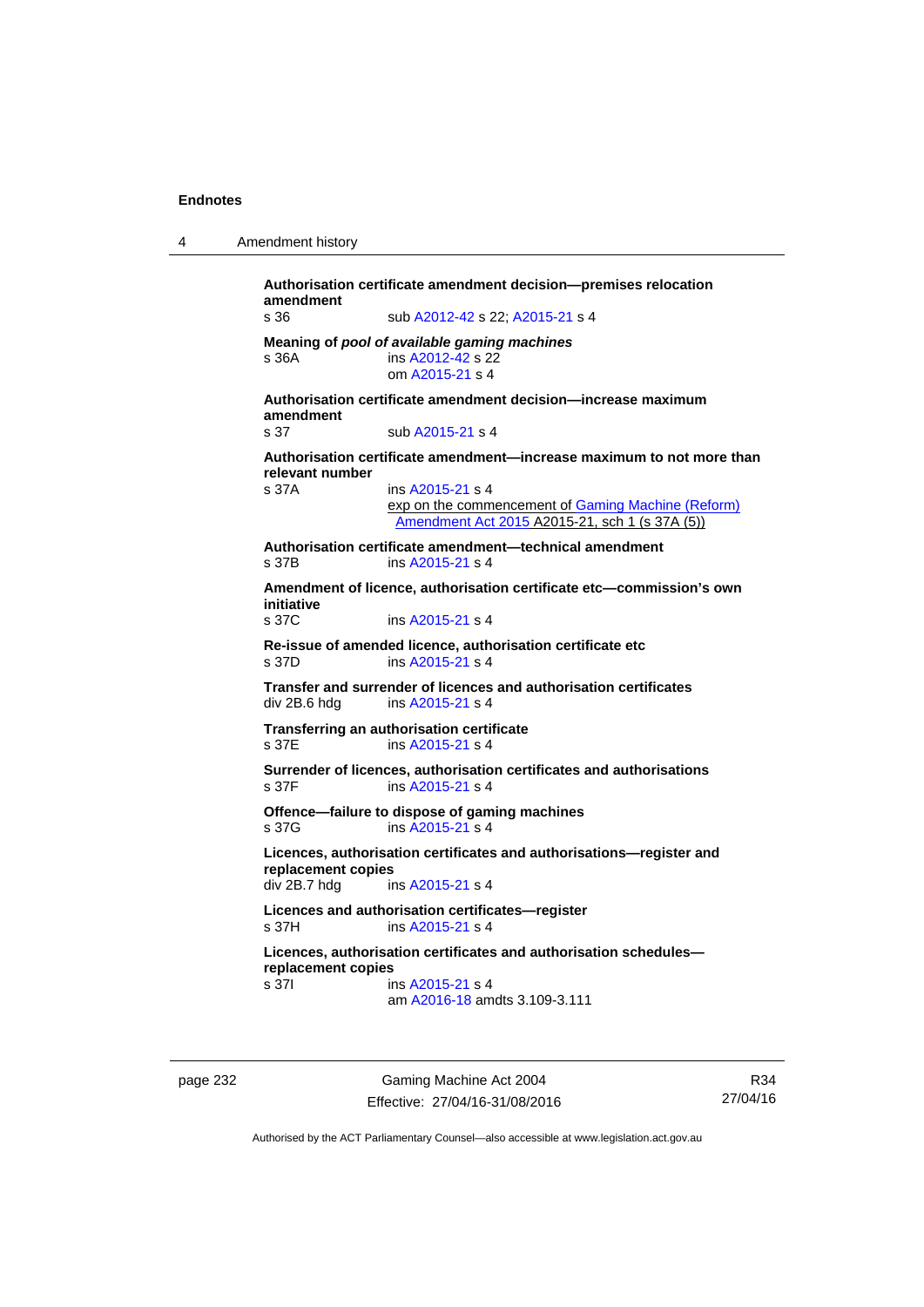Amendment history 4

**In-principle authorisation certificates**<br>pt 2C hdg ins  $\frac{\text{A2015-21}}{2}$  s 4  $ins A2015-21 s 4$  $ins A2015-21 s 4$  $ins A2015-21 s 4$ **Preliminary**  ins [A2015-21](http://www.legislation.act.gov.au/a/2015-21) s 4 **Object—pt 2C**  s 38 sub [A2015-21](http://www.legislation.act.gov.au/a/2015-21) s 4 **Definitions for Act**  s 38A ins [A2012-42](http://www.legislation.act.gov.au/a/2012-42) s 23 sub [A2015-21](http://www.legislation.act.gov.au/a/2015-21) s 4 def *approval-holder* ins [A2015-21](http://www.legislation.act.gov.au/a/2015-21) s 4 def *in-principle authorisation certificate* ins [A2015-21](http://www.legislation.act.gov.au/a/2015-21) s 4 **In-principle authorisation certificate—application**  div 2C.2 hdg ins [A2015-21](http://www.legislation.act.gov.au/a/2015-21) s 4 **In-principle authorisation certificate—application**  s 38B ins [A2012-42](http://www.legislation.act.gov.au/a/2012-42) s 23 sub [A2015-21](http://www.legislation.act.gov.au/a/2015-21) s 4 def *approval-holder* ins [A2012-42](http://www.legislation.act.gov.au/a/2012-42) s 23 om [A2015-21](http://www.legislation.act.gov.au/a/2015-21) s 4 def *in-principle approval* ins [A2012-42](http://www.legislation.act.gov.au/a/2012-42) s 23 om [A2015-21](http://www.legislation.act.gov.au/a/2015-21) s 4 **In-principle authorisation certificate application—contents**  s 38C ins [A2012-42](http://www.legislation.act.gov.au/a/2012-42) s 23 sub [A2015-21](http://www.legislation.act.gov.au/a/2015-21) s 4 **In-principle authorisation certificate—issue**  div 2C.3 hdg ins [A2015-21](http://www.legislation.act.gov.au/a/2015-21) s 4 **In-principle authorisation certificate—decision on application**  s 38D ins [A2012-42](http://www.legislation.act.gov.au/a/2012-42) s 23 sub [A2015-21](http://www.legislation.act.gov.au/a/2015-21) s 4 **In-principle authorisation certificate—form**  s 38E ins [A2012-42](http://www.legislation.act.gov.au/a/2012-42) s 23 am [A2013-19](http://www.legislation.act.gov.au/a/2013-19) amdt 3.172 sub [A2015-21](http://www.legislation.act.gov.au/a/2015-21) s 4 **In-principle authorisation certificate—conditions**  ins [A2012-42](http://www.legislation.act.gov.au/a/2012-42) s 23 sub [A2015-21](http://www.legislation.act.gov.au/a/2015-21) s 4 **In-principle authorisation certificate—term**  s 38G ins [A2012-42](http://www.legislation.act.gov.au/a/2012-42) s 23 sub [A2015-21](http://www.legislation.act.gov.au/a/2015-21) s 4 **In-principle authorisation certificate—transfer**  div 2C.4 hdg ins [A2015-21](http://www.legislation.act.gov.au/a/2015-21) s 4

R34 27/04/16

Gaming Machine Act 2004 Effective: 27/04/16-31/08/2016 page 233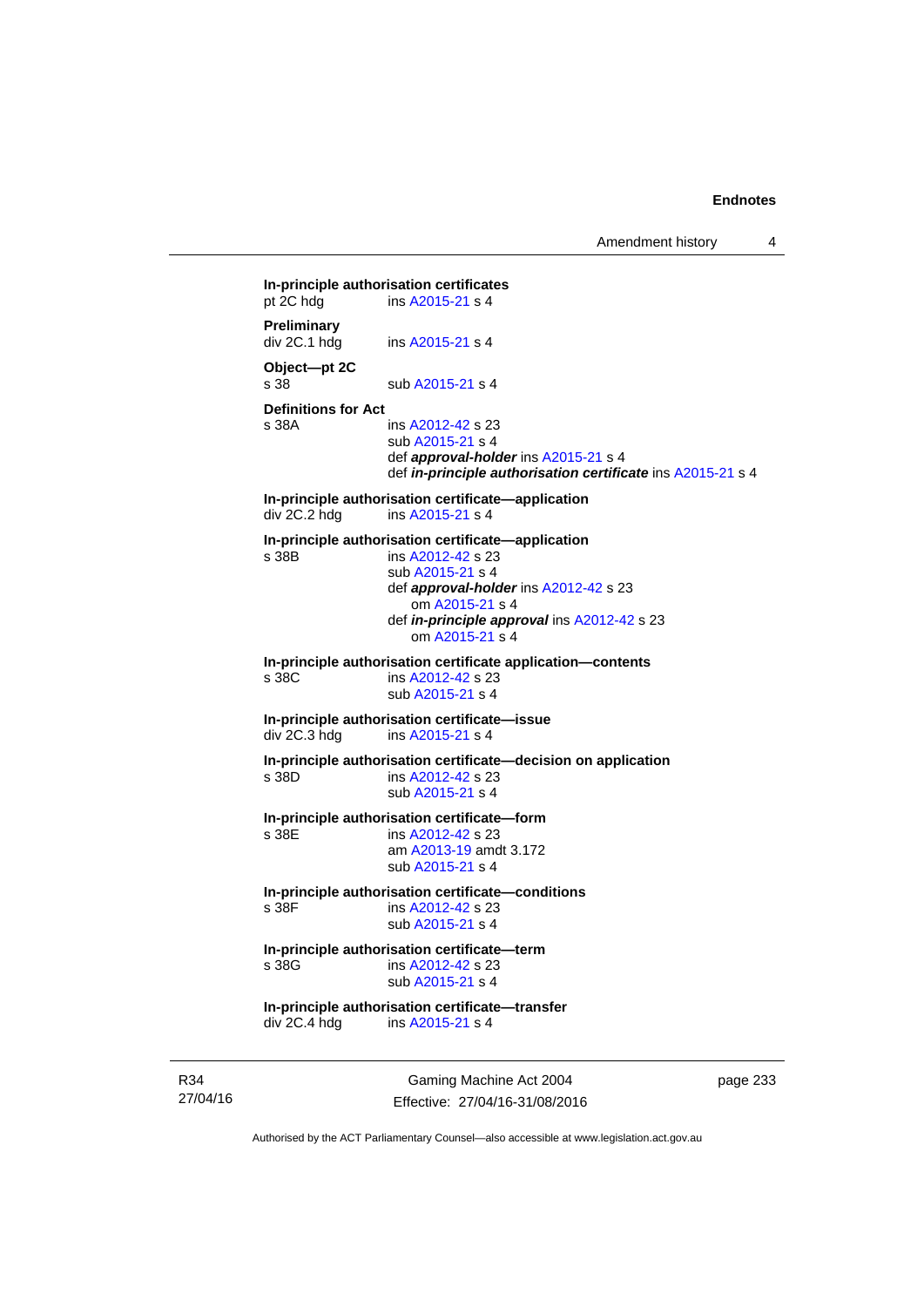4 Amendment history

**In-principle authorisation certificate—application to transfer**  s 38H ins [A2012-42](http://www.legislation.act.gov.au/a/2012-42) s 23 sub [A2015-21](http://www.legislation.act.gov.au/a/2015-21) s 4 **In-principle authorisation certificate—transfer decision**  s 38I ins [A2012-42](http://www.legislation.act.gov.au/a/2012-42) s 23 am [A2013-19](http://www.legislation.act.gov.au/a/2013-19) amdt 3.173 sub [A2015-21](http://www.legislation.act.gov.au/a/2015-21) s 4 **In-principle authorisation certificate—application for extension**  s 38J ins [A2012-42](http://www.legislation.act.gov.au/a/2012-42) s 23 sub [A2015-21](http://www.legislation.act.gov.au/a/2015-21) s 4 **In-principle authorisation certificate—extension decision**  s 38K ins [A2012-42](http://www.legislation.act.gov.au/a/2012-42) s 23 sub [A2015-21](http://www.legislation.act.gov.au/a/2015-21) s 4 **In-principle authorisation certificate—surrender**  s 38L ins [A2012-42](http://www.legislation.act.gov.au/a/2012-42) s 23 sub [A2015-21](http://www.legislation.act.gov.au/a/2015-21) s 4 **In-principle authorisation certificates—conversion**  div 2C.5 hdg ins [A2015-21](http://www.legislation.act.gov.au/a/2015-21) s 4 **Conversion of in-principle authorisation certificate to authorisation certificate—application**  s 38M ins [A2012-42](http://www.legislation.act.gov.au/a/2012-42) s 23 sub [A2015-21](http://www.legislation.act.gov.au/a/2015-21) s 4 **Conversion of in-principle authorisation certificate to authorisation certificate—decision**  s 38N ins [A2012-42](http://www.legislation.act.gov.au/a/2012-42) s 23 sub [A2015-21](http://www.legislation.act.gov.au/a/2015-21) s 4 **Consequences of conversion—other in-principle authorisation certificates for the land or premises expire**  s 38O ins [A2012-42](http://www.legislation.act.gov.au/a/2012-42) s 23 sub [A2015-21](http://www.legislation.act.gov.au/a/2015-21) s 4 **In-principle approval—transfer decision**  s 38P ins [A2012-42](http://www.legislation.act.gov.au/a/2012-42) s 23 om [A2015-21](http://www.legislation.act.gov.au/a/2015-21) s 4 **In-principle approval—application for extension**  ins [A2012-42](http://www.legislation.act.gov.au/a/2012-42) s 23 om [A2015-21](http://www.legislation.act.gov.au/a/2015-21) s 4 **In-principle approval—extension decision**  s 38R ins [A2012-42](http://www.legislation.act.gov.au/a/2012-42) s 23 om [A2015-21](http://www.legislation.act.gov.au/a/2015-21) s 4

page 234 Gaming Machine Act 2004 Effective: 27/04/16-31/08/2016

R34 27/04/16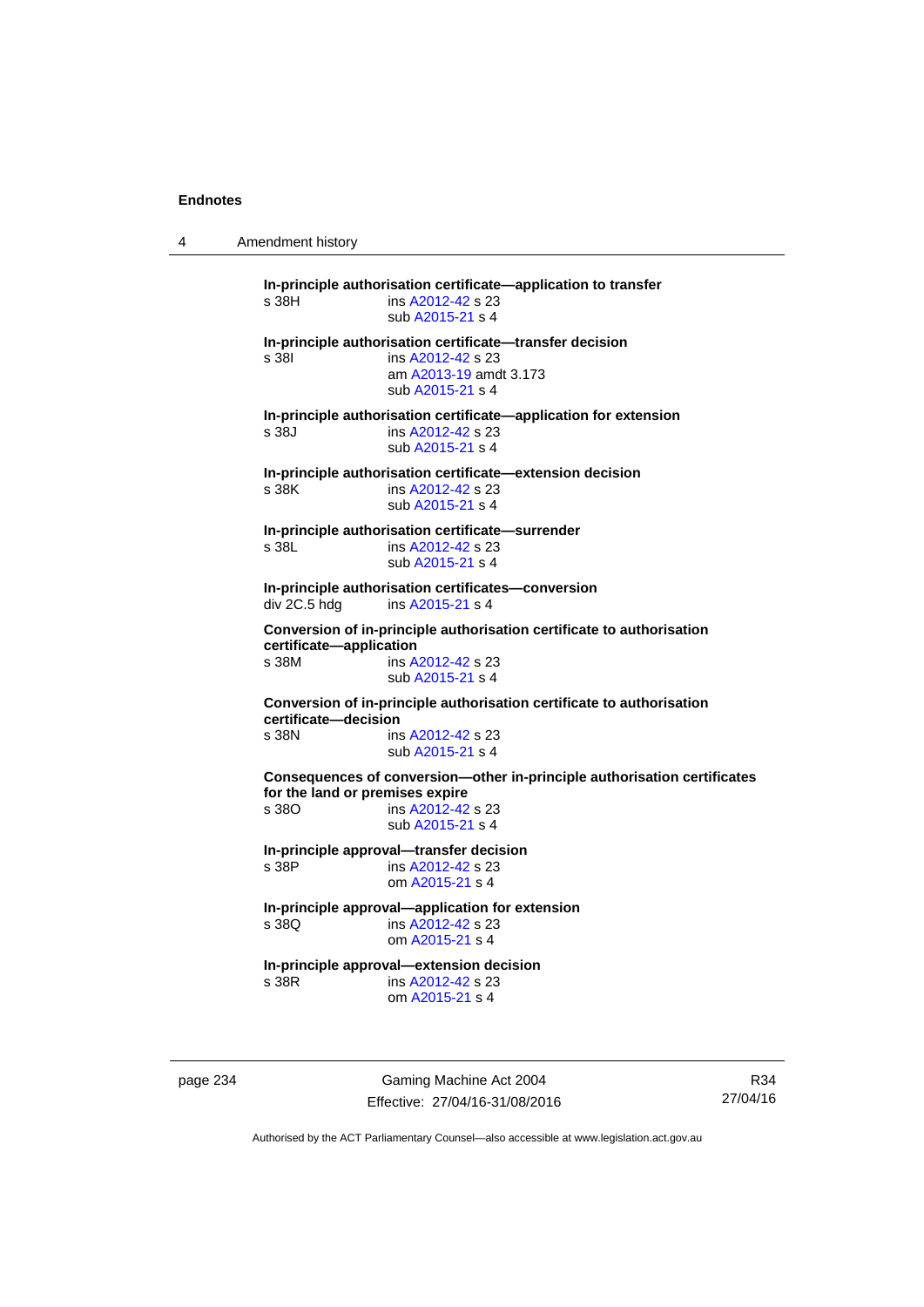**In-principle approval—surrender**  s 38S ins [A2012-42](http://www.legislation.act.gov.au/a/2012-42) s 23 om [A2015-21](http://www.legislation.act.gov.au/a/2015-21) s 4 **Conversion of in-principle approval to licence or amendment—application**  s 38T ins [A2012-42](http://www.legislation.act.gov.au/a/2012-42) s 23 om [A2015-21](http://www.legislation.act.gov.au/a/2015-21) s 4 **Conversion of in-principle approval to licence—decision**  s 38U ins [A2012-42](http://www.legislation.act.gov.au/a/2012-42) s 23 om [A2015-21](http://www.legislation.act.gov.au/a/2015-21) s 4 **Conversion of in-principle approval into venue relocation amendment decision**  ins [A2012-42](http://www.legislation.act.gov.au/a/2012-42) s 23 om [A2015-21](http://www.legislation.act.gov.au/a/2015-21) s 4 **Conversion of in-principle approval into new venue amendment—decision**  s 38W ins [A2012-42](http://www.legislation.act.gov.au/a/2012-42) s 23 om [A2015-21](http://www.legislation.act.gov.au/a/2015-21) s 4 **Conversion—other in-principle approvals for the land or premises expire**  s 38X ins [A2012-42](http://www.legislation.act.gov.au/a/2012-42) s 23 am [A2013-19](http://www.legislation.act.gov.au/a/2013-19) amdt 3.174 om [A2015-21](http://www.legislation.act.gov.au/a/2015-21) s 4 **Licences and authorisation certificates—conditions**  pt 3 hdg sub [A2015-21](http://www.legislation.act.gov.au/a/2015-21) s 5 **Offence—failure to comply with condition**<br>s 39 hdg sub A2015-21 s 6 sub [A2015-21](http://www.legislation.act.gov.au/a/2015-21) s 6 s 39 am [A2015-21](http://www.legislation.act.gov.au/a/2015-21) ss 7-9; ss renum R31 LA **General licence and authorisation certificate conditions**  div 3.2 hdg sub [A2015-21](http://www.legislation.act.gov.au/a/2015-21) s 10 **Compliance with requirements for issue of licence and authorisation certificate**  s 39A ins [A2005-26](http://www.legislation.act.gov.au/a/2005-26) s 4 sub [A2015-21](http://www.legislation.act.gov.au/a/2015-21) s 11 **Display of licence and authorisation certificate at authorised premises**  s 41 am [A2014-47](http://www.legislation.act.gov.au/a/2014-47) s 7 sub [A2015-21](http://www.legislation.act.gov.au/a/2015-21) s 12 am [A2016-18](http://www.legislation.act.gov.au/a/2016-18/default.asp) amdt 3.112 **Authorisation certificate and authorisation schedule to be kept at premises**  s 42 sub [A2015-21](http://www.legislation.act.gov.au/a/2015-21) s 12 **Assistance with reviews**  s 42A **ins [A2015-21](http://www.legislation.act.gov.au/a/2015-21) s** 12

R34 27/04/16

Gaming Machine Act 2004 Effective: 27/04/16-31/08/2016 page 235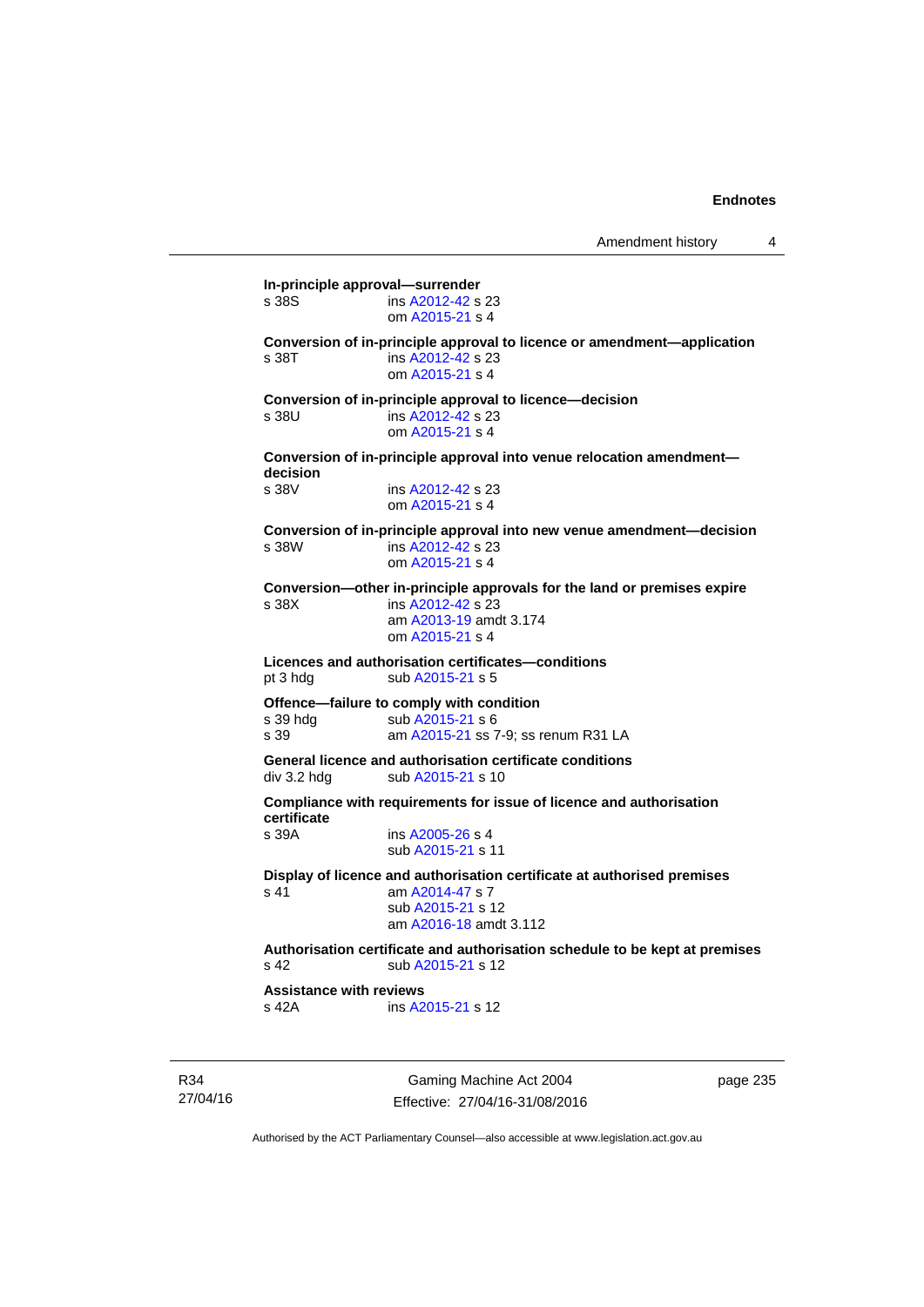| 4 | Amendment history |
|---|-------------------|
|---|-------------------|

**Rules and control procedures for operation of gaming machines and peripheral equipment**  s 43 am [A2015-21](http://www.legislation.act.gov.au/a/2015-21) s 92 **Installation in accordance with Act**  s 44 am [A2015-21](http://www.legislation.act.gov.au/a/2015-21) s 92 **Installation certificate**  s 45 am [A2015-21](http://www.legislation.act.gov.au/a/2015-21) s 92, s 93 **Operation after installation**  s 46 am [A2015-21](http://www.legislation.act.gov.au/a/2015-21) s 92 **Operation subject to correct percentage payout**  s 47 am [A2015-21](http://www.legislation.act.gov.au/a/2015-21) s 13 **Percentage payout of gaming machines to be displayed**  s 48 am [A2015-21](http://www.legislation.act.gov.au/a/2015-21) s 14 **Licensee to use gaming machines**  s 51 am [A2012-42](http://www.legislation.act.gov.au/a/2012-42) s 24 om [A2015-21](http://www.legislation.act.gov.au/a/2015-21) s 15 **Accounts relating to gaming machines**  s 52 am [A2015-21](http://www.legislation.act.gov.au/a/2015-21) s 92 **Conditions about inequitable benefits**  s 53 am [A2011-24](http://www.legislation.act.gov.au/a/2011-24) s 7, s 8 **Condition about club's constitution—consistency with gaming laws**  $s$  53A **ims A2011-24 s** 9 ins [A2011-24](http://www.legislation.act.gov.au/a/2011-24) s 9 **Condition about club's constitution—amendment if inconsistent with gaming laws**   $ins A2011-24 s 9$  $ins A2011-24 s 9$  $ins A2011-24 s 9$  am [A2014-56](http://www.legislation.act.gov.au/a/2014-56) s 11 **Annual report of clubs**  s 54 am [A2011-24](http://www.legislation.act.gov.au/a/2011-24) s 10, s 11; pars renum R19 LA **Other conditions of club licences**  s 55 am [A2005-26](http://www.legislation.act.gov.au/a/2005-26) s 5; [A2011-24](http://www.legislation.act.gov.au/a/2011-24) s 12; pars renum R16 (RI) LA **Definitions for pt 4**  s 56 hdg sub [A2015-21](http://www.legislation.act.gov.au/a/2015-21) s 16<br>s 56 def cancelled ins A def *cancelled* ins [A2015-21](http://www.legislation.act.gov.au/a/2015-21) s 17 def *final* ins [A2015-21](http://www.legislation.act.gov.au/a/2015-21) s 17 def *licence* am [A2012-42](http://www.legislation.act.gov.au/a/2012-42) s 25; pars renum R20 LA sub [A2015-21](http://www.legislation.act.gov.au/a/2015-21) s 18 def *licensee* sub [A2012-42](http://www.legislation.act.gov.au/a/2012-42) s 26 om [A2015-21](http://www.legislation.act.gov.au/a/2015-21) s 18

page 236 Gaming Machine Act 2004 Effective: 27/04/16-31/08/2016

R34 27/04/16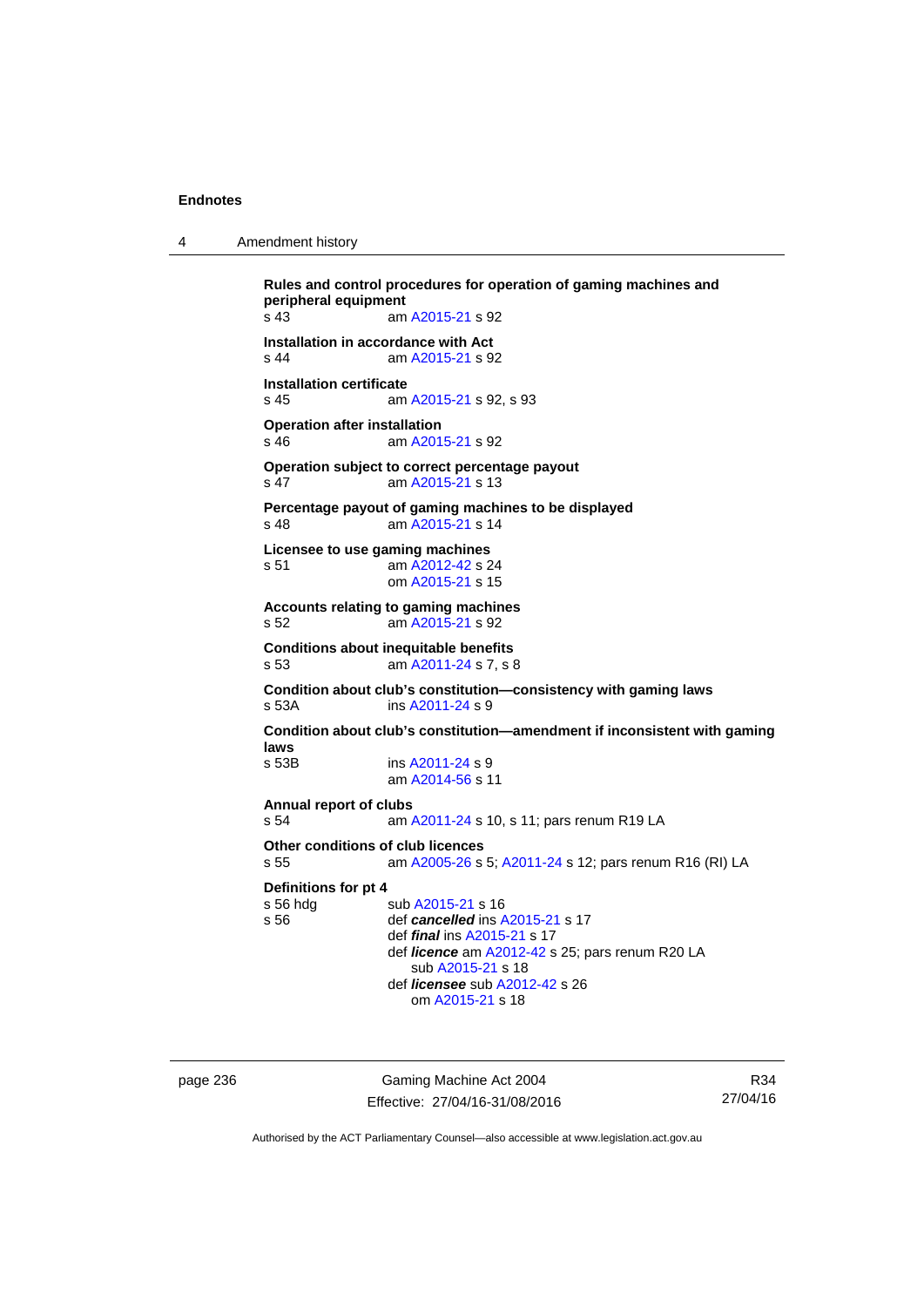| Amendment history |  |
|-------------------|--|
|-------------------|--|

**Grounds for disciplinary action**  s 57 am [A2005-17](http://www.legislation.act.gov.au/a/2005-17) s 12; ss renum [A2005-17](http://www.legislation.act.gov.au/a/2005-17) s 13; [A2006-2](http://www.legislation.act.gov.au/a/2006-2) amdts 1.13-1.15; pars renum [A2006-2](http://www.legislation.act.gov.au/a/2006-2) amdt 1.16; [A2012-42](http://www.legislation.act.gov.au/a/2012-42) s 27; ss renum R20 LA; [A2015-21](http://www.legislation.act.gov.au/a/2015-21) s 19; ss renum R31 LA **Disciplinary action**  s 58 am [A2015-21](http://www.legislation.act.gov.au/a/2015-21) ss 20-23; ss renum R31 LA **Commission may take disciplinary action against licensee**  s 62 am [A2015-21](http://www.legislation.act.gov.au/a/2015-21) s 24; ss renum R31 LA **Disciplinary action in relation to trading authorisations and gaming machines—directions**  s 62A ins [A2015-21](http://www.legislation.act.gov.au/a/2015-21) s 25 **Suspension of licence and authorisation certificate because of suspension of general and on licences**  s 63 hdg sub [A2015-21](http://www.legislation.act.gov.au/a/2015-21) s 26 s 63 sub [A2010-43](http://www.legislation.act.gov.au/a/2010-43) amdt 1.15 am [A2015-21](http://www.legislation.act.gov.au/a/2015-21) s 27 **Cancellation of authorisation certificate because of cancellation etc of general and on licences**<br>s 64 hda **black** sub A s 64 hdg sub [A2015-21](http://www.legislation.act.gov.au/a/2015-21) s 28<br>s 64 sub A2010-43 amd sub [A2010-43](http://www.legislation.act.gov.au/a/2010-43) amdt 1.16 am [A2015-21](http://www.legislation.act.gov.au/a/2015-21) s 29, s 30 **Return of licence and authorisation certificate on cancellation**  s 65 hdg sub [A2015-21](http://www.legislation.act.gov.au/a/2015-21) s 31 s 65 am [A2015-21](http://www.legislation.act.gov.au/a/2015-21) ss 32-34 **Cancellation of licences and authorisation certificates—disposal of gaming machines**  s 65A ins [A2015-21](http://www.legislation.act.gov.au/a/2015-21) s 35 **Meaning of** *centralised monitoring system* s 66 am [A2011-3](http://www.legislation.act.gov.au/a/2011-3) amdt 3.211; [A2013-19](http://www.legislation.act.gov.au/a/2013-19) amdt 3.175 **Regulations about CMS**  s 67 am [A2015-21](http://www.legislation.act.gov.au/a/2015-21) s 93 **Approval of gaming machines, peripherals, suppliers and technicians**  pt 6 hdg sub [A2014-56](http://www.legislation.act.gov.au/a/2014-56) s 12 **Approval of gaming machines and peripheral equipment**  s 69 am [A2007-40](http://www.legislation.act.gov.au/a/2007-40) s 11; [A2011-3](http://www.legislation.act.gov.au/a/2011-3) amdt 3.212; [A2013-9](http://www.legislation.act.gov.au/a/2013-9) s 4, s 5; ss renum R21 LA **Cancellation or suspension of gaming machine and peripheral equipment approval**  s 70 am [A2011-3](http://www.legislation.act.gov.au/a/2011-3) amdt 3.213; [A2015-21](http://www.legislation.act.gov.au/a/2015-21) s 93

R34 27/04/16

Gaming Machine Act 2004 Effective: 27/04/16-31/08/2016 page 237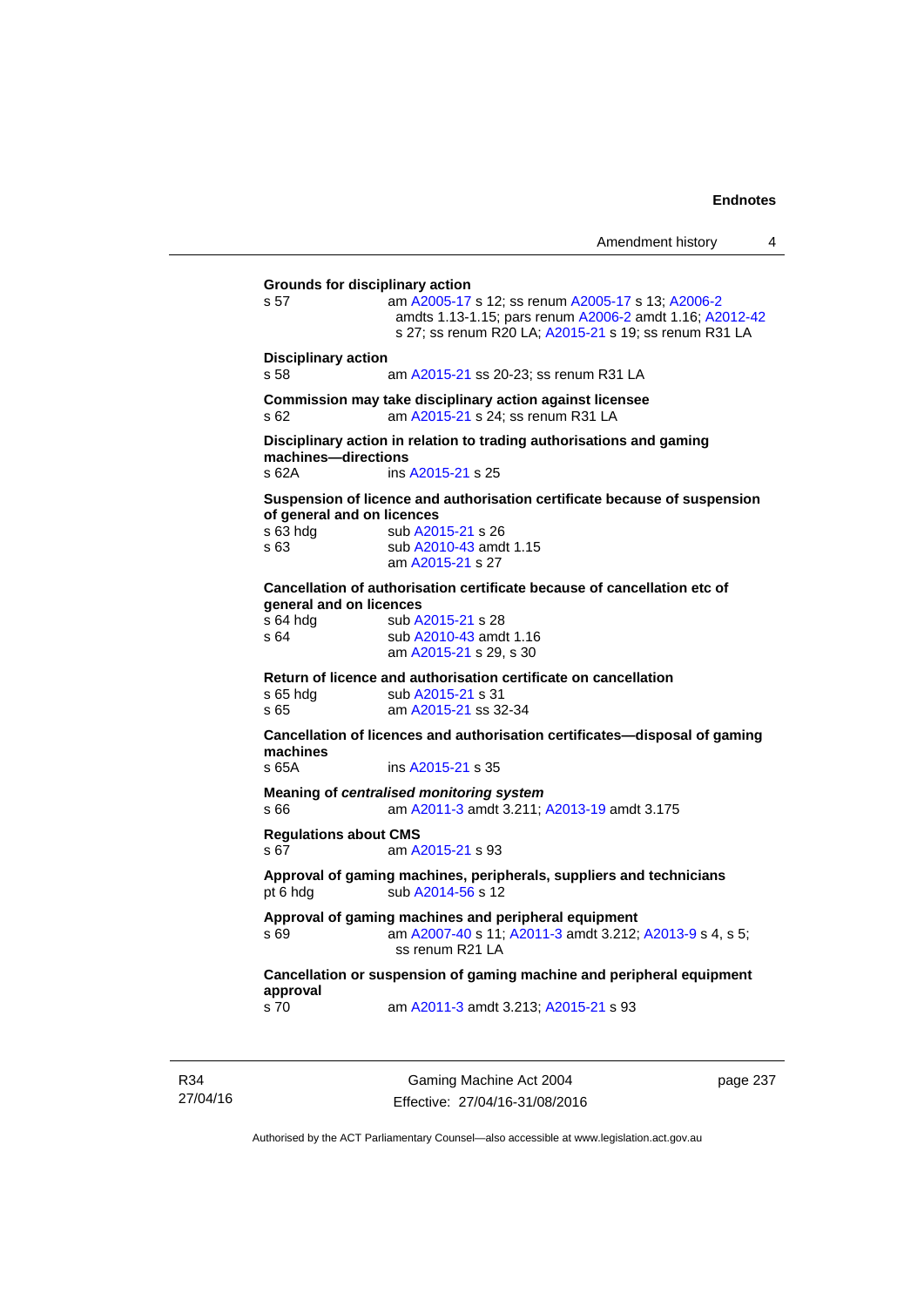4 Amendment history

page 238 Gaming Machine Act 2004 **Computer cabinet access register**  s 71 sub [A2014-56](http://www.legislation.act.gov.au/a/2014-56) s 13 am [A2015-21](http://www.legislation.act.gov.au/a/2015-21) s 36, s 92, s 93 **Application and approval as supplier**  s 72 am [A2007-40](http://www.legislation.act.gov.au/a/2007-40) s 12 **Cancellation etc of supplier's approval**  s 73A ins [A2007-40](http://www.legislation.act.gov.au/a/2007-40) s 13 **Approval of technicians**  s 75 am [A2007-40](http://www.legislation.act.gov.au/a/2007-40) s 14; [A2014-56](http://www.legislation.act.gov.au/a/2014-56) s 14 **Cancellation etc of technician's approval**  s 79 am [A2005-17](http://www.legislation.act.gov.au/a/2005-17) s 14; ss renum [A2005-17](http://www.legislation.act.gov.au/a/2005-17) s 15 **Approved attendants**  div 6.4 hdg om [A2014-56](http://www.legislation.act.gov.au/a/2014-56) s 15 **Gaming machine dealings**  div 6.5 hdg renum as div 6A.1 hdg **Repossession of gaming machines**  div 6.6 hdg renum as div 6A.2 hdg **Disposal of gaming machines**  div 6.7 hdg renum as div 6A.3 hdg **Seizure of gaming machines**<br>div 6.8 hdg renum as d renum as div 6A.4 hdg **Installation and operation of gaming machines**  div 6.9 hdg renum as div 6A.5 hdg **Trading of authorisations and gaming machines**  renum as div 6A.6 hdg **Preliminary**  sdiv 6.10.1 hdg renum as sdiv 6A.6.1 hdg **Trading class B authorisations**  sdiv 6.10.2 hdg renum as sdiv 6A.6.2 hdg **Trading class C authorisations and gaming machines**  sdiv 6.10.3 hdg renum as sdiv 6A.6.3 hdg **Trading authorisations and gaming machines—miscellaneous**  sdiv 6.10.4 hdg renum as sdiv 6A.6.4 hdg **Storage of authorisations and gaming machines**  div 6.11 hdg renum as div 6A.7 hdg **Interpretation**  sdiv 6.11.1 hdg renum as sdiv 6A.7.1 hdg

R34 27/04/16

Authorised by the ACT Parliamentary Counsel—also accessible at www.legislation.act.gov.au

Effective: 27/04/16-31/08/2016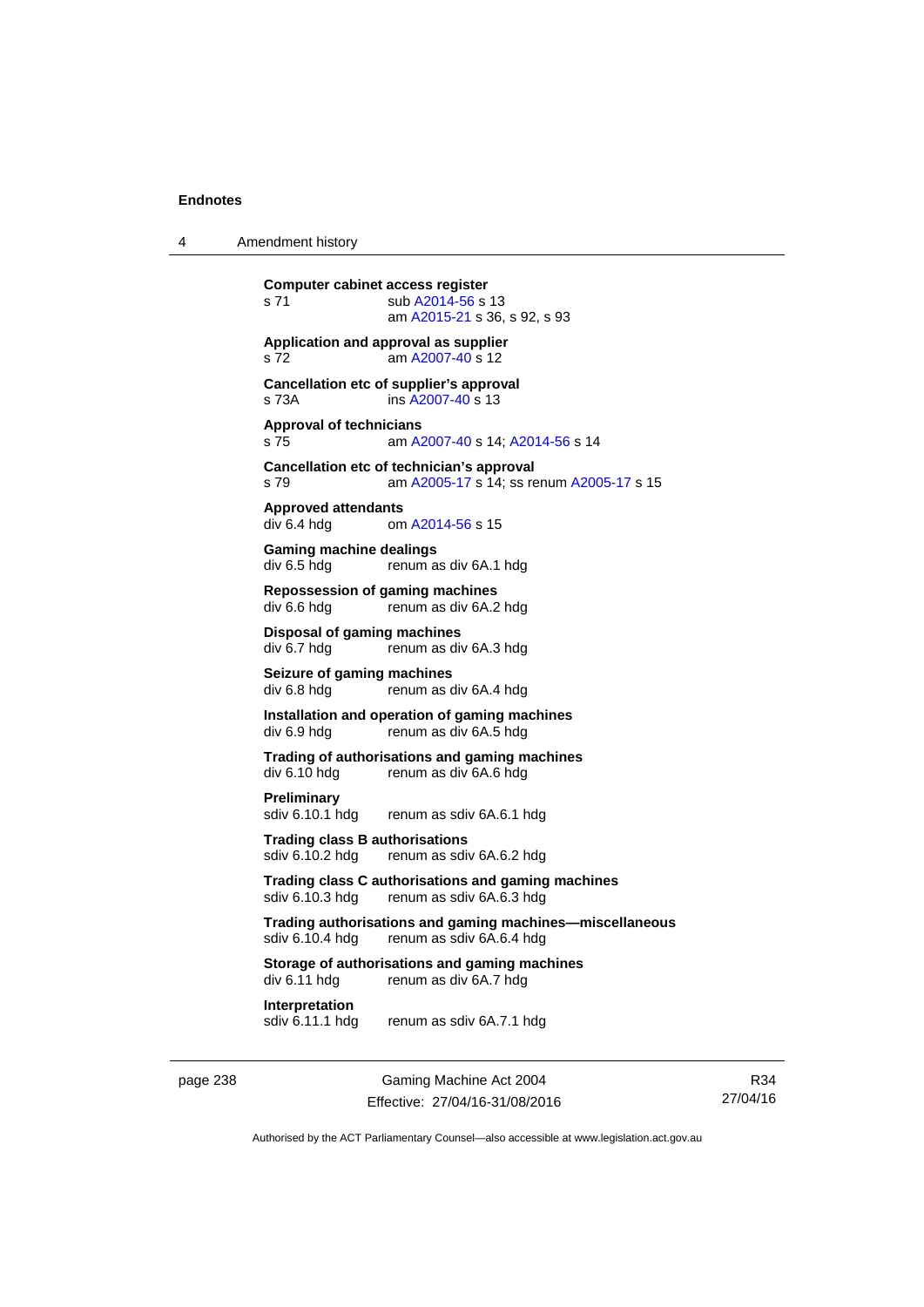| Amendment history |  |
|-------------------|--|
|-------------------|--|

27/04/16 Gaming Machine Act 2004 Effective: 27/04/16-31/08/2016 **Storage permits—application and decision**<br>sdiv 6.11.2 hdg renum as sdiv 6A.7.2 hdg sdiv 6.11.2 hdg renum as sdiv 6A.7.2 hdg **Quarantine permits**  sdiv 6.11.3 hdg renum as sdiv 6A.7.3 hdg **Permits—form**<br>sdiv 6.11.4 hdg renum as sdiv 6A.7.4 hdg **Permits—conditions**  sdiv 6.11.5 hdg renum as sdiv 6A.7.5 hdg **Permits—amendment**  sdiv 6.11.6 hdg renum as sdiv 6A.7.6 hdg **Permits—trading authorisations under permits**  sdiv 6.11.7 hdg renum as sdiv 6A.7.7 hdg **Permits—miscellaneous**  sdiv 6.11.8 hdg renum as sdiv 6A.7.8 hdg **Gaming machine dealings**  pt 6A hdg ins [A2015-21](http://www.legislation.act.gov.au/a/2015-21) s 37 **Gaming machine dealings**  div 6A.1 hdg (prev div 6.5 hdg) renum as div 6A.1 hdg [A2015-21](http://www.legislation.act.gov.au/a/2015-21) s 56 **Application for approval as attendant**  s 85 om [A2014-56](http://www.legislation.act.gov.au/a/2014-56) s 15 **Approval of attendants**  s 86 am [A2007-40](http://www.legislation.act.gov.au/a/2007-40) s 15 om [A2014-56](http://www.legislation.act.gov.au/a/2014-56) s 15 **Short-term approval of attendants**  s 87 **cm [A2014-56](http://www.legislation.act.gov.au/a/2014-56) s 15 Ending short-term approvals**  s 88 om [A2014-56](http://www.legislation.act.gov.au/a/2014-56) s 15 **Transfer etc of attendant's approval**  s 89 om [A2014-56](http://www.legislation.act.gov.au/a/2014-56) s 15 **Suspension of attendant's approval for short-term unemployment**  s 90 om [A2014-56](http://www.legislation.act.gov.au/a/2014-56) s 15 **Cancellation etc of attendant's approval**  s 91 am [A2005-17](http://www.legislation.act.gov.au/a/2005-17) s 16; ss renum [A2005-17](http://www.legislation.act.gov.au/a/2005-17) s 17 om [A2014-56](http://www.legislation.act.gov.au/a/2014-56) s 15 **Certificates for approved attendants**  s 92 om [A2014-56](http://www.legislation.act.gov.au/a/2014-56) s 15 **Giving copy of certificate about approved attendant**  s 93 om [A2014-56](http://www.legislation.act.gov.au/a/2014-56) s 15

page 239

Authorised by the ACT Parliamentary Counsel—also accessible at www.legislation.act.gov.au

R34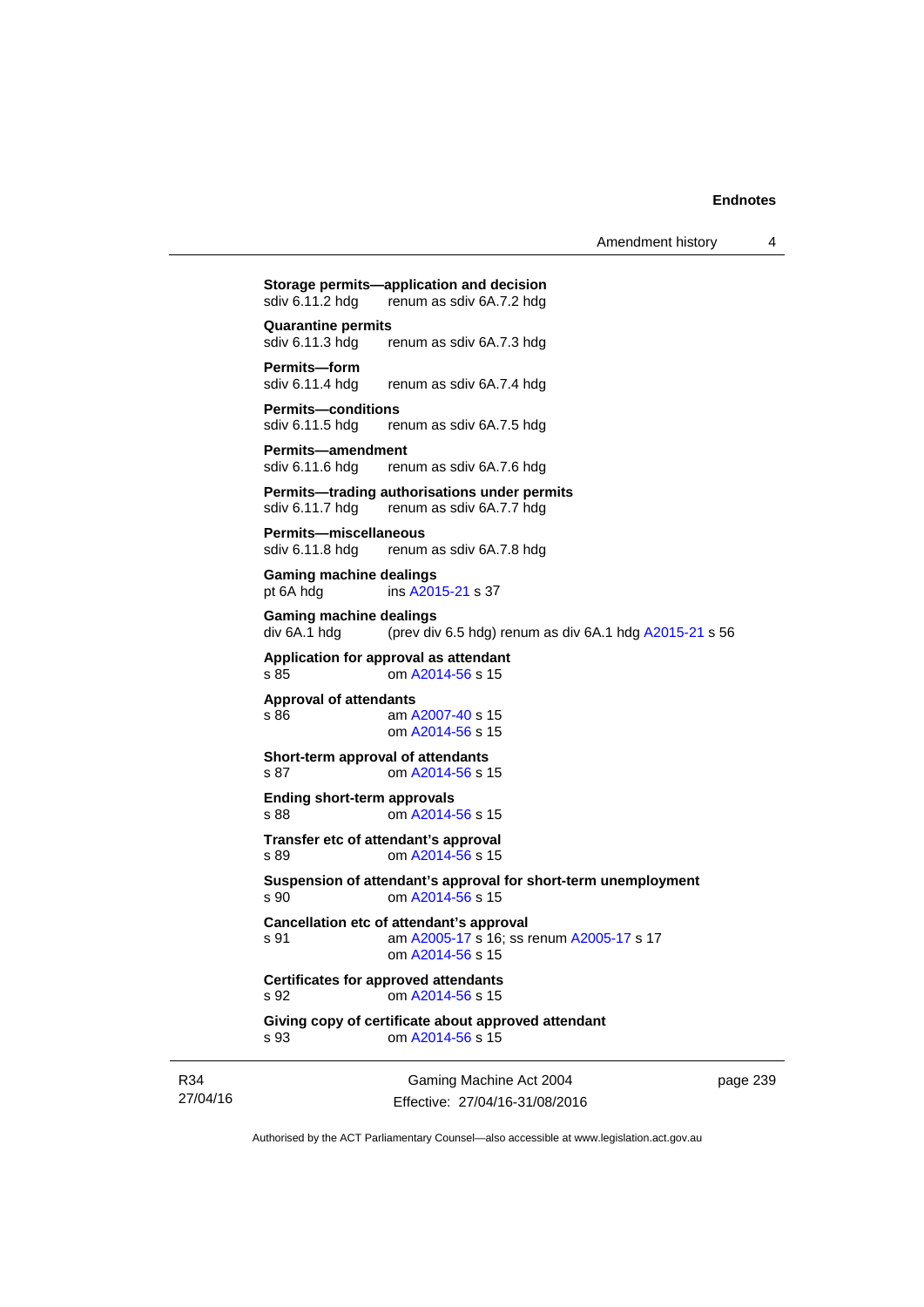| 4 | Amendment history                                                                                                                                                                                                                      |
|---|----------------------------------------------------------------------------------------------------------------------------------------------------------------------------------------------------------------------------------------|
|   | Notice by licensee if attendant no longer employed<br>om A2014-56 s 15<br>s 94                                                                                                                                                         |
|   | Return of approval certificates for approved attendants<br>om A2014-56 s 15<br>s 95                                                                                                                                                    |
|   | Renewal of attendant's approval<br>om A2014-56 s 15<br>s 96                                                                                                                                                                            |
|   | Acquisition of gaming machines and peripheral equipment-general<br>sub A2015-21 s 38<br>s 98                                                                                                                                           |
|   | Acquisition of authorisations and gaming machines-notification<br>sub A2015-21 s 38<br>s 99                                                                                                                                            |
|   | Acquisition of gaming machines-amendment of authorisation schedule etc<br>am A2014-5 s 4<br>s 100<br>sub A2015-21 s 38<br>(3), (5) exp on the commencement of Gaming Machine<br>(Reform) Amendment Act 2015 A2015-21 sch 1 (s 100 (5)) |
|   | Application and approval of financial arrangements<br>om A2014-5 s 5<br>$s$ 101                                                                                                                                                        |
|   | Decision on application for approval of financial arrangements<br>om A2014-5 s 5<br>s 102                                                                                                                                              |
|   | Possession and operation of gaming machines<br>$s$ 103<br>am A2015-21 s 39, s 40, s 93                                                                                                                                                 |
|   | Offence-operating unauthorised or stored gaming machines<br>s 104<br>sub A2015-21 s 41                                                                                                                                                 |
|   | Operation of gaming machines other than in accordance with authorisations<br>s 105 hdg<br>sub A2015-21 s 42<br>s 105<br>am A2015-21 s 43, s 92                                                                                         |
|   | Repossession of gaming machines<br>div 6A.2 hdg<br>(prev div 6.6 hdg) renum as div $6A.2$ hdg $A2015-21$ s 56                                                                                                                          |
|   | Definitions-div 6A.2<br>s 105A<br>ins A2015-21 s 44<br>def <i>approval</i> ins A2015-21 s 44<br>def external administrator ins A2015-21 s 44                                                                                           |
|   | Approval for repossession-application<br>s 107<br>sub A2015-21 s 45                                                                                                                                                                    |
|   | Approval of repossession of gaming machines<br>s 108<br>am A2015-21 s 93                                                                                                                                                               |
|   | Conditions on approval to repossess gaming machine<br>am A2015-21 s 93<br>s 109                                                                                                                                                        |
|   |                                                                                                                                                                                                                                        |

page 240 Gaming Machine Act 2004 Effective: 27/04/16-31/08/2016

R34 27/04/16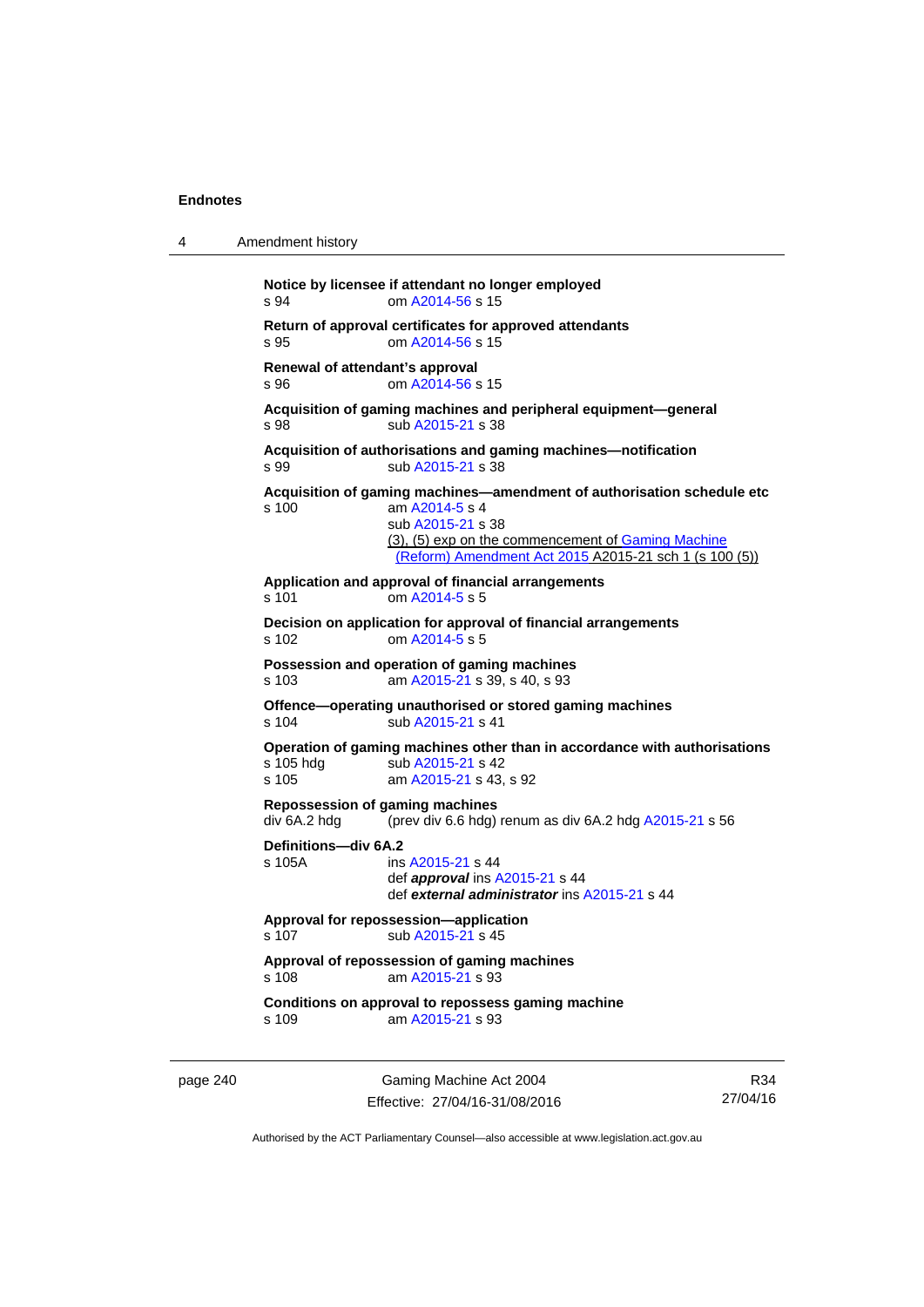**Repossessed gaming machines—amendment of authorisation schedule**  s 109A ins [A2015-21](http://www.legislation.act.gov.au/a/2015-21) s 46 **Appointment of external administrator**  ins [A2015-21](http://www.legislation.act.gov.au/a/2015-21) s 47 **Disposal of gaming machines**  div 6A.3 hdg (prev div 6.7 hdg) renum as div 6A.3 hdg [A2015-21](http://www.legislation.act.gov.au/a/2015-21) s 56 **Unapproved disposal of gaming machines**  s 111 am [A2015-21](http://www.legislation.act.gov.au/a/2015-21) s 48 **Application for approval for disposal of gaming machines**  s 112 am [A2015-21](http://www.legislation.act.gov.au/a/2015-21) s 49, s 50, s 93 **Approval of disposal of gaming machines**  s 113 am [A2015-21](http://www.legislation.act.gov.au/a/2015-21) s 51, 93 **Disposal of gaming machines—notifiable action**  s 113A ins [A2015-21](http://www.legislation.act.gov.au/a/2015-21) s 52 **Destruction of gaming machines—commission's attendance**  s 113B ins [A2015-21](http://www.legislation.act.gov.au/a/2015-21) s 52 **Disposal of gaming machines—direction about manner of disposal**  s 113C ins [A2015-21](http://www.legislation.act.gov.au/a/2015-21) s 52 **Offence—failure to dispose of gaming machine within required time**  s 113D ins [A2015-21](http://www.legislation.act.gov.au/a/2015-21) s 52 **Seizure of gaming machines**  div 6A.4 hdg (prev div 6.8 hdg) renum as div 6A.4 hdg [A2015-21](http://www.legislation.act.gov.au/a/2015-21) s 56 **Installation and operation of gaming machines**  div 6A.5 hdg (prev div 6.9 hdg) renum as div 6A.5 hdg [A2015-21](http://www.legislation.act.gov.au/a/2015-21) s 56 **Installation to be in accordance with approval of commission**  s 120 am [A2015-21](http://www.legislation.act.gov.au/a/2015-21) s 92 **Offence to install gaming machines**  s 121 am [A2015-21](http://www.legislation.act.gov.au/a/2015-21) s 92 **Certificate about meter readings**  s 122 am [A2015-21](http://www.legislation.act.gov.au/a/2015-21) s 92 **Sealing computer cabinet**  s 123 am [A2014-56](http://www.legislation.act.gov.au/a/2014-56) s 16; [A2015-21](http://www.legislation.act.gov.au/a/2015-21) s 92 **Commission may require information**  s 124 am [A2015-21](http://www.legislation.act.gov.au/a/2015-21) s 92 **Operation to be subject to correct percentage payout**  s 125 am [A2015-21](http://www.legislation.act.gov.au/a/2015-21) s 53, s 54

R34 27/04/16

Gaming Machine Act 2004 Effective: 27/04/16-31/08/2016 page 241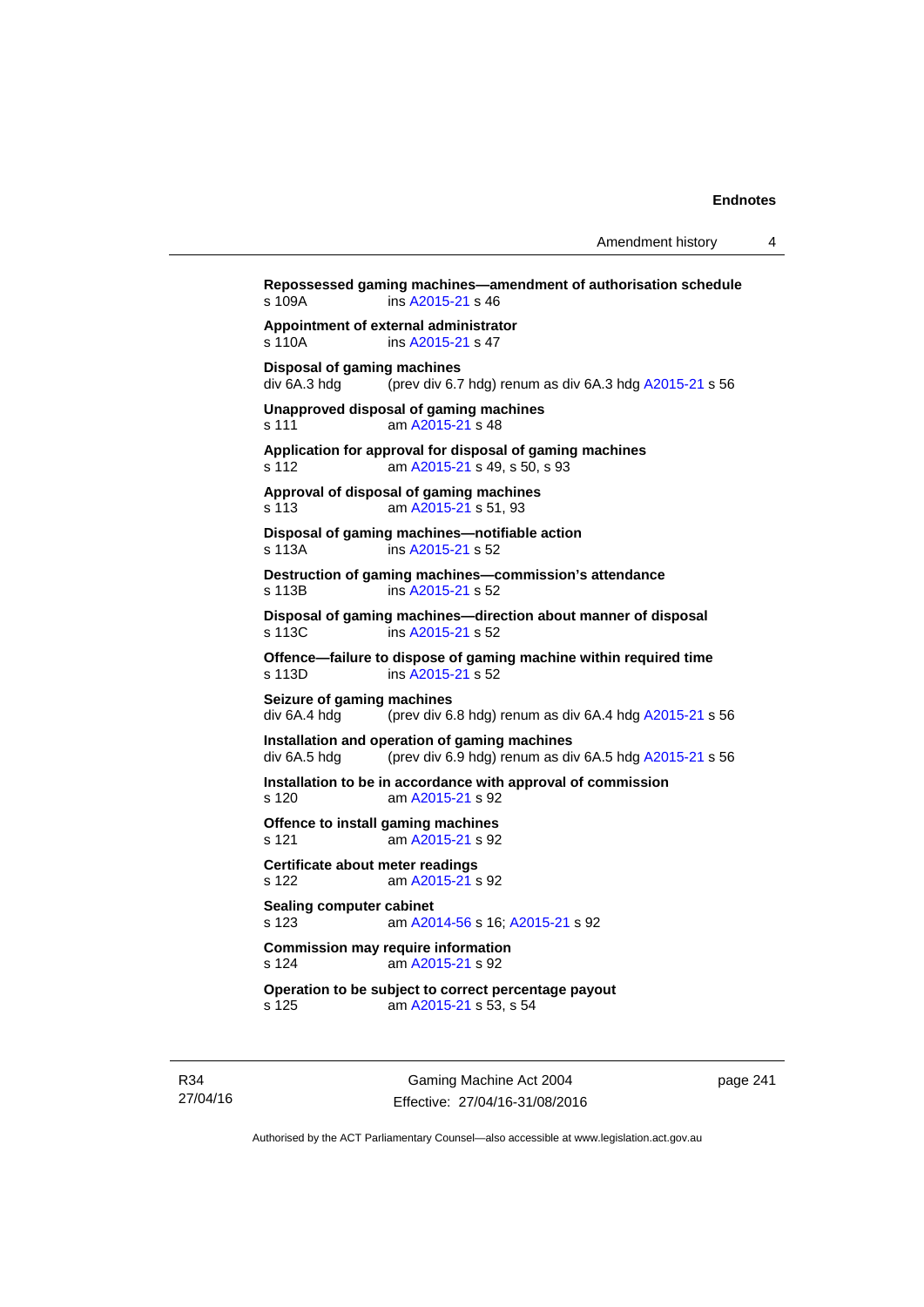4 Amendment history

|                                                                      | s 126                                                    | Position for percentage payout of gaming machines display<br>am A2011-3 amdt 3.214                                                                                                        |     |
|----------------------------------------------------------------------|----------------------------------------------------------|-------------------------------------------------------------------------------------------------------------------------------------------------------------------------------------------|-----|
|                                                                      | div 6A.6 hdg                                             | Trading of authorisations and gaming machines<br>(prev div 6.10 hdg) ins A2015-21 s 55<br>renum as div 6A.6 hdg A2015-21 s 56                                                             |     |
|                                                                      | <b>Preliminary</b><br>sdiv 6A.6.1 hdg                    | (prev sdiv 6.10.1 hdg) ins A2015-21 s 55<br>renum as sdiv 6A.6.1 hdg A2015-21 s 56                                                                                                        |     |
|                                                                      | Objects-div 6A.6<br>s 127A                               | ins A2015-21 s 55                                                                                                                                                                         |     |
|                                                                      | Definitions-div 6A.6<br>s 127B                           | ins A2015-21 s 55<br>def class B licensee ins A2015-21 s 55<br>def class C licensee ins A2015-21 s 55                                                                                     |     |
|                                                                      | <b>Trading class B authorisations</b><br>sdiv 6A.6.2 hdg | (prev sdiv 6.10.2 hdg) ins A2015-21 s 55<br>renum as sdiv 6A.6.2 hdg A2015-21 s 56                                                                                                        |     |
| <b>Selling class B authorisations</b><br>s 127C<br>ins A2015-21 s 55 |                                                          | (7), (8) exp on the commencement of Gaming Machine<br>(Reform) Amendment Act 2015 A2015-21, sch 1 (s 127C (8))                                                                            |     |
|                                                                      | s 127D                                                   | Offence-selling class B gaming machines<br>ins A2015-21 s 55                                                                                                                              |     |
|                                                                      | sdiv 6A.6.3 hdg                                          | Trading class C authorisations and gaming machines<br>(prev sdiv 6.10.3 hdg) ins A2015-21 s 55<br>renum as sdiv 6A.6.3 hdg A2015-21 s 56                                                  |     |
|                                                                      | s 127E                                                   | Trading class C authorisations and gaming machines<br>ins A2015-21 s 55<br>(4), (5) exp on the commencement of Gaming Machine<br>(Reform) Amendment Act 2015 A2015-21, sch 1 (s 127E (5)) |     |
|                                                                      | s 127F                                                   | Trading authorisations--forfeiture requirement<br>ins A2015-21 s 55<br>exp on the commencement of Gaming Machine (Reform)<br>Amendment Act 2015 A2015-21, sch 1 (s 127F (6))              |     |
|                                                                      |                                                          | Offence-acquiring authorisations and gaming machines<br>s 127G ins A2015-21 s 55                                                                                                          |     |
|                                                                      | Selling class C gaming machines<br>s 127H                | ins A2015-21 s 55                                                                                                                                                                         |     |
|                                                                      | Selling class C authorisations<br>s 127l                 | ins A2015-21 s 55                                                                                                                                                                         |     |
| page 242                                                             |                                                          | Gaming Machine Act 2004                                                                                                                                                                   | R34 |

Effective: 27/04/16-31/08/2016

R34 27/04/16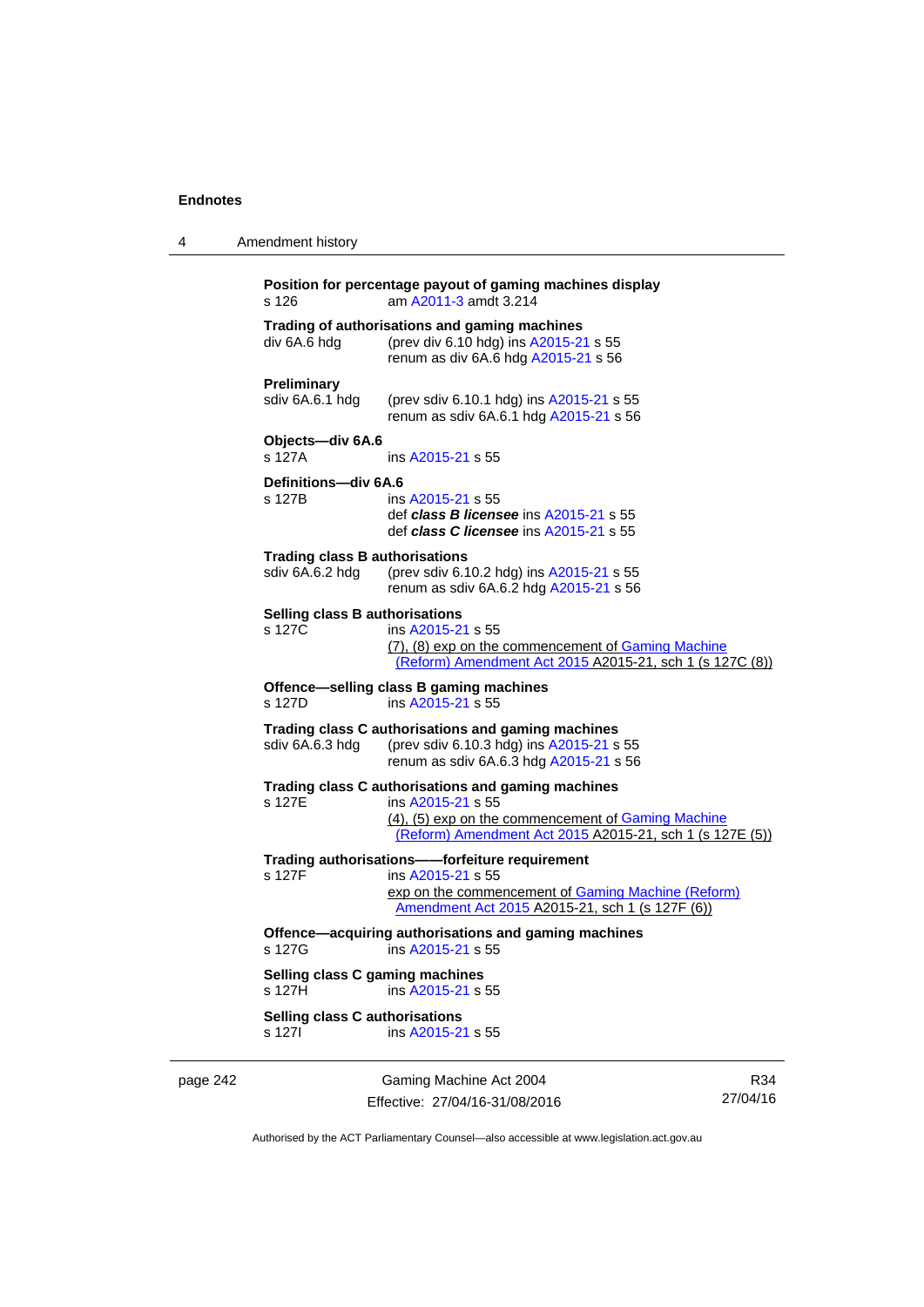| Amendment history |  |
|-------------------|--|
|-------------------|--|

| sdiv 6A.6.4 hdg                              | Trading authorisations and gaming machines-miscellaneous<br>(prev sdiv 6.10.4 hdg) ins A2015-21 s 55<br>renum as sdiv 6A.6.4 hdg A2015-21 s 56                                                                                                                                                                                                                                                                                                                                                                                                                        |   |
|----------------------------------------------|-----------------------------------------------------------------------------------------------------------------------------------------------------------------------------------------------------------------------------------------------------------------------------------------------------------------------------------------------------------------------------------------------------------------------------------------------------------------------------------------------------------------------------------------------------------------------|---|
| s 127J                                       | Trading authorisations-disposal of gaming machines<br>ins A2015-21 s 55                                                                                                                                                                                                                                                                                                                                                                                                                                                                                               |   |
| 127K                                         | Trading authorisations and gaming machines-regulations<br>ins A2015-21 s 55                                                                                                                                                                                                                                                                                                                                                                                                                                                                                           |   |
| div 6A.7 hdg                                 | Storage of authorisations and gaming machines<br>(prev div 6.11 hdg) ins A2015-21 s 55<br>renum as div 6A.7 hdg A2015-21 s 56                                                                                                                                                                                                                                                                                                                                                                                                                                         |   |
| <b>Interpretation</b><br>sdiv 6A.7.1 hdg     | (prev sdiv 6.11.1 hdg) ins A2015-21 s 55<br>renum as sdiv 6A.7.1 hdg A2015-21 s 56                                                                                                                                                                                                                                                                                                                                                                                                                                                                                    |   |
| Meaning of storage permit-Act<br>s 127L      | ins A2015-21 s 55                                                                                                                                                                                                                                                                                                                                                                                                                                                                                                                                                     |   |
| Definitions-div 6A.7<br>s 127M               | ins A2015-21 s 55<br>def general purpose ins A2015-21 s 55<br>def <i>inspection notice</i> ins A2015-21 s 55<br>def <i>interim purpose</i> ins A2015-21 s 55<br>def permit ins A2015-21 s 55<br>def quarantined authorisation ins A2015-21 s 55<br>def quarantined gaming machine ins A2015-21 s 55<br>def quarantine period ins A2015-21 s 55<br>def quarantine permit ins A2015-21 s 55<br>def storage period ins A2015-21 s 55<br>def storage rules ins A2015-21 s 55<br>def stored authorisation ins A2015-21 s 55<br>def stored gaming machine ins A2015-21 s 55 |   |
| sdiv 6A.7.2 hdg                              | Storage permits-application and decision<br>(prev sdiv 6.11.2 hdg) ins A2015-21 s 55<br>renum as sdiv 6A.7.2 hdg A2015-21 s 56                                                                                                                                                                                                                                                                                                                                                                                                                                        |   |
| Storage permits--purpose<br>s 127N           | ins A2015-21 s 55                                                                                                                                                                                                                                                                                                                                                                                                                                                                                                                                                     |   |
| <b>Storage permit-application</b><br>s 1270  | ins A2015-21 s 55                                                                                                                                                                                                                                                                                                                                                                                                                                                                                                                                                     |   |
| s 127P                                       | Storage permit-decision on application<br>ins A2015-21 s 55                                                                                                                                                                                                                                                                                                                                                                                                                                                                                                           |   |
| <b>Quarantine permits</b><br>sdiv 6A.7.3 hdg | (prev sdiv 6.11.3 hdg) ins A2015-21 s 55<br>renum as sdiv 6A.7.3 hdg A2015-21 s 56                                                                                                                                                                                                                                                                                                                                                                                                                                                                                    |   |
|                                              | Gaming Machine Act 2004                                                                                                                                                                                                                                                                                                                                                                                                                                                                                                                                               | p |

page 243

Authorised by the ACT Parliamentary Counsel—also accessible at www.legislation.act.gov.au

Effective: 27/04/16-31/08/2016

R34 27/04/16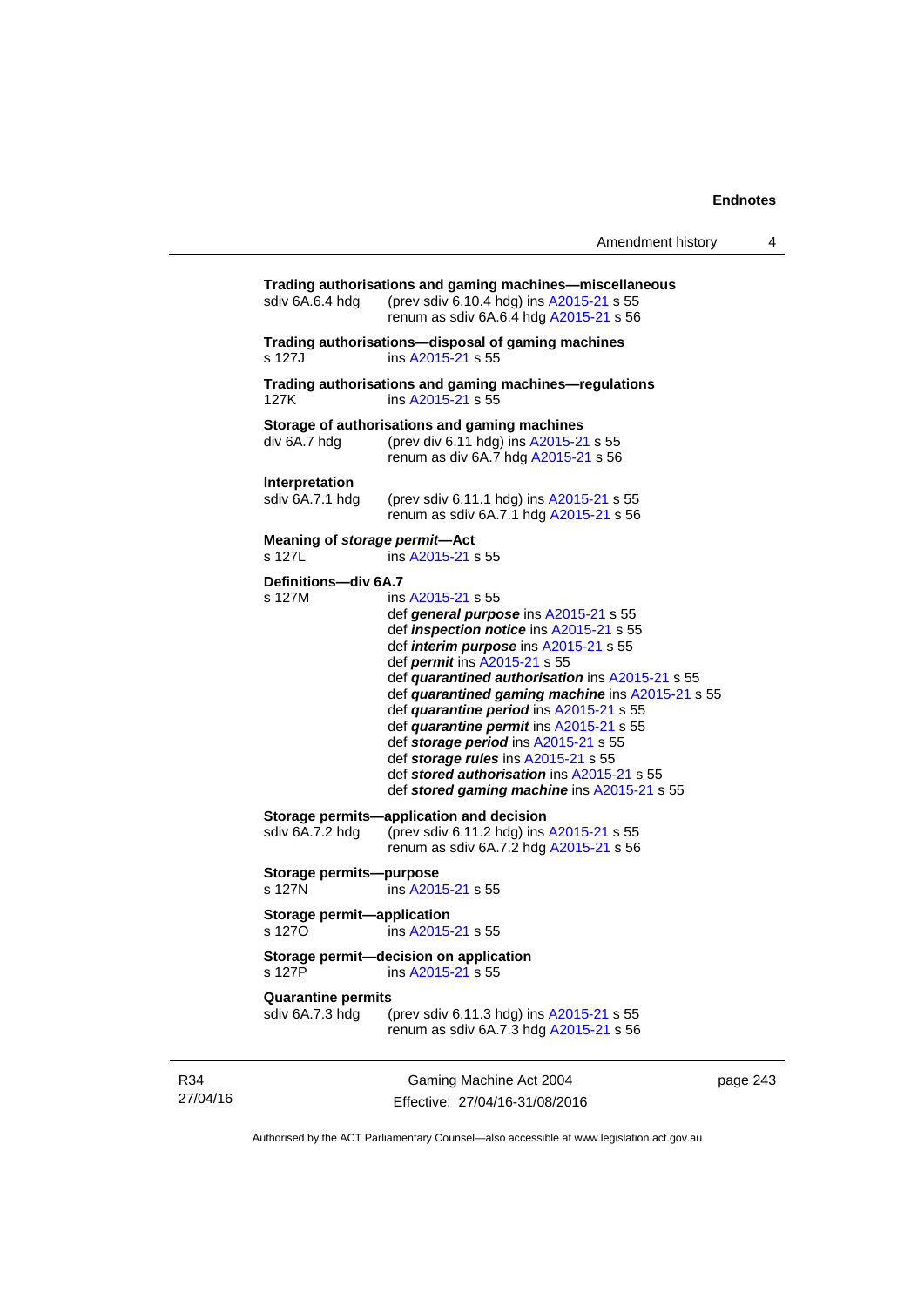4 Amendment history

| s 127Q                                         | Quarantine permits-notification and issue<br>ins A2015-21 s 55                                                                     |
|------------------------------------------------|------------------------------------------------------------------------------------------------------------------------------------|
| Quarantine permits-extension<br>s 127R         | ins A2015-21 s 55                                                                                                                  |
| Permits-form                                   |                                                                                                                                    |
| sdiv 6A.7.4 hdg                                | (prev sdiv 6.11.4 hdg) ins A2015-21 s 55<br>renum as sdiv 6A.7.4 hdg A2015-21 s 56                                                 |
| Permit-form<br>s 127S                          | ins A2015-21 s 55<br>am A2015-50 amdt 3.110                                                                                        |
| <b>Permits—conditions</b>                      |                                                                                                                                    |
| sdiv 6A.7.5 hdg                                | (prev sdiv 6.11.5 hdg) ins A2015-21 s 55<br>renum as sdiv 6A.7.5 hdg A2015-21 s 56                                                 |
| <b>Permit-conditions</b><br>s 127T             | ins A2015-21 s 55                                                                                                                  |
| Permit-term<br>s 127U                          | ins A2015-21 s 55                                                                                                                  |
| s 127V                                         | Storage permit-application for extension<br>ins A2015-21 s 55                                                                      |
| s 127W                                         | Storage permit-extension decision<br>ins A2015-21 s 55                                                                             |
| <b>Permits-amendment</b><br>sdiv 6A.7.6 hdg    | (prev sdiv 6.11.6 hdg) ins A2015-21 s 55<br>renum as sdiv 6A.7.6 hdg A2015-21 s 56                                                 |
| <b>Permit amendment-notification</b><br>s 127X | ins A2015-21 s 55                                                                                                                  |
| <b>Permit amendment-decision</b><br>s 127Y     | ins A2015-21 s 55                                                                                                                  |
| s 127Z                                         | Permit amendment-commission's own initiative<br>ins A2015-21 s 55                                                                  |
| s 127ZA                                        | Permit amendment-reissue of permit<br>ins A2015-21 s 55                                                                            |
| sdiv 6A.7.7 hdg                                | Permits-trading authorisations under permits<br>(prev sdiv 6.11.7 hdg) ins A2015-21 s 55<br>renum as sdiv 6A.7.7 hdg A2015-21 s 56 |
| s 127ZB                                        | Trading authorisations under permits-procedure<br>ins A2015-21 s 55                                                                |
|                                                |                                                                                                                                    |

page 244 Gaming Machine Act 2004 Effective: 27/04/16-31/08/2016

R34 27/04/16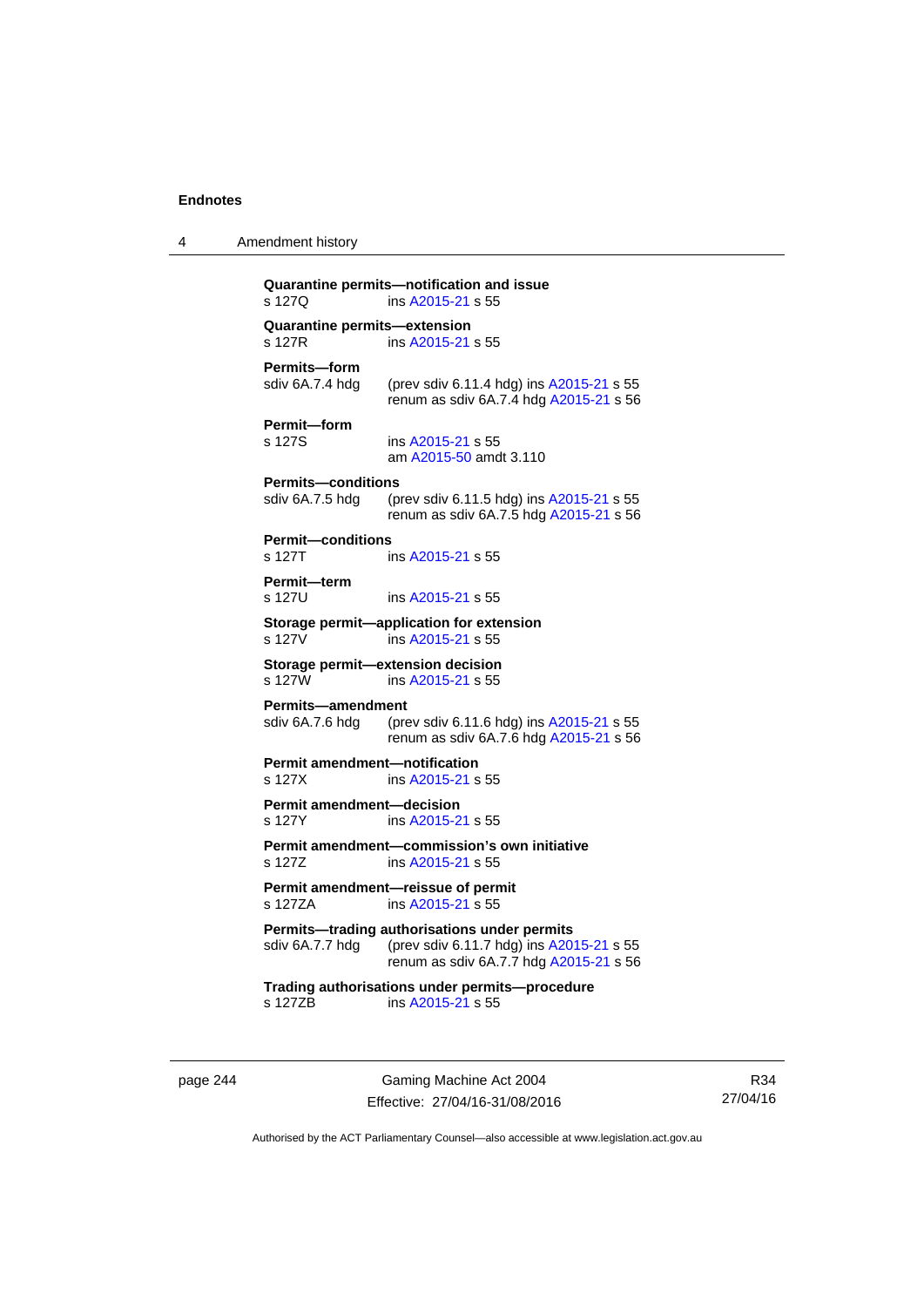**Trading authorisations under permits—decision on application by disposing licensee**  s 127ZC ins [A2015-21](http://www.legislation.act.gov.au/a/2015-21) s 55 **Trading authorisations under permits—issue of permit to acquiring licensee**  s 127ZD ins [A2015-21](http://www.legislation.act.gov.au/a/2015-21) s 55 **Permits—miscellaneous**  sdiv 6A.7.8 hdg (prev sdiv 6.11.8 hdg) ins [A2015-21](http://www.legislation.act.gov.au/a/2015-21) s 55 renum as sdiv 6A.7.8 hdg [A2015-21](http://www.legislation.act.gov.au/a/2015-21) s 56 **Gaming machines and authorisations under permits—inspection**  s 127ZE ins [A2015-21](http://www.legislation.act.gov.au/a/2015-21) s 55 **Storage of gaming machines and authorisations—rules**  s 127ZF ins [A2015-21](http://www.legislation.act.gov.au/a/2015-21) s 55 **Machine access generally**  s 128 am [A2014-56](http://www.legislation.act.gov.au/a/2014-56) s 17; ss renum R27 LA; [A2015-21](http://www.legislation.act.gov.au/a/2015-21) s 92 **Rendering gaming machines inoperable on authorisation ceasing to be in force**  s 131 sub [A2015-21](http://www.legislation.act.gov.au/a/2015-21) s 57 **Removal of gaming machines from premises**  s 132 am [A2015-21](http://www.legislation.act.gov.au/a/2015-21) ss 58-61 **Operation of linked-jackpot arrangements**  s 133 am [A2015-21](http://www.legislation.act.gov.au/a/2015-21) s 62 **Single-user approval for linked-jackpot arrangements**  s 134 hdg sub [A2015-21](http://www.legislation.act.gov.au/a/2015-21) s 63 s 134 am [A2015-21](http://www.legislation.act.gov.au/a/2015-21) ss 64-68, s 92, s 93 **Issue of multi-user permits**  s 135 am [A2015-21](http://www.legislation.act.gov.au/a/2015-21) s 69, s 92, s 93 **Conditions on multi-user permits**  s 136 am [A2015-21](http://www.legislation.act.gov.au/a/2015-21) s 92, s 93 **Amendment of multi-user permits in interest of users**  s 138 am [A2015-21](http://www.legislation.act.gov.au/a/2015-21) s 93 **Amendment of multi-user permit on request**  s 139 am [A2015-21](http://www.legislation.act.gov.au/a/2015-21) s 92, s 93 **Amendment of financial and operational aspects of multi-user permits**  s 140 am [A2015-21](http://www.legislation.act.gov.au/a/2015-21) s 93 **Unclaimed jackpots**  s 143 am [A2015-21](http://www.legislation.act.gov.au/a/2015-21) s 70, s 71 **Undisbursed jackpots**  s 144 am [A2014-5](http://www.legislation.act.gov.au/a/2014-5) ss 6-8; [A2015-21](http://www.legislation.act.gov.au/a/2015-21) ss 72-74

R34 27/04/16

Gaming Machine Act 2004 Effective: 27/04/16-31/08/2016 page 245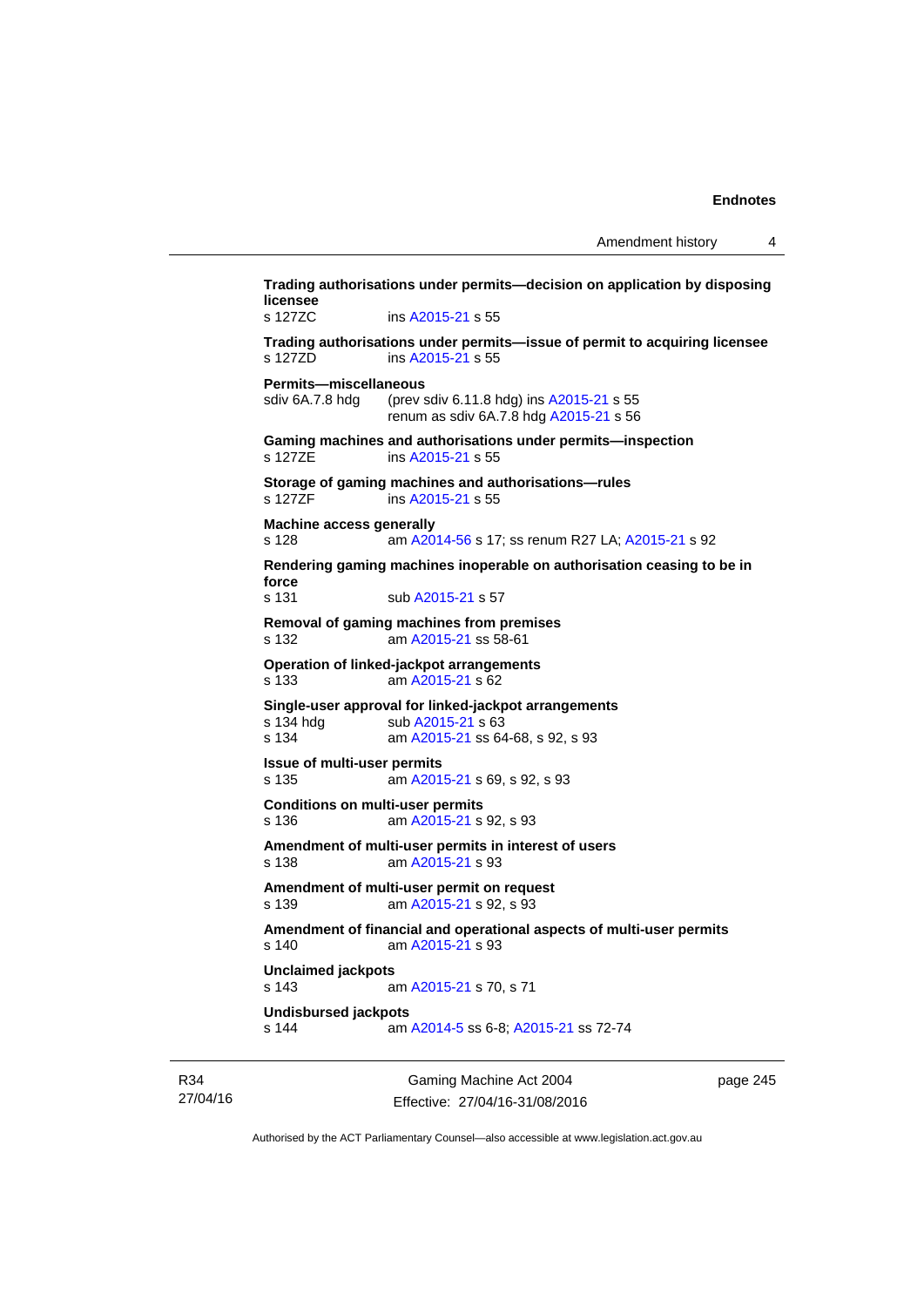4 Amendment history

```
page 246 Gaming Machine Act 2004 
                                                                         R_{24}Definitions—pt 9 
                          A2011-24 s 13
                           def associated organisation declaration ins A2011-24 s 13 
                           def warning notice ins A2011-24 s 13 
          Eligible objects 
          s 145 am A2011-3 amdt 3.215 
          Eligible clubs 
          s 146 am A2005-26 s 6; A2015-21 s 75 
          Associated organisations—declaration 
          A2011-24 s 14
          s 147 am A2005-17 s 18, s 19; A2011-24 ss 15-17; pars renum 
                           R16 (RI) LA 
          Associated organisation declaration—condition 
          s 147A ins A2011-24 s 18 
          Associated organisation—warning notice 
          s 147B ins A2011-24 s 18 
          Associated organisation declaration—suspension or repeal 
          s 147C ins A2011-24 s 18 
          Club elections—election of board directors 
                          A2011-24 s 18
          Club elections—record-keeping 
          A2011-24 s 19
          s 148 am A2015-21 s 76 
          Club directors—acting in good faith 
                           A2011-24 s 20Club constitution—consistency with gaming laws 
          s 148B ins A2011-24 s 21 
                           am A2015-21 s 77 
          Power to require information about status of eligible clubs 
          s 149 am A2015-21 s 78 
          Promoting responsible practices at authorised premises 
          A2012-42 s 28
                           am A2015-21 s 92 
          Warning notices 
          s 151 am A2011-3 amdt 3.216; A2015-21 s 92 
          External signs 
                          A2007-40 s 16
                           am A2012-2 amdt 2.5; A2015-21 s 92; A2016-18 amdt 4.6, 
                           amdt 4.7
```

| 1e 246 | Gaming Machine Act 2004        | K34      |
|--------|--------------------------------|----------|
|        | Effective: 27/04/16-31/08/2016 | 27/04/16 |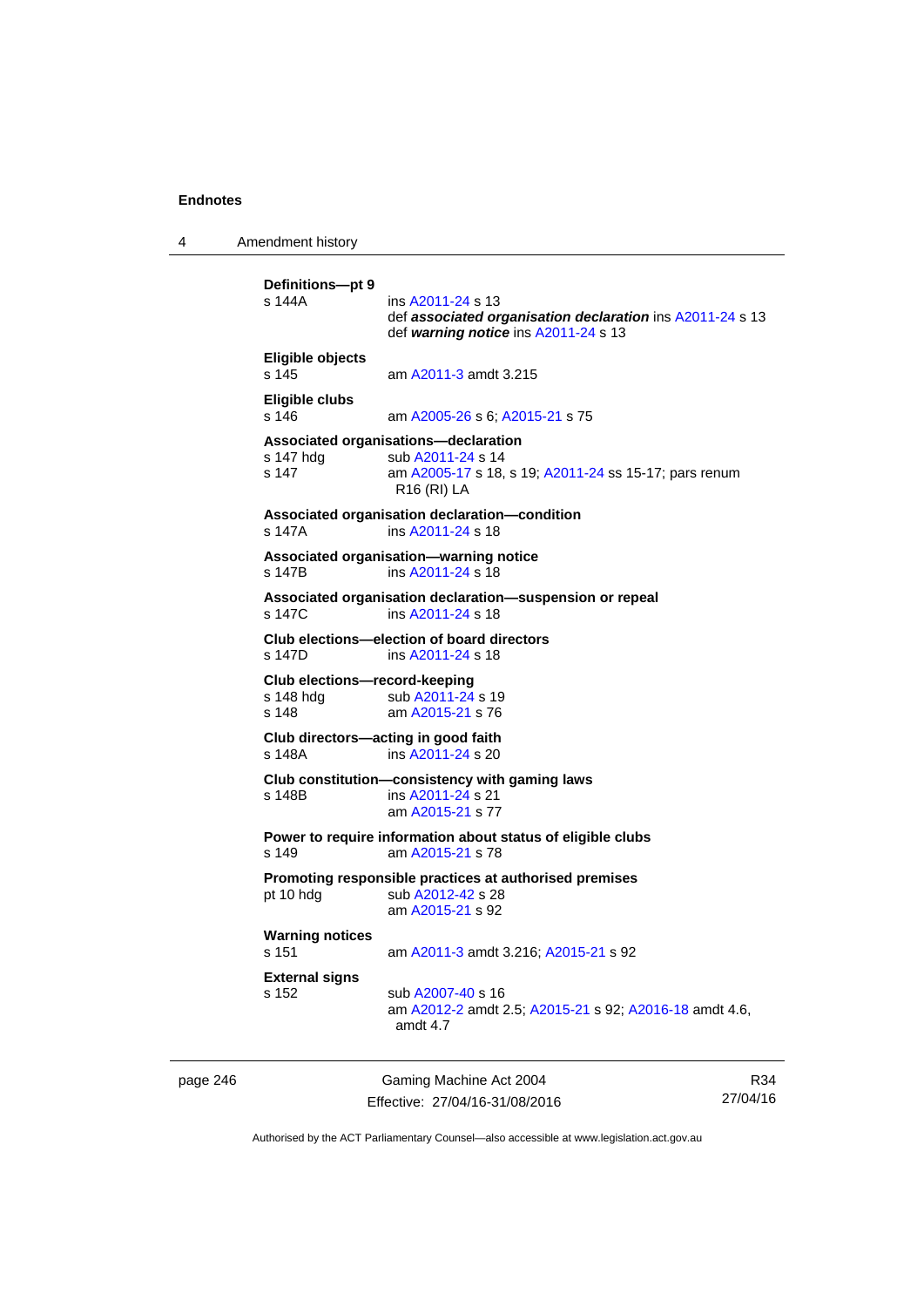Amendment history 4

```
Gaming Machine Act 2004 
                 Effective: 27/04/16-31/08/2016 
                                                            page 247 
External visibility of gaming machines 
s 152A ins A2007-40 s 17 
                 am A2015-21 s 92 
Cash facilities 
s 153 am A2015-21 s 92 
Offence—ATM allowing withdrawals exceeding $250 
s 153A ins A2012-42 s 29 
                 am A2012-50 s 5; A2015-21 s 79, s 80, s 92
Lending or extending credit 
s 154 am A2015-21 s 92 
Using false identification 
s 157 am A2015-21 s 92 
Audit of financial statements etc 
s 158 sub A2009-49 amdt 1.14 
                 am A2013-19 amdt 3.176
Gaming machine tax 
s 159 am A2005-26 s 7, s 8; A2015-21 s 81; A2015-50 amdt 3.111 
Tax adjustment in relation to GST for clubs 
s 160 am A2005-26 s 9 
                exp 1 February 2006 (s 160 (6)) 
Payment of gaming machine tax 
s 161 am A2015-21 s 93 
Gaming machine tax returns 
s 162 am A2011-3 amdt 3.217; A2015-21 s 82 
Problem gambling assistance fund 
A2010-52 s 4
Required payment to problem gambling assistance fund 
s 163A ins A2010-52 s 4
                 am A2014-56 s 18 
Problem gambling assistance fund—annual payment option s 163AA ins A2014-56 s 19
                 A2014-56 s 19
Problem gambling assistance fund 
s 163B ins A2010-52 s 4
Annual reporting about problem gambling assistance fund 
s 163C ins A2010-52 s 4
                 am A2014-56 s 20; pars renum R27 LA 
                 om A2015-16 amdt 1.17
Approval of community contributions 
s 164 am A2007-40 s 18; A2011-24 s 22; A2013-19 amdt 3.177
```
Authorised by the ACT Parliamentary Counsel—also accessible at www.legislation.act.gov.au

R34 27/04/16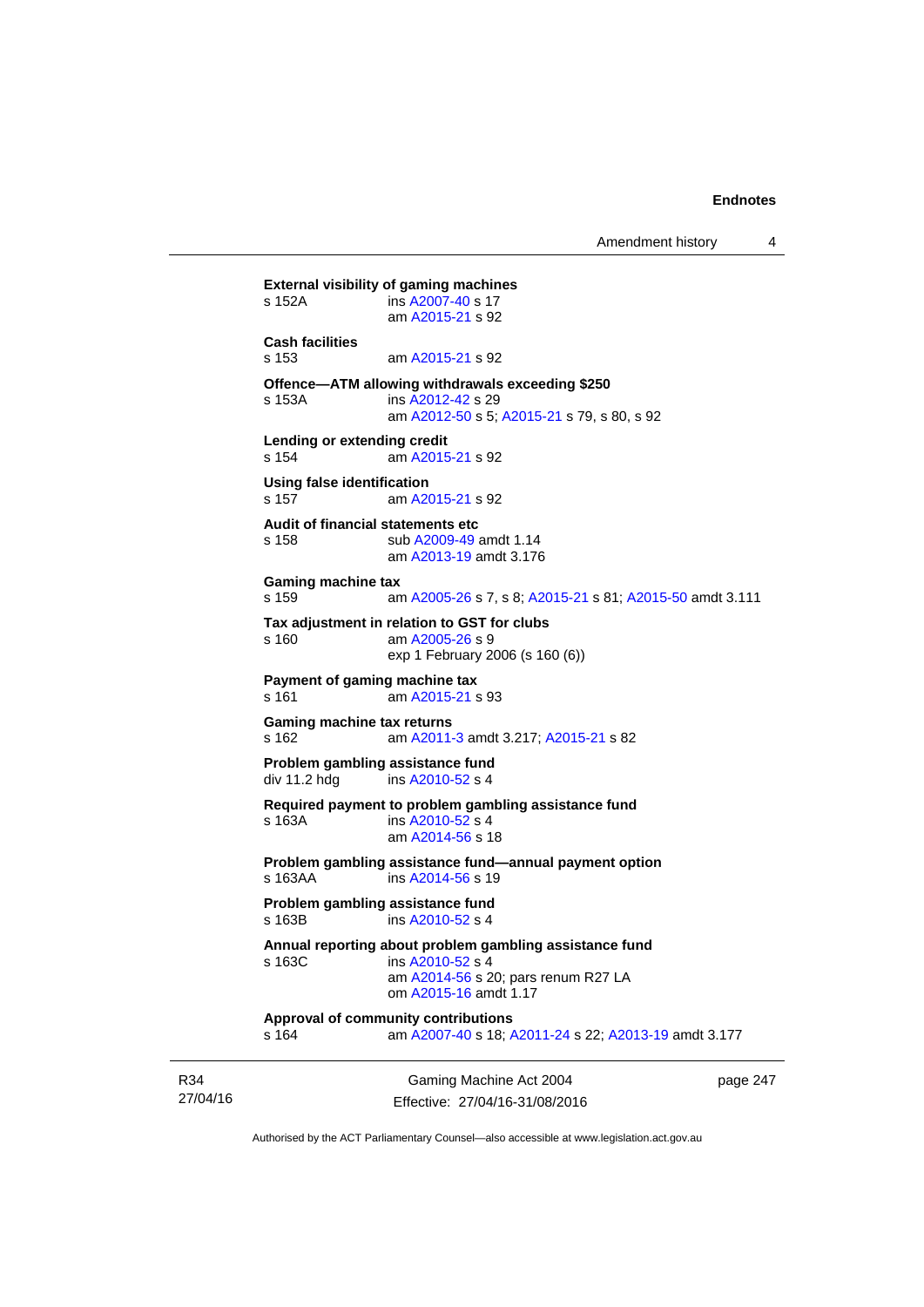4 Amendment history

```
page 248 Gaming Machine Act 2004 
                       Effective: 27/04/16-31/08/2016 
                                                                    27/04/16 
          Records of contributions 
          s 165 am A2015-21 s 92 
          Required community contributions 
          s 169 am A2011-3 amdt 3.218; A2011-24 s 23 
          Problem gambling community contributions 
           A2007-40 s 19
                           am A2011-24 s 24; ss renum R16 (RI) LA
          Notification and review of decisions 
          pt 13 hdg sub A2008-37 amdt 1.212 
          Meaning of reviewable decision—pt 13 
          s 173 sub A2008-37 amdt 1.212 
          Reviewable decision notices 
          s 173A ins A2008-37 amdt 1.212 
          Applications for review 
          s 173B ins A2008-37 amdt 1.212 
          Notifiable actions 
          pt 13A hdg ins A2015-21 s 83 
          Meaning of notifiable action
          A2015-21 s 83
          Notifiable actions 
                          A2015-21 s 83
          Notifiable actions—date of effect 
           A2015-21 s 83
          Notifiable actions—amendment or cancellation 
                           A2015-21 s 83
          Notifiable actions under s 37F 
          s 173G ins A2015-21 s 83 
          Notifiable actions under div 6.10—disposal of gaming machines 
                          A2015-21 s 83
          Notifiable actions under div 6.10—trading of class B authorisations 
           A2015-21 s 83
          Miscellaneous 
          pt 14 hdg exp 1 November 2005 (s 189) 
                           ins A2008-37 amdt 1.212 
          Licences and authorisations not personal property—PPS Act 
          s 174A ins A2015-21 s 84 
          Canberra Airport 
          s 175 am A2015-21 s 85
```
Authorised by the ACT Parliamentary Counsel—also accessible at www.legislation.act.gov.au

R34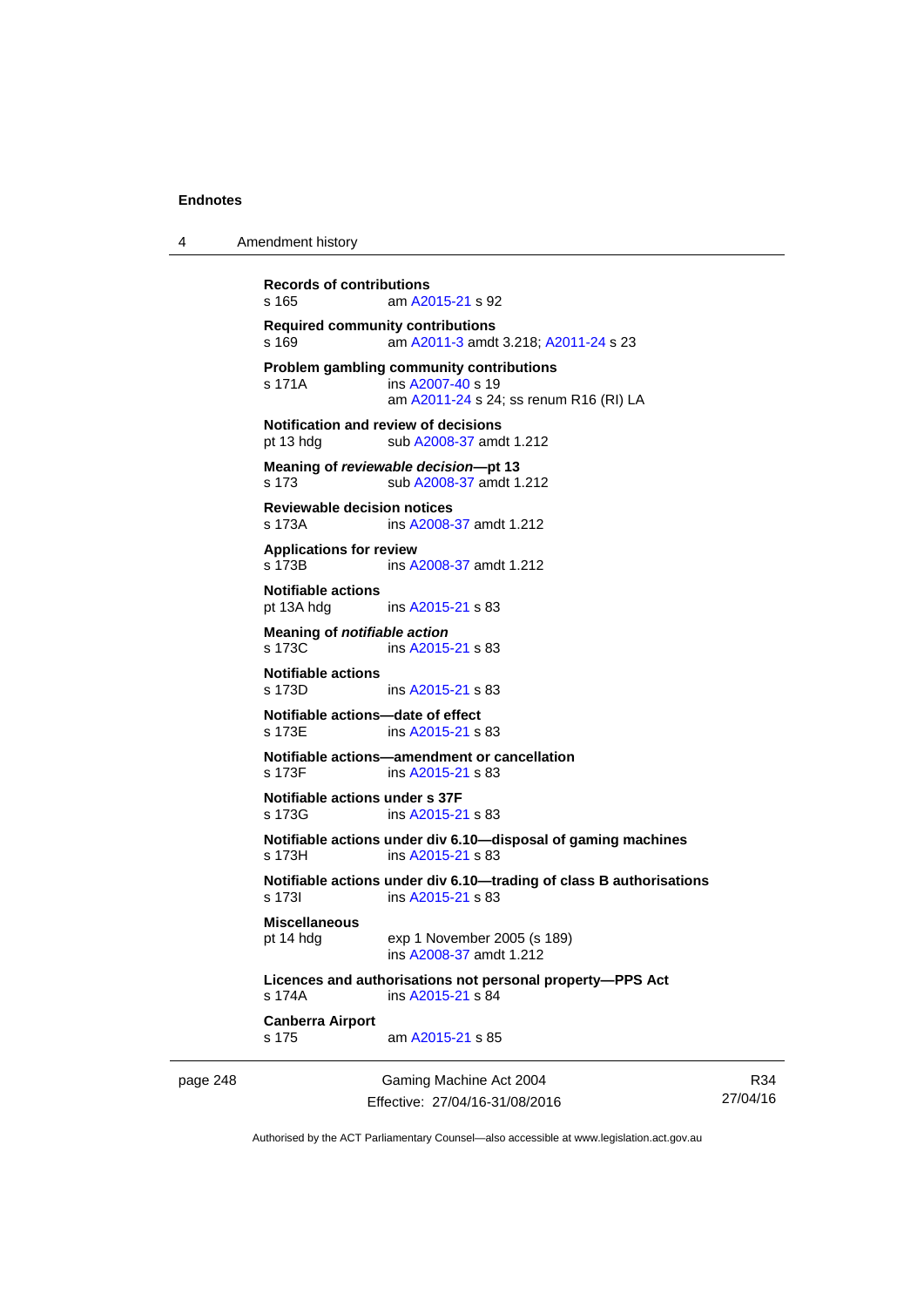**Evidentiary certificates**  s 176 am [A2015-21](http://www.legislation.act.gov.au/a/2015-21) s 86 **Determination of fees**  s 177 am [A2011-3](http://www.legislation.act.gov.au/a/2011-3) amdt 3.219 **Review of amendments made by Gaming Machine (Reform) Amendment Act 2015**  s 179 om LA s 89 (3) ins [A2015-21](http://www.legislation.act.gov.au/a/2015-21) s 87 exp 31 August 2020 (s 179 (2)) **Definitions for pt 14**  s 180 exp 1 November 2005 (s 189) **Licences**  s 181 exp 1 November 2005 (s 189) **Clubs**  s 182 exp 1 November 2005 (s 189) **Rules and control procedures**  s 183 exp 1 November 2005 (s 189) **Disciplinary proceedings under former gaming Act**  s 184 exp 1 November 2005 (s 189) **Approvals under former gaming Act**  s 185 exp 1 November 2005 (s 189) **Linked-jackpot arrangements**  s 186 exp 1 November 2005 (s 189) **Clubs not required to be corporations for s 146**  s 187 exp 1 November 2005 (s 189) **Clubs with too many life members for s 146**  s 188 exp 1 November 2005 (s 189) **Expiry of pt 14**  s 189 exp 1 November 2005 (s 189) **Transitional—Gaming Machine (Reform) Amendment Act 2015**  pt 20 hdg ins [A2015-21](http://www.legislation.act.gov.au/a/2015-21) s 88 exp 31 August 2019 (s 311) **Definitions—pt 20**  s 300 ins [A2015-21](http://www.legislation.act.gov.au/a/2015-21) s 88 exp 31 August 2019 (s 311) def *commencement day* ins [A2015-21](http://www.legislation.act.gov.au/a/2015-21) s 55 exp 31 August 2019 (s 311) def *old licence* ins [A2015-21](http://www.legislation.act.gov.au/a/2015-21) s 55 exp 31 August 2019 (s 311)

R34 27/04/16

Gaming Machine Act 2004 Effective: 27/04/16-31/08/2016 page 249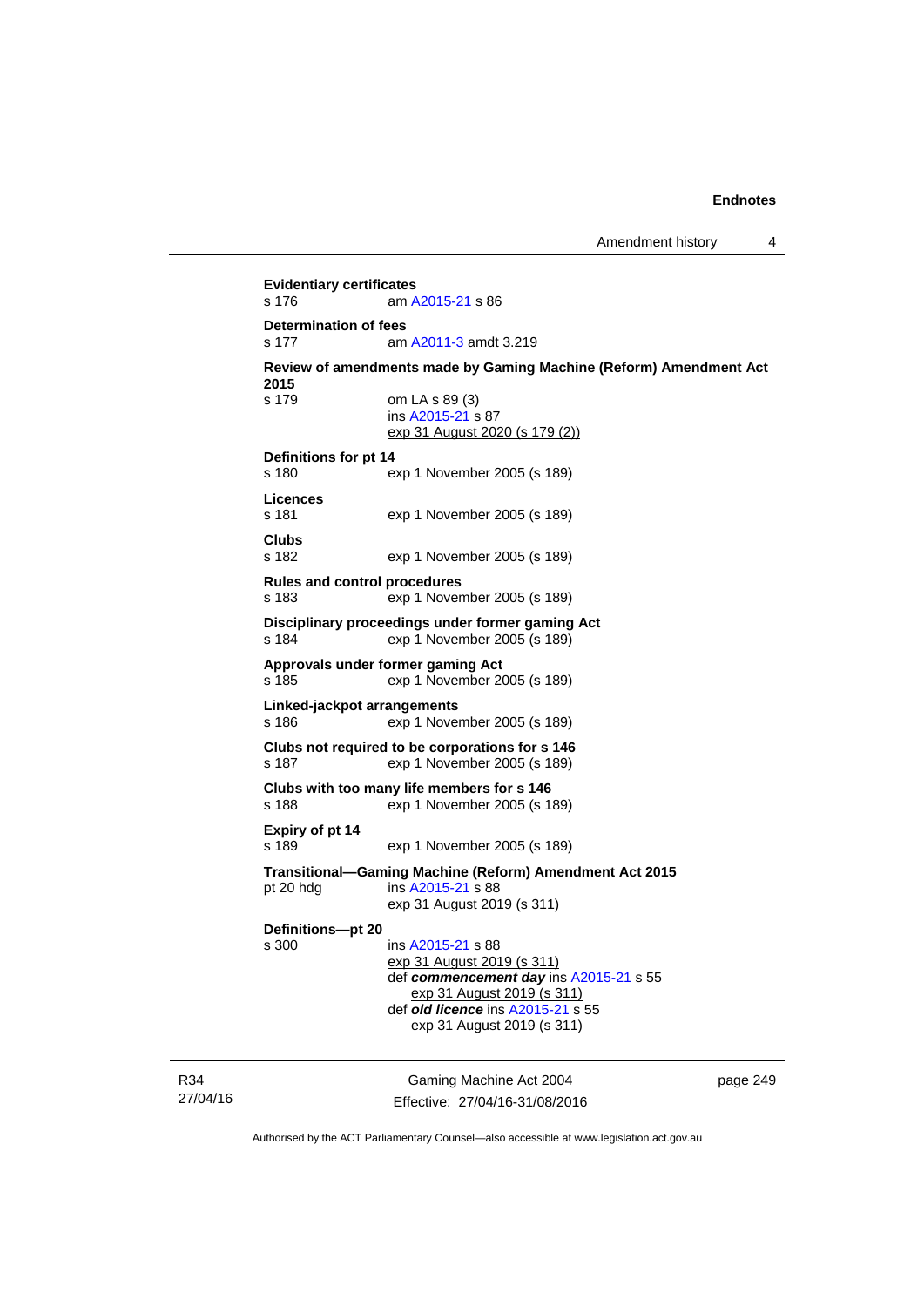4 Amendment history

page 250 Gaming Machine Act 2004 def *old licence application* ins [A2015-21](http://www.legislation.act.gov.au/a/2015-21) s 55 exp 31 August 2019 (s 311) **Old licences—class B gaming machines**  s 301 ins [A2015-21](http://www.legislation.act.gov.au/a/2015-21) s 88 exp 31 August 2019 (s 311) **Old licences—class C gaming machines**  s 302 ins [A2015-21](http://www.legislation.act.gov.au/a/2015-21) s 88 exp 31 August 2019 (s 311) **Class B gaming machines—application**  s 303 ins [A2015-21](http://www.legislation.act.gov.au/a/2015-21) s 88 exp 31 August 2019 (s 311) **Class C gaming machines—application**  s 304 ins [A2015-21](http://www.legislation.act.gov.au/a/2015-21) s 88 exp 31 August 2019 (s 311) **Large-scale machine relocation amendment application**  s 305 ins [A2015-21](http://www.legislation.act.gov.au/a/2015-21) s 88 exp 31 August 2019 (s 311) **In-principle approval application**  s 306 ins [A2015-21](http://www.legislation.act.gov.au/a/2015-21) s 88 exp 31 August 2019 (s 311) **Application to transfer in-principle approval**  s 307 ins [A2015-21](http://www.legislation.act.gov.au/a/2015-21) s 88 exp 31 August 2019 (s 311) **Application for extension of in-principle approval**  s 308 ins [A2015-21](http://www.legislation.act.gov.au/a/2015-21) s 88 exp 31 August 2019 (s 311) **Application to convert in-principle approval to licence**  s 309 ins [A2015-21](http://www.legislation.act.gov.au/a/2015-21) s 88 exp 31 August 2019 (s 311) **Application to convert in-principle approval to new venue amendment**  ins as mod [SL2004-30](http://www.legislation.act.gov.au/sl/2004-30) mod 1.1 (as ins by [SL2015-27](http://www.legislation.act.gov.au/sl/2015-27) s 30) (see endnote 6) mod exp 31 August 2018 (see [SL2004-30](http://www.legislation.act.gov.au/sl/2004-30) s 200 (2)) **Temporary storage amendment application**<br>s 309B<br>**pp** ins as mod SL 2004-30 mom ins as mod [SL2004-30](http://www.legislation.act.gov.au/sl/2004-30) mod 1.1 (as ins by [SL2015-27](http://www.legislation.act.gov.au/sl/2015-27) s 30) (see endnote 6) mod exp 31 August 2018 (see [SL2004-30](http://www.legislation.act.gov.au/sl/2004-30) s 200 (2)) **Transitional regulations**  s 310 ins [A2015-21](http://www.legislation.act.gov.au/a/2015-21) s 88 exp 31 August 2019 (s 311)

Effective: 27/04/16-31/08/2016

R34 27/04/16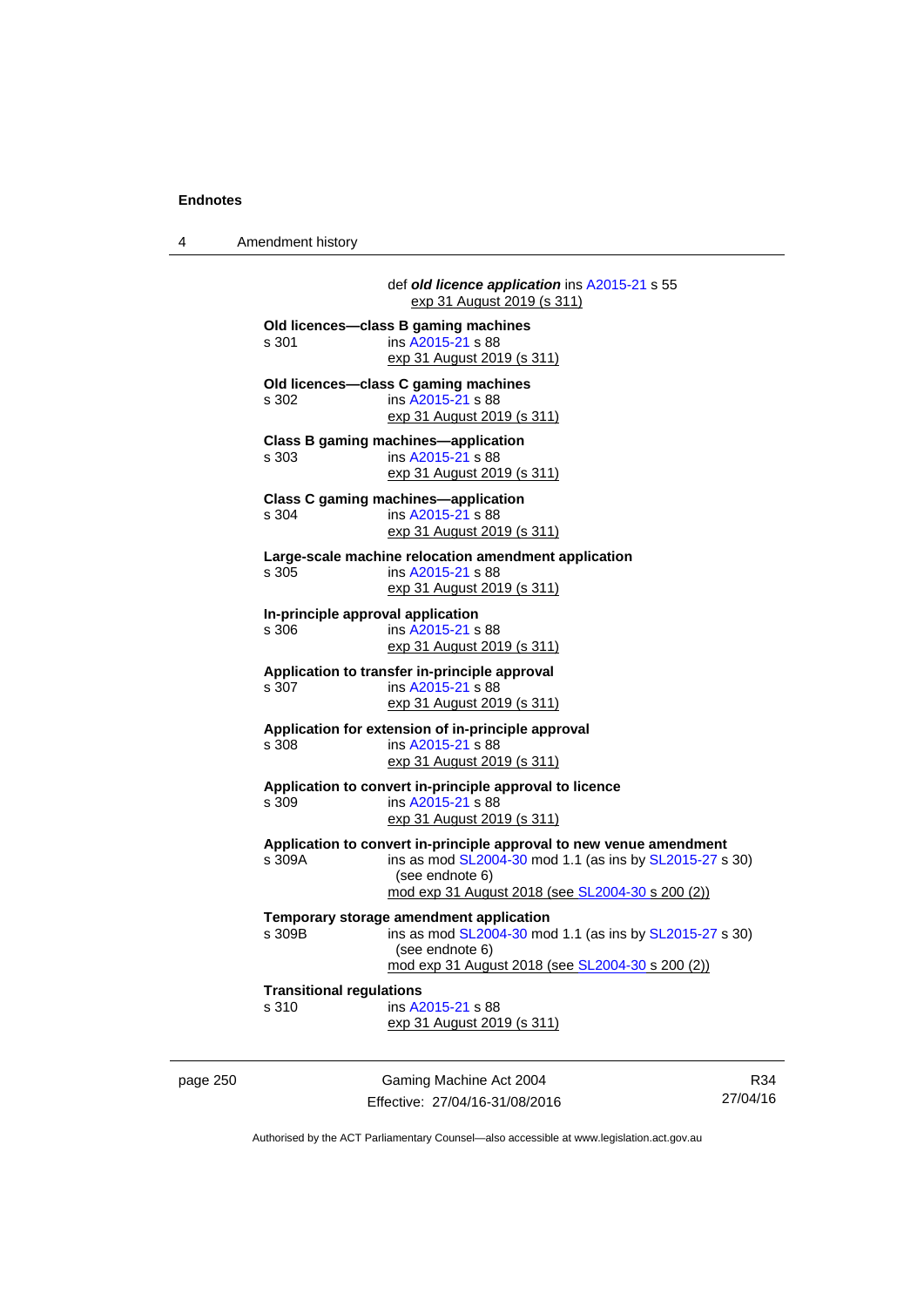| Expiry-pt 20<br>s 311       | ins A2015-21 s 88                                                                                                                                                                                                       |         |
|-----------------------------|-------------------------------------------------------------------------------------------------------------------------------------------------------------------------------------------------------------------------|---------|
|                             | <u>exp 31 August 2019 (s 311)</u>                                                                                                                                                                                       |         |
| <b>Reviewable decisions</b> |                                                                                                                                                                                                                         |         |
| sch 1                       | am A2007-40 s 20; items renum R9 LA                                                                                                                                                                                     |         |
|                             | sub A2008-37 amdt 1.213                                                                                                                                                                                                 |         |
|                             | am A2011-24 s 25; items renum R16 (RI) LA; A2011-24 s 26;<br>items renum R19 LA; A2012-42 s 30, s 31; items renum<br>R20 LA, A2014-5 s 9; items renum R25 LA; A2014-56 s 21;<br>items renum R27 LA<br>sub A2015-21 s 89 |         |
| <b>Notifiable actions</b>   |                                                                                                                                                                                                                         |         |
| sch 2                       | om LA s 89 (3)                                                                                                                                                                                                          |         |
|                             | ins A2015-21 s 90                                                                                                                                                                                                       |         |
| <b>Dictionary</b>           |                                                                                                                                                                                                                         |         |
| dict                        | am A2008-37 amdt 1.214; amdt 1.215                                                                                                                                                                                      |         |
|                             | sub A2015-21 s 91                                                                                                                                                                                                       |         |
|                             | am A2015-33 amdt 1.97                                                                                                                                                                                                   |         |
|                             | def <i>acquire</i> sub A2015-21 s 91                                                                                                                                                                                    |         |
|                             | def acquisition approval application om A2013-19                                                                                                                                                                        |         |
|                             | amdt 3.178                                                                                                                                                                                                              |         |
|                             | def <i>approval</i> ins A2015-21 s 91                                                                                                                                                                                   |         |
|                             | def <b>approval certificate</b> sub A2014-56 s 22; A2015-21 s 91                                                                                                                                                        |         |
|                             | def approval-holder ins A2012-42 s 32                                                                                                                                                                                   |         |
|                             | sub A2015-21 s 91                                                                                                                                                                                                       |         |
|                             | def approved attendant om A2014-56 s 23                                                                                                                                                                                 |         |
|                             | def approved gaming machine om A2013-19 amdt 3.179<br>def approved supplier sub A2015-21 s 91                                                                                                                           |         |
|                             | def approved technician sub A2015-21 s 91                                                                                                                                                                               |         |
|                             | def associated entity om A2013-19 amdt 3.180                                                                                                                                                                            |         |
|                             | def associated organisation sub A2015-21 s 91                                                                                                                                                                           |         |
|                             | def associated organisation declaration ins A2011-24 s 27                                                                                                                                                               |         |
|                             | sub A2015-21 s 91                                                                                                                                                                                                       |         |
|                             | def <b>association number</b> ins A2015-21 s 91                                                                                                                                                                         |         |
|                             | def authorisation ins A2015-21 s 91                                                                                                                                                                                     |         |
|                             | def authorisation certificate amendment application ins<br>A2015-21 s 91                                                                                                                                                |         |
|                             | def authorisation certificate application ins A2015-21 s 91                                                                                                                                                             |         |
|                             | def <i>authorisation certificate number</i> ins A2015-21 s 91                                                                                                                                                           |         |
|                             | def <i>authorisation number</i> ins A2015-21 s 91                                                                                                                                                                       |         |
|                             | def authorisation schedule ins A2015-21 s 91                                                                                                                                                                            |         |
|                             | def <i>authorised officer</i> sub A2015-21 s 91                                                                                                                                                                         |         |
|                             | def <i>authorised premises</i> ins A2015-21 s 91                                                                                                                                                                        |         |
|                             | def cancelled ins A2015-21 s 91                                                                                                                                                                                         |         |
|                             | def centralised monitoring system sub A2015-21 s 91<br>def certificate of suitability om A2015-21 s 91                                                                                                                  |         |
| R34                         | Gaming Machine Act 2004                                                                                                                                                                                                 | page 25 |

27/04/16

Effective: 27/04/16-31/08/2016

 $\mathbf{51}$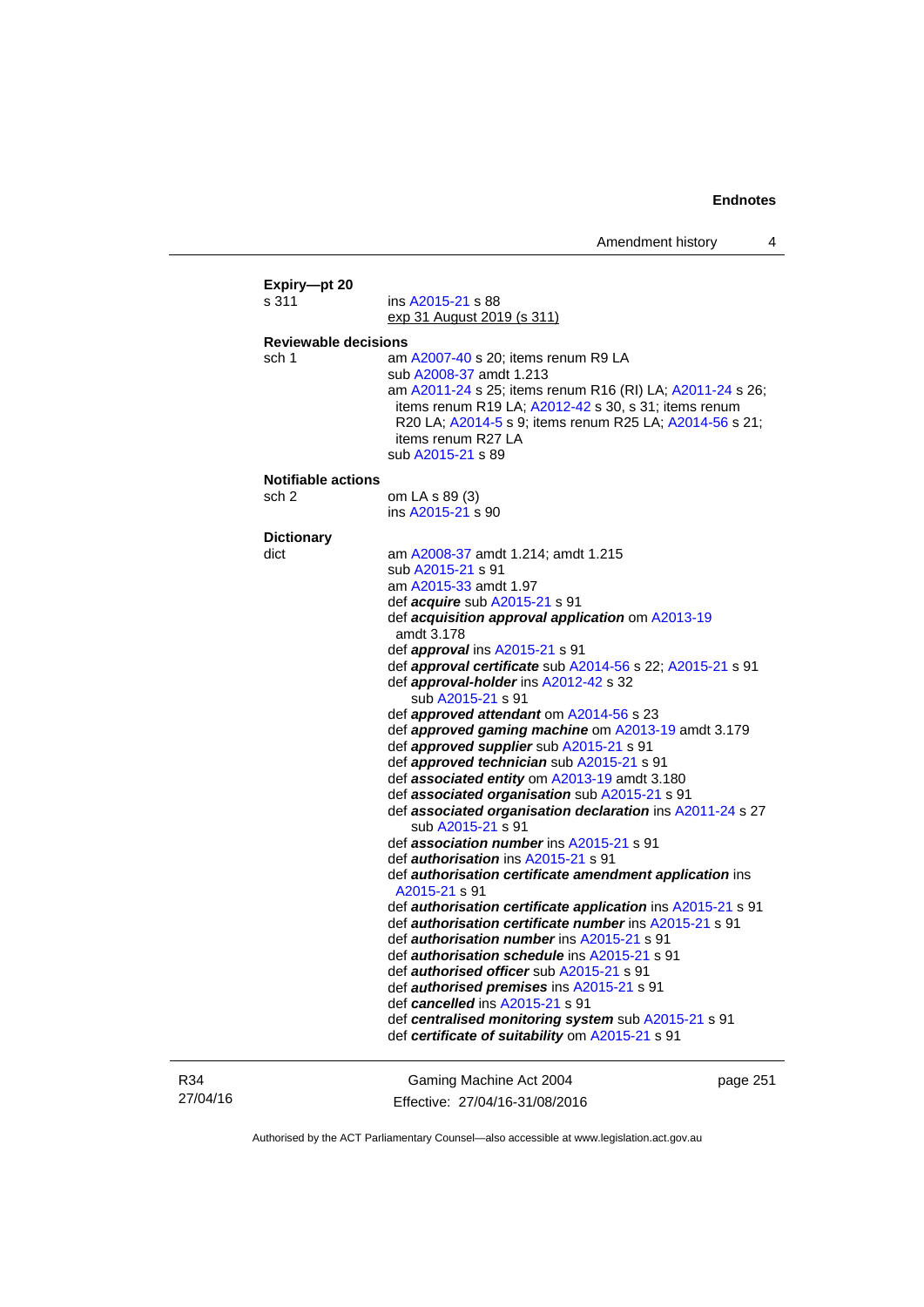4 Amendment history

 def *charitable organisation* om [A2013-19](http://www.legislation.act.gov.au/a/2013-19) amdt 3.181 def *class B gaming machine* sub [A2015-21](http://www.legislation.act.gov.au/a/2015-21) s 91 def *class B licence* ins [A2015-21](http://www.legislation.act.gov.au/a/2015-21) s 91 def *class B licence and authorisation certificate application* ins [A2015-21](http://www.legislation.act.gov.au/a/2015-21) s 91 def *class B licensee* ins [A2015-21](http://www.legislation.act.gov.au/a/2015-21) s 91 def *class C gaming machine* sub [A2015-21](http://www.legislation.act.gov.au/a/2015-21) s 91 def *class C licence* ins [A2015-21](http://www.legislation.act.gov.au/a/2015-21) s 91 def *class C licence application* ins [A2015-21](http://www.legislation.act.gov.au/a/2015-21) s 91 def *class C licensee* ins [A2015-21](http://www.legislation.act.gov.au/a/2015-21) s 91 def *club* sub [A2015-21](http://www.legislation.act.gov.au/a/2015-21) s 91 def *CMS* sub [A2015-21](http://www.legislation.act.gov.au/a/2015-21) s 91 def *commission* sub [A2005-26](http://www.legislation.act.gov.au/a/2005-26) s 10; [A2015-21](http://www.legislation.act.gov.au/a/2015-21) s 91 def *community contribution* sub [A2015-21](http://www.legislation.act.gov.au/a/2015-21) s 91 def *community contribution shortfall tax* sub [A2015-21](http://www.legislation.act.gov.au/a/2015-21) s 91 def *computer cabinet* sub [A2015-21](http://www.legislation.act.gov.au/a/2015-21) s 91 def *computer cabinet access register* ins [A2014-56](http://www.legislation.act.gov.au/a/2014-56) s 24 sub [A2015-21](http://www.legislation.act.gov.au/a/2015-21) s 91 def *constitution* sub [A2015-21](http://www.legislation.act.gov.au/a/2015-21) s 91 def *contribution* sub [A2015-21](http://www.legislation.act.gov.au/a/2015-21) s 91 def *Control Act* sub [A2015-21](http://www.legislation.act.gov.au/a/2015-21) s 91 def *control procedures* sub [A2015-21](http://www.legislation.act.gov.au/a/2015-21) s 91 def *corporation* sub [A2015-21](http://www.legislation.act.gov.au/a/2015-21) s 91 def *current licensee* om [A2015-21](http://www.legislation.act.gov.au/a/2015-21) s 91 def *decrease machines amendment* ins [A2012-42](http://www.legislation.act.gov.au/a/2012-42) s 33 om [A2015-21](http://www.legislation.act.gov.au/a/2015-21) s 91 def *disciplinary action* sub [A2013-19](http://www.legislation.act.gov.au/a/2013-19) amdt 3.182; [A2015-21](http://www.legislation.act.gov.au/a/2015-21) s 91 def *disciplinary notice* sub [A2013-19](http://www.legislation.act.gov.au/a/2013-19) amdt 3.182; [A2015-21](http://www.legislation.act.gov.au/a/2015-21) s 91 def *dispose of* sub [A2015-21](http://www.legislation.act.gov.au/a/2015-21) s 91 def *eligible club* sub [A2015-21](http://www.legislation.act.gov.au/a/2015-21) s 91 def *eligible object* sub [A2015-21](http://www.legislation.act.gov.au/a/2015-21) s 91 def *eligible person* sub [A2015-21](http://www.legislation.act.gov.au/a/2015-21) s 91 def *employ* sub [A2015-21](http://www.legislation.act.gov.au/a/2015-21) s 91 def *executive officer* sub [A2015-21](http://www.legislation.act.gov.au/a/2015-21) s 91 def *external administrator* ins [A2015-21](http://www.legislation.act.gov.au/a/2015-21) s 91 def *final* ins [A2015-21](http://www.legislation.act.gov.au/a/2015-21) s 91 def *financial arrangement* am [A2013-19](http://www.legislation.act.gov.au/a/2013-19) amdt 3.183 om [A2014-5](http://www.legislation.act.gov.au/a/2014-5) s 10 def *game* sub [A2015-21](http://www.legislation.act.gov.au/a/2015-21) s 91 def *gaming area* sub [A2012-42](http://www.legislation.act.gov.au/a/2012-42) s 34; [A2015-21](http://www.legislation.act.gov.au/a/2015-21) s 91 def *gaming area amendment* ins [A2015-21](http://www.legislation.act.gov.au/a/2015-21) s 91 def *gaming law* ins [A2011-24](http://www.legislation.act.gov.au/a/2011-24) s 27 sub [A2015-21](http://www.legislation.act.gov.au/a/2015-21) s 91 def *gaming machine* pars renum R13 LA sub [A2015-21](http://www.legislation.act.gov.au/a/2015-21) s 91

page 252 Gaming Machine Act 2004 Effective: 27/04/16-31/08/2016

R34 27/04/16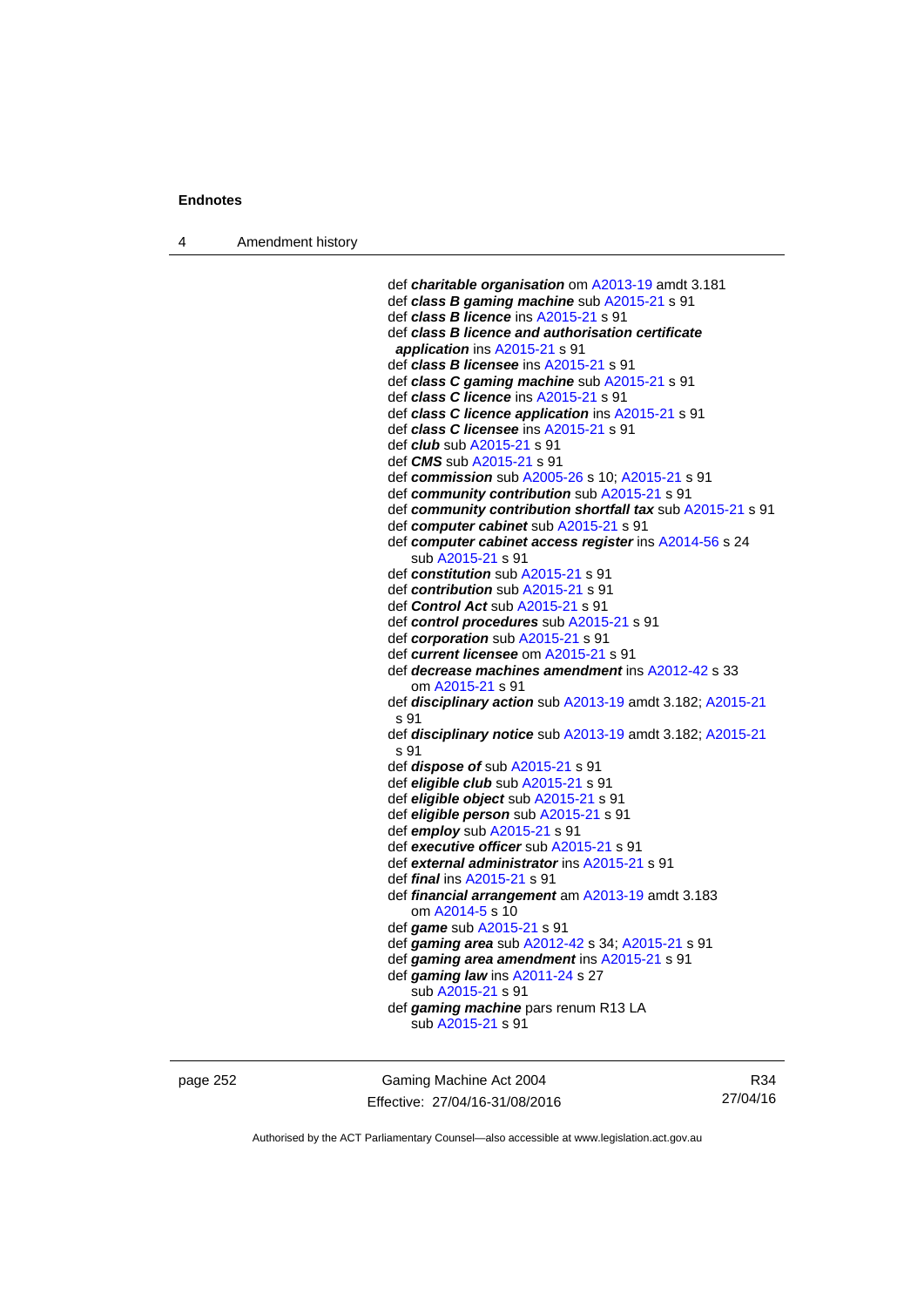def *gaming machine tax* sub [A2015-21](http://www.legislation.act.gov.au/a/2015-21) s 91 def *gaming rules* ins [A2015-21](http://www.legislation.act.gov.au/a/2015-21) s 91 def *general licence* sub [A2010-43](http://www.legislation.act.gov.au/a/2010-43) amdt 1.17; [A2015-21](http://www.legislation.act.gov.au/a/2015-21) s 91 def *general purpose* ins [A2015-21](http://www.legislation.act.gov.au/a/2015-21) s 91 def *gross revenue* sub [A2015-21](http://www.legislation.act.gov.au/a/2015-21) s 91 def *ground for disciplinary action* sub [A2013-19](http://www.legislation.act.gov.au/a/2013-19) amdt 3.184; [A2015-21](http://www.legislation.act.gov.au/a/2015-21) s 91 def *incoming licensee* ins [A2015-21](http://www.legislation.act.gov.au/a/2015-21) s 91 def *incorporated association* sub [A2015-21](http://www.legislation.act.gov.au/a/2015-21) s 91 def *increase maximum amendment* ins [A2015-21](http://www.legislation.act.gov.au/a/2015-21) s 91 def *influential person* sub [A2015-21](http://www.legislation.act.gov.au/a/2015-21) s 91 def *initial licence application* sub [A2013-19](http://www.legislation.act.gov.au/a/2013-19) amdt 3.185 om [A2015-21](http://www.legislation.act.gov.au/a/2015-21) s 91 def *in-principle approval* ins [A2012-42](http://www.legislation.act.gov.au/a/2012-42) s 35 om [A2015-21](http://www.legislation.act.gov.au/a/2015-21) s 91 def *in-principle authorisation certificate* ins [A2015-21](http://www.legislation.act.gov.au/a/2015-21) s 91 def *inquiry* om [A2013-19](http://www.legislation.act.gov.au/a/2013-19) amdt 3.186 def *inspection notice* ins [A2015-21](http://www.legislation.act.gov.au/a/2015-21) s 91 def *interim purpose* ins [A2015-21](http://www.legislation.act.gov.au/a/2015-21) s 91 def *jackpot* sub [A2015-21](http://www.legislation.act.gov.au/a/2015-21) s 91 def *large-scale machine relocation amendment* ins [A2012-42](http://www.legislation.act.gov.au/a/2012-42) s 35 om [A2015-21](http://www.legislation.act.gov.au/a/2015-21) s 91 def *licence* am [A2013-19](http://www.legislation.act.gov.au/a/2013-19) amdt 3.187; pars renum R22 LA sub [A2015-21](http://www.legislation.act.gov.au/a/2015-21) s 91 def *licence amendment application* sub [A2013-19](http://www.legislation.act.gov.au/a/2013-19) amdt 3.188 om [A2015-21](http://www.legislation.act.gov.au/a/2015-21) s 91 def *licence amendment application* om [A2015-21](http://www.legislation.act.gov.au/a/2015-21) s 91 def *licence number* ins [A2015-21](http://www.legislation.act.gov.au/a/2015-21) s 91 def *licensed premises* om [A2015-21](http://www.legislation.act.gov.au/a/2015-21) s 91 def *licensee* om [A2015-21](http://www.legislation.act.gov.au/a/2015-21) s 91 def *licensee's name* ins [A2015-21](http://www.legislation.act.gov.au/a/2015-21) s 91 def *life member* sub [A2015-21](http://www.legislation.act.gov.au/a/2015-21) s 91 def *linked jackpot* sub [A2015-21](http://www.legislation.act.gov.au/a/2015-21) s 91 def *linked-jackpot arrangement* sub [A2015-21](http://www.legislation.act.gov.au/a/2015-21) s 91 def *local jurisdiction* sub [A2015-21](http://www.legislation.act.gov.au/a/2015-21) s 91 def *machine access register* om [A2014-56](http://www.legislation.act.gov.au/a/2014-56) s 25 def *maintain* sub [A2015-21](http://www.legislation.act.gov.au/a/2015-21) s 91 def *maximum number* ins [A2015-21](http://www.legislation.act.gov.au/a/2015-21) s 91 def *member* sub [A2015-21](http://www.legislation.act.gov.au/a/2015-21) s 91 def *minor licence amendment application* ins [A2015-21](http://www.legislation.act.gov.au/a/2015-21) s 91 def *multi-user permit* sub [A2015-21](http://www.legislation.act.gov.au/a/2015-21) s 91 def *net revenue* am [A2005-26](http://www.legislation.act.gov.au/a/2005-26) s 11 sub [A2015-21](http://www.legislation.act.gov.au/a/2015-21) s 91

R34 27/04/16

Gaming Machine Act 2004 Effective: 27/04/16-31/08/2016 page 253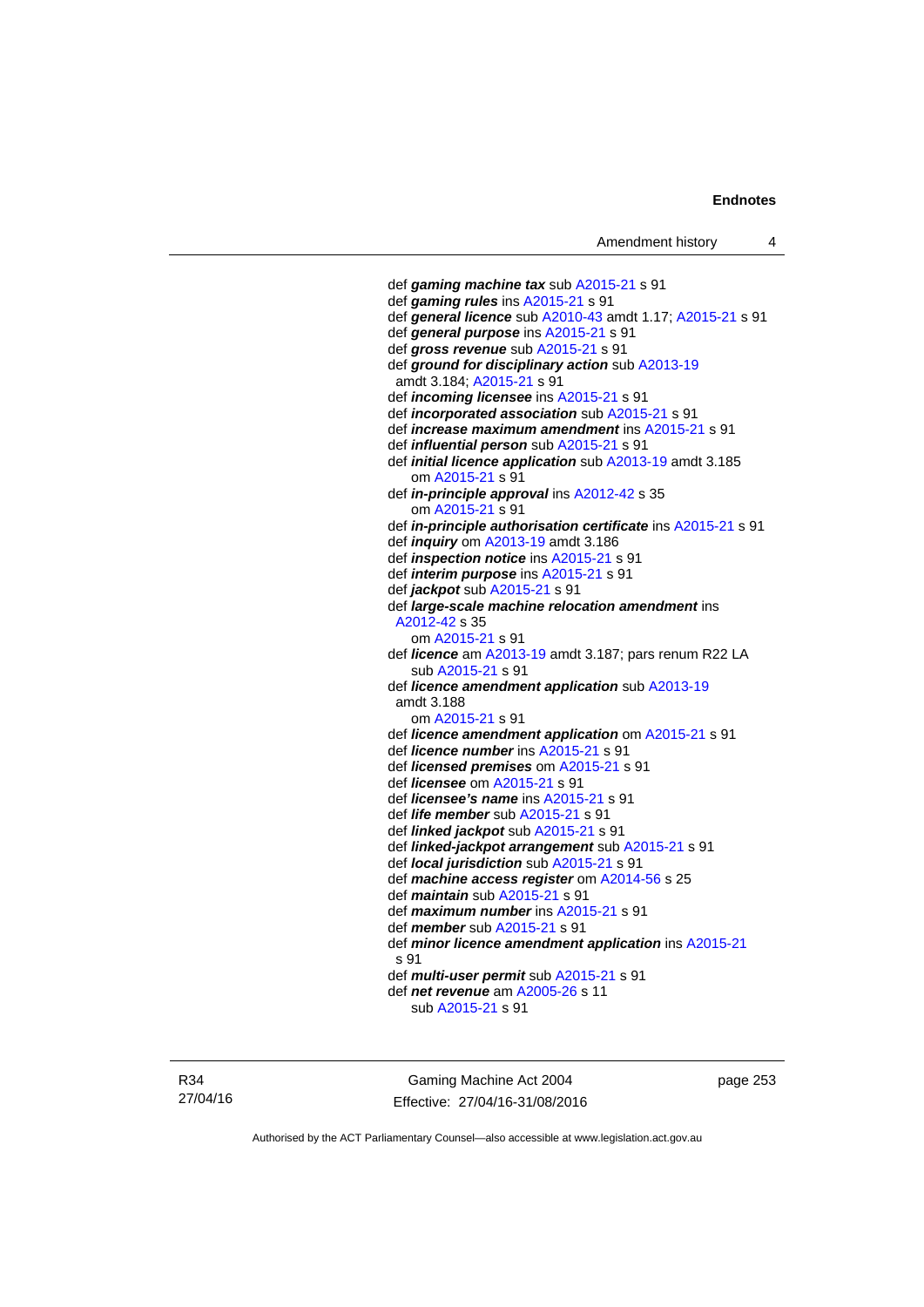4 Amendment history

```
 def new venue amendment ins A2012-42 s 35 
    om A2015-21 s 91 
 def notifiable action ins A2015-21 s 91 
 def officer sub A2015-21 s 91 
 def on licence sub A2010-43 amdt 1.18; A2015-21 s 91 
 def operator om A2013-19 amdt 3.189 
 def outgoing licensee ins A2015-21 s 91 
 def percentage payout sub A2015-21 s 91 
 def peripheral equipment sub A2015-21 s 91 
 def permit ins A2015-21 s 91 
 def permit-holder sub A2015-21 s 91 
 def pool of available gaming machines (or pool) ins 
 A2012-42 s 35 
    om A2015-21 s 91 
 def premises relocation amendment ins A2015-21 s 91 
 def prescribed number of days ins A2015-21 s 91 
 def problem gambling assistance fund ins A2010-52 s 5 
    sub A2015-21 s 91 
 def properly completed ins A2015-21 s 91 
 def proposed gaming area am A2012-42 s 36 
    sub A2015-21 s 91 
 def prospective licensee om A2015-21 s 91 
 def qualified accountant am A2011-27 amdt 1.10 
    om A2013-19 amdt 3.190
 def quarantined authorisation ins A2015-21 s 91 
 def quarantined gaming machine ins A2015-21 s 91 
 def quarantine period ins A2015-21 s 91 
 def quarantine permit ins A2015-21 s 91 
 def registered party sub A2015-21 s 91 
 def relevant premises om A2013-19 amdt 3.191 
 def repossession sub A2015-21 s 91 
 def required community contribution sub A2015-21 s 91 
 def required documents ins A2015-21 s 91 
 def reviewable decision ins A2008-37 amdt 1.216 
    sub A2015-21 s 91 
 def rules om A2015-21 s 91 
 def secretary sub A2015-21 s 91 
 def short-term approval sub A2014-56 s 26; A2015-21 s 91 
 def small-scale machine relocation amendment ins 
 A2012-42 s 35 
    om A2015-21 s 91 
 def social impact assessment sub A2015-21 s 91 
 def statement of objects sub A2015-21 s 91 
 def storage period ins A2015-21 s 91 
 def storage permit ins A2015-21 s 91 
 def storage rules ins A2015-21 s 91 
 def stored authorisation ins A2015-21 s 91
```
page 254 Gaming Machine Act 2004 Effective: 27/04/16-31/08/2016

R34 27/04/16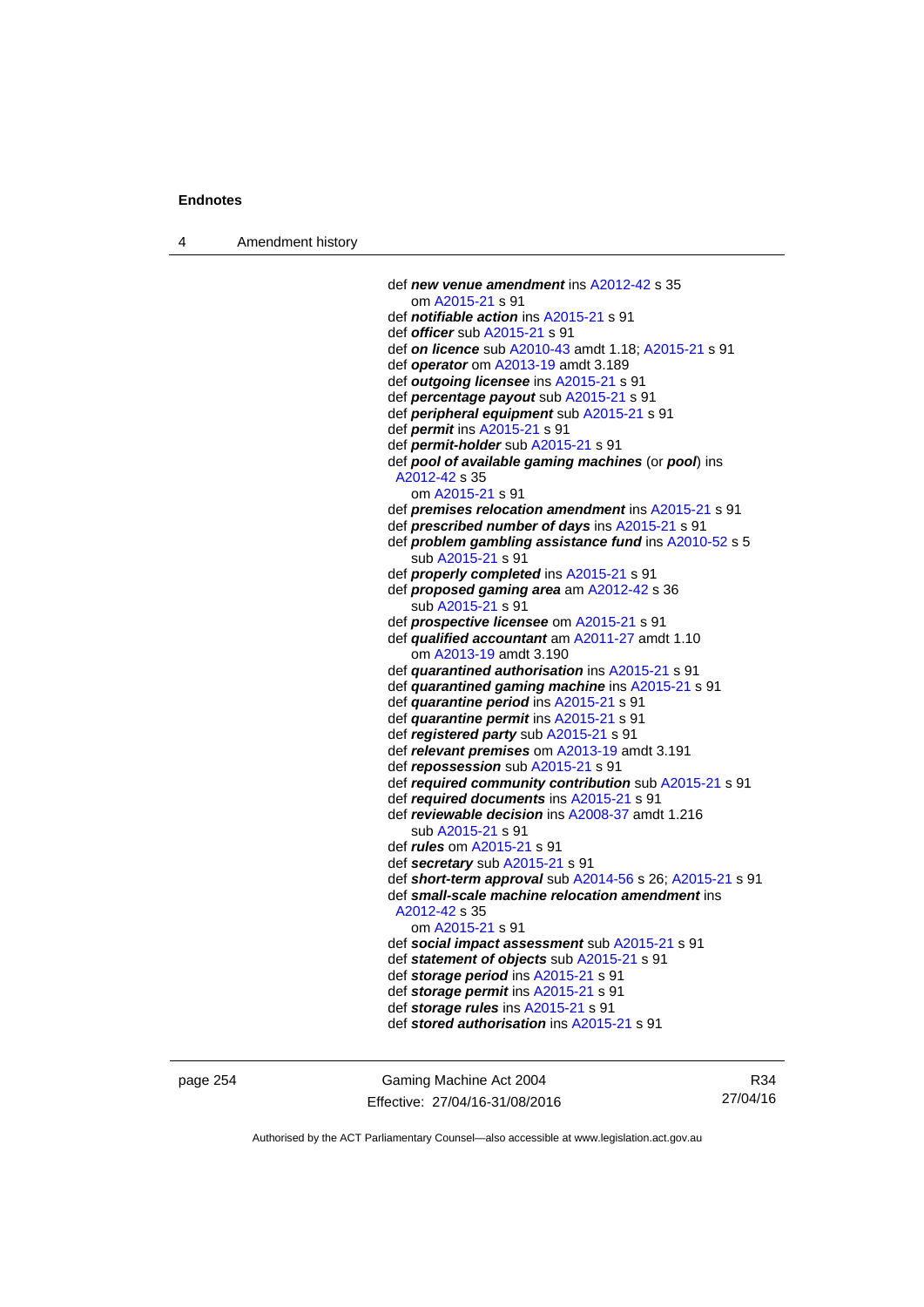def *stored gaming machine* ins [A2015-21](http://www.legislation.act.gov.au/a/2015-21) s 91 def *structural change amendment* ins [A2012-42](http://www.legislation.act.gov.au/a/2012-42) s 35 om [A2015-21](http://www.legislation.act.gov.au/a/2015-21) s 91 def *tax law* ins [A2015-21](http://www.legislation.act.gov.au/a/2015-21) s 91 def *technical amendment* ins [A2012-42](http://www.legislation.act.gov.au/a/2012-42) s 35 sub [A2015-21](http://www.legislation.act.gov.au/a/2015-21) s 91 def *technical evaluation* sub [A2015-21](http://www.legislation.act.gov.au/a/2015-21) s 91 def *temporary storage amendment* ins [A2012-42](http://www.legislation.act.gov.au/a/2012-42) s 35 om [A2015-21](http://www.legislation.act.gov.au/a/2015-21) s 91 def *venue relocation amendment* ins [A2012-42](http://www.legislation.act.gov.au/a/2012-42) s 35 om [A2015-21](http://www.legislation.act.gov.au/a/2015-21) s 91 def *warning notice* ins [A2011-24](http://www.legislation.act.gov.au/a/2011-24) s 27 sub [A2013-19](http://www.legislation.act.gov.au/a/2013-19) amdt 3.192; [A2015-21](http://www.legislation.act.gov.au/a/2015-21) s 91

R34 27/04/16

Gaming Machine Act 2004 Effective: 27/04/16-31/08/2016 page 255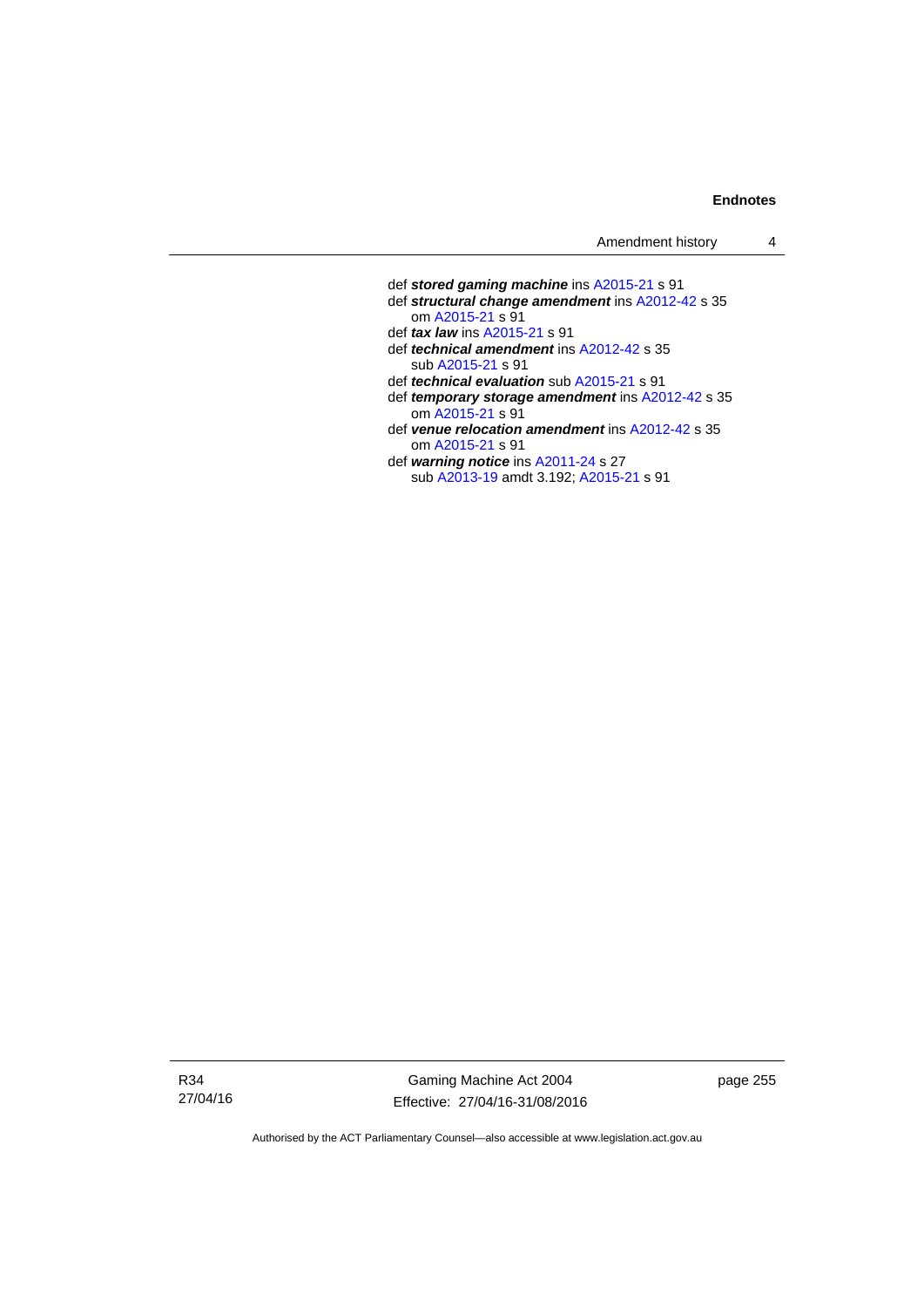5 Earlier republications

# **5 Earlier republications**

Some earlier republications were not numbered. The number in column 1 refers to the publication order.

Since 12 September 2001 every authorised republication has been published in electronic pdf format on the ACT legislation register. A selection of authorised republications have also been published in printed format. These republications are marked with an asterisk (\*) in column 1. Electronic and printed versions of an authorised republication are identical.

| <b>Republication</b><br>No and date | <b>Effective</b>           | Last<br>amendment<br>made by | <b>Republication</b><br>for |
|-------------------------------------|----------------------------|------------------------------|-----------------------------|
| R <sub>1</sub><br>1 Nov 2004        | 1 Nov 2004-<br>13 Apr 2005 | not amended                  | new Act                     |
| R <sub>2</sub>                      | 14 Apr 2005-               | A2005-17                     | amendments by               |
| 14 Apr 2005                         | 30 June 2005               |                              | A2005-17                    |
| R <sub>3</sub>                      | 1 July 2005-               | A2005-26                     | amendments by               |
| 1 July 2005                         | 1 Nov 2005                 |                              | A2005-26                    |
| R4                                  | 2 Nov 2005-                | A2005-26                     | commenced                   |
| 2 Nov 2005                          | 1 Feb 2006                 |                              | expiry                      |
| R <sub>5</sub>                      | 2 Feb 2006-                | A2005-26                     | commenced                   |
| 2 Feb 2006                          | 30 Apr 2006                |                              | expiry                      |
| R <sub>6</sub>                      | 1 May 2006-                | A2006-2                      | amendments by               |
| 1 May 2006                          | 31 May 2007                |                              | A2006-2                     |
| R7                                  | 1 June 2007-               | A2007-14                     | amendments by               |
| 1 June 2007                         | 30 June 2007               |                              | A2007-14                    |
| R <sub>8</sub>                      | 1 July 2007-               | A2007-14                     | amendments by               |
| 1 July 2007                         | 4 Dec 2007                 |                              | A2005-26                    |
| R <sub>9</sub>                      | 5 Dec 2007-                | A2007-40                     | amendments by               |
| 5 Dec 2007                          | 3 June 2008                |                              | A2007-40                    |
| R <sub>10</sub>                     | 4 June 2008-               | A2007-40                     | amendments by               |
| 4 June 2008                         | 25 Aug 2008                |                              | A2007-40                    |
| R <sub>11</sub>                     | 26 Aug 2008-               | A2008-28                     | amendments by               |
| 26 Aug 2008                         | 1 Feb 2009                 |                              | A2008-28                    |
| R <sub>12</sub>                     | 2 Feb 2009-                | A2008-37                     | amendments by               |
| 2 Feb 2009                          | 16 Dec 2009                |                              | A2008-37                    |

page 256 Gaming Machine Act 2004 Effective: 27/04/16-31/08/2016

R34 27/04/16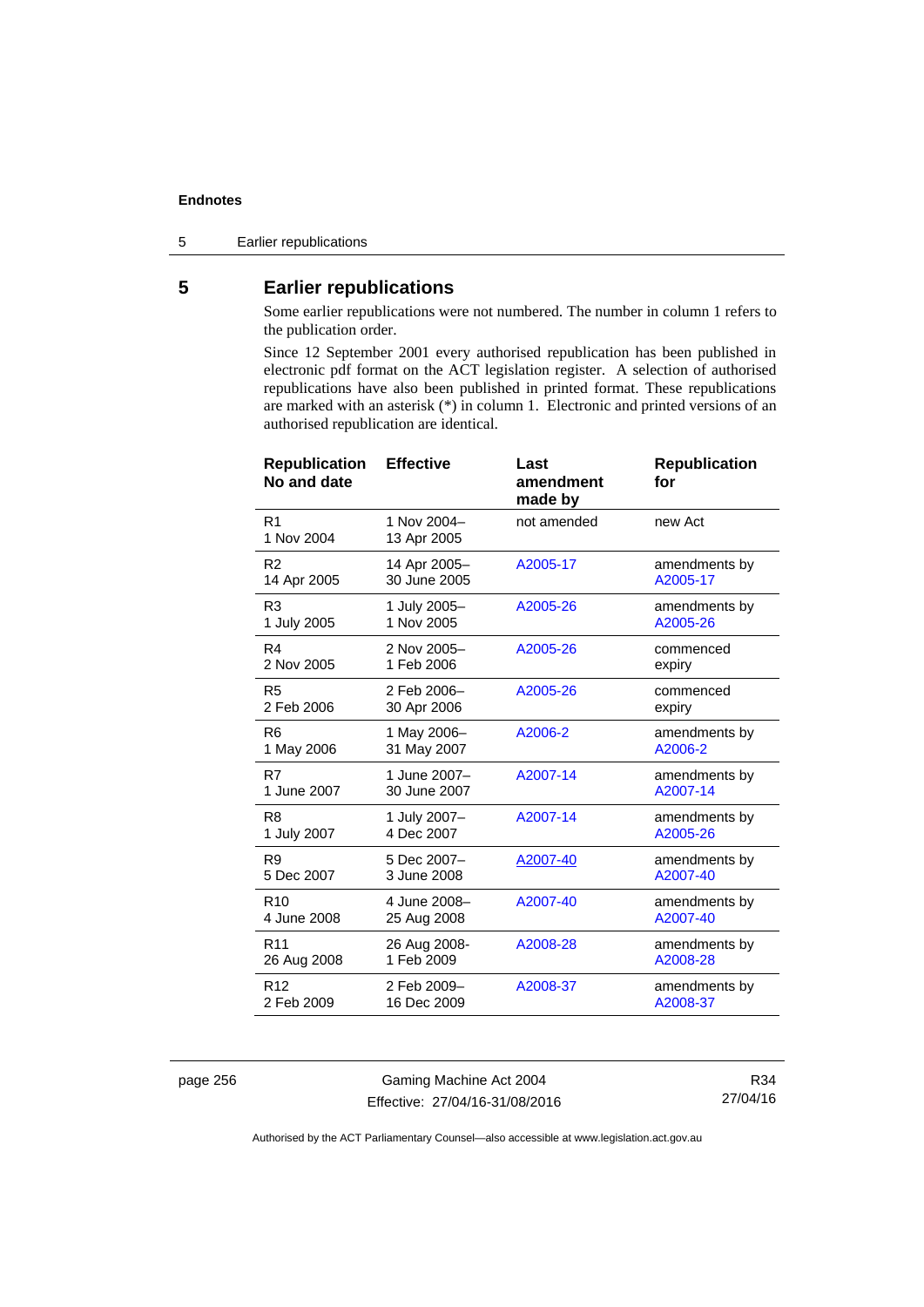# Earlier republications 5

| <b>Republication</b><br>No and date | <b>Effective</b>             | Last<br>amendment<br>made by | <b>Republication</b><br>for                                                  |
|-------------------------------------|------------------------------|------------------------------|------------------------------------------------------------------------------|
| R <sub>13</sub>                     | 17 Dec 2009-                 | A2009-49                     | amendments by                                                                |
| 17 Dec 2009                         | 30 Nov 2010                  |                              | A2009-49                                                                     |
| R <sub>14</sub>                     | 1 Dec 2010-                  | A2010-43                     | amendments by                                                                |
| 1 Dec 2010                          | 28 Feb 2011                  |                              | A2010-43                                                                     |
| R <sub>15</sub>                     | 1 Mar 2011-                  | A2011-3                      | amendments by                                                                |
| 1 Mar 2011                          | 30 June 2011                 |                              | A2011-3                                                                      |
| R <sub>16</sub>                     | 1 July 2011-                 | A2011-3                      | amendments by                                                                |
| 1 July 2011                         | 12 Sept 2011                 |                              | A2010-52                                                                     |
| R <sub>16</sub> (RI)<br>7 July 2011 | 1 July 2011-<br>12 Sept 2011 | A2011-3                      | reissued for<br>retrospective<br>amendments by<br>A2011-24                   |
| R17                                 | 13 Sept 2011-                | A2011-27                     | amendments by                                                                |
| 13 Sept 2011                        | 27 May 2012                  |                              | A2011-27                                                                     |
| R <sub>18</sub>                     | 28 May 2012-                 | A2012-2                      | amendments by                                                                |
| 28 May 2012                         | 30 June 2012                 |                              | A2012-2                                                                      |
| R <sub>19</sub>                     | 1 July 2012-                 | A2012-2                      | amendments by                                                                |
| 1 July 2012                         | 31 Dec 2012                  |                              | A2011-24                                                                     |
| R <sub>20</sub><br>1 Jan 2013       | 1 Jan 2013-<br>27 Mar 2013   | A2012-50                     | amendments by<br>A2012-42 and<br>A2012-50                                    |
| R <sub>21</sub>                     | 28 Mar 2013-                 | A2013-9                      | amendment by                                                                 |
| 28 Mar 2013                         | 13 June 2013                 |                              | A2013-9                                                                      |
| R <sub>22</sub>                     | 14 June 2013-                | A2013-19                     | amendments by                                                                |
| 14 June 2013                        | 21 Aug 2013                  |                              | A2013-19                                                                     |
| R <sub>23</sub><br>22 Aug 2013      | 22 Aug 2013-<br>31 Jan 2014  | A2013-29                     | republication for<br>updated endnotes<br>as amended by<br>A2013-29           |
| R <sub>24</sub><br>1 Feb 2014       | 1 Feb 2014-<br>27 March 2014 | A2013-29                     | amendments by<br>A2012-42<br>(as amended by<br>A2013-29 s 4) and<br>A2012-50 |

R34 27/04/16

Gaming Machine Act 2004 Effective: 27/04/16-31/08/2016 page 257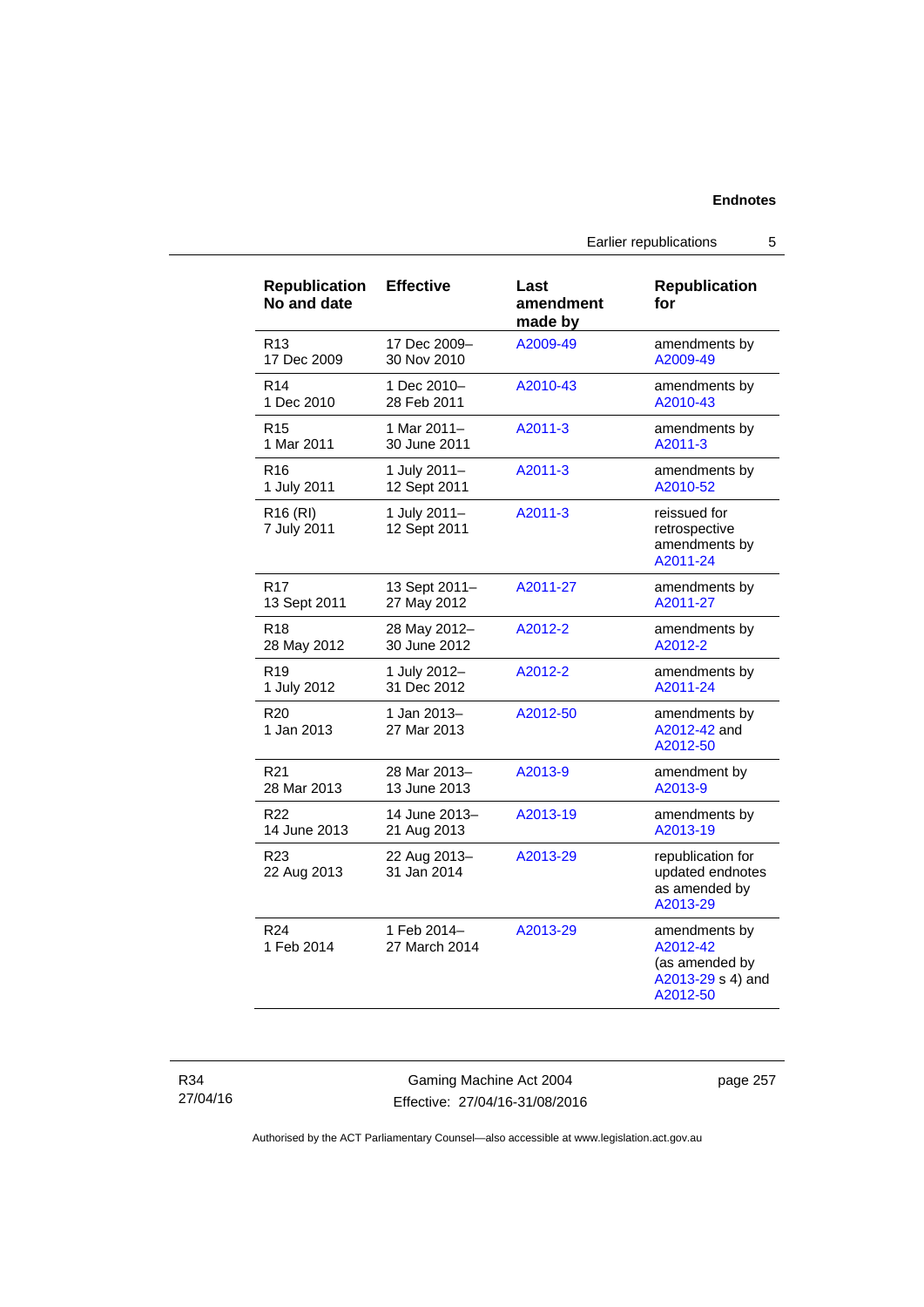| <b>Republication</b><br>No and date | <b>Effective</b>            | Last<br>amendment<br>made by | <b>Republication</b><br>for                                                                  |
|-------------------------------------|-----------------------------|------------------------------|----------------------------------------------------------------------------------------------|
| R <sub>25</sub>                     | 28 Mar 2014-                | A2014-5                      | amendments by                                                                                |
| 28 Mar 2014                         | 6 Nov 2014                  |                              | A2014-5                                                                                      |
| R <sub>26</sub>                     | 7 Nov 2014-                 | A2014-47                     | amendments by                                                                                |
| 7 Nov 2014                          | 4 Dec 2014                  |                              | A2014-47                                                                                     |
| R27                                 | 5 Dec 2014-                 | A2014-56                     | amendments by                                                                                |
| 5 Dec 2014                          | 28 Feb 2015                 |                              | A2014-56                                                                                     |
| R <sub>28</sub>                     | 1 Mar 2015-                 | A2014-56                     | amendments by                                                                                |
| 1 Mar 2015                          | 2 June 2015                 |                              | A2014-56                                                                                     |
| R <sub>29</sub>                     | 3 June 2015-                | A2015-16                     | amendments by                                                                                |
| 3 June 2015                         | 30 June 2015                |                              | A2015-16                                                                                     |
| R <sub>30</sub>                     | 1 July 2015-                | A2015-21                     | amendments by                                                                                |
| 1 July 2015                         | 30 Aug 2015                 |                              | A2015-21                                                                                     |
| R31<br>31 Aug 2015                  | 31 Aug 2015-<br>13 Oct 2015 | A2015-21                     | amendments by<br>A2015-21 and<br>modifications by<br>SL2004-30 as<br>amended by<br>SL2015-27 |
| R32                                 | 14 Oct 2015-                | A2015-33                     | amendments by                                                                                |
| 14 Oct 2015                         | 8 Dec 2015                  |                              | A2015-33                                                                                     |
| R33                                 | 9 Dec 2015-                 | A2015-50                     | amendments by                                                                                |
| 9 Dec 2015                          | 26 Apr 2016                 |                              | A2015-50                                                                                     |

5 Earlier republications

page 258 Gaming Machine Act 2004 Effective: 27/04/16-31/08/2016

R34 27/04/16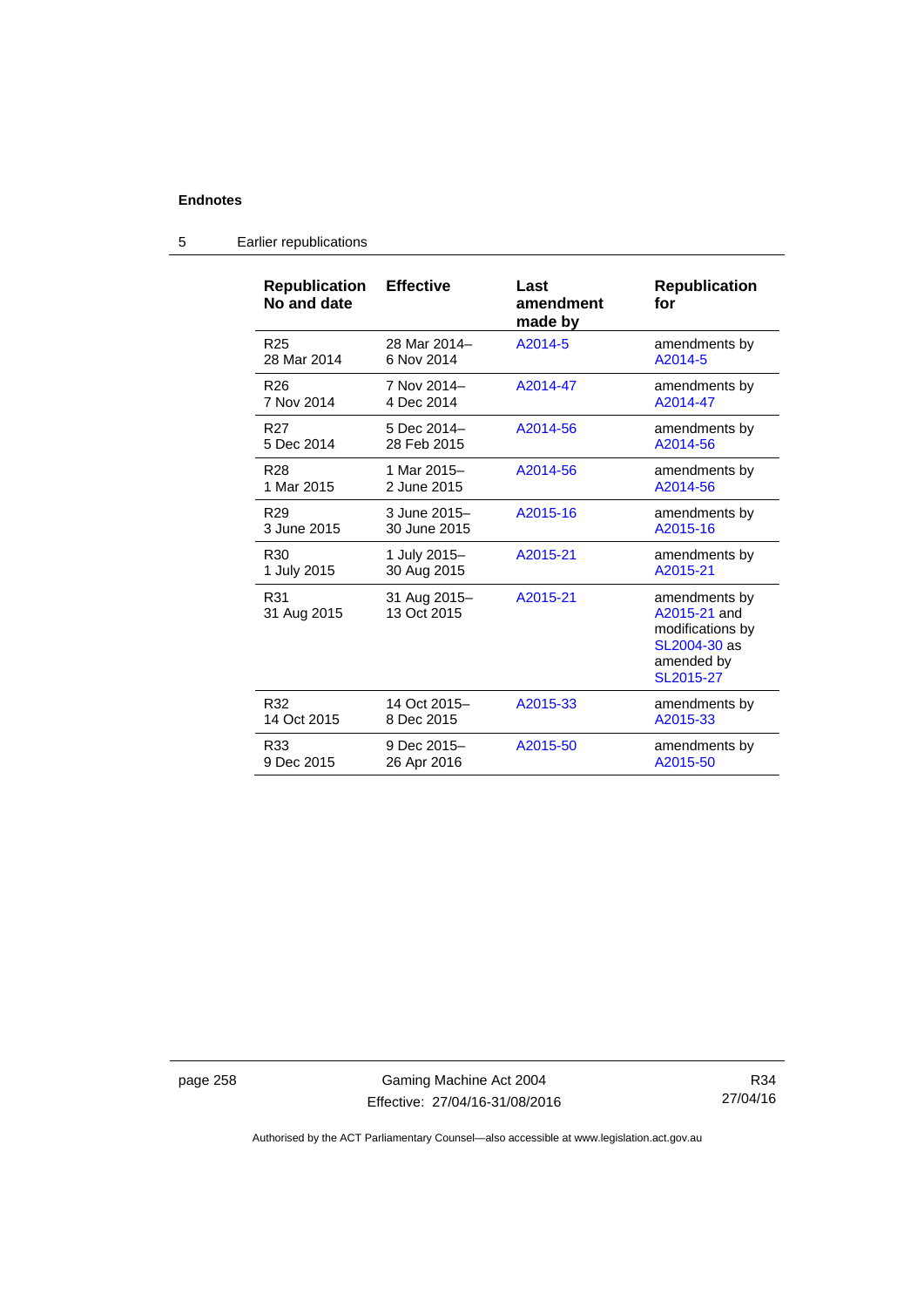Modifications of republished law with temporary effect 6

# **6 Modifications of republished law with temporary effect**  The following modifications have not been included in this republication:

 **Gaming Machine Regulation 2004 [SL2004-30](http://www.legislation.act.gov.au/sl/2004-30/default.asp) pt 15 and sch 1 mod 1.1 (as ins by [SL2015-27](http://www.legislation.act.gov.au/sl/2015-27/default.asp) s 29, s 30)** 

# **Part 15 Transitional—Gaming Legislation Amendment Regulation 2015 (No 1)**

# **200 Modification of Act, pt 20—Act, s 310 (2)**

- (1) The Act, part 20 is modified by schedule 1.
- (2) This part and schedule 1 expire 3 years after the day this section commences.

# **Schedule 1 Modification of Act**

(see s 200)

# **[1.1] New sections 309A and 309B**

*insert* 

# **309A Application to convert in-principle approval to new venue amendment**

- (1) This section applies if—
	- (a) before the commencement day, a licensee held an in-principle approval for a new venue amendment under the Act, section 38I (In-principle approval decision—new venue amendment); and

page 259